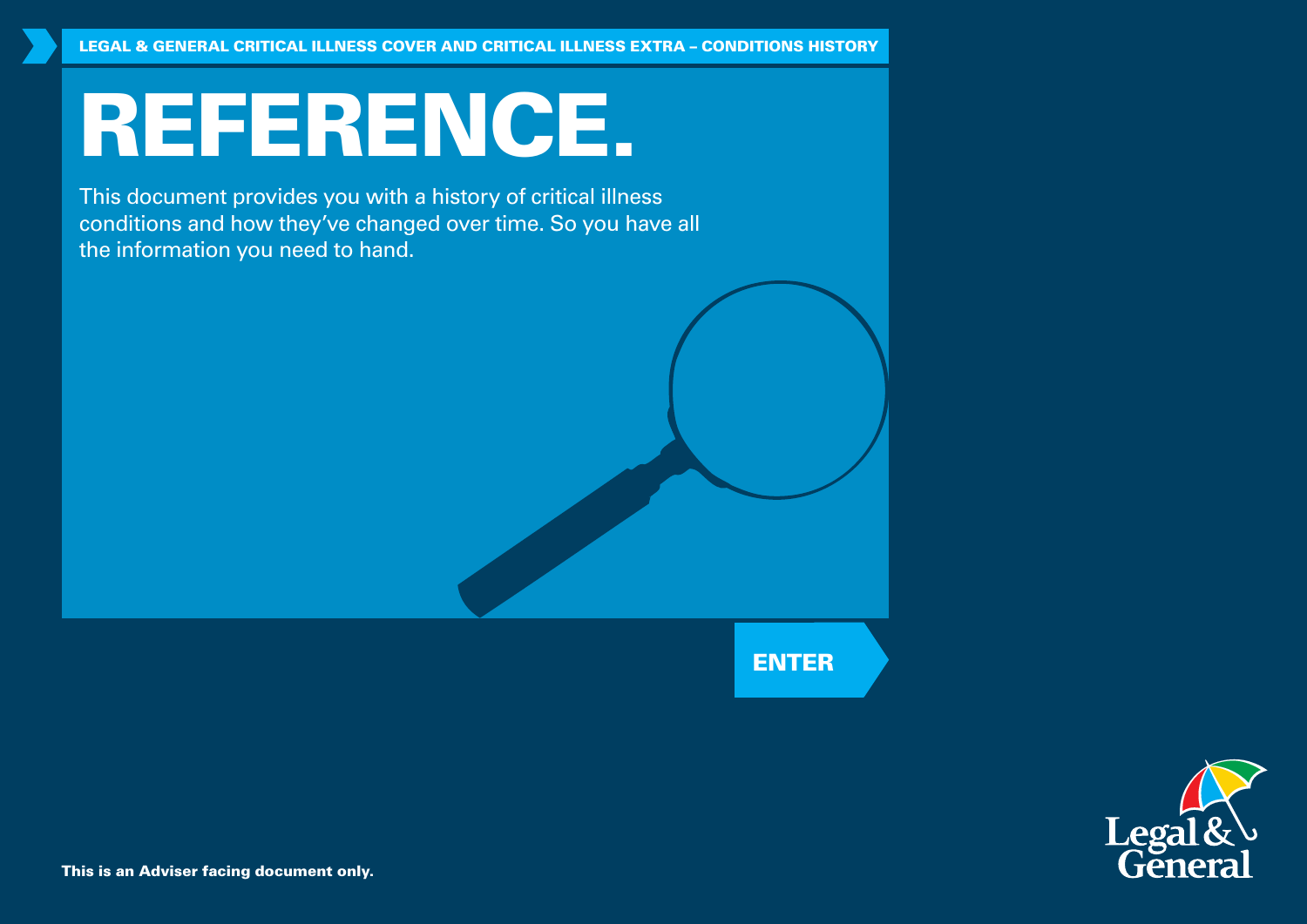DEFINITIONS OF CONDITIONS HISTORY

# WELCOME.

To navigate through the history use the summary table. You can either click on a tick to go directly to the definition of a condition on a particular date, or click on the date to see the full list of conditions changed/covered in that particular month/year.

Changes to the conditions covered have been grouped by the date changes were made. Where definition names have changed, the most recent definition name appears in brackets below it.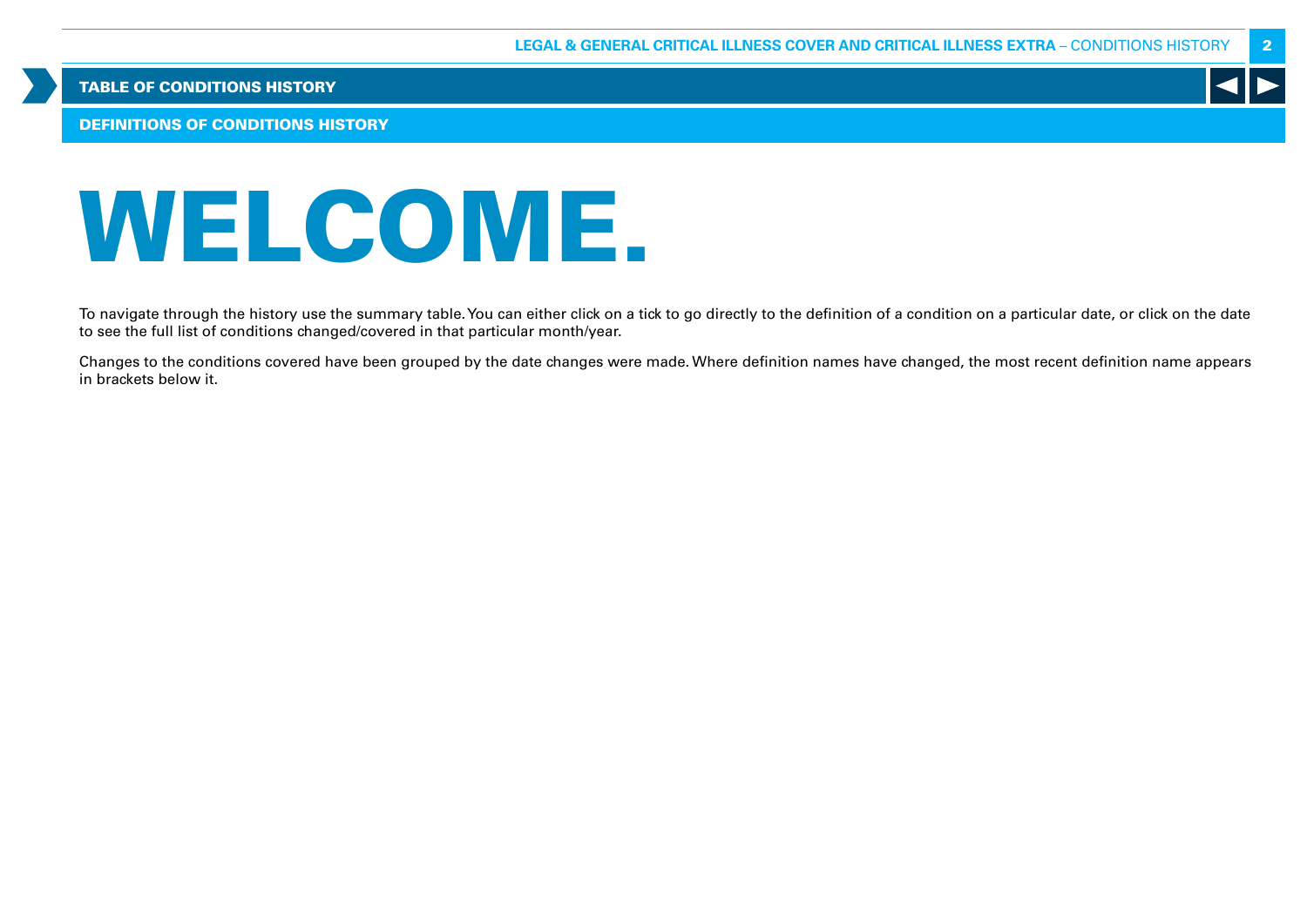# DEFINITIONS OF CONDITIONS HISTORY

# CRITICAL ILLNESS EXTRA KEY:

| <b>Definition available</b><br><b>Definition change</b><br>✓                        |           |              | ✓            | Not available                  |                                                                     | <b>Definition moved</b> | $\checkmark$ |              | <b>Definition merged</b> | $\checkmark$ |
|-------------------------------------------------------------------------------------|-----------|--------------|--------------|--------------------------------|---------------------------------------------------------------------|-------------------------|--------------|--------------|--------------------------|--------------|
| <b>Illness</b>                                                                      | 04/18     | 11/18        | 07/19        | <b>Illness</b>                 |                                                                     |                         | 04/18        | 11/18        | 07/19                    |              |
| Aortic aneurysm**                                                                   | ✓         | $\checkmark$ | ✓            |                                | Primary sclerosing cholangitis*                                     |                         |              |              | $\checkmark$             |              |
| Aplastic anaemia**                                                                  | ✓         | $\checkmark$ | ✓            |                                | Pulmonary artery surgery*                                           |                         | $\checkmark$ | $\checkmark$ | ✓                        |              |
| Brain abscess drained via craniotomy**                                              |           |              |              |                                | Progressive supranuclear palsy                                      |                         | $\checkmark$ | $\checkmark$ | $\checkmark$             |              |
| Benign spinal cord tumour*                                                          | ✓         | ✓            |              |                                | Removal of an entire lung*                                          |                         | ✓            | ✓            | ✓                        |              |
| Brain injury due to anoxia or hypoxia <sup>1*</sup>                                 | ✓         | ✓            | $\checkmark$ | Removal of an eyeball*         |                                                                     |                         | ✓            | ✓            | J                        |              |
| Carotid artery stenosis**                                                           | ✓         | $\checkmark$ | ✓            |                                |                                                                     |                         |              |              |                          |              |
| Cauda equina syndrome*                                                              | ✓         | ✓            | ✓            |                                | Removal of one or more lobe(s) of a lung**                          |                         | ✓            | ✓            |                          |              |
| Central retinal artery or vein occlusion**                                          | ✓         | $\checkmark$ | ✓            |                                | Removal of urinary bladder**                                        |                         | ✓            | ✓            |                          |              |
| Cerebral or spinal aneurysm**                                                       | ✓         | ✓            | ✓            | Severe Crohn's disease*        |                                                                     |                         | ✓            | ✓            |                          |              |
| Cerebral or spinal arteriovenous malformation**                                     | ✓         | ✓            | ✓            | Significant visual loss**      |                                                                     |                         | ✓            | ✓            | $\checkmark$             |              |
| Coronary angioplasty**                                                              |           |              | ✓            |                                | Syringomyelia or syringobulbia*                                     |                         | ✓            | ✓            | ✓                        |              |
| Crohn's disease**                                                                   |           | ✓            | ✓            | Third degree burns**           |                                                                     |                         | $\checkmark$ | $\checkmark$ | $\checkmark$             |              |
| Desmoid type fibromatosis**                                                         |           | ✓            |              | Ulcerative colitis*            |                                                                     |                         | ✓            | ✓            | ✓                        |              |
| Diabetes mellitus type 1**                                                          |           | ✓            | ✓            | Paid out under full cover      |                                                                     |                         |              |              | 48                       |              |
| Drug resistant epilepsy*                                                            | ✓         | ✓            |              |                                | Paid out under additional cover                                     |                         |              |              | 28                       |              |
| Drug resistant epilepsy**                                                           | ✓         | ✓            |              |                                |                                                                     |                         |              |              |                          |              |
| Guillain-Barre syndrome**                                                           | ✓         | $\checkmark$ | ✓            |                                | <b>SURGICAL TREATMENT</b>                                           |                         |              |              |                          |              |
| Heart failure*                                                                      | ✓         | $\checkmark$ | ✓            |                                | We will make an advanced payment if the life insured is placed      |                         |              |              |                          |              |
| Intensive care*                                                                     | ✓         | ✓            |              |                                | on an NHS waiting list for one of the following surgical treatments |                         |              |              |                          |              |
| Interstitial lung disease*                                                          | ✓         | ✓            | ✓            |                                | and meets the full definitions.                                     |                         |              |              |                          |              |
| Less advanced cancer**                                                              | ✓         | ✓            |              |                                | Aorta graft surgery - requiring surgical replacement                |                         |              |              |                          |              |
| Multiple system atrophy                                                             | $\cal{U}$ | $\sqrt{2}$   | $\checkmark$ |                                | Heart valve replacement or repair - with surgery                    |                         |              |              |                          |              |
| Myasthenia gravis*                                                                  | ✓         | ✓            | ✓            |                                | Peripheral vascular disease - requiring bypass surgery              |                         |              |              |                          |              |
| Necrotising fasciitis*                                                              |           |              | ✓            |                                | Pulmonary artery surgery - requiring surgical replacement           |                         |              |              |                          |              |
| Neuromyelitis optica (formerly Devic's disease)*                                    | ✓         | $\checkmark$ | ✓            |                                | Severe Crohn's disease - treated with two surgical intestinal       |                         |              |              |                          |              |
| Non-invasive gastro intestinal stromal tumour**                                     | ✓         | $\checkmark$ | ✓            |                                | resections or removal of entire large bowel                         |                         |              |              |                          |              |
| Other cancer in situ or neuroendocrine tumour<br>(NET) of low malignant potential** | ✓         | ✓            |              | <b>Specified heart surgery</b> | Syringomyelia or syringobulbia - with surgery                       |                         |              |              |                          |              |
| Parkinson's plus syndromes*                                                         | ✓         | $\checkmark$ |              |                                |                                                                     |                         |              |              |                          |              |
| Peripheral vascular disease*                                                        | ✓         | $\checkmark$ |              | large bowel.                   | <b>Ulcerative colitis</b> – resulting in the removal of the entire  |                         |              |              |                          |              |
| Pituitary gland tumour**                                                            | ✓         | ✓            |              |                                |                                                                     |                         |              |              |                          |              |

\*Paid out under full cover. \*\*Paid out under additional cover.

1 Brain injury due to trauma, anoxia or hypoxia moved from Critical Illness Extra to Critical Illness Cover from 07/2019.



3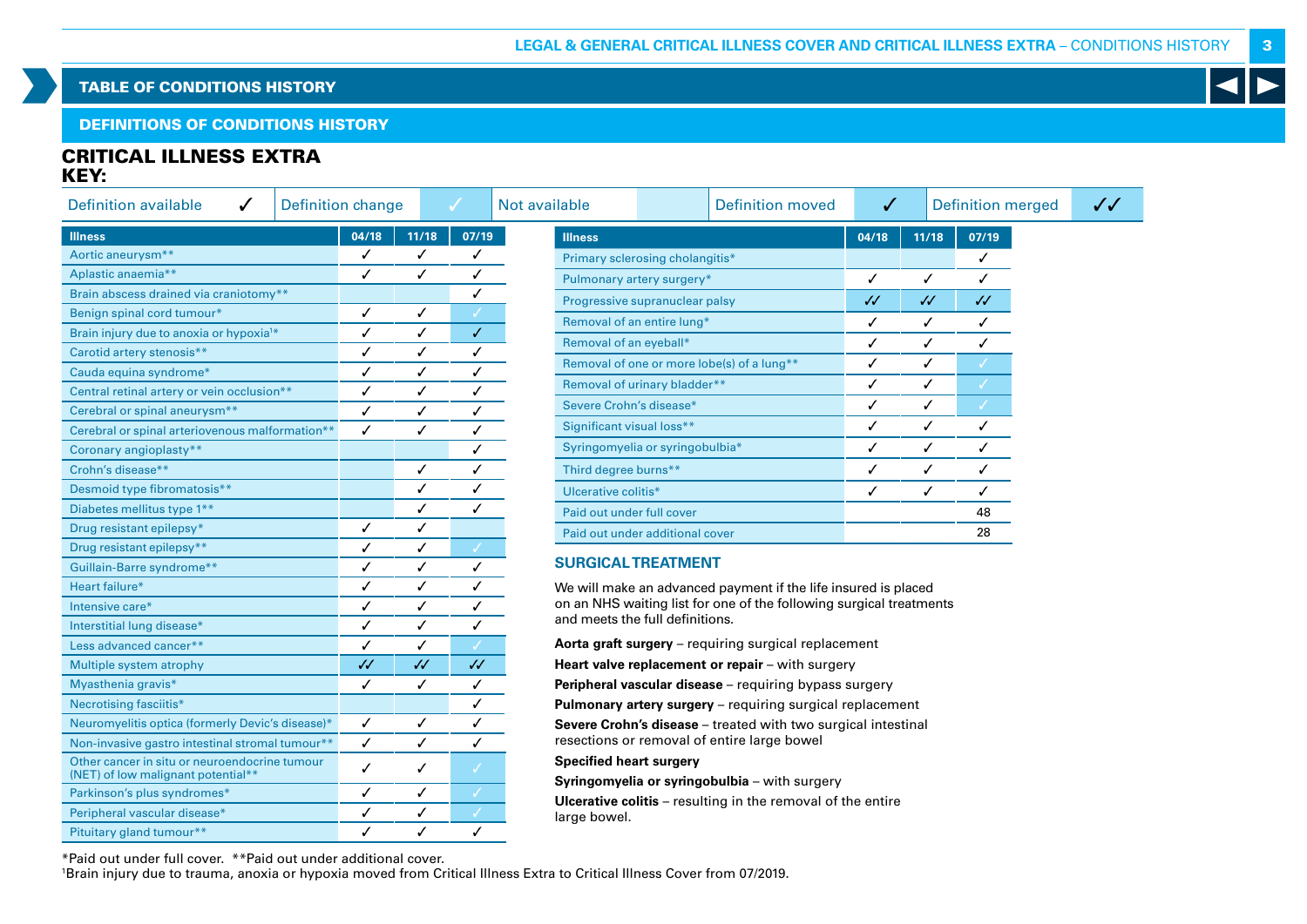### DEFINITIONS OF CONDITIONS HISTORY

| <b>APRIL 2018</b>                                                                                                        |                                                                                                                                                                                                                                                                                                                                                                                                                                  |                 |
|--------------------------------------------------------------------------------------------------------------------------|----------------------------------------------------------------------------------------------------------------------------------------------------------------------------------------------------------------------------------------------------------------------------------------------------------------------------------------------------------------------------------------------------------------------------------|-----------------|
| <b>AORTIC ANEURYSM**</b>                                                                                                 | The undergoing of endovascular repair of an aneurysm of the thoracic or abdominal aorta with a graft.                                                                                                                                                                                                                                                                                                                            | <b>APR 2018</b> |
| - WITH ENDOVASCULAR REPAIR                                                                                               | For the above definition, the following are not covered:                                                                                                                                                                                                                                                                                                                                                                         | <b>NOV 2018</b> |
|                                                                                                                          | • procedures to any branches of the thoracic or abdominal aorta.                                                                                                                                                                                                                                                                                                                                                                 |                 |
| <b>APLASTIC ANAEMIA**</b><br>- CATEGORISED AS SEVERE                                                                     | A definite diagnosis of severe aplastic anaemia by a consultant haematologist and evidenced by bone<br>marrow histology. There must be an absolute neutrophil count of less than $0.5 \times 10^9$ /L and at least one<br>of the following:<br>• a platelet count of less than 20 x 10 <sup>9</sup> /L.<br>• a reticulocyte count of less than $20 \times 10^9$ /L.                                                              | <b>JUL 2019</b> |
| <b>BENIGN SPINAL CORD TUMOUR*</b><br>- RESULTING IN EITHER SPECIFIED<br><b>TREATMENT OR PERMANENT</b><br><b>SYMPTOMS</b> | A non-malignant tumour originating from the spinal cord, spinal nerves or meninges within the spinal<br>canal, resulting in either:<br>· surgical removal;<br>• radiotherapy;<br>• chemotherapy; or<br>• permanent neurological deficit with persisting clinical symptoms.<br>For the above definition, the following are not covered:<br>· angiomas;<br>$\bullet$ cysts;<br>· granulomas;<br>• haematomas; or<br>• osteophytes. |                 |
| <b>BRAIN INJURY DUE TO ANOXIA</b><br><b>OR HYPOXIA*</b><br>- RESULTING IN PERMANENT<br><b>SYMPTOMS</b>                   | Death of brain tissue due to inadequate oxygen supply resulting in permanent neurological deficit with<br>persisting clinical symptoms.                                                                                                                                                                                                                                                                                          |                 |
| <b>CAROTID ARTERY STENOSIS**</b><br>- OF SPECIFIED SEVERITY RESULTING<br><b>IN SURGERY</b>                               | The undergoing of endarterectomy or angioplasty on the advice of a hospital consultant to treat<br>narrowing of at least 50% of the carotid artery.                                                                                                                                                                                                                                                                              |                 |

4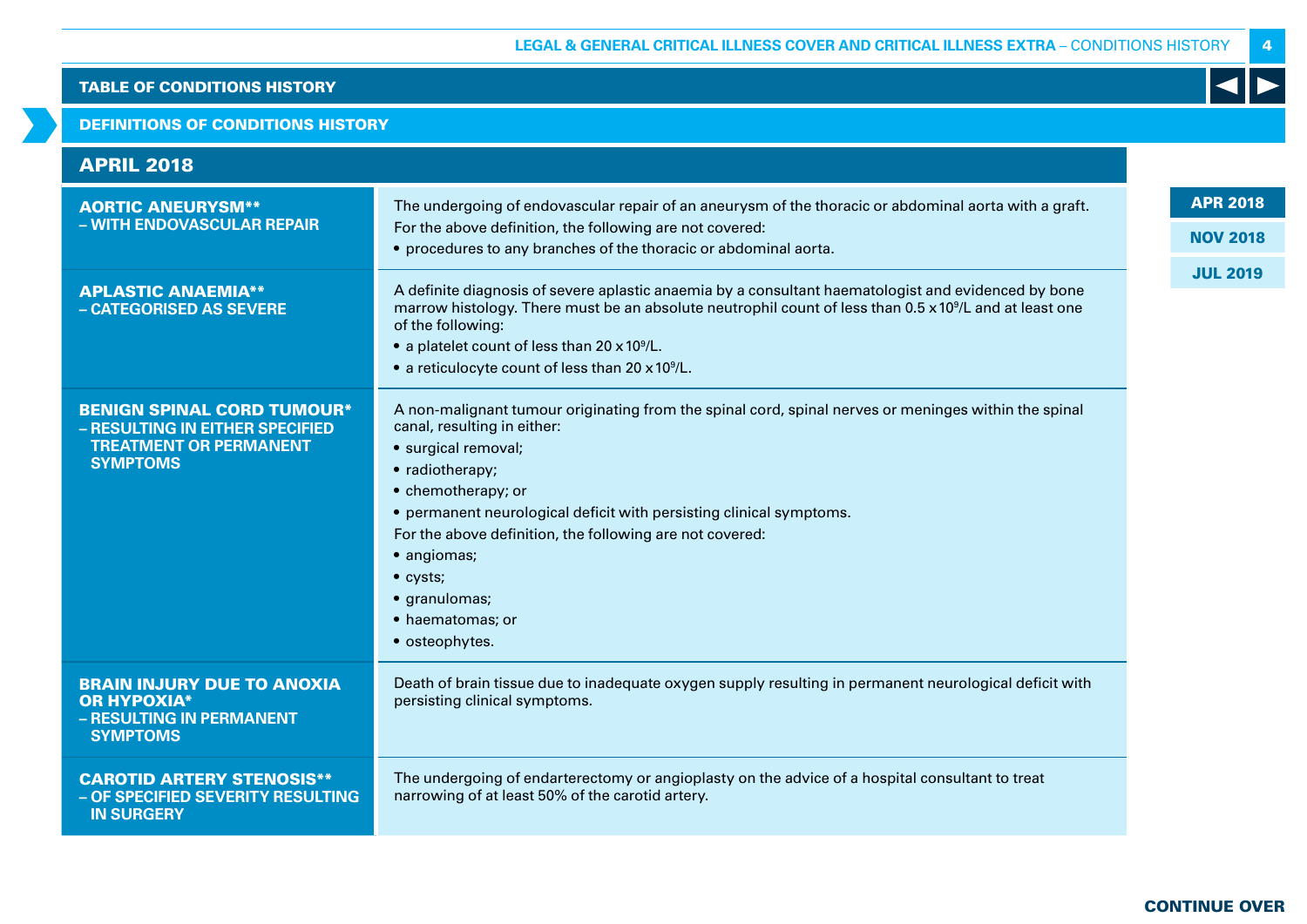### DEFINITIONS OF CONDITIONS HISTORY

| <b>APRIL 2018</b>                                                                                          |                                                                                                                                                                                                                                                                                                                                                                                                                 |                                    |
|------------------------------------------------------------------------------------------------------------|-----------------------------------------------------------------------------------------------------------------------------------------------------------------------------------------------------------------------------------------------------------------------------------------------------------------------------------------------------------------------------------------------------------------|------------------------------------|
| <b>CAUDA EQUINA SYNDROME*</b><br>- RESULTING IN PERMANENT<br><b>SYMPTOMS</b>                               | A definite diagnosis of cauda equina syndrome (compression of the lumbosacral nerve roots) by a<br>consultant neurologist resulting in all of the following:<br>• permanent bladder dysfunction; and                                                                                                                                                                                                            | <b>APR 2018</b><br><b>NOV 2018</b> |
|                                                                                                            | • permanent weakness and loss of sensation in the legs.                                                                                                                                                                                                                                                                                                                                                         | <b>JUL 2019</b>                    |
| <b>CENTRAL RETINAL ARTERY OR</b><br><b>VEIN OCCLUSION**</b><br>- RESULTING IN PERMANENT<br><b>SYMPTOMS</b> | Death of optic nerve or retinal tissue due to inadequate blood supply or haemorrhage within the central<br>retinal artery or vein, resulting in permanent visual impairment of the affected eye.<br>For the above definition, the following are not covered:<br>• occlusion or haemorrhage of the branches of the retinal artery or vein only; or<br>• traumatic injury to tissue of the optic nerve or retina. |                                    |
| <b>CEREBRAL OR SPINAL ANEURYSM**</b><br>- WITH SPECIFIED TREATMENT                                         | The undergoing of craniotomy, direct spinal surgery, endovascular repair or radiotherapy to treat a<br>cerebral or spinal aneurysm.                                                                                                                                                                                                                                                                             |                                    |
| <b>CEREBRAL OR SPINAL</b><br><b>ARTERIOVENOUS MALFORMATION**</b><br>- WITH SPECIFIED TREATMENT             | The undergoing of craniotomy, direct spinal surgery, endovascular repair or radiotherapy to treat a<br>cerebral or spinal arteriovenous fistula or malformation.                                                                                                                                                                                                                                                |                                    |
| <b>CROHN'S DISEASE**</b><br>- TREATED WITH ONE SURGICAL<br><b>INTESTINAL RESECTION</b>                     | A definite diagnosis of Crohn's disease by a consultant gastroenterologist resulting in surgical intestinal<br>resection to remove part of the small intestine or bowel.<br>For the above definition, the following are not covered:<br>· surgical treatment for abscesses, fistulas or strictures.                                                                                                             |                                    |
| <b>DESMOID TYPE FIBROMATOSIS**</b><br>- WITH SPECIFIED TREATMENT                                           | A positive diagnosis with histological confirmation of non-malignant aggressive fibromatosis by a<br>hospital consultant resulting in either:<br>· surgical removal;<br>• radiotherapy; or<br>• chemotherapy.                                                                                                                                                                                                   |                                    |
| <b>DIABETES MELLITUS TYPE 1**</b><br>- REQUIRING SPECIFIED TREATMENT                                       | A definite diagnosis of type 1 diabetes mellitus, requiring the permanent use of insulin injections.<br>The following are not covered:<br>· gestational diabetes<br>• type 2 diabetes (including type 2 diabetes treated with insulin).                                                                                                                                                                         |                                    |

# 5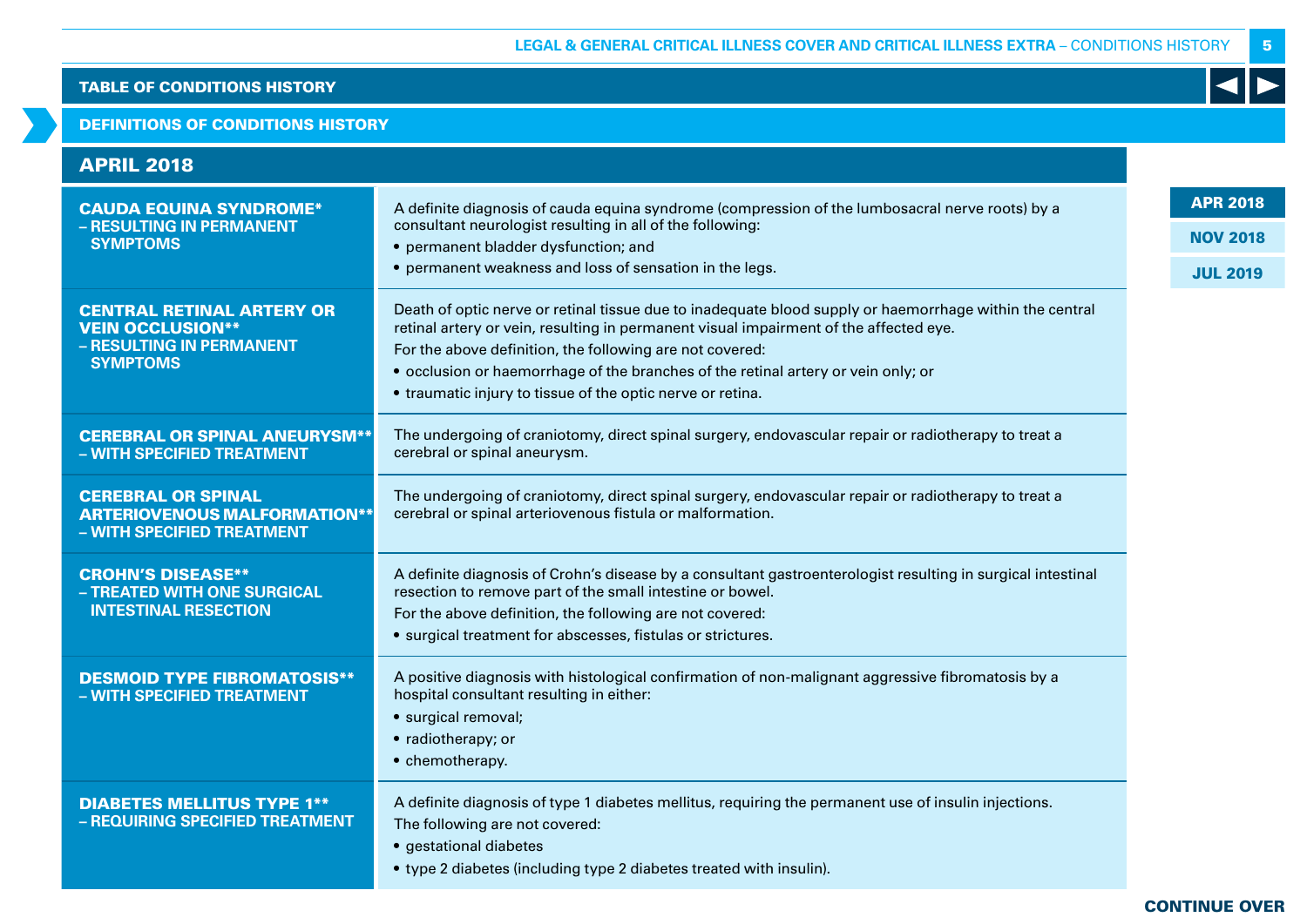# DEFINITIONS OF CONDITIONS HISTORY

| <b>APRIL 2018</b>                                                                               |                                                                                                                                                                                                                                                                                                                                                                                                                                                                                                                                                                            |                                    |
|-------------------------------------------------------------------------------------------------|----------------------------------------------------------------------------------------------------------------------------------------------------------------------------------------------------------------------------------------------------------------------------------------------------------------------------------------------------------------------------------------------------------------------------------------------------------------------------------------------------------------------------------------------------------------------------|------------------------------------|
| <b>DRUG RESISTANT EPILEPSY*</b><br>- TREATED WITH INVASIVE SURGERY<br><b>TO BRAIN TISSUE</b>    | The undergoing of invasive surgery to brain tissue in order to control epilepsy that cannot be controlled<br>by oral medication.                                                                                                                                                                                                                                                                                                                                                                                                                                           | <b>APR 2018</b><br><b>NOV 2018</b> |
| <b>DRUG RESISTANT EPILEPSY**</b><br>- TREATED WITH VAGUS NERVE<br><b>STIMULATION</b>            | The undergoing of implantation under the skin of a stimulator, which is connected to the vagus nerve in<br>order to control epilepsy that cannot be controlled by oral medication.                                                                                                                                                                                                                                                                                                                                                                                         | <b>JUL 2019</b>                    |
| <b>GUILLAIN-BARRE SYNDROME**</b><br>- WITH PERSISTING CLINICAL<br><b>SYMPTOMS</b>               | A definite diagnosis of Guillain-Barre syndrome by a consultant neurologist. There must be ongoing clinical<br>impairment of motor or sensory function caused by Guillain-Barre Syndrome which must have persisted<br>for a continuous period of at least six months.                                                                                                                                                                                                                                                                                                      |                                    |
| <b>HEART FAILURE*</b><br>- OF SPECIFIED SEVERITY                                                | A definite diagnosis of failure of the heart to function as a pump by a consultant cardiologist which is<br>evidenced by all of the following:<br>• permanent and irreversible ejection fraction of 39% or less; and<br>• permanent loss of ability to perform physical activities to at least Class 3 of the New York Heart<br>Association classifications of functional capacity*.<br>*NYHA Class 3. Heart disease resulting in marked limitation of physical activities where less than<br>ordinary activity causes fatigue, palpitation, breathlessness or chest pain. |                                    |
| <b>INTENSIVE CARE*</b><br>- REQUIRING MECHANICAL<br><b>VENTILATION</b><br><b>FOR SEVEN DAYS</b> | Sickness or injury resulting in continuous mechanical ventilation by means of tracheal intubation for<br>seven consecutive days (24 hours per day) or more in an intensive care unit in a UK hospital.<br>For the above definition, the following is not covered:<br>• sickness or injury resulting in mechanical ventilation secondary to alcohol or drug intake.                                                                                                                                                                                                         |                                    |
| <b>INTERSTITIAL LUNG DISEASE*</b><br>- OF SPECIFIED SEVERITY                                    | A definite diagnosis of interstitial lung disease resulting in all of the following:<br>• radiological evidence of pulmonary fibrosis; and<br>• permanent and irreversible DLCO (diffusing capacity of the lung for carbon monoxide) below 40%<br>of predicted.                                                                                                                                                                                                                                                                                                            |                                    |

6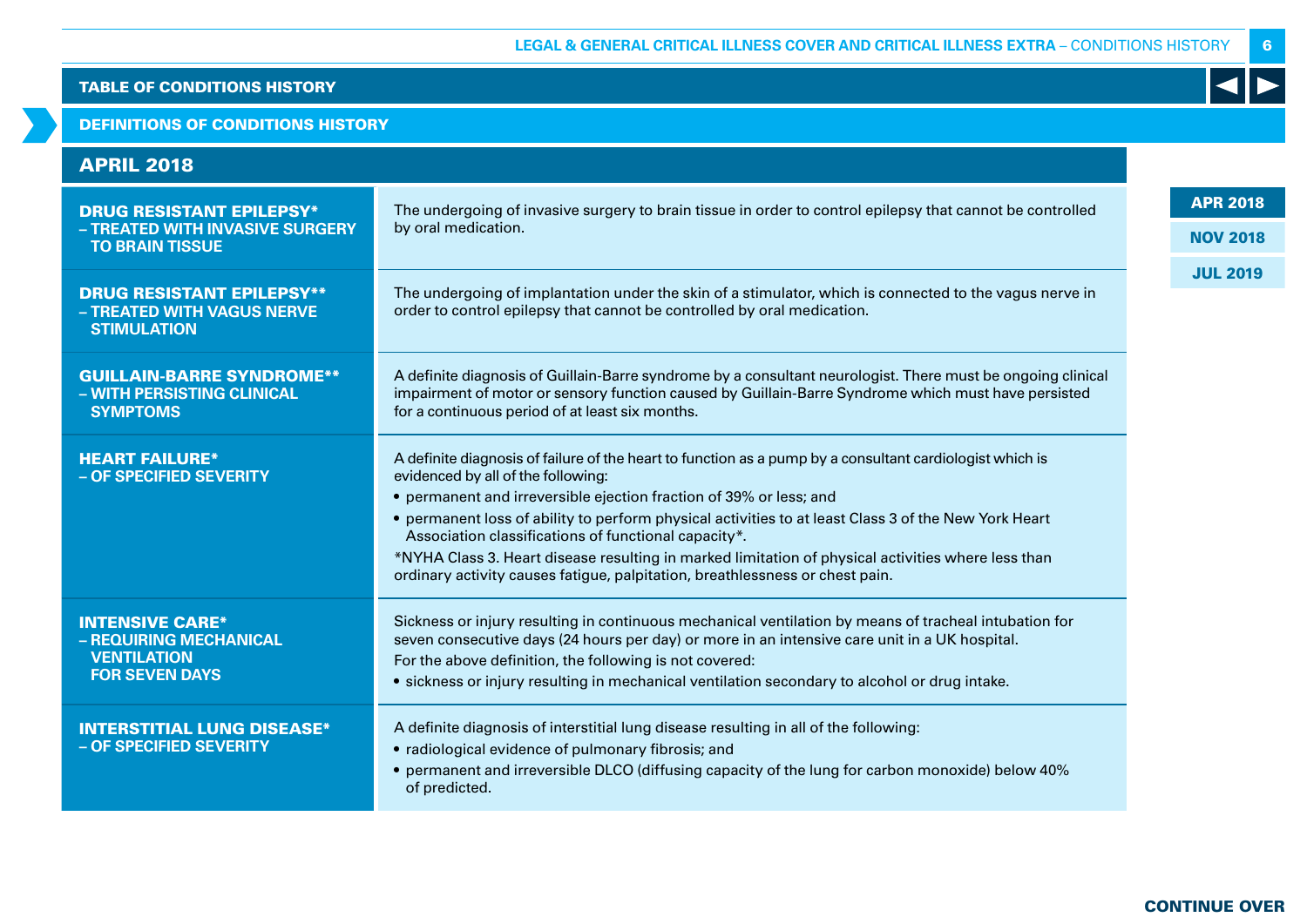### DEFINITIONS OF CONDITIONS HISTORY

| <b>LESS ADVANCED CANCER**</b>  | There must be a positive diagnosis with histological confirmation for any of the following:                                                                                                                                        | <b>APR 2018</b>                    |
|--------------------------------|------------------------------------------------------------------------------------------------------------------------------------------------------------------------------------------------------------------------------------|------------------------------------|
| - OF NAMED SITES AND SPECIFIED | Anus - treated by surgery                                                                                                                                                                                                          |                                    |
| <b>SEVERITY</b>                | The undergoing of surgery on the advice of a hospital consultant to remove a tumour following the<br>diagnosis of carcinoma in situ of the anus.                                                                                   | <b>NOV 2018</b><br><b>JUL 2019</b> |
|                                | For the above definition, the following is not covered:                                                                                                                                                                            |                                    |
|                                | · anal intraepithelial neoplasia (AIN) grade 1 or 2.                                                                                                                                                                               |                                    |
|                                | Appendix, colon or rectum - treated by surgery                                                                                                                                                                                     |                                    |
|                                | The undergoing of surgery on the advice of a hospital consultant to remove a tumour following the<br>diagnosis of carcinoma in situ or neuroendocrine tumour (NET) of low malignant potential of the<br>appendix, colon or rectum. |                                    |
|                                | Carcinoma in situ of the breast - treated by surgery                                                                                                                                                                               |                                    |
|                                | The undergoing of surgery on the advice of a hospital consultant to remove a tumour following the<br>diagnosis of carcinoma in situ of the breast.                                                                                 |                                    |
|                                | For the above definition, the following is not covered:                                                                                                                                                                            |                                    |
|                                | • any other type of treatment.                                                                                                                                                                                                     |                                    |
|                                | <b>Cervix</b> - treated by surgery                                                                                                                                                                                                 |                                    |
|                                | The undergoing of surgery on the advice of a hospital consultant to remove the cervix (trachelectomy)<br>or hysterectomy on the advice of a hospital consultant following the diagnosis of carcinoma in situ of<br>the cervix.     |                                    |
|                                | For the above definition, the following are not covered:                                                                                                                                                                           |                                    |
|                                | • loop excision;                                                                                                                                                                                                                   |                                    |
|                                | · laser surgery;                                                                                                                                                                                                                   |                                    |
|                                | · conisation and cryosurgery; or                                                                                                                                                                                                   |                                    |
|                                | • cervical intraepithelial neoplasia (CIN) grade 1 or 2.                                                                                                                                                                           |                                    |
|                                | Extrahepatic bile ducts - treated by surgery                                                                                                                                                                                       |                                    |
|                                | The undergoing of surgery on the advice of a hospital consultant to remove a tumour following the<br>diagnosis of carcinoma in situ of the extrahepatic bile ducts.                                                                |                                    |
|                                | Gallbladder - treated by surgery                                                                                                                                                                                                   |                                    |
|                                | The undergoing of surgery on the advice of a hospital consultant to remove a tumour following the<br>diagnosis of carcinoma in situ of the gallbladder.                                                                            |                                    |
|                                | Larynx - with specified treatment                                                                                                                                                                                                  |                                    |
|                                | The undergoing of surgery, laser treatment or radiotherapy on the advice of a hospital consultant to<br>remove a tumour following the diagnosis of carcinoma in situ of the larynx.                                                |                                    |

7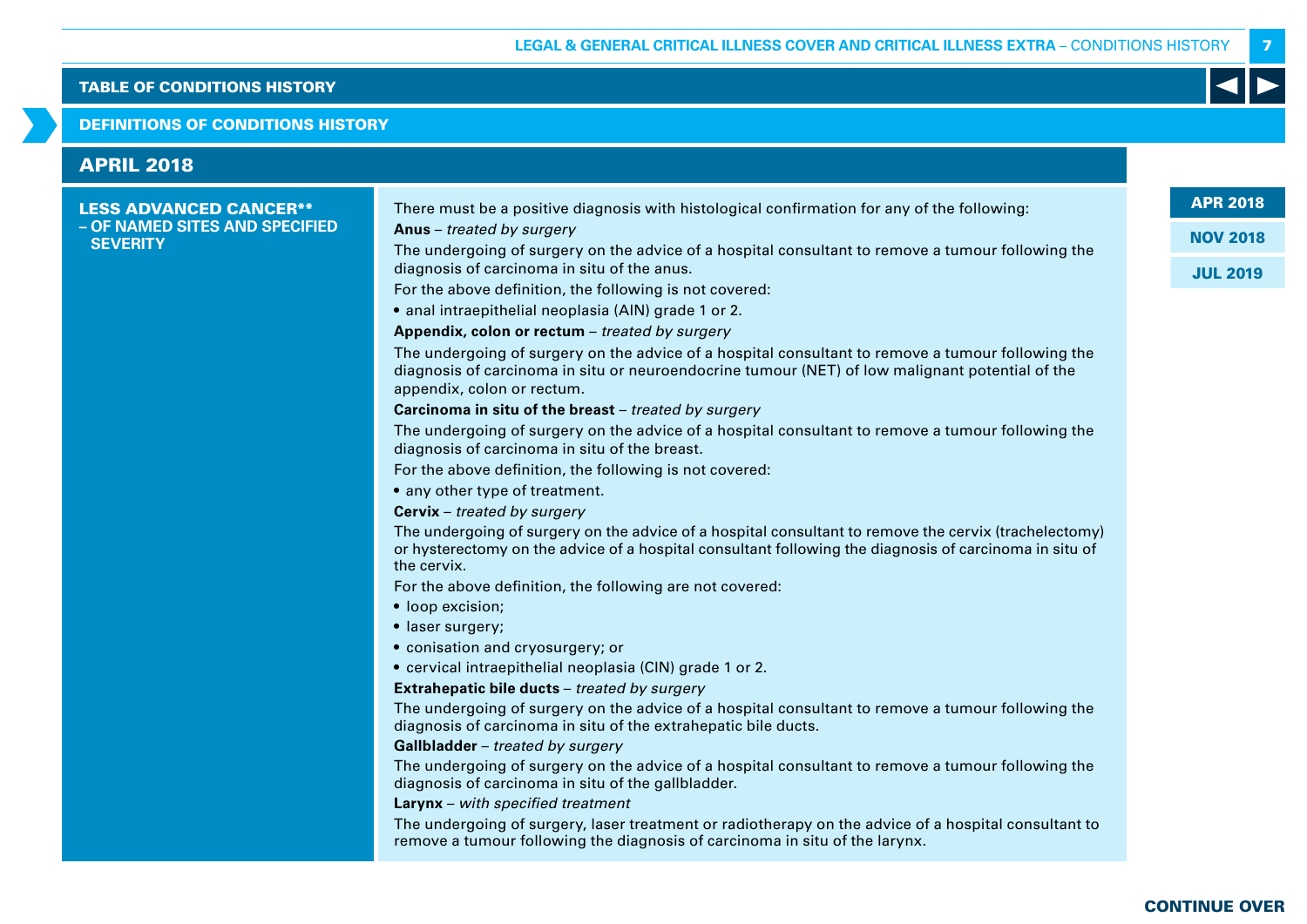### DEFINITIONS OF CONDITIONS HISTORY

# APRIL 2018

### LESS ADVANCED CANCER\*\* **– OF NAMED SITES AND SPECIFIED SEVERITY Continued**

### **Low grade prostate cancer** – requiring treatment

The undergoing of treatment on the advice of a hospital consultant following diagnosis of a malignant tumour of the prostate positively diagnosed and having a Gleason score between 2 and 6 inclusive and having progressed to a clinical TNM classification between T1N0M0 and T2aN0M0.

For the above definition, the following are not covered:

- prostatic intraepithelial neoplasia (PIN);
- observation or surveillance; or

• surgical biopsy.

### **Lung and bronchus** – treated by surgery

The undergoing of wedge resection or lobectomy on the advice of a hospital consultant following the diagnosis of carcinoma in situ or neuroendocrine tumour (NET) of low malignant potential of the lung or bronchus.

**Oesophagus** – treated by surgery

The undergoing of surgery on the advice of a hospital consultant to remove a tumour following the diagnosis of carcinoma in situ of the oesophagus.

### **Oral cavity or oropharynx** – treated by surgery

The undergoing of surgery on the advice of a hospital consultant to remove a tumour following the diagnosis of carcinoma in situ of the oral cavity or oropharynx. The oropharynx includes lips, inside of cheeks, floor of the mouth, tongue, gums, hard palate, soft palate and tonsils.

For the above definition, the following is not covered:

• any other type of treatment.

**Ovary** – treated by surgery

The undergoing of surgery on the advice of a hospital consultant to remove an ovary following the diagnosis of ovarian tumour of borderline malignancy/low malignant potential.

For the above definition, the following is not covered:

• removal of an ovary due to a cyst.

**Pancreas** – treated by surgery

The undergoing of surgery on the advice of a hospital consultant to remove a tumour following the diagnosis of carcinoma in situ or neuroendocrine tumour (NET) of low malignant potential of the pancreas.

**Renal pelvis (of the kidney) or ureter** – of specified severity

A positive diagnosis on the advice of a hospital consultant of carcinoma in situ of the renal pelvis or ureter.

APR 2018

NOV 2018

8

JUL 2019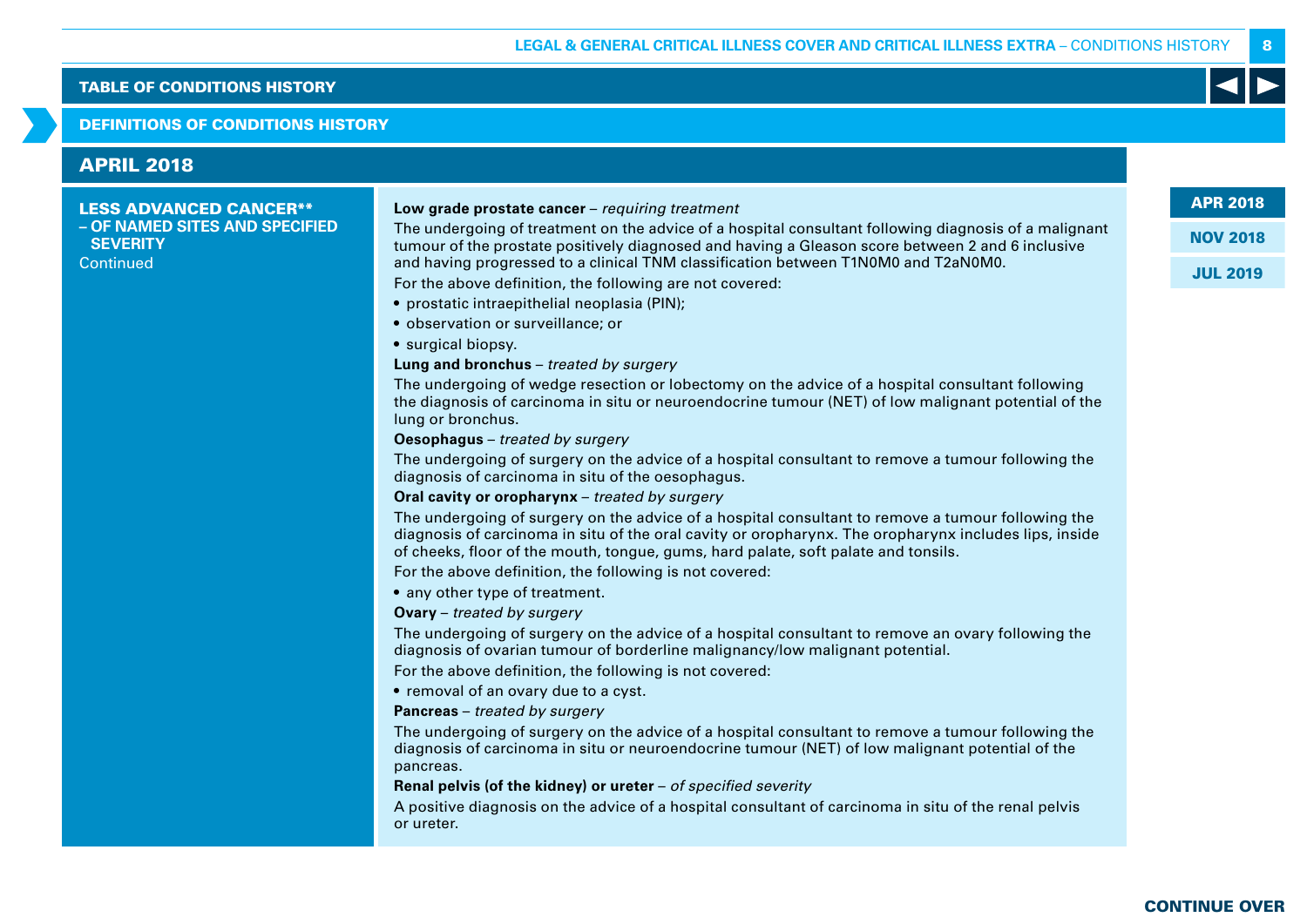### DEFINITIONS OF CONDITIONS HISTORY

# LESS ADVANCED CANCER\*\* **– OF NAMED SITES AND SPECIFIED SEVERITY Continued Stomach** – treated by surgery The undergoing of surgery on the advice of a hospital consultant to remove a tumour following the diagnosis of carcinoma in situ or neuroendocrine tumour (NET) of a low malignant potential of the stomach. **Testicle** – treated by surgery The undergoing of surgery on the advice of a hospital consultant to remove a testicle (orchidectomy) following the diagnosis of carcinoma in situ of the testicle (also known as intratubular germ cell neoplasia unclassified or ITGCNU). **Thyroid** – treated by surgery The undergoing of surgery on the advice of a hospital consultant to remove a tumour following the diagnosis of carcinoma in situ or neuroendocrine tumour (NET) of low malignant potential of the thyroid. **Urinary bladder** – of specified severity A positive diagnosis of carcinoma in situ of the urinary bladder. For the above definition, the following are not covered: • non-invasive papillary carcinoma • TNM classification stage Ta bladder cancer. **Uterus** – treated by surgery The undergoing of hysterectomy on the advice of your hospital consultant following the diagnosis of carcinoma in situ of the lining of the uterus (endometrium). **Vagina** – treated by surgery The undergoing of surgery on the advice of a hospital consultant to remove a tumour following the diagnosis of carcinoma in situ of the vagina. For the above definition, the following are not covered: • laser surgery and diathermy; and • vaginal intraepithelial neoplasia (VAIN) grade 1 and 2. **Vulva** – treated by surgery The undergoing of surgery on the advice of a hospital consultant to remove a tumour following the diagnosis of carcinoma in situ of the vulva. For the above definition, the following are not covered: • laser surgery and diathermy; and • vulval intraepithelial neoplasia (VIN) grade 1 or 2. APRIL 2018

9

APR 2018

NOV 2018

JUL 2019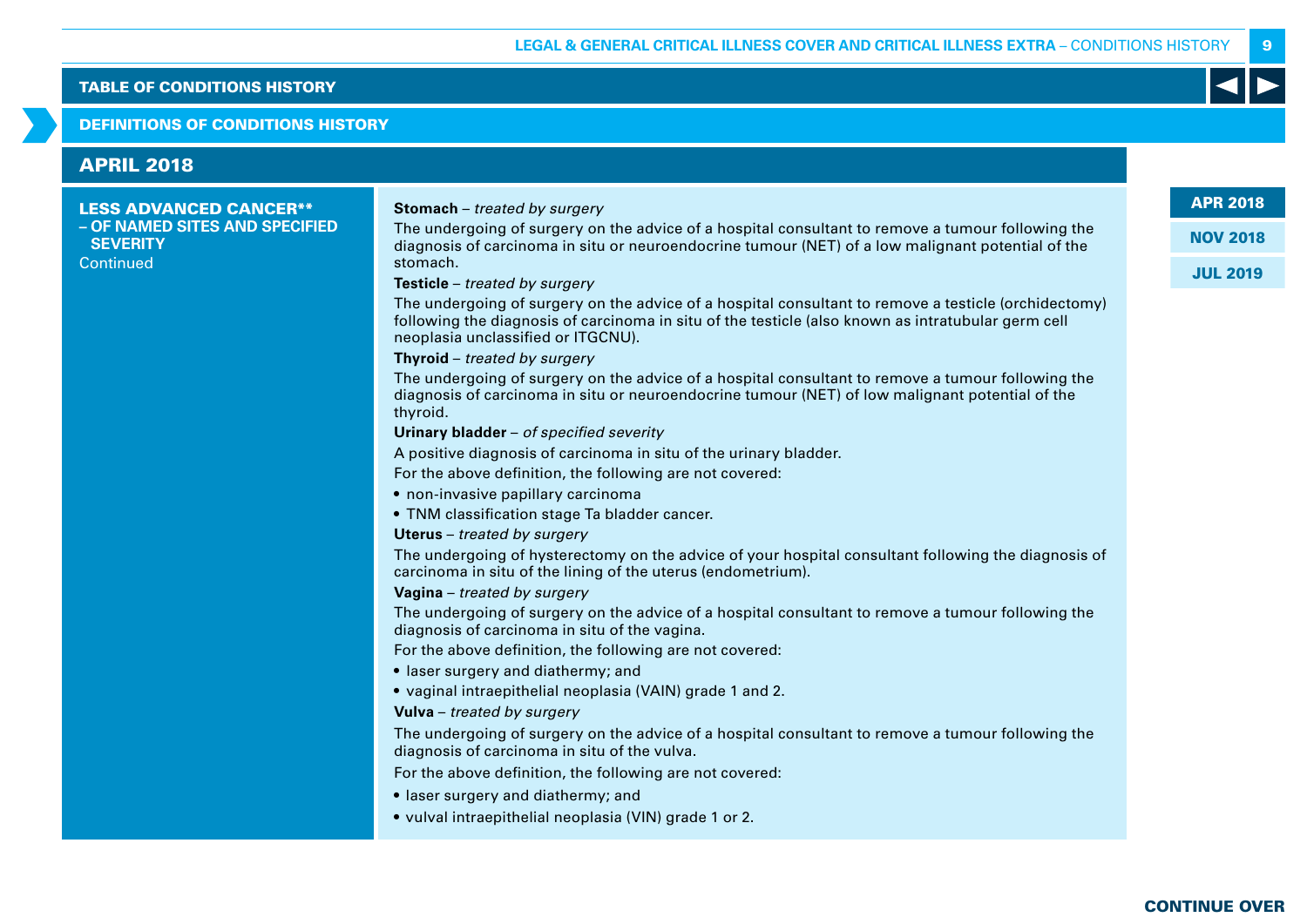# DEFINITIONS OF CONDITIONS HISTORY

| <b>APRIL 2018</b>                                                                                                             |                                                                                                                                                                                                                                                                                                                                                                                                                                                                                                                                                                                                                                      |                 |
|-------------------------------------------------------------------------------------------------------------------------------|--------------------------------------------------------------------------------------------------------------------------------------------------------------------------------------------------------------------------------------------------------------------------------------------------------------------------------------------------------------------------------------------------------------------------------------------------------------------------------------------------------------------------------------------------------------------------------------------------------------------------------------|-----------------|
| <b>MYASTHENIA GRAVIS*</b>                                                                                                     | A definite diagnosis of myasthenia gravis by a consultant neurologist. There must have been clinical                                                                                                                                                                                                                                                                                                                                                                                                                                                                                                                                 | <b>APR 2018</b> |
| - WITH SPECIFIED SYMPTOMS                                                                                                     | impairment of motor function in parts of the body other than the eye muscles caused by myasthenia gravis.                                                                                                                                                                                                                                                                                                                                                                                                                                                                                                                            | <b>NOV 2018</b> |
|                                                                                                                               | For the above definition, the following is not covered:<br>· myasthenia gravis limited to eye muscles only.                                                                                                                                                                                                                                                                                                                                                                                                                                                                                                                          | <b>JUL 2019</b> |
| <b>NEUROMYELITIS OPTICA</b><br>(FORMERLY DEVIC'S DISEASE)*<br>- WHERE THERE HAVE BEEN<br><b>SYMPTOMS</b>                      | A definite diagnosis of neuromyelitis optica by a consultant neurologist. There must have been<br>clinical impairment of motor or sensory function caused by neuromyelitis optica.                                                                                                                                                                                                                                                                                                                                                                                                                                                   |                 |
| <b>NON-INVASIVE GASTRO</b><br><b>INTESTINAL STROMAL TUMOUR**</b>                                                              | A positive diagnosis with histological confirmation of non-invasive gastro intestinal stromal tumour by a<br>hospital consultant.                                                                                                                                                                                                                                                                                                                                                                                                                                                                                                    |                 |
| <b>OTHER CANCER IN SITU OR</b><br><b>NEUROENDOCRINE TUMOUR (NET)</b><br><b>OF LOW MALIGNANT POTENTIAL**</b><br>- WITH SURGERY | The undergoing of surgery on the advice of a hospital consultant following the diagnosis of carcinoma in<br>situ or neuroendocrine tumour (NET) of low malignant potential.<br>For the above definition, the following are not covered:<br>• any skin cancer (including melanoma);<br>• tumours treated with radiotherapy, laser therapy, cryotherapy or diathermy treatment; or<br>• tumours already covered elsewhere in the policy.                                                                                                                                                                                               |                 |
| <b>PARKINSON'S PLUS SYNDROMES*</b><br>- RESULTING IN PERMANENT<br><b>SYMPTOMS</b>                                             | A definite diagnosis of one of the following Parkinson's plus syndromes by a consultant neurologist:<br>• multiple system atrophy;<br>• progressive supranuclear palsy;<br>• Parkinsonism-dementia-amyotrophic lateral sclerosis complex;<br>· diffuse Lewy body disease; or<br>• corticobasal ganglionic degeneration.<br>There must also be permanent clinical impairment of at least one of the following:<br>• motor function;<br>• eye movement disorder;<br>• postural instability; or<br>$\bullet$ dementia.<br>For the above definition, the following are not covered:<br>• other Parkinsonian syndromes<br>• Parkinsonism. |                 |

CONTINUE OVER

10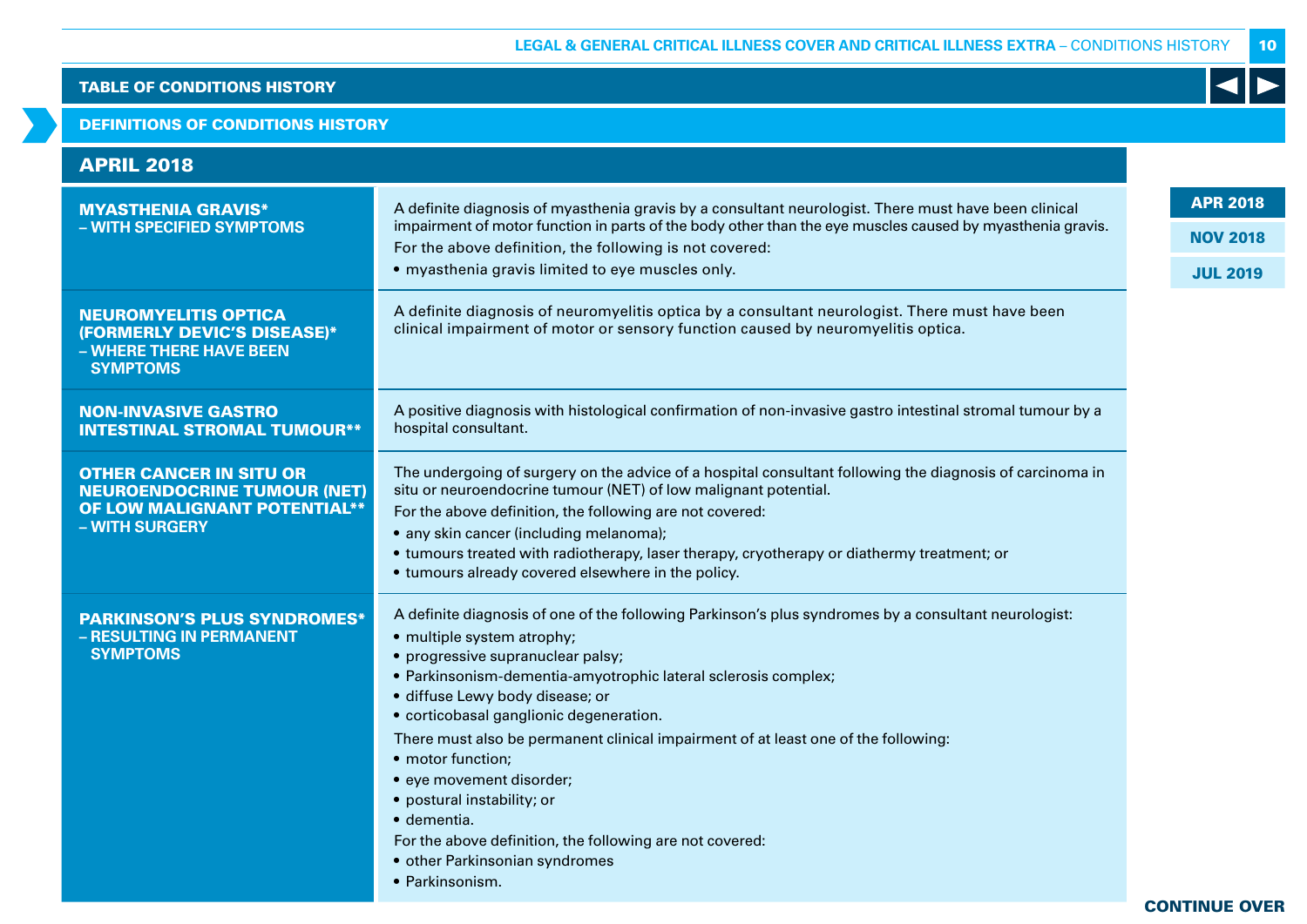### DEFINITIONS OF CONDITIONS HISTORY

| <b>APRIL 2018</b>                                                                                             |                                                                                                                                                                                                                                                                                                                                                                    |                                    |
|---------------------------------------------------------------------------------------------------------------|--------------------------------------------------------------------------------------------------------------------------------------------------------------------------------------------------------------------------------------------------------------------------------------------------------------------------------------------------------------------|------------------------------------|
| <b>PERIPHERAL VASCULAR DISEASE*</b><br>- REQUIRING BYPASS SURGERY                                             | A definite diagnosis of peripheral vascular disease by a consultant cardiologist or vascular surgeon with<br>objective evidence from imaging of obstruction in the arteries requiring bypass graft surgery to an artery<br>of the legs.<br>For the above definition, the following is not covered:                                                                 | <b>APR 2018</b><br><b>NOV 2018</b> |
|                                                                                                               | • any other surgical procedures or treatment.                                                                                                                                                                                                                                                                                                                      | <b>JUL 2019</b>                    |
| <b>PITUITARY GLAND TUMOUR**</b><br>- WITH SPECIFIED TREATMENT<br>OR RESULTING IN PERMANENT<br><b>SYMPTOMS</b> | A non-malignant tumour originating from the pituitary gland resulting in either:<br>· surgical removal;<br>• radiotherapy;<br>• chemotherapy; or<br>• permanent neurological deficit with persisting clinical symptoms.<br>For the above definition, the following are not covered:<br>• tumours originating from bone tissue; or<br>• angiomas and cholesteatoma. |                                    |
| <b>PULMONARY ARTERY SURGERY*</b><br>- REQUIRING SURGICAL<br><b>REPLACEMENT</b>                                | The undergoing of surgery to the pulmonary artery, on the advice of a consultant cardiologist, with<br>excision and surgical replacement of a portion of the pulmonary artery with a graft.                                                                                                                                                                        |                                    |
| <b>REMOVAL OF AN ENTIRE LUNG*</b><br>- DUE TO INJURY OR DISEASE                                               | The undergoing of surgery to remove an entire lung as a result of injury or disease.<br>For the above definition, the following are not covered:<br>• other forms of surgery to the lungs including removal of a lobe.                                                                                                                                             |                                    |
| <b>REMOVAL OF AN EYEBALL*</b><br>- DUE TO INJURY OR DISEASE                                                   | Surgical removal of an eyeball as a result of injury or disease.<br>For the above definition, the following are not covered:<br>• self-inflicted injuries.                                                                                                                                                                                                         |                                    |

11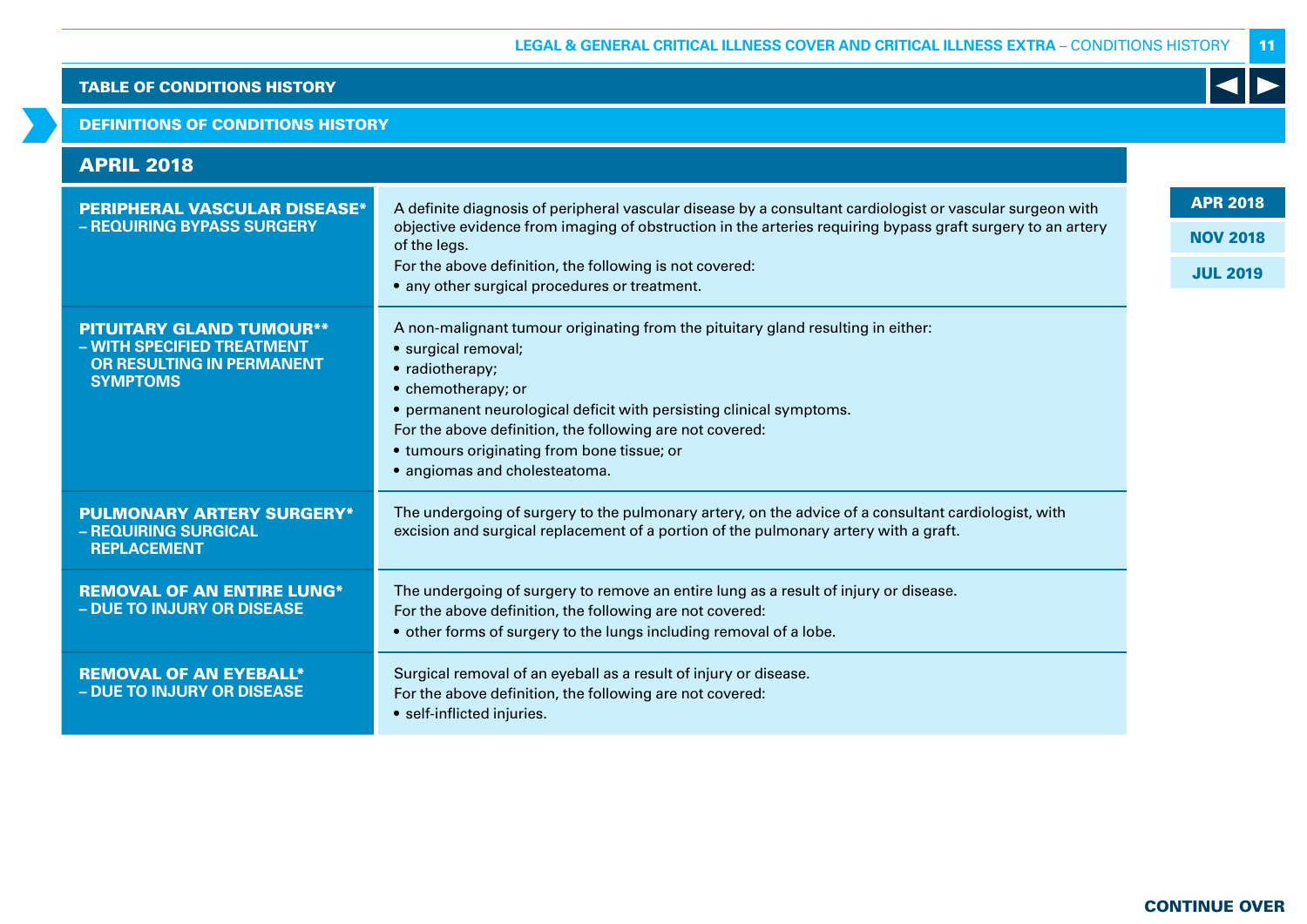# DEFINITIONS OF CONDITIONS HISTORY

| <b>APRIL 2018</b>                                                                                                                                  |                                                                                                                                                                                                                                                                                                                                                                                                              |                                                       |
|----------------------------------------------------------------------------------------------------------------------------------------------------|--------------------------------------------------------------------------------------------------------------------------------------------------------------------------------------------------------------------------------------------------------------------------------------------------------------------------------------------------------------------------------------------------------------|-------------------------------------------------------|
| <b>REMOVAL OF ONE OR MORE</b><br><b>LOBE(S) OF A LUNG**</b><br>- DUE TO INJURY OR DISEASE                                                          | The undergoing of surgery to remove one or more lobe(s) of the lung as a result of injury or disease.<br>For the above definition, the following are not covered:<br>• removal of a portion of a lobe of the lung only; or<br>• any other form of lung surgery.                                                                                                                                              | <b>APR 2018</b><br><b>NOV 2018</b><br><b>JUL 2019</b> |
| <b>REMOVAL OF URINARY BLADDER**</b><br>- DUE TO INJURY OR DISEASE                                                                                  | The undergoing of surgery to remove the urinary bladder (total cystectomy).<br>For the above definition, the following is not covered:<br>• removal of a portion of the urinary bladder.                                                                                                                                                                                                                     |                                                       |
| <b>SEVERE CROHN'S DISEASE*</b><br>- TREATED WITH TWO SURGICAL<br><b>INTESTINAL RESECTIONS OR</b><br><b>REMOVAL OF ENTIRE</b><br><b>LARGE BOWEL</b> | A definite diagnosis of Crohn's disease by a consultant gastroenterologist resulting in either:<br>• surgical intestinal resection to remove part of the small intestine or bowel on at least two separate<br>occasions; or<br>• removal of entire large bowel (total colectomy).<br>For the above definition, the following are not covered:<br>• surgical treatment for abscesses, fistulas or strictures. |                                                       |
| <b>SIGNIFICANT VISUAL LOSS**</b><br>- PERMANENT AND IRREVERSIBLE                                                                                   | Permanent and irreversible loss of sight to the extent that even when tested with the use of visual aids<br>vision is measured at 6/24 or worse in the better eye using Snellen eye chart, or visual field is reduced<br>to 45 degrees or less of an arc, as measured by an ophthalmologist.                                                                                                                 |                                                       |
| <b>SYRINGOMYELIA OR</b><br><b>SYRINGOBULBIA*</b><br>- WITH SURGERY                                                                                 | The undergoing of surgery to treat a syrinx in the spinal cord or brain stem.                                                                                                                                                                                                                                                                                                                                |                                                       |
| <b>THIRD DEGREE BURNS**</b><br>- COVERING 10% OF THE SURFACE<br><b>AREA OF THE BODY OR 10% OF</b><br><b>THE FACE OR HEAD</b>                       | Burns that involve damage or destruction of the skin to its full depth through to the underlying tissue and<br>covering at least 10% of the:<br>• body's surface area;<br>• or face or head.                                                                                                                                                                                                                 |                                                       |
| <b>ULCERATIVE COLITIS*</b><br>- RESULTING IN THE REMOVAL<br>OF THE ENTIRE LARGE BOWEL                                                              | A definite diagnosis of ulcerative colitis confirmed by a consultant gastroenterologist, resulting in a<br>removal of the entire large bowel (total colectomy).                                                                                                                                                                                                                                              |                                                       |

\*Paid out under full cover. \*\*Paid out under additional cover. 12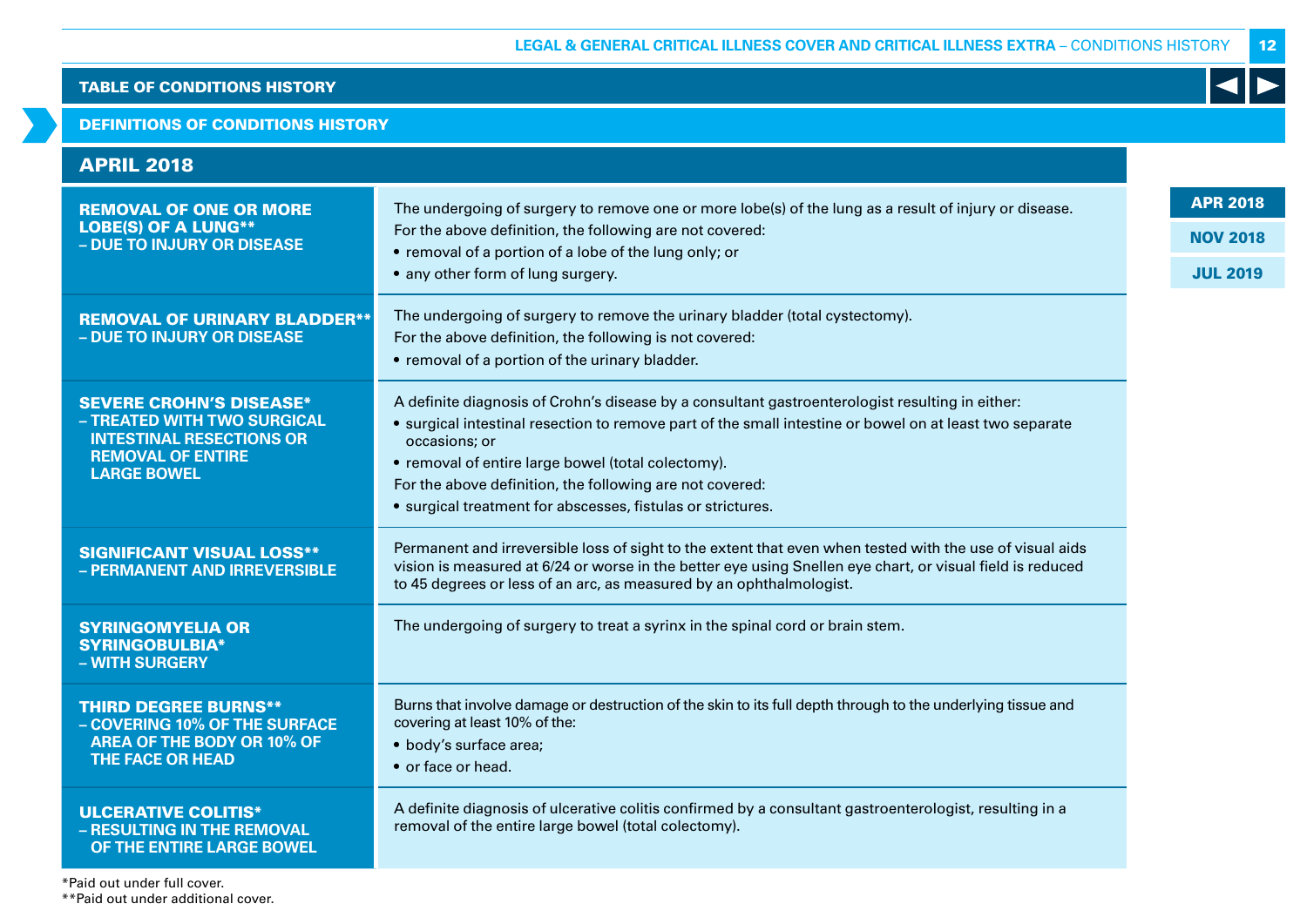### DEFINITIONS OF CONDITIONS HISTORY

| <b>NOVEMBER 2018</b>                                                                                                     |                                                                                                                                                                                                                                                                                                                                                                                                                          |                 |
|--------------------------------------------------------------------------------------------------------------------------|--------------------------------------------------------------------------------------------------------------------------------------------------------------------------------------------------------------------------------------------------------------------------------------------------------------------------------------------------------------------------------------------------------------------------|-----------------|
| <b>AORTIC ANEURYSM**</b><br>- WITH ENDOVASCULAR REPAIR                                                                   | The undergoing of endovascular repair of an aneurysm of the thoracic or abdominal aorta with a graft.<br>For the above definition, the following are not covered:                                                                                                                                                                                                                                                        | <b>APR 2018</b> |
|                                                                                                                          | • procedures to any branches of the thoracic or abdominal aorta.                                                                                                                                                                                                                                                                                                                                                         | <b>NOV 2018</b> |
| <b>APLASTIC ANAEMIA**</b><br>- CATEGORISED AS SEVERE                                                                     | A definite diagnosis of severe aplastic anaemia by a consultant haematologist and evidenced by bone<br>marrow histology. There must be an absolute neutrophil count of less than 0.5 x 10 <sup>9</sup> /L and at least one<br>of the following:<br>• a platelet count of less than 20 x 10 <sup>9</sup> /L.<br>• a reticulocyte count of less than 20 x 10 <sup>9</sup> /L.                                              | <b>JUL 2019</b> |
| <b>BENIGN SPINAL CORD TUMOUR*</b><br>- RESULTING IN EITHER SPECIFIED<br><b>TREATMENT OR PERMANENT</b><br><b>SYMPTOMS</b> | A non-malignant tumour originating from the spinal cord, spinal nerves or meninges within the spinal<br>canal, resulting in either:<br>· surgical removal;<br>• radiotherapy;<br>• chemotherapy; or<br>• permanent neurological deficit with persisting clinical symptoms.<br>For the above definition, the following are not covered:<br>• angiomas;<br>• cysts;<br>· granulomas;<br>• haematomas; or<br>• osteophytes. |                 |
| <b>BRAIN INJURY DUE TO ANOXIA</b><br><b>OR HYPOXIA*</b><br>- RESULTING IN PERMANENT<br><b>SYMPTOMS</b>                   | Death of brain tissue due to inadequate oxygen supply resulting in permanent neurological deficit with<br>persisting clinical symptoms.                                                                                                                                                                                                                                                                                  |                 |
| <b>CAROTID ARTERY STENOSIS**</b><br>- OF SPECIFIED SEVERITY RESULTING<br><b>IN SURGERY</b>                               | The undergoing of endarterectomy or angioplasty on the advice of a hospital consultant to treat<br>narrowing of at least 50% of the carotid artery.                                                                                                                                                                                                                                                                      |                 |

13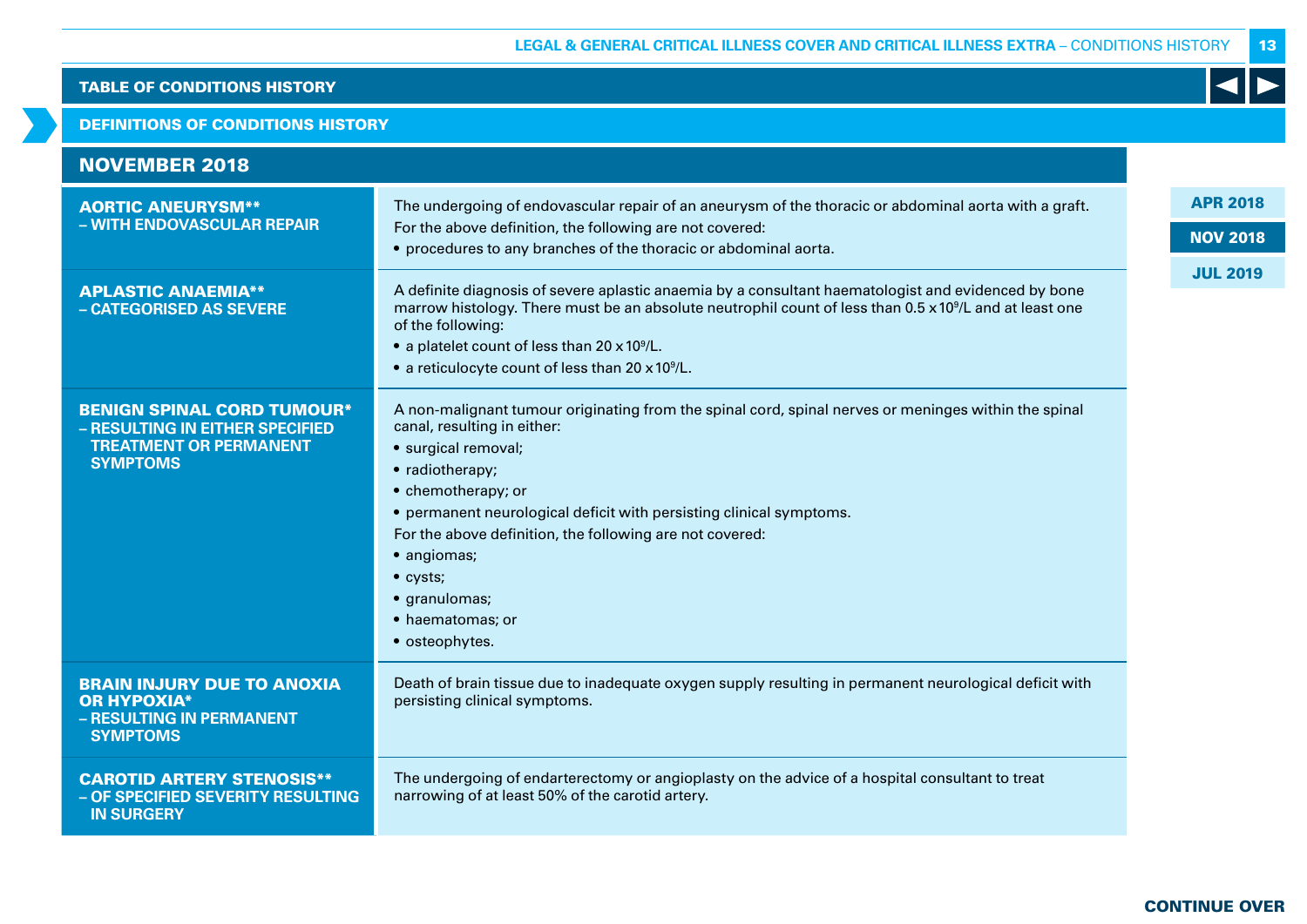### DEFINITIONS OF CONDITIONS HISTORY

| <b>NOVEMBER 2018</b>                                                                           |                                                                                                                                                                                                  |                 |
|------------------------------------------------------------------------------------------------|--------------------------------------------------------------------------------------------------------------------------------------------------------------------------------------------------|-----------------|
| <b>CAUDA EQUINA SYNDROME*</b>                                                                  | A definite diagnosis of cauda equina syndrome (compression of the lumbosacral nerve roots) by a                                                                                                  | <b>APR 2018</b> |
| - RESULTING IN PERMANENT<br><b>SYMPTOMS</b>                                                    | consultant neurologist resulting in all of the following:                                                                                                                                        | <b>NOV 2018</b> |
|                                                                                                | • permanent bladder dysfunction; and<br>• permanent weakness and loss of sensation in the legs.                                                                                                  | <b>JUL 2019</b> |
| <b>CENTRAL RETINAL ARTERY OR</b><br><b>VEIN OCCLUSION**</b><br>- RESULTING IN PERMANENT        | Death of optic nerve or retinal tissue due to inadequate blood supply or haemorrhage within the central<br>retinal artery or vein, resulting in permanent visual impairment of the affected eye. |                 |
| <b>SYMPTOMS</b>                                                                                | For the above definition, the following are not covered:<br>• occlusion or haemorrhage of the branches of the retinal artery or vein only; or                                                    |                 |
|                                                                                                | • traumatic injury to tissue of the optic nerve or retina.                                                                                                                                       |                 |
|                                                                                                |                                                                                                                                                                                                  |                 |
| <b>CEREBRAL OR SPINAL ANEURYSM**</b><br>- WITH SPECIFIED TREATMENT                             | The undergoing of craniotomy, direct spinal surgery, endovascular repair or radiotherapy to treat a<br>cerebral or spinal aneurysm.                                                              |                 |
| <b>CEREBRAL OR SPINAL</b><br><b>ARTERIOVENOUS MALFORMATION**</b><br>- WITH SPECIFIED TREATMENT | The undergoing of craniotomy, direct spinal surgery, endovascular repair or radiotherapy to treat a<br>cerebral or spinal arteriovenous fistula or malformation.                                 |                 |
| <b>CROHN'S DISEASE**</b><br>- TREATED WITH ONE SURGICAL                                        | A definite diagnosis of Crohn's disease by a consultant gastroenterologist resulting in surgical intestinal<br>resection to remove part of the small intestine or bowel.                         |                 |
| <b>INTESTINAL RESECTION</b>                                                                    | For the above definition, the following are not covered:                                                                                                                                         |                 |
|                                                                                                | • surgical treatment for abscesses, fistulas or strictures.                                                                                                                                      |                 |
| <b>DESMOID TYPE FIBROMATOSIS**</b><br>- WITH SPECIFIED TREATMENT                               | A positive diagnosis with histological confirmation of non-malignant aggressive fibromatosis by a<br>hospital consultant resulting in either:<br>· surgical removal;<br>• radiotherapy; or       |                 |
|                                                                                                | • chemotherapy.                                                                                                                                                                                  |                 |
| <b>DIABETES MELLITUS TYPE 1**</b><br>- REQUIRING SPECIFIED TREATMENT                           | A definite diagnosis of type 1 diabetes mellitus, requiring the permanent use of insulin injections.<br>The following are not covered:<br>· gestational diabetes                                 |                 |
|                                                                                                | • type 2 diabetes (including type 2 diabetes treated with insulin).                                                                                                                              |                 |

# 14

K

CONTINUE OVER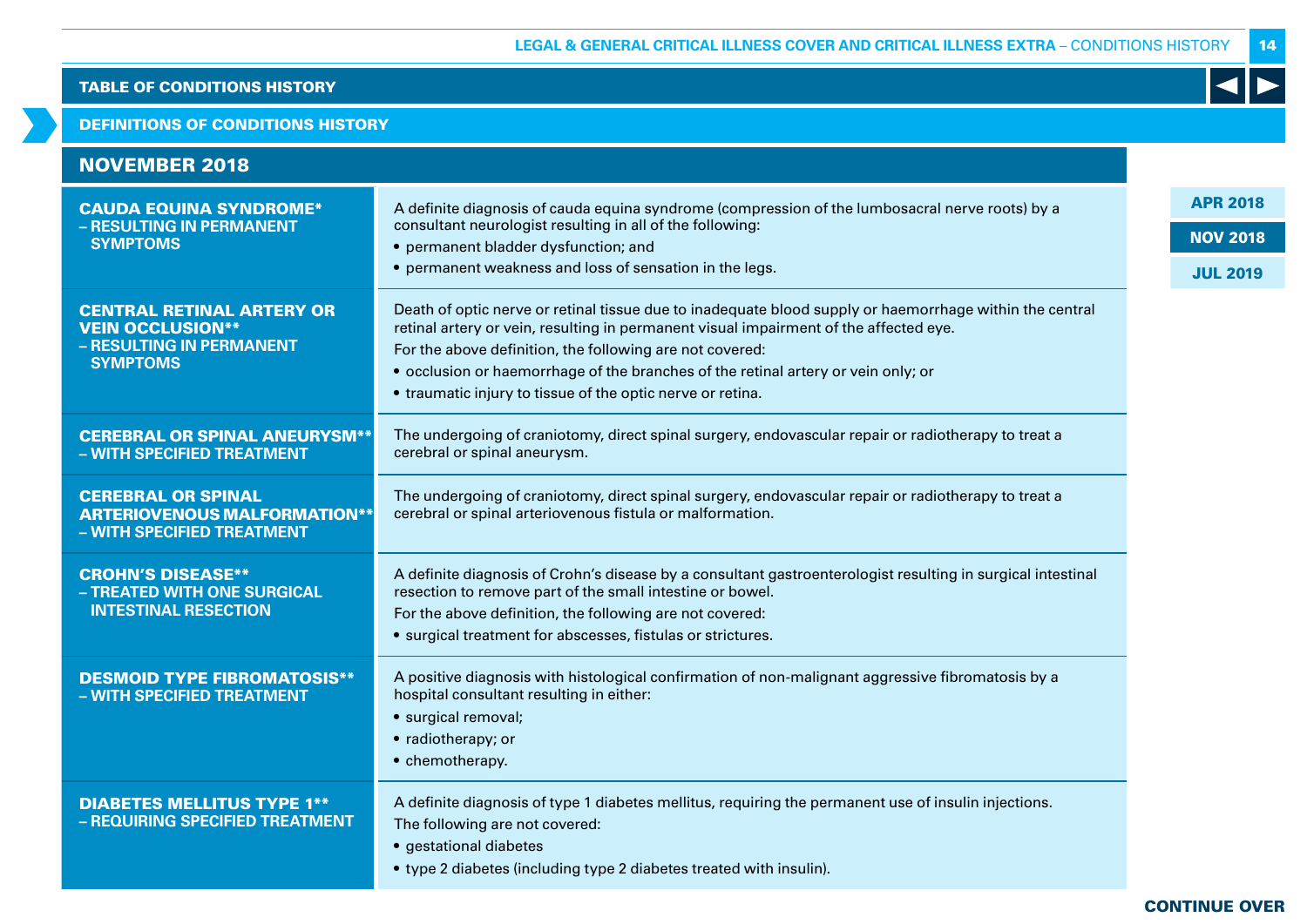# DEFINITIONS OF CONDITIONS HISTORY

| <b>NOVEMBER 2018</b>                                                                            |                                                                                                                                                                                                                                                                                                                                                                                                                                                                                                                                                                            |                 |
|-------------------------------------------------------------------------------------------------|----------------------------------------------------------------------------------------------------------------------------------------------------------------------------------------------------------------------------------------------------------------------------------------------------------------------------------------------------------------------------------------------------------------------------------------------------------------------------------------------------------------------------------------------------------------------------|-----------------|
| <b>DRUG RESISTANT EPILEPSY*</b><br>- TREATED WITH INVASIVE SURGERY                              | The undergoing of invasive surgery to brain tissue in order to control epilepsy that cannot be controlled<br>by oral medication.                                                                                                                                                                                                                                                                                                                                                                                                                                           | <b>APR 2018</b> |
| <b>TO BRAIN TISSUE</b>                                                                          |                                                                                                                                                                                                                                                                                                                                                                                                                                                                                                                                                                            | <b>NOV 2018</b> |
| <b>DRUG RESISTANT EPILEPSY**</b><br>- TREATED WITH VAGUS NERVE<br><b>STIMULATION</b>            | The undergoing of implantation under the skin of a stimulator, which is connected to the vagus nerve in<br>order to control epilepsy that cannot be controlled by oral medication.                                                                                                                                                                                                                                                                                                                                                                                         | <b>JUL 2019</b> |
| <b>GUILLAIN-BARRE SYNDROME**</b><br>- WITH PERSISTING CLINICAL<br><b>SYMPTOMS</b>               | A definite diagnosis of Guillain-Barre syndrome by a consultant neurologist. There must be ongoing clinical<br>impairment of motor or sensory function caused by Guillain-Barre Syndrome which must have persisted<br>for a continuous period of at least six months.                                                                                                                                                                                                                                                                                                      |                 |
| <b>HEART FAILURE*</b><br>- OF SPECIFIED SEVERITY                                                | A definite diagnosis of failure of the heart to function as a pump by a consultant cardiologist which is<br>evidenced by all of the following:<br>• permanent and irreversible ejection fraction of 39% or less; and<br>• permanent loss of ability to perform physical activities to at least Class 3 of the New York Heart<br>Association classifications of functional capacity*.<br>*NYHA Class 3. Heart disease resulting in marked limitation of physical activities where less than<br>ordinary activity causes fatigue, palpitation, breathlessness or chest pain. |                 |
| <b>INTENSIVE CARE*</b><br>- REQUIRING MECHANICAL<br><b>VENTILATION</b><br><b>FOR SEVEN DAYS</b> | Sickness or injury resulting in continuous mechanical ventilation by means of tracheal intubation for<br>seven consecutive days (24 hours per day) or more in an intensive care unit in a UK hospital.<br>For the above definition, the following is not covered:<br>• sickness or injury resulting in mechanical ventilation secondary to alcohol or drug intake.                                                                                                                                                                                                         |                 |
| <b>INTERSTITIAL LUNG DISEASE*</b><br>- OF SPECIFIED SEVERITY                                    | A definite diagnosis of interstitial lung disease resulting in all of the following:<br>• radiological evidence of pulmonary fibrosis; and<br>• permanent and irreversible DLCO (diffusing capacity of the lung for carbon monoxide) below 40%<br>of predicted.                                                                                                                                                                                                                                                                                                            |                 |

CONTINUE OVER

15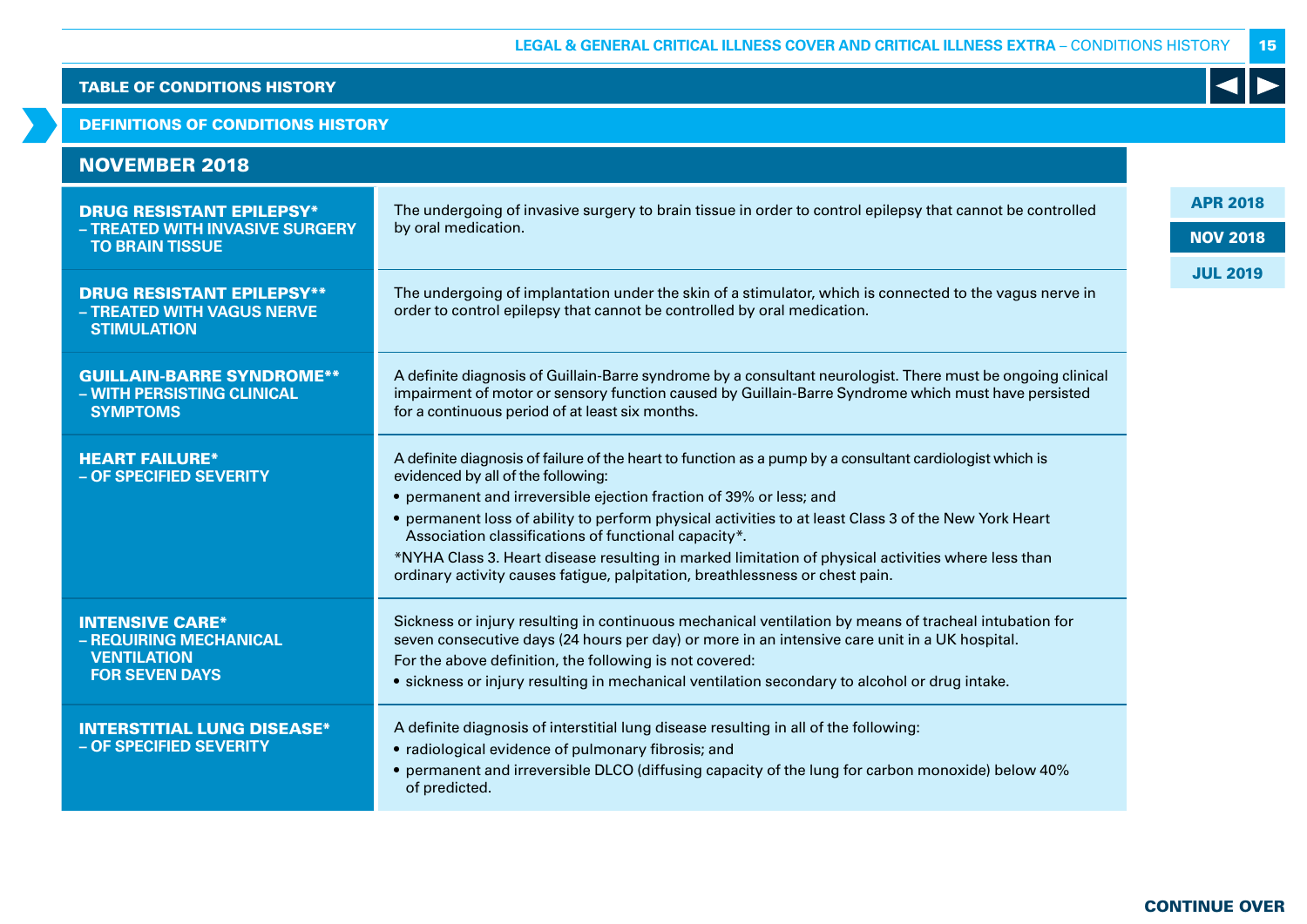### DEFINITIONS OF CONDITIONS HISTORY

| <b>NOVEMBER 2018</b>                              |                                                                                                                                                                                                                                    |
|---------------------------------------------------|------------------------------------------------------------------------------------------------------------------------------------------------------------------------------------------------------------------------------------|
| <b>LESS ADVANCED CANCER**</b>                     | There must be a positive diagnosis with histological confirmation for any of the following:                                                                                                                                        |
| - OF NAMED SITES AND SPECIFIED<br><b>SEVERITY</b> | Anus - treated by surgery                                                                                                                                                                                                          |
|                                                   | The undergoing of surgery on the advice of a hospital consultant to remove a tumour following the<br>diagnosis of carcinoma in situ of the anus.                                                                                   |
|                                                   | For the above definition, the following is not covered:                                                                                                                                                                            |
|                                                   | · anal intraepithelial neoplasia (AIN) grade 1 or 2.                                                                                                                                                                               |
|                                                   | Appendix, colon or rectum - treated by surgery                                                                                                                                                                                     |
|                                                   | The undergoing of surgery on the advice of a hospital consultant to remove a tumour following the<br>diagnosis of carcinoma in situ or neuroendocrine tumour (NET) of low malignant potential of the<br>appendix, colon or rectum. |
|                                                   | Carcinoma in situ of the breast - treated by surgery                                                                                                                                                                               |
|                                                   | The undergoing of surgery on the advice of a hospital consultant to remove a tumour following the<br>diagnosis of carcinoma in situ of the breast.                                                                                 |
|                                                   | For the above definition, the following is not covered:                                                                                                                                                                            |
|                                                   | • any other type of treatment.                                                                                                                                                                                                     |
|                                                   | <b>Cervix</b> - treated by surgery                                                                                                                                                                                                 |
|                                                   | The undergoing of surgery on the advice of a hospital consultant to remove the cervix (trachelectomy)<br>or hysterectomy on the advice of a hospital consultant following the diagnosis of carcinoma in situ of<br>the cervix.     |
|                                                   | For the above definition, the following are not covered:                                                                                                                                                                           |
|                                                   | • loop excision;                                                                                                                                                                                                                   |
|                                                   | • laser surgery;                                                                                                                                                                                                                   |
|                                                   | · conisation and cryosurgery; or                                                                                                                                                                                                   |
|                                                   | • cervical intraepithelial neoplasia (CIN) grade 1 or 2.                                                                                                                                                                           |
|                                                   | Extrahepatic bile ducts - treated by surgery                                                                                                                                                                                       |
|                                                   | The undergoing of surgery on the advice of a hospital consultant to remove a tumour following the<br>diagnosis of carcinoma in situ of the extrahepatic bile ducts.                                                                |
|                                                   | Gallbladder - treated by surgery                                                                                                                                                                                                   |
|                                                   | The undergoing of surgery on the advice of a hospital consultant to remove a tumour following the<br>diagnosis of carcinoma in situ of the gallbladder.                                                                            |
|                                                   | <b>Larynx</b> – with specified treatment                                                                                                                                                                                           |
|                                                   | The undergoing of surgery, laser treatment or radiotherapy on the advice of a hospital consultant to<br>remove a tumour following the diagnosis of carcinoma in situ of the larynx.                                                |

CONTINUE OVER

16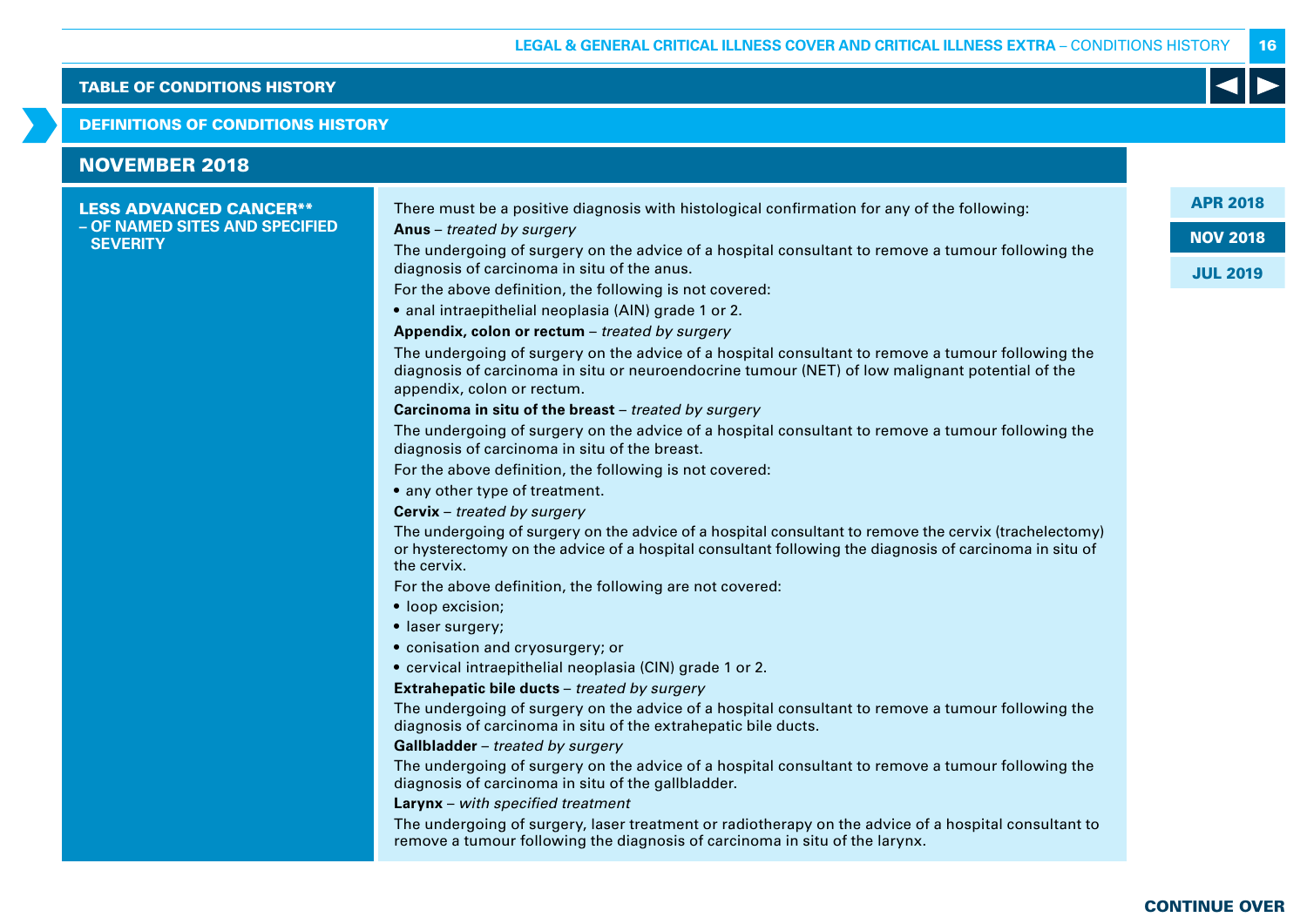### DEFINITIONS OF CONDITIONS HISTORY

# NOVEMBER 2018

### LESS ADVANCED CANCER\*\* **– OF NAMED SITES AND SPECIFIED SEVERITY Continued**

### **Low grade prostate cancer** – requiring treatment

The undergoing of treatment on the advice of a hospital consultant following diagnosis of a malignant tumour of the prostate positively diagnosed and having a Gleason score between 2 and 6 inclusive and having progressed to a clinical TNM classification between T1N0M0 and T2aN0M0.

For the above definition, the following are not covered:

- prostatic intraepithelial neoplasia (PIN);
- observation or surveillance; or

• surgical biopsy.

### **Lung and bronchus** – treated by surgery

The undergoing of wedge resection or lobectomy on the advice of a hospital consultant following the diagnosis of carcinoma in situ or neuroendocrine tumour (NET) of low malignant potential of the lung or bronchus.

**Oesophagus** – treated by surgery

The undergoing of surgery on the advice of a hospital consultant to remove a tumour following the diagnosis of carcinoma in situ of the oesophagus.

### **Oral cavity or oropharynx** – treated by surgery

The undergoing of surgery on the advice of a hospital consultant to remove a tumour following the diagnosis of carcinoma in situ of the oral cavity or oropharynx. The oropharynx includes lips, inside of cheeks, floor of the mouth, tongue, gums, hard palate, soft palate and tonsils.

For the above definition, the following is not covered:

• any other type of treatment.

**Ovary** – treated by surgery

The undergoing of surgery on the advice of a hospital consultant to remove an ovary following the diagnosis of ovarian tumour of borderline malignancy/low malignant potential.

For the above definition, the following is not covered:

• removal of an ovary due to a cyst.

**Pancreas** – treated by surgery

The undergoing of surgery on the advice of a hospital consultant to remove a tumour following the diagnosis of carcinoma in situ or neuroendocrine tumour (NET) of low malignant potential of the pancreas.

**Renal pelvis (of the kidney) or ureter** – of specified severity

A positive diagnosis on the advice of a hospital consultant of carcinoma in situ of the renal pelvis or ureter.

APR 2018

NOV 2018

17

JUL 2019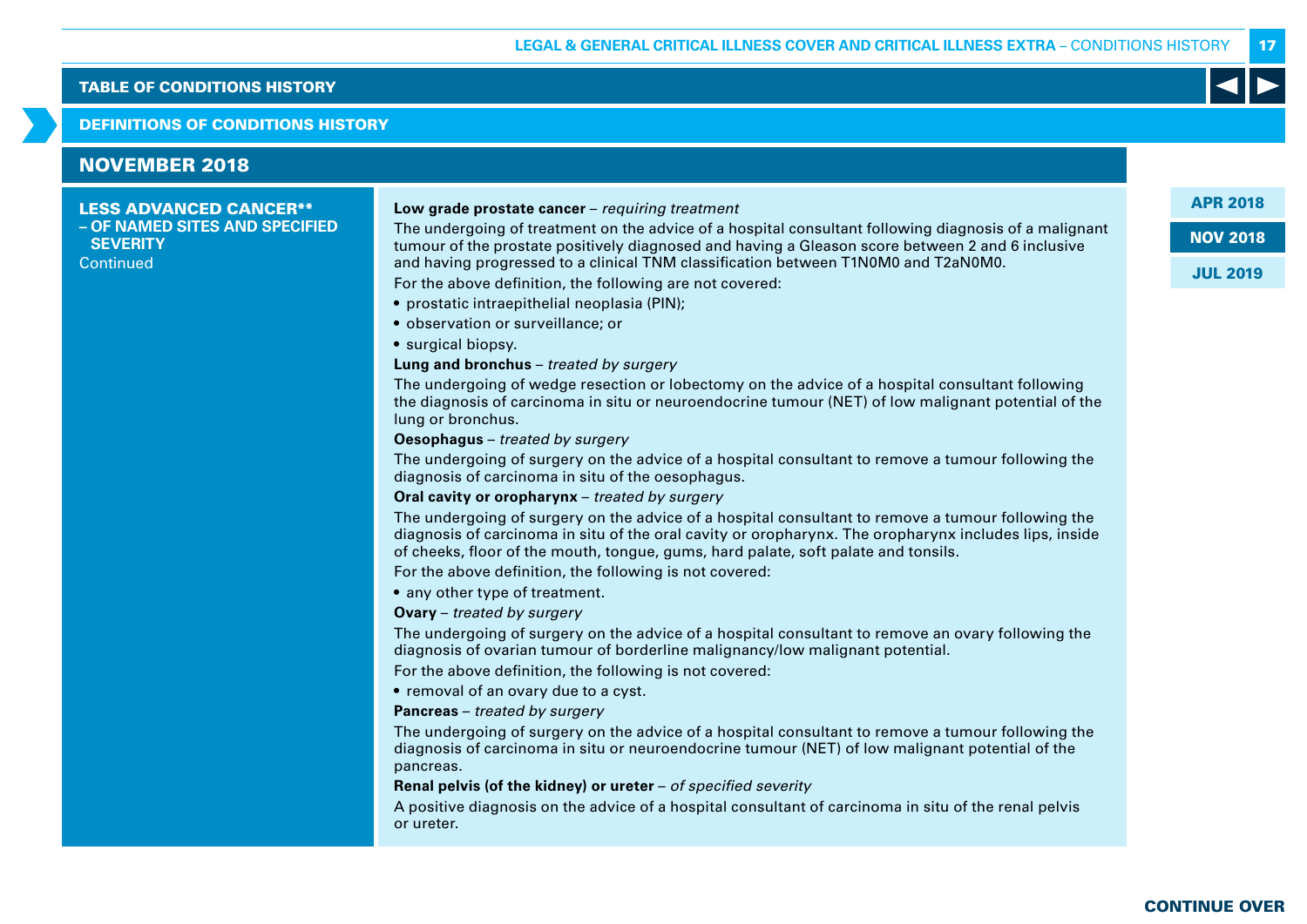### DEFINITIONS OF CONDITIONS HISTORY

# NOVEMBER 2018

### LESS ADVANCED CANCER\*\* **– OF NAMED SITES AND SPECIFIED SEVERITY Continued**

### **Stomach** – treated by surgery

The undergoing of surgery on the advice of a hospital consultant to remove a tumour following the diagnosis of carcinoma in situ or neuroendocrine tumour (NET) of a low malignant potential of the stomach.

### **Testicle** – treated by surgery

The undergoing of surgery on the advice of a hospital consultant to remove a testicle (orchidectomy) following the diagnosis of carcinoma in situ of the testicle (also known as intratubular germ cell neoplasia unclassified or ITGCNU).

### **Thyroid** – treated by surgery

The undergoing of surgery on the advice of a hospital consultant to remove a tumour following the diagnosis of carcinoma in situ or neuroendocrine tumour (NET) of low malignant potential of the thyroid.

### **Urinary bladder** – of specified severity

A positive diagnosis of carcinoma in situ of the urinary bladder.

For the above definition, the following are not covered:

- non-invasive papillary carcinoma
- TNM classification stage Ta bladder cancer.
- **Uterus** treated by surgery

The undergoing of hysterectomy on the advice of your hospital consultant following the diagnosis of carcinoma in situ of the lining of the uterus (endometrium).

### **Vagina** – treated by surgery

The undergoing of surgery on the advice of a hospital consultant to remove a tumour following the diagnosis of carcinoma in situ of the vagina.

For the above definition, the following are not covered:

- laser surgery and diathermy; and
- vaginal intraepithelial neoplasia (VAIN) grade 1 and 2.

### **Vulva** – treated by surgery

The undergoing of surgery on the advice of a hospital consultant to remove a tumour following the diagnosis of carcinoma in situ of the vulva.

For the above definition, the following are not covered:

- laser surgery and diathermy; and
- vulval intraepithelial neoplasia (VIN) grade 1 or 2.

### APR 2018

18

NOV 2018

# JUL 2019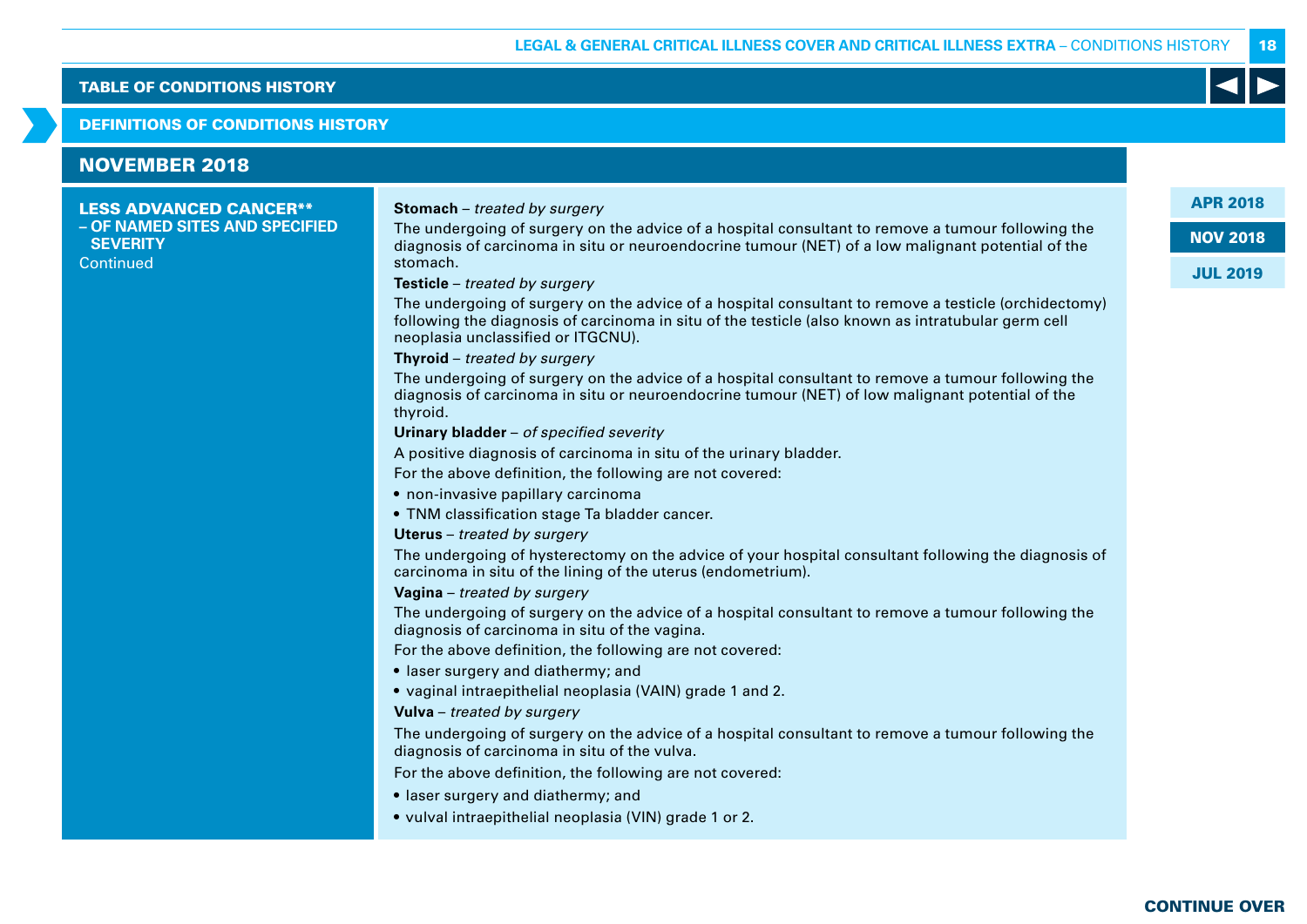# DEFINITIONS OF CONDITIONS HISTORY

| <b>NOVEMBER 2018</b>                                                                                                          |                                                                                                                                                                                                                                                                                                                                                                                                                                                                                                                                                                                                                              |                                                       |
|-------------------------------------------------------------------------------------------------------------------------------|------------------------------------------------------------------------------------------------------------------------------------------------------------------------------------------------------------------------------------------------------------------------------------------------------------------------------------------------------------------------------------------------------------------------------------------------------------------------------------------------------------------------------------------------------------------------------------------------------------------------------|-------------------------------------------------------|
| <b>MYASTHENIA GRAVIS*</b><br>- WITH SPECIFIED SYMPTOMS                                                                        | A definite diagnosis of myasthenia gravis by a consultant neurologist. There must have been clinical<br>impairment of motor function in parts of the body other than the eye muscles caused by myasthenia gravis.<br>For the above definition, the following is not covered:<br>• myasthenia gravis limited to eye muscles only.                                                                                                                                                                                                                                                                                             | <b>APR 2018</b><br><b>NOV 2018</b><br><b>JUL 2019</b> |
| <b>NEUROMYELITIS OPTICA</b><br>(FORMERLY DEVIC'S DISEASE)*<br>- WHERE THERE HAVE BEEN<br><b>SYMPTOMS</b>                      | A definite diagnosis of neuromyelitis optica by a consultant neurologist. There must have been<br>clinical impairment of motor or sensory function caused by neuromyelitis optica.                                                                                                                                                                                                                                                                                                                                                                                                                                           |                                                       |
| <b>NON-INVASIVE GASTRO</b><br><b>INTESTINAL STROMAL TUMOUR**</b>                                                              | A positive diagnosis with histological confirmation of non-invasive gastro intestinal stromal tumour by a<br>hospital consultant.                                                                                                                                                                                                                                                                                                                                                                                                                                                                                            |                                                       |
| <b>OTHER CANCER IN SITU OR</b><br><b>NEUROENDOCRINE TUMOUR (NET)</b><br><b>OF LOW MALIGNANT POTENTIAL**</b><br>- WITH SURGERY | The undergoing of surgery on the advice of a hospital consultant following the diagnosis of carcinoma in<br>situ or neuroendocrine tumour (NET) of low malignant potential.<br>For the above definition, the following are not covered:<br>• any skin cancer (including melanoma);<br>• tumours treated with radiotherapy, laser therapy, cryotherapy or diathermy treatment; or<br>• tumours already covered elsewhere in the policy.                                                                                                                                                                                       |                                                       |
| <b>PARKINSON'S PLUS SYNDROMES*</b><br>- RESULTING IN PERMANENT<br><b>SYMPTOMS</b>                                             | A definite diagnosis of one of the following Parkinson's plus syndromes by a consultant neurologist:<br>• multiple system atrophy;<br>• progressive supranuclear palsy;<br>· Parkinsonism-dementia-amyotrophic lateral sclerosis complex;<br>· diffuse Lewy body disease; or<br>• corticobasal ganglionic degeneration.<br>There must also be permanent clinical impairment of at least one of the following:<br>• motor function;<br>• eye movement disorder;<br>• postural instability; or<br>· dementia.<br>For the above definition, the following are not covered:<br>• other Parkinsonian syndromes<br>• Parkinsonism. |                                                       |

19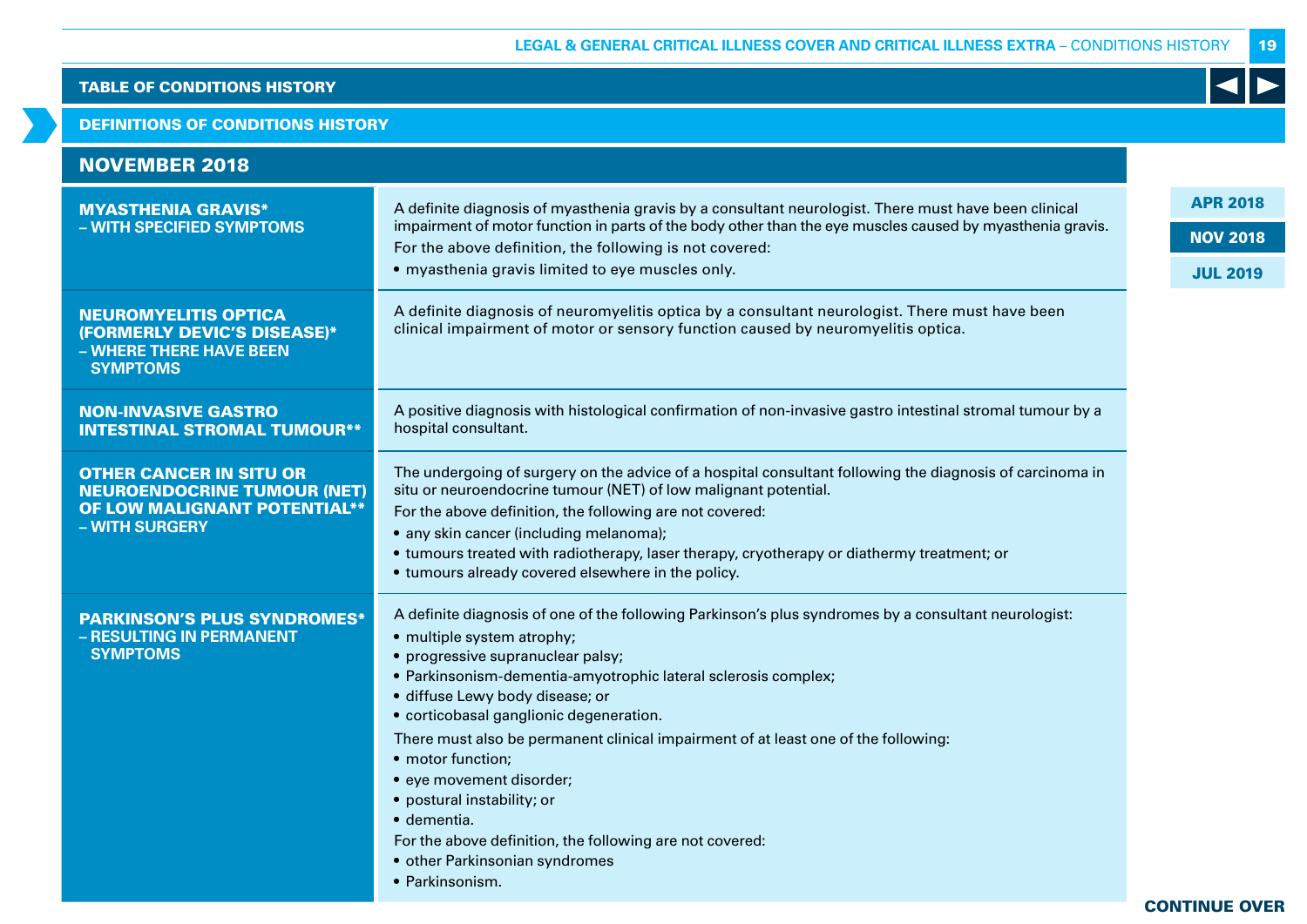# DEFINITIONS OF CONDITIONS HISTORY

| <b>NOVEMBER 2018</b>                                                                                          |                                                                                                                                                                                                                                                                                                                                                                    |  |  |  |  |  |  |
|---------------------------------------------------------------------------------------------------------------|--------------------------------------------------------------------------------------------------------------------------------------------------------------------------------------------------------------------------------------------------------------------------------------------------------------------------------------------------------------------|--|--|--|--|--|--|
| <b>PERIPHERAL VASCULAR DISEASE*</b>                                                                           | A definite diagnosis of peripheral vascular disease by a consultant cardiologist or vascular surgeon with                                                                                                                                                                                                                                                          |  |  |  |  |  |  |
| - REQUIRING BYPASS SURGERY                                                                                    | objective evidence from imaging of obstruction in the arteries requiring bypass graft surgery to an artery<br>of the legs.                                                                                                                                                                                                                                         |  |  |  |  |  |  |
|                                                                                                               | For the above definition, the following is not covered:<br>• any other surgical procedures or treatment.                                                                                                                                                                                                                                                           |  |  |  |  |  |  |
| <b>PITUITARY GLAND TUMOUR**</b><br>- WITH SPECIFIED TREATMENT<br>OR RESULTING IN PERMANENT<br><b>SYMPTOMS</b> | A non-malignant tumour originating from the pituitary gland resulting in either:<br>· surgical removal;<br>• radiotherapy;<br>• chemotherapy; or<br>• permanent neurological deficit with persisting clinical symptoms.<br>For the above definition, the following are not covered:<br>• tumours originating from bone tissue; or<br>• angiomas and cholesteatoma. |  |  |  |  |  |  |
| <b>PULMONARY ARTERY SURGERY*</b><br>- REQUIRING SURGICAL<br><b>REPLACEMENT</b>                                | The undergoing of surgery to the pulmonary artery, on the advice of a consultant cardiologist, with<br>excision and surgical replacement of a portion of the pulmonary artery with a graft.                                                                                                                                                                        |  |  |  |  |  |  |
| <b>REMOVAL OF AN ENTIRE LUNG*</b><br>- DUE TO INJURY OR DISEASE                                               | The undergoing of surgery to remove an entire lung as a result of injury or disease.<br>For the above definition, the following are not covered:<br>• other forms of surgery to the lungs including removal of a lobe.                                                                                                                                             |  |  |  |  |  |  |
| <b>REMOVAL OF AN EYEBALL*</b><br><b>- DUE TO INJURY OR DISEASE</b>                                            | Surgical removal of an eyeball as a result of injury or disease.<br>For the above definition, the following are not covered:<br>• self-inflicted injuries.                                                                                                                                                                                                         |  |  |  |  |  |  |

20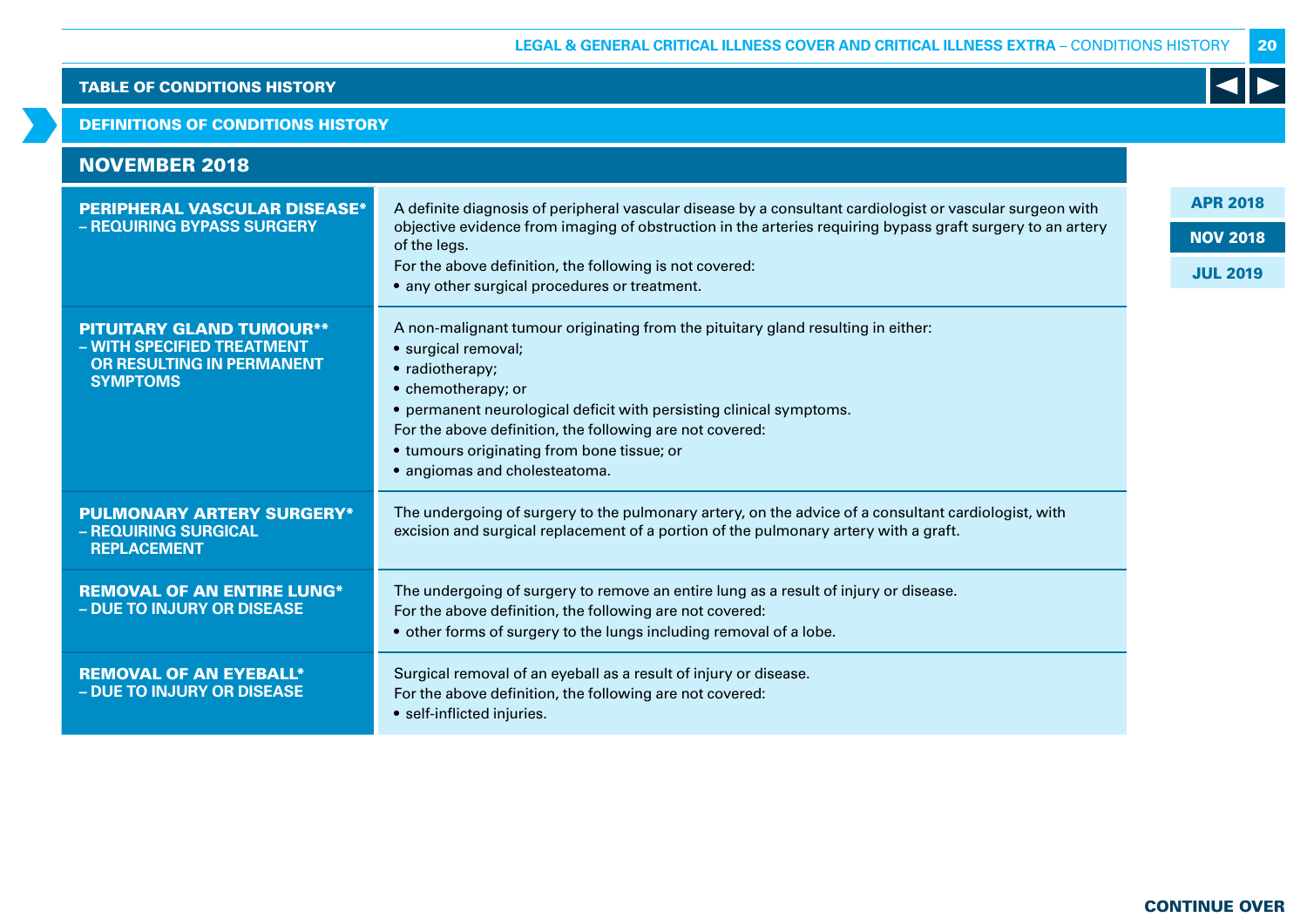21

 $\blacktriangleleft$ 

# TABLE OF CONDITIONS HISTORY

# DEFINITIONS OF CONDITIONS HISTORY

| <b>NOVEMBER 2018</b>                                                                                                                               |                                                                                                                                                                                                                                                                                                                                                                                                              |                                                       |
|----------------------------------------------------------------------------------------------------------------------------------------------------|--------------------------------------------------------------------------------------------------------------------------------------------------------------------------------------------------------------------------------------------------------------------------------------------------------------------------------------------------------------------------------------------------------------|-------------------------------------------------------|
| <b>REMOVAL OF ONE OR MORE</b><br><b>LOBE(S) OF A LUNG**</b><br>- DUE TO INJURY OR DISEASE                                                          | The undergoing of surgery to remove one or more lobe(s) of the lung as a result of injury or disease.<br>For the above definition, the following are not covered:<br>• removal of a portion of a lobe of the lung only; or<br>• any other form of lung surgery.                                                                                                                                              | <b>APR 2018</b><br><b>NOV 2018</b><br><b>JUL 2019</b> |
| <b>REMOVAL OF URINARY BLADDER**</b><br>- DUE TO INJURY OR DISEASE                                                                                  | The undergoing of surgery to remove the urinary bladder (total cystectomy).<br>For the above definition, the following is not covered:<br>• removal of a portion of the urinary bladder.                                                                                                                                                                                                                     |                                                       |
| <b>SEVERE CROHN'S DISEASE*</b><br>- TREATED WITH TWO SURGICAL<br><b>INTESTINAL RESECTIONS OR</b><br><b>REMOVAL OF ENTIRE</b><br><b>LARGE BOWEL</b> | A definite diagnosis of Crohn's disease by a consultant gastroenterologist resulting in either:<br>• surgical intestinal resection to remove part of the small intestine or bowel on at least two separate<br>occasions; or<br>• removal of entire large bowel (total colectomy).<br>For the above definition, the following are not covered:<br>• surgical treatment for abscesses, fistulas or strictures. |                                                       |
| <b>SIGNIFICANT VISUAL LOSS**</b><br>- PERMANENT AND IRREVERSIBLE                                                                                   | Permanent and irreversible loss of sight to the extent that even when tested with the use of visual aids<br>vision is measured at 6/24 or worse in the better eye using Snellen eye chart, or visual field is reduced<br>to 45 degrees or less of an arc, as measured by an ophthalmologist.                                                                                                                 |                                                       |
| <b>SYRINGOMYELIA OR</b><br><b>SYRINGOBULBIA*</b><br>- WITH SURGERY                                                                                 | The undergoing of surgery to treat a syrinx in the spinal cord or brain stem.                                                                                                                                                                                                                                                                                                                                |                                                       |
| <b>THIRD DEGREE BURNS**</b><br>- COVERING 10% OF THE SURFACE<br><b>AREA OF THE BODY OR 10% OF</b><br><b>THE FACE OR HEAD</b>                       | Burns that involve damage or destruction of the skin to its full depth through to the underlying tissue and<br>covering at least 10% of the:<br>• body's surface area;<br>• or face or head.                                                                                                                                                                                                                 |                                                       |
| <b>ULCERATIVE COLITIS*</b><br>- RESULTING IN THE REMOVAL<br>OF THE ENTIRE LARGE BOWEL                                                              | A definite diagnosis of ulcerative colitis confirmed by a consultant gastroenterologist, resulting in a<br>removal of the entire large bowel (total colectomy).                                                                                                                                                                                                                                              |                                                       |

\*Paid out under full cover.

\*\*Paid out under additional cover.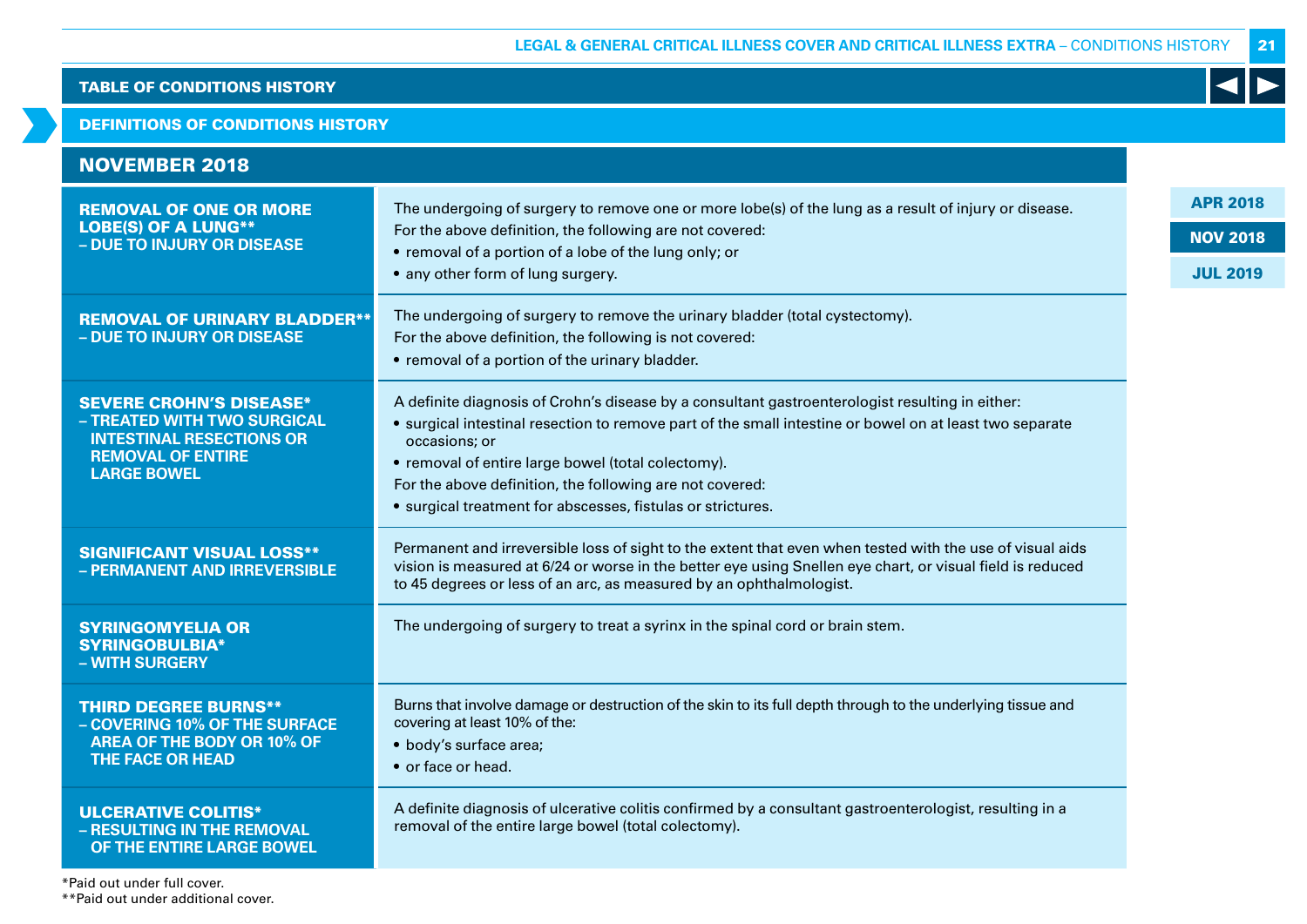DEFINITIONS OF CONDITIONS HISTORY

| <b>JULY 2019</b>                                                                                                         |                                                                                                                                                                                                                                                                                                                                                                                                                      |                 |
|--------------------------------------------------------------------------------------------------------------------------|----------------------------------------------------------------------------------------------------------------------------------------------------------------------------------------------------------------------------------------------------------------------------------------------------------------------------------------------------------------------------------------------------------------------|-----------------|
| <b>AORTIC ANEURYSM**</b><br>- WITH ENDOVASCULAR REPAIR                                                                   | No change                                                                                                                                                                                                                                                                                                                                                                                                            | <b>APR 2018</b> |
|                                                                                                                          |                                                                                                                                                                                                                                                                                                                                                                                                                      | <b>NOV 2018</b> |
| <b>APLASTIC ANAEMIA**</b><br>- CATEGORISED AS SEVERE                                                                     | No change                                                                                                                                                                                                                                                                                                                                                                                                            | <b>JUL 2019</b> |
| <b>BENIGN SPINAL CORD TUMOUR*</b><br>- RESULTING IN EITHER SPECIFIED<br><b>TREATMENT OR PERMANENT</b><br><b>SYMPTOMS</b> | A non-malignant tumour or cyst originating from the spinal cord, spinal nerves or meninges within the<br>spinal canal, resulting in either:<br>· surgical removal;<br>• radiotherapy;<br>• chemotherapy; or<br>• permanent neurological deficit with persisting clinical symptoms.<br>For the above definition, the following are not covered:<br>· angiomas;<br>· granulomas;<br>• haematomas; or<br>• osteophytes. |                 |
| <b>BRAIN ABSCESS DRAINED VIA</b><br><b>CRANIOTOMY**</b>                                                                  | The undergoing of craniotomy to drain an intracerebral abscess within the brain tissue by a consultant<br>neurosurgeon.                                                                                                                                                                                                                                                                                              |                 |
| <b>CAROTID ARTERY STENOSIS**</b><br>- OF SPECIFIED SEVERITY RESULTING<br><b>IN SURGERY</b>                               | No change                                                                                                                                                                                                                                                                                                                                                                                                            |                 |
| <b>CAUDA EQUINA SYNDROME*</b><br>- RESULTING IN PERMANENT<br><b>SYMPTOMS</b>                                             | No change                                                                                                                                                                                                                                                                                                                                                                                                            |                 |
| <b>CENTRAL RETINAL ARTERY OR</b><br><b>VEIN OCCLUSION**</b><br>- RESULTING IN PERMANENT<br><b>SYMPTOMS</b>               | No change                                                                                                                                                                                                                                                                                                                                                                                                            |                 |

22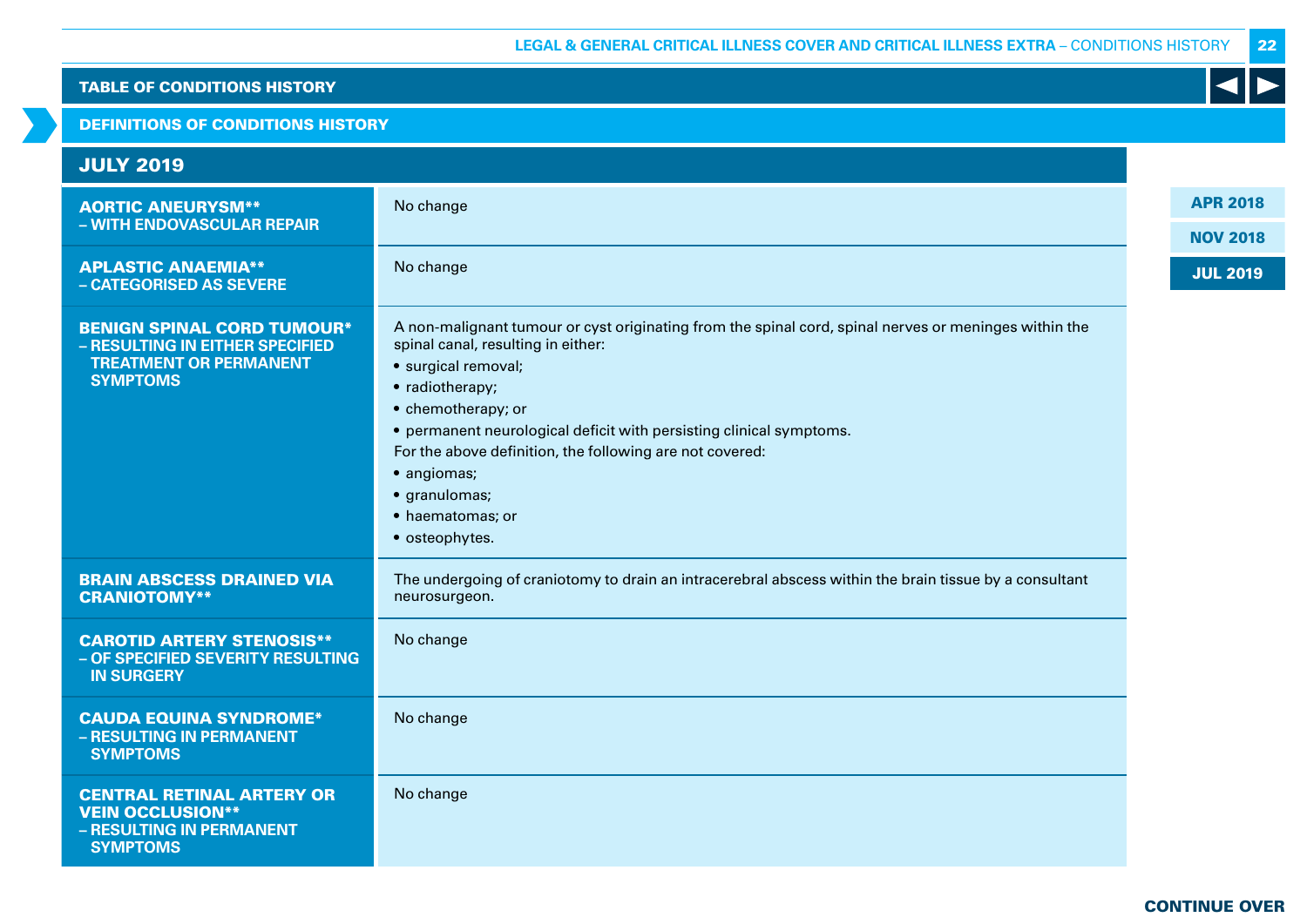### DEFINITIONS OF CONDITIONS HISTORY

| <b>JULY 2019</b>                                                                               |                                                                                                                                                                                                                                                                                                                                                                                                                                                                                                                                                                                                                                                                                                                                                           |                                    |
|------------------------------------------------------------------------------------------------|-----------------------------------------------------------------------------------------------------------------------------------------------------------------------------------------------------------------------------------------------------------------------------------------------------------------------------------------------------------------------------------------------------------------------------------------------------------------------------------------------------------------------------------------------------------------------------------------------------------------------------------------------------------------------------------------------------------------------------------------------------------|------------------------------------|
| <b>CEREBRAL OR SPINAL ANEURYSM**</b><br>- WITH SPECIFIED TREATMENT                             | No change                                                                                                                                                                                                                                                                                                                                                                                                                                                                                                                                                                                                                                                                                                                                                 | <b>APR 2018</b><br><b>NOV 2018</b> |
| <b>CEREBRAL OR SPINAL</b><br><b>ARTERIOVENOUS MALFORMATION**</b><br>- WITH SPECIFIED TREATMENT | No change                                                                                                                                                                                                                                                                                                                                                                                                                                                                                                                                                                                                                                                                                                                                                 | <b>JUL 2019</b>                    |
| <b>CORONARY ANGIOPLASTY**</b>                                                                  | The undergoing of percutaneous coronary intervention (PCI) to correct narrowing or blockages of either:<br>• two or more main coronary arteries, or<br>• the left main stem artery.<br>The main coronary arteries for this purpose are defined as right coronary artery, left main stem, left<br>anterior descending artery, and circumflex artery, or their branches. Multiple arteries must be treated at<br>the same time or as part of a planned staged procedure within 60 days of the first PCI. PCI is defined as<br>any therapeutic intra-arterial catheter procedure including balloon angioplasty and/or stenting.<br>The following are not covered:<br>• angiography; and<br>• two procedures to a single main artery or branches of the same. |                                    |
| <b>CROHN'S DISEASE**</b><br>- TREATED WITH ONE SURGICAL<br><b>INTESTINAL RESECTION</b>         | No change                                                                                                                                                                                                                                                                                                                                                                                                                                                                                                                                                                                                                                                                                                                                                 |                                    |
| <b>DESMOID TYPE FIBROMATOSIS**</b><br>- WITH SPECIFIED TREATMENT                               | No change                                                                                                                                                                                                                                                                                                                                                                                                                                                                                                                                                                                                                                                                                                                                                 |                                    |
| <b>DIABETES MELLITUS TYPE 1**</b><br>- REQUIRING SPECIFIED TREATMENT                           | No change                                                                                                                                                                                                                                                                                                                                                                                                                                                                                                                                                                                                                                                                                                                                                 |                                    |
| <b>DRUG RESISTANT EPILEPSY**</b><br>- REQUIRING SPECIFIED SURGERY                              | The undergoing of any of the following in order to control epilepsy that cannot be controlled by oral<br>medication:<br>• invasive surgery to the brain tissue; or<br>• implantation under the skin of a stimulator, which is connected to the vagus nerve.                                                                                                                                                                                                                                                                                                                                                                                                                                                                                               |                                    |

23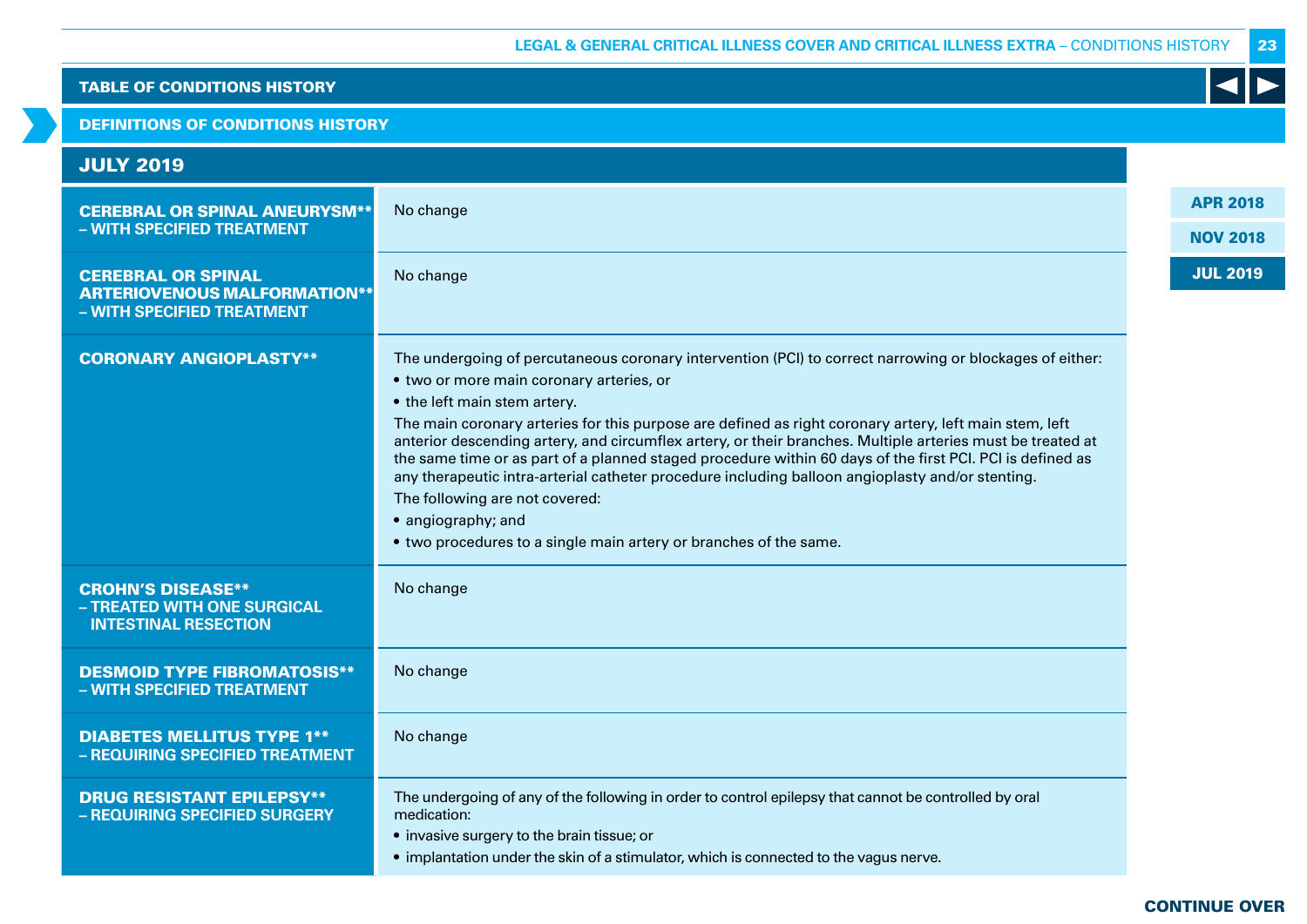## DEFINITIONS OF CONDITIONS HISTORY

# JULY 2019

| <b>GUILLAIN-BARRE SYNDROME**</b>                                                      | No change                                                                                                                                                                                                                                                                                                                                                                                                                                                                                                                                                                                                                                                                                                                                                                                                                                                                                                                                                                                                                                                                                                                                                                                                                                                                                                                                                                                                                                                                   | <b>APR 2018</b> |
|---------------------------------------------------------------------------------------|-----------------------------------------------------------------------------------------------------------------------------------------------------------------------------------------------------------------------------------------------------------------------------------------------------------------------------------------------------------------------------------------------------------------------------------------------------------------------------------------------------------------------------------------------------------------------------------------------------------------------------------------------------------------------------------------------------------------------------------------------------------------------------------------------------------------------------------------------------------------------------------------------------------------------------------------------------------------------------------------------------------------------------------------------------------------------------------------------------------------------------------------------------------------------------------------------------------------------------------------------------------------------------------------------------------------------------------------------------------------------------------------------------------------------------------------------------------------------------|-----------------|
| - WITH PERSISTING CLINICAL<br><b>SYMPTOMS</b>                                         |                                                                                                                                                                                                                                                                                                                                                                                                                                                                                                                                                                                                                                                                                                                                                                                                                                                                                                                                                                                                                                                                                                                                                                                                                                                                                                                                                                                                                                                                             | <b>NOV 2018</b> |
| <b>HEART FAILURE*</b><br>- OF SPECIFIED SEVERITY                                      | No change                                                                                                                                                                                                                                                                                                                                                                                                                                                                                                                                                                                                                                                                                                                                                                                                                                                                                                                                                                                                                                                                                                                                                                                                                                                                                                                                                                                                                                                                   | <b>JUL 2019</b> |
| <b>INTENSIVE CARE*</b><br>- REQUIRING MECHANICAL<br><b>VENTILATION FOR SEVEN DAYS</b> | No change                                                                                                                                                                                                                                                                                                                                                                                                                                                                                                                                                                                                                                                                                                                                                                                                                                                                                                                                                                                                                                                                                                                                                                                                                                                                                                                                                                                                                                                                   |                 |
| <b>INTERSTITIAL LUNG DISEASE*</b><br>- OF SPECIFIED SEVERITY                          | No change                                                                                                                                                                                                                                                                                                                                                                                                                                                                                                                                                                                                                                                                                                                                                                                                                                                                                                                                                                                                                                                                                                                                                                                                                                                                                                                                                                                                                                                                   |                 |
| <b>LESS ADVANCED CANCER**</b><br>- OF NAMED SITES AND SPECIFIED<br><b>SEVERITY</b>    | There must be a positive diagnosis with histological confirmation for any of the following:<br>Carcinoma in situ of the breast - treated by surgery<br>The undergoing of surgery on the advice of a hospital consultant to remove a tumour following the<br>diagnosis of carcinoma in situ of the breast.<br>For the above definition, the following is not covered:<br>• any other type of treatment.<br><b>Cervix</b> - treated by surgery<br>The undergoing of surgery on the advice of a hospital consultant to remove the cervix (trachelectomy)<br>or hysterectomy on the advice of a hospital consultant following the diagnosis of carcinoma in situ of<br>the cervix.<br>For the above definition, the following are not covered:<br>• loop excision;<br>• laser surgery;<br>· conisation and cryosurgery; or<br>• cervical intraepithelial neoplasia (CIN) grade 1 or 2.<br><b>Larynx</b> – with specified treatment<br>The undergoing of surgery, laser treatment or radiotherapy on the advice of a hospital consultant to<br>remove a tumour following the diagnosis of carcinoma in situ of the larynx.<br>Low grade prostate cancer - requiring treatment<br>The undergoing of treatment on the advice of a hospital consultant following diagnosis of a malignant<br>tumour of the prostate positively diagnosed and having a Gleason score between 2 and 6 inclusive<br>and having progressed to a clinical TNM classification between T1N0M0 and T2aN0M0. |                 |

24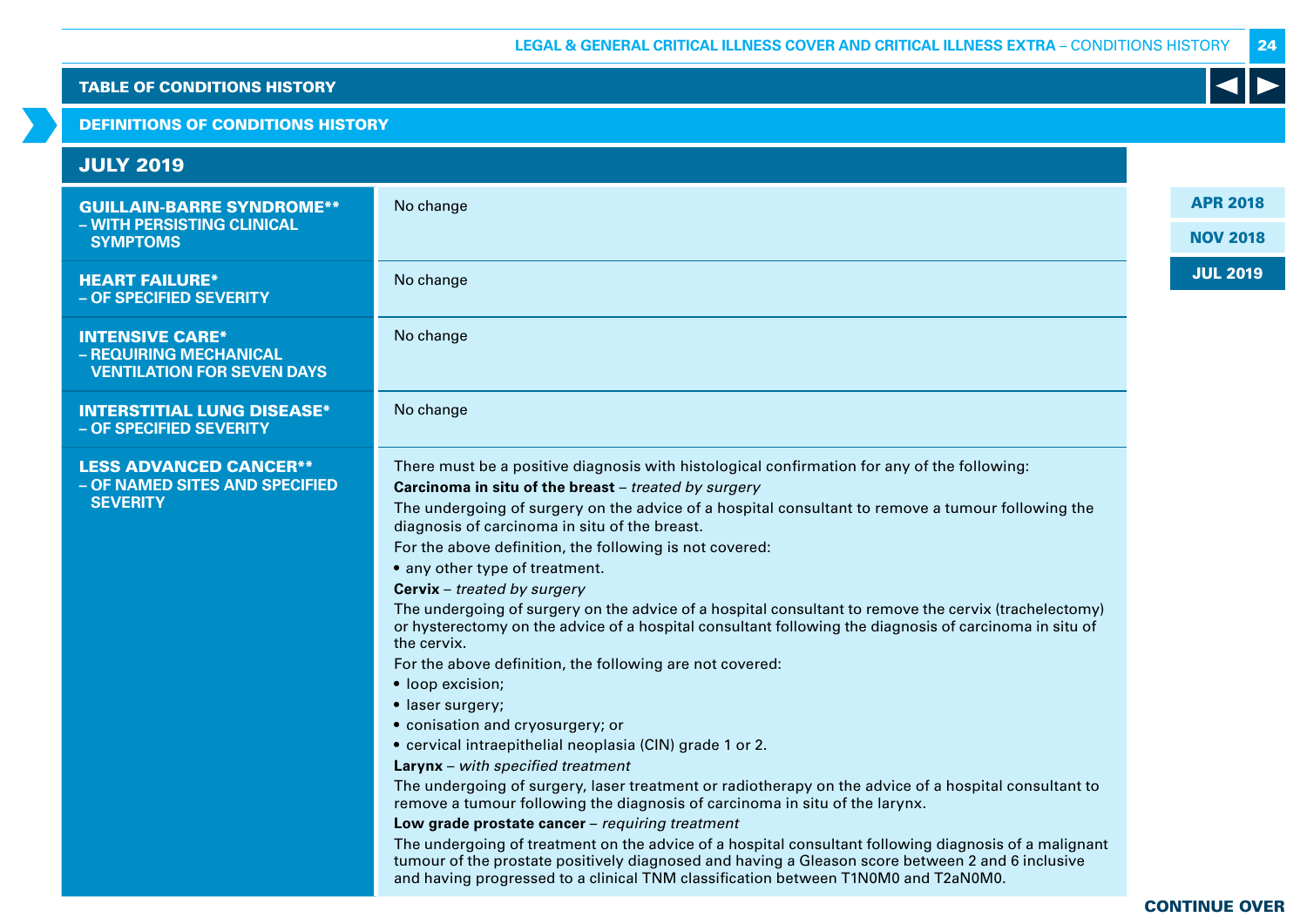### DEFINITIONS OF CONDITIONS HISTORY

| <b>JULY 2019</b>                                                                                         |                                                                                                                                                                                                                                                                                                                                                                                                                                                                                                                                                                                                                                                                                                                                                                                                                                                                                                                                                                                                                                                                                                                                                                             |                                                       |
|----------------------------------------------------------------------------------------------------------|-----------------------------------------------------------------------------------------------------------------------------------------------------------------------------------------------------------------------------------------------------------------------------------------------------------------------------------------------------------------------------------------------------------------------------------------------------------------------------------------------------------------------------------------------------------------------------------------------------------------------------------------------------------------------------------------------------------------------------------------------------------------------------------------------------------------------------------------------------------------------------------------------------------------------------------------------------------------------------------------------------------------------------------------------------------------------------------------------------------------------------------------------------------------------------|-------------------------------------------------------|
| <b>LESS ADVANCED CANCER**</b><br>- OF NAMED SITES AND SPECIFIED<br><b>SEVERITY</b><br>Continued          | For the above definition, the following are not covered:<br>• prostatic intraepithelial neoplasia (PIN);<br>· observation or surveillance; or<br>• surgical biopsy.<br><b>Ovary</b> - treated by surgery<br>The undergoing of surgery on the advice of a hospital consultant to remove an ovary following the<br>diagnosis of ovarian tumour of borderline malignancy/low malignant potential.<br>For the above definition, the following is not covered:<br>• removal of an ovary due to a cyst.<br>Renal pelvis (of the kidney) or ureter $-$ of specified severity<br>A positive diagnosis on the advice of a hospital consultant of carcinoma in situ of the renal pelvis<br>or ureter.<br>Urinary bladder - of specified severity<br>A positive diagnosis of carcinoma in situ of the urinary bladder.<br>For the above definition, the following are not covered:<br>· non-invasive papillary carcinoma<br>• TNM classification stage Ta bladder cancer.<br><b>Uterus</b> - treated by surgery<br>The undergoing of hysterectomy on the advice of your hospital consultant following the diagnosis of<br>carcinoma in situ of the lining of the uterus (endometrium). | <b>APR 2018</b><br><b>NOV 2018</b><br><b>JUL 2019</b> |
| <b>MYASTHENIA GRAVIS*</b><br>- WITH SPECIFIED SYMPTOMS                                                   | No change                                                                                                                                                                                                                                                                                                                                                                                                                                                                                                                                                                                                                                                                                                                                                                                                                                                                                                                                                                                                                                                                                                                                                                   |                                                       |
| <b>NECROTISING FASCIITIS*</b>                                                                            | The undergoing of surgery to treat life threatening necrotising fasciitis or gas gangrene to remove<br>necrotic tissue and intravenous antibiotic treatment to prevent immediate death.<br>For the above definition, the following are not covered:<br>• all other forms of gangrene or cellulitis.                                                                                                                                                                                                                                                                                                                                                                                                                                                                                                                                                                                                                                                                                                                                                                                                                                                                         |                                                       |
| <b>NEUROMYELITIS OPTICA</b><br>(FORMERLY DEVIC'S DISEASE)*<br>- WHERE THERE HAVE BEEN<br><b>SYMPTOMS</b> | No change                                                                                                                                                                                                                                                                                                                                                                                                                                                                                                                                                                                                                                                                                                                                                                                                                                                                                                                                                                                                                                                                                                                                                                   |                                                       |

25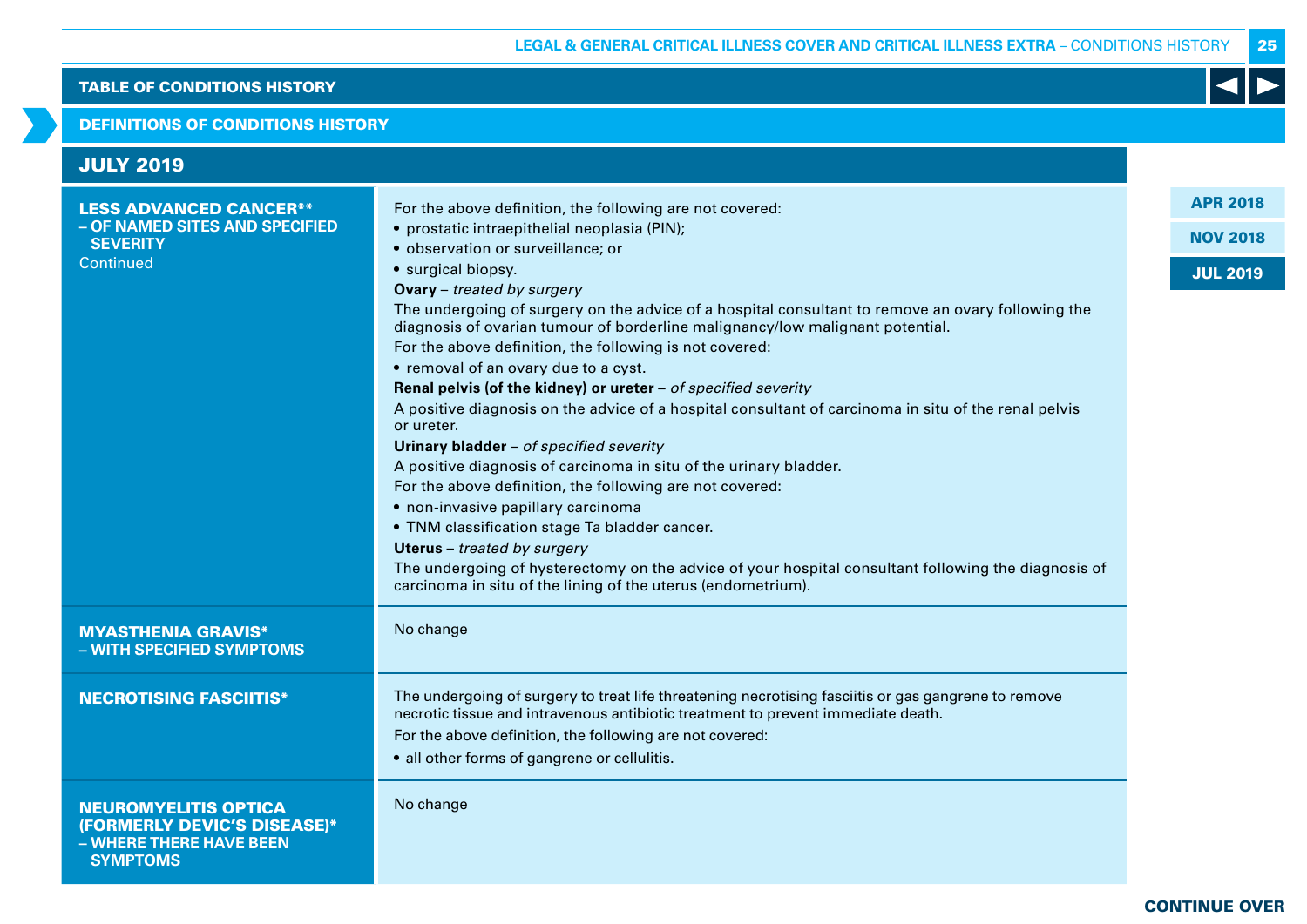### DEFINITIONS OF CONDITIONS HISTORY

| <b>JULY 2019</b>                                                                                                              |                                                                                                                                                                                                                                                                                                                                                                                                                                                                                                                                                                                          |                 |
|-------------------------------------------------------------------------------------------------------------------------------|------------------------------------------------------------------------------------------------------------------------------------------------------------------------------------------------------------------------------------------------------------------------------------------------------------------------------------------------------------------------------------------------------------------------------------------------------------------------------------------------------------------------------------------------------------------------------------------|-----------------|
| <b>NON-INVASIVE GASTRO</b>                                                                                                    | No change                                                                                                                                                                                                                                                                                                                                                                                                                                                                                                                                                                                | <b>APR 2018</b> |
| <b>INTESTINAL STROMAL TUMOUR**</b>                                                                                            |                                                                                                                                                                                                                                                                                                                                                                                                                                                                                                                                                                                          | <b>NOV 2018</b> |
| <b>OTHER CANCER IN SITU OR</b><br><b>NEUROENDOCRINE TUMOUR (NET)</b><br><b>OF LOW MALIGNANT POTENTIAL**</b><br>- WITH SURGERY | The undergoing of surgery on the advice of a hospital consultant to remove the tumour following the<br>diagnosis of cancer in situ or neuroendocrine with histological confirmation and characterised by the<br>uncontrolled growth of malignant cells that are confined to the epithelial lining of the organs.<br>For the above definition, the following are not covered:<br>• any skin cancer (including melanoma);<br>• tumours treated with radiotherapy, laser therapy, cryotherapy or diathermy treatment; or<br>• intra-epithelial neoplasia or pre-malignant colon conditions. | <b>JUL 2019</b> |
| <b>PARKINSON PLUS SYNDROMES*</b><br>- RESULTING IN PERMANENT<br><b>SYMPTOMS</b>                                               | A definite diagnosis of one of the following Parkinson plus syndromes by a consultant neurologist:<br>• multiple system atrophy;<br>• progressive supranuclear palsy;<br>· Parkinsonism-dementia-amyotrophic lateral sclerosis complex;<br>· diffuse Lewy body disease; or<br>• corticobasal ganglionic degeneration.<br>There must also be permanent clinical impairment of at least one of the following:<br>• motor function;<br>• eye movement disorder;<br>· postural instability; or<br>· dementia.                                                                                |                 |
| <b>PERIPHERAL VASCULAR DISEASE*</b><br>- REQUIRING BYPASS SURGERY                                                             | A definite diagnosis of peripheral vascular disease by a consultant cardiologist or vascular surgeon with<br>objective evidence from imaging of obstruction in the arteries requiring bypass graft surgery to an artery<br>of the legs.                                                                                                                                                                                                                                                                                                                                                  |                 |
| <b>PITUITARY GLAND TUMOUR**</b><br>- WITH SPECIFIED TREATMENT<br><b>OR RESULTING IN PERMANENT</b><br><b>SYMPTOMS</b>          | No change                                                                                                                                                                                                                                                                                                                                                                                                                                                                                                                                                                                |                 |
| <b>PRIMARY SCLEROSING</b><br><b>CHOLANGITIS*</b>                                                                              | A definite diagnosis of primary sclerosing cholangitis as evidenced by imaging confirmation of typical<br>multifocal formation of bile duct strictures and dilation of intrahepatic or extrahepatic bile ducts.<br>The following are not covered:<br>• all other causes of bile duct stricture formation and dilation.                                                                                                                                                                                                                                                                   |                 |

26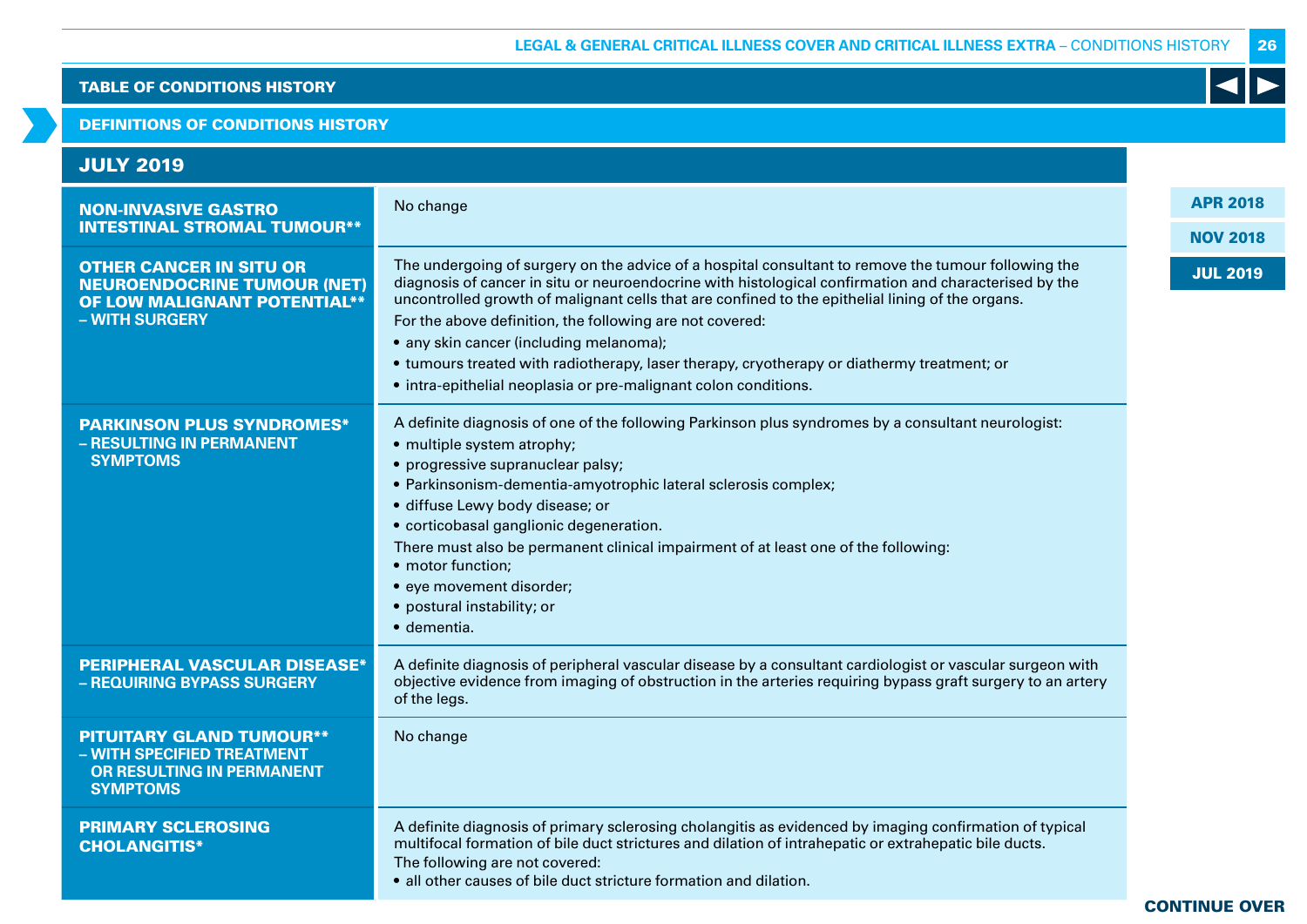# DEFINITIONS OF CONDITIONS HISTORY

| <b>JULY 2019</b>                                                                                                                                   |                                                                                                                                                                                                                                                                                   |
|----------------------------------------------------------------------------------------------------------------------------------------------------|-----------------------------------------------------------------------------------------------------------------------------------------------------------------------------------------------------------------------------------------------------------------------------------|
| <b>PULMONARY ARTERY SURGERY*</b>                                                                                                                   | No change                                                                                                                                                                                                                                                                         |
| - REQUIRING SURGICAL<br><b>REPLACEMENT</b>                                                                                                         |                                                                                                                                                                                                                                                                                   |
| <b>REMOVAL OF AN ENTIRE LUNG*</b><br>- DUE TO INJURY OR DISEASE                                                                                    | No change                                                                                                                                                                                                                                                                         |
| <b>REMOVAL OF AN EYEBALL*</b><br>- DUE TO INJURY OR DISEASE                                                                                        | No change                                                                                                                                                                                                                                                                         |
| <b>REMOVAL OF ONE OR MORE</b><br><b>LOBE(S) OF A LUNG**</b><br>- DUE TO INJURY OR DISEASE                                                          | The undergoing of surgery to remove one or more lobe(s) of the lung as a result of injury or disease.                                                                                                                                                                             |
| <b>REMOVAL OF URINARY BLADDER**</b><br>- DUE TO INJURY OR DISEASE                                                                                  | The undergoing of surgery to remove the urinary bladder (total cystectomy) due to injury or disease.                                                                                                                                                                              |
| <b>SEVERE CROHN'S DISEASE*</b><br>- TREATED WITH TWO SURGICAL<br><b>INTESTINAL RESECTIONS OR</b><br><b>REMOVAL OF ENTIRE</b><br><b>LARGE BOWEL</b> | A definite diagnosis of Crohn's disease by a consultant gastroenterologist resulting in either:<br>• surgical intestinal resection to remove part of the small intestine or bowel on at least two separate<br>occasions; or<br>• removal of entire large bowel (total colectomy). |
| <b>SIGNIFICANT VISUAL LOSS**</b><br>- PERMANENT AND IRREVERSIBLE                                                                                   | No change                                                                                                                                                                                                                                                                         |

27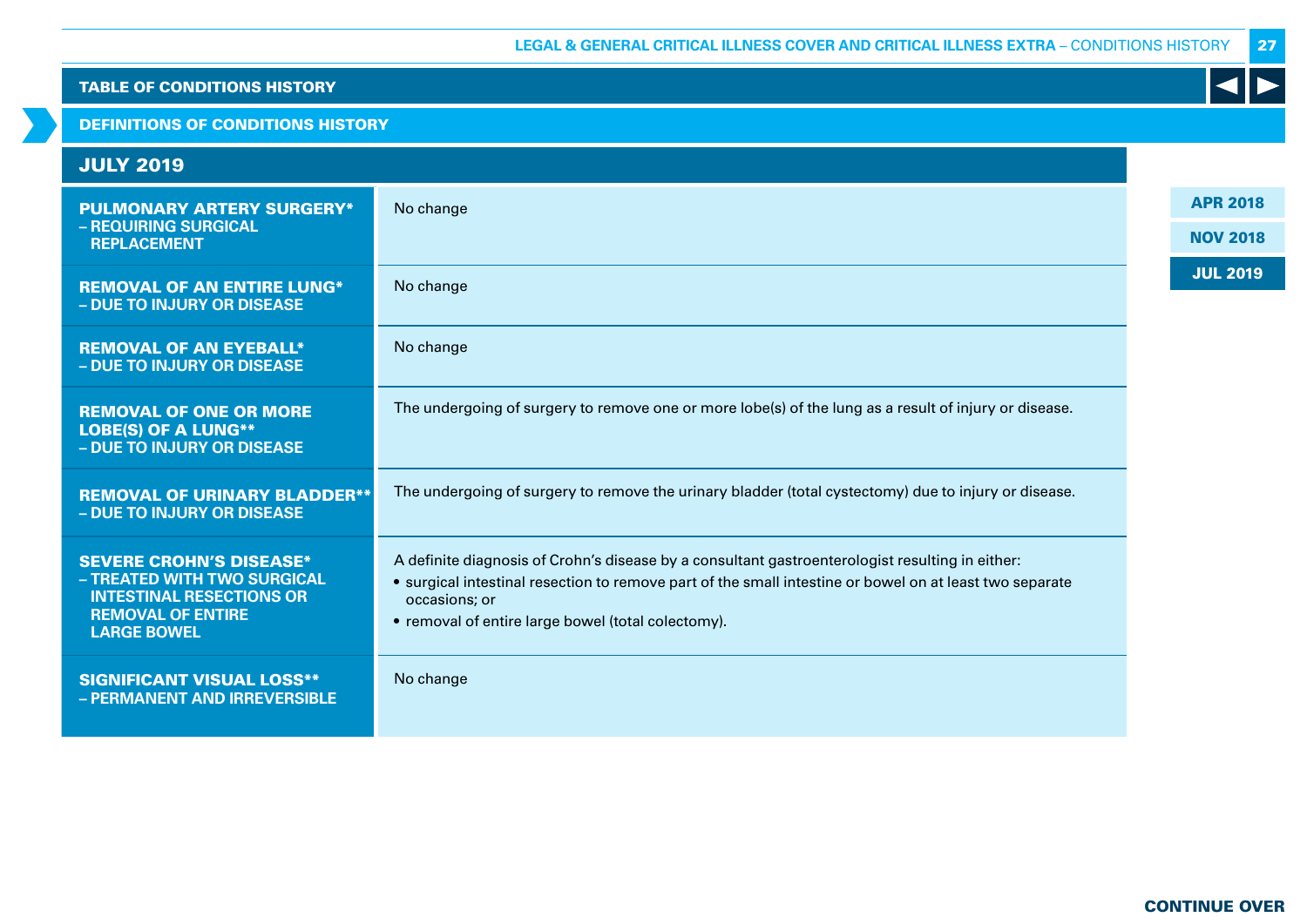| <b>TABLE OF CONDITIONS HISTORY</b> |                                                                                                                       |           |  |                 |  |  |  |  |  |  |  |
|------------------------------------|-----------------------------------------------------------------------------------------------------------------------|-----------|--|-----------------|--|--|--|--|--|--|--|
|                                    | <b>DEFINITIONS OF CONDITIONS HISTORY</b>                                                                              |           |  |                 |  |  |  |  |  |  |  |
|                                    | <b>JULY 2019</b>                                                                                                      |           |  |                 |  |  |  |  |  |  |  |
|                                    | <b>SYRINGOMYELIA OR</b>                                                                                               | No change |  | <b>APR 2018</b> |  |  |  |  |  |  |  |
|                                    | <b>SYRINGOBULBIA*</b><br>- WITH SURGERY                                                                               |           |  | <b>NOV 2018</b> |  |  |  |  |  |  |  |
|                                    | <b>THIRD DEGREE BURNS**</b><br>- COVERING 10% OF THE SURFACE<br>AREA OF THE BODY OR 10% OF<br><b>THE FACE OR HEAD</b> | No change |  | <b>JUL 2019</b> |  |  |  |  |  |  |  |
|                                    | <b>ULCERATIVE COLITIS*</b><br>- RESULTING IN THE REMOVAL<br>OF THE ENTIRE LARGE BOWEL                                 | No change |  |                 |  |  |  |  |  |  |  |

\*Paid out under full cover.

\*\*Paid out under additional cover.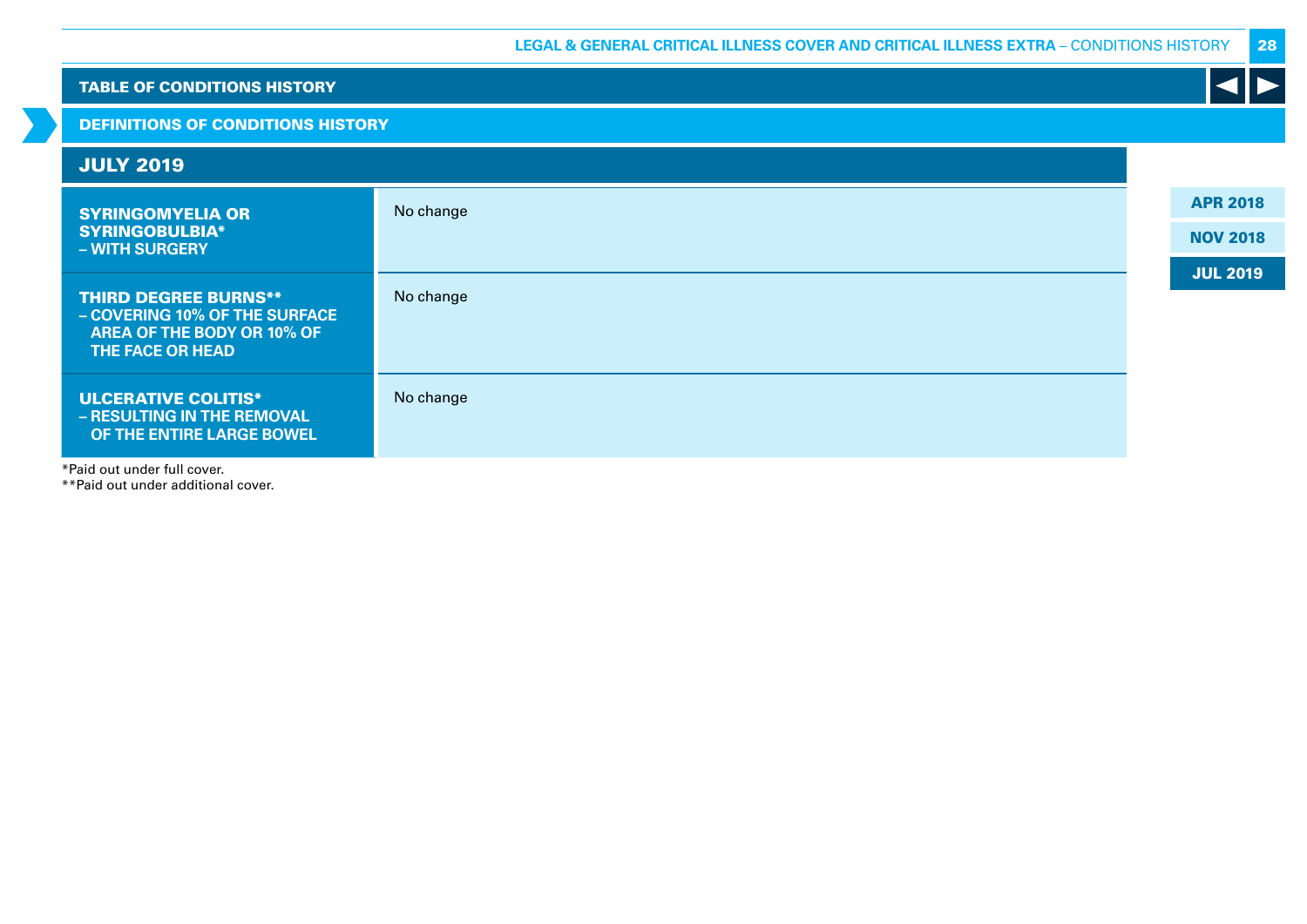DEFINITIONS OF CONDITIONS HISTORY

# CRITICAL ILLNESS COVER KEY:

| <b>Definition available</b>                        | <b>Definition change</b><br>Not available<br>J |              |       |               |              |              | <b>Definition moved</b> |              |              |              | <b>Definition merged</b> |              |              | Definition moved and merged<br>$\checkmark$ |              |              |                          | ✓✓         |              |
|----------------------------------------------------|------------------------------------------------|--------------|-------|---------------|--------------|--------------|-------------------------|--------------|--------------|--------------|--------------------------|--------------|--------------|---------------------------------------------|--------------|--------------|--------------------------|------------|--------------|
| <b>Illness</b>                                     | 02/96                                          | 06/96        | 07/97 | 06/99         | 10/02        | 01/04        | 07/04                   | 03/07        | 05/10        | 01/11        | 11/11                    | 08/12        | 04/13        | 09/14                                       | 12/15        | 03/16        | 04/18                    | 11/18      | 07/19        |
| <b>Alzheimer's Disease</b>                         |                                                |              |       | ✓             | $\checkmark$ |              | ✓                       |              | ✓            | $\checkmark$ | ✓                        | ✓            | $\checkmark$ | $\checkmark$                                | ✓            | $\checkmark$ | $\sqrt{2}$               | $\sqrt{2}$ | $\cal{U}$    |
| Angioplasty                                        | $\checkmark$                                   | $\checkmark$ | ✓     |               | ✓            |              |                         |              |              |              |                          |              |              |                                             |              |              |                          |            |              |
| <b>Aorta Graft Surgery</b>                         | ✓                                              | ✓            | ✓     |               | ✓            | ✓            | ✓                       |              | ✓            | ✓            | ✓                        | ✓            | ✓            | ✓                                           | ✓            | ✓            | ✓                        |            | ✓            |
| <b>Aplastic Anaemia</b>                            |                                                |              |       |               |              | ✓            | ✓                       |              | ✓            | ✓            | $\checkmark$             | $\checkmark$ | $\checkmark$ | $\checkmark$                                | ✓            | ✓            |                          | ✓          | ✓            |
| <b>Bacterial Meningitis</b>                        |                                                |              |       |               |              | $\checkmark$ | ✓                       | √            | ✓            | ✓            | ✓                        | ✓            | $\checkmark$ | $\checkmark$                                | $\checkmark$ | ✓            | $\checkmark$             | J          |              |
| <b>Benign Brain Tumour</b>                         | ✓                                              | $\checkmark$ | ✓     |               | ✓            | $\checkmark$ | ✓                       |              |              | ✓            | ✓                        | ✓            | $\checkmark$ | ✓                                           |              | ✓            |                          |            | ✓            |
| <b>Blindness</b>                                   | $\checkmark$                                   | ✓            | ✓     |               | ✓            | ✓            | ✓                       |              | $\checkmark$ | ✓            | ✓                        | ✓            | ✓            |                                             | ✓            | ✓            |                          | ✓          | ✓            |
| Brain injury due to trauma,<br>anoxia or hypoxia   |                                                |              |       |               |              |              |                         |              |              |              |                          |              |              |                                             |              |              |                          |            |              |
| Cancer                                             | $\checkmark$                                   | ✓            |       |               |              | ✓            | ✓                       |              | $\checkmark$ | ✓            | ✓                        |              | $\checkmark$ |                                             |              | ✓            |                          | ✓          | ✓            |
| Carcinoma in Situ of the breast                    |                                                |              |       |               |              |              |                         |              | $\checkmark$ | $\checkmark$ | $\checkmark$             |              | $\checkmark$ | $\checkmark$                                | $\checkmark$ | ✓            | $\checkmark$             | ✓          | ✓            |
| <b>Cardiac arrest</b>                              |                                                |              |       |               |              |              |                         |              |              |              |                          |              | ✓            | $\checkmark$                                | ✓            | ✓            |                          | ✓          |              |
| Cardiomyopathy                                     |                                                |              |       |               |              | $\checkmark$ | $\checkmark$            |              | $\checkmark$ | $\checkmark$ | ✓                        | ✓            | $\checkmark$ | $\checkmark$                                | $\checkmark$ | $\checkmark$ |                          | ✓          | ✓            |
| Coma                                               | $\checkmark$                                   | ✓            | ✓     |               | $\checkmark$ | ✓            | ✓                       |              |              | ✓            |                          | $\checkmark$ | ✓            | ✓                                           |              | $\checkmark$ | $\overline{\mathscr{S}}$ | ./         |              |
| <b>Coronary Artery</b><br><b>Bypass Grafts</b>     | ✓                                              | ✓            | ✓     | $\mathcal{L}$ | ✓            | $\checkmark$ | ✓                       |              | ℳ            | $\checkmark$ | J                        | ✓            | $\checkmark$ | ✓                                           | ✓            | ✓            | $\checkmark$             | ℐ          | $\sqrt{2}$   |
| Creutzfeldt-Jakob Disease (CJD)                    |                                                |              |       |               |              | $\checkmark$ | ✓                       | J            | $\checkmark$ | $\checkmark$ | ✓                        | $\checkmark$ | $\checkmark$ | $\checkmark$                                | ✓            | $\checkmark$ | $\checkmark$             | ✓          |              |
| <b>Deafness</b>                                    | ✓                                              | ✓            | ✓     |               | $\checkmark$ | ✓            | ✓                       | J            | ✓            | ✓            | ✓                        | $\checkmark$ | ✓            |                                             | ✓            | ✓            | $\checkmark$             | ✓          | $\checkmark$ |
| Dementia including<br>Alzheimer's disease          | ✓                                              | ✓            | ✓     | $\checkmark$  | ✓            | $\checkmark$ | $\checkmark$            | √            | $\checkmark$ | $\checkmark$ | ✓                        | ✓            | $\checkmark$ | $\checkmark$                                | $\checkmark$ | ✓            | $\checkmark$             | V          | ✓            |
| <b>Encephalitis</b>                                |                                                |              |       |               |              |              |                         | ✓            | $\checkmark$ | $\checkmark$ | ✓                        | ✓            | $\checkmark$ | ✓                                           | ✓            | ✓            | $\checkmark$             | ✓          | ✓            |
| <b>Heart Attack</b>                                | $\checkmark$                                   | ✓            | ✓     |               |              | $\checkmark$ | $\checkmark$            |              | ✓            | ✓            | ✓                        | ✓            | $\checkmark$ |                                             |              | $\checkmark$ | ✓                        |            | ✓            |
| <b>Heart Valve</b><br><b>Replacement or Repair</b> | ✓                                              | ✓            | ✓     | $\mathcal{L}$ | ✓            | ✓            | ✓                       |              |              | ✓            | ✓                        |              | ✓            | ℐ                                           | ✓            | ✓            | ✓                        | ✓          | ✓            |
| <b>HIV</b> infection                               | ✓                                              | ✓            | ✓     | ✓             | ✓            |              | $\checkmark$            |              |              | ✓            | ✓                        | ✓            | ✓            | ✓                                           | ✓            | ✓            |                          | ✓          |              |
| <b>Kidney failure</b>                              | ✓                                              | $\checkmark$ | ✓     | ✓             | ✓            |              | ✓                       |              | $\checkmark$ | $\checkmark$ | ✓                        | $\checkmark$ | $\checkmark$ | ✓                                           |              | $\checkmark$ | $\checkmark$             | ✓          | ✓            |
| Kennedy's disease                                  |                                                |              |       |               |              |              |                         |              |              |              |                          |              |              |                                             |              |              |                          | ✓          | $\cal{U}$    |
| Liver failure                                      |                                                |              |       |               |              | ✓            | ✓                       |              | $\checkmark$ | ✓            | ✓                        | ✓            | ✓            | ✓                                           | ✓            | ✓            | $\mathcal{L}$            | ✓          |              |
| Loss of use of hand or foot                        | ✓                                              | $\checkmark$ | ✓     |               | $\checkmark$ | $\checkmark$ | ✓                       |              |              | $\checkmark$ | ✓                        | $\checkmark$ | $\checkmark$ | ✓                                           | ✓            | ✓            | $\checkmark$             | ℐ          | $\checkmark$ |
| Loss of speech                                     | ✓                                              | ✓            | ✓     | $\mathcal{L}$ | ✓            | ✓            | ✓                       | $\checkmark$ | ✓            | ✓            | ✓                        | ✓            | ✓            | ✓                                           |              | ✓            | $\checkmark$             |            | $\checkmark$ |
| Low grade Prostate Cancer                          |                                                |              |       |               |              |              |                         |              |              |              |                          | ✓            |              | ✓                                           |              | ✓            | $\checkmark$             |            | ✓            |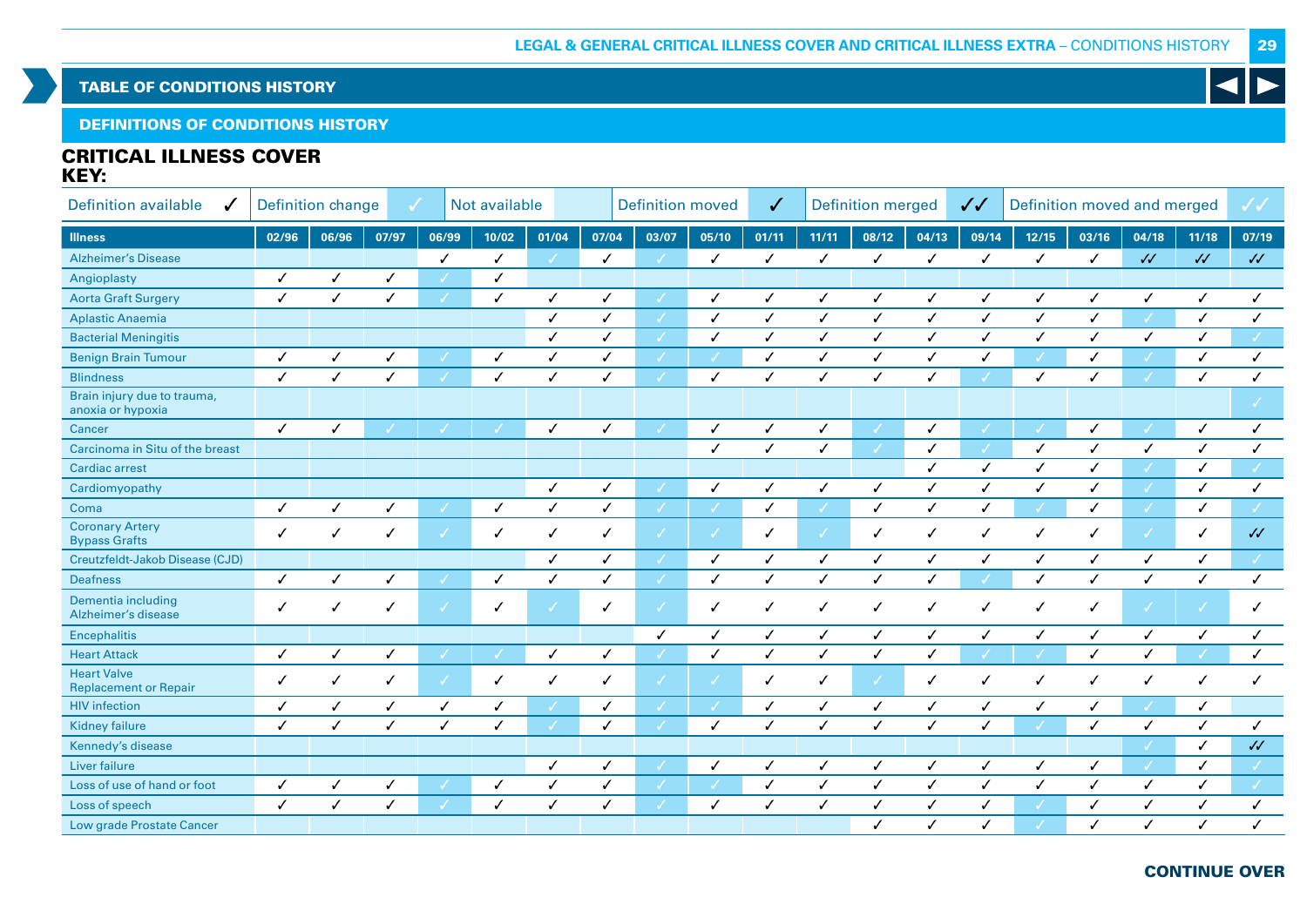DEFINITIONS OF CONDITIONS HISTORY

# CRITICAL ILLNESS COVER KEY:

| <b>Definition available</b><br>J         |             | <b>Definition change</b> | ✓     |       | Not available |             | <b>Definition moved</b> |              |                | ✓              | <b>Definition merged</b> |                 |                | $\checkmark$   | Definition moved and merged |                |                                                    |                   | $\checkmark$      |
|------------------------------------------|-------------|--------------------------|-------|-------|---------------|-------------|-------------------------|--------------|----------------|----------------|--------------------------|-----------------|----------------|----------------|-----------------------------|----------------|----------------------------------------------------|-------------------|-------------------|
| <b>Illness</b>                           | 02/96       | 06/96                    | 07/97 | 06/99 | 10/02         | 01/04       | 07/04                   | 03/07        | 05/10          | 01/11          | 11/11                    | 08/12           | 04/13          | 09/14          | 12/15                       | 03/16          | 04/18                                              | 11/18             | 07/19             |
| <b>Major Organ Transplant</b>            | ✓           | ✓                        |       |       | J             |             | ℐ                       |              |                |                | ✓                        |                 |                | ✓              |                             |                | ✓                                                  | ✓                 |                   |
| <b>Motor Neurone Disease</b>             |             | ✓                        |       |       | ✓             |             | ✓                       |              |                | ✓              | ./                       |                 |                |                |                             |                | ✓                                                  | ✓                 | J.                |
| <b>Multiple Sclerosis</b>                | ✓           |                          |       |       |               |             |                         |              |                | ✓              |                          |                 |                |                | $\checkmark$                |                | ✓                                                  |                   |                   |
| <b>Multiple System Atrophy</b>           |             |                          |       |       |               |             |                         |              |                |                |                          |                 |                | ✓              | ✓                           |                | $\checkmark$                                       | ₩                 | $\sqrt{\sqrt{2}}$ |
| <b>Open Heart Surgery</b>                |             |                          |       |       |               |             |                         |              |                |                | ✓                        | ✓               |                | ✓              | ✓                           |                |                                                    | √                 | $\sqrt{2}$        |
| Paralysis of limb                        | ✓           | ✓                        | ✓     |       | ✓             |             | √                       |              |                | ✓              | ✓                        | ✓               | ✓              | ✓              | ✓                           |                | ✓                                                  | √                 | $\sqrt{2}$        |
| <b>Parkinson's Disease</b>               | ✓           | √                        |       |       | √             |             | $\checkmark$            |              |                | ✓              | ✓                        |                 | ✓              | ✓              |                             |                |                                                    | ✓                 |                   |
| <b>Pulmonary hypertension</b>            |             |                          |       |       |               |             |                         | ✓            | ✓              | ✓              | $\checkmark$             | ✓               |                | ✓              | $\checkmark$                |                | ✓                                                  | √                 |                   |
| <b>Progressive Supranuclear</b><br>Palsy |             |                          |       |       |               |             | √                       | J            | √              |                | √                        |                 |                | $\checkmark$   | ✓                           |                | $\ensuremath{\mathcal{A}}\ensuremath{\mathcal{A}}$ | $\sqrt{\sqrt{2}}$ | $\sqrt{\sqrt{2}}$ |
| <b>Removal of an Eyeball</b>             |             |                          |       |       |               |             |                         |              | ℐ              | ✓              | $\checkmark$             | ✓               | ✓              | ✓              | $\checkmark$                |                | $\checkmark$                                       | $\checkmark$      | $\sqrt{2}$        |
| <b>Respiratory failure</b>               |             |                          |       |       |               | ✓           | ./                      |              | ℐ              | ✓              | $\checkmark$             | $\cdot$         |                | ✓              |                             |                |                                                    | √                 |                   |
| <b>Specified heart surgery</b>           |             |                          |       |       |               |             |                         |              |                |                |                          |                 |                |                |                             |                |                                                    |                   |                   |
| <b>Spinal Stroke</b>                     |             |                          |       |       |               |             |                         |              |                |                |                          |                 |                |                |                             | ✓              | $\checkmark$                                       | $\checkmark$      |                   |
| <b>Stroke</b>                            | ✓           |                          | ℐ     | J     | ✓             |             | ℐ                       |              | ℐ              | $\checkmark$   | $\checkmark$             |                 |                |                |                             |                | ✓                                                  | ✓                 |                   |
| <b>Systemic Lupus Erythematosus</b>      |             |                          |       |       |               |             |                         | $\checkmark$ | ℐ              | $\checkmark$   | $\checkmark$             | ℐ               |                | ✓              | ✓                           |                | ✓                                                  | ✓                 |                   |
| <b>Terminal Illness</b>                  |             |                          |       |       |               |             |                         | ✓            |                |                |                          | $\mathscr{N}^*$ | $\checkmark$   | $J^*$          | $\checkmark^*$              |                | $\checkmark^*$                                     | ✓                 |                   |
| <b>Third Degree Burns</b>                | ✓           |                          |       |       | √             |             |                         |              |                |                | $\checkmark$             |                 |                | ✓              | √                           |                | ✓                                                  | ✓                 |                   |
| <b>Total and Permanent Disability</b>    |             |                          |       |       | ✓             |             |                         |              |                |                |                          |                 |                | ✓              |                             |                | ✓                                                  | ✓                 |                   |
| Traumatic brain injury                   |             |                          |       |       |               |             |                         | $\checkmark$ |                | ✓              | ✓                        | $\cdot$         |                | $\checkmark$   |                             |                | ✓                                                  | $\checkmark$      | $\sqrt{2}$        |
| <b>Paid out under full cover</b>         | 22          | 23                       | 23    | 24    | 24            | $30**$      | $30**$                  | 35           | 37             | 37             | 37                       | 37              | 38             | 39             | 39                          | 40             | 40                                                 | 39                | 31                |
| Paid out under additional cover          | $\mathbf 0$ | $\mathbf 0$              | 0     | 0     | $\mathbf 0$   | $\mathbf 0$ | 0                       | 0            | $\overline{2}$ | $\overline{2}$ | $\overline{2}$           | $\overline{2}$  | $\overline{2}$ | $\overline{2}$ | $\overline{2}$              | $\overline{2}$ | $\overline{2}$                                     | $\overline{2}$    | $\overline{2}$    |

\* Terminal Illness Cover is listed as a separate benefit and is no longer defined as a critical illness.

\*\*HIV infection had 3 separate definitions from 01/2004 until 03/2007.

## **SURGICAL TREATMENT**

We will make an advanced payment if the life insured is placed on an NHS waiting list for one of the following surgical treatments and meets the full definitions:

**Aorta graft surgery** – requiring surgical replacement

**Heart valve replacement or repair** – with surgery

**Specified heart surgery**

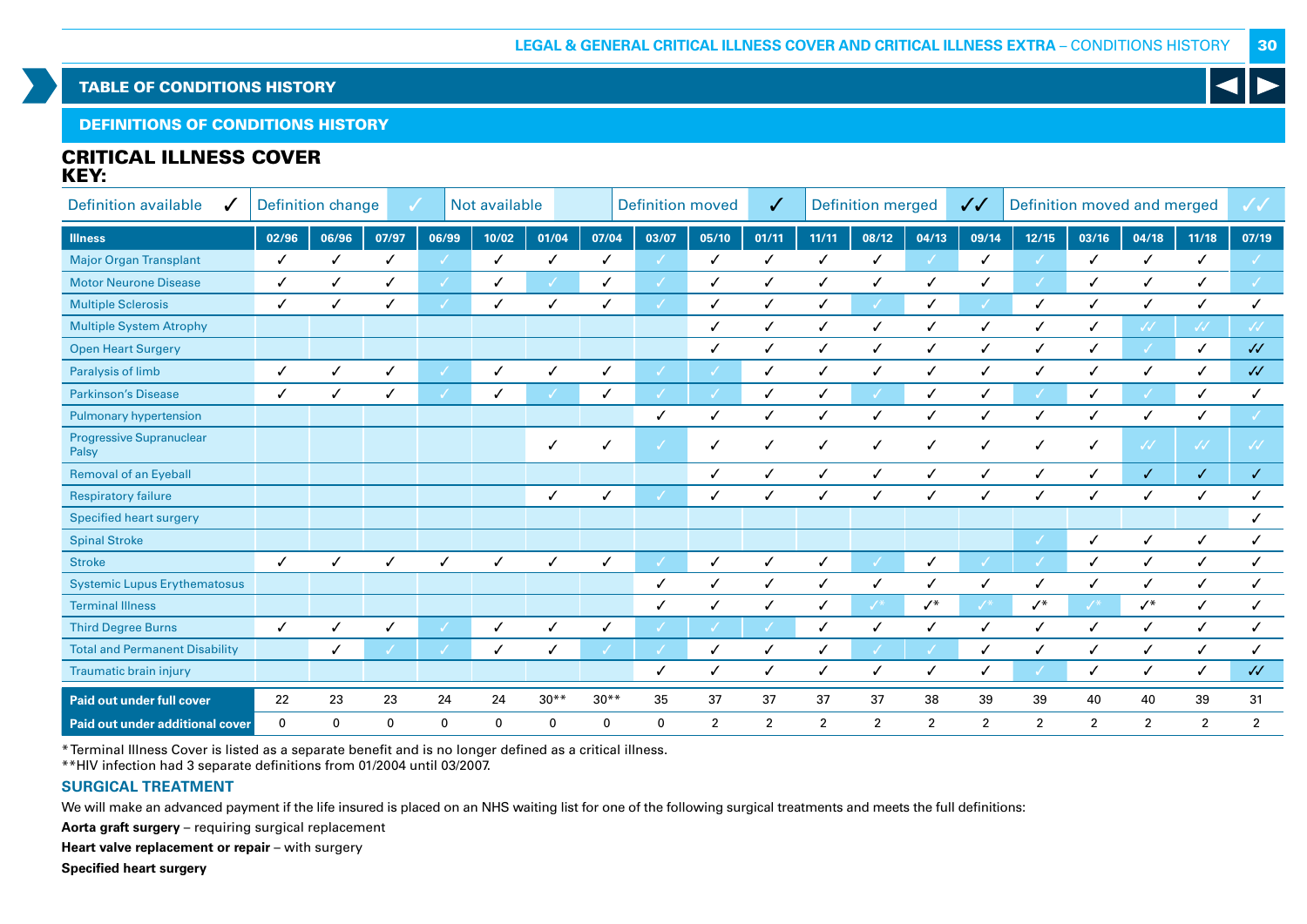DEFINITIONS OF CONDITIONS HISTORY

# 4 FEBRUARY 1996

|                            | Summary – CIC introduced as a rider available on Level Term Assurance, Convertible Term Assurance and Decreasing Term                                                                                      | <b>FEB 1996</b> |  |  |  |
|----------------------------|------------------------------------------------------------------------------------------------------------------------------------------------------------------------------------------------------------|-----------------|--|--|--|
| Assurance plans.           |                                                                                                                                                                                                            | <b>JUN 1996</b> |  |  |  |
| <b>ANGIOPLASTY</b>         |                                                                                                                                                                                                            | <b>JUL 1997</b> |  |  |  |
|                            | The undergoing of balloon angioplasty to correct the narrowing or blockage of two or more arteries,<br>when the Life Assured has limiting anginal symptoms. Any claim must be supported by: evidence       | <b>JUN 1999</b> |  |  |  |
|                            | of prior treatment (on appropriate medication) from an appropriate registered medical practitioner<br>holding an appointment at a hospital in the UK or Republic of Ireland; and evidence of significant   | <b>OCT 2002</b> |  |  |  |
|                            | electrocardiogram changes; and evidence of angiography showing 70% obstruction of two or more<br>coronary arteries.                                                                                        |                 |  |  |  |
| <b>AORTA SURGERY</b>       | The actual undergoing of surgery for a disease of the aorta needing excision and surgical replacement                                                                                                      | <b>JUL 2004</b> |  |  |  |
| (AORTA GRAFT SURGERY)      | of aportion of the diseased aorta with a graft. For the purposes of this definition aorta shall mean the<br>thoracic and abdominal aorta but not its branches.                                             |                 |  |  |  |
|                            |                                                                                                                                                                                                            | <b>MAY 2010</b> |  |  |  |
| <b>BENIGN BRAIN TUMOUR</b> | This means a non malignant tumour within the cranium, and does not include cysts, granulomas,<br>malformations in, or of, the arteries or veins of the brain, haematomas or tumours in the pituitary gland | <b>JAN 2011</b> |  |  |  |
|                            | or spine.                                                                                                                                                                                                  | <b>NOV 2011</b> |  |  |  |
| <b>BLINDNESS</b>           | Total and irreversible loss of sight in both eyes. Total is defined as a corrected visual acuity of 3/60 or less                                                                                           | <b>AUG 2012</b> |  |  |  |
|                            | in each eye.                                                                                                                                                                                               | <b>APR 2013</b> |  |  |  |
| <b>BURNS</b>               | This means third degree burns covering at least 20% of the surface area of the body of the Life Assured,                                                                                                   | <b>SEP 2014</b> |  |  |  |
| (THIRD DEGREE BURNS)       | as certified by a specialist consultant.                                                                                                                                                                   |                 |  |  |  |
| <b>CANCER</b>              | A malignant tumour characterised by the uncontrolled growth and spread of malignant cells and the<br>invasion of tissue. This includes leukaemia and Hodgkin's disease but excludes:                       | <b>MAR 2016</b> |  |  |  |
|                            | 1. non-invasive cancer in situ,                                                                                                                                                                            | <b>FEB 2018</b> |  |  |  |
|                            | 2. tumours in the presence of HIV,<br>3. any skin cancer other than invasive malignant melanoma.                                                                                                           | <b>APR 2018</b> |  |  |  |
|                            |                                                                                                                                                                                                            | <b>NOV 2018</b> |  |  |  |
|                            |                                                                                                                                                                                                            |                 |  |  |  |

JUL 2019

31

 $\blacktriangleleft$ 

CONTINUE OVER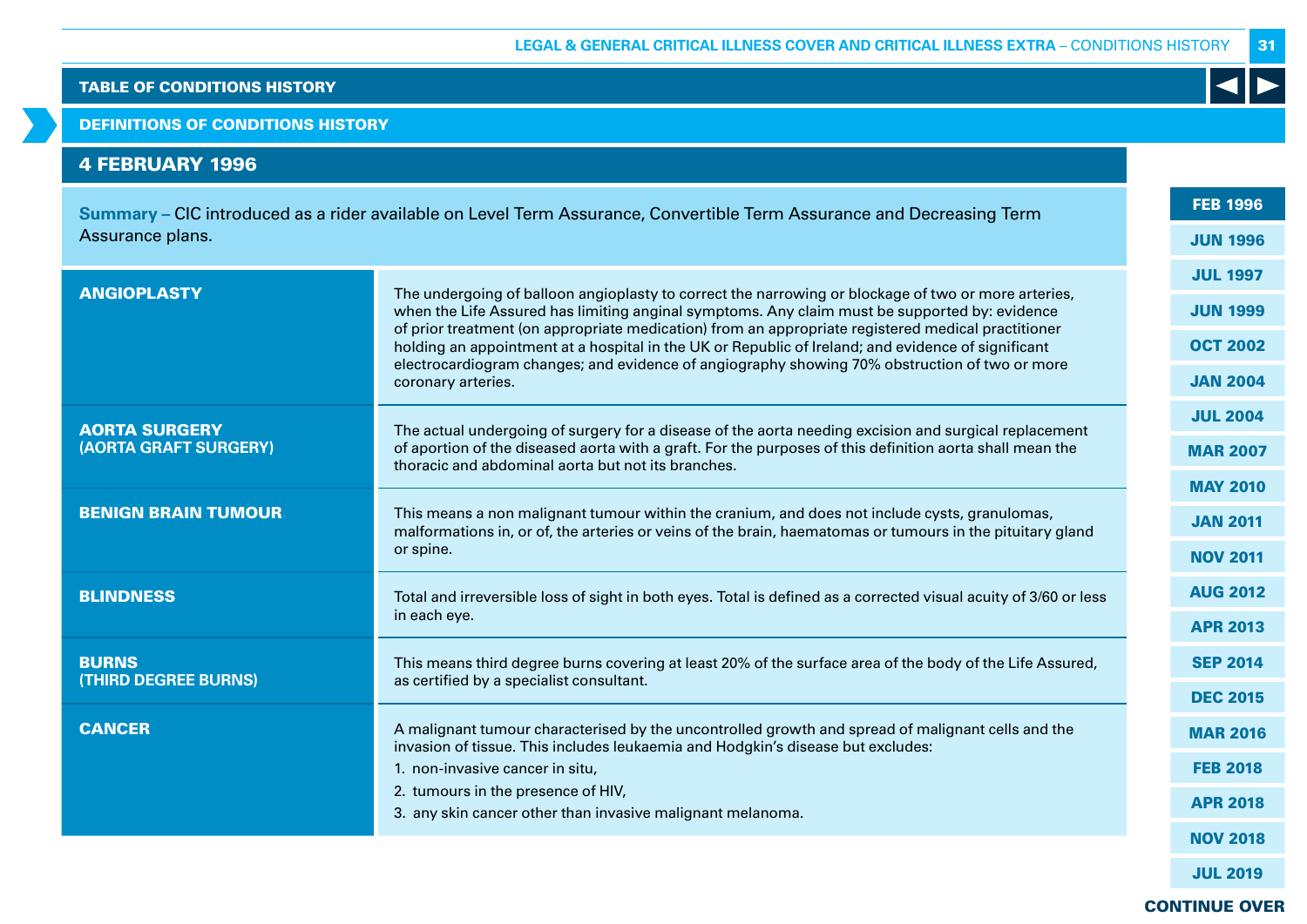### DEFINITIONS OF CONDITIONS HISTORY

| <b>4 FEBRUARY 1996</b> |  |  |  |
|------------------------|--|--|--|
|                        |  |  |  |

| <b>COMA</b>                                                           | This means unconsciousness, with no reaction to stimuli continuing for at least 96 hours. Life support<br>systems must be required throughout the period of unconsciousness.                                                                                          |                 |
|-----------------------------------------------------------------------|-----------------------------------------------------------------------------------------------------------------------------------------------------------------------------------------------------------------------------------------------------------------------|-----------------|
|                                                                       |                                                                                                                                                                                                                                                                       |                 |
| <b>CORONARY ARTERY DISEASE</b>                                        | The undergoing of open heart surgery on the advice of a consultant cardiologist to correct narrowing or                                                                                                                                                               | <b>JUL 1997</b> |
| <b>SURGERY (CORONARY ARTERY</b><br><b>BY-PASS GRAFTS)</b>             | blockage of one or more coronary arteries with by-pass grafts but excluding balloon angioplasty (except<br>as defined in Angioplasty) laser or any other procedures.                                                                                                  | <b>JUN 1999</b> |
|                                                                       |                                                                                                                                                                                                                                                                       | <b>OCT 2002</b> |
| <b>HEART ATTACK</b>                                                   | The death of a portion of the heart muscle as a result of inadequate blood supply as evidenced by an<br>episode of typical chest pain, new electrocardiographic change and by the elevation of cardiac enzymes.                                                       | <b>JAN 2004</b> |
|                                                                       |                                                                                                                                                                                                                                                                       | <b>JUL 2004</b> |
| <b>HEART VALVE SURGERY</b><br><b>(HEART VALVE REPLACEMENT</b>         | The undergoing of open-heart surgery to correct valvular abnormalities.                                                                                                                                                                                               | <b>MAR 2007</b> |
| <b>OR REPAIR)</b>                                                     |                                                                                                                                                                                                                                                                       | <b>MAY 2010</b> |
| <b>HIV/AIDS COVER FOR MEDICAL</b><br><b>STAFF AND OTHER SPECIFIED</b> | The Life Assured being infected by Human Immuno-deficiency Virus (HIV), or, suffering from Acquired<br>Immune Deficiency Syndrome only if the Life Assured's occupation is in the list below and providing that                                                       | <b>JAN 2011</b> |
| <b>GROUPS (HIV INFECTION)</b>                                         | all of the following are satisfied:                                                                                                                                                                                                                                   | <b>NOV 2011</b> |
|                                                                       | The infection arose in the course of the Life Assured's normal duties and has been acquired as a<br>result of contact with an HIV infected person involving passing of blood or body fluid from an HIV<br>infected person or with an HIV infected medical instrument. | <b>AUG 2012</b> |
|                                                                       | (ii) The incident that results in such contact must have occurred after the Policy Date and must have                                                                                                                                                                 | <b>APR 2013</b> |
|                                                                       | been reported, investigated and documented in accordance with established procedures for such an<br>accident.                                                                                                                                                         | <b>SEP 2014</b> |
|                                                                       | (iii) The Life Assured must have been tested within five days of the incident and shown not to have<br>antibodies of HIV.                                                                                                                                             | <b>DEC 2015</b> |
|                                                                       | (iv) Within 10 days of the incident, the circumstances were reported in full to Legal & General Assurance<br>Society Ltd at its Principal Office and, it was reported that the Life Assured underwent the blood test,                                                 | <b>MAR 2016</b> |
|                                                                       | referred to in (iii) above.                                                                                                                                                                                                                                           | <b>FEB 2018</b> |
|                                                                       | (v) A further blood test within 12 months of the incident indicated the presence of HIV or antibodies to<br>such a virus.                                                                                                                                             | <b>APR 2018</b> |
|                                                                       |                                                                                                                                                                                                                                                                       | <b>NOV 2018</b> |
|                                                                       |                                                                                                                                                                                                                                                                       |                 |

JUL 2019

32

 $\blacktriangleleft$ 

CONTINUE OVER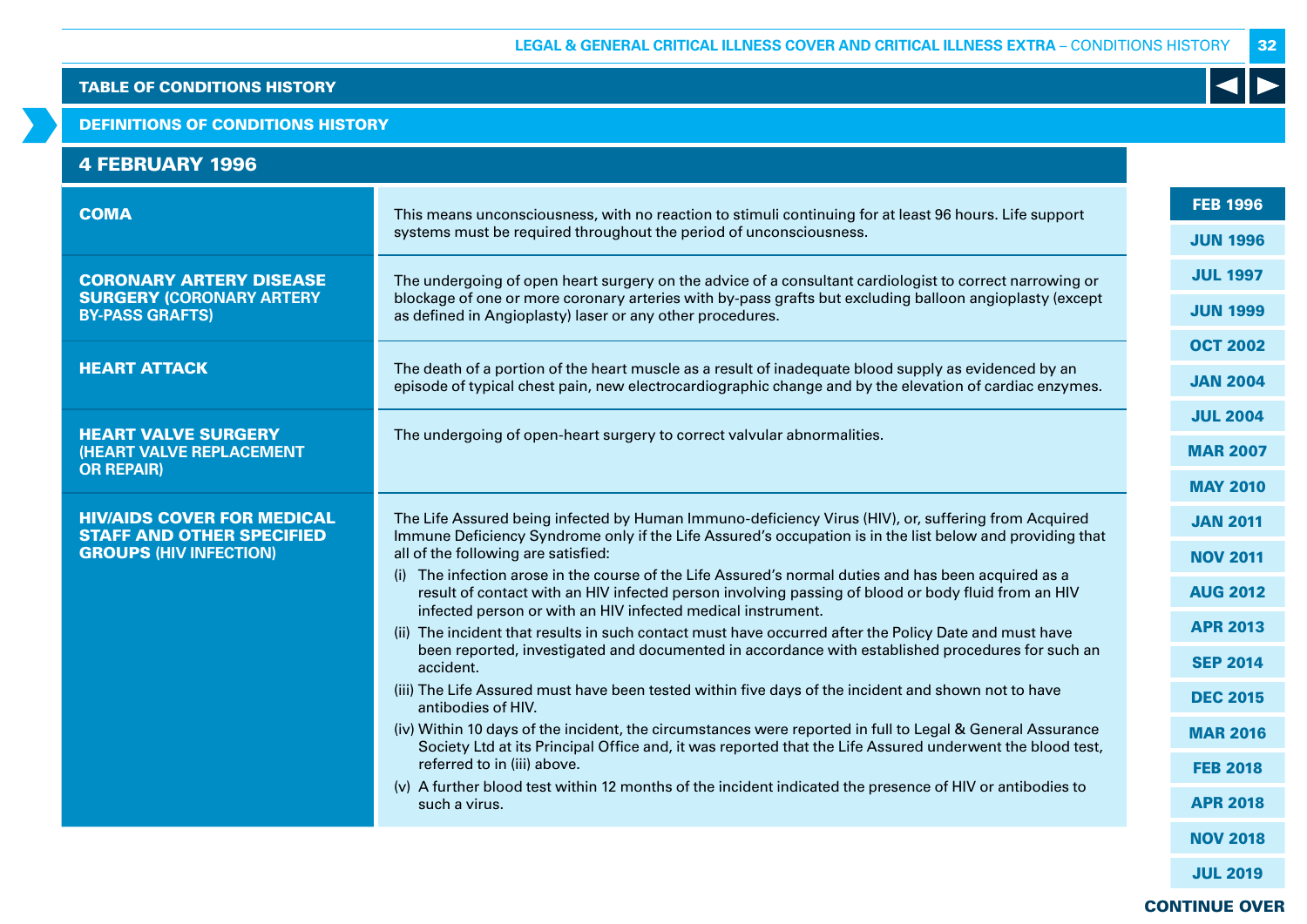## DEFINITIONS OF CONDITIONS HISTORY

| <b>4 FEBRUARY 1996</b>                                            |                                                                                                                                                                                                                                                      |                 |
|-------------------------------------------------------------------|------------------------------------------------------------------------------------------------------------------------------------------------------------------------------------------------------------------------------------------------------|-----------------|
| <b>HIV/AIDS COVER FOR MEDICAL</b>                                 | The list of occupations referred to above comprises:                                                                                                                                                                                                 | <b>FEB 1996</b> |
| <b>STAFF AND OTHER SPECIFIED</b><br><b>GROUPS (HIV INFECTION)</b> | - Hospital Doctors, Surgeons and Consultants                                                                                                                                                                                                         | <b>JUN 1996</b> |
| Continued                                                         | - Hospital Nurses                                                                                                                                                                                                                                    | <b>JUL 1997</b> |
|                                                                   | - Hospital Porters                                                                                                                                                                                                                                   |                 |
|                                                                   | - Hospital Caterers                                                                                                                                                                                                                                  | <b>JUN 1999</b> |
|                                                                   | - Hospital Cleaners<br>- General Practitioners and nurses employed by them                                                                                                                                                                           | <b>OCT 2002</b> |
|                                                                   | - Dental Surgeons                                                                                                                                                                                                                                    |                 |
|                                                                   | - Dental Nurses                                                                                                                                                                                                                                      | <b>JAN 2004</b> |
|                                                                   | - District Nurses                                                                                                                                                                                                                                    | <b>JUL 2004</b> |
|                                                                   | - Midwives                                                                                                                                                                                                                                           |                 |
|                                                                   | - Paramedics                                                                                                                                                                                                                                         | <b>MAR 2007</b> |
|                                                                   | - Ambulance Workers                                                                                                                                                                                                                                  | <b>MAY 2010</b> |
|                                                                   | - Hospital Laundry Workers                                                                                                                                                                                                                           |                 |
|                                                                   | - Fire Brigade Fire-fighters<br>- Policemen and Policewomen                                                                                                                                                                                          | <b>JAN 2011</b> |
|                                                                   | - Laboratory technicians in a medical facility                                                                                                                                                                                                       | <b>NOV 2011</b> |
|                                                                   | - Prison Staff                                                                                                                                                                                                                                       | <b>AUG 2012</b> |
|                                                                   |                                                                                                                                                                                                                                                      |                 |
| <b>KIDNEY FAILURE</b>                                             | End stage renal failure presenting as chronic irreversible failure of both kidneys to function, as a result of                                                                                                                                       | <b>APR 2013</b> |
|                                                                   | which either regular renal dialysis or renal transplant is initiated.                                                                                                                                                                                | <b>SEP 2014</b> |
| <b>LOSS OF HEARING</b><br>(DEAFNESS)                              | Total and irreversible loss of hearing in both ears which must be established for a continuous period of<br>12 months, as confirmed by an appropriate consultant physician holding an appointment in a hospital in<br>the UK or Republic of Ireland. | <b>DEC 2015</b> |
|                                                                   |                                                                                                                                                                                                                                                      | <b>MAR 2016</b> |
|                                                                   |                                                                                                                                                                                                                                                      |                 |
| <b>LOSS OF SPEECH</b>                                             | Total and irreversible loss of the ability to speak because of physical injury or disease, which must be<br>established for a continuous period of 12 months, as confirmed by an appropriate consultant physician                                    | <b>FEB 2018</b> |
|                                                                   |                                                                                                                                                                                                                                                      | <b>APR 2018</b> |
|                                                                   | holding an appointment in a hospital in the UK or Republic of Ireland.                                                                                                                                                                               | <b>NOV 2018</b> |
|                                                                   |                                                                                                                                                                                                                                                      |                 |

# CONTINUE OVER

JUL 2019

33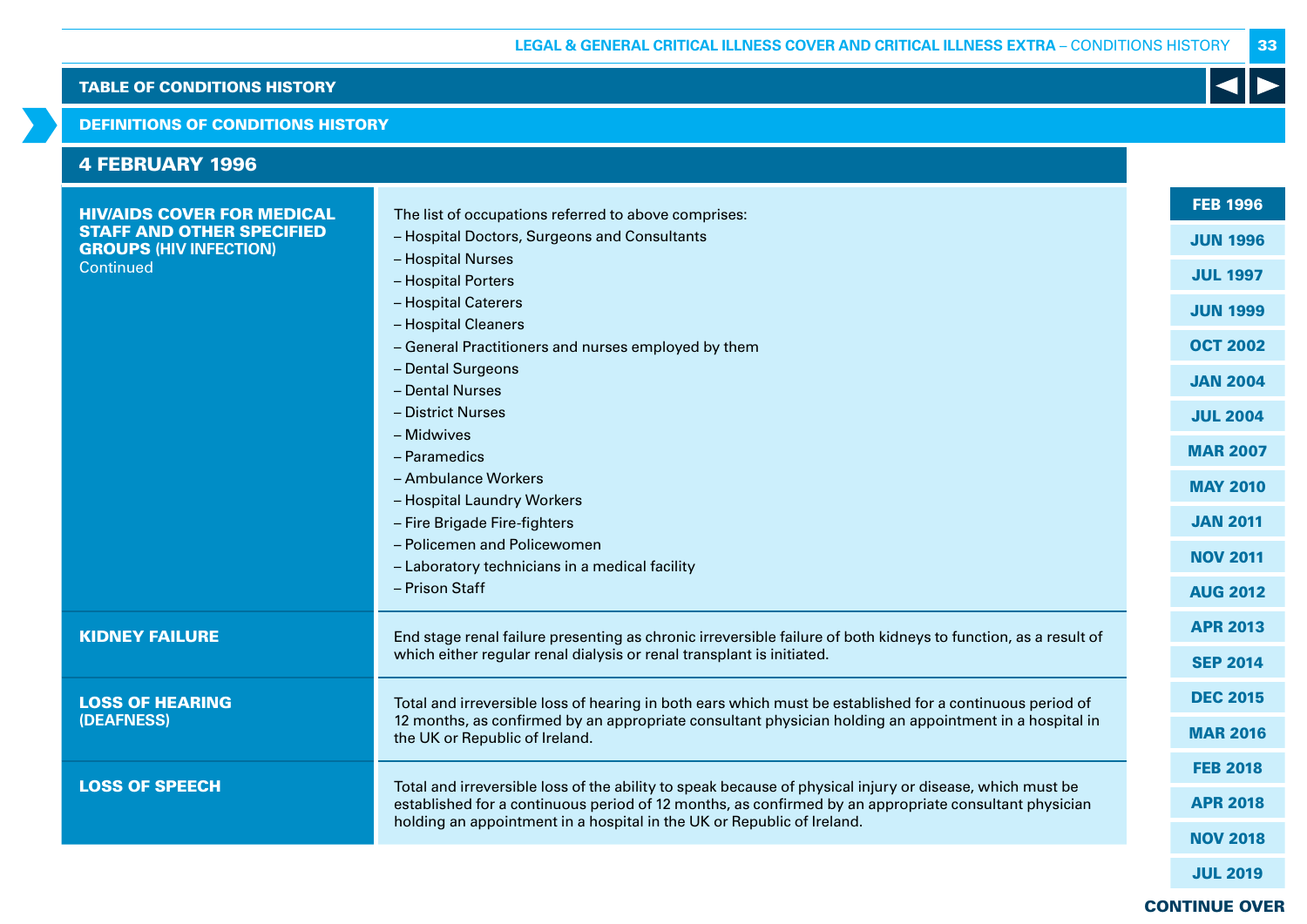### DEFINITIONS OF CONDITIONS HISTORY

|  |  |  |  |  |  | <b>4 FEBRUARY 1996</b> |  |
|--|--|--|--|--|--|------------------------|--|
|--|--|--|--|--|--|------------------------|--|

| <b>LOSS OF TWO OR</b><br><b>MORE LIMBS</b><br>(LOSS OF HAND OR FOOT) | The total and irrecoverable loss of two or more limbs. A limb is defined as an arm above the wrist joint or                                                                                                           |                 |  |  |
|----------------------------------------------------------------------|-----------------------------------------------------------------------------------------------------------------------------------------------------------------------------------------------------------------------|-----------------|--|--|
|                                                                      | a leg above the ankle joint.                                                                                                                                                                                          | <b>JUN 1996</b> |  |  |
|                                                                      |                                                                                                                                                                                                                       | <b>JUL 1997</b> |  |  |
| <b>MAJOR ORGAN</b><br><b>TRANSPLANT</b>                              | The actual undergoing as a recipient of, or confirmation of acceptance on to the official<br>United Kingdom programme waiting list for, a transplant of a heart, liver, lung, pancreas or bone marrow.                | <b>JUN 1999</b> |  |  |
|                                                                      |                                                                                                                                                                                                                       | <b>OCT 2002</b> |  |  |
| <b>MOTOR NEURONE DISEASE</b>                                         | Motor neurone disease as diagnosed by a consultant neurologist holding an appointment in a hospital in<br>the UK or Republic of Ireland.                                                                              | <b>JAN 2004</b> |  |  |
| <b>MULTIPLE SCLEROSIS</b>                                            | Confirmation by a consultant neurologist of definite diagnosis of multiple sclerosis producing at least                                                                                                               | <b>JUL 2004</b> |  |  |
|                                                                      | moderate neurological abnormalities which have persisted for a continuous period of six months.                                                                                                                       |                 |  |  |
| <b>PARALYSIS/PARAPLEGIA</b>                                          | The total and irrecoverable loss of the use of two or more limbs.                                                                                                                                                     | <b>MAY 2010</b> |  |  |
| (PARALYSIS OF A LIMB)                                                |                                                                                                                                                                                                                       | <b>JAN 2011</b> |  |  |
| <b>PARKINSON'S DISEASE</b>                                           | An unequivocal diagnosis of Parkinson's disease made by a consultant neurologist holding an                                                                                                                           | <b>NOV 2011</b> |  |  |
|                                                                      | appointment in a hospital in the UK or Republic of Ireland. Only idiopathic Parkinson's disease is covered.<br>All other forms of Parkinsonism are excluded.                                                          | <b>AUG 2012</b> |  |  |
| <b>PRE SENILE DEMENTIA BEFORE</b><br><b>AGE 65</b><br>(DEMENTIA)     |                                                                                                                                                                                                                       |                 |  |  |
|                                                                      | A diagnosis, before the 65th birthday of the Life Assured, by a consultant neurologist holding an<br>appointment in a hospital in the UK or Republic of Ireland of pre senile dementia such as that caused by         |                 |  |  |
|                                                                      | Alzheimer's disease. The diagnosis must, at the time it is made, be supported by evidence of progressive<br>deterioration of memory and of the ability to reason and to perceive, understand, express and give effect | <b>DEC 2015</b> |  |  |
|                                                                      | to ideas.                                                                                                                                                                                                             | <b>MAR 2016</b> |  |  |
| <b>STROKE</b>                                                        | A cerebrovascular incident resulting in permanent neurological damage. Transient ischaemic attacks are<br>specifically excluded.                                                                                      | <b>FEB 2018</b> |  |  |
|                                                                      |                                                                                                                                                                                                                       | <b>APR 2018</b> |  |  |
|                                                                      |                                                                                                                                                                                                                       |                 |  |  |

34

K

NOV 2018

JUL 2019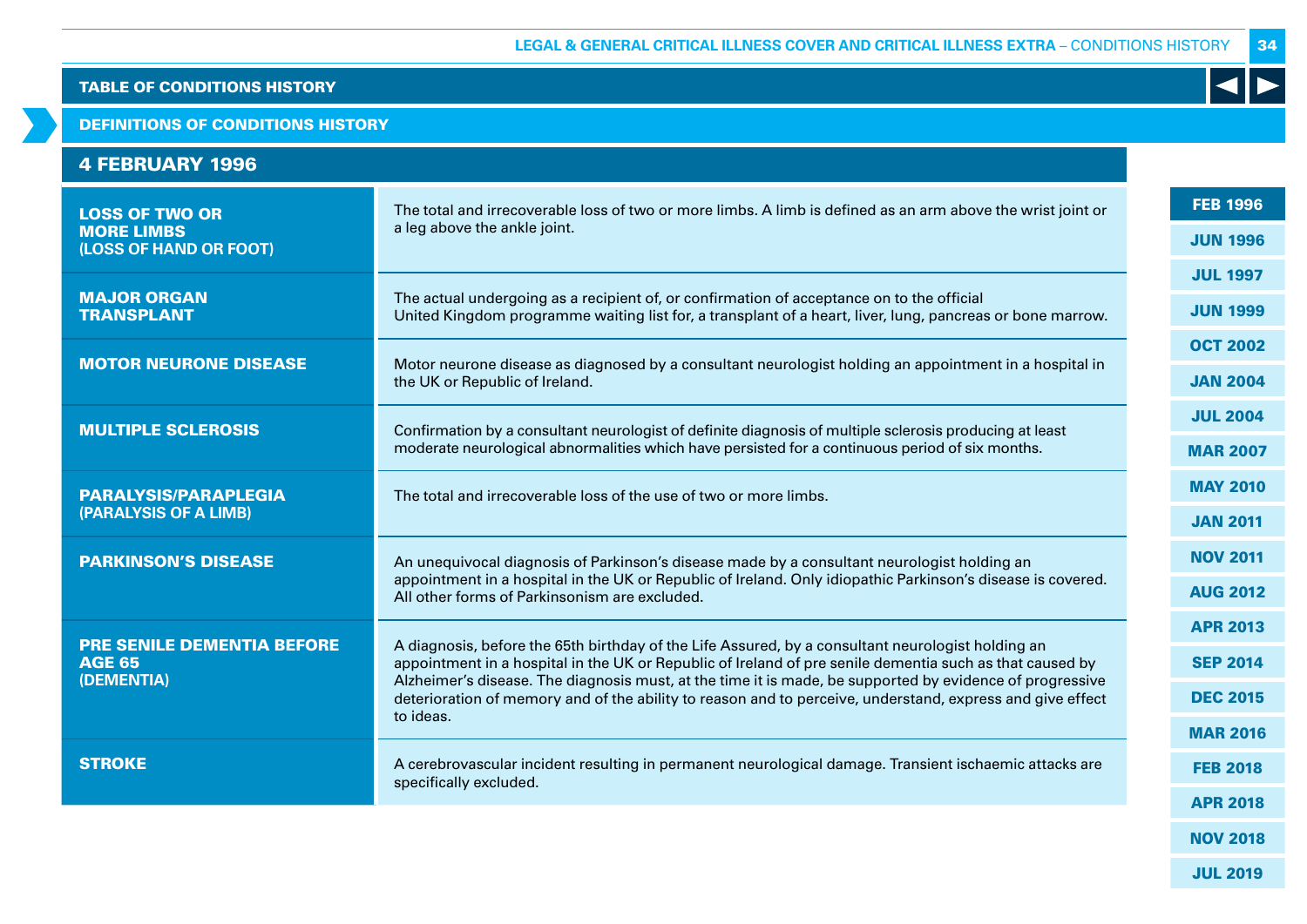DEFINITIONS OF CONDITIONS HISTORY

# 3 JUNE 1996

|                                                                       | Summary - CIC introduced as a standalone product and Permanent and Total Disability added. | <b>FEB 1996</b> |
|-----------------------------------------------------------------------|--------------------------------------------------------------------------------------------|-----------------|
| <b>ANGIOPLASTY</b>                                                    | No change                                                                                  | <b>JUN 1996</b> |
| <b>AORTA SURGERY</b>                                                  | No change                                                                                  | <b>JUL 1997</b> |
|                                                                       |                                                                                            | <b>JUN 1999</b> |
| <b>BENIGN BRAIN TUMOUR</b>                                            | No change                                                                                  | <b>OCT 2002</b> |
| <b>BLINDNESS</b>                                                      | No change                                                                                  | <b>JAN 2004</b> |
|                                                                       |                                                                                            | <b>JUL 2004</b> |
| <b>BURNS</b><br>(THIRD DEGREE BURNS)                                  | No change                                                                                  | <b>MAR 2007</b> |
|                                                                       |                                                                                            | <b>MAY 2010</b> |
| <b>CANCER</b>                                                         | No change                                                                                  | <b>JAN 2011</b> |
| <b>COMA</b>                                                           | No change                                                                                  | <b>NOV 2011</b> |
| <b>CORONARY ARTERY DISEASE</b>                                        | No change                                                                                  | <b>AUG 2012</b> |
| <b>SURGERY (CORONARY ARTERY</b><br><b>BY-PASS GRAFTS)</b>             |                                                                                            | <b>APR 2013</b> |
|                                                                       |                                                                                            | <b>SEP 2014</b> |
| <b>HEART ATTACK</b>                                                   | No change                                                                                  | <b>DEC 2015</b> |
| <b>HEART VALVE SURGERY</b>                                            | No change                                                                                  | <b>MAR 2016</b> |
| <b>(HEART VALVE REPLACEMENT OR</b><br><b>REPAIR)</b>                  |                                                                                            | <b>FEB 2018</b> |
|                                                                       |                                                                                            | <b>APR 2018</b> |
| <b>HIV/AIDS COVER FOR MEDICAL</b><br><b>STAFF AND OTHER SPECIFIED</b> | No change                                                                                  | <b>NOV 2018</b> |
| <b>GROUPS (HIV INFECTION)</b>                                         |                                                                                            | <b>JUL 2019</b> |

CONTINUE OVER

35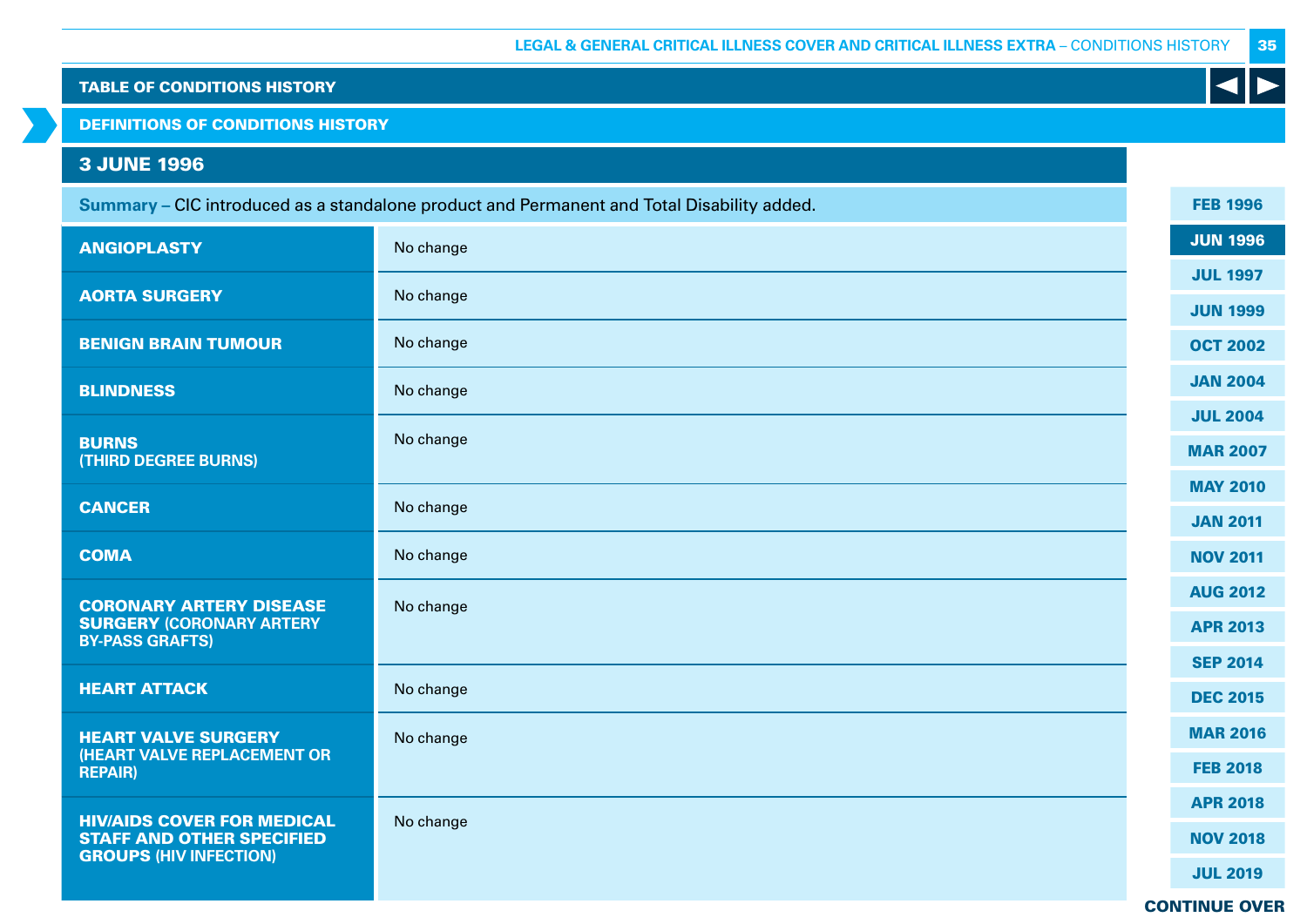# DEFINITIONS OF CONDITIONS HISTORY

# 3 JUNE 1996

| <b>KIDNEY FAILURE</b>                                      | No change | <b>FEB 1996</b> |
|------------------------------------------------------------|-----------|-----------------|
|                                                            |           | <b>JUN 1996</b> |
| <b>LOSS OF HEARING (DEAFNESS)</b>                          | No change | <b>JUL 1997</b> |
|                                                            |           | <b>JUN 1999</b> |
| <b>LOSS OF TWO OR MORE LIMBS</b><br>(LOSS OF HAND OR FOOT) | No change | <b>OCT 2002</b> |
|                                                            |           | <b>JAN 2004</b> |
| <b>LOSS OF SPEECH</b>                                      | No change | <b>JUL 2004</b> |
| <b>MAJOR ORGAN TRANSPLANT</b>                              | No change | <b>MAR 2007</b> |
|                                                            |           | <b>MAY 2010</b> |
| <b>MOTOR NEURONE DISEASE</b>                               | No change | <b>JAN 2011</b> |
|                                                            |           | <b>NOV 2011</b> |
| <b>MULTIPLE SCLEROSIS</b>                                  | No change | <b>AUG 2012</b> |
| <b>PARALYSIS/PARAPLEGIA</b>                                | No change | <b>APR 2013</b> |
| (PARALYSIS OF A LIMB)                                      |           | <b>SEP 2014</b> |
| <b>PARKINSON'S DISEASE</b>                                 | No change | <b>DEC 2015</b> |
|                                                            |           | <b>MAR 2016</b> |
|                                                            |           |                 |

FEB 2018 APR 2018

36

K

NOV 2018

JUL 2019

# CONTINUE OVER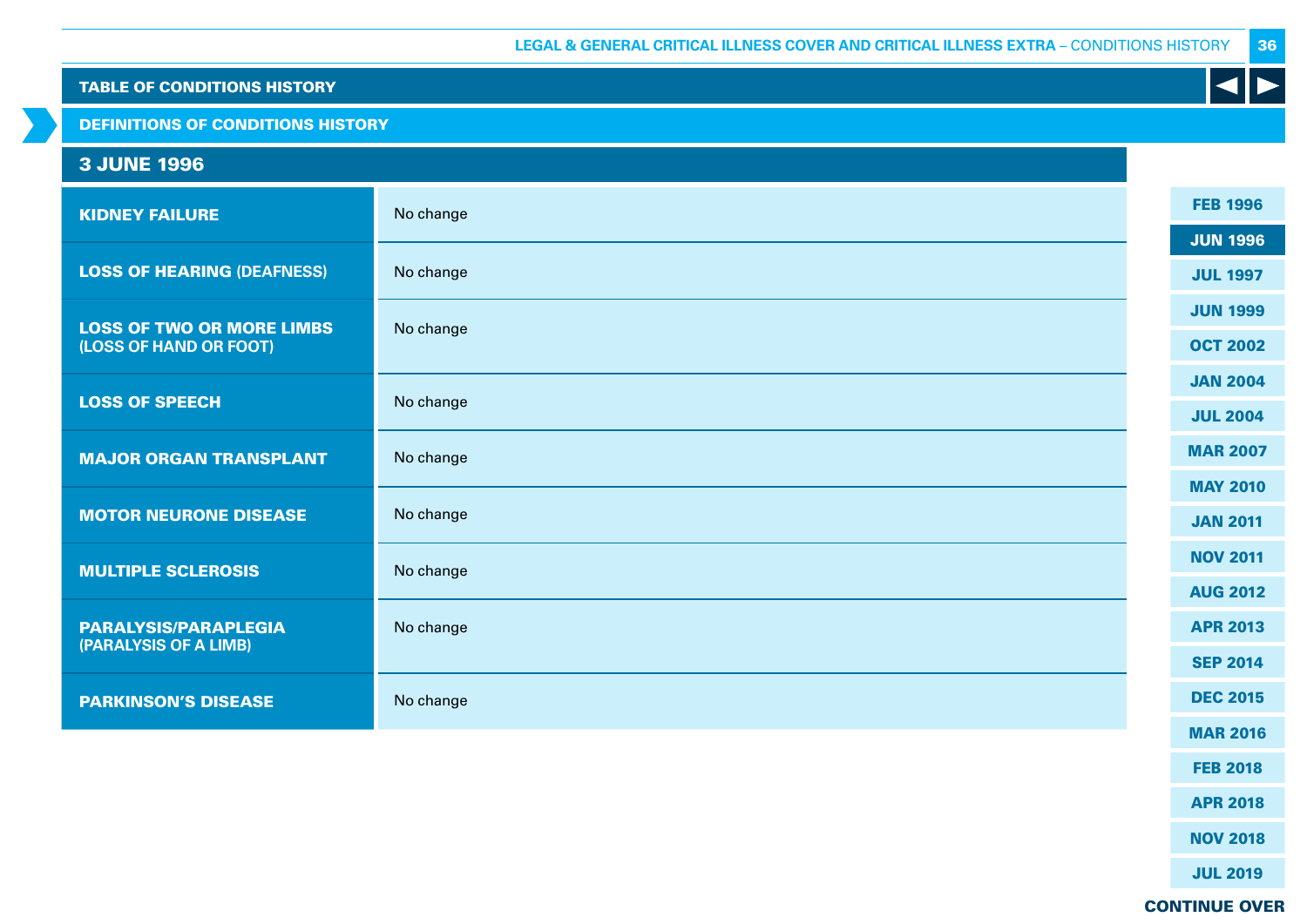### DEFINITIONS OF CONDITIONS HISTORY

| <b>3 JUNE 1996</b>                                                                         |                                                                                                                                                                                                                                                                                                                                                                                                                                                                                                                                                                                                                                                                                                                                                                                                                                                                                                                                                                                                                                                                                                                                                                                                                                                                                                                                                 |                                                                                                                                                                         |
|--------------------------------------------------------------------------------------------|-------------------------------------------------------------------------------------------------------------------------------------------------------------------------------------------------------------------------------------------------------------------------------------------------------------------------------------------------------------------------------------------------------------------------------------------------------------------------------------------------------------------------------------------------------------------------------------------------------------------------------------------------------------------------------------------------------------------------------------------------------------------------------------------------------------------------------------------------------------------------------------------------------------------------------------------------------------------------------------------------------------------------------------------------------------------------------------------------------------------------------------------------------------------------------------------------------------------------------------------------------------------------------------------------------------------------------------------------|-------------------------------------------------------------------------------------------------------------------------------------------------------------------------|
| <b>PERMANENT AND TOTAL</b><br><b>DISABILITY (TOTAL AND</b><br><b>PERMANENT DISABILITY)</b> | The Sum Assured will be payable:<br>(a) If the Life Assured is not in any gainful occupation immediately before the onset of disability and<br>suffers, through illness or accident, a mental or physical irreversible disability which, in the opinion of<br>the Chief Medical Officer of Legal & General, results in the Life Assured being permanently unable to<br>perform, without the direct assistance of a third party, four or more of the following functions:<br>(i) Mobility – the ability to move from one room to another adjoining room or from one side of<br>a room to another to get in and out of bed or a chair without requiring physical assistance of<br>another person.<br>(ii) Continence - the ability to voluntarily control bowel and bladder functions such as to maintain<br>personal hygiene.<br>(iii) Dressing or undressing self - putting on or taking off all necessary items of clothing without<br>requiring assistance of another person.<br>(iv) Washing and bathing self - washing or bathing to the extent needed to maintain personal<br>cleanliness without requiring assistance of another person.<br>(v) Eating - all tasks of getting food into the body once it has been prepared.<br>(vi) Toileting – getting to and from the toilet, transferring on or off the toilet and associated personal | <b>FEB 1996</b><br><b>JUN 1996</b><br><b>JUL 1997</b><br><b>JUN 1999</b><br><b>OCT 2002</b><br><b>JAN 2004</b><br><b>JUL 2004</b><br><b>MAR 2007</b><br><b>MAY 2010</b> |
|                                                                                            | hygiene.<br><b>OR</b><br>(b) One of the Any Occupation definition or Own Occupation definition wordings:<br><b>Any Occupation definition</b><br>If the Life Assured, by reason of sickness or accident, is totally unable to follow any occupation and in<br>the opinion of the Chief Medical Officer of Legal & General is likely to remain so permanently. Such<br>decision will be based on all of the medical evidence available.<br><b>Own Occupation definition</b><br>If the Life Assured, by reason of sickness or accident, is totally unable to follow his or her occupation<br>and in the opinion of the Chief Medical Officer of Legal & General is likely to remain so permanently.<br>Such decision will be based on all of the medical evidence available.                                                                                                                                                                                                                                                                                                                                                                                                                                                                                                                                                                       | <b>JAN 2011</b><br><b>NOV 2011</b><br><b>AUG 2012</b><br><b>APR 2013</b><br><b>SEP 2014</b><br><b>DEC 2015</b><br><b>MAR 2016</b>                                       |
| <b>PRE SENILE DEMENTIA BEFORE</b><br><b>AGE 65 (DEMENTIA)</b>                              | No change                                                                                                                                                                                                                                                                                                                                                                                                                                                                                                                                                                                                                                                                                                                                                                                                                                                                                                                                                                                                                                                                                                                                                                                                                                                                                                                                       | <b>FEB 2018</b><br><b>APR 2018</b>                                                                                                                                      |
| <b>STROKE</b>                                                                              | No change                                                                                                                                                                                                                                                                                                                                                                                                                                                                                                                                                                                                                                                                                                                                                                                                                                                                                                                                                                                                                                                                                                                                                                                                                                                                                                                                       | <b>NOV 2018</b>                                                                                                                                                         |
|                                                                                            |                                                                                                                                                                                                                                                                                                                                                                                                                                                                                                                                                                                                                                                                                                                                                                                                                                                                                                                                                                                                                                                                                                                                                                                                                                                                                                                                                 | <b>JUL 2019</b>                                                                                                                                                         |

37

K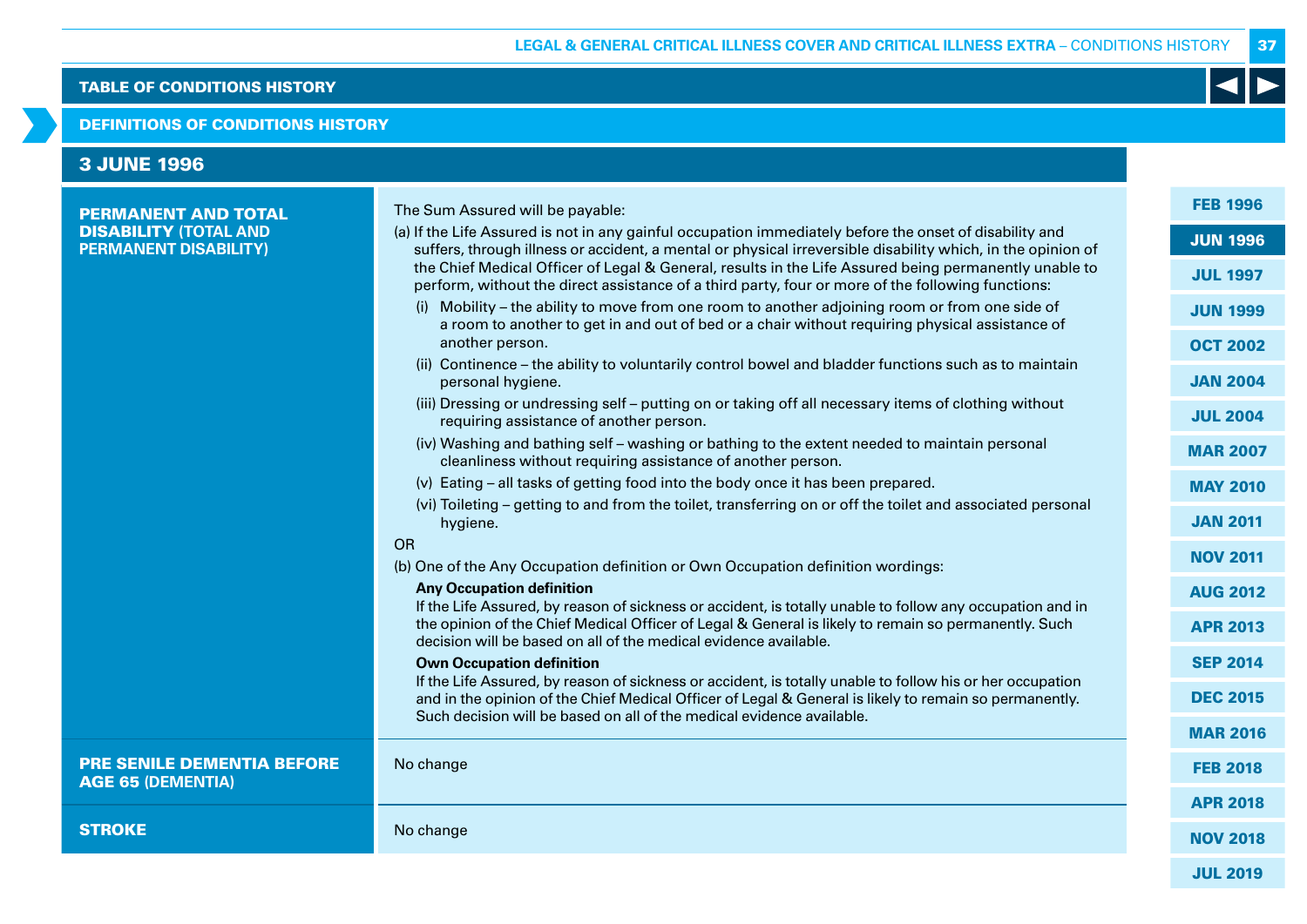DEFINITIONS OF CONDITIONS HISTORY

# 28 JULY 1997

| Summary - Changes to Cancer definition. Permanent and Total Disability definition added to term + CIC. |                                                                                                                                       |  | <b>FEB 1996</b> |
|--------------------------------------------------------------------------------------------------------|---------------------------------------------------------------------------------------------------------------------------------------|--|-----------------|
| <b>ANGIOPLASTY</b>                                                                                     | No change                                                                                                                             |  | <b>JUN 1996</b> |
|                                                                                                        |                                                                                                                                       |  | <b>JUL 1997</b> |
| <b>AORTA GRAFT SURGERY</b>                                                                             | No change                                                                                                                             |  | <b>JUN 1999</b> |
| <b>BENIGN BRAIN TUMOUR</b>                                                                             | No change                                                                                                                             |  | <b>OCT 2002</b> |
| <b>BLINDNESS</b>                                                                                       | No change                                                                                                                             |  | <b>JAN 2004</b> |
|                                                                                                        |                                                                                                                                       |  | <b>JUL 2004</b> |
| <b>BURNS (THIRD DEGREE BURNS)</b>                                                                      | No change                                                                                                                             |  | <b>MAR 2007</b> |
| <b>CANCER</b>                                                                                          | A malignant tumour characterised by the uncontrolled growth and spread of malignant cells and invasion                                |  | <b>MAY 2010</b> |
|                                                                                                        | of tissue. The term cancer includes leukaemia but the following cancers are excluded:<br>1. Non-invasive cancer in situ,              |  | <b>JAN 2011</b> |
|                                                                                                        | 2. All forms of lymphoma in the presence of any Human Immunodeficiency virus,                                                         |  | <b>NOV 2011</b> |
|                                                                                                        | 3. Kaposi's sarcoma in the presence of any Human Immunodeficiency virus,<br>4. Any skin cancer other than invasive malignant melanoma |  | <b>AUG 2012</b> |
|                                                                                                        |                                                                                                                                       |  | <b>APR 2013</b> |
| <b>COMA</b>                                                                                            | No change                                                                                                                             |  | <b>SEP 2014</b> |
| <b>CORONARY ARTERY</b><br><b>DISEASE SURGERY</b>                                                       | No change                                                                                                                             |  | <b>DEC 2015</b> |
| <b>(CORONARY ARTERY BY-PASS)</b><br><b>SURGERY)</b>                                                    |                                                                                                                                       |  | <b>MAR 2016</b> |
|                                                                                                        |                                                                                                                                       |  | <b>FEB 2018</b> |
| <b>HEART ATTACK</b>                                                                                    | No change                                                                                                                             |  | <b>APR 2018</b> |
|                                                                                                        |                                                                                                                                       |  | <b>NOV 2018</b> |
|                                                                                                        |                                                                                                                                       |  | <b>JUL 2019</b> |

CONTINUE OVER

38

K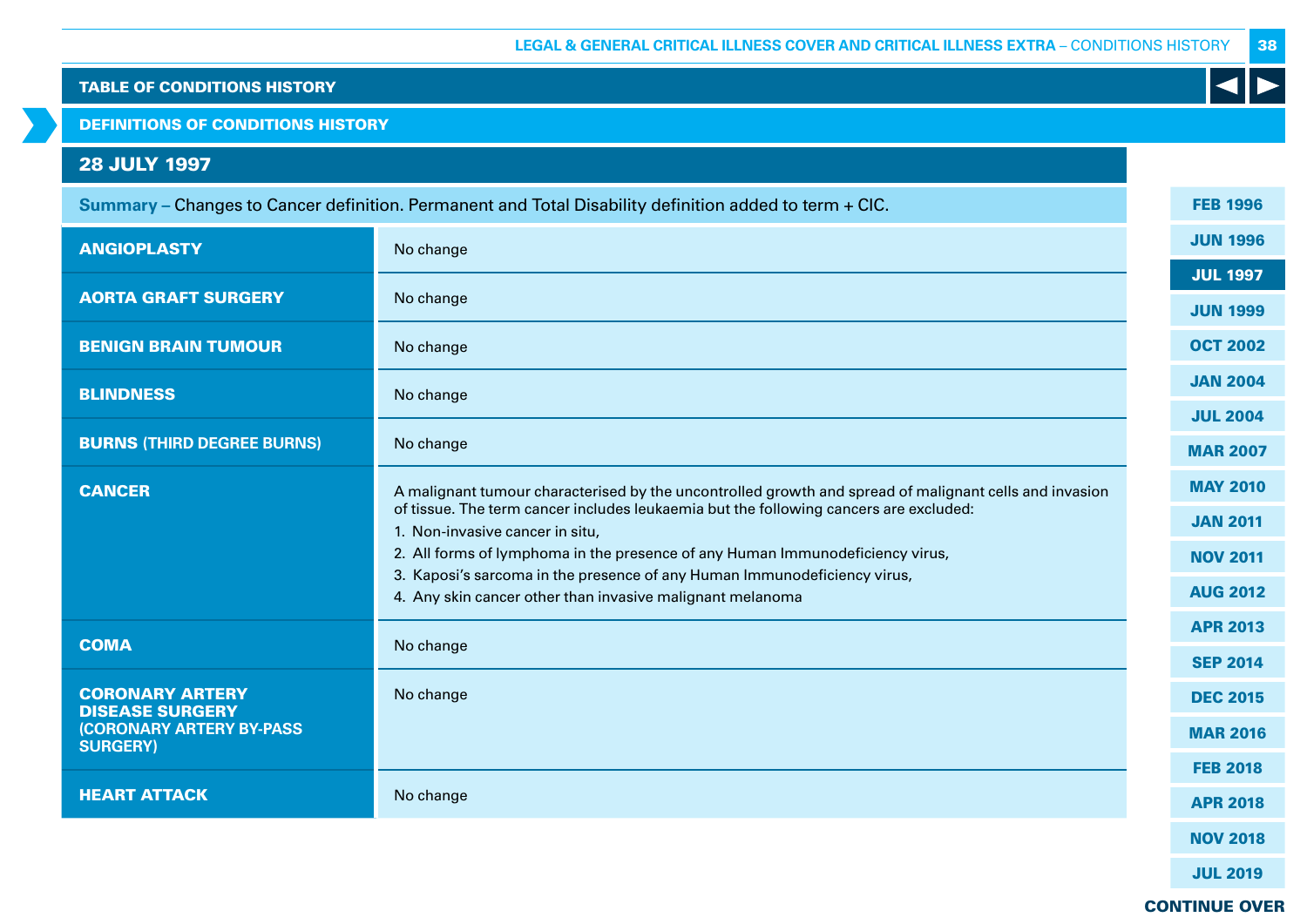DEFINITIONS OF CONDITIONS HISTORY

| <b>28 JULY 1997</b>                                               |           |                 |
|-------------------------------------------------------------------|-----------|-----------------|
| <b>HEART VALVE SURGERY (HEART</b>                                 | No change | <b>FEB 1996</b> |
| <b>VALVE REPLACEMENT OR REPAIR)</b>                               |           | <b>JUN 1996</b> |
| <b>HIV/AIDS COVER FOR MEDICAL</b>                                 | No change | <b>JUL 1997</b> |
| <b>STAFF AND OTHER SPECIFIED</b><br><b>GROUPS (HIV INFECTION)</b> |           | <b>JUN 1999</b> |
| <b>KIDNEY FAILURE</b>                                             | No change | <b>OCT 2002</b> |
|                                                                   |           | <b>JAN 2004</b> |
| <b>LOSS OF HEARING</b><br>(DEAFNESS)                              | No change | <b>JUL 2004</b> |
|                                                                   |           | <b>MAR 2007</b> |
| <b>LOSS OF TWO OR</b><br><b>MORE LIMBS</b>                        | No change | <b>MAY 2010</b> |
| (LOSS OF HAND OR FOOT)                                            |           | <b>JAN 2011</b> |
| <b>LOSS OF SPEECH</b>                                             | No change | <b>NOV 2011</b> |
| <b>MAJOR ORGAN TRANSPLANT</b>                                     | No change | <b>AUG 2012</b> |
|                                                                   |           | <b>APR 2013</b> |
| <b>MOTOR NEURONE DISEASE</b>                                      | No change | <b>SEP 2014</b> |
| <b>MULTIPLE SCLEROSIS</b>                                         | No change | <b>DEC 2015</b> |
|                                                                   |           | <b>MAR 2016</b> |
| <b>PARALYSIS/PARAPLEGIA</b><br>(PARALYSIS)                        | No change | <b>FEB 2018</b> |
| <b>PARKINSON'S DISEASE</b>                                        | No change | <b>APR 2018</b> |
|                                                                   |           | <b>NOV 2018</b> |
|                                                                   |           |                 |

JUL 2019

# CONTINUE OVER

39

 $\blacktriangleleft$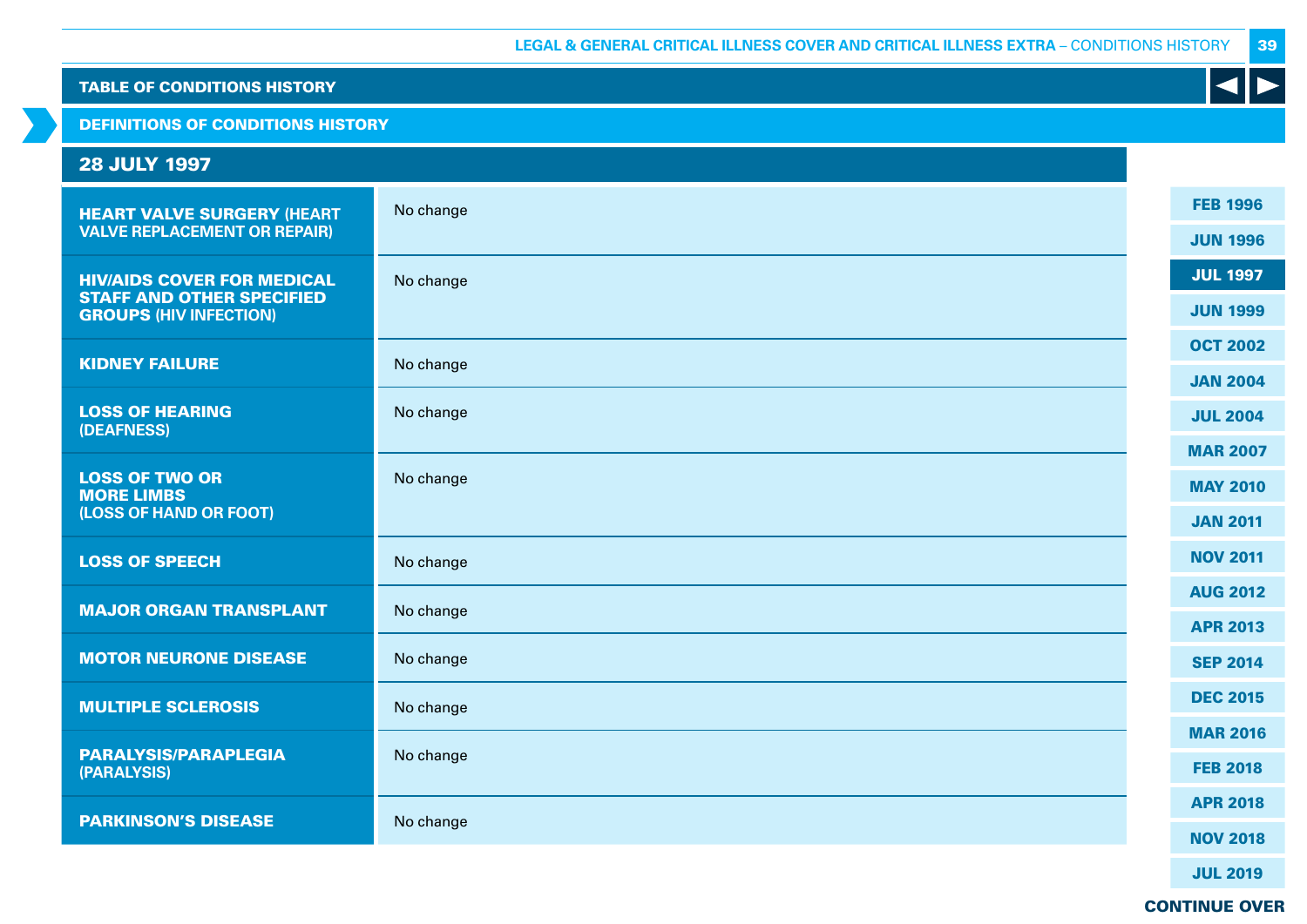## DEFINITIONS OF CONDITIONS HISTORY

| <b>28 JULY 1997</b>                                          |           |                 |
|--------------------------------------------------------------|-----------|-----------------|
| <b>PERMANENT AND TOTAL</b>                                   | No change | <b>FEB 1996</b> |
| <b>DISABILITY (TOTAL AND</b><br><b>PERMANENT DISABILITY)</b> |           | <b>JUN 1996</b> |
|                                                              |           | <b>JUL 1997</b> |
| <b>PRE SENILE DEMENTIA BEFORE</b>                            | No change | <b>JUN 1999</b> |
| <b>AGE 65 (DEMENTIA)</b>                                     |           | <b>OCT 2002</b> |
| <b>STROKE</b>                                                | No change | <b>JAN 2004</b> |
|                                                              |           | III.2004        |

JUL 2004

40

K

MAR 2007

MAY 2010

JAN 2011

NOV 2011

AUG 2012

APR 2013

SEP 2014

DEC 2015

MAR 2016

FEB 2018

APR 2018

NOV 2018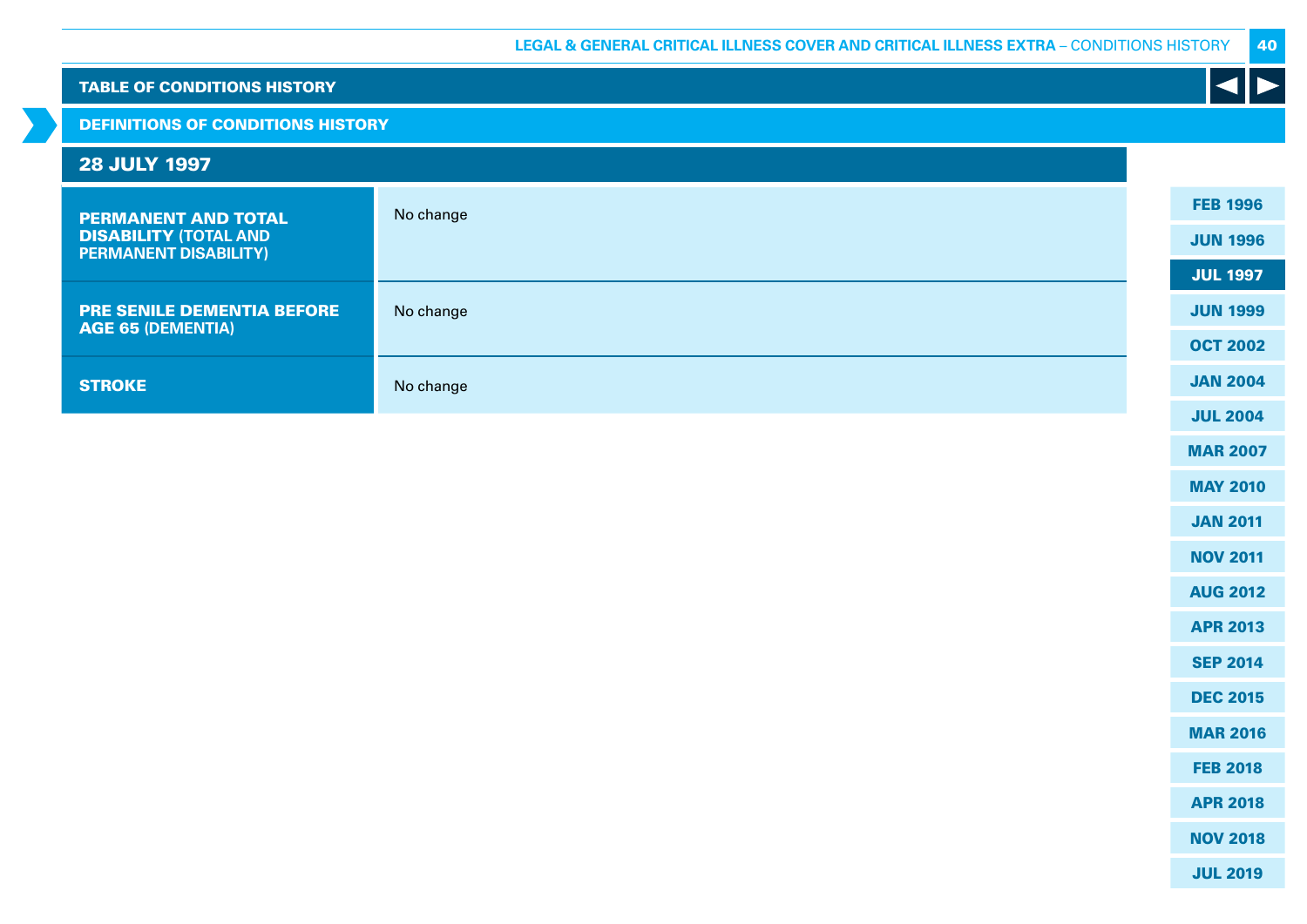DEFINITIONS OF CONDITIONS HISTORY

# 26 JUNE 1999

**Summary –** Changes to most definitions and Alzheimer's Disease added.

| <b>ALZHEIMER'S DISEASE BEFORE</b>    | A diagnosis, before the 65th birthday of the Life Assured by a consultant neurologist of Alzheimer's<br>disease. The diagnosis must, at the time it is made, be supported by evidence of progressive<br>deterioration of memory and of the ability to reason and to perceive, understand, express and give effect |  | <b>JUN 1996</b> |
|--------------------------------------|-------------------------------------------------------------------------------------------------------------------------------------------------------------------------------------------------------------------------------------------------------------------------------------------------------------------|--|-----------------|
| <b>AGE 65 (ALZHEIMER'S DISEASE)</b>  |                                                                                                                                                                                                                                                                                                                   |  | <b>JUL 1997</b> |
|                                      | to ideas.                                                                                                                                                                                                                                                                                                         |  | <b>JUN 1999</b> |
| <b>ANGIOPLASTY</b>                   | The undergoing of balloon angioplasty to correct the narrowing or blockage of two or more arteries,                                                                                                                                                                                                               |  | <b>OCT 2002</b> |
|                                      | when the Life Assured has limiting anginal symptoms. Any claim must be supported by:<br>• Evidence of prior treatment (on appropriate medication) from an appropriate registered medical                                                                                                                          |  | <b>JAN 2004</b> |
|                                      | practitioner holding such an appointment at a hospital in the UK and;                                                                                                                                                                                                                                             |  | <b>JUL 2004</b> |
|                                      | • Evidence of significant electrocardiogram changes and;                                                                                                                                                                                                                                                          |  |                 |
|                                      | • Evidence of angiography showing 70% obstruction of two or more coronary arteries.                                                                                                                                                                                                                               |  | <b>MAR 2007</b> |
| <b>AORTA GRAFT SURGERY</b>           | Undergoing surgery for disease of the aorta needing excision and surgical replacement of a portion of                                                                                                                                                                                                             |  | <b>MAY 2010</b> |
|                                      | the diseased aorta with a graft. For this definition, aorta means the thoracic and abdominal aorta but not<br>its branches.                                                                                                                                                                                       |  | <b>JAN 2011</b> |
|                                      |                                                                                                                                                                                                                                                                                                                   |  | <b>NOV 2011</b> |
| <b>BENIGN BRAIN TUMOUR</b>           | A non malignant tumour in the brain resulting in permanent deficit to the neurological system. Tumours<br>or lesions in the pituitary gland are not covered.                                                                                                                                                      |  | <b>AUG 2012</b> |
|                                      |                                                                                                                                                                                                                                                                                                                   |  | <b>APR 2013</b> |
| <b>BLINDNESS</b>                     | Total, permanent and irreversible loss of all sight in both eyes.                                                                                                                                                                                                                                                 |  | <b>SEP 2014</b> |
| <b>CANCER (MOST MALIGNANT TYPES)</b> | A malignant tumour characterised by the uncontrolled growth and spread of malignant cells and invasion                                                                                                                                                                                                            |  | <b>DEC 2015</b> |
| (CANCER)                             | of tissue. The term cancer includes leukaemia and Hodgkin's disease but the following are excluded:<br>. All tumours which are histologically described as pre-malignant, as non-invasive or as cancer in situ,                                                                                                   |  | <b>MAR 2016</b> |
|                                      | . All forms of lymphoma in the presence of any Human Immunodeficiency Virus,                                                                                                                                                                                                                                      |  | <b>FEB 2018</b> |
|                                      | • Kaposi's sarcoma in the presence of any Human Immunodeficiency Virus,                                                                                                                                                                                                                                           |  |                 |
|                                      | • Any skin cancer other than malignant melanoma.                                                                                                                                                                                                                                                                  |  | <b>APR 2018</b> |
|                                      |                                                                                                                                                                                                                                                                                                                   |  | <b>NOV 2018</b> |

JUL 2019

41

FEB 1996

 $\blacktriangleleft$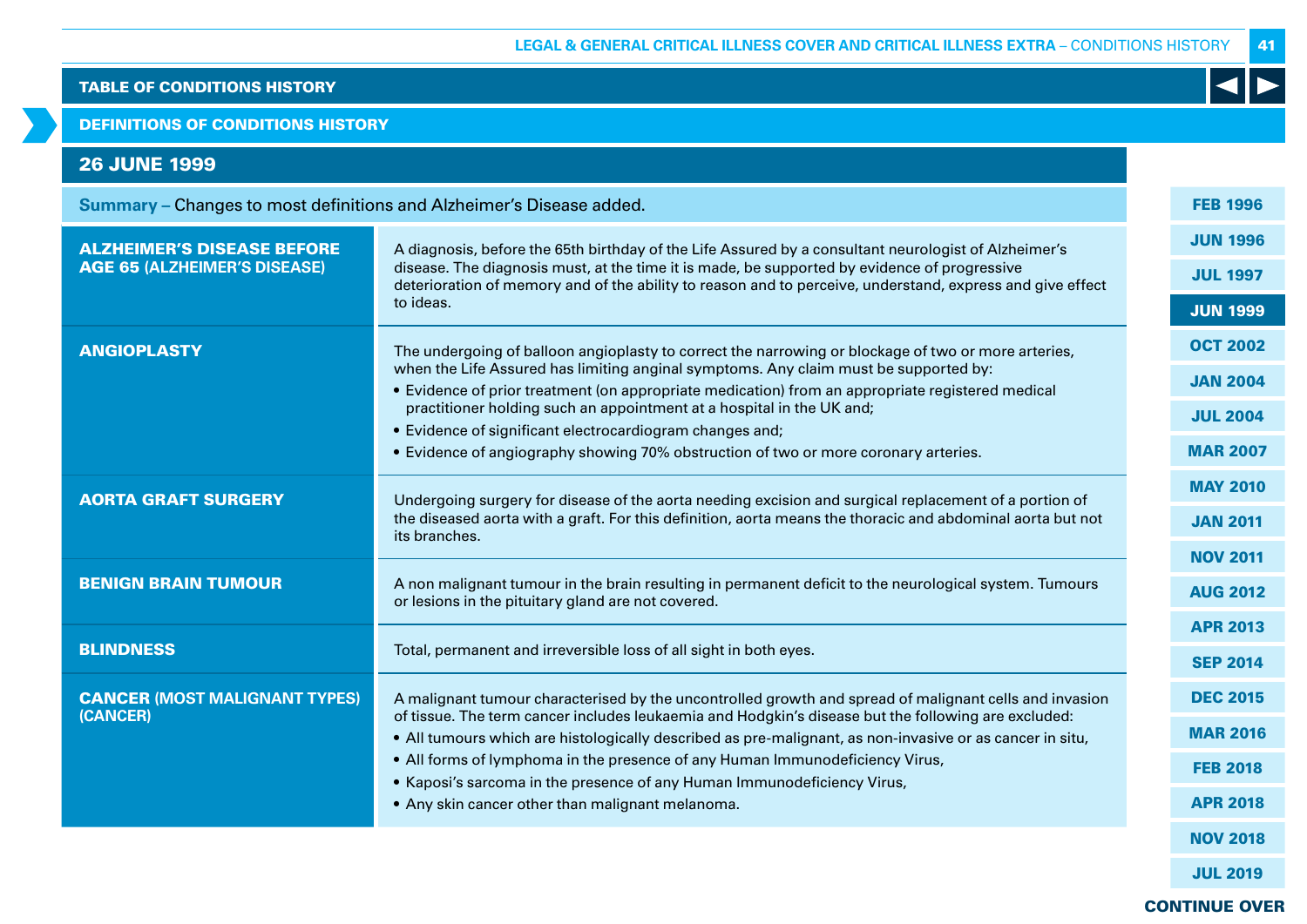#### DEFINITIONS OF CONDITIONS HISTORY

| <b>26 JUNE 1999</b>                                               |                                                                                                                                                                                     |                 |
|-------------------------------------------------------------------|-------------------------------------------------------------------------------------------------------------------------------------------------------------------------------------|-----------------|
| <b>COMA</b>                                                       | A state of unconsciousness with no reaction to external stimuli or internal needs persisting continuously                                                                           | <b>FEB 1996</b> |
|                                                                   | with the use of life support systems for a period of at least 96 hours and resulting in permanent<br>neurological deficit. Coma secondary to alcohol or drug misuse is not covered. | <b>JUN 1996</b> |
| <b>CORONARY ARTERY BY-PASS</b>                                    | The undergoing of open heart surgery on the advice of a consultant cardiologist to correct narrowing or                                                                             | <b>JUL 1997</b> |
| <b>SURGERY (CORONARY ARTERY</b><br><b>BY-PASS GRAFTS)</b>         | blockage of one or more coronary arteries with by-pass grafts but excluding balloon angioplasty (except<br>as defined in Angioplasty), laser relief or any other procedures.        | <b>JUN 1999</b> |
|                                                                   |                                                                                                                                                                                     | <b>OCT 2002</b> |
| <b>DEAFNESS</b>                                                   | Total permanent and irreversible loss of all hearing in both ears.                                                                                                                  | <b>JAN 2004</b> |
| <b>HEART ATTACK</b>                                               | The death of a portion of the heart muscle as a result of inadequate blood supply as evidenced by an                                                                                | <b>JUL 2004</b> |
|                                                                   | episode of typical chest pain, new electrocardiograph changes and by the elevation of cardiac enzymes.<br>The evidence must be consistent with the diagnosis of heart attack.       | <b>MAR 2007</b> |
|                                                                   |                                                                                                                                                                                     | <b>MAY 2010</b> |
| <b>HEART VALVE REPLACEMENT OR</b><br><b>REPAIR</b>                | Undergoing open-heart surgery from medical necessity to replace or repair one or more heart valves.                                                                                 | <b>JAN 2011</b> |
| <b>HIV/AIDS COVER FOR MEDICAL</b>                                 | No change                                                                                                                                                                           | <b>NOV 2011</b> |
| <b>STAFF AND OTHER SPECIFIED</b><br><b>GROUPS (HIV INFECTION)</b> |                                                                                                                                                                                     | <b>AUG 2012</b> |
|                                                                   |                                                                                                                                                                                     | <b>APR 2013</b> |
| <b>KIDNEY FAILURE</b>                                             | No change                                                                                                                                                                           | <b>SEP 2014</b> |
| <b>LOSS OF LIMBS</b>                                              | The permanent physical severance of two or more limbs from above the wrist or ankle joint.                                                                                          | <b>DEC 2015</b> |
| (LOSS OF HAND OR FOOT)                                            |                                                                                                                                                                                     | <b>MAR 2016</b> |
| <b>LOSS OF SPEECH</b>                                             | Total, permanent and irreversible loss of the ability to speak as a result of physical injury or disease.                                                                           | <b>FEB 2018</b> |
|                                                                   |                                                                                                                                                                                     | <b>APR 2018</b> |

NOV 2018

42

 $\blacktriangleleft$ 

JUL 2019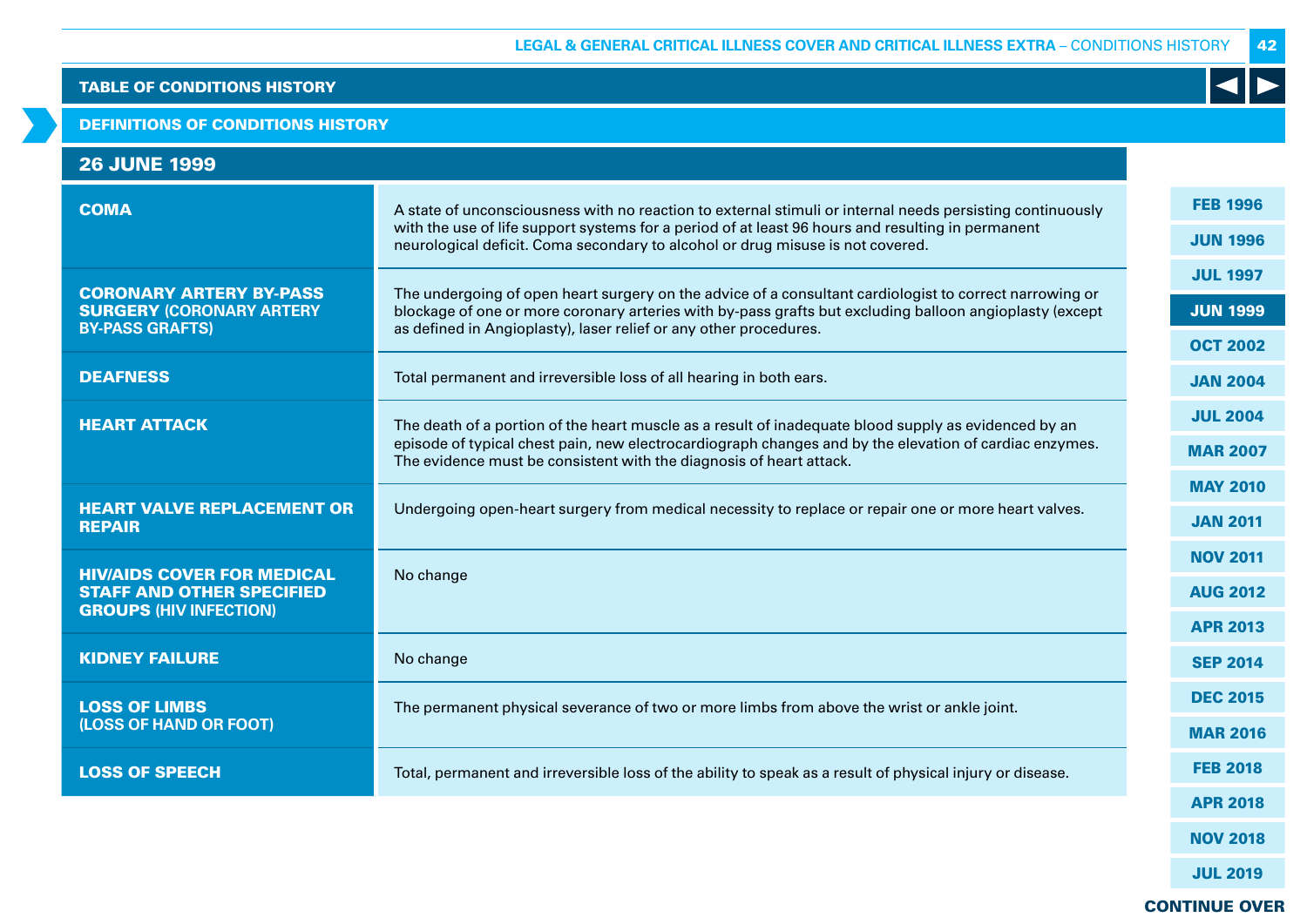## DEFINITIONS OF CONDITIONS HISTORY

| <b>26 JUNE 1999</b> |
|---------------------|
|---------------------|

| <b>MAJOR ORGAN</b>                                                                                | The actual undergoing as a recipient of, or inclusion on an official UK waiting list for, a transplant of a                                                                                                                                                                                                                                                                                                                                                                                                                                                                                                                                                                               |  | <b>FEB 1996</b> |
|---------------------------------------------------------------------------------------------------|-------------------------------------------------------------------------------------------------------------------------------------------------------------------------------------------------------------------------------------------------------------------------------------------------------------------------------------------------------------------------------------------------------------------------------------------------------------------------------------------------------------------------------------------------------------------------------------------------------------------------------------------------------------------------------------------|--|-----------------|
| <b>TRANSPLANT</b><br>heart, liver, lung, pancreas or bone marrow.                                 |                                                                                                                                                                                                                                                                                                                                                                                                                                                                                                                                                                                                                                                                                           |  | <b>JUN 1996</b> |
| <b>MOTOR NEURONE DISEASE</b>                                                                      | Confirmation by a consultant neurologist of a definite diagnosis of motor neurone disease before the                                                                                                                                                                                                                                                                                                                                                                                                                                                                                                                                                                                      |  | <b>JUL 1997</b> |
| <b>BEFORE AGE 65</b><br>(MOTOR NEURONE DISEASE)                                                   | 65th birthday of the life assured.                                                                                                                                                                                                                                                                                                                                                                                                                                                                                                                                                                                                                                                        |  | <b>JUN 1999</b> |
| <b>MULTIPLE SCLEROSIS</b>                                                                         |                                                                                                                                                                                                                                                                                                                                                                                                                                                                                                                                                                                                                                                                                           |  | <b>OCT 2002</b> |
|                                                                                                   | A definite diagnosis by a consultant neurologist of multiple sclerosis which satisfies all of the following<br>criteria:                                                                                                                                                                                                                                                                                                                                                                                                                                                                                                                                                                  |  | <b>JAN 2004</b> |
|                                                                                                   | There must be current impairment of motor or sensory function which must have persisted for a<br>continuous period of at least six months.                                                                                                                                                                                                                                                                                                                                                                                                                                                                                                                                                |  | <b>JUL 2004</b> |
|                                                                                                   | The diagnosis must be confirmed by diagnostic techniques current at the time of the claim.                                                                                                                                                                                                                                                                                                                                                                                                                                                                                                                                                                                                |  | <b>MAR 2007</b> |
| <b>PARALYSIS/PARAPLEGIA</b>                                                                       | Total and irreversible loss of muscle function or sensation to the whole of any two limbs as a result of<br>injury or disease. The disability must be permanent and supported by appropriate neurological evidence.                                                                                                                                                                                                                                                                                                                                                                                                                                                                       |  | <b>MAY 2010</b> |
| (PARALYSIS OF A LIMB)                                                                             |                                                                                                                                                                                                                                                                                                                                                                                                                                                                                                                                                                                                                                                                                           |  | <b>JAN 2011</b> |
| <b>PARKINSON'S DISEASE</b><br><b>BEFORE AGE 65</b><br>(PARKINSON'S DISEASE)                       | Confirmation by a consultant neurologist of a definite diagnosis of Parkinson's disease before the 65th<br>birthday of the life assured. Parkinson's disease secondary to alcohol or drug misuse is not covered.                                                                                                                                                                                                                                                                                                                                                                                                                                                                          |  | <b>NOV 2011</b> |
|                                                                                                   |                                                                                                                                                                                                                                                                                                                                                                                                                                                                                                                                                                                                                                                                                           |  | <b>AUG 2012</b> |
| <b>PERMANENT AND TOTAL</b><br><b>DISABILITY BEFORE AGE 65</b><br>(TOTAL AND PERMANENT DISABILITY) | The Guaranteed Sum Assured will be payable:                                                                                                                                                                                                                                                                                                                                                                                                                                                                                                                                                                                                                                               |  | <b>APR 2013</b> |
|                                                                                                   | (a) If the Life Assured is not in any gainful occupation immediately before the onset of disability and<br>suffers, through illness or accident, a mental or physical irreversible disability before the 65th birthday<br>of the Life Assured which, in the opinion of the Chief Medical Officer of Legal & General, results in the<br>Life Assured being permanently unable to perform, without the direct assistance of another person,<br>four or more of the following functions:<br>(i) mobility – the ability to move from one room to another adjoining room or from one side of<br>a room to another to get in and out of bed or a chair without requiring physical assistance of |  | <b>SEP 2014</b> |
|                                                                                                   |                                                                                                                                                                                                                                                                                                                                                                                                                                                                                                                                                                                                                                                                                           |  | <b>DEC 2015</b> |
|                                                                                                   |                                                                                                                                                                                                                                                                                                                                                                                                                                                                                                                                                                                                                                                                                           |  | <b>MAR 2016</b> |
|                                                                                                   |                                                                                                                                                                                                                                                                                                                                                                                                                                                                                                                                                                                                                                                                                           |  | <b>FEB 2018</b> |
|                                                                                                   | another person.                                                                                                                                                                                                                                                                                                                                                                                                                                                                                                                                                                                                                                                                           |  | <b>APR 2018</b> |
|                                                                                                   |                                                                                                                                                                                                                                                                                                                                                                                                                                                                                                                                                                                                                                                                                           |  |                 |

JUL 2019

NOV 2018

43

 $\blacktriangleleft$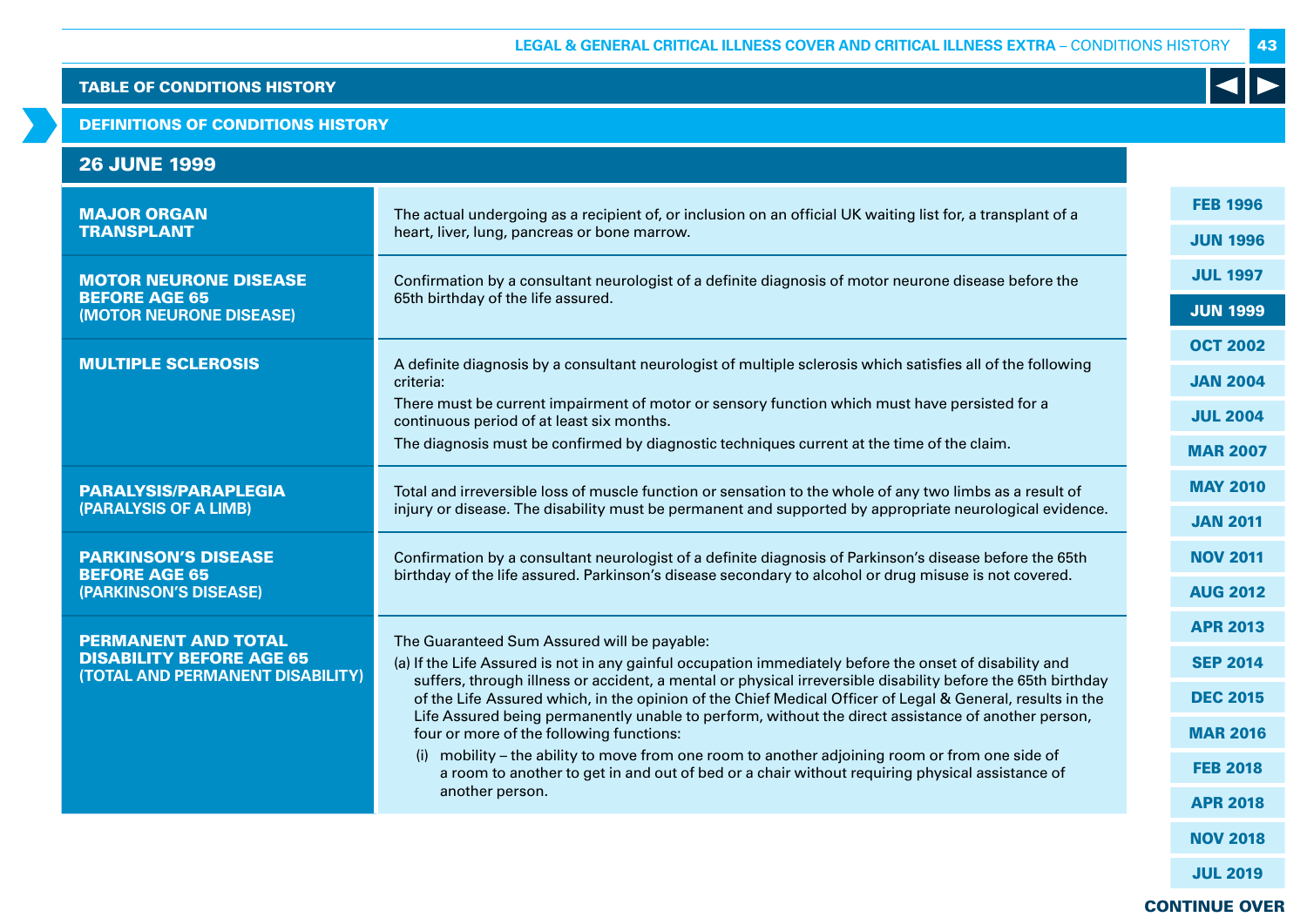### DEFINITIONS OF CONDITIONS HISTORY

| <b>FEB 1996</b><br>(ii) continence – the ability to voluntarily control bowel and bladder functions such as to maintain                                                                                                                                                                                                                                                                                                                                                                                                                                                                                                                                                                                                                                                                                                                                                                                                                                                                                                   |  |
|---------------------------------------------------------------------------------------------------------------------------------------------------------------------------------------------------------------------------------------------------------------------------------------------------------------------------------------------------------------------------------------------------------------------------------------------------------------------------------------------------------------------------------------------------------------------------------------------------------------------------------------------------------------------------------------------------------------------------------------------------------------------------------------------------------------------------------------------------------------------------------------------------------------------------------------------------------------------------------------------------------------------------|--|
| <b>PERMANENT AND TOTAL</b><br>personal hygiene.<br><b>DISABILITY BEFORE AGE 65</b><br><b>JUN 1996</b><br>(TOTAL AND PERMANENT DISABILITY)<br>(iii) dressing or undressing self - putting on or taking off all necessary items of clothing without<br>Continued<br>requiring assistance of another person.<br><b>JUL 1997</b><br>(iv) washing and bathing self – washing or bathing to the extent needed to maintain personal<br>cleanliness without requiring assistance of another person.<br><b>JUN 1999</b><br>(v) eating - all tasks of getting food into the body once it has been prepared.<br><b>OCT 2002</b><br>(vi) toileting – getting to and from the toilet, transferring on or off the toilet and associated personal<br>hygiene.<br><b>JAN 2004</b><br><b>OR</b><br>(b) One of the Any Occupation definition or Own Occupation definition wordings below.<br><b>JUL 2004</b>                                                                                                                                |  |
| <b>Any Occupation definition</b><br>If the Life Assured is engaged in gainful occupation immediately before the onset of disability before<br><b>MAR 2007</b><br>the 65th birthday of the Life Assured and is, by reason of sickness or accident, totally unable to follow<br><b>MAY 2010</b><br>any occupation and in the opinion of the Chief Medical Officer of Legal & General is likely to remain so<br>permanently. Such decision will be based on all of the medical evidence available.<br><b>JAN 2011</b><br><b>Own Occupation definition</b><br>If the Life Assured is engaged in gainful occupation immediately before the onset of disability before<br><b>NOV 2011</b><br>the 65th birthday of the Life Assured and is, by reason of sickness or accident, totally unable to follow<br>his/her occupation and in the opinion of the Chief Medical Officer of Legal & General is likely to<br><b>AUG 2012</b><br>remain so permanently. Such decision will be based on all of the medical evidence available. |  |
| <b>APR 2013</b><br><b>PRE SENILE DEMENTIA BEFORE</b><br>A diagnosis, before the 65th birthday of the Life Assured, by a consultant neurologist of presenile<br><b>AGE 65 (DEMENTIA)</b><br>dementia. The diagnosis must, at the time it is made, be supported by evidence of progressive<br><b>SEP 2014</b><br>deterioration of memory and of the ability to reason and to perceive, understand, express and give effect<br><b>DEC 2015</b><br>to ideas.                                                                                                                                                                                                                                                                                                                                                                                                                                                                                                                                                                  |  |
| <b>MAR 2016</b><br><b>STROKE</b><br>No change<br><b>FEB 2018</b>                                                                                                                                                                                                                                                                                                                                                                                                                                                                                                                                                                                                                                                                                                                                                                                                                                                                                                                                                          |  |
| <b>THIRD DEGREE BURNS</b><br>Third degree burns covering at least 20% of the body surface area.<br><b>APR 2018</b><br><b>NOV 2018</b>                                                                                                                                                                                                                                                                                                                                                                                                                                                                                                                                                                                                                                                                                                                                                                                                                                                                                     |  |

44

K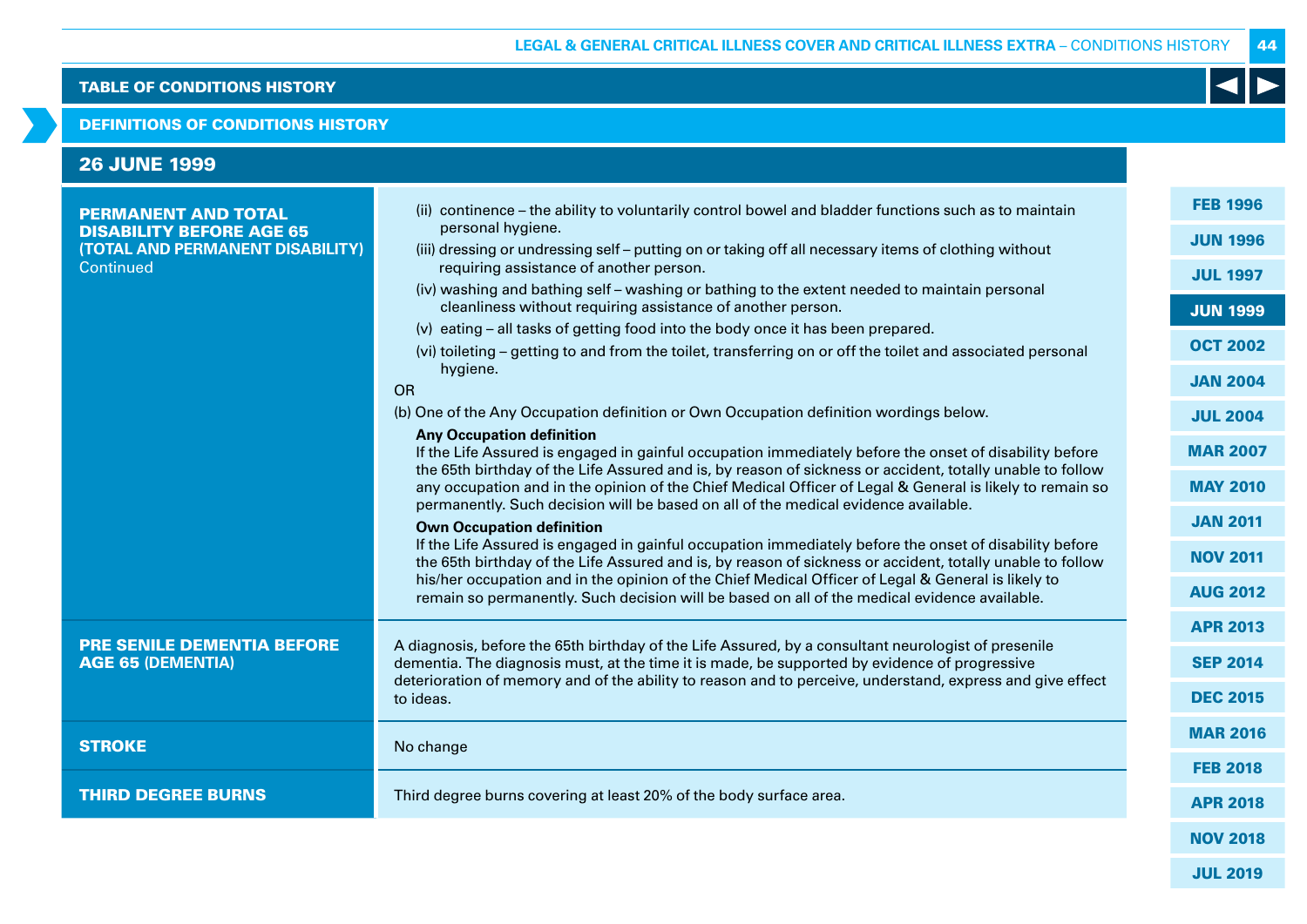DEFINITIONS OF CONDITIONS HISTORY

# 20 OCTOBER 2002

| <b>Summary</b> – Changes to Cancer and Heart attack definitions. |                                                                                                                                                                                                                         |                 |
|------------------------------------------------------------------|-------------------------------------------------------------------------------------------------------------------------------------------------------------------------------------------------------------------------|-----------------|
| <b>ALZHEIMER'S DISEASE</b>                                       | No change                                                                                                                                                                                                               | <b>JUN 1996</b> |
| <b>ANGIOPLASTY</b>                                               | No change                                                                                                                                                                                                               | <b>JUL 1997</b> |
|                                                                  |                                                                                                                                                                                                                         | <b>JUN 1999</b> |
| <b>AORTA GRAFT SURGERY</b>                                       | No change                                                                                                                                                                                                               | <b>OCT 2002</b> |
| <b>BENIGN BRAIN TUMOUR</b>                                       | No change                                                                                                                                                                                                               | <b>JAN 2004</b> |
|                                                                  |                                                                                                                                                                                                                         | <b>JUL 2004</b> |
| <b>BLINDNESS</b>                                                 | No change                                                                                                                                                                                                               | <b>MAR 2007</b> |
| <b>CANCER (MOST</b>                                              | Any malignant tumour characterised by the uncontrolled growth and spread of malignant cells and                                                                                                                         | <b>MAY 2010</b> |
| <b>MALIGNANT TYPES)</b><br>(CANCER)                              | invasion of tissue. The term cancer includes leukaemia and Hodgkin's disease but the following are<br>excluded:                                                                                                         | <b>JAN 2011</b> |
|                                                                  | . All tumours which are histologically described as pre-malignant, as non-invasive or as cancer in situ,<br>. All tumours of the prostrate unless histologically classified as having a Gleason score greater than 6 or | <b>NOV 2011</b> |
|                                                                  | having progressed to at least TNM classification T2N0M0,                                                                                                                                                                | <b>AUG 2012</b> |
|                                                                  | . All forms of lymphoma in the presence of any Human Immunodeficiency Virus,<br>• Kaposi's sarcoma in the presence of any Human Immunodeficiency Virus,                                                                 | <b>APR 2013</b> |
|                                                                  | • Any skin cancer other than invasive malignant melanoma.                                                                                                                                                               | <b>SEP 2014</b> |
| <b>COMA</b>                                                      | No change                                                                                                                                                                                                               | <b>DEC 2015</b> |
|                                                                  |                                                                                                                                                                                                                         | <b>MAR 2016</b> |
| <b>CORONARY ARTERY</b><br><b>BY-PASS SURGERY</b>                 | No change                                                                                                                                                                                                               | <b>FEB 2018</b> |
| <b>(CORONARY ARTERY</b><br><b>BY-PASS GRAFTS)</b>                |                                                                                                                                                                                                                         | <b>APR 2018</b> |
| <b>DEAFNESS</b>                                                  | No change                                                                                                                                                                                                               | <b>NOV 2018</b> |
|                                                                  |                                                                                                                                                                                                                         |                 |

## CONTINUE OVER

JUL 2019

45

K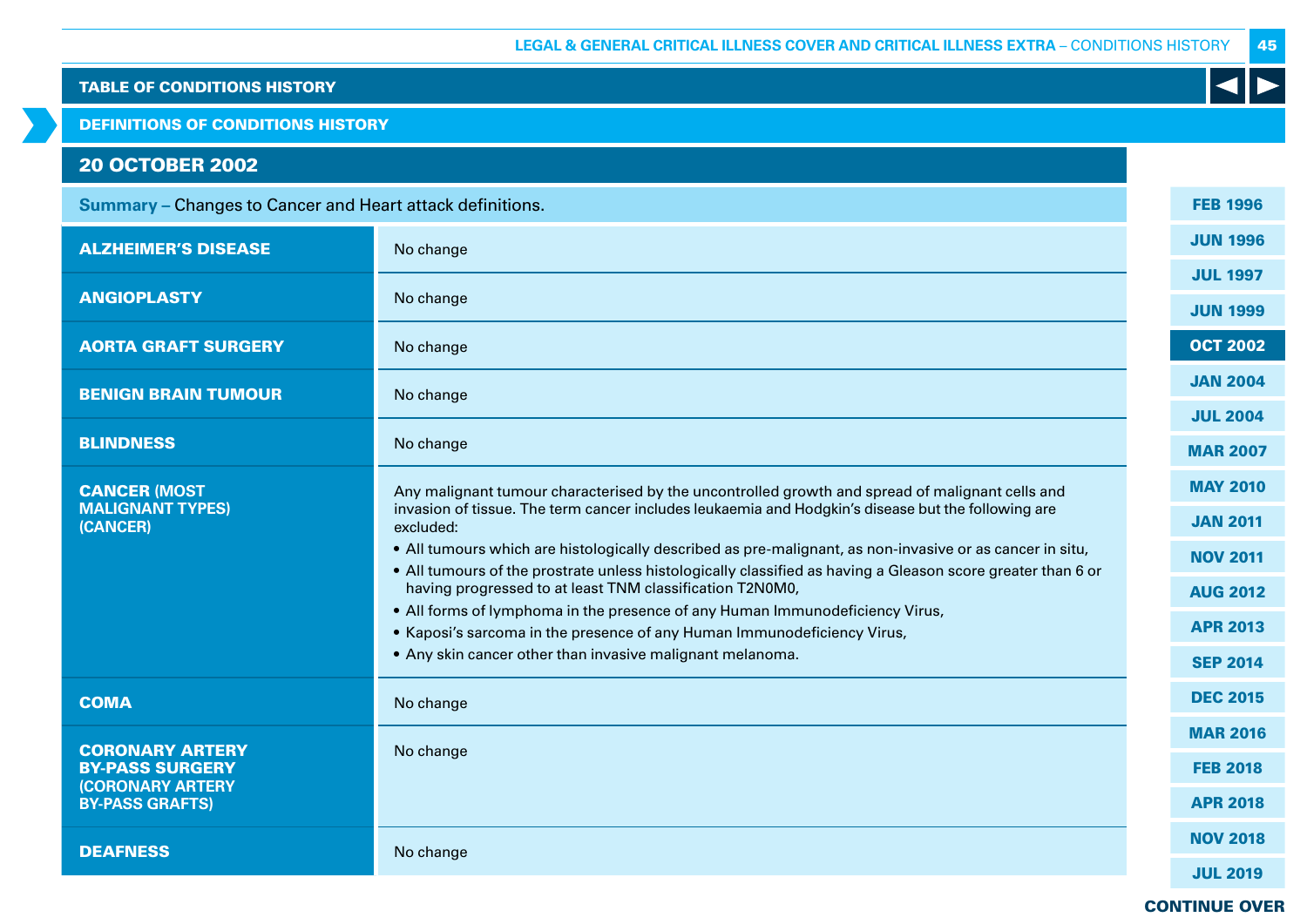## DEFINITIONS OF CONDITIONS HISTORY

| <b>20 OCTOBER 2002</b> |  |  |
|------------------------|--|--|

| <b>HEART ATTACK</b>                                                   | The death of a portion of the heart muscle, due to inadequate blood supply, that has resulted in all of the                                                                                                                                                                  | <b>FEB 1996</b>  |
|-----------------------------------------------------------------------|------------------------------------------------------------------------------------------------------------------------------------------------------------------------------------------------------------------------------------------------------------------------------|------------------|
|                                                                       | following evidence of acute myocardial infarction:<br>• typical chest pain,                                                                                                                                                                                                  | <b>JUN 1996</b>  |
|                                                                       | • new characteristic electrocardiograph changes,                                                                                                                                                                                                                             | <b>JUL 1997</b>  |
|                                                                       | • the characteristic rise of cardiac enzymes, troponins or other biochemical markers, where all of the<br>above shows a definite acute myocardial infarction. Other acute coronary syndromes, including but not<br>limited to angina, are not covered under this definition. | <b>JUN 1999</b>  |
|                                                                       |                                                                                                                                                                                                                                                                              | <b>OCT 2002</b>  |
| <b>HEART VALVE REPLACEMENT OR</b><br><b>REPAIR</b>                    | No change                                                                                                                                                                                                                                                                    | <b>JAN 2004</b>  |
|                                                                       |                                                                                                                                                                                                                                                                              | <b>JUL 2004</b>  |
| <b>HIV/AIDS COVER FOR MEDICAL</b><br><b>STAFF AND OTHER SPECIFIED</b> | No change                                                                                                                                                                                                                                                                    | <b>MAR 2007</b>  |
| <b>GROUPS (HIV INFECTION)</b>                                         |                                                                                                                                                                                                                                                                              | <b>MAY 2010</b>  |
| <b>KIDNEY FAILURE</b>                                                 | No change                                                                                                                                                                                                                                                                    | <b>JAN 2011</b>  |
|                                                                       |                                                                                                                                                                                                                                                                              | <b>NOV 2011</b>  |
| <b>LOSS OF LIMBS</b><br>(LOSS OF HAND OR FOOT)                        | No change                                                                                                                                                                                                                                                                    | <b>AUG 2012</b>  |
| <b>LOSS OF SPEECH</b>                                                 |                                                                                                                                                                                                                                                                              | <b>APR 2013</b>  |
|                                                                       | No change                                                                                                                                                                                                                                                                    | <b>SEP 2014</b>  |
| <b>MAJOR ORGAN TRANSPLANT</b>                                         | No change                                                                                                                                                                                                                                                                    | <b>DEC 2015</b>  |
| <b>MOTOR NEURONE DISEASE</b>                                          | No change                                                                                                                                                                                                                                                                    | <b>MAR 2016</b>  |
|                                                                       |                                                                                                                                                                                                                                                                              | <b>FEB 2018</b>  |
| <b>MULTIPLE SCLEROSIS</b>                                             | No change                                                                                                                                                                                                                                                                    | <b>APR 2018</b>  |
|                                                                       |                                                                                                                                                                                                                                                                              | <b>BIAVERALO</b> |

NOV 2018

JUL 2019

CONTINUE OVER

46

 $\blacktriangleleft$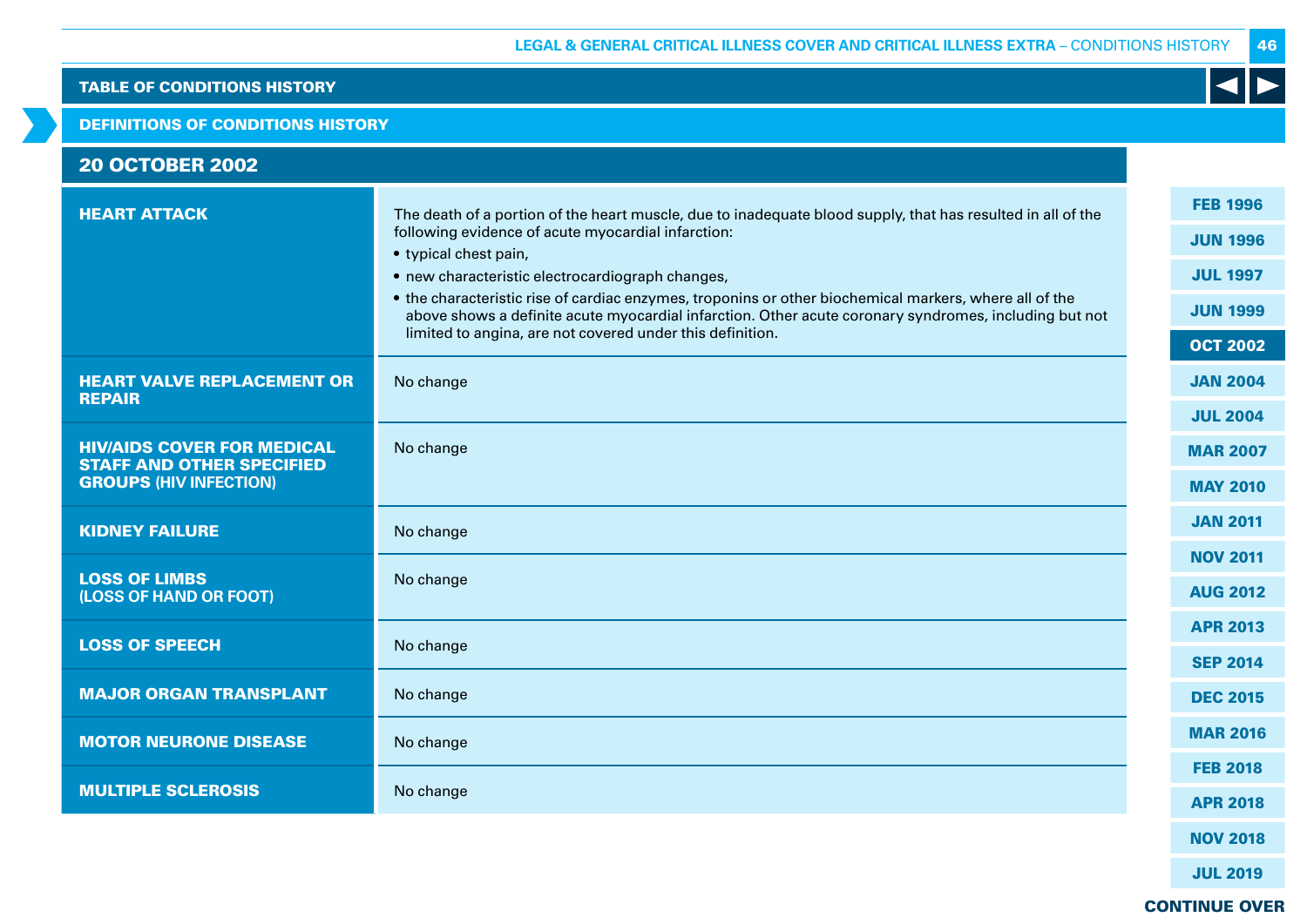DEFINITIONS OF CONDITIONS HISTORY

#### 20 OCTOBER 2002 PARALYSIS/PARAPLEGIA **(PARALYSIS OF A LIMB)** No change PARKINSON'S DISEASE No change PERMANENT AND TOTAL DISABILITY **(TOTAL AND PERMANENT DISABILITY)** No change PRESENILE DEMENTIA BEFORE AGE 65 **(DEMENTIA)** No change **STROKE** No change **THIRD DEGREE BURNS** No change FEB 1996 JUN 1996 JUL 1997 JUN 1999 OCT 2002 JAN 2004 JUL 2004 MAR 2007 MAY 2010 JAN 2011 NOV 2011

47

JUL 2019

AUG 2012

APR 2013

SEP 2014

DEC 2015

MAR 2016

FEB 2018

APR 2018

NOV 2018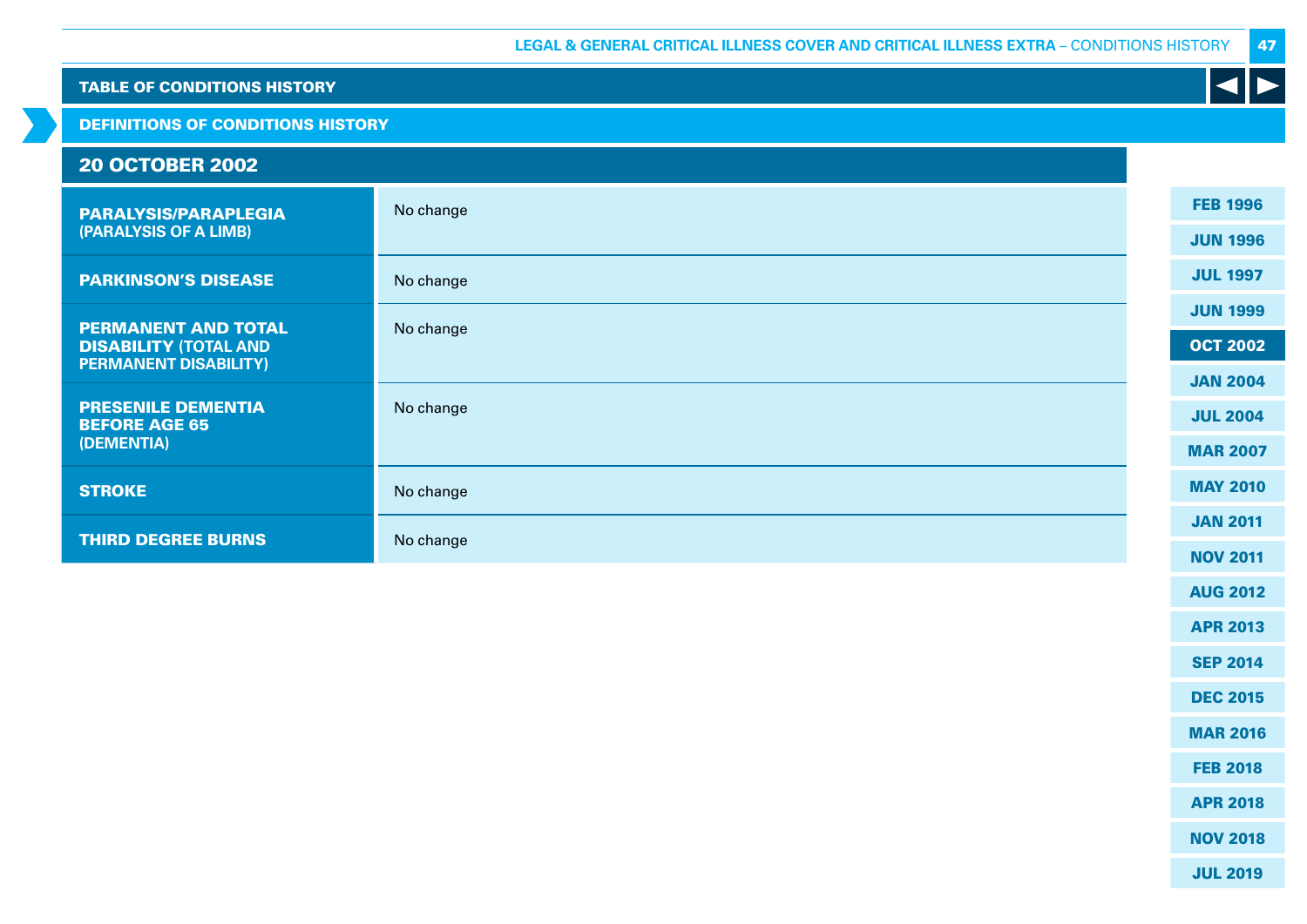## DEFINITIONS OF CONDITIONS HISTORY

# 18 JANUARY 2004

**Summary –** Changes to Alzheimer's Disease, Dementia, HIV infection through blood transfusion, HIV infection through assault, Kidney Failure, Motor Neurone Disease and Parkinson's Disease. Aplastic Anaemia, Bacterial Meningitis, Cardiomyopathy, Chronic Lung Disease, CJD, End Stage Liver Failure, Progressive Supranuclear Palsy added. Angioplasty removed.

|                             |                                                                                                                                                                                                                 | <b>JUL 1997</b> |
|-----------------------------|-----------------------------------------------------------------------------------------------------------------------------------------------------------------------------------------------------------------|-----------------|
| <b>ALZHEIMER'S DISEASE</b>  | A diagnosis by a consultant neurologist of Alzheimer's disease. The diagnosis must, at the time it is<br>made, be supported by evidence of progressive deterioration of memory and of the ability to reason and | <b>JUN 1999</b> |
|                             | to perceive, understand, express and give effect to ideas.                                                                                                                                                      | <b>OCT 2002</b> |
| <b>AORTA GRAFT SURGERY</b>  | No change                                                                                                                                                                                                       | <b>JAN 2004</b> |
|                             |                                                                                                                                                                                                                 | <b>JUL 2004</b> |
| <b>APLASTIC ANAEMIA</b>     | Permanent bone marrow failure which results in anaemia, neutropenia and thrombocytopenia requiring<br>treatment with at least one of the following:                                                             | <b>MAR 2007</b> |
|                             | • blood transfusion                                                                                                                                                                                             | <b>MAY 2010</b> |
|                             | • marrow stimulating agents                                                                                                                                                                                     |                 |
|                             | • immunosuppresive agents                                                                                                                                                                                       | <b>JAN 2011</b> |
|                             | • bone marrow transplant.                                                                                                                                                                                       | <b>NOV 2011</b> |
| <b>BACTERIAL MENINGITIS</b> | Bacterial meningitis causing inflammation of the membranes of the brain or spinal cord resulting in<br>permanent neurological deficit. The diagnosis must be confirmed by a consultant neurologist. Bacterial   | <b>AUG 2012</b> |
|                             | meningitis in the presence of HIV infection is excluded. All other forms of meningitis including viral are                                                                                                      | <b>APR 2013</b> |
|                             | not covered.                                                                                                                                                                                                    | <b>SEP 2014</b> |
| <b>BENIGN BRAIN TUMOUR</b>  | No change                                                                                                                                                                                                       | <b>DEC 2015</b> |
| <b>BLINDNESS</b>            | No change                                                                                                                                                                                                       | <b>MAR 2016</b> |
|                             |                                                                                                                                                                                                                 | <b>FEB 2018</b> |
| <b>CANCER</b>               | No change                                                                                                                                                                                                       | <b>APR 2018</b> |
|                             |                                                                                                                                                                                                                 |                 |

FEB 1996

JUN 1996

48

CONTINUE OVER

NOV 2018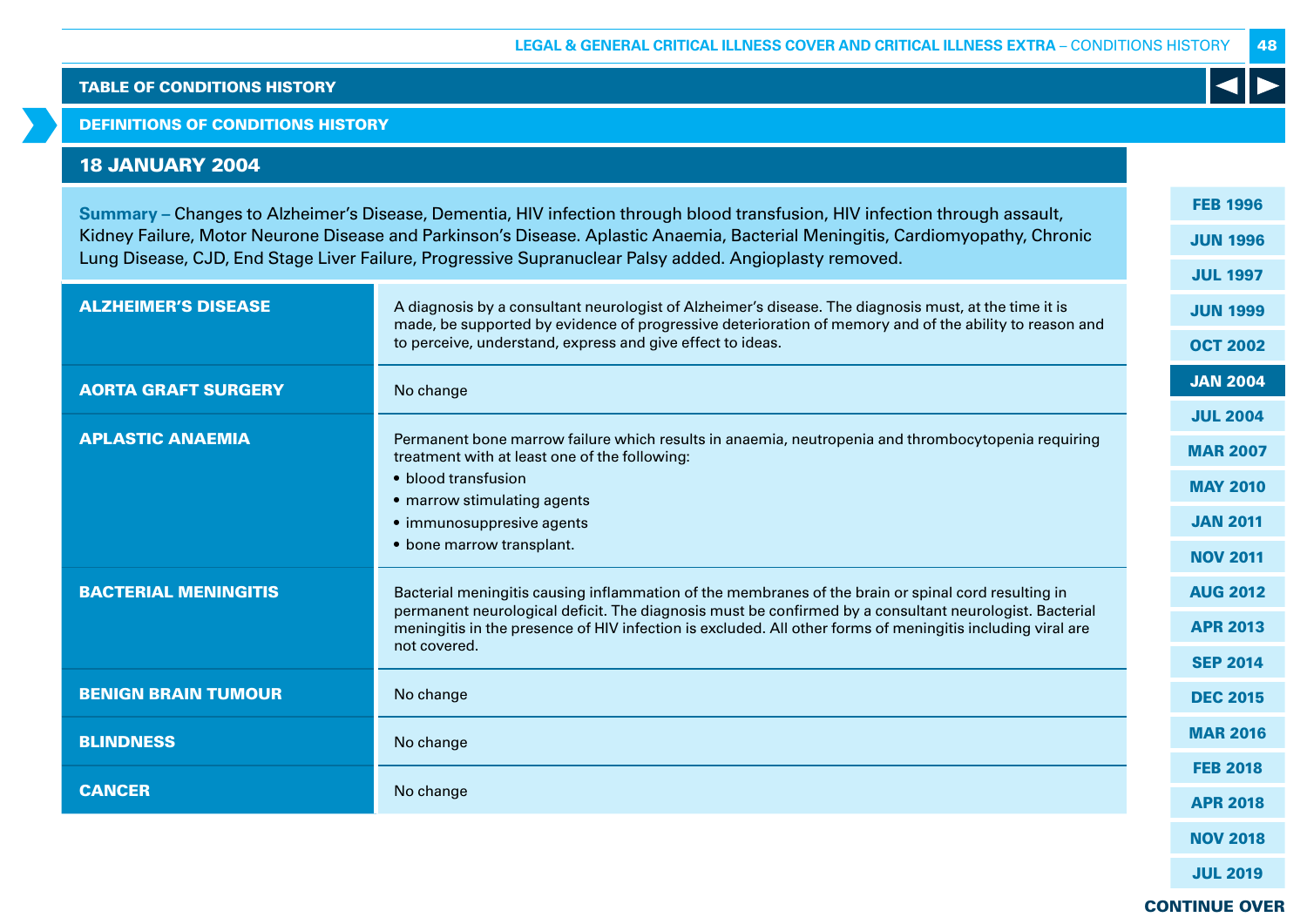## DEFINITIONS OF CONDITIONS HISTORY

| <b>18 JANUARY 2004</b>                                                                      |                                                                                                                                                                                                                                                                                                                                                                                                                                                                                                                                                                    |                                                                                             |
|---------------------------------------------------------------------------------------------|--------------------------------------------------------------------------------------------------------------------------------------------------------------------------------------------------------------------------------------------------------------------------------------------------------------------------------------------------------------------------------------------------------------------------------------------------------------------------------------------------------------------------------------------------------------------|---------------------------------------------------------------------------------------------|
| <b>CARDIOMYOPATHY</b>                                                                       | A definite diagnosis of cardiomyopathy made by a consultant cardiologist resulting in permanent<br>impaired left ventricular function such that the ejection fraction is never greater than 40%. The diagnosis<br>must also be evidenced by:<br>• electrocardiographic changes;<br>• echocardiographic abnormalities;<br>both of which must be consistent with the diagnosis of cardiomyopathy. All other forms of heart disease,<br>heart enlargement and myocarditis are specifically excluded. Cardiomyopathy related to alcohol or drug<br>misuse is excluded. | <b>FEB 1996</b><br><b>JUN 1996</b><br><b>JUL 1997</b><br><b>JUN 1999</b><br><b>OCT 2002</b> |
| <b>CHRONIC LUNG DISEASE</b><br>(RESPIRATORY FAILURE)                                        | Confirmation by a consultant physician of end stage emphysema or other chronic lung disease, which<br>requires regular oxygen treatment on a permanent basis.                                                                                                                                                                                                                                                                                                                                                                                                      | <b>JAN 2004</b><br><b>JUL 2004</b>                                                          |
| <b>COMA</b>                                                                                 | No change                                                                                                                                                                                                                                                                                                                                                                                                                                                                                                                                                          | <b>MAR 2007</b>                                                                             |
| <b>CORONARY ARTERY BY-PASS</b><br><b>SURGERY (CORONARY ARTERY</b><br><b>BY-PASS GRAFTS)</b> | No change                                                                                                                                                                                                                                                                                                                                                                                                                                                                                                                                                          | <b>MAY 2010</b><br><b>JAN 2011</b><br><b>NOV 2011</b>                                       |
| <b>CREUTZFELDT-JAKOB DISEASE</b><br>(CJD)                                                   | Diagnosis of Creutzfeldt-Jakob disease or New variant CJD made by a consultant neurologist, evidenced<br>by a significant reduction in mental and social functioning so that permanent supervision or assistance<br>by a third party is required.                                                                                                                                                                                                                                                                                                                  | <b>AUG 2012</b><br><b>APR 2013</b>                                                          |
| <b>DEAFNESS</b>                                                                             | No change                                                                                                                                                                                                                                                                                                                                                                                                                                                                                                                                                          | <b>SEP 2014</b>                                                                             |
|                                                                                             |                                                                                                                                                                                                                                                                                                                                                                                                                                                                                                                                                                    | <b>DEC 2015</b>                                                                             |
| <b>DEMENTIA</b>                                                                             | A diagnosis by a consultant neurologist of dementia. The diagnosis must, at the time it is made, be<br>supported by evidence of progressive deterioration of memory and the ability to reason and to perceive,                                                                                                                                                                                                                                                                                                                                                     | <b>MAR 2016</b>                                                                             |
|                                                                                             | understand, express and give effect to ideas.                                                                                                                                                                                                                                                                                                                                                                                                                                                                                                                      | <b>FEB 2018</b>                                                                             |
|                                                                                             |                                                                                                                                                                                                                                                                                                                                                                                                                                                                                                                                                                    | <b>APR 2018</b>                                                                             |

49

 $\blacktriangleleft$ 

CONTINUE OVER

NOV 2018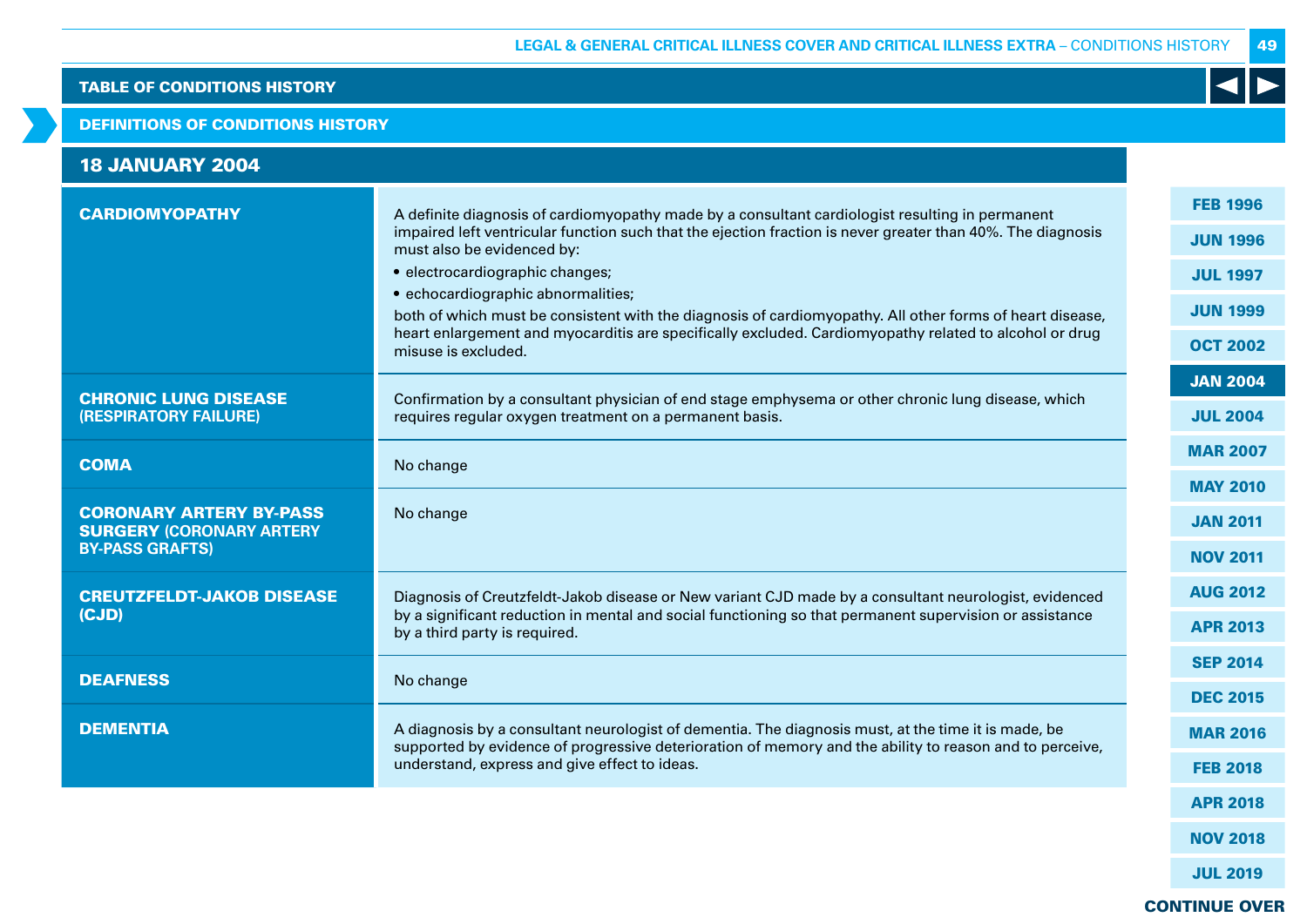## DEFINITIONS OF CONDITIONS HISTORY

| <b>18 JANUARY 2004</b>                                                                                 |                                                                                                                                                                                                                                                                                                                                                                                                                                                                                                                                                                                                                       |                                                                                                                                   |
|--------------------------------------------------------------------------------------------------------|-----------------------------------------------------------------------------------------------------------------------------------------------------------------------------------------------------------------------------------------------------------------------------------------------------------------------------------------------------------------------------------------------------------------------------------------------------------------------------------------------------------------------------------------------------------------------------------------------------------------------|-----------------------------------------------------------------------------------------------------------------------------------|
| <b>END STAGE LIVER FAILURE</b><br>(LIVER FAILURE)                                                      | End stage liver failure due to cirrhosis and resulting in all of the following:<br>• permanent jaundice<br>• ascites<br>• encephalopathy.<br>Liver disease in the presence of HIV infection is excluded. Liver disease secondary to alcohol or drug<br>misuse is excluded.                                                                                                                                                                                                                                                                                                                                            | <b>FEB 1996</b><br><b>JUN 1996</b><br><b>JUL 1997</b><br><b>JUN 1999</b>                                                          |
| <b>HEART ATTACK</b>                                                                                    | No change                                                                                                                                                                                                                                                                                                                                                                                                                                                                                                                                                                                                             | <b>OCT 2002</b><br><b>JAN 2004</b>                                                                                                |
| <b>HEART VALVE REPLACEMENT</b><br><b>OR REPAIR</b>                                                     | No change                                                                                                                                                                                                                                                                                                                                                                                                                                                                                                                                                                                                             | <b>JUL 2004</b>                                                                                                                   |
| <b>HIV/AIDS COVER FOR MEDICAL</b><br><b>STAFF AND OTHER SPECIFIED</b><br><b>GROUPS (HIV INFECTION)</b> | No change                                                                                                                                                                                                                                                                                                                                                                                                                                                                                                                                                                                                             | <b>MAR 2007</b><br><b>MAY 2010</b><br><b>JAN 2011</b>                                                                             |
| <b>HIV/AIDS THROUGH BLOOD</b><br><b>TRANSFUSION (HIV INFECTION)</b>                                    | Infection by HIV or AIDS provided:<br>• the infection results directly from a blood transfusion;<br>• the blood transfusion was given in the European Union (as at 1/11/2003), the Channel Islands or the<br>Isle of Man after the cover start date; and<br>• there is clear evidence, satisfactory to us, that the infection was acquired from the blood transfusion.                                                                                                                                                                                                                                                | <b>NOV 2011</b><br><b>AUG 2012</b><br><b>APR 2013</b>                                                                             |
| <b>HIV/AIDS THROUGH ASSAULT</b><br>(HIV INFECTION)                                                     | Infection by HIV or AIDS provided:<br>• the infection results directly from:<br>(i) a physical assault involving involuntary contact with either a hypodermic needle or an infected<br>sharp instrument; or<br>(ii) a sexual assault;<br>• the incident happens in the European Union (as at 1/11/2003), the Channel Islands or the Isle of Man<br>after the cover start date:<br>• the incident is reported to the police within five days; and a test, showing no HIV or HIV antibodies, is<br>made within five days of the incident and a later test is made within 12 months showing infection by<br>HIV or AIDS. | <b>SEP 2014</b><br><b>DEC 2015</b><br><b>MAR 2016</b><br><b>FEB 2018</b><br><b>APR 2018</b><br><b>NOV 2018</b><br><b>JUL 2019</b> |
|                                                                                                        |                                                                                                                                                                                                                                                                                                                                                                                                                                                                                                                                                                                                                       | <b>CONTINUE OVER</b>                                                                                                              |

50

K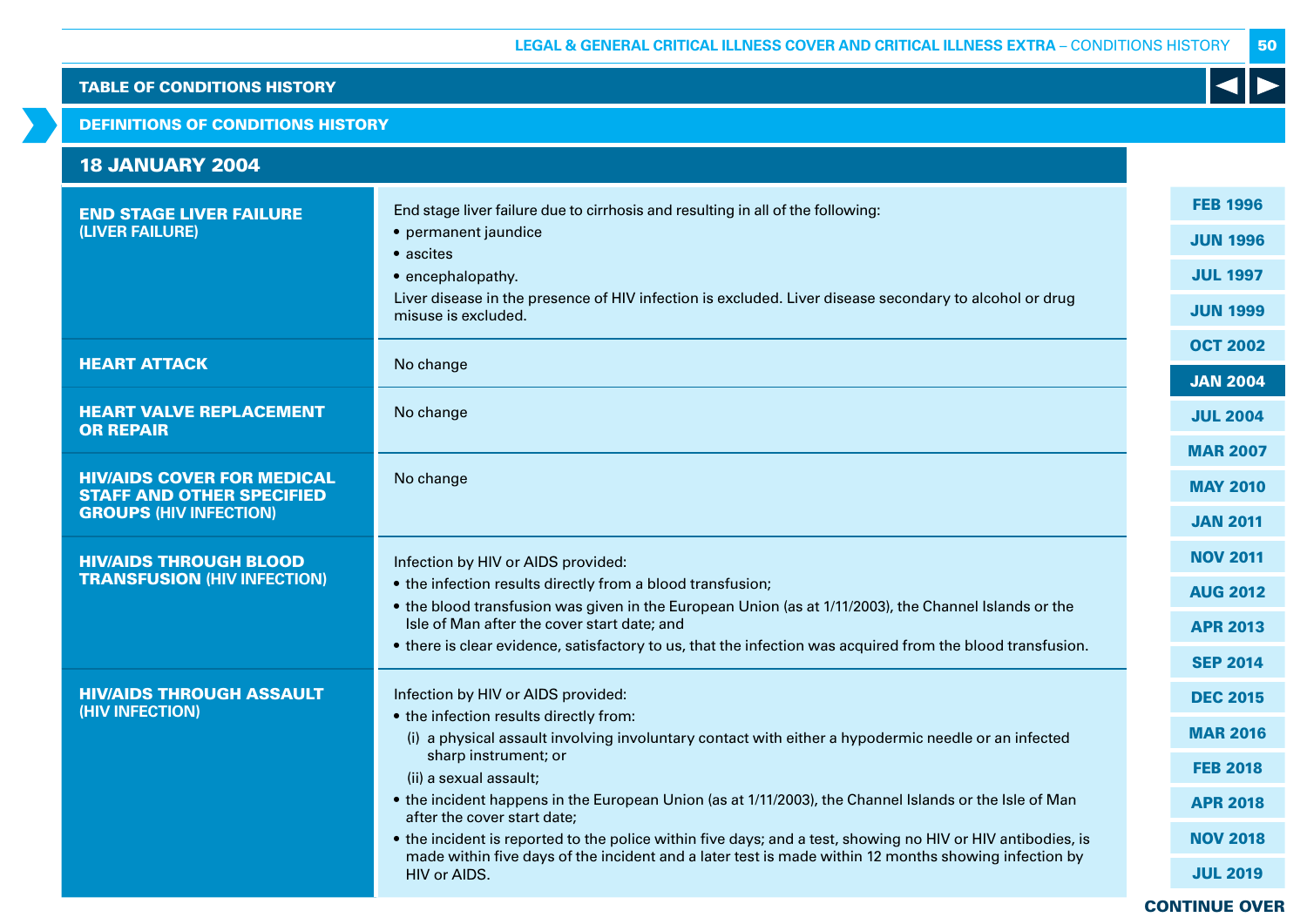## DEFINITIONS OF CONDITIONS HISTORY

# 18 JANUARY 2004

| <b>KIDNEY FAILURE</b>                                        | End stage renal failure presenting as chronic irreversible failure of both kidneys to function, as a result of | <b>FEB 1996</b> |
|--------------------------------------------------------------|----------------------------------------------------------------------------------------------------------------|-----------------|
|                                                              | which regular renal dialysis is initiated or renal transplant is initiated.                                    | <b>JUN 1996</b> |
| <b>LOSS OF LIMBS</b><br>(LOSS OF HAND OR FOOT)               | No change                                                                                                      | <b>JUL 1997</b> |
|                                                              |                                                                                                                | <b>JUN 1999</b> |
| <b>LOSS OF SPEECH</b>                                        | No change                                                                                                      | <b>OCT 2002</b> |
| <b>MAJOR ORGAN TRANSPLANT</b>                                | No change                                                                                                      | <b>JAN 2004</b> |
|                                                              |                                                                                                                | <b>JUL 2004</b> |
| <b>MOTOR NEURONE DISEASE</b>                                 | Confirmation by a consultant neurologist of a definite diagnosis of motor neurone disease.                     | <b>MAR 2007</b> |
| <b>MULTIPLE SCLEROSIS</b>                                    | No change                                                                                                      | <b>MAY 2010</b> |
| <b>PARALYSIS/PARAPLEGIA</b>                                  | No change                                                                                                      | <b>JAN 2011</b> |
| (PARALYSIS OF A LIMB)                                        |                                                                                                                | <b>NOV 2011</b> |
| <b>PARKINSON'S DISEASE</b>                                   | Confirmation by a consultant neurologist of a definite diagnosis of Parkinson's disease. Parkinson's           | <b>AUG 2012</b> |
|                                                              | disease secondary to alcohol or drug misuse is not covered.                                                    | <b>APR 2013</b> |
| <b>PERMANENT AND TOTAL</b>                                   | No change                                                                                                      | <b>SEP 2014</b> |
| <b>DISABILITY (TOTAL AND</b><br><b>PERMANENT DISABILITY)</b> |                                                                                                                | <b>DEC 2015</b> |
|                                                              |                                                                                                                | <b>MAR 2016</b> |
| <b>PROGRESSIVE SUPRANUCLEAR</b><br><b>PALSY</b>              | The definite diagnosis of progressive supranuclear palsy by a consultant neurologist.                          | <b>FEB 2018</b> |
|                                                              |                                                                                                                | <b>APR 2018</b> |

NOV 2018

51

K

JUL 2019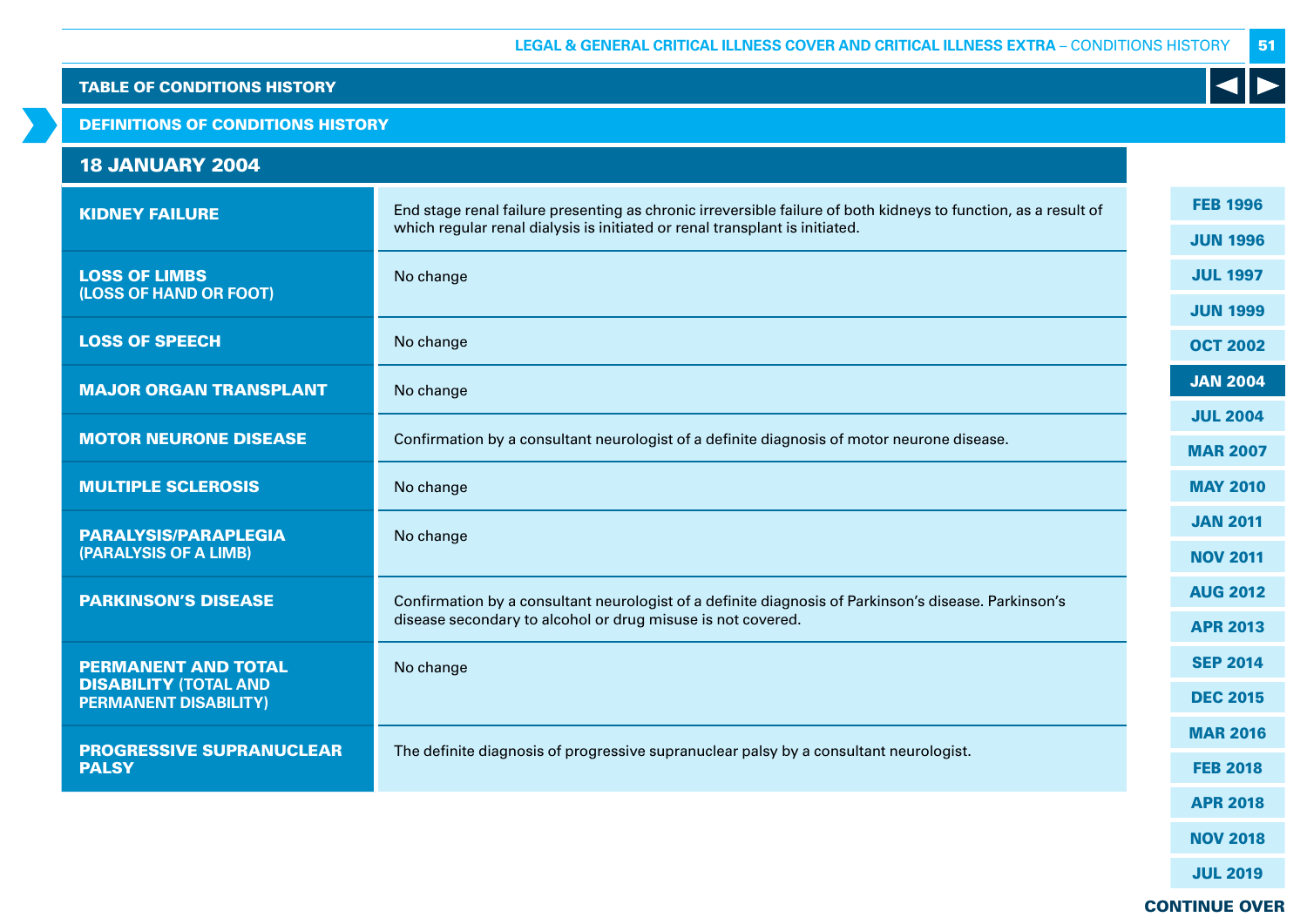| <b>TABLE OF CONDITIONS HISTORY</b>       |           | $\left  \bullet \right $ |
|------------------------------------------|-----------|--------------------------|
| <b>DEFINITIONS OF CONDITIONS HISTORY</b> |           |                          |
| <b>18 JANUARY 2004</b>                   |           |                          |
| <b>STROKE</b>                            | No change | <b>FEB 1996</b>          |
|                                          |           | <b>JUN 1996</b>          |
| <b>THIRD DEGREE BURNS</b>                | No change | <b>JUL 1997</b>          |
|                                          |           | <b>JUN 1999</b>          |
|                                          |           | <b>OCT 2002</b>          |
|                                          |           | <b>JAN 2004</b>          |
|                                          |           | <b>JUL 2004</b>          |
|                                          |           | <b>MAR 2007</b>          |
|                                          |           | <b>MAY 2010</b>          |
|                                          |           | <b>JAN 2011</b>          |
|                                          |           | <b>NOV 2011</b>          |
|                                          |           | <b>AUG 2012</b>          |
|                                          |           | <b>APR 2013</b>          |
|                                          |           | <b>SEP 2014</b>          |
|                                          |           | <b>DEC 2015</b>          |
|                                          |           | <b>MAR 2016</b>          |
|                                          |           | <b>FEB 2018</b>          |
|                                          |           | <b>APR 2018</b>          |
|                                          |           | <b>NOV 2018</b>          |
|                                          |           | <b>JUL 2019</b>          |

 $\rightarrow$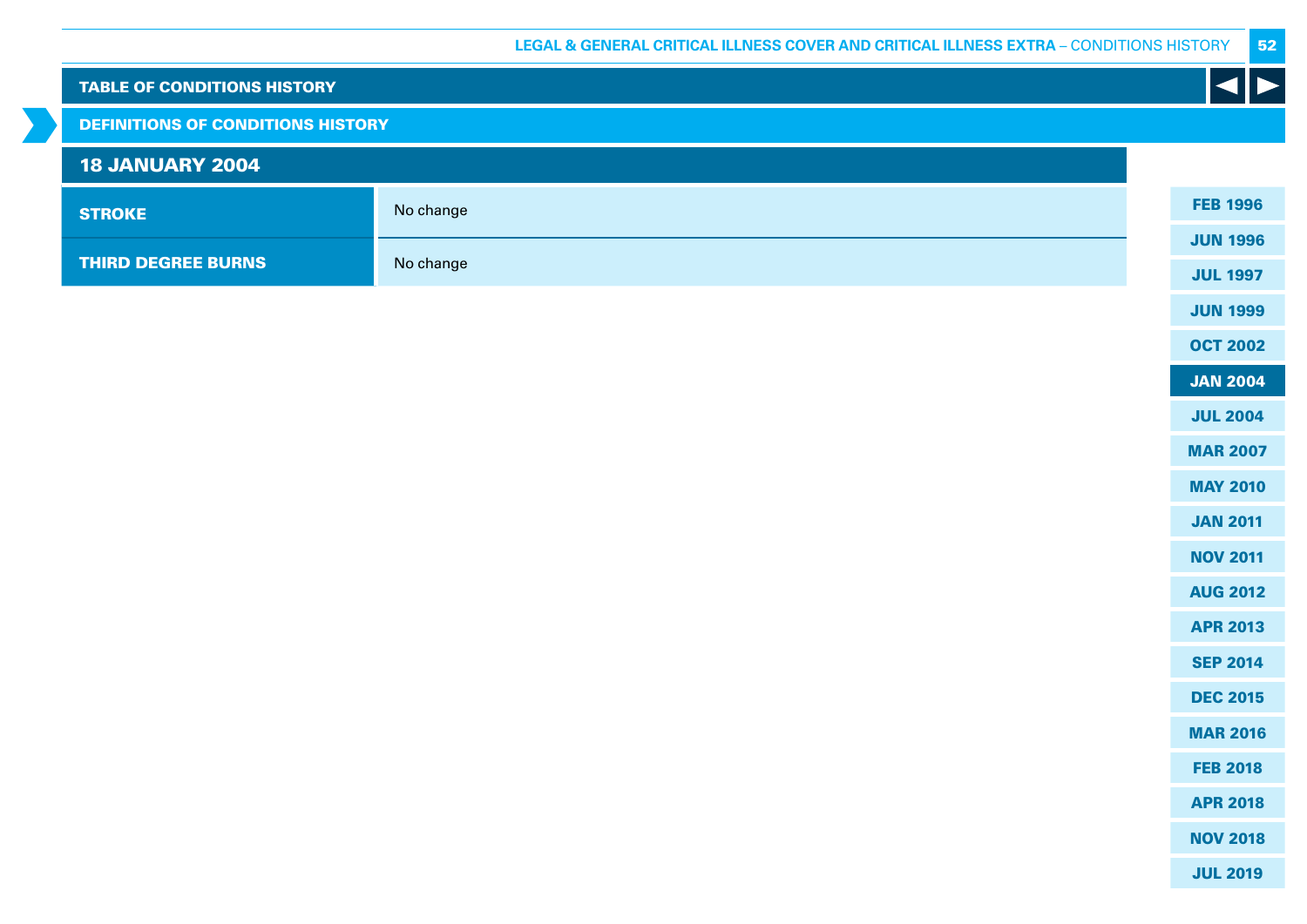DEFINITIONS OF CONDITIONS HISTORY

# 25 JULY 2004

| Summary - PTD changed to TPD and ADLs replaced by FATs.                     |           | <b>FEB 1996</b> |
|-----------------------------------------------------------------------------|-----------|-----------------|
| <b>ALZHEIMER'S DISEASE</b>                                                  | No change | <b>JUN 1996</b> |
|                                                                             |           | <b>JUL 1997</b> |
| <b>AORTA GRAFT SURGERY</b>                                                  | No change | <b>JUN 1999</b> |
| <b>APLASTIC ANAEMIA</b>                                                     | No change | <b>OCT 2002</b> |
| <b>BACTERIAL MENINGITIS</b>                                                 | No change | <b>JAN 2004</b> |
|                                                                             |           | <b>JUL 2004</b> |
| <b>BENIGN BRAIN TUMOUR</b>                                                  | No change | <b>MAR 2007</b> |
| <b>BLINDNESS</b>                                                            | No change | <b>MAY 2010</b> |
| <b>CANCER</b>                                                               |           | <b>JAN 2011</b> |
|                                                                             | No change | <b>NOV 2011</b> |
| <b>CARDIOMYOPATHY</b>                                                       | No change | <b>AUG 2012</b> |
| <b>CHRONIC LUNG DISEASE</b>                                                 | No change | <b>APR 2013</b> |
| (RESPIRATORY FAILURE)                                                       |           | <b>SEP 2014</b> |
| <b>COMA</b>                                                                 | No change | <b>DEC 2015</b> |
|                                                                             |           | <b>MAR 2016</b> |
| <b>CORONARY ARTERY</b><br><b>BY-PASS SURGERY</b><br><b>(CORONARY ARTERY</b> | No change | <b>FEB 2018</b> |
| <b>BY-PASS GRAFTS)</b>                                                      |           | <b>APR 2018</b> |
|                                                                             |           | <b>NOV 2018</b> |

JUL 2019

53

K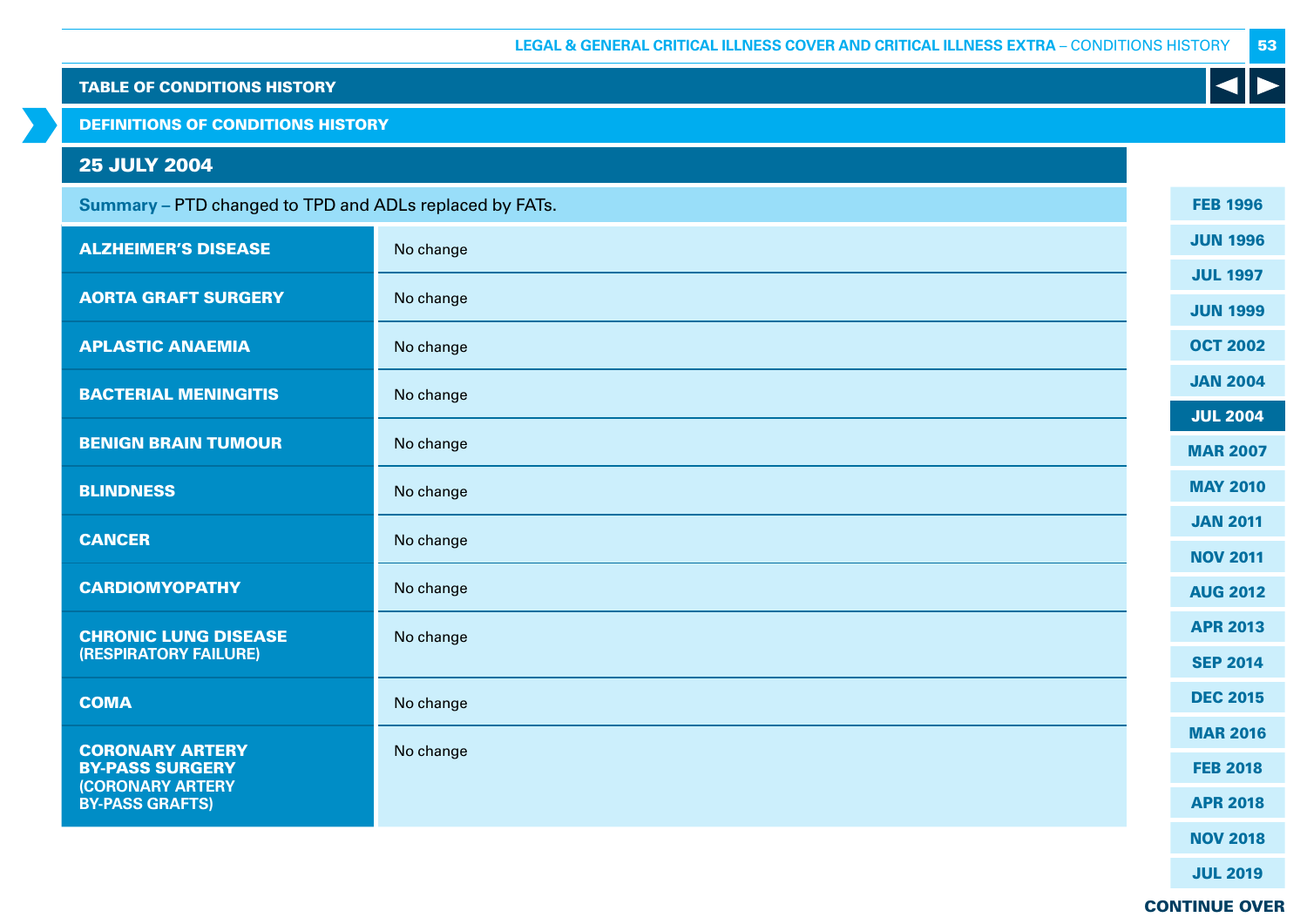DEFINITIONS OF CONDITIONS HISTORY

# 25 JULY 2004

| <b>CREUTZFELDT-JAKOB DISEASE</b>                      | No change | <b>FEB 1996</b> |
|-------------------------------------------------------|-----------|-----------------|
| (CJD)                                                 |           | <b>JUN 1996</b> |
| <b>DEAFNESS</b>                                       | No change | <b>JUL 1997</b> |
| <b>DEMENTIA</b>                                       | No change | <b>JUN 1999</b> |
|                                                       |           | <b>OCT 2002</b> |
| <b>HEART ATTACK</b>                                   | No change | <b>JAN 2004</b> |
| <b>HEART VALVE REPLACEMENT OR</b>                     | No change | <b>JUL 2004</b> |
| <b>REPAIR</b>                                         |           | <b>MAR 2007</b> |
| <b>HIV/AIDS COVER FOR</b><br><b>MEDICAL STAFF AND</b> | No change | <b>MAY 2010</b> |
| <b>OTHER SPECIFIED GROUPS</b>                         |           | <b>JAN 2011</b> |
| (HIV INFECTION)                                       |           | <b>NOV 2011</b> |
| <b>HIV/AIDS THROUGH</b><br><b>BLOOD TRANSFUSION</b>   | No change | <b>AUG 2012</b> |
| (HIV INFECTION)                                       |           | <b>APR 2013</b> |
|                                                       |           | <b>SEP 2014</b> |
| <b>HIV/AIDS THROUGH ASSAULT</b><br>(HIV INFECTION)    | No change | <b>DEC 2015</b> |
|                                                       |           | <b>MAR 2016</b> |
| <b>KIDNEY FAILURE</b>                                 | No change | <b>FEB 2018</b> |
| <b>END STAGE LIVER FAILURE</b>                        | No change | <b>APR 2018</b> |
| (LIVER FAILURE)                                       |           | <b>NOV 2018</b> |
|                                                       |           |                 |

JUL 2019

54

 $\blacktriangleleft$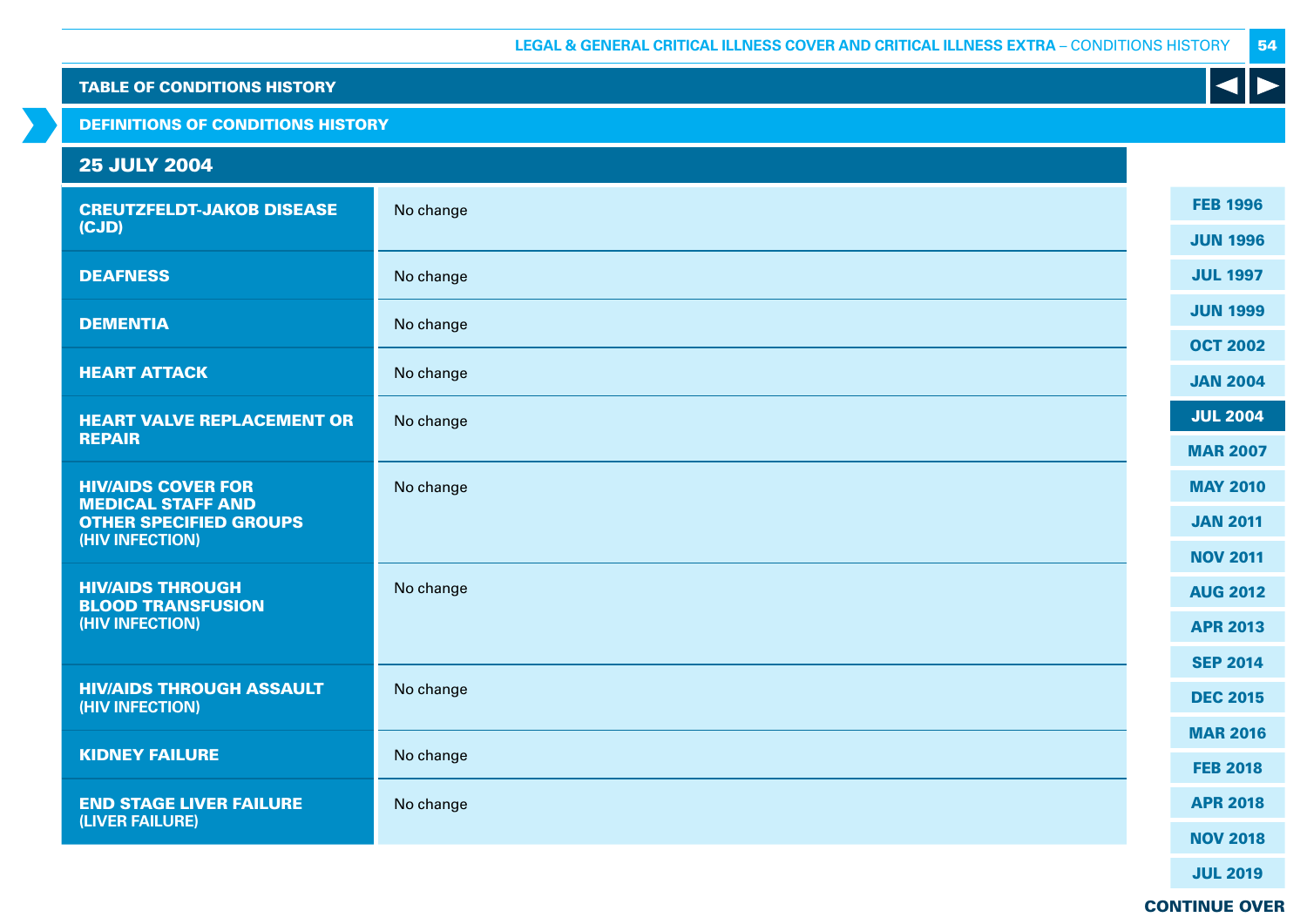## DEFINITIONS OF CONDITIONS HISTORY

# 25 JULY 2004

| <b>LOSS OF LIMBS</b>                                         | No change                                                                                                                                                                                                              | <b>FEB 1996</b> |
|--------------------------------------------------------------|------------------------------------------------------------------------------------------------------------------------------------------------------------------------------------------------------------------------|-----------------|
| (LOSS OF HAND OR FOOT)                                       |                                                                                                                                                                                                                        | <b>JUN 1996</b> |
| <b>LOSS OF SPEECH</b>                                        | No change                                                                                                                                                                                                              | <b>JUL 1997</b> |
| <b>MAJOR ORGAN TRANSPLANT</b>                                | No change                                                                                                                                                                                                              | <b>JUN 1999</b> |
|                                                              |                                                                                                                                                                                                                        | <b>OCT 2002</b> |
| <b>MOTOR NEURONE DISEASE</b>                                 | No change                                                                                                                                                                                                              | <b>JAN 2004</b> |
| <b>MULTIPLE SCLEROSIS</b>                                    | No change                                                                                                                                                                                                              | <b>JUL 2004</b> |
|                                                              |                                                                                                                                                                                                                        | <b>MAR 2007</b> |
| <b>PARALYSIS/PARAPLEGIA</b><br>(PARALYSIS OF A LIMB)         | No change                                                                                                                                                                                                              | <b>MAY 2010</b> |
|                                                              |                                                                                                                                                                                                                        | <b>JAN 2011</b> |
| <b>PARKINSON'S DISEASE</b>                                   | No change                                                                                                                                                                                                              | <b>NOV 2011</b> |
| <b>PERMANENT AND TOTAL</b>                                   | The Guaranteed Sum Assured will be payable:                                                                                                                                                                            | <b>AUG 2012</b> |
| <b>DISABILITY (TOTAL AND</b><br><b>PERMANENT DISABILITY)</b> | (a) If the Life Assured is not in gainful occupation immediately before the onset of disability, and suffers<br>through illness or accident, a mental or physical irreversible disability, which in the opinion of The | <b>APR 2013</b> |
|                                                              | Chief Medical Officer of Legal & General, results in the Life Assured being permanently unable to<br>perform, without the direct assistance of another person, four or more of the following functions:                | <b>SEP 2014</b> |
|                                                              | (i) mobility - the ability to move from one room to another adjoining room or from one side of a<br>room to another to get in and out of a bed or a chair without requiring physical assistance of                     | <b>DEC 2015</b> |
|                                                              | another person.<br>(ii) continence - the ability to voluntarily control bowel and bladder functions such as to maintain                                                                                                | <b>MAR 2016</b> |
|                                                              | personal hygiene.                                                                                                                                                                                                      | <b>FEB 2018</b> |
|                                                              | (iii) dressing or undressing self - putting on and taking off of all necessary items of clothing without<br>requiring assistance of another person.                                                                    |                 |
|                                                              | (iv) washing and bathing self – washing or bathing to the extent needed to maintain personal                                                                                                                           | <b>APR 2018</b> |
|                                                              | cleanliness without requiring assistance of another person.                                                                                                                                                            | <b>NOV 2018</b> |
|                                                              |                                                                                                                                                                                                                        | <b>JUL 2019</b> |

# CONTINUE OVER

55

K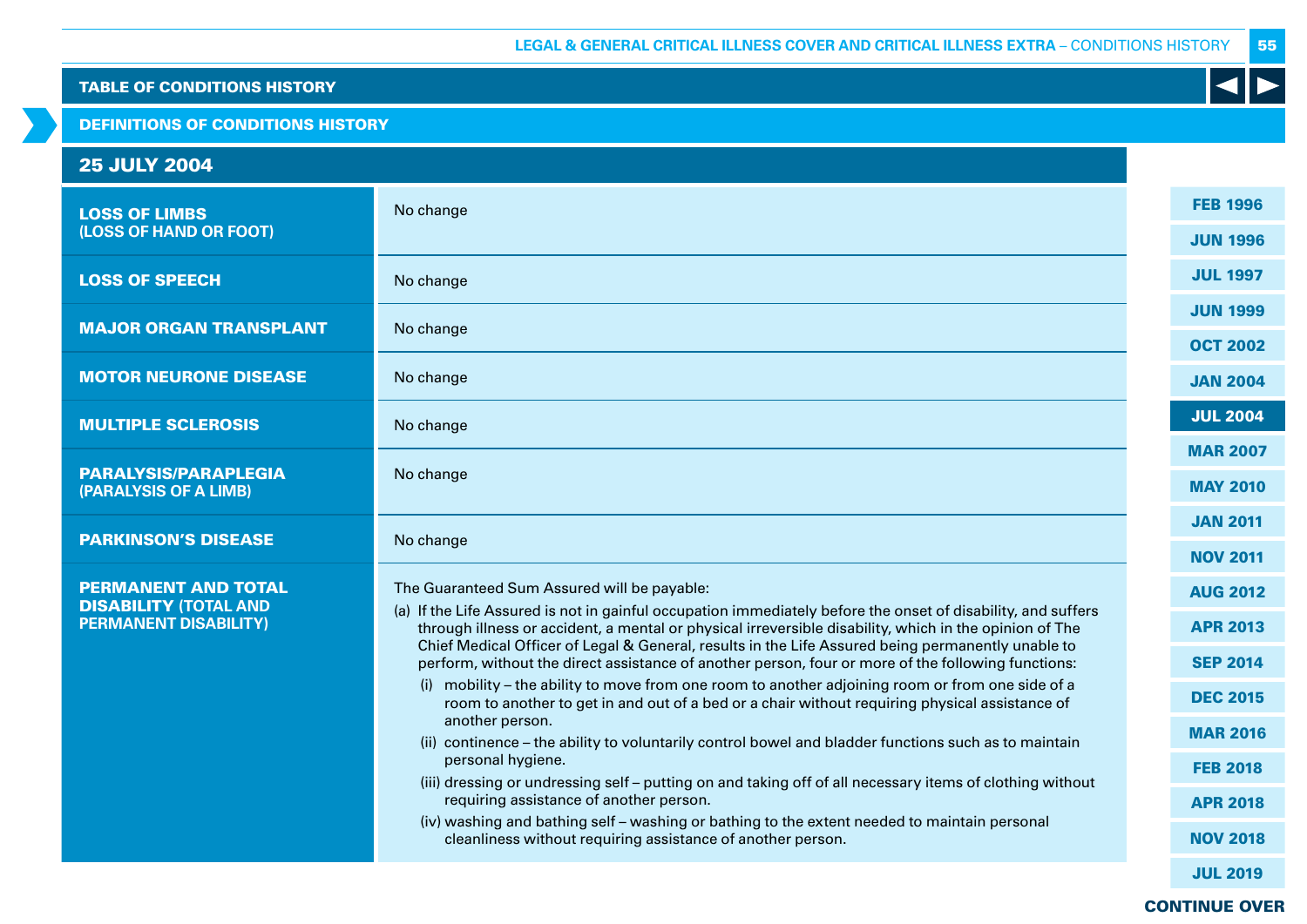## DEFINITIONS OF CONDITIONS HISTORY

| <b>25 JULY 2004</b>                                          |                                                                                                                                                                                                                                            |                 |
|--------------------------------------------------------------|--------------------------------------------------------------------------------------------------------------------------------------------------------------------------------------------------------------------------------------------|-----------------|
| <b>PERMANENT AND TOTAL</b>                                   | (v) eating - all tasks of getting food into the body once it has been prepared.                                                                                                                                                            | <b>FEB 1996</b> |
| <b>DISABILITY (TOTAL AND</b><br><b>PERMANENT DISABILITY)</b> | (vi) toileting – getting to and from the toilet, transferring on or off the toilet and associated personal<br>hygiene.                                                                                                                     | <b>JUN 1996</b> |
| Continued                                                    | <b>OR</b><br>(b) If the Life Assured is engaged in a gainful occupation immediately before the onset of disability and                                                                                                                     | <b>JUL 1997</b> |
|                                                              | is, by reason of sickness or accident, totally unable follow his/her own/any occupation and in the<br>opinion of Legal & General is likely to remain so permanently. Such decision will be based on all the<br>medical evidence available. | <b>JUN 1999</b> |
|                                                              |                                                                                                                                                                                                                                            | <b>OCT 2002</b> |
| <b>PROGRESSIVE</b>                                           | No change                                                                                                                                                                                                                                  | <b>JAN 2004</b> |
| <b>SUPRANUCLEAR PALSY</b>                                    |                                                                                                                                                                                                                                            | <b>JUL 2004</b> |
| <b>STROKE</b>                                                | No change                                                                                                                                                                                                                                  | <b>MAR 2007</b> |
| <b>THIRD DEGREE BURNS</b>                                    |                                                                                                                                                                                                                                            | <b>MAY 2010</b> |
|                                                              | No change                                                                                                                                                                                                                                  | <b>JAN 2011</b> |
|                                                              |                                                                                                                                                                                                                                            |                 |

56

K

NOV 2011

AUG 2012

APR 2013

SEP 2014

DEC 2015

MAR 2016

FEB 2018

APR 2018

NOV 2018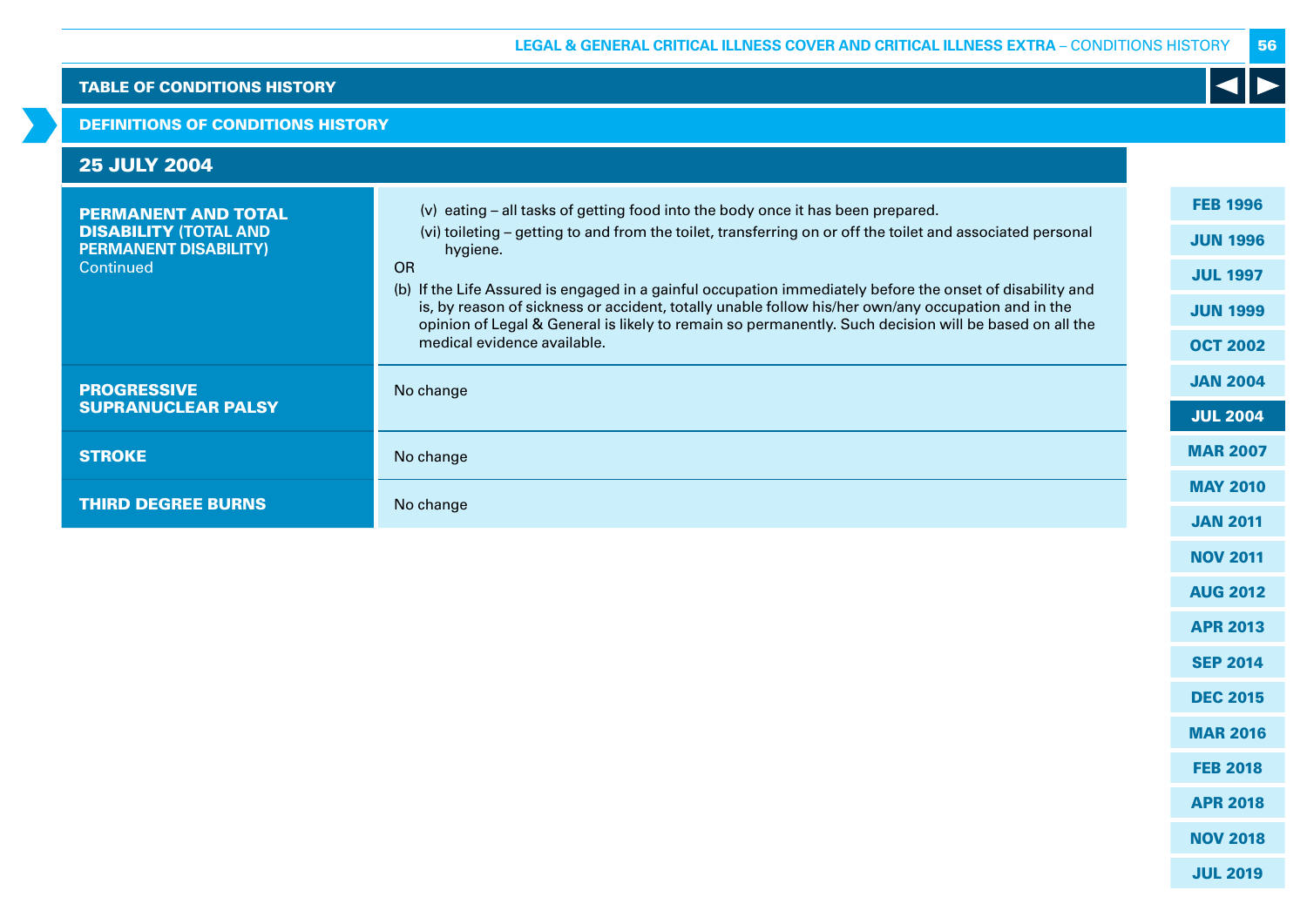DEFINITIONS OF CONDITIONS HISTORY

# 18 MARCH 2007

| Summary - ABI Statement of Best Practice 2006 changes - new headings and wordings, Encephalitis, Primary Pulmonary<br>Hypertension, Systemic Lupus Erythematosus, Terminal Illness and Traumatic Head Injury added. HIV infection definitions<br>combined. Note: Chronic Lung Disease renamed Respiratory Failure. |                                                                                                                                                                                                                 |                 |
|--------------------------------------------------------------------------------------------------------------------------------------------------------------------------------------------------------------------------------------------------------------------------------------------------------------------|-----------------------------------------------------------------------------------------------------------------------------------------------------------------------------------------------------------------|-----------------|
|                                                                                                                                                                                                                                                                                                                    |                                                                                                                                                                                                                 |                 |
|                                                                                                                                                                                                                                                                                                                    |                                                                                                                                                                                                                 | <b>JUN 1999</b> |
| <b>ALZHEIMER'S DISEASE</b><br>- RESULTING IN PERMANENT                                                                                                                                                                                                                                                             | A definite diagnosis of Alzheimer's disease by a consultant neurologist, psychiatrist or geriatrician. There<br>must be permanent clinical loss of the ability to do all of the following:                      | <b>OCT 2002</b> |
| <b>SYMPTOMS</b>                                                                                                                                                                                                                                                                                                    | • remember;<br>• reason; and                                                                                                                                                                                    | <b>JAN 2004</b> |
|                                                                                                                                                                                                                                                                                                                    | • perceive, understand, express and give effect to ideas.                                                                                                                                                       | <b>JUL 2004</b> |
|                                                                                                                                                                                                                                                                                                                    | For the above definition, the following are not covered:<br>• Other types of dementia.                                                                                                                          | <b>MAR 2007</b> |
|                                                                                                                                                                                                                                                                                                                    |                                                                                                                                                                                                                 | <b>MAY 2010</b> |
| <b>AORTA GRAFT SURGERY</b><br>- REQUIRING SURGICAL                                                                                                                                                                                                                                                                 | The undergoing of surgery to the aorta with excision and surgical replacement of a portion of the aorta<br>with a graft. The term aorta includes the thoracic and abdominal aorta but not its branches. For the | <b>JAN 2011</b> |
| <b>REPLACEMENT</b>                                                                                                                                                                                                                                                                                                 | above definition, the following are not covered:<br>• Any other surgical procedure, for example the insertion of stents or endovascular repair.                                                                 | <b>NOV 2011</b> |
|                                                                                                                                                                                                                                                                                                                    |                                                                                                                                                                                                                 | <b>AUG 2012</b> |
| <b>APLASTIC ANAEMIA</b><br>- WITH PERMANENT BONE MARROW                                                                                                                                                                                                                                                            | A definite diagnosis of aplastic anaemia by a consultant haematologist. There must be permanent bone<br>marrow failure with anaemia, neutropenia and thrombocytopenia.                                          | <b>APR 2013</b> |
| <b>FAILURE</b>                                                                                                                                                                                                                                                                                                     |                                                                                                                                                                                                                 | <b>SEP 2014</b> |
| <b>BACTERIAL MENINGITIS</b>                                                                                                                                                                                                                                                                                        | A definite diagnosis of bacterial meningitis resulting in permanent neurological deficit with persisting                                                                                                        | <b>DEC 2015</b> |
| - RESULTING IN PERMANENT<br><b>SYMPTOMS</b>                                                                                                                                                                                                                                                                        | clinical symptoms.<br>For the above definition, the following are not covered:                                                                                                                                  | <b>MAR 2016</b> |
|                                                                                                                                                                                                                                                                                                                    | • All other forms of meningitis other than those caused by bacterial infection.                                                                                                                                 | <b>FEB 2018</b> |
|                                                                                                                                                                                                                                                                                                                    |                                                                                                                                                                                                                 |                 |

57

 $\blacktriangleleft$ 

CONTINUE OVER

APR 2018

NOV 2018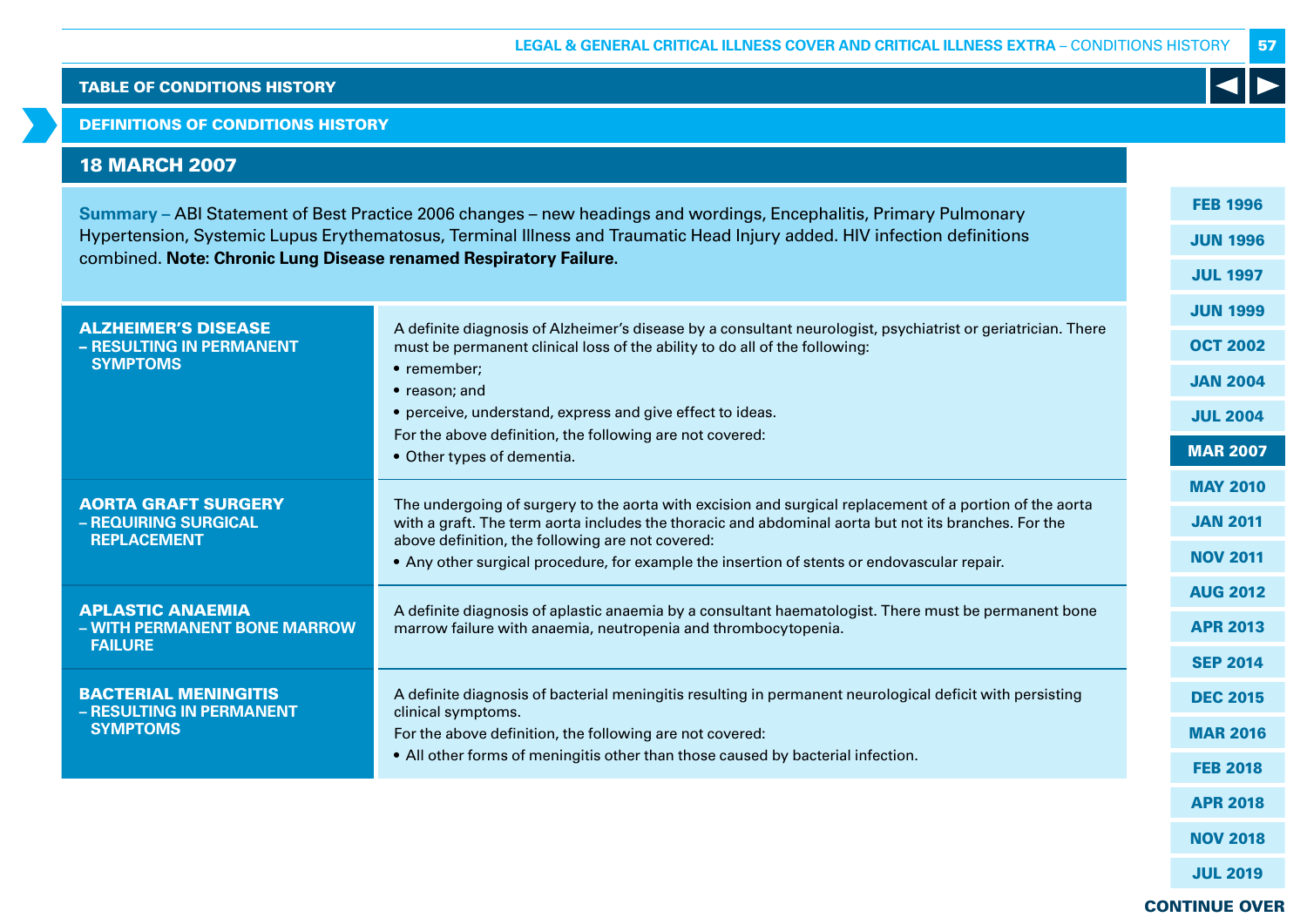## DEFINITIONS OF CONDITIONS HISTORY

| <b>18 MARCH 2007</b>                                                      |                                                                                                                                                                                                                                         |                                    |
|---------------------------------------------------------------------------|-----------------------------------------------------------------------------------------------------------------------------------------------------------------------------------------------------------------------------------------|------------------------------------|
| <b>BENIGN BRAIN TUMOUR</b><br>- RESULTING IN PERMANENT<br><b>SYMPTOMS</b> | A non-malignant tumour or cyst in the brain, cranial nerves or meninges within the skull, resulting in<br>permanent neurological deficit with persisting clinical symptoms.<br>For the above definition, the following are not covered: | <b>FEB 1996</b><br><b>JUN 1996</b> |
|                                                                           | • Tumours in the pituitary gland                                                                                                                                                                                                        | <b>JUL 1997</b>                    |
|                                                                           | • Angiomas.                                                                                                                                                                                                                             | <b>JUN 1999</b>                    |
| <b>BLINDNESS</b><br>- PERMANENT AND IRREVERSIBLE                          | Permanent and irreversible loss of sight to the extent that even when tested with the use of visual aids,<br>vision is measured at 3/60 or worse in the better eye using a Snellen eye chart.                                           | <b>OCT 2002</b>                    |
|                                                                           |                                                                                                                                                                                                                                         | <b>JAN 2004</b>                    |
| <b>CANCER</b><br>- EXCLUDING LESS ADVANCED                                | Any malignant tumour positively diagnosed with histological confirmation and characterised by the<br>uncontrolled growth of malignant cells and invasion of tissue.                                                                     | <b>JUL 2004</b>                    |
| <b>CASES</b>                                                              | The term malignant tumour includes leukaemia, lymphoma and sarcoma.                                                                                                                                                                     | <b>MAR 2007</b>                    |
|                                                                           | For the above definition, the following are not covered:<br>• All cancers which are histologically classified as any of the following:                                                                                                  | <b>MAY 2010</b>                    |
|                                                                           | - pre-malignant;<br>- non-invasive;                                                                                                                                                                                                     | <b>JAN 2011</b>                    |
|                                                                           | - cancer in situ;                                                                                                                                                                                                                       | <b>NOV 2011</b>                    |
|                                                                           | - having either borderline malignancy; or<br>- having low malignant potential.                                                                                                                                                          |                                    |
|                                                                           | . All tumours of the prostate unless histologically classified as having a Gleason score greater than 6 or                                                                                                                              | <b>AUG 2012</b>                    |
|                                                                           | having progressed to at least clinical TNM classification T2N0M0.<br>. Chronic lymphocytic leukaemia unless histologically classified as having progressed to at least Binet                                                            | <b>APR 2013</b>                    |
|                                                                           | Stage A.                                                                                                                                                                                                                                | <b>SEP 2014</b>                    |
|                                                                           | • Any skin cancer other than malignant melanoma that has been histologically classified as having<br>caused invasion beyond the epidermis (outer layer of skin).                                                                        | <b>DEC 2015</b>                    |
| <b>CARDIOMYOPATHY</b>                                                     | A definite diagnosis of cardiomyopathy by a consultant cardiologist. There must be clinical impairment of                                                                                                                               | <b>MAR 2016</b>                    |
| - OF SPECIFIED SEVERITY                                                   | heart function resulting in the permanent loss of ability to perform physical activities to at least Class 3 of<br>the New York Heart Association classifications of functional capacity*.                                              | <b>FEB 2018</b>                    |
|                                                                           | For the above definition, the following are not covered:                                                                                                                                                                                | <b>APR 2018</b>                    |
|                                                                           | • Cardiomyopathy secondary to alcohol or drug abuse.<br>• All other forms of heart disease, heart enlargement and myocarditis.                                                                                                          | <b>NOV 2018</b>                    |
|                                                                           | *NYHA Class 3. Heart disease resulting in marked limitation of physical activities where less than                                                                                                                                      |                                    |
|                                                                           | ordinary activity causes fatigue, palpitation, breathlessness or chest pain.                                                                                                                                                            | <b>JUL 2019</b>                    |
|                                                                           |                                                                                                                                                                                                                                         | <b>CONTINUE OVER</b>               |

58

K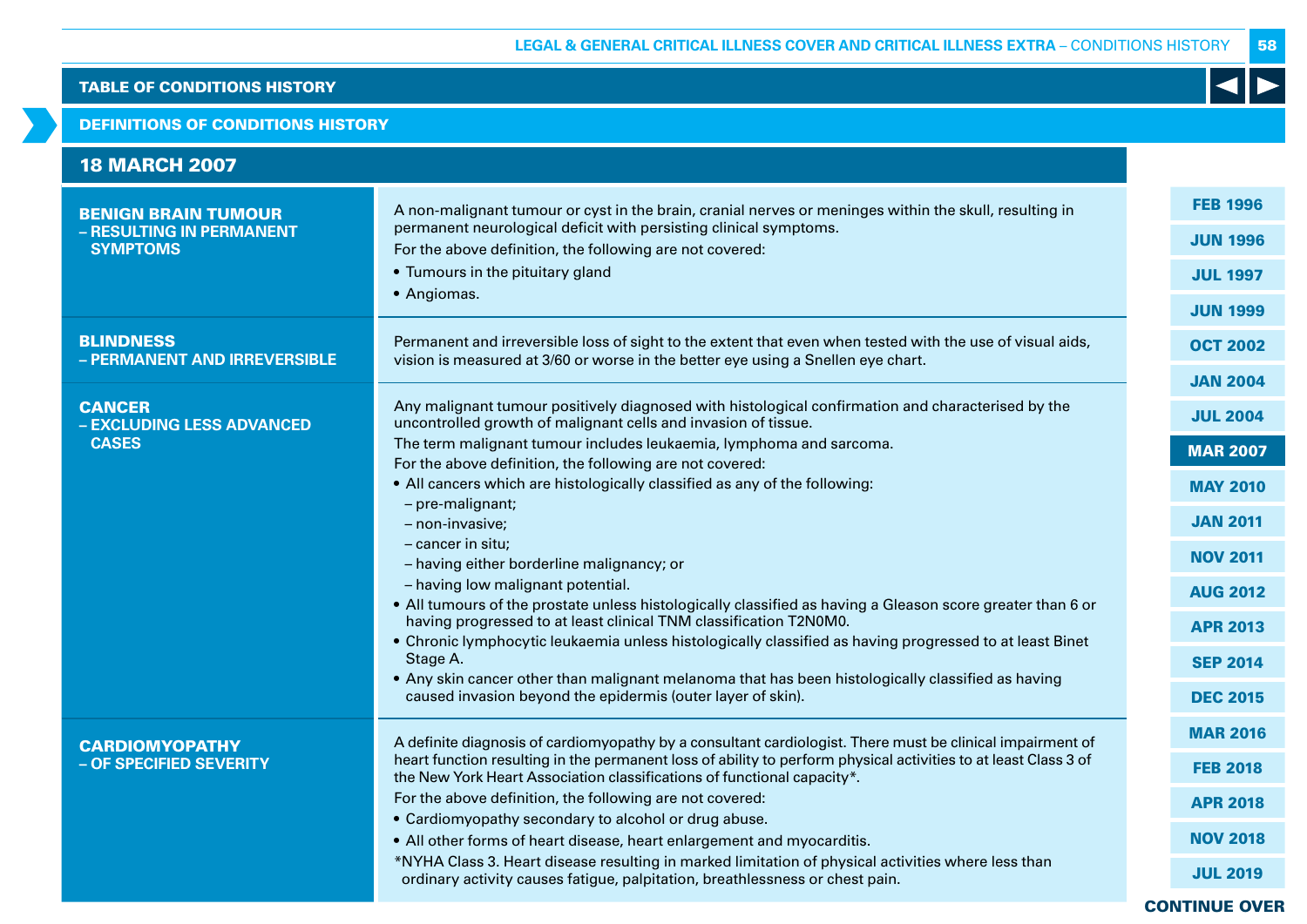## DEFINITIONS OF CONDITIONS HISTORY

| <b>18 MARCH 2007</b>                                                                                 |                                                                                                                                                                                                                                                                                                                                                                                                                        |                                                                                             |
|------------------------------------------------------------------------------------------------------|------------------------------------------------------------------------------------------------------------------------------------------------------------------------------------------------------------------------------------------------------------------------------------------------------------------------------------------------------------------------------------------------------------------------|---------------------------------------------------------------------------------------------|
| <b>COMA</b><br>- RESULTING IN PERMANENT<br><b>SYMPTOMS</b>                                           | A state of unconsciousness which:<br>• requires the use of life support systems; and<br>• results in permanent neurological deficit with persisting clinical symptoms.<br>For the above definition, the following is not covered:<br>• Coma secondary to alcohol or drug abuse.                                                                                                                                        | <b>FEB 1996</b><br><b>JUN 1996</b><br><b>JUL 1997</b><br><b>JUN 1999</b>                    |
| <b>CORONARY ARTERY</b><br><b>BY-PASS GRAFTS</b><br>- WITH SURGERY TO DIVIDE<br><b>THE BREASTBONE</b> | The undergoing of surgery requiring median sternotomy (surgery to divide the breastbone) on the<br>advice of a consultant cardiologist to correct narrowing or blockage of one or more coronary arteries<br>with by-pass grafts.                                                                                                                                                                                       | <b>OCT 2002</b><br><b>JAN 2004</b><br><b>JUL 2004</b>                                       |
| <b>CREUTZFELDT-JAKOB</b><br><b>DISEASE (CJD)</b><br>- RESULTING IN PERMANENT<br><b>SYMPTOMS</b>      | A definite diagnosis of Creutzfeldt-Jakob disease made by a consultant neurologist. There must be<br>permanent clinical loss of the ability in mental and social functioning to the extent that permanent<br>supervision or assistance by a third party is required.                                                                                                                                                   | <b>MAR 2007</b><br><b>MAY 2010</b>                                                          |
| <b>DEAFNESS</b><br>- PERMANENT<br><b>AND IRREVERSIBLE</b>                                            | Permanent and irreversible loss of hearing to the extent that the loss is greater than 95 decibels across all<br>frequencies in the better ear using a pure tone audiogram.                                                                                                                                                                                                                                            | <b>JAN 2011</b><br><b>NOV 2011</b><br><b>AUG 2012</b>                                       |
| <b>DEMENTIA</b><br>- RESULTING IN PERMANENT<br><b>SYMPTOMS</b>                                       | A definite diagnosis of dementia by a consultant neurologist, psychiatrist or geriatrician. The diagnosis<br>must be supported by evidence of progressive loss of ability to do all of the following:<br>• remember;<br>• to reason; and<br>• to perceive, understand, express and give effect to ideas.<br>For the above definition, the following are not covered:<br>• Dementia secondary to alcohol or drug abuse. | <b>APR 2013</b><br><b>SEP 2014</b><br><b>DEC 2015</b><br><b>MAR 2016</b><br><b>FEB 2018</b> |
|                                                                                                      |                                                                                                                                                                                                                                                                                                                                                                                                                        | <b>APR 2018</b><br><b>NOV 2018</b>                                                          |

CONTINUE OVER

JUL 2019

59

 $\blacktriangleleft$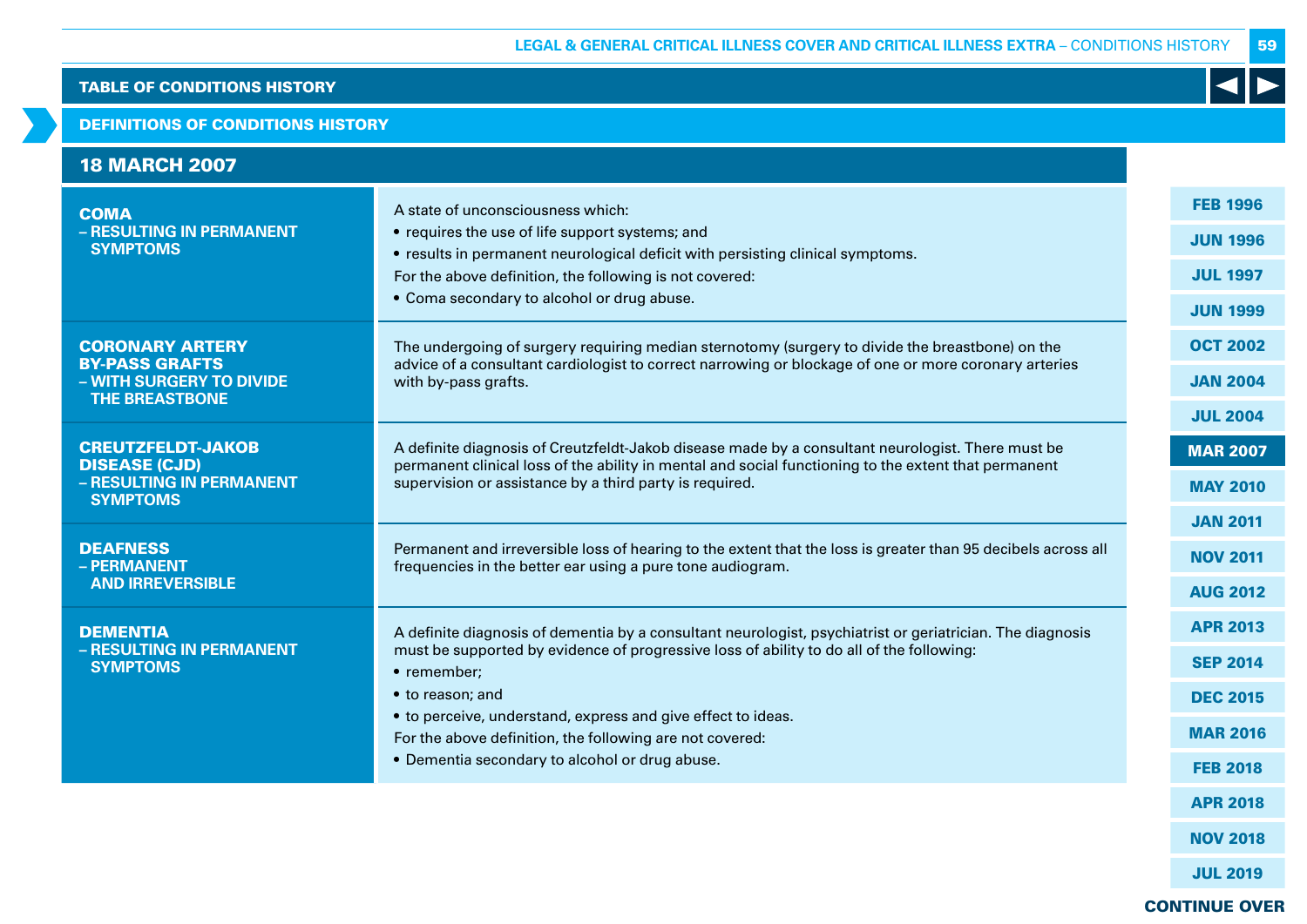## DEFINITIONS OF CONDITIONS HISTORY

| <b>18 MARCH 2007</b>                                                                                    |                                                                                                                                                                                                                       |                 |
|---------------------------------------------------------------------------------------------------------|-----------------------------------------------------------------------------------------------------------------------------------------------------------------------------------------------------------------------|-----------------|
| <b>ENCEPHALITIS</b><br>- RESULTING IN PERMANENT                                                         | A definite diagnosis of encephalitis by a consultant neurologist resulting in permanent neurological<br>deficit with persisting clinical symptoms.                                                                    | <b>FEB 1996</b> |
| <b>SYMPTOMS</b>                                                                                         |                                                                                                                                                                                                                       | <b>JUN 1996</b> |
|                                                                                                         |                                                                                                                                                                                                                       | <b>JUL 1997</b> |
| <b>HEART ATTACK</b><br>- OF SPECIFIED SEVERITY                                                          | Death of heart muscle, due to inadequate blood supply, that has resulted in all of the following evidence<br>of acute myocardial infarction:                                                                          | <b>JUN 1999</b> |
|                                                                                                         | • New characteristic electrocardiographic changes.                                                                                                                                                                    | <b>OCT 2002</b> |
|                                                                                                         | • The characteristic rise of cardiac enzymes or Troponins recorded at the following levels or higher;<br>$-$ Troponin T $> 1.0$ ng/ml<br>- AccuTnl > 0.5 ng/ml or equivalent threshold with other Troponin I methods. | <b>JAN 2004</b> |
|                                                                                                         | The evidence must show a definite acute myocardial infarction.                                                                                                                                                        | <b>JUL 2004</b> |
|                                                                                                         | For the above definition, the following are not covered:                                                                                                                                                              | <b>MAR 2007</b> |
|                                                                                                         | • Other acute coronary syndromes including but not limited to angina.                                                                                                                                                 |                 |
|                                                                                                         | The undergoing of surgery requiring median sternotomy (surgery to divide the breastbone) on the advice<br>of a consultant cardiologist to replace or repair one or more heart valves.                                 | <b>MAY 2010</b> |
| <b>HEART VALVE REPLACEMENT OR</b><br><b>REPAIR</b><br>- WITH SURGERY TO DIVIDE<br><b>THE BREASTBONE</b> |                                                                                                                                                                                                                       | <b>JAN 2011</b> |
|                                                                                                         |                                                                                                                                                                                                                       | <b>NOV 2011</b> |
|                                                                                                         |                                                                                                                                                                                                                       | <b>AUG 2012</b> |
| <b>HIV INFECTION</b><br>- CAUGHT FROM A BLOOD<br><b>TRANSFUSION, PHYSICAL ASSAULT</b>                   | Infection by Human Immunodeficiency Virus resulting from:<br>• a blood transfusion given as part of medical treatment in the European Union, the Channel Islands or                                                   | <b>APR 2013</b> |
| <b>OR ACCIDENT AT WORK</b>                                                                              | the Isle of Man;<br>• a physical assault; or                                                                                                                                                                          | <b>SEP 2014</b> |
|                                                                                                         | • an incident occurring during the course of performing normal duties of employment;                                                                                                                                  | <b>DEC 2015</b> |
|                                                                                                         | after the start of the policy and satisfying all of the following:                                                                                                                                                    |                 |
|                                                                                                         | • The incident must have been reported to appropriate authorities and have been investigated in                                                                                                                       | <b>MAR 2016</b> |
|                                                                                                         | accordance with the established procedures.                                                                                                                                                                           | <b>FEB 2018</b> |
|                                                                                                         |                                                                                                                                                                                                                       | <b>APR 2018</b> |

NOV 2018

JUL 2019

# CONTINUE OVER

60

 $\blacktriangleleft$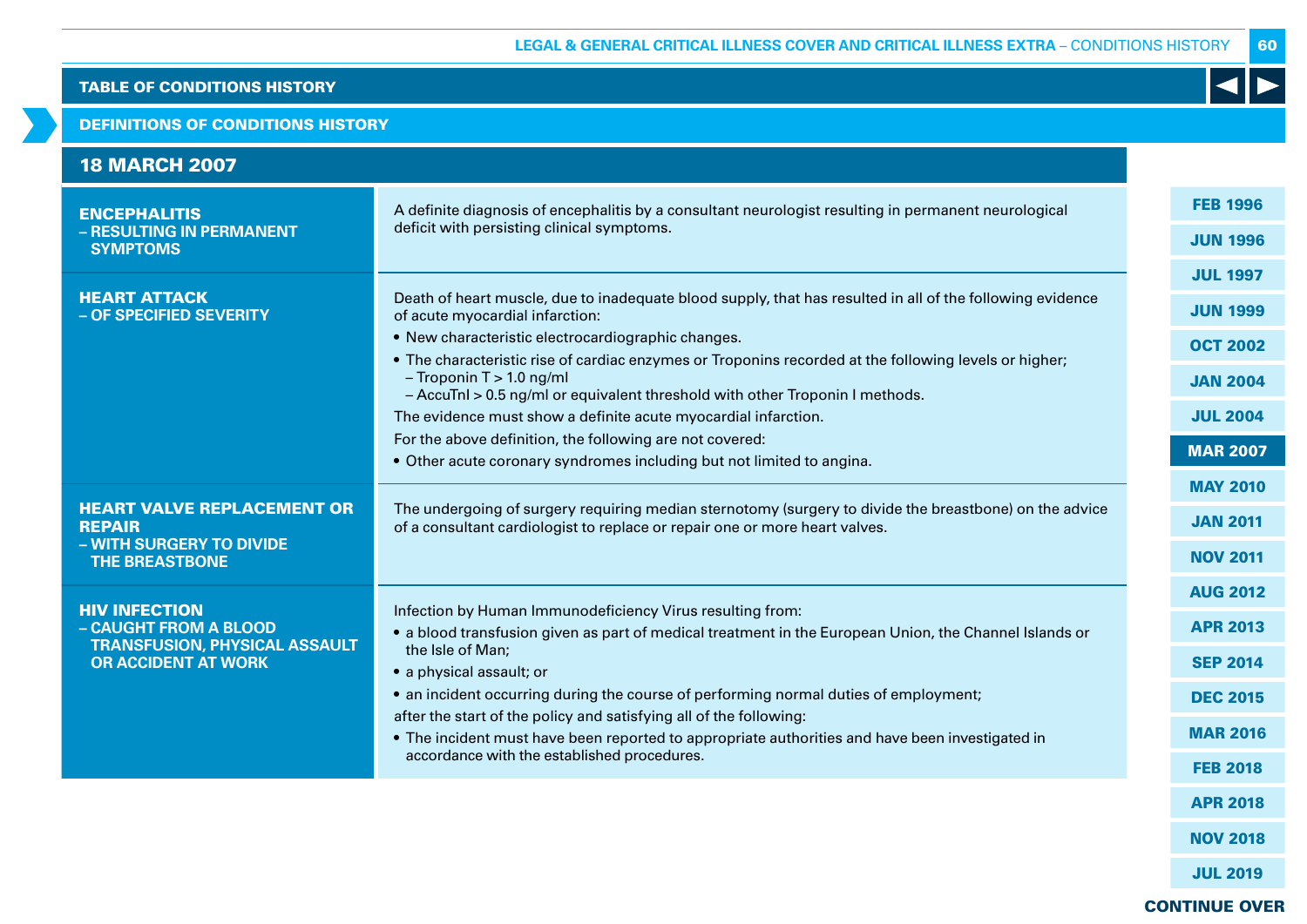### DEFINITIONS OF CONDITIONS HISTORY

| <b>18 MARCH 2007</b>                                                                                                |                                                                                                                                                                                                                                                                                                                                                                                         |                                                                          |
|---------------------------------------------------------------------------------------------------------------------|-----------------------------------------------------------------------------------------------------------------------------------------------------------------------------------------------------------------------------------------------------------------------------------------------------------------------------------------------------------------------------------------|--------------------------------------------------------------------------|
| <b>HIV INFECTION</b><br>- CAUGHT FROM A BLOOD<br><b>TRANSFUSION, PHYSICAL ASSAULT</b><br><b>OR ACCIDENT AT WORK</b> | . Where HIV infection is caught through a physical assault or as a result of an incident occurring during<br>the course of performing normal duties of employment, the incident must be supported by a negative<br>HIV antibody test taken within five days of the incident.<br>. There must be a further HIV test within 12 months confirming the presence of HIV or antibodies to the | <b>FEB 1996</b><br><b>JUN 1996</b><br><b>JUL 1997</b>                    |
| Continued                                                                                                           | virus.<br>For the above definition, the following is not covered:<br>. HIV infection resulting from any other means, including sexual activity or drug abuse.                                                                                                                                                                                                                           | <b>JUN 1999</b><br><b>OCT 2002</b>                                       |
| <b>KIDNEY FAILURE</b><br>- REQUIRING DIALYSIS                                                                       | Chronic and end stage failure of both kidneys to function, as a result of which regular dialysis is<br>necessary.                                                                                                                                                                                                                                                                       | <b>JAN 2004</b><br><b>JUL 2004</b>                                       |
| <b>LIVER FAILURE</b><br>- OF ADVANCED STAGE                                                                         | Liver failure due to cirrhosis and resulting in all of the following:<br>• permanent jaundice<br>• ascites<br>• encephalopathy.<br>For the above definition, the following are not covered:<br>• Liver disease secondary to alcohol or drug abuse.                                                                                                                                      | <b>MAR 2007</b><br><b>MAY 2010</b><br><b>JAN 2011</b><br><b>NOV 2011</b> |
| <b>LOSS OF HANDS OR FEET</b><br>- PERMANENT PHYSICAL SEVERANCE<br>(LOSS OF HAND OR FOOT)                            | Permanent physical severance of any combination of two or more hands or feet at or above the wrist or<br>ankle joints.                                                                                                                                                                                                                                                                  | <b>AUG 2012</b><br><b>APR 2013</b>                                       |
| <b>LOSS OF SPEECH</b><br>- PERMANENT AND IRREVERSIBLE                                                               | Total permanent and irreversible loss of the ability to speak as a result of physical injury or disease.                                                                                                                                                                                                                                                                                | <b>SEP 2014</b><br><b>DEC 2015</b>                                       |
|                                                                                                                     |                                                                                                                                                                                                                                                                                                                                                                                         | <b>MAR 2016</b>                                                          |
|                                                                                                                     |                                                                                                                                                                                                                                                                                                                                                                                         | <b>FEB 2018</b>                                                          |

61

K

CONTINUE OVER

APR 2018

NOV 2018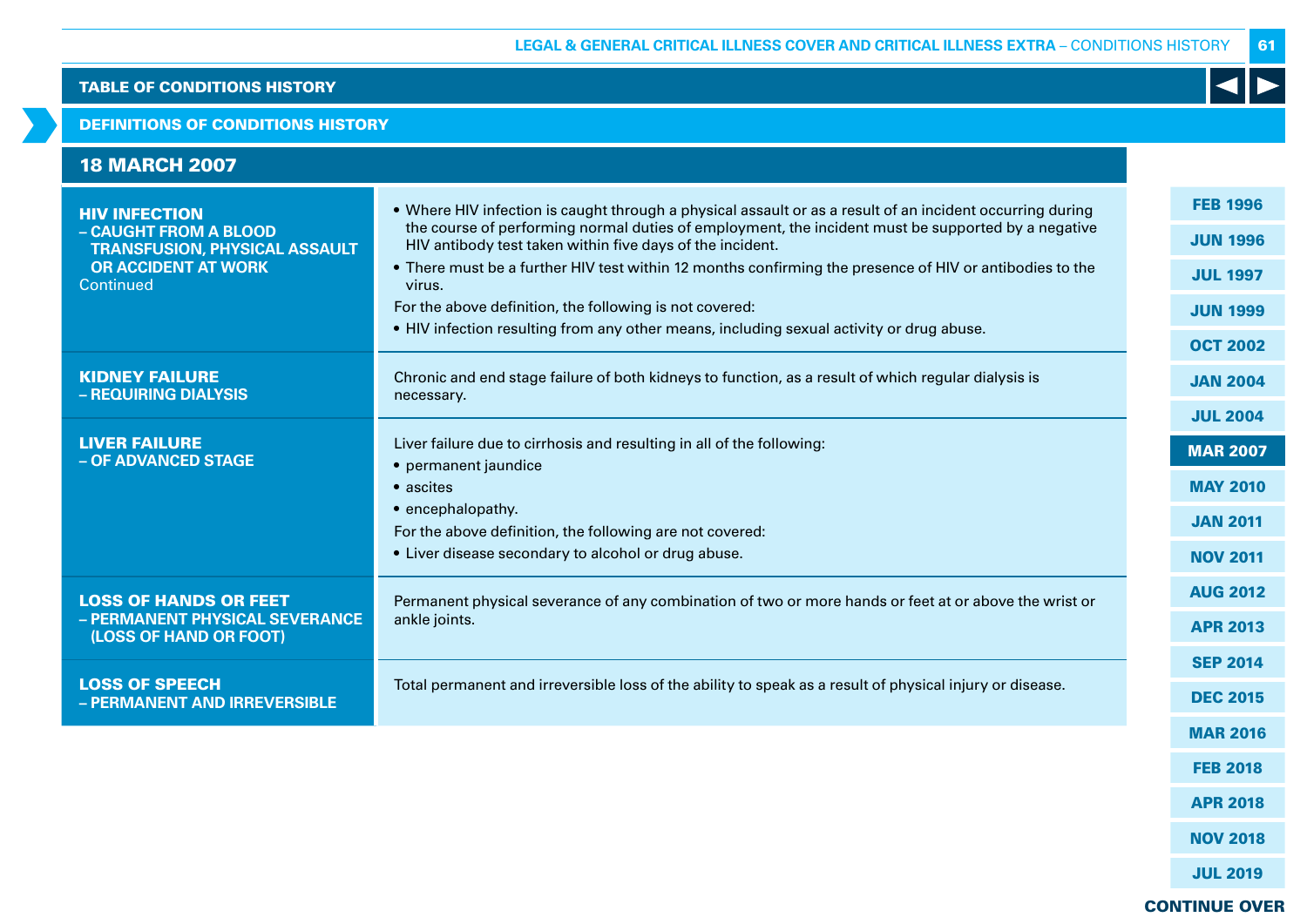# DEFINITIONS OF CONDITIONS HISTORY

| <b>18 MARCH 2007</b>                                    |                                                                                                                                                                                                                      |                 |
|---------------------------------------------------------|----------------------------------------------------------------------------------------------------------------------------------------------------------------------------------------------------------------------|-----------------|
| <b>MAJOR ORGAN TRANSPLANT</b>                           | The undergoing as a recipient of a transplant of bone marrow or of a complete heart, kidney, liver, lung, or                                                                                                         | <b>FEB 1996</b> |
|                                                         | pancreas, or inclusion on an official UK waiting list for such a procedure.<br>For the above definition, the following is not covered:                                                                               | <b>JUN 1996</b> |
|                                                         | • Transplant of any other organs, parts of organs, tissues or cells.                                                                                                                                                 | <b>JUL 1997</b> |
| <b>MOTOR NEURONE DISEASE</b>                            | A definite diagnosis of motor neurone disease by a consultant neurologist. There must be permanent                                                                                                                   | <b>JUN 1999</b> |
| - RESULTING IN PERMANENT<br><b>SYMPTOMS</b>             | clinical impairment of motor function.                                                                                                                                                                               | <b>OCT 2002</b> |
|                                                         |                                                                                                                                                                                                                      | <b>JAN 2004</b> |
| <b>MULTIPLE SCLEROSIS</b><br>- WITH PERSISTING SYMPTOMS | A definite diagnosis of multiple sclerosis by a consultant neurologist. There must be current clinical<br>impairment of motor or sensory function, which must have persisted for a continuous period of at least six | <b>JUL 2004</b> |
|                                                         | months.                                                                                                                                                                                                              | <b>MAR 2007</b> |
| <b>PARALYSIS OF LIMBS</b>                               | Total and irreversible loss of muscle function to the whole of any two limbs.                                                                                                                                        | <b>MAY 2010</b> |
| - TOTAL AND IRREVERSIBLE<br>(PARALYSIS OF A LIMB)       |                                                                                                                                                                                                                      | <b>JAN 2011</b> |
| <b>PARKINSON'S DISEASE</b>                              | A definite diagnosis of Parkinson's disease by a consultant neurologist. There must be permanent clinical                                                                                                            | <b>NOV 2011</b> |
| - RESULTING IN PERMANENT<br><b>SYMPTOMS</b>             | impairment of motor function with associated tremor, rigidity of movement and postural instability.                                                                                                                  | <b>AUG 2012</b> |
|                                                         | For the above definition, the following is not covered:<br>• Parkinson's disease secondary to drug abuse.                                                                                                            | <b>APR 2013</b> |
|                                                         |                                                                                                                                                                                                                      | <b>SEP 2014</b> |
| <b>PRIMARY PULMONARY</b><br><b>HYPERTENSION</b>         | A definite diagnosis of primary pulmonary hypertension. There must be clinical impairment of heart<br>function resulting in the permanent loss of ability to perform physical activities to at least Class 3 of the  | <b>DEC 2015</b> |
| - OF SPECIFIED SEVERITY                                 | New York Heart Association classifications of functional capacity*.<br>*NYHA Class 3. Heart disease resulting in marked limitation of physical activities where less than ordinary                                   | <b>MAR 2016</b> |
|                                                         | activity causes fatigue, palpitation, breathlessness or chest pain.<br>For the above definition, the following are not covered:                                                                                      | <b>FEB 2018</b> |
|                                                         | • Pulmonary hypertension secondary to any other known cause i.e. not Primary.                                                                                                                                        | <b>APR 2018</b> |
|                                                         |                                                                                                                                                                                                                      | <b>NOV 2018</b> |

JUL 2019

62

 $\blacktriangleleft$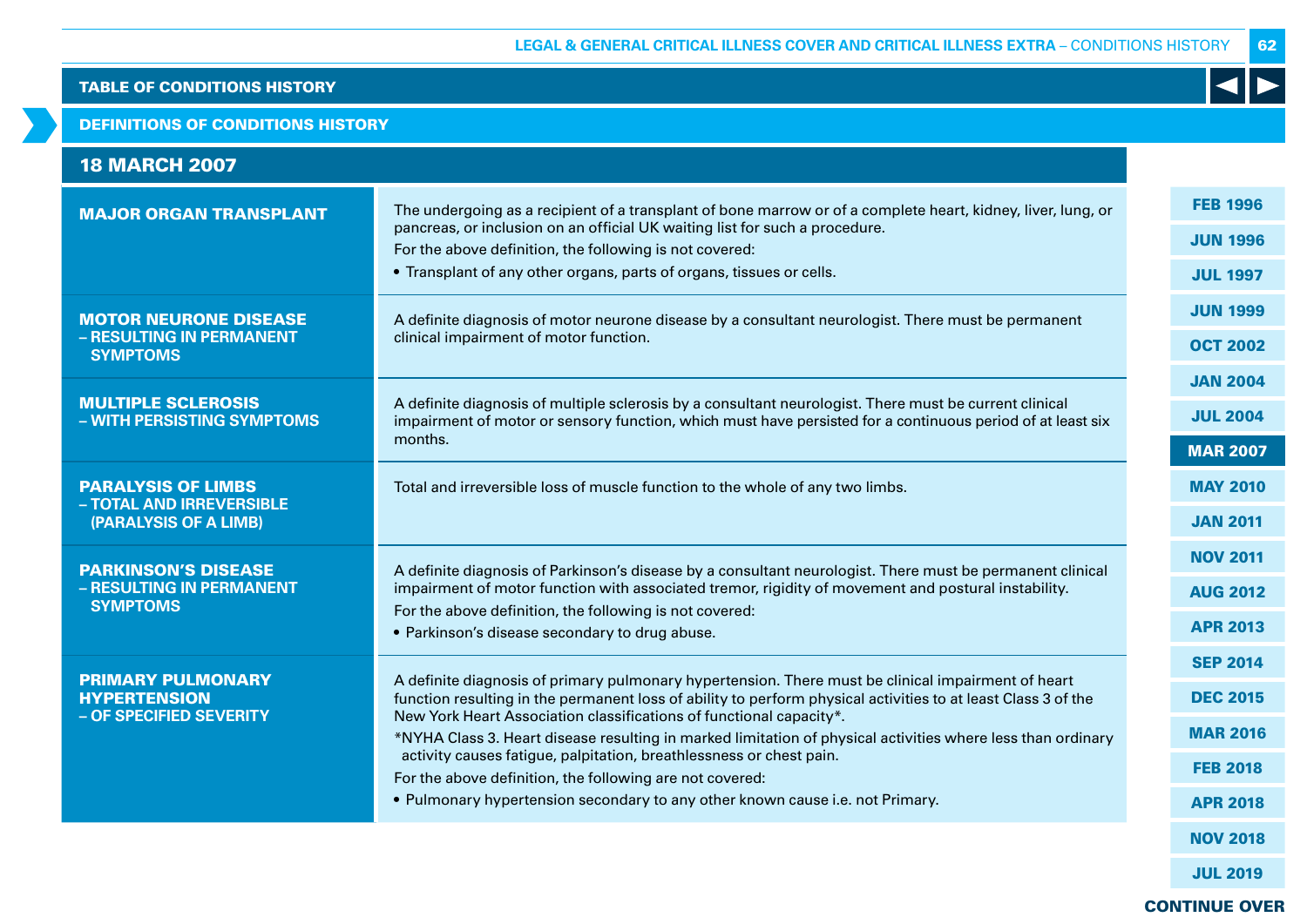# DEFINITIONS OF CONDITIONS HISTORY

| <b>18 MARCH 2007</b>                                  |                                                                                                                                                                                                                      |                 |
|-------------------------------------------------------|----------------------------------------------------------------------------------------------------------------------------------------------------------------------------------------------------------------------|-----------------|
| <b>PROGRESSIVE</b>                                    | A definite diagnosis of progressive supranuclear palsy by a consultant neurologist. There must be                                                                                                                    | <b>FEB 1996</b> |
| <b>SUPRANUCLEAR PALSY</b><br>- RESULTING IN PERMANENT | permanent clinical impairment of eye movements and motor function.                                                                                                                                                   | <b>JUN 1996</b> |
| <b>SYMPTOMS</b>                                       |                                                                                                                                                                                                                      | <b>JUL 1997</b> |
| <b>RESPIRATORY FAILURE</b>                            | Advanced stage emphysema or other chronic lung disease, resulting in all of the following:                                                                                                                           | <b>JUN 1999</b> |
| - OF ADVANCED STAGE                                   | • The need for regular oxygen treatment on a permanent basis.<br>• The permanent impairment of lung function tests as follows;                                                                                       | <b>OCT 2002</b> |
|                                                       | Forced Vital Capacity (FVC) and Forced Expiratory Volume at 1 second (FEV1) being less than 50% of                                                                                                                   | <b>JAN 2004</b> |
|                                                       | normal.                                                                                                                                                                                                              | <b>JUL 2004</b> |
| <b>STROKE</b><br>- RESULTING IN PERMANENT             | Death of brain tissue due to inadequate blood supply or haemorrhage within the skull resulting in<br>permanent neurological deficit with persisting clinical symptoms.                                               | <b>MAR 2007</b> |
| <b>SYMPTOMS</b>                                       | For the above definition, the following are not covered:                                                                                                                                                             | <b>MAY 2010</b> |
|                                                       | • Transient ischaemic attack.<br>• Traumatic injury to brain tissue or blood vessels.                                                                                                                                | <b>JAN 2011</b> |
|                                                       |                                                                                                                                                                                                                      | <b>NOV 2011</b> |
| <b>SYSTEMIC LUPUS</b><br><b>ERYTHEMATOSUS</b>         | A definite diagnosis of systemic lupus erythematosus by a consultant rheumatologist resulting in either<br>of the following:                                                                                         | <b>AUG 2012</b> |
| - WITH SEVERE COMPLICATIONS                           | • Permanent neurological deficit with persisting clinical symptoms; or                                                                                                                                               | <b>APR 2013</b> |
|                                                       | • The permanent impairment of kidney function tests as follows;<br>Glomerular Filtration Rate (GFR) below 30 ml/min.                                                                                                 | <b>SEP 2014</b> |
|                                                       |                                                                                                                                                                                                                      | <b>DEC 2015</b> |
| <b>TERMINAL ILLNESS</b>                               | Advanced or rapidly progressing incurable illness where, in the opinions of an attending consultant and<br>our Chief Medical Officer, the life expectancy is no greater than 12 months for the above definition, the | <b>MAR 2016</b> |
|                                                       | following is not covered:<br>• Terminal Illness as defined above during the last eighteen months of the policy.                                                                                                      | <b>FEB 2018</b> |
|                                                       |                                                                                                                                                                                                                      | <b>APR 2018</b> |
| <b>THIRD DEGREE BURNS</b><br>- COVERING 20% OF THE    | Burns that involve damage or destruction of the skin to its full depth through to the underlying tissue and<br>covering at least 20% of the body's surface area.                                                     | <b>NOV 2018</b> |
| <b>BODY'S SURFACE AREA</b>                            |                                                                                                                                                                                                                      | <b>JUL 2019</b> |

# CONTINUE OVER

63

 $\blacktriangleleft$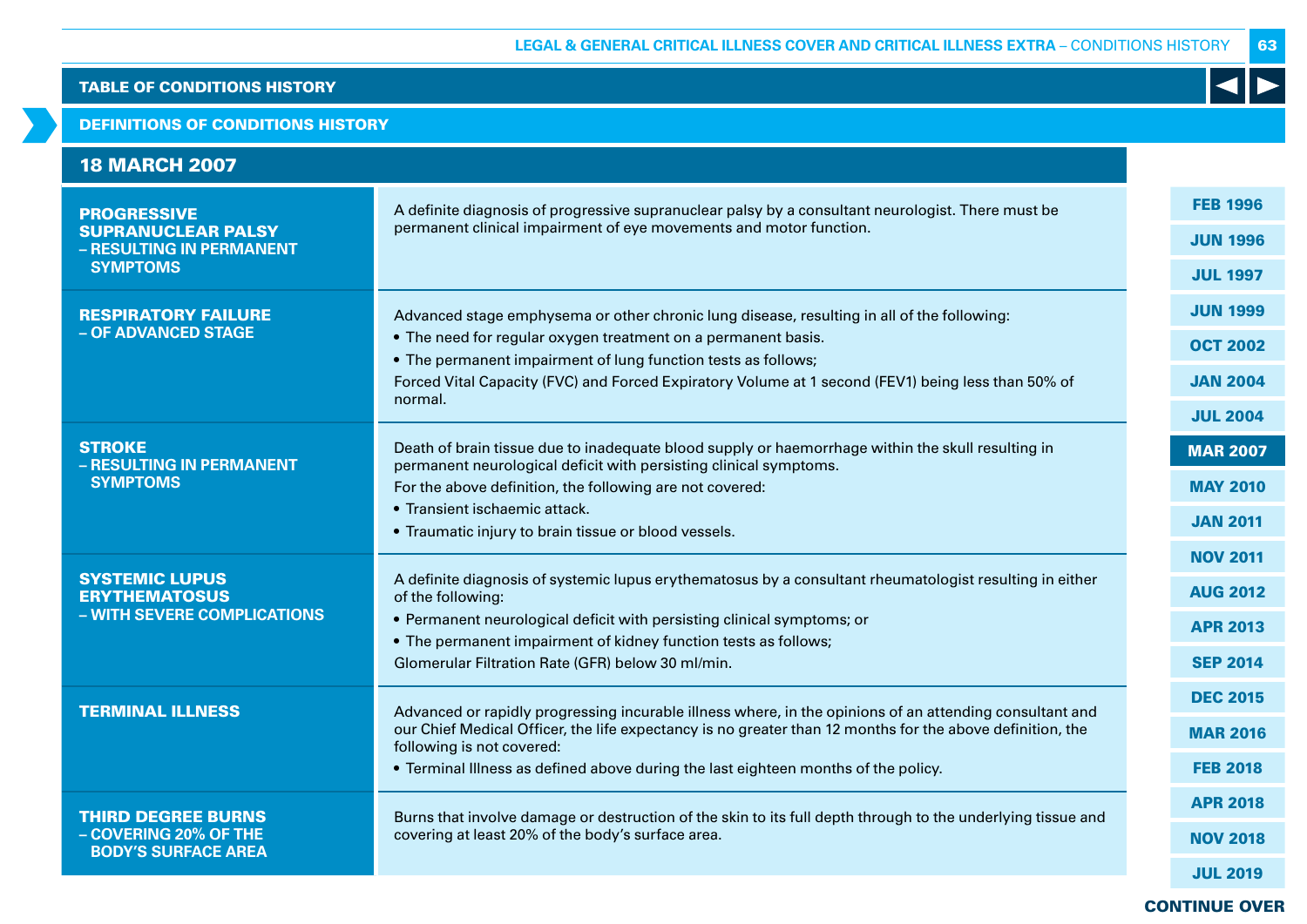## DEFINITIONS OF CONDITIONS HISTORY

| <b>18 MARCH 2007</b><br><b>TOTAL AND PERMANENT</b><br><b>DISABILITY</b>     | The Guaranteed Sum Assured will be payable:<br>(a) If the Life Assured is not in gainful occupation immediately before the onset of disability, and suffers<br>through illness or accident, a mental or physical irreversible disability, which in the opinion of The<br>Chief Medical Officer of Legal & General, results in the Life Assured being permanently unable to<br>perform, without the direct assistance of another person, three or more of the following functions:<br>1. Walking: The ability to walk a distance of 200 metres on flat ground with or without the aid of a<br>walking stick and without stopping or experiencing discomfort.<br>2. Bending: The ability to get into or out of a standard saloon car, and the ability to bend or kneel to<br>pick up an object from the floor and straighten up again.<br>3. Communicating: The ability to answer a telephone and to take a message. | <b>FEB 1996</b><br><b>JUN 1996</b><br><b>JUL 1997</b><br><b>JUN 1999</b><br><b>OCT 2002</b><br><b>JAN 2004</b> |
|-----------------------------------------------------------------------------|--------------------------------------------------------------------------------------------------------------------------------------------------------------------------------------------------------------------------------------------------------------------------------------------------------------------------------------------------------------------------------------------------------------------------------------------------------------------------------------------------------------------------------------------------------------------------------------------------------------------------------------------------------------------------------------------------------------------------------------------------------------------------------------------------------------------------------------------------------------------------------------------------------------------|----------------------------------------------------------------------------------------------------------------|
|                                                                             | 4. Reading: Having the required eyesight (corrected if necessary) to be able to read a daily newspaper.<br>5. Writing: Having the physical ability to write legibly using a pen or a pencil without aid.<br>6. Climbing: Having the ability to climb up a flight of 12 stairs without stopping or suffering severe<br>discomfort.<br>OR<br>(b) If the Life Assured is engaged in a gainful occupation immediately before the onset of disability and is,<br>by reason of sickness or accident, totally unable to follow his/her own occupation and in the opinion<br>of Legal & General is likely to remain so permanently. Such decision will be based on all the medical<br>evidence available. If in gainful employment the claim will be assessed on the occupation followed<br>immediately before the onset of disability.                                                                                    | <b>JUL 2004</b><br><b>MAR 2007</b><br><b>MAY 2010</b><br><b>JAN 2011</b><br><b>NOV 2011</b><br><b>AUG 2012</b> |
| <b>TRAUMATIC HEAD INJURY</b><br>- RESULTING IN PERMANENT<br><b>SYMPTOMS</b> | Death of brain tissue due to traumatic injury resulting in permanent neurological deficit with persisting<br>clinical symptoms.                                                                                                                                                                                                                                                                                                                                                                                                                                                                                                                                                                                                                                                                                                                                                                                    | <b>APR 2013</b><br><b>SEP 2014</b>                                                                             |
|                                                                             |                                                                                                                                                                                                                                                                                                                                                                                                                                                                                                                                                                                                                                                                                                                                                                                                                                                                                                                    | <b>DEC 2015</b><br><b>MAR 2016</b>                                                                             |

FEB 2018

NOV 2018

JUL 2019

64

K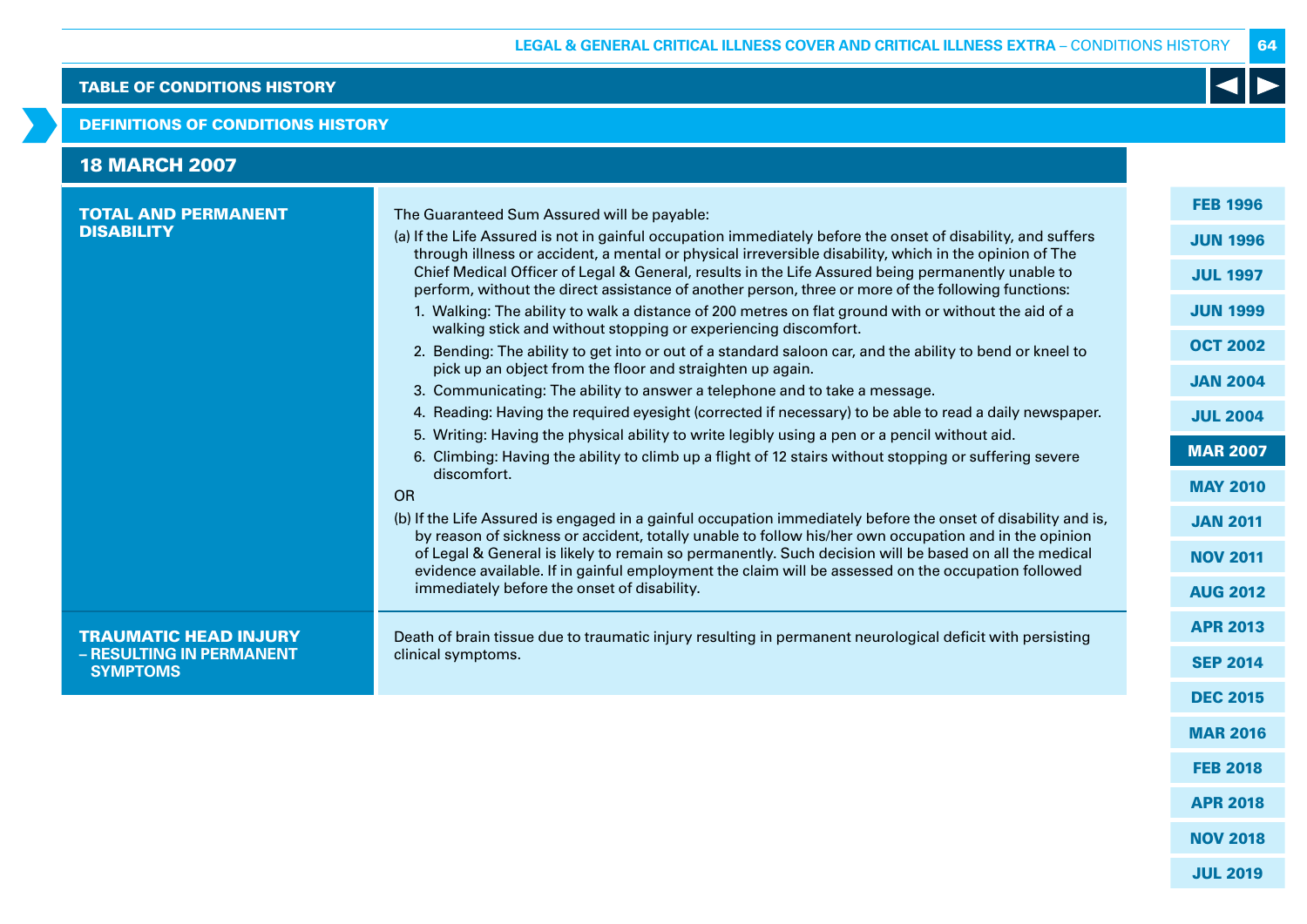## DEFINITIONS OF CONDITIONS HISTORY

# 23 MAY 2010

| Summary – Changes to Benign Brain Tumour, Coma, Coronary Artery By-pass Grafts, Heart Valve Replacement or Repair, HIV                                                                        |                                                                                                                                                                                                        |  | <b>FEB 1996</b> |
|-----------------------------------------------------------------------------------------------------------------------------------------------------------------------------------------------|--------------------------------------------------------------------------------------------------------------------------------------------------------------------------------------------------------|--|-----------------|
| infection, Loss of hand or foot, Paralysis of a limb, Parkinson's Disease and Third Degree Burns. Mastectomy, Multiple System<br>Atrophy, Open Heart Surgery and Removal of an Eyeball added. |                                                                                                                                                                                                        |  | <b>JUN 1996</b> |
|                                                                                                                                                                                               |                                                                                                                                                                                                        |  | <b>JUL 1997</b> |
| <b>ALZHEIMER'S DISEASE</b>                                                                                                                                                                    | No change                                                                                                                                                                                              |  | <b>JUN 1999</b> |
| <b>AORTA GRAFT SURGERY</b>                                                                                                                                                                    | No change                                                                                                                                                                                              |  | <b>OCT 2002</b> |
| <b>APLASTIC ANAEMIA</b>                                                                                                                                                                       | No change                                                                                                                                                                                              |  | <b>JAN 2004</b> |
|                                                                                                                                                                                               |                                                                                                                                                                                                        |  | <b>JUL 2004</b> |
| <b>BACTERIAL MENINGITIS</b>                                                                                                                                                                   | No change                                                                                                                                                                                              |  | <b>MAR 2007</b> |
| <b>BENIGN BRAIN TUMOUR</b>                                                                                                                                                                    | A non-malignant tumour or cyst in the brain, cranial nerves or meninges within the skull, resulting in<br>either surgical removal or permanent neurological deficit with persisting clinical symptoms. |  | <b>MAY 2010</b> |
| - RESULTING IN EITHER SURGICAL                                                                                                                                                                |                                                                                                                                                                                                        |  | <b>JAN 2011</b> |
| <b>REMOVAL OR PERMANENT</b><br><b>SYMPTOMS</b>                                                                                                                                                | For the above definition, the following are not covered:<br>• Tumours in the pituitary gland.                                                                                                          |  | <b>NOV 2011</b> |
|                                                                                                                                                                                               | • Angiomas.                                                                                                                                                                                            |  | <b>AUG 2012</b> |
| <b>BLINDNESS</b>                                                                                                                                                                              | No change                                                                                                                                                                                              |  | <b>APR 2013</b> |
|                                                                                                                                                                                               |                                                                                                                                                                                                        |  | <b>SEP 2014</b> |
| <b>CANCER</b>                                                                                                                                                                                 | No change                                                                                                                                                                                              |  | <b>DEC 2015</b> |
| <b>CARDIOMYOPATHY</b>                                                                                                                                                                         | No change                                                                                                                                                                                              |  | <b>MAR 2016</b> |
| <b>COMA</b>                                                                                                                                                                                   | A state of unconsciousness with no reaction to external stimuli or internal needs which results in                                                                                                     |  | <b>FEB 2018</b> |
| - RESULTING IN<br><b>PERMANENT SYMPTOMS</b>                                                                                                                                                   | permanent neurological deficit with persisting clinical symptoms.                                                                                                                                      |  | <b>APR 2018</b> |
|                                                                                                                                                                                               | For the above definition, the following is not covered:<br>• Coma secondary to alcohol or drug abuse.                                                                                                  |  | <b>NOV 2018</b> |
|                                                                                                                                                                                               |                                                                                                                                                                                                        |  | <b>JUL 2019</b> |

K

65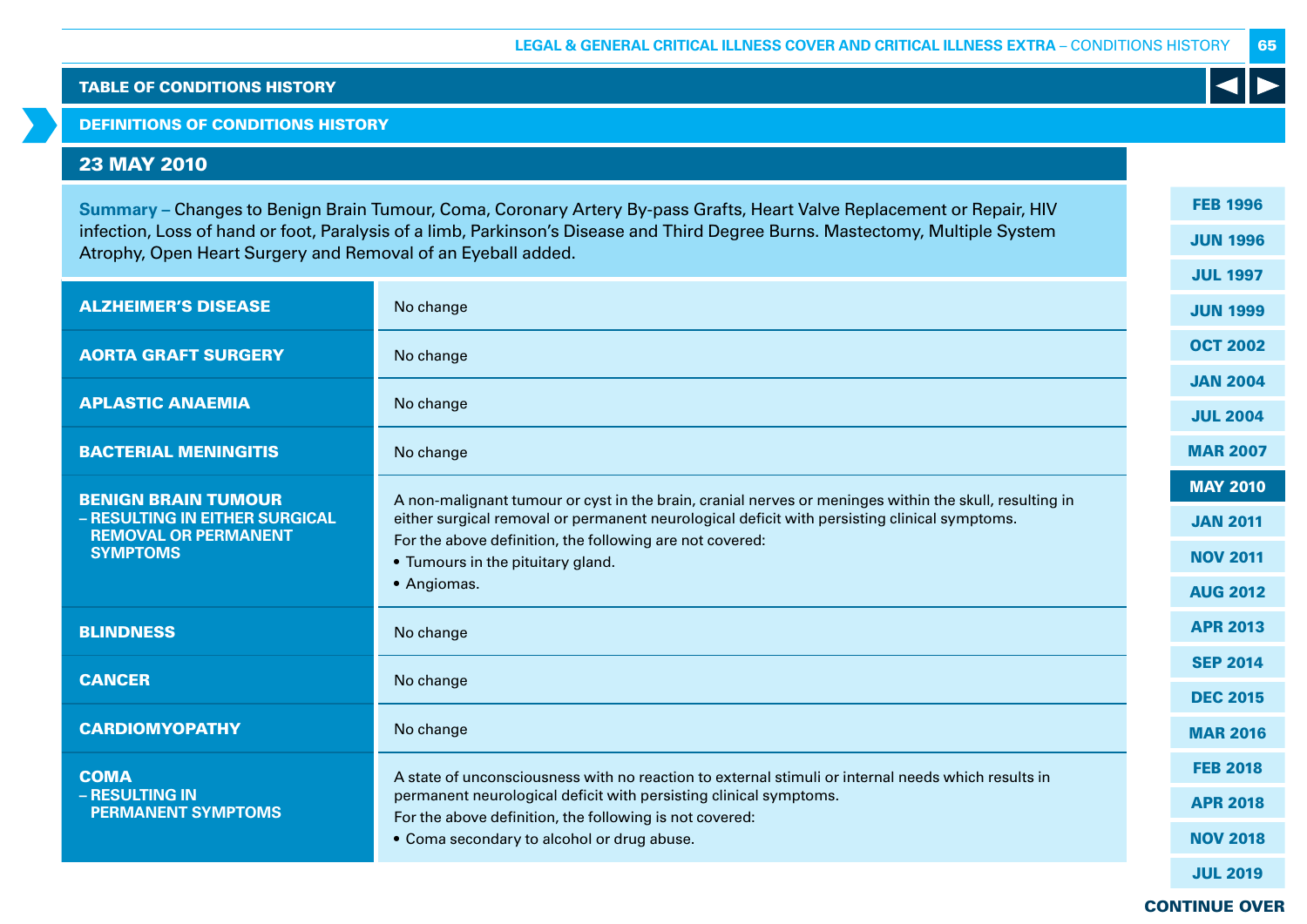## DEFINITIONS OF CONDITIONS HISTORY

| <b>23 MAY 2010</b>                                          |                                                                                                                                                   |                 |
|-------------------------------------------------------------|---------------------------------------------------------------------------------------------------------------------------------------------------|-----------------|
| <b>CORONARY ARTERY</b><br><b>BY-PASS GRAFTS</b>             | The undergoing of surgery requiring anterolateral thoracotomy on the advice of a consultant cardiologist                                          | <b>FEB 1996</b> |
| - WITH SURGICAL THORACOTOMY                                 | to correct narrowing or blockage of one or more coronary arteries with by-pass grafts.<br>For the above definition the following are not covered: | <b>JUN 1996</b> |
|                                                             | • balloon angioplasty                                                                                                                             | <b>JUL 1997</b> |
|                                                             | • atherectomy<br>• rotablation                                                                                                                    | <b>JUN 1999</b> |
|                                                             | • insertion of stents, and                                                                                                                        | <b>OCT 2002</b> |
|                                                             | • laser treatment.                                                                                                                                | <b>JAN 2004</b> |
| <b>CREUTZFELDT-JAKOB</b>                                    | No change                                                                                                                                         | <b>JUL 2004</b> |
| <b>DISEASE (CJD)</b>                                        |                                                                                                                                                   | <b>MAR 2007</b> |
| <b>DEAFNESS</b>                                             | No change                                                                                                                                         | <b>MAY 2010</b> |
| <b>DEMENTIA</b>                                             | No change                                                                                                                                         | <b>JAN 2011</b> |
| <b>ENCEPHALITIS</b>                                         | No change                                                                                                                                         | <b>NOV 2011</b> |
|                                                             |                                                                                                                                                   | <b>AUG 2012</b> |
| <b>HEART ATTACK</b>                                         | No change                                                                                                                                         | <b>APR 2013</b> |
| <b>HEART VALVE</b>                                          | The undergoing of surgery requiring anterolateral thoracotomy on the advice of a consultant cardiologist                                          | <b>SEP 2014</b> |
| <b>REPLACEMENT OR REPAIR</b><br>- WITH SURGICAL THORACOTOMY | to replace or repair one or more heart valves.                                                                                                    | <b>DEC 2015</b> |
|                                                             |                                                                                                                                                   | <b>MAR 2016</b> |
| <b>HIV INFECTION</b><br>- CAUGHT FROM A BLOOD               | Infection by Human Immunodeficiency Virus resulting from:<br>• a blood transfusion given as part of medical treatment                             | <b>FEB 2018</b> |
| <b>TRANSFUSION, PHYSICAL</b><br><b>ASSAULT OR ACCIDENT</b>  | • a physical assault; or                                                                                                                          | <b>APR 2018</b> |
| <b>AT WORK</b>                                              | • an incident occurring during the course of performing normal duties of employment;                                                              | <b>NOV 2018</b> |
|                                                             | after the start of the policy and satisfying all of the following:                                                                                |                 |
|                                                             |                                                                                                                                                   | <b>JUL 2019</b> |

CONTINUE OVER

66

 $\blacktriangleleft$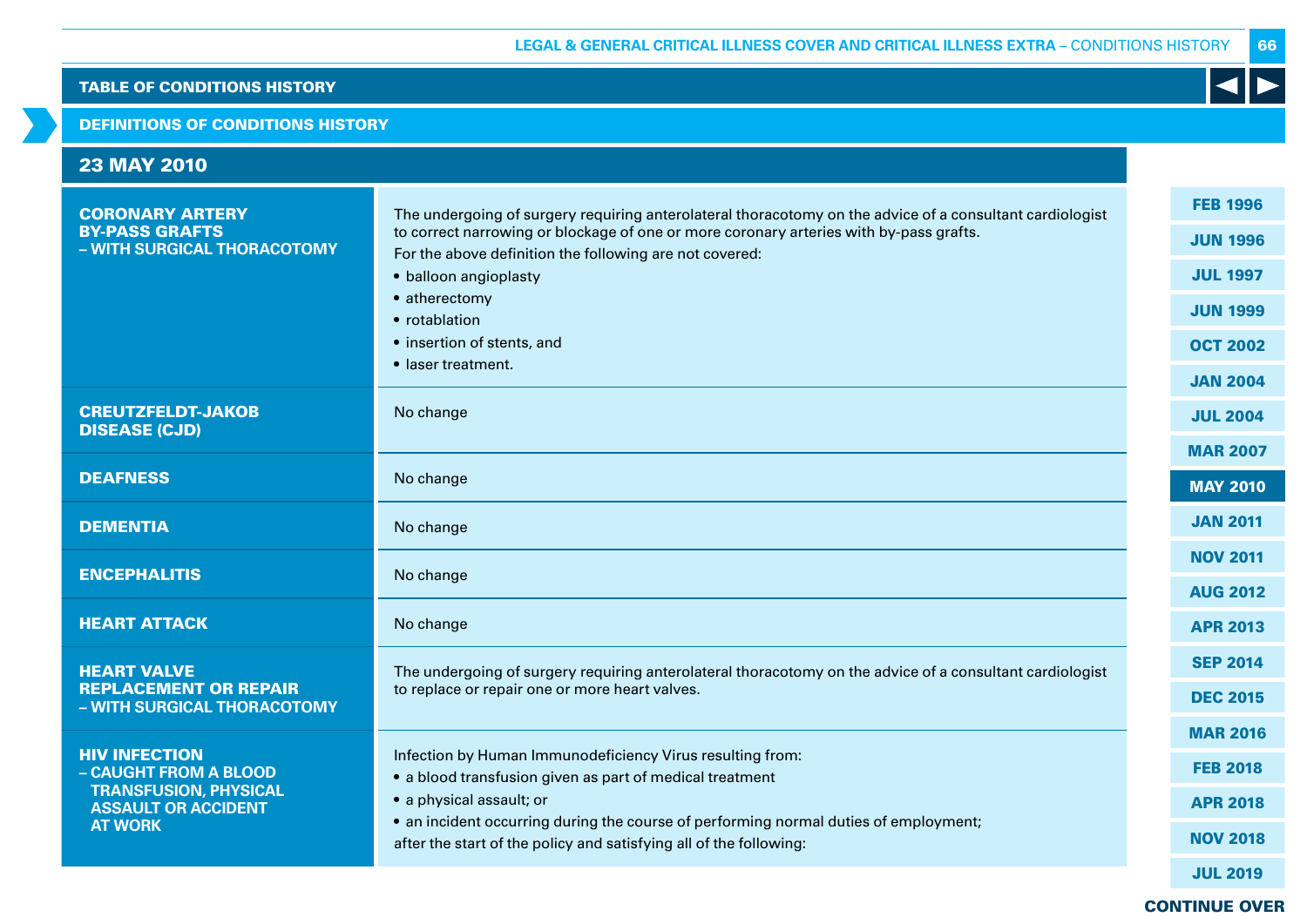## DEFINITIONS OF CONDITIONS HISTORY

| <b>23 MAY 2010</b>                                                                                                                         |                                                                                                                                                                                                                                                                                                                                                                                                                                                                                                                                                                                                                                                                                                                                                                                                                                                                                                                                                                                                                                                                                                                                                                                                                                                                                                |                                                                                                                                                                         |
|--------------------------------------------------------------------------------------------------------------------------------------------|------------------------------------------------------------------------------------------------------------------------------------------------------------------------------------------------------------------------------------------------------------------------------------------------------------------------------------------------------------------------------------------------------------------------------------------------------------------------------------------------------------------------------------------------------------------------------------------------------------------------------------------------------------------------------------------------------------------------------------------------------------------------------------------------------------------------------------------------------------------------------------------------------------------------------------------------------------------------------------------------------------------------------------------------------------------------------------------------------------------------------------------------------------------------------------------------------------------------------------------------------------------------------------------------|-------------------------------------------------------------------------------------------------------------------------------------------------------------------------|
| <b>HIV INFECTION</b><br>- CAUGHT FROM A BLOOD<br><b>TRANSFUSION, PHYSICAL</b><br><b>ASSAULT OR ACCIDENT</b><br><b>AT WORK</b><br>Continued | • The incident must have been reported to appropriate authorities and have been investigated in<br>accordance with the established procedures.<br>. Where HIV infection is caught through a physical assault or as a result of an incident occurring during<br>the course of performing normal duties of employment, the incident must be supported by a negative<br>HIV antibody test taken within five days of the incident.<br>• There must be a further HIV test within 12 months confirming the presence of HIV or antibodies to the<br>virus.<br>. The incident causing infection must have occurred in one of the following countries: Australia, Austria,<br>Belgium, Bulgaria, Canada, the Channel Islands, Cyprus, the Czech Republic, Denmark, Estonia, Finland,<br>France, Germany, Gibraltar, Greece, Hong Kong, Hungary, Iceland, the Isle of Man, Italy, Japan, Latvia,<br>Liechtenstein, Lithuania, Luxembourg, Malta, the Netherlands, New Zealand, Norway, Poland, Portugal,<br>Republic of Ireland, Romania, Slovakia, Slovenia, Spain, Sweden, Switzerland, the United Kingdom and<br>the United States of America.<br>For the above definition, the following is not covered:<br>. HIV infection resulting from any other means, including sexual activity or drug abuse. | <b>FEB 1996</b><br><b>JUN 1996</b><br><b>JUL 1997</b><br><b>JUN 1999</b><br><b>OCT 2002</b><br><b>JAN 2004</b><br><b>JUL 2004</b><br><b>MAR 2007</b><br><b>MAY 2010</b> |
| <b>KIDNEY FAILURE</b>                                                                                                                      | No change                                                                                                                                                                                                                                                                                                                                                                                                                                                                                                                                                                                                                                                                                                                                                                                                                                                                                                                                                                                                                                                                                                                                                                                                                                                                                      | <b>JAN 2011</b>                                                                                                                                                         |
| <b>LIVER FAILURE</b>                                                                                                                       | No change                                                                                                                                                                                                                                                                                                                                                                                                                                                                                                                                                                                                                                                                                                                                                                                                                                                                                                                                                                                                                                                                                                                                                                                                                                                                                      | <b>NOV 2011</b><br><b>AUG 2012</b>                                                                                                                                      |
| <b>LOSS OF HAND OR FOOT</b><br>- PERMANENT PHYSICAL SEVERANCE                                                                              | Permanent physical severance of a hand or foot at or above the wrist or ankle joints.                                                                                                                                                                                                                                                                                                                                                                                                                                                                                                                                                                                                                                                                                                                                                                                                                                                                                                                                                                                                                                                                                                                                                                                                          | <b>APR 2013</b><br><b>SEP 2014</b>                                                                                                                                      |
| <b>LOSS OF SPEECH</b>                                                                                                                      | No change                                                                                                                                                                                                                                                                                                                                                                                                                                                                                                                                                                                                                                                                                                                                                                                                                                                                                                                                                                                                                                                                                                                                                                                                                                                                                      | <b>DEC 2015</b>                                                                                                                                                         |
| <b>MAJOR ORGAN TRANSPLANT</b>                                                                                                              | No change                                                                                                                                                                                                                                                                                                                                                                                                                                                                                                                                                                                                                                                                                                                                                                                                                                                                                                                                                                                                                                                                                                                                                                                                                                                                                      | <b>MAR 2016</b>                                                                                                                                                         |
|                                                                                                                                            |                                                                                                                                                                                                                                                                                                                                                                                                                                                                                                                                                                                                                                                                                                                                                                                                                                                                                                                                                                                                                                                                                                                                                                                                                                                                                                | <b>FEB 2018</b>                                                                                                                                                         |
|                                                                                                                                            |                                                                                                                                                                                                                                                                                                                                                                                                                                                                                                                                                                                                                                                                                                                                                                                                                                                                                                                                                                                                                                                                                                                                                                                                                                                                                                | <b>APR 2018</b>                                                                                                                                                         |
|                                                                                                                                            |                                                                                                                                                                                                                                                                                                                                                                                                                                                                                                                                                                                                                                                                                                                                                                                                                                                                                                                                                                                                                                                                                                                                                                                                                                                                                                | <b>NOV 2018</b>                                                                                                                                                         |

67

K

CONTINUE OVER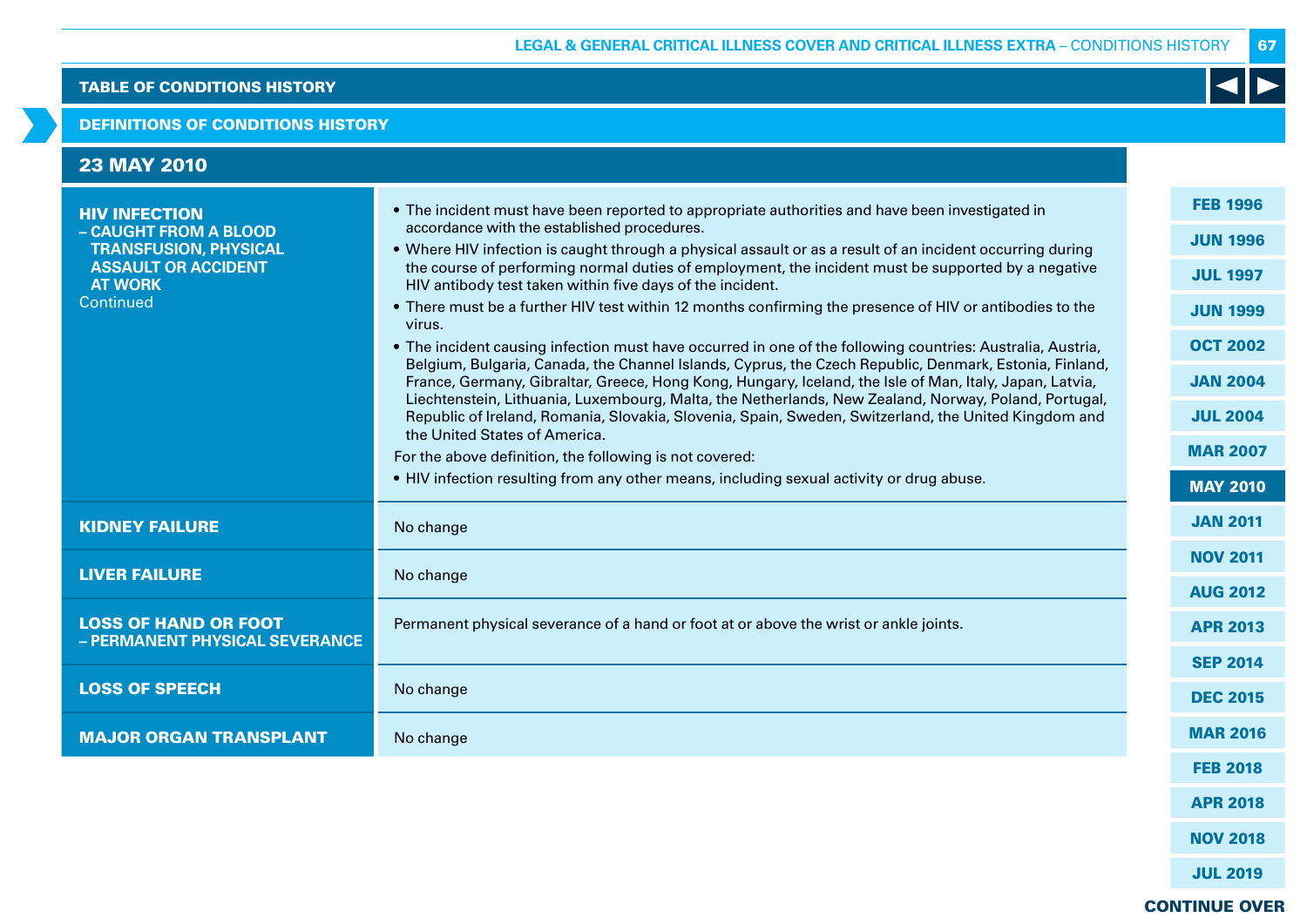### DEFINITIONS OF CONDITIONS HISTORY

| <b>23 MAY 2010</b>                                                                                                    |                                                                                                                                                                                                                                                                                                                                                                           |                                                       |
|-----------------------------------------------------------------------------------------------------------------------|---------------------------------------------------------------------------------------------------------------------------------------------------------------------------------------------------------------------------------------------------------------------------------------------------------------------------------------------------------------------------|-------------------------------------------------------|
| <b>MASTECTOMY FOR DUCTAL</b><br><b>CARCINOMA IN SITU</b><br><b>(DUCTAL CARCINOMA IN</b><br><b>SITU OF THE BREAST)</b> | The undergoing of a mastectomy operation (total removal of all the tissue of at least one breast) on the<br>advice of your hospital consultant following the diagnosis of ductal carcinoma in situ of the breast.<br>For the above definition, the following are not covered:<br>• Prophylactic mastectomy without histological evidence of ductal carcinoma in situ, and | <b>FEB 1996</b><br><b>JUN 1996</b><br><b>JUL 1997</b> |
| - REQUIRING TOTAL REMOVAL<br>OF THE BREAST                                                                            | • Any other surgical procedures such as lumpectomy, partial mastectomy and partial or total sub<br>cutaneous mastectomy.                                                                                                                                                                                                                                                  | <b>JUN 1999</b>                                       |
| <b>MOTOR NEURONE DISEASE</b>                                                                                          | No change                                                                                                                                                                                                                                                                                                                                                                 | <b>OCT 2002</b>                                       |
|                                                                                                                       |                                                                                                                                                                                                                                                                                                                                                                           | <b>JAN 2004</b>                                       |
| <b>MULTIPLE SCLEROSIS</b>                                                                                             | No change                                                                                                                                                                                                                                                                                                                                                                 | <b>JUL 2004</b>                                       |
| <b>MULTIPLE SYSTEM ATROPHY</b><br>- RESULTING IN PERMANENT                                                            | A definite diagnosis of multiple system atrophy by a consultant neurologist. There must be evidence of                                                                                                                                                                                                                                                                    | <b>MAR 2007</b>                                       |
| <b>SYMPTOMS</b>                                                                                                       | permanent clinical impairment of either:<br>• motor function with associated rigidity of movement or                                                                                                                                                                                                                                                                      | <b>MAY 2010</b>                                       |
|                                                                                                                       | • the ability to coordinate muscle movement or                                                                                                                                                                                                                                                                                                                            | <b>JAN 2011</b>                                       |
|                                                                                                                       | • bladder control and postural hypotension.                                                                                                                                                                                                                                                                                                                               | <b>NOV 2011</b>                                       |
| <b>OPEN HEART SURGERY</b><br>- WITH MEDIAN STERNOTOMY                                                                 | The undergoing of surgery requiring median sternotomy (surgery to divide the breastbone) on the advice<br>of a consultant cardiologist to correct any structural abnormality of the heart.                                                                                                                                                                                | <b>AUG 2012</b>                                       |
|                                                                                                                       |                                                                                                                                                                                                                                                                                                                                                                           | <b>APR 2013</b>                                       |
| <b>PARALYSIS OF A LIMB</b><br>- TOTAL AND IRREVERSIBLE                                                                | Total and irreversible loss of muscle function to the whole of any one limb.                                                                                                                                                                                                                                                                                              | <b>SEP 2014</b>                                       |
|                                                                                                                       |                                                                                                                                                                                                                                                                                                                                                                           | <b>DEC 2015</b>                                       |
| <b>PARKINSON'S DISEASE</b><br>- RESULTING IN PERMANENT                                                                | A definite diagnosis of Parkinson's disease by a consultant neurologist. There must be permanent clinical<br>impairment of motor function with associated tremor, rigidity of movement and postural instability.                                                                                                                                                          | <b>MAR 2016</b>                                       |
| <b>SYMPTOMS</b>                                                                                                       |                                                                                                                                                                                                                                                                                                                                                                           | <b>FEB 2018</b>                                       |
|                                                                                                                       |                                                                                                                                                                                                                                                                                                                                                                           | <b>APR 2018</b>                                       |

NOV 2018

68

K

JUL 2019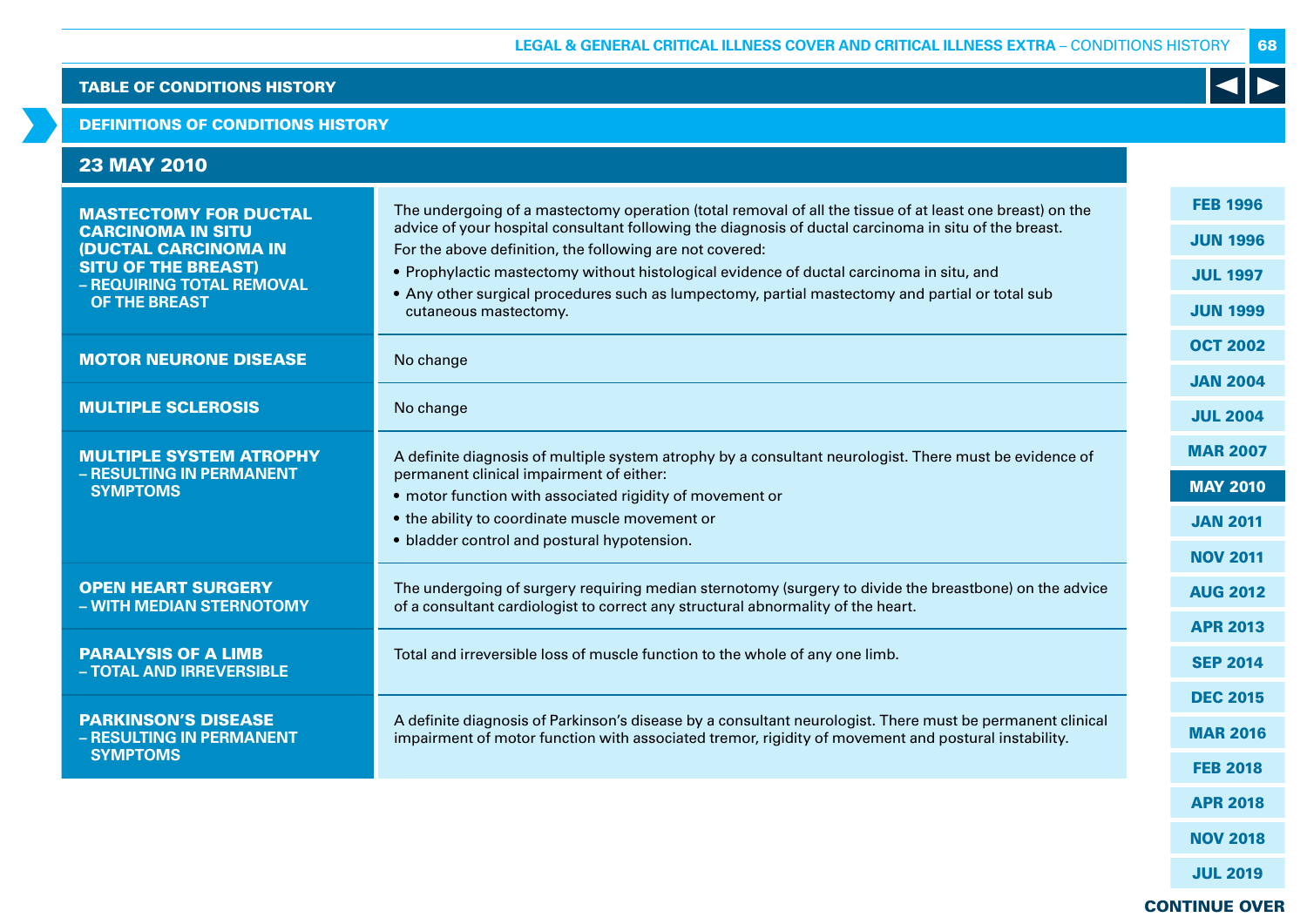DEFINITIONS OF CONDITIONS HISTORY

#### 23 MAY 2010 PRIMARY PULMONARY **HYPERTENSION** No change **PROGRESSIVE** SUPRANUCLEAR PALSY No change REMOVAL OF AN EYEBALL **– DUE TO INJURY OR DISEASE** Surgical removal of an eyeball as a result of injury or disease. For the above definition the following is not covered: • Self inflicted injuries. RESPIRATORY FAILURE No change SYSTEMIC LUPUS **ERYTHEMATOSUS** No change **STROKE** No change TERMINAL ILLNESS No change THIRD DEGREE BURNS **– COVERING 20% OF THE SURFACE AREA OF THE BODY OR 50% OF THE FACE/HEAD**  Burns that involve damage or destruction of the skin to its full depth through to the underlying tissue and covering at least 20% of the body's surface area or covering 50% of the area of the face or head. FEB 1996 JUN 1996 JUL 1997 JUN 1999 OCT 2002 JAN 2004 JUL 2004 MAR 2007 MAY 2010 JAN 2011 NOV 2011 AUG 2012 APR 2013 SEP 2014 DEC 2015 MAR 2016 FEB 2018

69

CONTINUE OVER

APR 2018

NOV 2018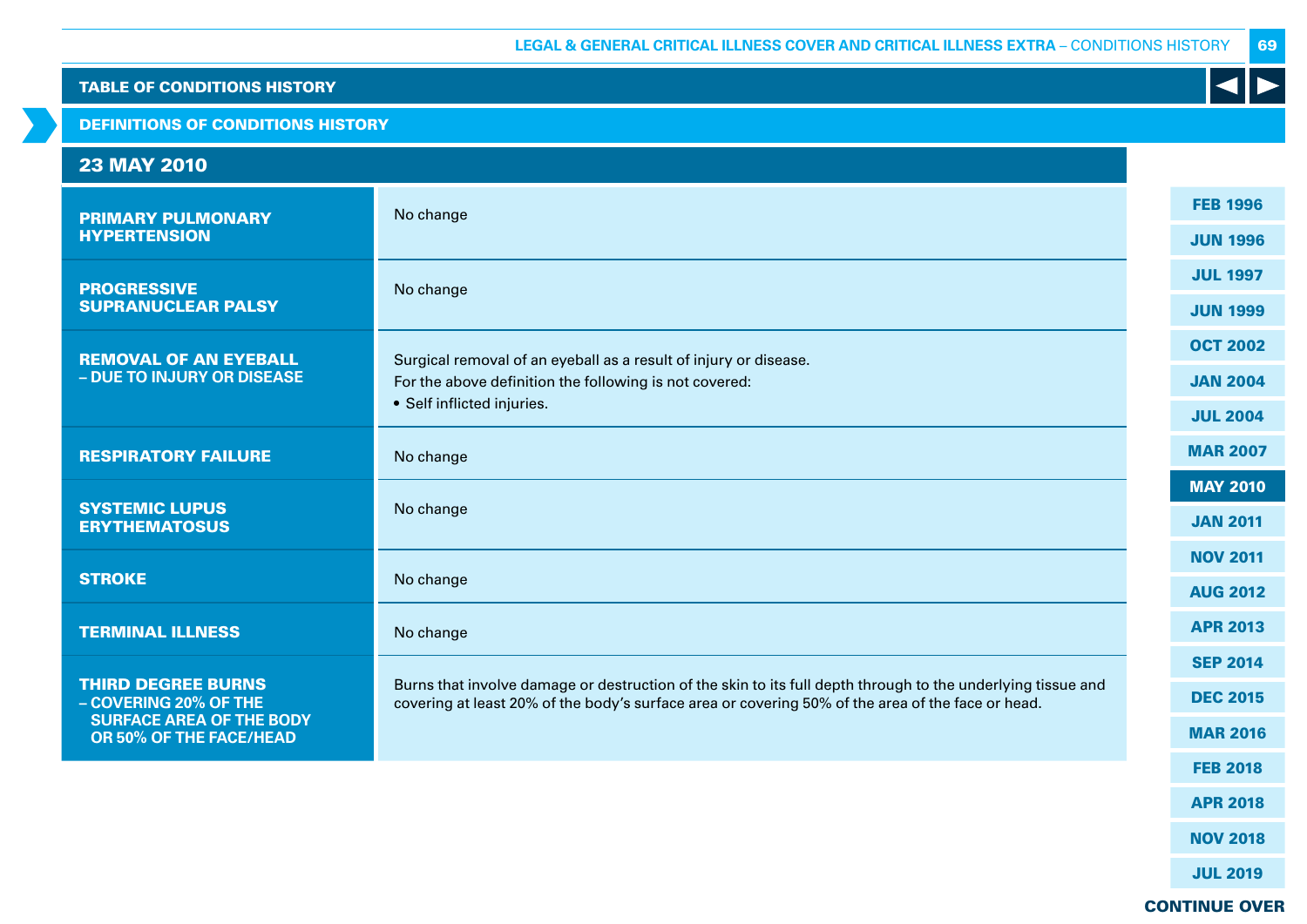70

| <b>TABLE OF CONDITIONS HISTORY</b>       |           | $\left  \bullet \right $ |
|------------------------------------------|-----------|--------------------------|
| <b>DEFINITIONS OF CONDITIONS HISTORY</b> |           |                          |
| <b>23 MAY 2010</b>                       |           |                          |
| <b>TOTAL AND PERMANENT</b>               | No change | <b>FEB 1996</b>          |
| <b>DISABILITY</b>                        |           | <b>JUN 1996</b>          |
| <b>TRAUMATIC HEAD INJURY</b>             | No change | <b>JUL 1997</b>          |
|                                          |           | <b>JUN 1999</b>          |
|                                          |           | <b>OCT 2002</b>          |
|                                          |           | <b>JAN 2004</b>          |
|                                          |           | <b>JUL 2004</b>          |
|                                          |           | <b>MAR 2007</b>          |
|                                          |           | <b>MAY 2010</b>          |
|                                          |           | <b>JAN 2011</b>          |
|                                          |           | <b>NOV 2011</b>          |
|                                          |           | <b>AUG 2012</b>          |
|                                          |           | <b>APR 2013</b>          |
|                                          |           | <b>SEP 2014</b>          |
|                                          |           | <b>DEC 2015</b>          |
|                                          |           | <b>MAR 2016</b>          |
|                                          |           | <b>FEB 2018</b>          |
|                                          |           | <b>APR 2018</b>          |
|                                          |           | <b>NOV 2018</b>          |
|                                          |           | <b>JUL 2019</b>          |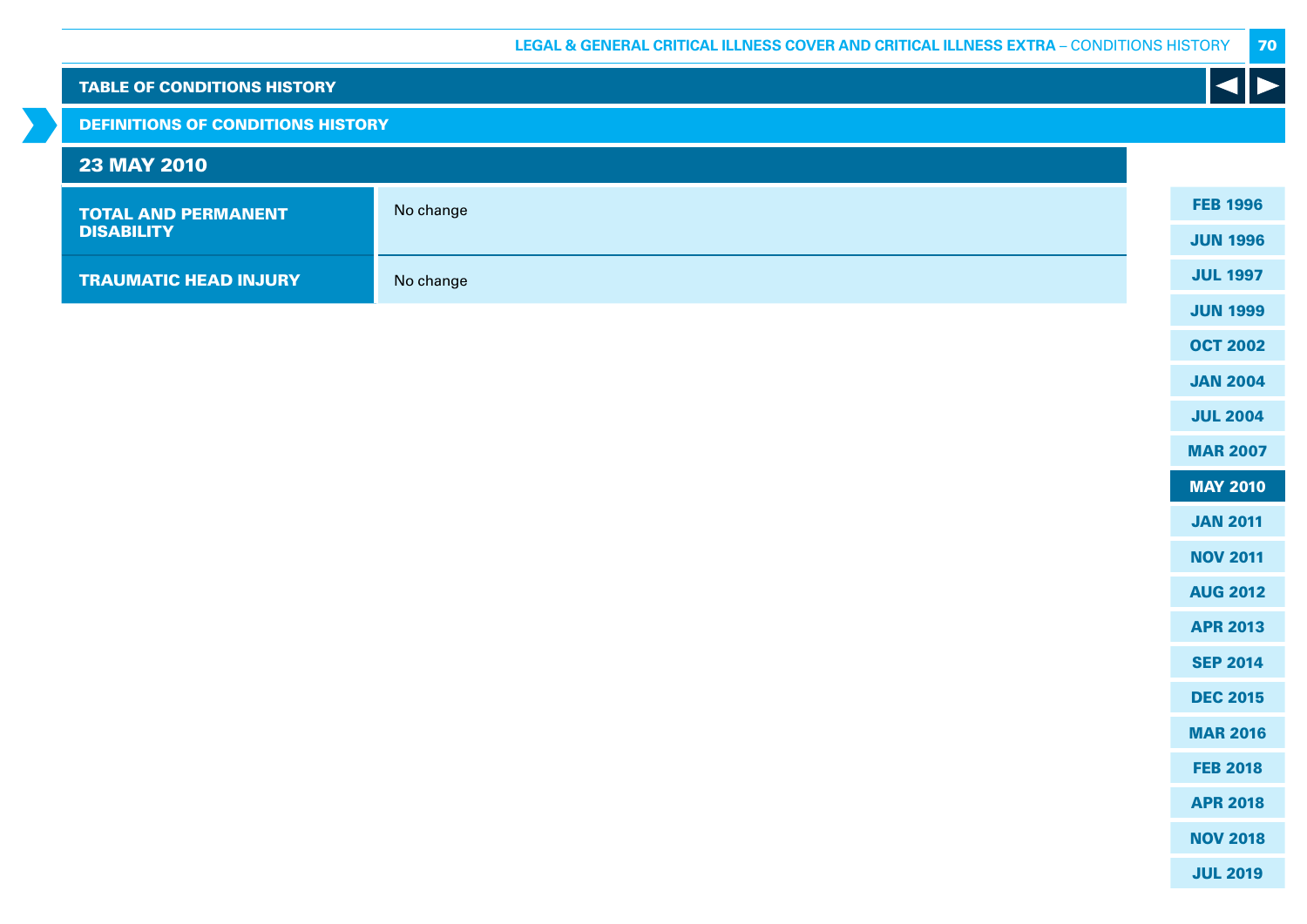| <b>TABLE OF CONDITIONS HISTORY</b>                |           |                 |
|---------------------------------------------------|-----------|-----------------|
| <b>DEFINITIONS OF CONDITIONS HISTORY</b>          |           |                 |
| <b>9 JANUARY 2011</b>                             |           |                 |
| Summary - Third Degree Burns definition improved. |           | <b>FEB 1996</b> |
| <b>ALZHEIMER'S DISEASE</b>                        | No change | <b>JUN 1996</b> |
|                                                   |           | <b>JUL 1997</b> |
| <b>AORTA GRAFT SURGERY</b>                        | No change | <b>JUN 1999</b> |
| <b>APLASTIC ANAEMIA</b>                           |           | <b>OCT 2002</b> |
|                                                   | No change | <b>JAN 2004</b> |
| <b>BACTERIAL MENINGITIS</b>                       | No change | <b>JUL 2004</b> |
|                                                   |           | <b>MAR 2007</b> |
| <b>BENIGN BRAIN TUMOUR</b>                        | No change | <b>MAY 2010</b> |
| <b>BLINDNESS</b>                                  | No change | <b>JAN 2011</b> |
|                                                   |           | <b>NOV 2011</b> |
| <b>CANCER</b>                                     | No change | <b>AUG 2012</b> |
|                                                   |           | <b>APR 2013</b> |
| <b>CARDIOMYOPATHY</b>                             | No change | <b>SEP 2014</b> |
| <b>COMA</b>                                       | No change | <b>DEC 2015</b> |
|                                                   |           | <b>MAR 2016</b> |
| <b>CORONARY ARTERY</b><br><b>BY-PASS GRAFTS</b>   | No change | <b>FEB 2018</b> |
|                                                   |           | <b>APR 2018</b> |
|                                                   |           | <b>NOV 2018</b> |

JUL 2019

CONTINUE OVER

71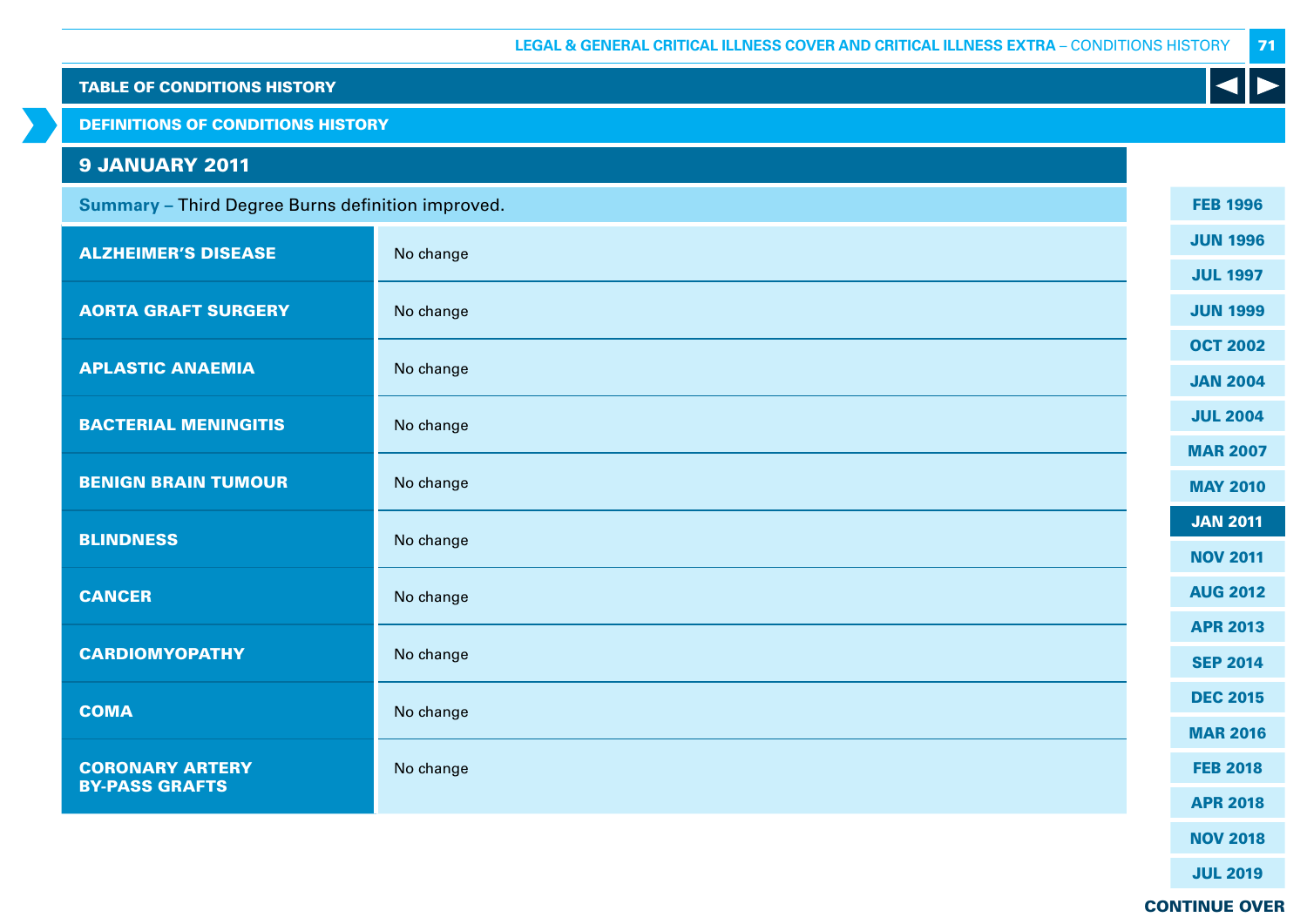DEFINITIONS OF CONDITIONS HISTORY

# 9 JANUARY 2011

| <b>CREUTZFELDT-JAKOB</b><br><b>DISEASE (CJD)</b> | No change | <b>FEB 1996</b> |
|--------------------------------------------------|-----------|-----------------|
|                                                  |           | <b>JUN 1996</b> |
| <b>DEAFNESS</b>                                  | No change | <b>JUL 1997</b> |
|                                                  |           | <b>JUN 1999</b> |
| <b>DEMENTIA</b>                                  | No change | <b>OCT 2002</b> |
|                                                  |           | <b>JAN 2004</b> |
| <b>ENCEPHALITIS</b>                              | No change | <b>JUL 2004</b> |
| <b>HEART ATTACK</b>                              | No change | <b>MAR 2007</b> |
|                                                  |           | <b>MAY 2010</b> |
| <b>HEART VALVE REPLACEMENT OR</b>                | No change | <b>JAN 2011</b> |
| <b>REPAIR</b>                                    |           | <b>NOV 2011</b> |
| <b>HIV INFECTION</b>                             | No change | <b>AUG 2012</b> |
|                                                  |           | <b>APR 2013</b> |
| <b>KIDNEY FAILURE</b>                            | No change | <b>SEP 2014</b> |
|                                                  |           | <b>DEC 2015</b> |
| <b>END STAGE LIVER FAILURE</b>                   | No change | <b>MAR 2016</b> |
| <b>LOSS OF HAND OR FOOT</b>                      | No change | <b>FEB 2018</b> |
|                                                  |           | <b>APR 2018</b> |
|                                                  |           | <b>NOV 2018</b> |

K

72

CONTINUE OVER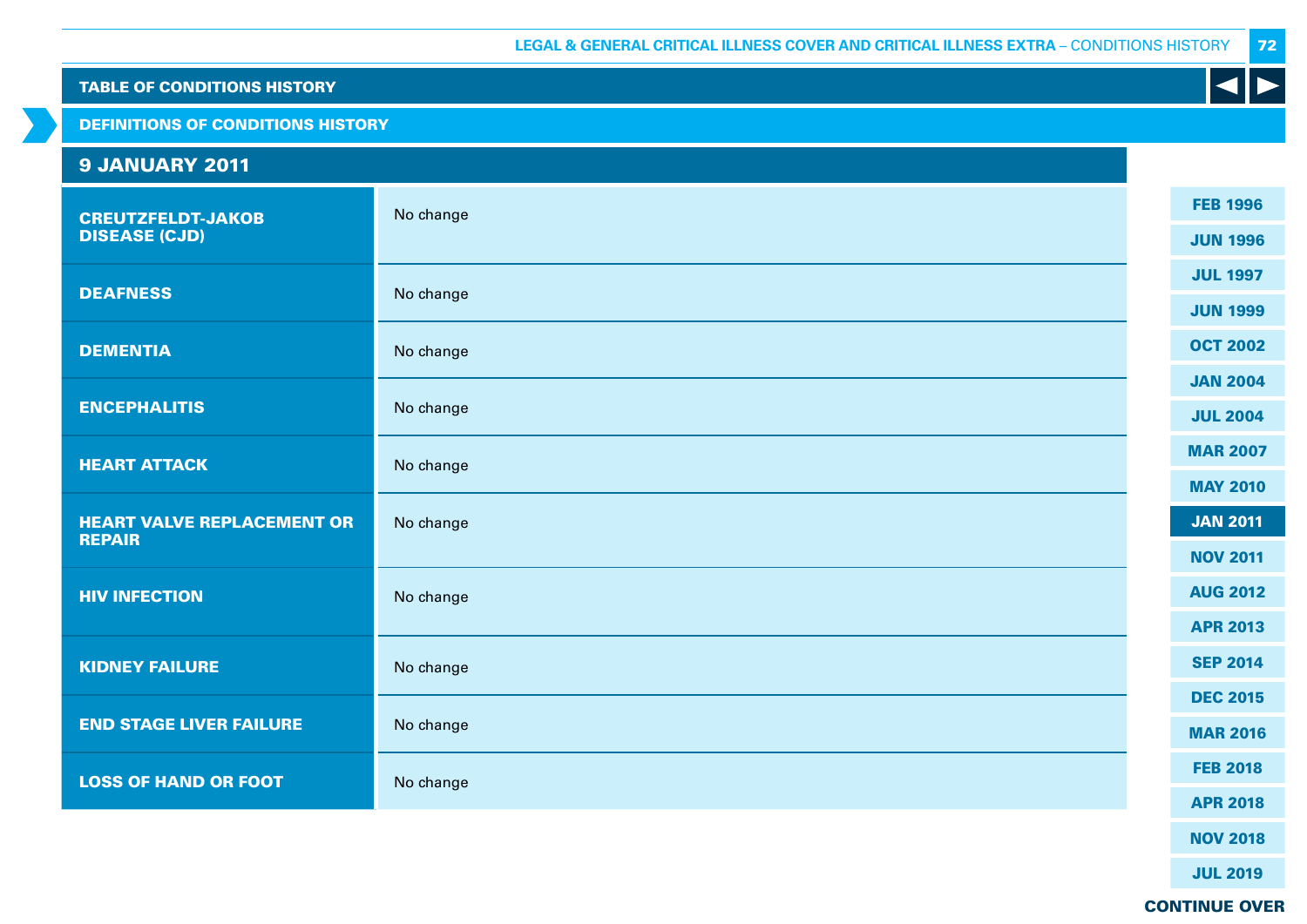DEFINITIONS OF CONDITIONS HISTORY

# 9 JANUARY 2011

| <b>LOSS OF SPEECH</b>                                     | No change | <b>FEB 1996</b> |
|-----------------------------------------------------------|-----------|-----------------|
|                                                           |           | <b>JUN 1996</b> |
| <b>MAJOR ORGAN TRANSPLANT</b>                             | No change | <b>JUL 1997</b> |
|                                                           |           | <b>JUN 1999</b> |
| <b>MASTECTOMY FOR DUCTAL</b><br><b>CARCINOMA IN SITU</b>  | No change | <b>OCT 2002</b> |
| <b>(DUCTAL CARCINOMA IN</b><br><b>SITU OF THE BREAST)</b> |           | <b>JAN 2004</b> |
|                                                           |           | <b>JUL 2004</b> |
| <b>MOTOR NEURONE DISEASE</b>                              | No change | <b>MAR 2007</b> |
| <b>MULTIPLE SCLEROSIS</b>                                 | No change | <b>MAY 2010</b> |
|                                                           |           | <b>JAN 2011</b> |
| <b>MULTIPLE SYSTEM ATROPHY</b>                            | No change | <b>NOV 2011</b> |
|                                                           |           | <b>AUG 2012</b> |
| <b>OPEN HEART SURGERY</b>                                 | No change | <b>APR 2013</b> |
| <b>PARALYSIS OF A LIMB</b>                                | No change | <b>SEP 2014</b> |
|                                                           |           | <b>DEC 2015</b> |
| <b>PARKINSON'S DISEASE</b>                                | No change | <b>MAR 2016</b> |
| <b>PRIMARY PULMONARY</b><br><b>HYPERTENSION</b>           | No change | <b>FEB 2018</b> |
|                                                           |           |                 |
|                                                           |           | <b>NOV 2018</b> |

73

K

JUL 2019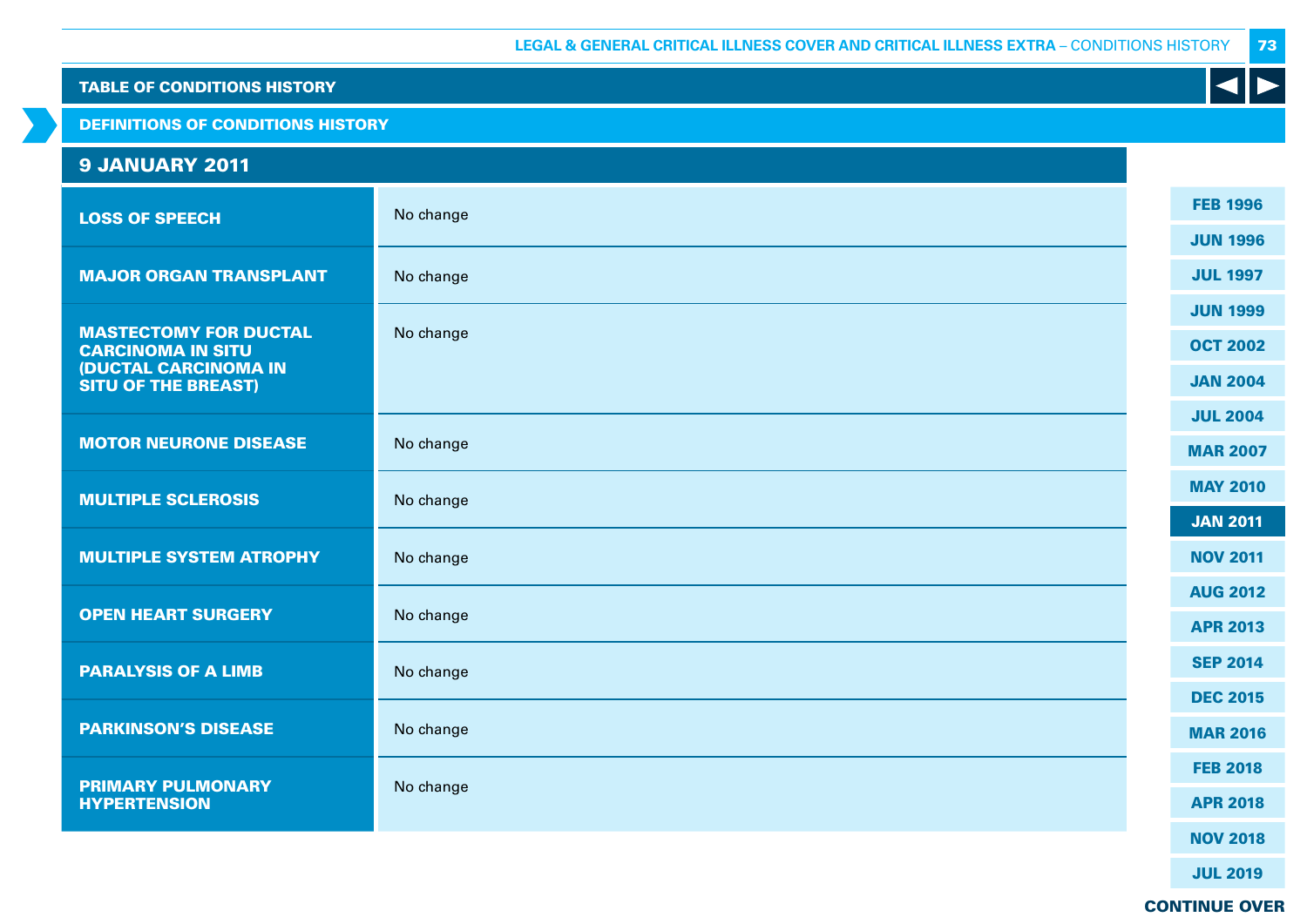DEFINITIONS OF CONDITIONS HISTORY

# 9 JANUARY 2011

| <b>PROGRESSIVE SUPRANUCLEAR</b>                                                          | No change                                                                                                                                                                                                        |  | <b>FEB 1996</b> |
|------------------------------------------------------------------------------------------|------------------------------------------------------------------------------------------------------------------------------------------------------------------------------------------------------------------|--|-----------------|
| <b>PALSY</b>                                                                             |                                                                                                                                                                                                                  |  | <b>JUN 1996</b> |
| <b>REMOVAL OF AN EYEBALL</b>                                                             | No change                                                                                                                                                                                                        |  | <b>JUL 1997</b> |
| <b>RESPIRATORY FAILURE</b>                                                               | No change                                                                                                                                                                                                        |  | <b>JUN 1999</b> |
|                                                                                          |                                                                                                                                                                                                                  |  | <b>OCT 2002</b> |
| <b>SYSTEMIC LUPUS</b><br><b>ERYTHEMATOSUS</b>                                            | No change                                                                                                                                                                                                        |  | <b>JAN 2004</b> |
|                                                                                          |                                                                                                                                                                                                                  |  | <b>JUL 2004</b> |
| <b>STROKE</b>                                                                            | No change                                                                                                                                                                                                        |  | <b>MAR 2007</b> |
| <b>TERMINAL ILLNESS</b>                                                                  | No change                                                                                                                                                                                                        |  | <b>MAY 2010</b> |
|                                                                                          |                                                                                                                                                                                                                  |  | <b>JAN 2011</b> |
| <b>THIRD DEGREE BURNS</b><br>- COVERING 20% OF THE SURFACE<br>AREA OF THE BODY OR 20% OF | Burns that involve damage or destruction of the skin to its full depth through to the underlying tissue<br>and covering at least 20% of the body's surface area or covering 20% of the area of the face or head. |  | <b>NOV 2011</b> |
| <b>THE FACE/HEAD</b>                                                                     |                                                                                                                                                                                                                  |  | <b>AUG 2012</b> |
| <b>TOTAL AND PERMANENT</b>                                                               | No change                                                                                                                                                                                                        |  | <b>APR 2013</b> |
| <b>DISABILITY</b>                                                                        |                                                                                                                                                                                                                  |  | <b>SEP 2014</b> |
| <b>TRAUMATIC HEAD INJURY</b>                                                             | No change                                                                                                                                                                                                        |  | <b>DEC 2015</b> |
|                                                                                          |                                                                                                                                                                                                                  |  | <b>MAR 2016</b> |

K

FEB 2018

APR 2018

NOV 2018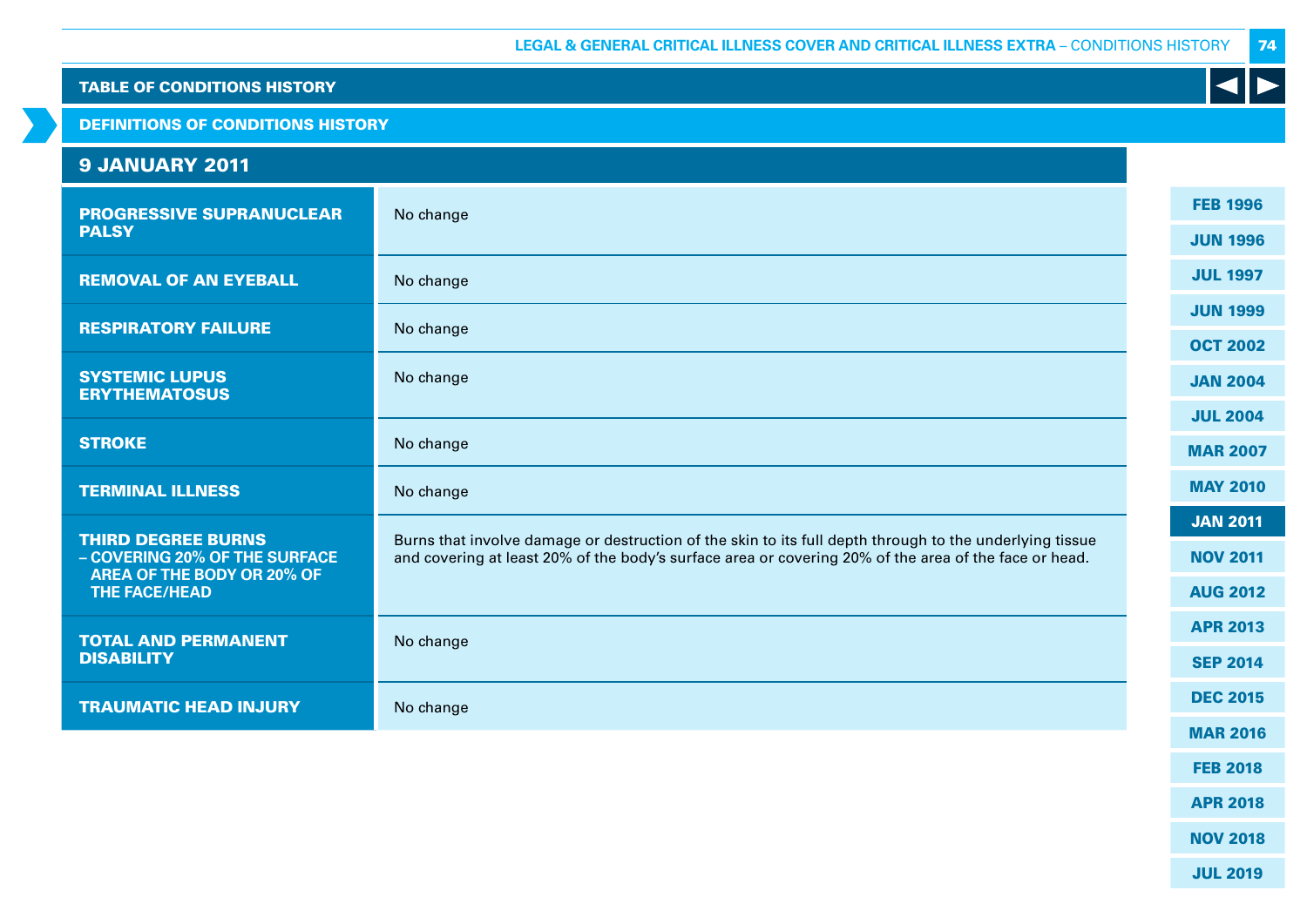DEFINITIONS OF CONDITIONS HISTORY

# 27 NOVEMBER 2011

| Summary - Coma and Coronary artery by-pass grafts definitions clarified. |                                                                                                                                                                                              |  | <b>FEB 1996</b> |
|--------------------------------------------------------------------------|----------------------------------------------------------------------------------------------------------------------------------------------------------------------------------------------|--|-----------------|
| <b>ALZHEIMER'S DISEASE</b>                                               | No change                                                                                                                                                                                    |  | <b>JUN 1996</b> |
|                                                                          |                                                                                                                                                                                              |  | <b>JUL 1997</b> |
| <b>AORTA GRAFT SURGERY</b>                                               | No change                                                                                                                                                                                    |  | <b>JUN 1999</b> |
| <b>APLASTIC ANAEMIA</b>                                                  | No change                                                                                                                                                                                    |  | <b>OCT 2002</b> |
| <b>BACTERIAL MENINGITIS</b>                                              | No change                                                                                                                                                                                    |  | <b>JAN 2004</b> |
|                                                                          |                                                                                                                                                                                              |  | <b>JUL 2004</b> |
| <b>BENIGN BRAIN TUMOUR</b>                                               | No change                                                                                                                                                                                    |  | <b>MAR 2007</b> |
| <b>BLINDNESS</b>                                                         | No change                                                                                                                                                                                    |  | <b>MAY 2010</b> |
|                                                                          |                                                                                                                                                                                              |  | <b>JAN 2011</b> |
| <b>CANCER</b>                                                            | No change                                                                                                                                                                                    |  | <b>NOV 2011</b> |
| <b>CARDIOMYOPATHY</b>                                                    | No change                                                                                                                                                                                    |  | <b>AUG 2012</b> |
| <b>COMA</b>                                                              | A state of unconsciousness with no reaction to external stimuli or internal needs which:                                                                                                     |  | <b>APR 2013</b> |
| - RESULTING IN<br><b>PERMANENT SYMPTOMS</b>                              | • Requires the use of life support systems; and<br>• Results in permanent neurological deficit with persisting clinical symptoms.<br>For the above definition, the following is not covered: |  | <b>SEP 2014</b> |
|                                                                          |                                                                                                                                                                                              |  | <b>DEC 2015</b> |
|                                                                          | • Coma secondary to drug or alcohol abuse                                                                                                                                                    |  | <b>MAR 2016</b> |
|                                                                          |                                                                                                                                                                                              |  | <b>FEB 2018</b> |

APR 2018

75

K

NOV 2018

JUL 2019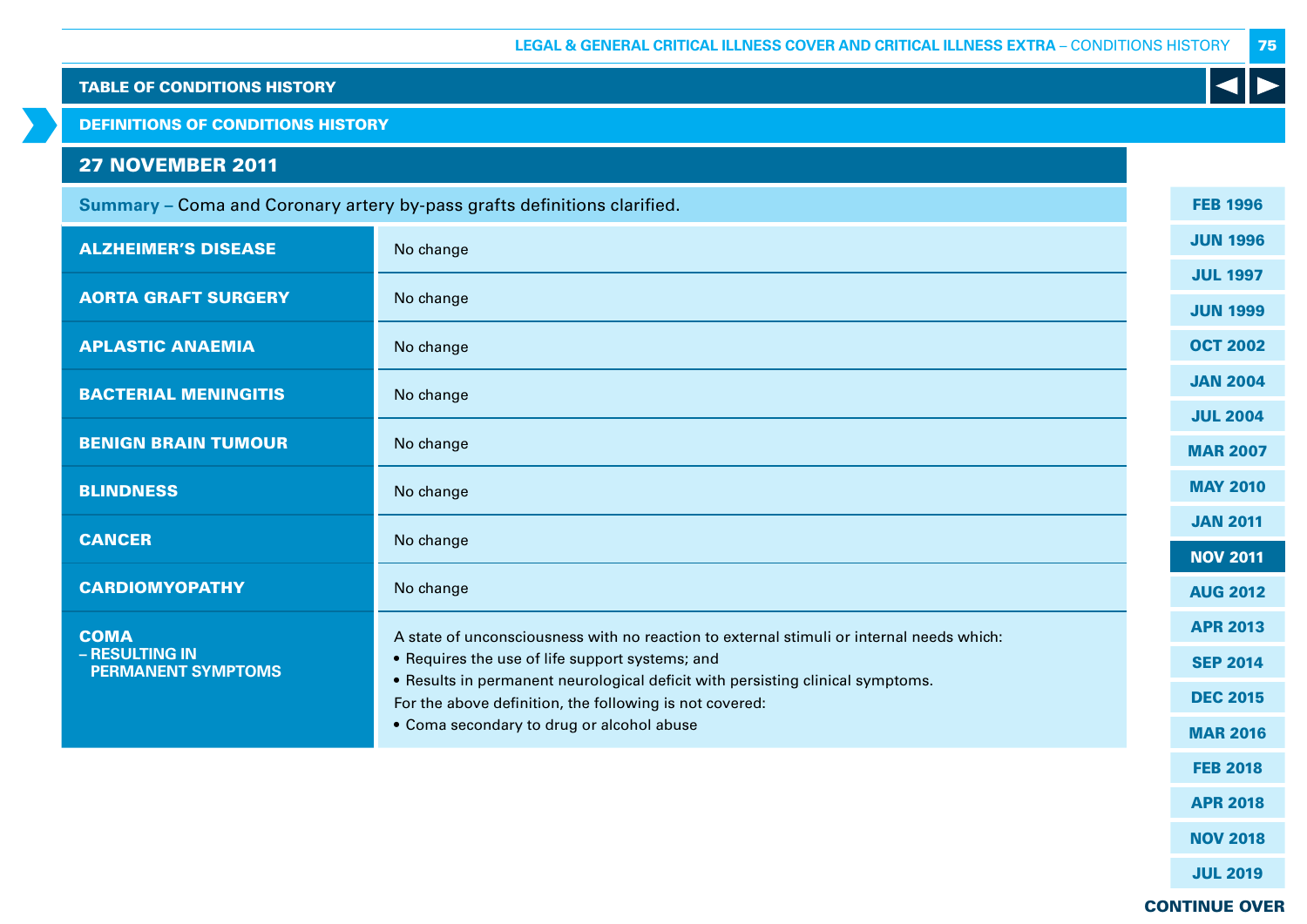#### DEFINITIONS OF CONDITIONS HISTORY

| <b>27 NOVEMBER 2011</b> |  |  |  |
|-------------------------|--|--|--|
|                         |  |  |  |

| <b>CORONARY ARTERY</b>                                  | The undergoing of surgery requiring median sternotomy (surgery to divide the breastbone) or                                                                    |                 |
|---------------------------------------------------------|----------------------------------------------------------------------------------------------------------------------------------------------------------------|-----------------|
| <b>BY-PASS GRAFTS</b><br>- WITH SURGERY TO DIVIDE THE   | anterolateral thoracotomy on the advice of a Consultant Cardiologist to correct narrowing or blockage<br>of one or more coronary arteries with by-pass grafts. | <b>JUN 1996</b> |
| <b>BREASTBONE OR ANTEROLATERAL</b><br><b>THORACTOMY</b> | For the above definition the following are not covered:<br>• Any other surgical procedure or treatment                                                         | <b>JUL 1997</b> |
|                                                         |                                                                                                                                                                | <b>JUN 1999</b> |
| <b>CREUTZFELDT-JAKOB DISEASE</b><br>(CJD)               | No change                                                                                                                                                      | <b>OCT 2002</b> |
|                                                         |                                                                                                                                                                | <b>JAN 2004</b> |
| <b>DEAFNESS</b>                                         | No change                                                                                                                                                      | <b>JUL 2004</b> |
| <b>DEMENTIA</b>                                         | No change                                                                                                                                                      | <b>MAR 2007</b> |
| <b>ENCEPHALITIS</b>                                     | No change                                                                                                                                                      | <b>MAY 2010</b> |
|                                                         |                                                                                                                                                                | <b>JAN 2011</b> |
| <b>HEART ATTACK</b>                                     | No change                                                                                                                                                      | <b>NOV 2011</b> |
| <b>HEART VALVE REPLACEMENT OR</b>                       | No change                                                                                                                                                      | <b>AUG 2012</b> |
| <b>REPAIR</b>                                           |                                                                                                                                                                | <b>APR 2013</b> |
| <b>HIV INFECTION</b>                                    | No change                                                                                                                                                      | <b>SEP 2014</b> |
| <b>KIDNEY FAILURE</b>                                   | No change                                                                                                                                                      | <b>DEC 2015</b> |
|                                                         |                                                                                                                                                                | <b>MAR 2016</b> |

FEB 2018 APR 2018

NOV 2018

JUL 2019

CONTINUE OVER

76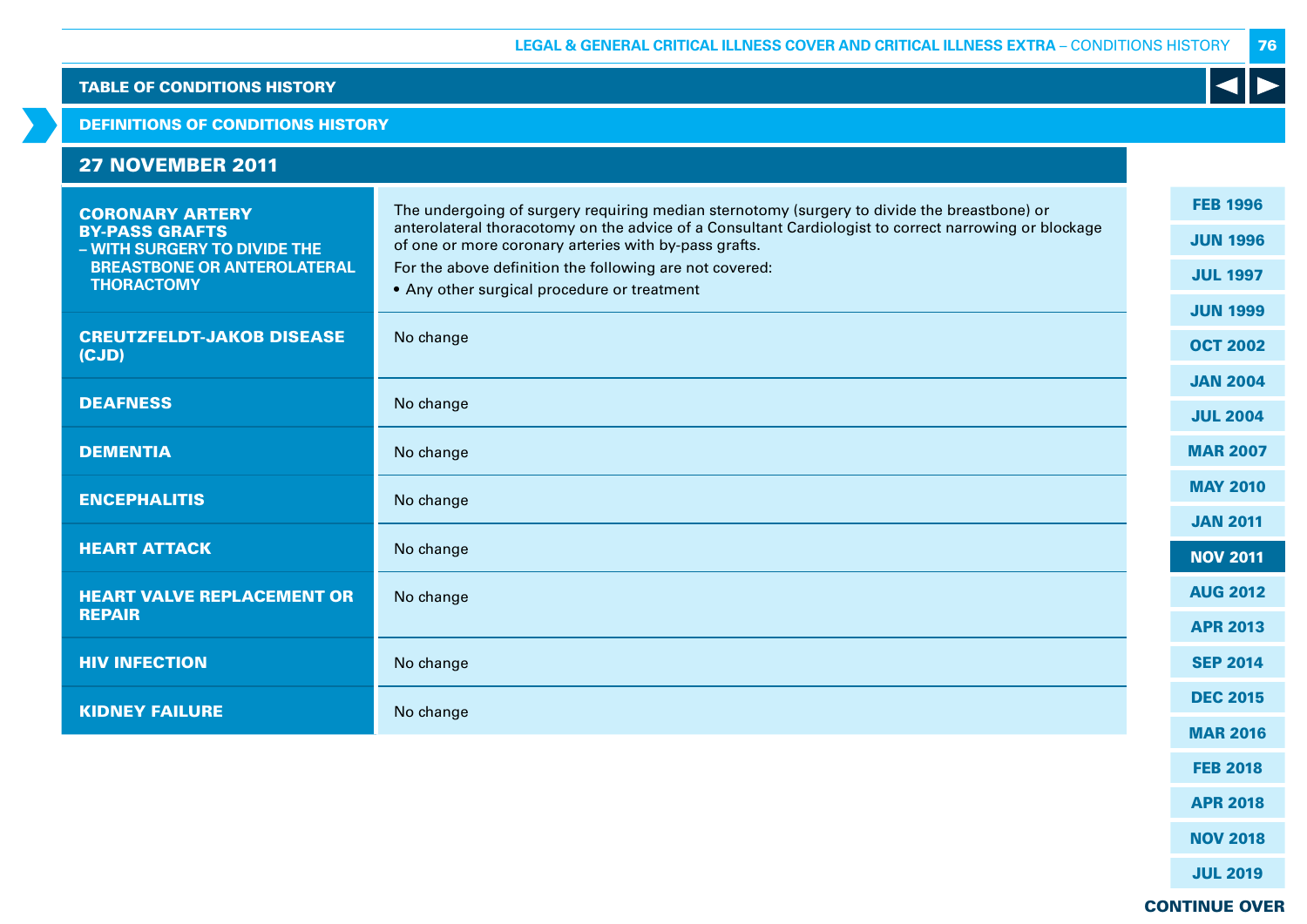DEFINITIONS OF CONDITIONS HISTORY

# 27 NOVEMBER 2011

| <b>END STAGE LIVER FAILURE</b>                                   | No change | <b>FEB 1996</b> |
|------------------------------------------------------------------|-----------|-----------------|
|                                                                  |           | <b>JUN 1996</b> |
| <b>LOSS OF HAND OR FOOT</b>                                      | No change | <b>JUL 1997</b> |
| <b>LOSS OF SPEECH</b>                                            | No change | <b>JUN 1999</b> |
| <b>MAJOR ORGAN TRANSPLANT</b>                                    | No change | <b>OCT 2002</b> |
|                                                                  |           | <b>JAN 2004</b> |
| <b>MASTECTOMY FOR DUCTAL</b><br><b>CARCINOMA IN SITU (DUCTAL</b> | No change | <b>JUL 2004</b> |
| <b>CARCINOMA IN SITU OF THE</b><br><b>BREAST)</b>                |           | <b>MAR 2007</b> |
|                                                                  |           | <b>MAY 2010</b> |
| <b>MOTOR NEURONE DISEASE</b>                                     | No change | <b>JAN 2011</b> |
| <b>MULTIPLE SCLEROSIS</b>                                        | No change | <b>NOV 2011</b> |
| <b>MULTIPLE SYSTEM ATROPHY</b>                                   | No change | <b>AUG 2012</b> |
|                                                                  |           | <b>APR 2013</b> |
| <b>OPEN HEART SURGERY</b>                                        | No change | <b>SEP 2014</b> |
| <b>PARALYSIS OF A LIMB</b>                                       | No change | <b>DEC 2015</b> |
|                                                                  |           | <b>MAR 2016</b> |

FEB 2018

77

K

APR 2018

NOV 2018

JUL 2019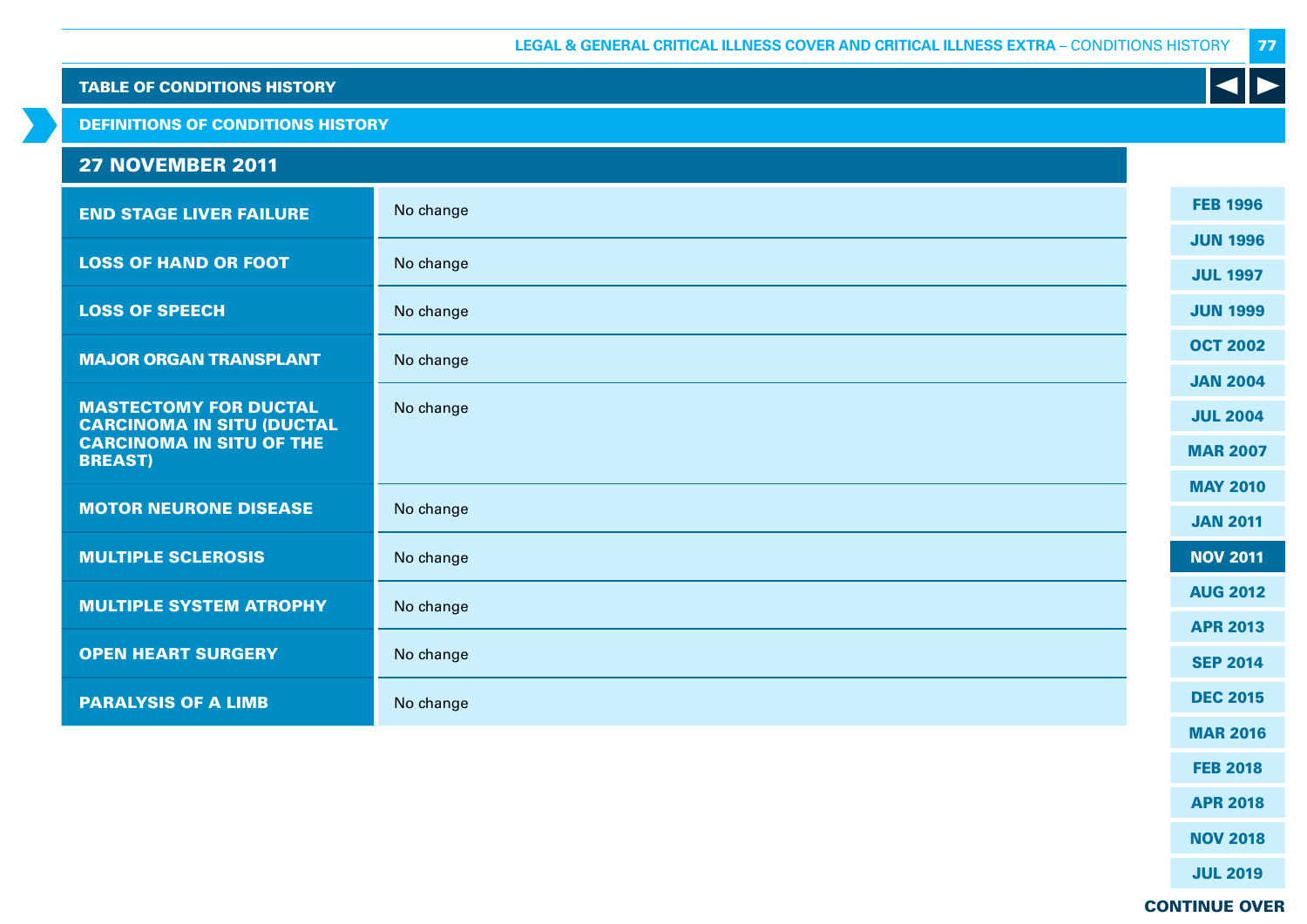|  |  | <b>TABLE OF CONDITIONS HISTORY</b> |
|--|--|------------------------------------|
|  |  |                                    |

DEFINITIONS OF CONDITIONS HISTORY

# 27 NOVEMBER 2011

| <b>PARKINSON'S DISEASE</b>                      | No change | <b>FEB 1996</b> |
|-------------------------------------------------|-----------|-----------------|
|                                                 |           | <b>JUN 1996</b> |
| <b>PRIMARY PULMONARY</b><br><b>HYPERTENSION</b> | No change | <b>JUL 1997</b> |
|                                                 |           | <b>JUN 1999</b> |
| <b>PROGRESSIVE SUPRANUCLEAR</b><br><b>PALSY</b> | No change | <b>OCT 2002</b> |
| <b>REMOVAL OF AN EYEBALL</b>                    | No change | <b>JAN 2004</b> |
|                                                 |           | <b>JUL 2004</b> |
| <b>RESPIRATORY FAILURE</b>                      | No change | <b>MAR 2007</b> |
|                                                 |           |                 |
| <b>SYSTEMIC LUPUS</b><br><b>ERYTHEMATOSUS</b>   | No change | <b>MAY 2010</b> |
|                                                 |           | <b>JAN 2011</b> |
| <b>STROKE</b>                                   | No change | <b>NOV 2011</b> |
| <b>TERMINAL ILLNESS</b>                         | No change | <b>AUG 2012</b> |
|                                                 |           | <b>APR 2013</b> |
| <b>THIRD DEGREE BURNS</b>                       | No change | <b>SEP 2014</b> |
|                                                 |           |                 |
| <b>TOTAL AND PERMANENT</b><br><b>DISABILITY</b> | No change | <b>DEC 2015</b> |
|                                                 |           | <b>MAR 2016</b> |
| <b>TRAUMATIC HEAD INJURY</b>                    | No change | <b>FEB 2018</b> |
|                                                 |           | <b>APR 2018</b> |

NOV 2018

78

K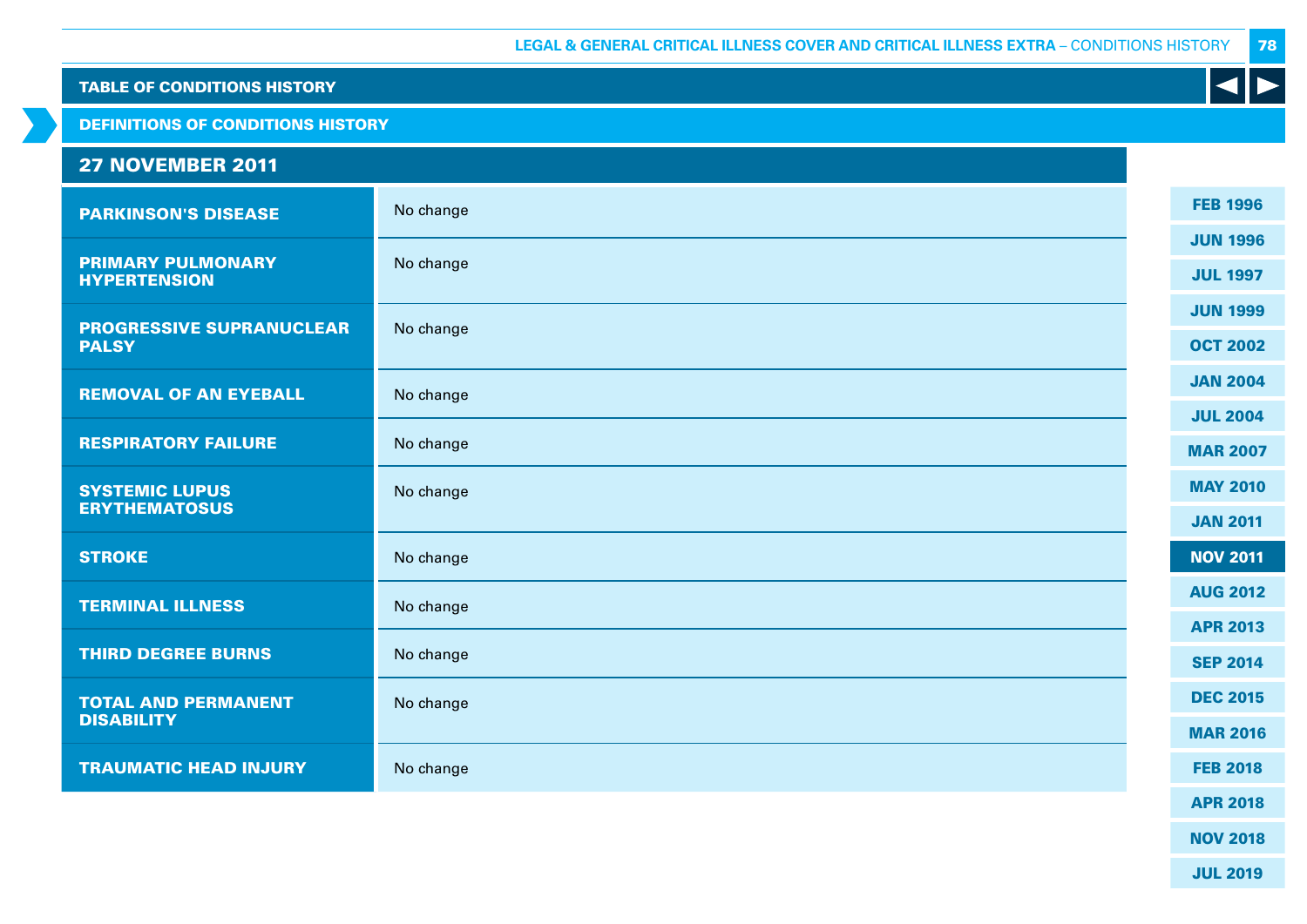DEFINITIONS OF CONDITIONS HISTORY

# 05 AUGUST 2012

**Summary –** Changes to Cancer, Ductal carcinoma in situ of the breast, Heart valve replacement or repair, Multiple sclerosis, Parkinson's disease, Stroke, Terminal illness, Total and Permanent Disability. Low grade prostate cancer added.

| <b>ALZHEIMER'S DISEASE</b>                 | No change                                                                                                                                                           |  | <b>JUL 1997</b> |
|--------------------------------------------|---------------------------------------------------------------------------------------------------------------------------------------------------------------------|--|-----------------|
|                                            |                                                                                                                                                                     |  | <b>JUN 1999</b> |
| <b>ANGIOPLASTY</b>                         | No change                                                                                                                                                           |  | <b>OCT 2002</b> |
|                                            |                                                                                                                                                                     |  | <b>JAN 2004</b> |
| <b>AORTA GRAFT SURGERY</b>                 | No change                                                                                                                                                           |  | <b>JUL 2004</b> |
| <b>APLASTIC ANAEMIA</b>                    | No change                                                                                                                                                           |  | <b>MAR 2007</b> |
|                                            |                                                                                                                                                                     |  | <b>MAY 2010</b> |
| <b>BACTERIAL MENINGITIS</b>                | No change                                                                                                                                                           |  | <b>JAN 2011</b> |
|                                            |                                                                                                                                                                     |  | <b>NOV 2011</b> |
| <b>BENIGN BRAIN TUMOUR</b>                 | No change                                                                                                                                                           |  | <b>AUG 2012</b> |
| <b>BLINDNESS</b>                           | No change                                                                                                                                                           |  | <b>APR 2013</b> |
|                                            |                                                                                                                                                                     |  | <b>SEP 2014</b> |
| <b>CANCER</b><br>- EXCLUDING LESS ADVANCED | Any malignant tumour positively diagnosed with histological confirmation and characterised by the<br>uncontrolled growth of malignant cells and invasion of tissue. |  | <b>DEC 2015</b> |
| <b>CASES</b>                               | The term malignant tumour includes leukaemia, sarcoma and lymphoma except cutaneous lymphoma                                                                        |  | <b>MAR 2016</b> |
|                                            | (lymphoma confined to the skin).                                                                                                                                    |  | <b>FEB 2018</b> |
|                                            | For the above definition, the following are not covered:<br>• All cancers which are histologically classified as any of the following:                              |  | <b>APR 2018</b> |
|                                            | pre-malignant;<br>$\qquad \qquad -$                                                                                                                                 |  | <b>NOV 2018</b> |
|                                            | - non-invasive;                                                                                                                                                     |  |                 |
|                                            |                                                                                                                                                                     |  | <b>JUL 2019</b> |

CONTINUE OVER

79

FEB 1996

 $\blacktriangleleft$ 

JUN 1996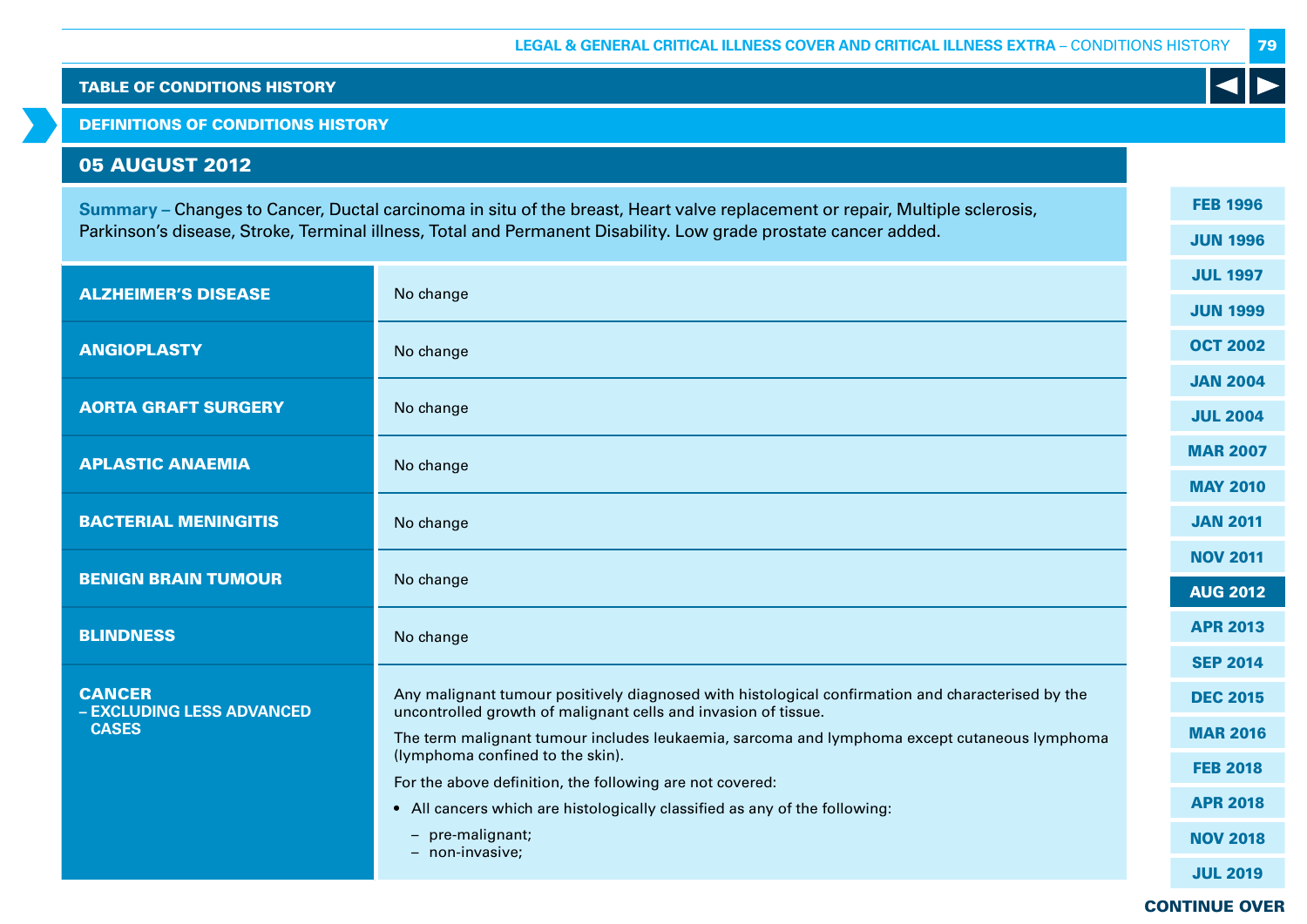#### DEFINITIONS OF CONDITIONS HISTORY

| <b>05 AUGUST 2012</b>                                      |                                                                                                                                                                                 |                                    |
|------------------------------------------------------------|---------------------------------------------------------------------------------------------------------------------------------------------------------------------------------|------------------------------------|
| <b>CANCER</b><br>- EXCLUDING LESS ADVANCED<br><b>CASES</b> | $-$ cancer in situ;<br>- having either borderline malignancy; or<br>- having low malignant potential.                                                                           | <b>FEB 1996</b><br><b>JUN 1996</b> |
| Continued                                                  | • All tumours of the prostate unless histologically classified as having a Gleason score greater than 6<br>or having progressed to at least clinical TNM classification T2N0M0. | <b>JUL 1997</b>                    |
|                                                            | • Chronic lymphocytic leukaemia unless histologically classified as having progressed to at least<br><b>Binet Stage A.</b>                                                      | <b>JUN 1999</b>                    |
|                                                            | • Malignant melanoma unless it has been histologically classified as having caused invasion beyond                                                                              | <b>OCT 2002</b>                    |
|                                                            | the epidermis (outer layer of the skin).<br>• Any other skin cancer (including cutaneous lymphoma) unless it has been histologically classified                                 | <b>JAN 2004</b>                    |
|                                                            | as having caused invasion in the lymph glands or spread to distant organs.                                                                                                      | <b>JUL 2004</b>                    |
| <b>CARDIOMYOPATHY</b>                                      | No change                                                                                                                                                                       | <b>MAR 2007</b>                    |
|                                                            |                                                                                                                                                                                 | <b>MAY 2010</b>                    |
| <b>COMA</b>                                                | No change                                                                                                                                                                       | <b>JAN 2011</b>                    |
| <b>CORONARY ARTERY</b>                                     | No change                                                                                                                                                                       | <b>NOV 2011</b>                    |
| <b>BY-PASS GRAFTS</b>                                      |                                                                                                                                                                                 | <b>AUG 2012</b>                    |
| <b>CREUTZFELDT-JAKOB DISEASE</b>                           | No change                                                                                                                                                                       | <b>APR 2013</b>                    |
| (CJD)                                                      |                                                                                                                                                                                 | <b>SEP 2014</b>                    |
| <b>DEAFNESS</b>                                            | No change                                                                                                                                                                       | <b>DEC 2015</b>                    |
| <b>DEMENTIA</b>                                            | No change                                                                                                                                                                       | <b>MAR 2016</b>                    |
|                                                            |                                                                                                                                                                                 | <b>FEB 2018</b>                    |
|                                                            |                                                                                                                                                                                 |                                    |

APR 2018

NOV 2018

JUL 2019

CONTINUE OVER

80

 $\blacktriangleleft$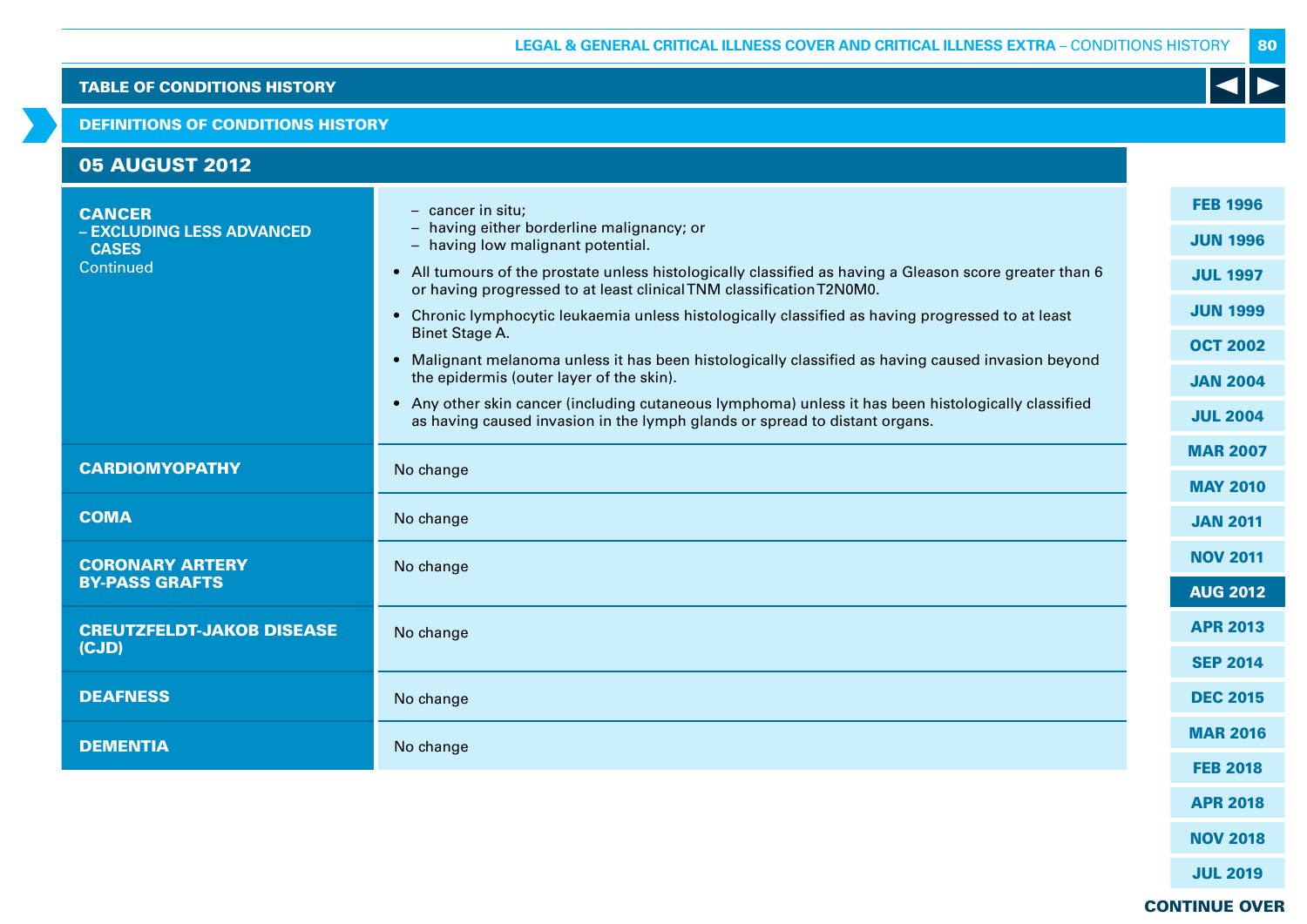#### DEFINITIONS OF CONDITIONS HISTORY

| <b>05 AUGUST 2012</b>                                                           |                                                                                                                                                                                                                                                                                 |                                                                          |
|---------------------------------------------------------------------------------|---------------------------------------------------------------------------------------------------------------------------------------------------------------------------------------------------------------------------------------------------------------------------------|--------------------------------------------------------------------------|
| <b>DUCTAL CARCINOMA</b><br><b>IN SITU OF THE BREAST</b><br>- TREATED BY SURGERY | The undergoing of surgery on the advice of your hospital consultant following the diagnosis of ductal<br>carcinoma in situ of the breast.<br>For the above definition the following is not covered:<br>• Any other type of treatment.<br>Only one claim per policy can be made. | <b>FEB 1996</b><br><b>JUN 1996</b><br><b>JUL 1997</b><br><b>JUN 1999</b> |
| <b>ENCEPHALITIS</b>                                                             | No change                                                                                                                                                                                                                                                                       | <b>OCT 2002</b>                                                          |
| <b>HEART ATTACK</b>                                                             | No change                                                                                                                                                                                                                                                                       | <b>JAN 2004</b><br><b>JUL 2004</b>                                       |
| <b>HEART VALVE REPLACEMENT OR</b><br><b>REPAIR - WITH SURGERY</b>               | The undergoing of surgery on the advice of a consultant cardiologist to replace or repair one or more<br>heart valves.                                                                                                                                                          | <b>MAR 2007</b>                                                          |
| <b>HIV INFECTION</b>                                                            | No change                                                                                                                                                                                                                                                                       | <b>MAY 2010</b><br><b>JAN 2011</b>                                       |
| <b>KIDNEY FAILURE</b>                                                           | No change                                                                                                                                                                                                                                                                       | <b>NOV 2011</b>                                                          |
| <b>LIVER FAILURE</b>                                                            | No change                                                                                                                                                                                                                                                                       | <b>AUG 2012</b>                                                          |
| <b>LOSS OF HANDS OR FEET</b>                                                    | No change                                                                                                                                                                                                                                                                       | <b>APR 2013</b><br><b>SEP 2014</b>                                       |
| <b>LOSS OF SPEECH</b>                                                           | No change                                                                                                                                                                                                                                                                       | <b>DEC 2015</b>                                                          |
|                                                                                 |                                                                                                                                                                                                                                                                                 | <b>MAR 2016</b>                                                          |

APR 2018 NOV 2018

FEB 2018

JUL 2019

# CONTINUE OVER

81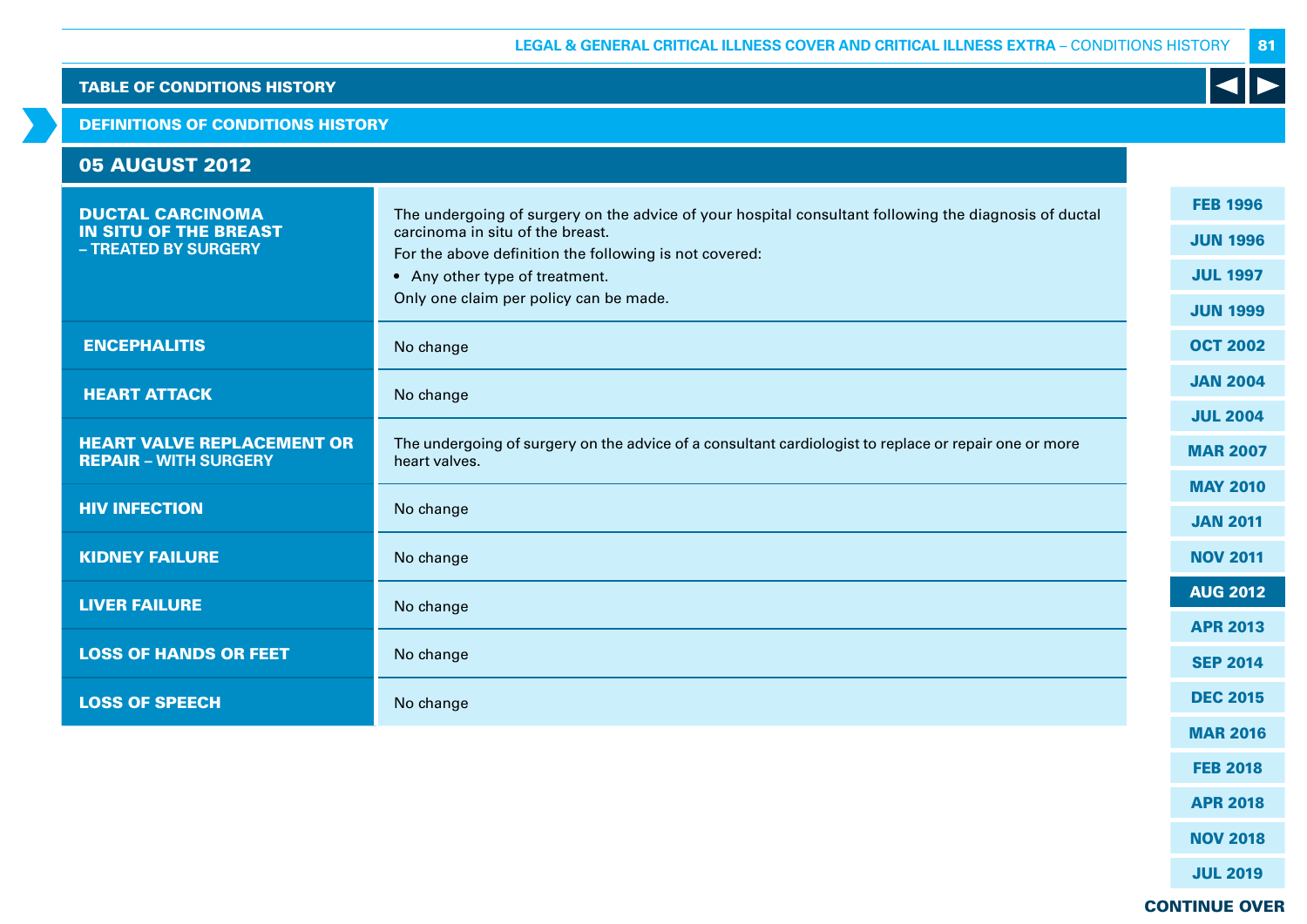#### DEFINITIONS OF CONDITIONS HISTORY

| <b>05 AUGUST 2012</b>                                     |                                                                                                                                                                                                                                                                                                                                                                                                                                                                                                                          |                                                                                                                |
|-----------------------------------------------------------|--------------------------------------------------------------------------------------------------------------------------------------------------------------------------------------------------------------------------------------------------------------------------------------------------------------------------------------------------------------------------------------------------------------------------------------------------------------------------------------------------------------------------|----------------------------------------------------------------------------------------------------------------|
| <b>LOW GRADE PROSTATE CANCER</b><br>- REQUIRING TREATMENT | The undergoing of treatment on the advice of your hospital consultant following the diagnosis of<br>a malignant tumour of the prostate positively diagnosed and histologically classified as having a<br>Gleason score between 2 and 6 inclusive and having progressed to clinical TNM classification T1N0M0.<br>For the above definition, the following are not covered:<br>• Prostatic intraepithelial neoplasia (PIN)<br>• Observation or surveillance<br>• Surgical biopsy<br>Only one claim per policy can be made. | <b>FEB 1996</b><br><b>JUN 1996</b><br><b>JUL 1997</b><br><b>JUN 1999</b><br><b>OCT 2002</b><br><b>JAN 2004</b> |
| <b>MAJOR ORGAN TRANSPLANT</b>                             | No change                                                                                                                                                                                                                                                                                                                                                                                                                                                                                                                | <b>JUL 2004</b>                                                                                                |
| <b>MOTOR NEURONE DISEASE</b>                              | No change                                                                                                                                                                                                                                                                                                                                                                                                                                                                                                                | <b>MAR 2007</b>                                                                                                |
| <b>MULTIPLE SCLEROSIS</b>                                 | A definite diagnosis of multiple sclerosis by a consultant neurologist.<br>There must be current clinical impairment of motor or sensory function caused by multiple sclerosis.                                                                                                                                                                                                                                                                                                                                          | <b>MAY 2010</b><br><b>JAN 2011</b>                                                                             |
| <b>MULTIPLE SYSTEM ATROPHY</b>                            | No change                                                                                                                                                                                                                                                                                                                                                                                                                                                                                                                | <b>NOV 2011</b>                                                                                                |
| <b>OPEN HEART SURGERY</b>                                 | No change                                                                                                                                                                                                                                                                                                                                                                                                                                                                                                                | <b>AUG 2012</b><br><b>APR 2013</b>                                                                             |
| <b>PARALYSIS OF LIMBS</b>                                 | No change                                                                                                                                                                                                                                                                                                                                                                                                                                                                                                                | <b>SEP 2014</b>                                                                                                |
|                                                           |                                                                                                                                                                                                                                                                                                                                                                                                                                                                                                                          | <b>DEC 2015</b>                                                                                                |

MAR 2016

FEB 2018

APR 2018

NOV 2018

K

82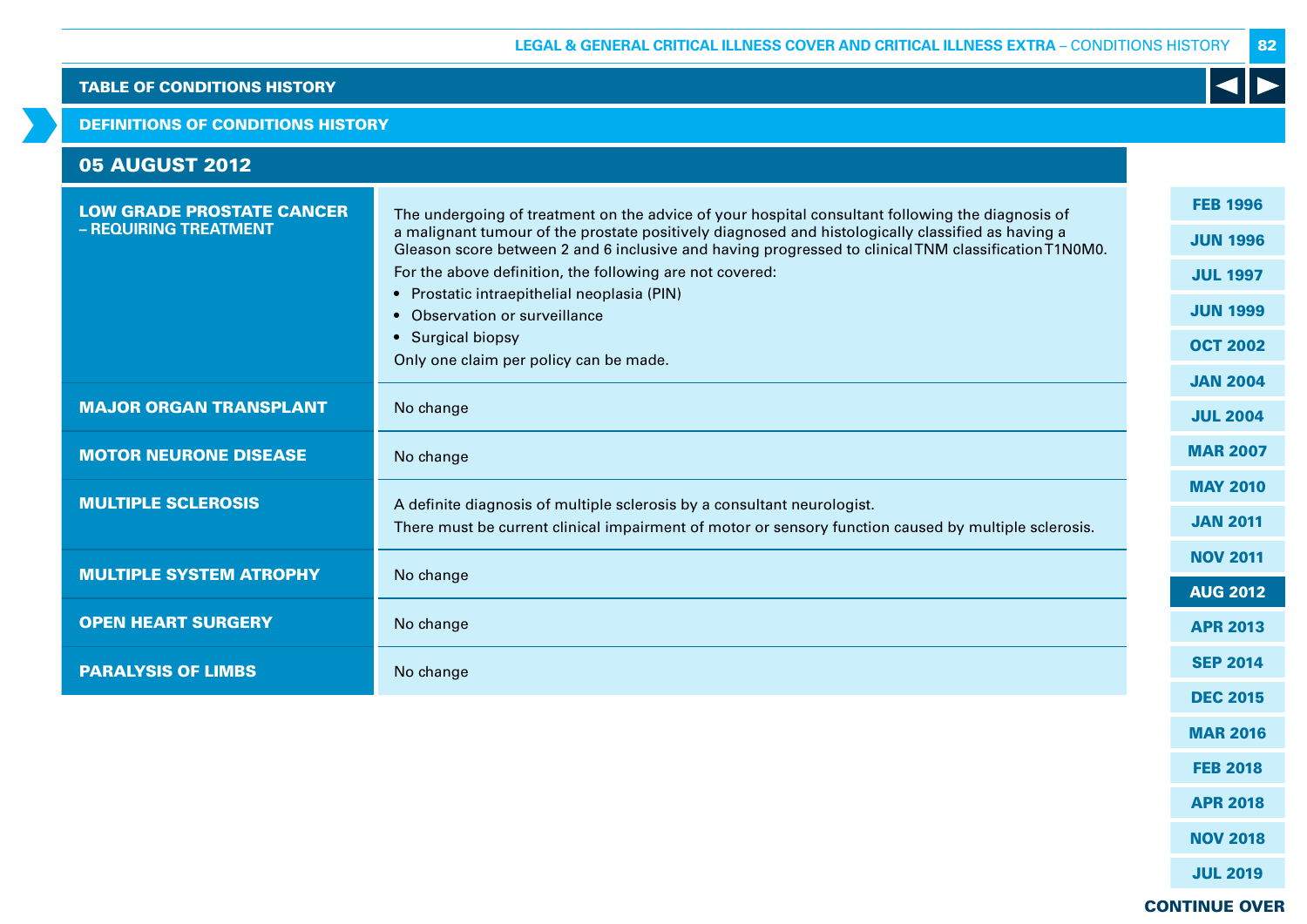# DEFINITIONS OF CONDITIONS HISTORY

| <b>05 AUGUST 2012</b>                                        |                                                                                                                                                                                                                                                                                                           |                                                       |
|--------------------------------------------------------------|-----------------------------------------------------------------------------------------------------------------------------------------------------------------------------------------------------------------------------------------------------------------------------------------------------------|-------------------------------------------------------|
| <b>PARKINSON'S DISEASE</b>                                   | A definite diagnosis of Parkinson's disease by a consultant neurologist. There must be permanent<br>clinical impairment of motor function with associated tremor, muscle rigidity and postural instability.<br>For the above definition the following are not covered:<br>• Other Parkinsonian syndromes. | <b>FEB 1996</b><br><b>JUN 1996</b><br><b>JUL 1997</b> |
| <b>PRIMARY PULMONARY</b><br><b>HYPERTENSION</b>              | No change                                                                                                                                                                                                                                                                                                 | <b>JUN 1999</b><br><b>OCT 2002</b>                    |
| <b>PROGRESSIVE SUPRANUCLEAR</b><br><b>PALSY</b>              | No change                                                                                                                                                                                                                                                                                                 | <b>JAN 2004</b><br><b>JUL 2004</b><br><b>MAR 2007</b> |
| <b>REMOVAL OF AN EYEBALL</b>                                 | No change                                                                                                                                                                                                                                                                                                 | <b>MAY 2010</b>                                       |
| <b>RESPIRATORY FAILURE</b>                                   | No change                                                                                                                                                                                                                                                                                                 | <b>JAN 2011</b><br><b>NOV 2011</b>                    |
| <b>STROKE</b><br>- RESULTING IN PERMANENT<br><b>SYMPTOMS</b> | Death of brain tissue due to inadequate blood supply or haemorrhage within the skull resulting in<br>permanent neurological deficit with persisting clinical symptoms.<br>For the above definition, the following is not covered:<br>• Transient ischaemic attack.                                        | <b>AUG 2012</b><br><b>APR 2013</b><br><b>SEP 2014</b> |
| <b>SYSTEMIC LUPUS</b><br><b>ERYTHEMATOSUS</b>                | No change                                                                                                                                                                                                                                                                                                 | <b>DEC 2015</b><br><b>MAR 2016</b>                    |
|                                                              |                                                                                                                                                                                                                                                                                                           | <b>FEB 2018</b>                                       |
|                                                              |                                                                                                                                                                                                                                                                                                           | <b>APR 2018</b>                                       |
|                                                              |                                                                                                                                                                                                                                                                                                           | <b>NOV 2018</b>                                       |
|                                                              |                                                                                                                                                                                                                                                                                                           | <b>JUL 2019</b>                                       |

# CONTINUE OVER

83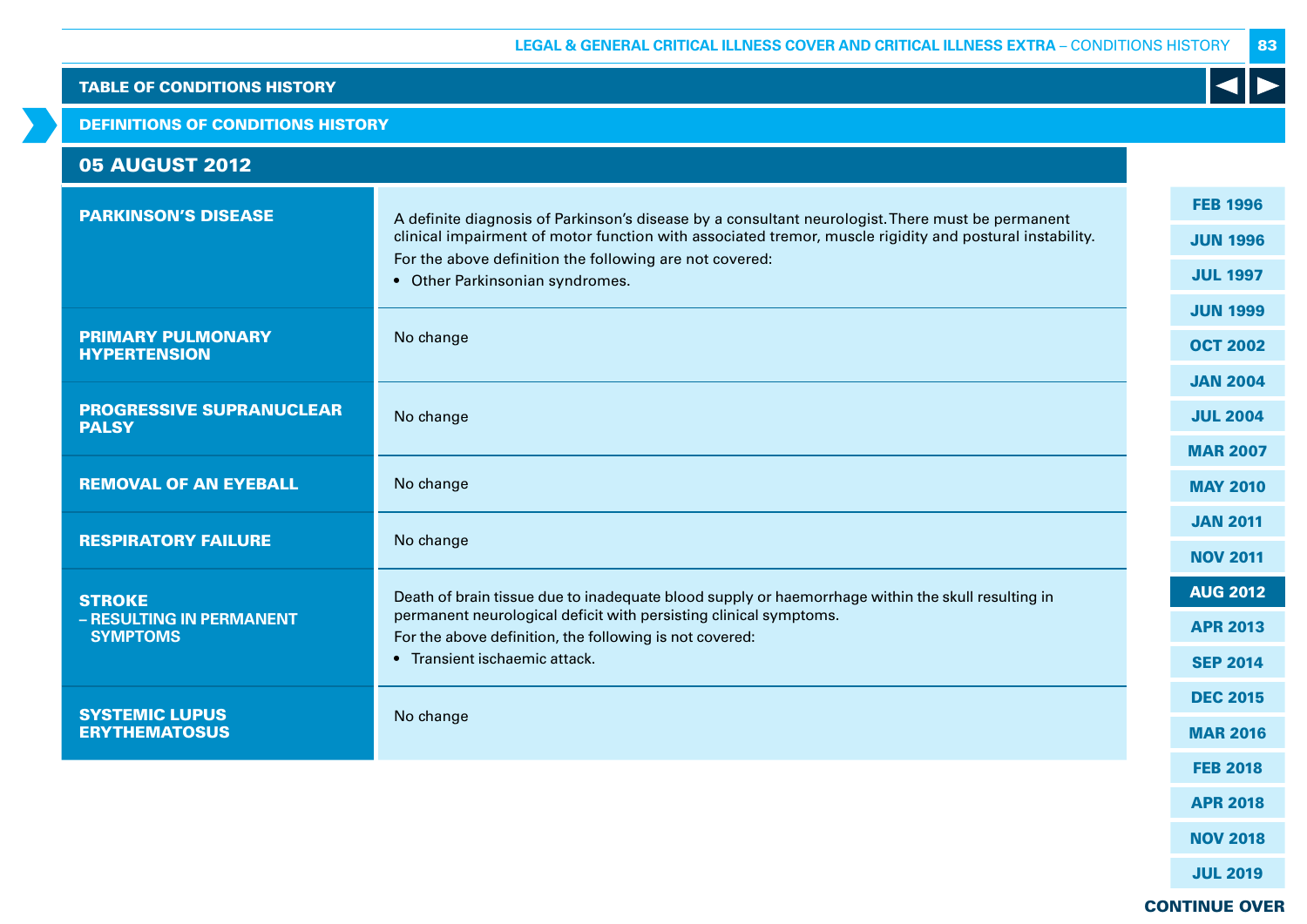#### DEFINITIONS OF CONDITIONS HISTORY

| <b>05 AUGUST 2012</b>                                                      |                                                                                                                                                                                                                                                                                                                                                                                                                                                                                                                                                                                                                                                                                                                                                                                                                                                                                                                                                                                                                                                                                                                                                                                                                                                                                                                                                                                                                                                                                                                                                                                                                                                                                                                                                                                                                                                                                                            |                                                                                                                                                                                                                                                     |
|----------------------------------------------------------------------------|------------------------------------------------------------------------------------------------------------------------------------------------------------------------------------------------------------------------------------------------------------------------------------------------------------------------------------------------------------------------------------------------------------------------------------------------------------------------------------------------------------------------------------------------------------------------------------------------------------------------------------------------------------------------------------------------------------------------------------------------------------------------------------------------------------------------------------------------------------------------------------------------------------------------------------------------------------------------------------------------------------------------------------------------------------------------------------------------------------------------------------------------------------------------------------------------------------------------------------------------------------------------------------------------------------------------------------------------------------------------------------------------------------------------------------------------------------------------------------------------------------------------------------------------------------------------------------------------------------------------------------------------------------------------------------------------------------------------------------------------------------------------------------------------------------------------------------------------------------------------------------------------------------|-----------------------------------------------------------------------------------------------------------------------------------------------------------------------------------------------------------------------------------------------------|
| <b>TERMINAL ILLNESS</b>                                                    | A definite diagnosis by your hospital consultant of an illness that satisfies both of the following:<br>• The illness either has no known cure or has progressed to the point where it cannot be cured; and<br>• In the opinion of your hospital consultant and our Medical Officer, the illness is expected to lead to<br>death within 12 months.<br>No terminal illness claim can be made after the death of the life assured or within the 12 months<br>immediately before the policy expiry date.<br>If decreasing cover is shown in the policy schedule, the amount payable will be the amount of cover<br>calculated on the date we receive confirmation of the diagnosis.                                                                                                                                                                                                                                                                                                                                                                                                                                                                                                                                                                                                                                                                                                                                                                                                                                                                                                                                                                                                                                                                                                                                                                                                                           | <b>FEB 1996</b><br><b>JUN 1996</b><br><b>JUL 1997</b><br><b>JUN 1999</b><br><b>OCT 2002</b><br><b>JAN 2004</b>                                                                                                                                      |
| <b>THIRD DEGREE BURNS</b>                                                  | No change                                                                                                                                                                                                                                                                                                                                                                                                                                                                                                                                                                                                                                                                                                                                                                                                                                                                                                                                                                                                                                                                                                                                                                                                                                                                                                                                                                                                                                                                                                                                                                                                                                                                                                                                                                                                                                                                                                  | <b>JUL 2004</b>                                                                                                                                                                                                                                     |
| <b>TOTAL AND PERMANENT</b><br><b>DISABILITY</b><br>- OF SPECIFIED SEVERITY | Your policy schedule will show which of the following total and permanent disability definitions applies<br>to you:<br>Total and permanent disability - unable to do your own occupation ever again.<br>Loss of the physical or mental ability through an illness or injury to the extent that the life assured is<br>unable to do the material and substantial duties of their own occupation ever again. The material and<br>substantial duties are those that are normally required for, and/or form a significant and integral part of,<br>the performance of the life assured's own occupation that cannot reasonably be omitted or modified.<br>Own occupation means your trade, profession or type of work you do for profit or pay. It is not a specific<br>job with any particular employer and is irrespective of location and availability.<br>The relevant specialists must reasonably expect that the disability will last throughout life with no<br>prospect of improvement, irrespective of when the cover ends or the life assured expects to retire.<br>For the above definition, disabilities for which the relevant specialists cannot give a clear prognosis are<br>not covered.<br>Total and permanent disability - unable to do three specified work tasks ever again.<br>Loss of the physical ability through an illness or injury to do at least three of the six work tasks listed<br>below ever again.<br>The relevant specialists must reasonably expect that the disability will last throughout life with no<br>prospect of improvement, irrespective of when the cover ends or the life assured expects to retire.<br>The life assured must need the help or supervision of another person and be unable to perform the task<br>on their own, even with the use of special equipment routinely available to help and having taken any<br>appropriate prescribed medication. | <b>MAR 2007</b><br><b>MAY 2010</b><br><b>JAN 2011</b><br><b>NOV 2011</b><br><b>AUG 2012</b><br><b>APR 2013</b><br><b>SEP 2014</b><br><b>DEC 2015</b><br><b>MAR 2016</b><br><b>FEB 2018</b><br><b>APR 2018</b><br><b>NOV 2018</b><br><b>JUL 2019</b> |

# CONTINUE OVER

84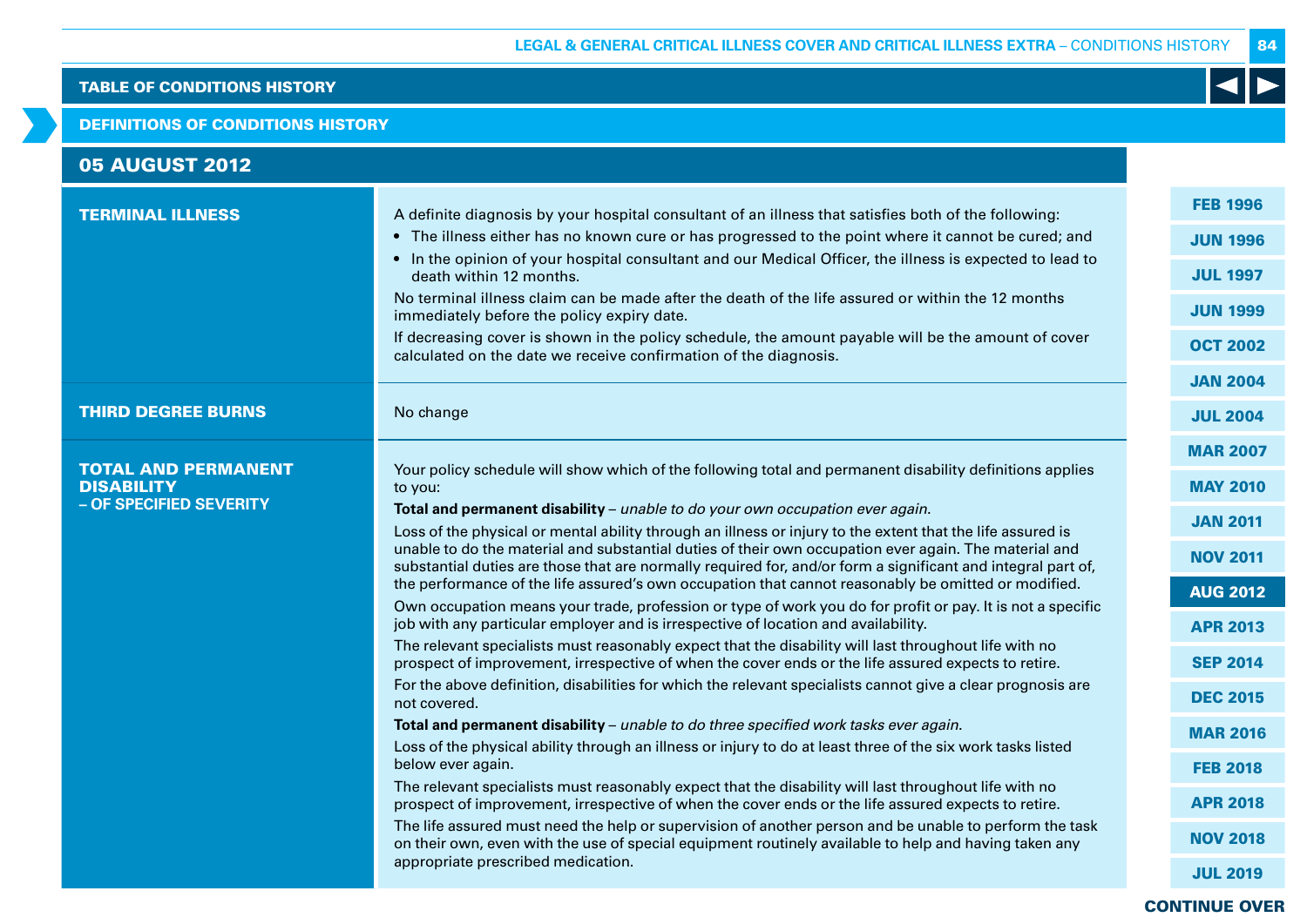#### DEFINITIONS OF CONDITIONS HISTORY

| <b>05 AUGUST 2012</b>                                                                   |                                                                                                                                                                                                                                                                                                                                                                                                                                                                                                                                                                                                                                                                                                                                                                                                                                                                |                                                                                                                                                                                            |
|-----------------------------------------------------------------------------------------|----------------------------------------------------------------------------------------------------------------------------------------------------------------------------------------------------------------------------------------------------------------------------------------------------------------------------------------------------------------------------------------------------------------------------------------------------------------------------------------------------------------------------------------------------------------------------------------------------------------------------------------------------------------------------------------------------------------------------------------------------------------------------------------------------------------------------------------------------------------|--------------------------------------------------------------------------------------------------------------------------------------------------------------------------------------------|
| <b>TOTAL AND PERMANENT</b><br><b>DISABILITY</b><br>- OF SPECIFIED SEVERITY<br>Continued | The specified work tasks are:<br><b>Walking:</b><br>The ability to walk more than 200 metres on a level surface.<br><b>Climbing:</b><br>The ability to climb up a flight of 12 stairs and down again, using the handrail if needed.<br>Lifting:<br>The ability to pick up an object weighing 2kg at table height and hold for 60 seconds before replacing the<br>object on the table.<br><b>Bending:</b><br>The ability to bend or kneel to touch the floor and straighten up again.<br>Getting in and out of a car:<br>The ability to get into a standard saloon car, and out again.<br><b>Writing:</b><br>The manual dexterity to write legibly using a pen or pencil, or type using a desktop personal computer<br>keyboard.<br>For the above definition, disabilities for which the relevant specialists cannot give a clear prognosis are<br>not covered. | <b>FEB 1996</b><br><b>JUN 1996</b><br><b>JUL 1997</b><br><b>JUN 1999</b><br><b>OCT 2002</b><br><b>JAN 2004</b><br><b>JUL 2004</b><br><b>MAR 2007</b><br><b>MAY 2010</b><br><b>JAN 2011</b> |
| <b>TRAUMATIC HEAD INJURY</b>                                                            | No change                                                                                                                                                                                                                                                                                                                                                                                                                                                                                                                                                                                                                                                                                                                                                                                                                                                      | <b>NOV 2011</b>                                                                                                                                                                            |
|                                                                                         |                                                                                                                                                                                                                                                                                                                                                                                                                                                                                                                                                                                                                                                                                                                                                                                                                                                                | <b>AUG 2012</b><br><b>APR 2013</b>                                                                                                                                                         |

SEP 2014

85

K

DEC 2015

MAR 2016

FEB 2018

APR 2018

NOV 2018

- 
- JUL 2019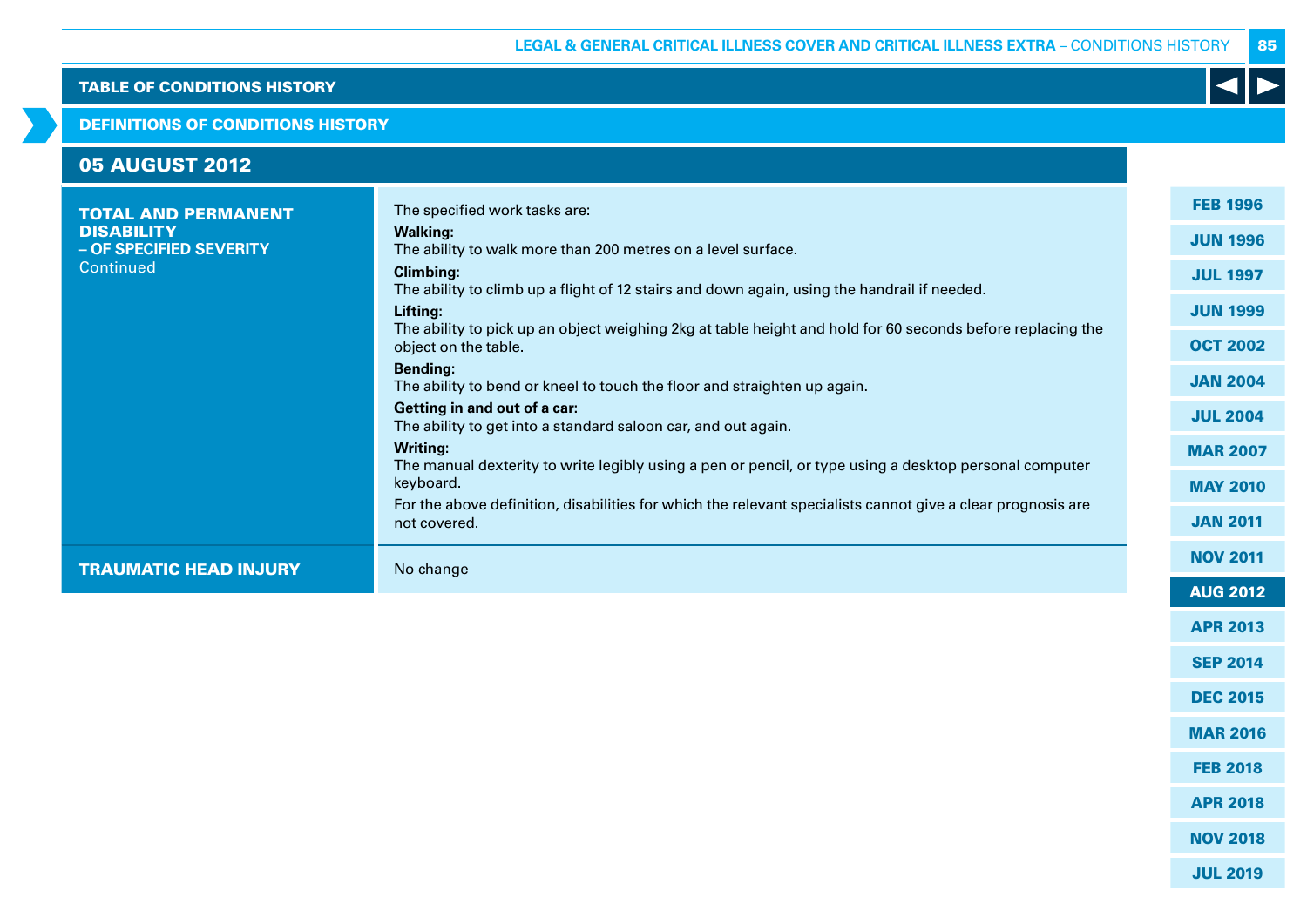DEFINITIONS OF CONDITIONS HISTORY

# 14 APRIL 2013

|                                               | Summary - Changes to Major Organ Transplant and Total and Permanent Disability. Cardiac Arrest added.                      | <b>FEB 1996</b> |
|-----------------------------------------------|----------------------------------------------------------------------------------------------------------------------------|-----------------|
| <b>ALZHEIMER'S DISEASE</b>                    | No change                                                                                                                  | <b>JUN 1996</b> |
|                                               |                                                                                                                            | <b>JUL 1997</b> |
| <b>ANGIOPLASTY</b>                            | No change                                                                                                                  | <b>JUN 1999</b> |
|                                               |                                                                                                                            | <b>OCT 2002</b> |
| <b>AORTA GRAFT SURGERY</b>                    | No change                                                                                                                  | <b>JAN 2004</b> |
| <b>APLASTIC ANAEMIA</b>                       | No change                                                                                                                  | <b>JUL 2004</b> |
|                                               |                                                                                                                            | <b>MAR 2007</b> |
| <b>BACTERIAL MENINGITIS</b>                   | No change                                                                                                                  | <b>MAY 2010</b> |
| <b>BENIGN BRAIN TUMOUR</b>                    | No change                                                                                                                  | <b>JAN 2011</b> |
|                                               |                                                                                                                            | <b>NOV 2011</b> |
| <b>BLINDNESS</b>                              | No change                                                                                                                  | <b>AUG 2012</b> |
|                                               |                                                                                                                            | <b>APR 2013</b> |
| <b>CANCER</b>                                 | No change                                                                                                                  | <b>SEP 2014</b> |
| <b>CARDIAC ARREST</b>                         | Sudden loss of heart function with interruption of blood circulation around the body resulting in                          | <b>DEC 2015</b> |
| - WITH INSERTION OF A<br><b>DEFIBRILLATOR</b> | unconsciousness, requiring resuscitation and resulting in either of the following devices being<br>surgically implanted:   | <b>MAR 2016</b> |
|                                               | • Implantable cardioverter-defibrillator (ICD); or                                                                         | <b>FEB 2018</b> |
|                                               | • Cardiac resynchronisation therapy with defibrillator (CRT-D).<br>For the above definition the following are not covered: | <b>APR 2018</b> |
|                                               | • Insertion of a pacemaker.<br>• Insertion of a defibrillator without cardiac arrest.                                      | <b>NOV 2018</b> |
|                                               | • Cardiac arrest secondary to illegal drug abuse.                                                                          | <b>JUL 2019</b> |
|                                               |                                                                                                                            |                 |

CONTINUE OVER

 $\blacktriangleleft$ 

86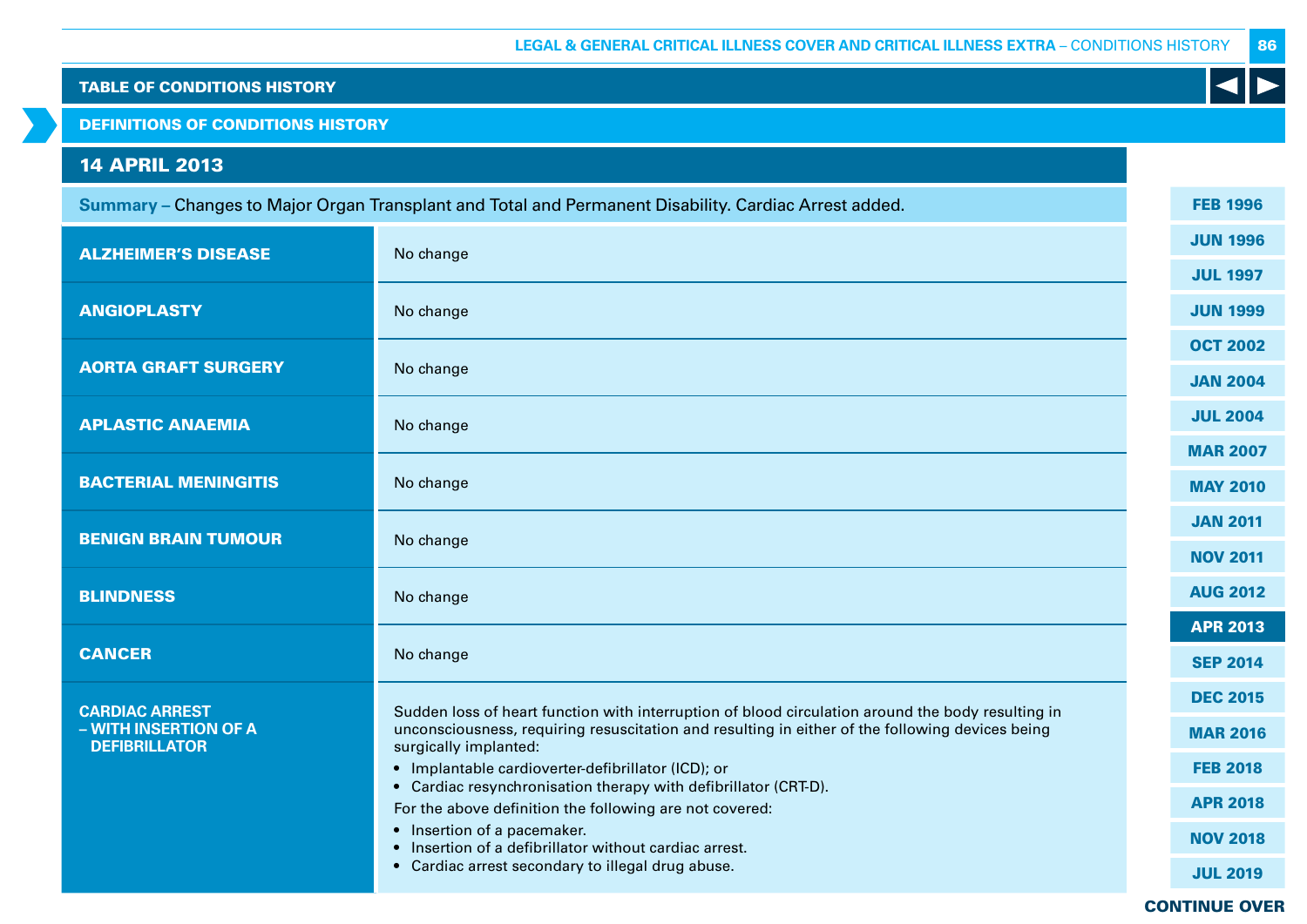DEFINITIONS OF CONDITIONS HISTORY

# 14 APRIL 2013

| <b>CARDIOMYOPATHY</b>                           | No change |  | <b>FEB 1996</b> |
|-------------------------------------------------|-----------|--|-----------------|
|                                                 |           |  | <b>JUN 1996</b> |
| <b>COMA</b>                                     | No change |  | <b>JUL 1997</b> |
|                                                 |           |  | <b>JUN 1999</b> |
| <b>CORONARY ARTERY</b><br><b>BY-PASS GRAFTS</b> | No change |  | <b>OCT 2002</b> |
|                                                 |           |  | <b>JAN 2004</b> |
| <b>CREUTZFELDT-JAKOB DISEASE</b><br>(CJD)       | No change |  | <b>JUL 2004</b> |
|                                                 |           |  | <b>MAR 2007</b> |
| <b>DEAFNESS</b>                                 | No change |  | <b>MAY 2010</b> |
|                                                 |           |  | <b>JAN 2011</b> |
| <b>DEMENTIA</b>                                 | No change |  | <b>NOV 2011</b> |
| <b>DUCTAL CARCINOMA</b>                         | No change |  | <b>AUG 2012</b> |
| <b>IN SITU OF THE BREAST</b>                    |           |  | <b>APR 2013</b> |
| <b>ENCEPHALITIS</b>                             | No change |  | <b>SEP 2014</b> |
|                                                 |           |  | <b>DEC 2015</b> |
| <b>HEART ATTACK</b>                             | No change |  | <b>MAR 2016</b> |
|                                                 |           |  | <b>FEB 2018</b> |
|                                                 |           |  |                 |

APR 2018

NOV 2018

JUL 2019

CONTINUE OVER

87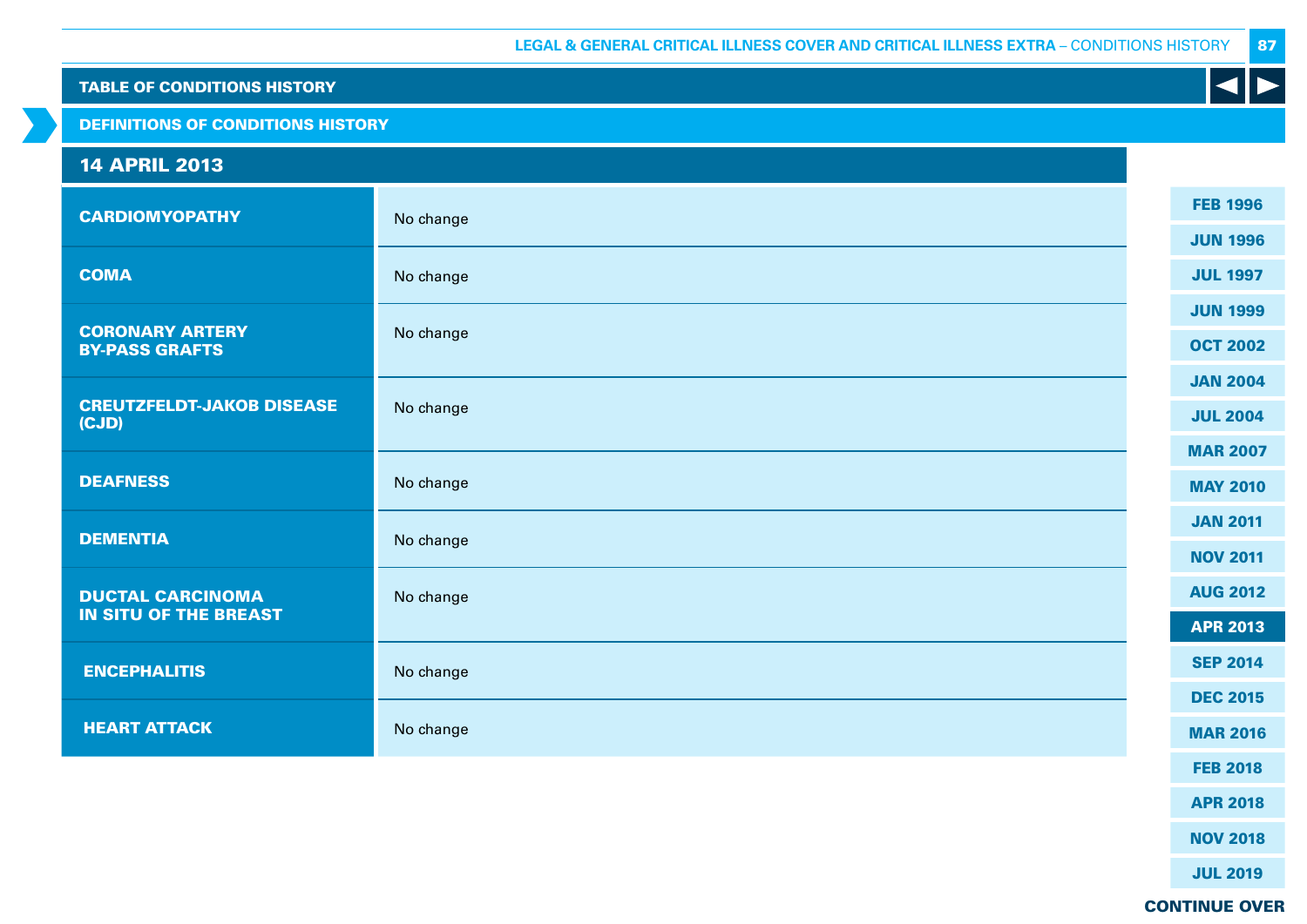DEFINITIONS OF CONDITIONS HISTORY

# 14 APRIL 2013 HEART VALVE REPLACEMENT OR REPAIR No change **HIV INFECTION** No change KIDNEY FAILURE No change LIVER FAILURE No change **LOSS OF HANDS OR FEET** No change LOSS OF SPEECH No change LOW GRADE PROSTATE CANCER No change MAJOR ORGAN TRANSPLANT The undergoing as a recipient of a transplant of bone marrow or of a complete heart, kidney, lung, pancreas, liver or lobe of liver, or inclusion on an official UK, Channel Islands or Isle of Man waiting list for such a procedure. For the above definition, the following is not covered: • Transplant of any other organs, parts of organs, tissues or cells. FEB 1996 JUN 1996 JUL 1997 JUN 1999 OCT 2002 JAN 2004 JUL 2004 MAR 2007 MAY 2010 JAN 2011 NOV 2011 AUG 2012 APR 2013 SEP 2014 DEC 2015 MAR 2016

88

CONTINUE OVER

FEB 2018

APR 2018

NOV 2018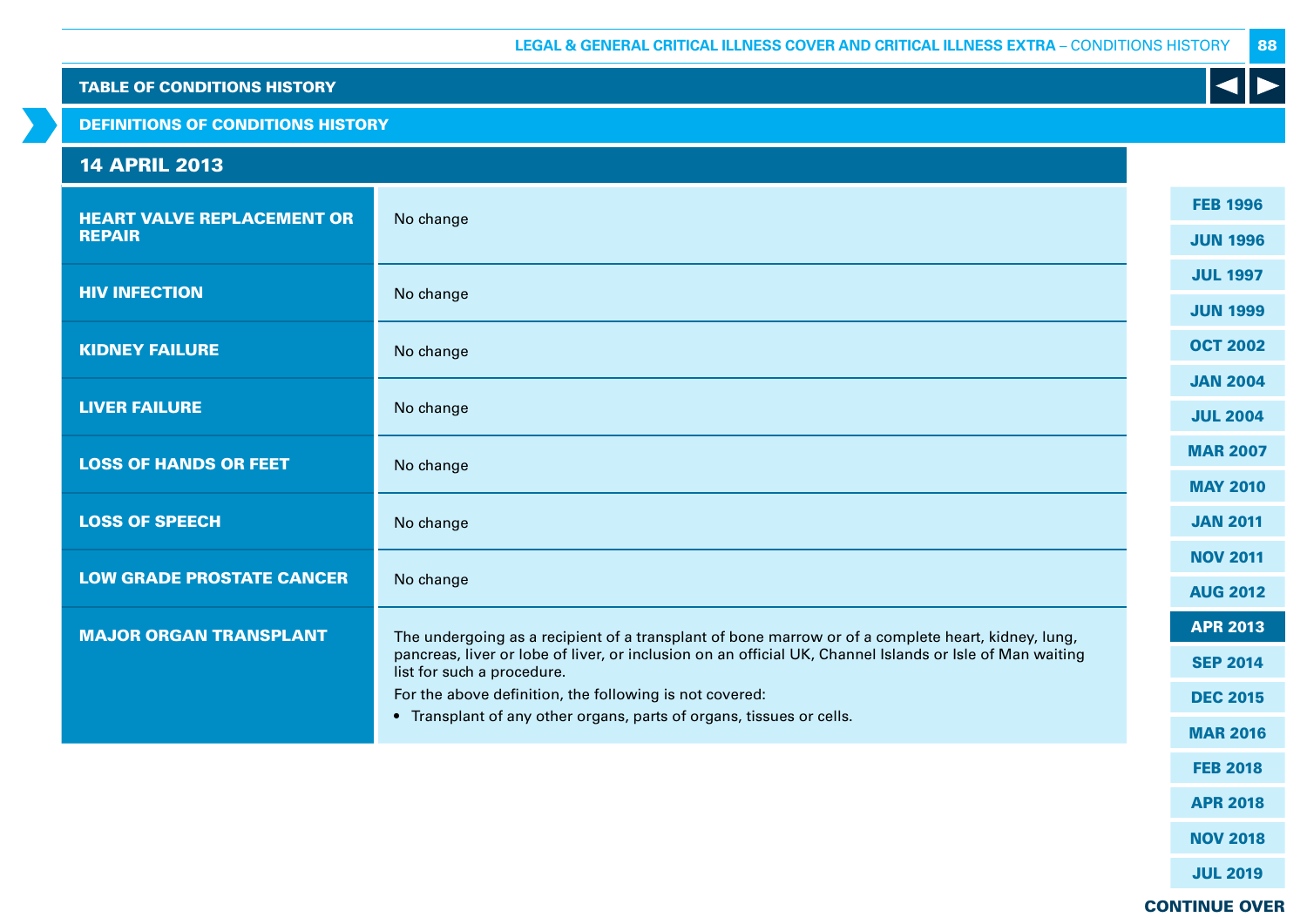DEFINITIONS OF CONDITIONS HISTORY

# 14 APRIL 2013

| <b>MOTOR NEURONE DISEASE</b>                    | No change | <b>FEB 1996</b> |
|-------------------------------------------------|-----------|-----------------|
|                                                 |           | <b>JUN 1996</b> |
| <b>MULTIPLE SCLEROSIS</b>                       | No change | <b>JUL 1997</b> |
|                                                 |           | <b>JUN 1999</b> |
| <b>MULTIPLE SYSTEM ATROPHY</b>                  | No change | <b>OCT 2002</b> |
| <b>OPEN HEART SURGERY</b>                       | No change | <b>JAN 2004</b> |
|                                                 |           | <b>JUL 2004</b> |
| <b>PARALYSIS OF LIMBS</b>                       | No change | <b>MAR 2007</b> |
|                                                 |           |                 |
| <b>PARKINSON'S DISEASE</b>                      | No change | <b>MAY 2010</b> |
|                                                 |           | <b>JAN 2011</b> |
| <b>PRIMARY PULMONARY</b><br><b>HYPERTENSION</b> | No change | <b>NOV 2011</b> |
|                                                 |           | <b>AUG 2012</b> |
| <b>PROGRESSIVE SUPRANUCLEAR</b>                 | No change | <b>APR 2013</b> |
| <b>PALSY</b>                                    |           | <b>SEP 2014</b> |
|                                                 |           | <b>DEC 2015</b> |
| <b>REMOVAL OF AN EYEBALL</b>                    | No change |                 |
|                                                 |           | <b>MAR 2016</b> |
| <b>RESPIRATORY FAILURE</b>                      | No change | <b>FEB 2018</b> |
|                                                 |           | <b>APR 2018</b> |

NOV 2018

JUL 2019

CONTINUE OVER

89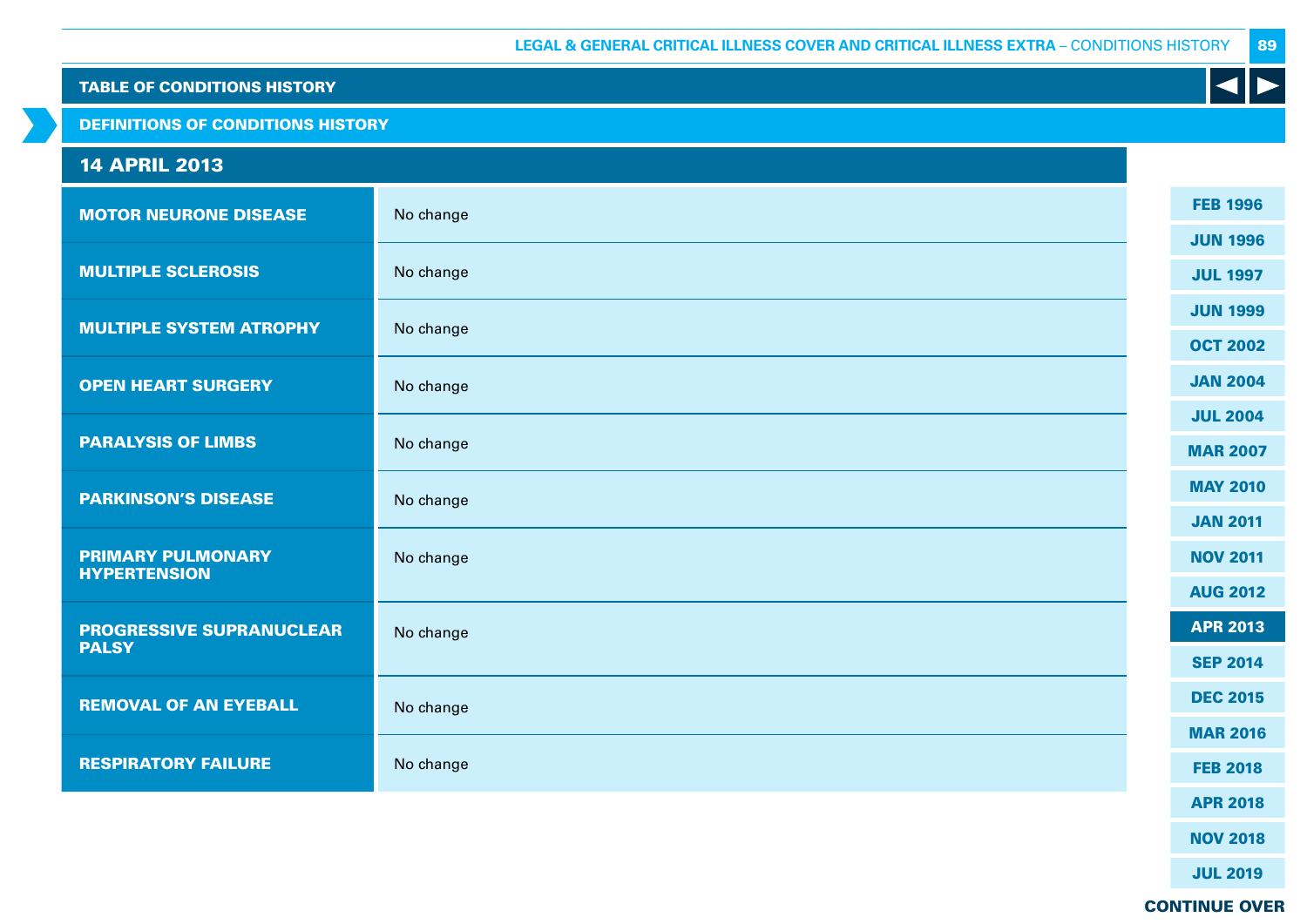#### DEFINITIONS OF CONDITIONS HISTORY

# 14 APRIL 2013

| <b>STROKE</b>                                   | No change                                                                                                                                                                                                           | <b>FEB 1996</b> |
|-------------------------------------------------|---------------------------------------------------------------------------------------------------------------------------------------------------------------------------------------------------------------------|-----------------|
|                                                 |                                                                                                                                                                                                                     | <b>JUN 1996</b> |
| <b>SYSTEMIC LUPUS</b>                           | No change                                                                                                                                                                                                           | <b>JUL 1997</b> |
| <b>ERYTHEMATOSUS</b>                            |                                                                                                                                                                                                                     | <b>JUN 1999</b> |
|                                                 |                                                                                                                                                                                                                     | <b>OCT 2002</b> |
| <b>TERMINAL ILLNESS</b>                         | No change                                                                                                                                                                                                           | <b>JAN 2004</b> |
| <b>THIRD DEGREE BURNS</b>                       | No change                                                                                                                                                                                                           | <b>JUL 2004</b> |
|                                                 |                                                                                                                                                                                                                     | <b>MAR 2007</b> |
| <b>TOTAL AND PERMANENT</b><br><b>DISABILITY</b> | We define total and permanent disability in two ways. The definition we apply to you will depend on<br>what kind of job you do and if you're paid for the work you do.                                              | <b>MAY 2010</b> |
| - OF SPECIFIED SEVERITY                         | Your Policy Schedule will show if total and permanent disability is included in your policy and which of                                                                                                            | <b>JAN 2011</b> |
|                                                 | the following definitions apply to you:<br>1. Total and permanent disability - unable to do your own occupation ever again.                                                                                         | <b>NOV 2011</b> |
|                                                 | Loss of the physical or mental ability through an illness or injury to the extent that the life assured is<br>unable to do the material and substantial duties of their own occupation ever again. The material and | <b>AUG 2012</b> |
|                                                 | substantial duties are those that are normally required for, and/or form a significant and integral part of,<br>the performance of the life assured's own occupation that cannot reasonably be omitted or modified. | <b>APR 2013</b> |
|                                                 | Own occupation means your trade, profession or type of work you do for profit or pay. It is not a specific<br>job with any particular employer and is irrespective of location and availability.                    | <b>SEP 2014</b> |
|                                                 | The relevant specialists must reasonably expect that the disability will last throughout life with no                                                                                                               | <b>DEC 2015</b> |
|                                                 | prospect of improvement, irrespective of when the cover ends or the life assured expects to retire.<br>For the above definition, disabilities for which the relevant specialists cannot give a clear prognosis are  | <b>MAR 2016</b> |
|                                                 | not covered.                                                                                                                                                                                                        | <b>FEB 2018</b> |
|                                                 | 2. Total and permanent disability - unable to do three specified work tasks ever again.<br>Loss of the physical ability through an illness or injury to do at least three of the six work tasks listed              | <b>APR 2018</b> |
|                                                 | below ever again.<br>The relevant specialists must reasonably expect that the disability will last throughout life with no                                                                                          | <b>NOV 2018</b> |
|                                                 | prospect of improvement, irrespective of when the cover ends or the life assured expects to retire.                                                                                                                 |                 |
|                                                 |                                                                                                                                                                                                                     | <b>JUL 2019</b> |

# CONTINUE OVER

90

 $\blacktriangleleft$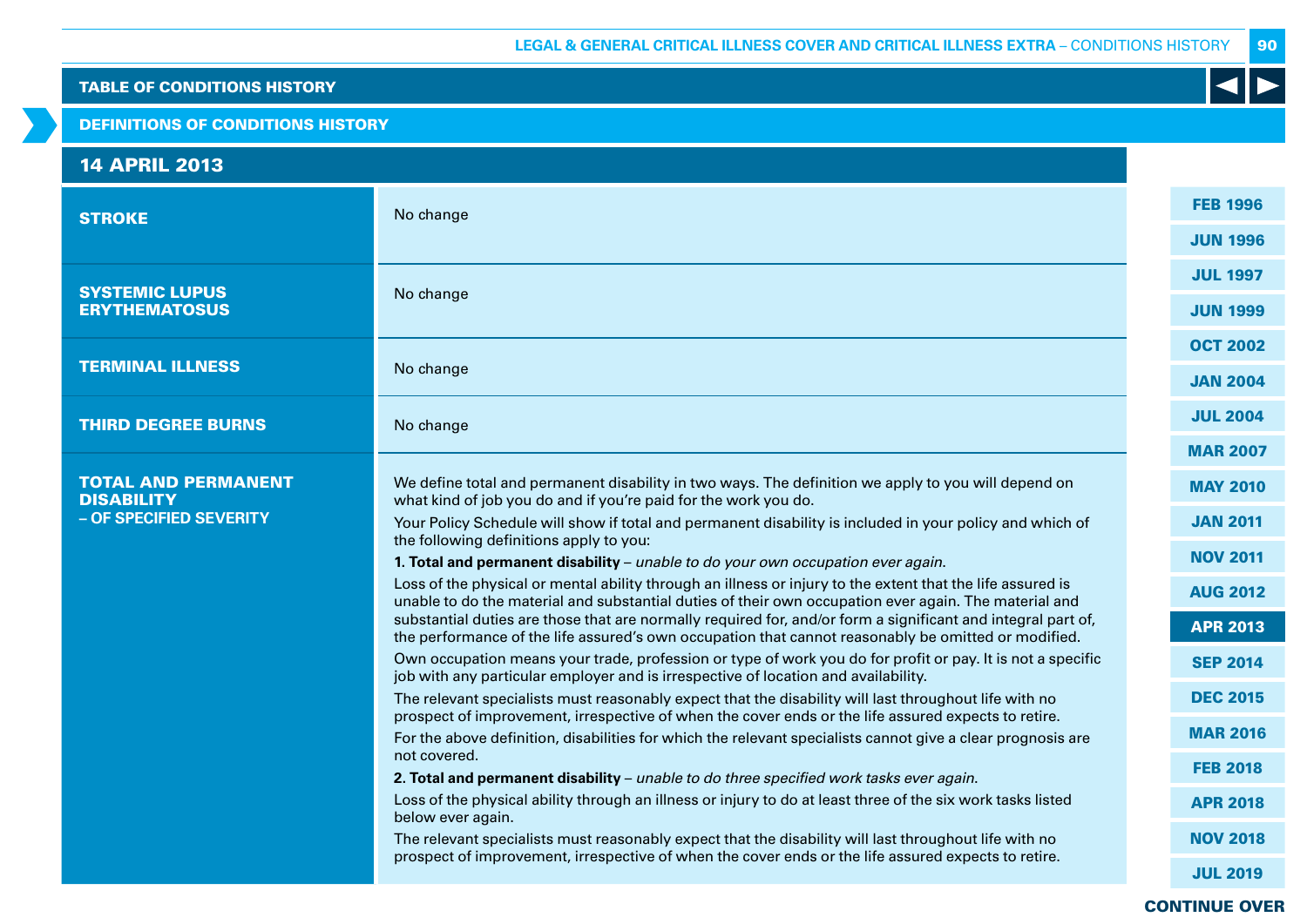#### DEFINITIONS OF CONDITIONS HISTORY

| <b>14 APRIL 2013</b>                                                                    |                                                                                                                                                                                                                                                                                                                                                                                                                                                                                                                                                                                                                                                                                                                                               |                                                                                                                                   |
|-----------------------------------------------------------------------------------------|-----------------------------------------------------------------------------------------------------------------------------------------------------------------------------------------------------------------------------------------------------------------------------------------------------------------------------------------------------------------------------------------------------------------------------------------------------------------------------------------------------------------------------------------------------------------------------------------------------------------------------------------------------------------------------------------------------------------------------------------------|-----------------------------------------------------------------------------------------------------------------------------------|
| <b>TOTAL AND PERMANENT</b><br><b>DISABILITY</b><br>- OF SPECIFIED SEVERITY<br>Continued | The life assured must need the help or supervision of another person and be unable to perform the task<br>on their own, even with the use of special equipment routinely available to help and having taken any<br>appropriate prescribed medication.<br>The specified work tasks are:<br><b>Walking:</b><br>The ability to walk more than 200 metres on a level surface.<br><b>Climbing:</b><br>The ability to climb up a flight of 12 stairs and down again, using the handrail if needed.<br>Lifting:<br>The ability to pick up an object weighing 2kg at table height and hold for 60 seconds before replacing the<br>object on the table.<br><b>Bending:</b><br>The ability to bend or kneel to touch the floor and straighten up again. | <b>FEB 1996</b><br><b>JUN 1996</b><br><b>JUL 1997</b><br><b>JUN 1999</b><br><b>OCT 2002</b><br><b>JAN 2004</b><br><b>JUL 2004</b> |
|                                                                                         | Getting in and out of a car:<br>The ability to get into a standard saloon car, and out again.<br><b>Writing:</b><br>The manual dexterity to write legibly using a pen or pencil, or type using a desktop personal computer<br>keyboard.                                                                                                                                                                                                                                                                                                                                                                                                                                                                                                       | <b>MAR 2007</b><br><b>MAY 2010</b><br><b>JAN 2011</b><br><b>NOV 2011</b>                                                          |
| <b>TRAUMATIC HEAD INJURY</b>                                                            | No change                                                                                                                                                                                                                                                                                                                                                                                                                                                                                                                                                                                                                                                                                                                                     | <b>AUG 2012</b>                                                                                                                   |
|                                                                                         |                                                                                                                                                                                                                                                                                                                                                                                                                                                                                                                                                                                                                                                                                                                                               | <b>APR 2013</b>                                                                                                                   |

91

K

NOV 2018

SEP 2014

DEC 2015

MAR 2016

FEB 2018

APR 2018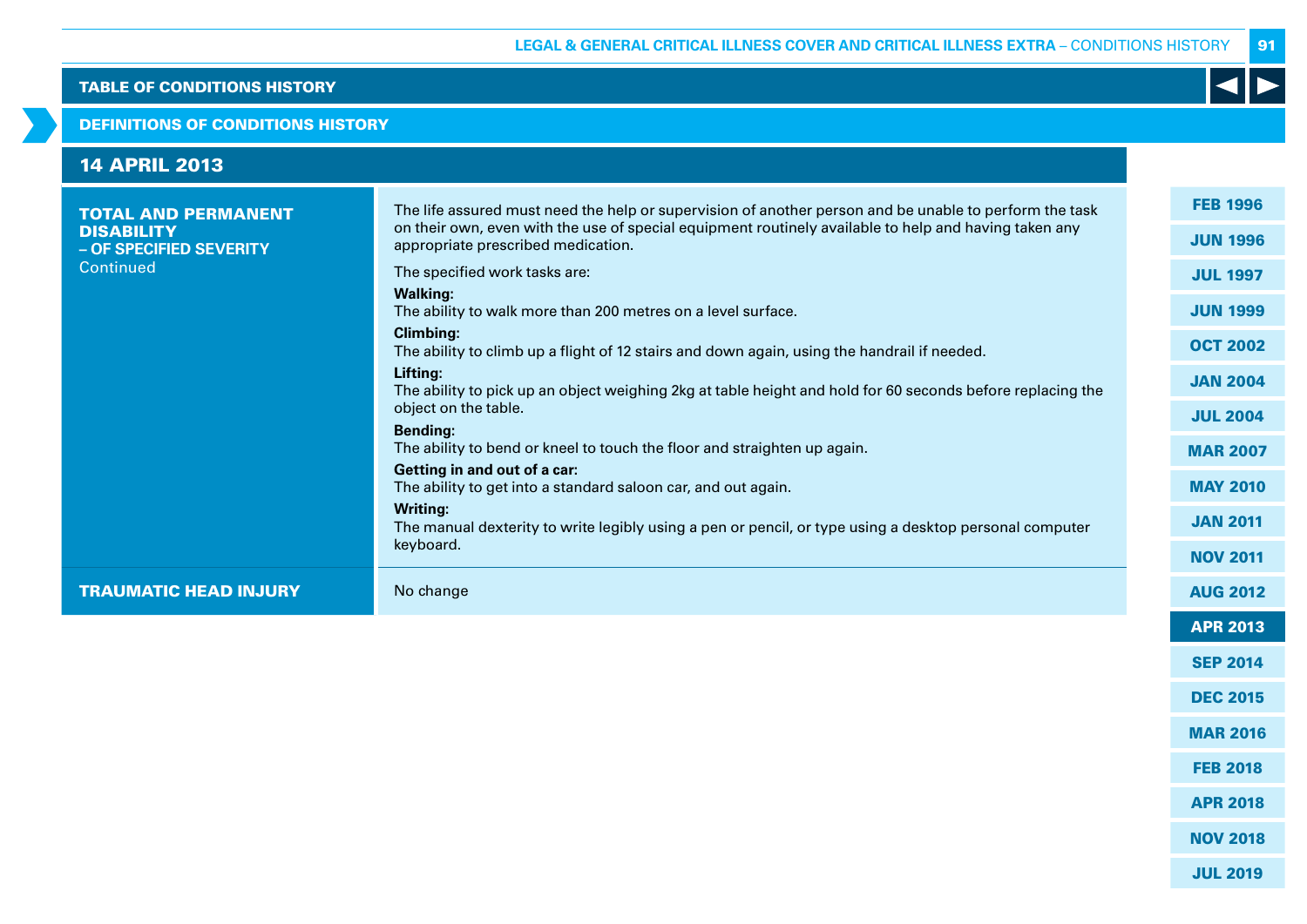DEFINITIONS OF CONDITIONS HISTORY

# 21 SEPTEMBER 2014

**Summary –** Enhancements to Blindness, Cancer, Deafness, Heart attack, Multiple sclerosis and Stroke definitions. Ductal carcinoma in situ of the breast changed to Carcinoma in situ of the breast.

| <b>ALZHEIMER'S DISEASE</b>                       | No change                                                                                                                                                                                     | <b>JUL 1997</b> |
|--------------------------------------------------|-----------------------------------------------------------------------------------------------------------------------------------------------------------------------------------------------|-----------------|
|                                                  |                                                                                                                                                                                               |                 |
| <b>ANGIOPLASTY</b>                               | No change                                                                                                                                                                                     | <b>OCT 2002</b> |
|                                                  |                                                                                                                                                                                               | <b>JAN 2004</b> |
| <b>AORTA GRAFT SURGERY</b>                       | No change                                                                                                                                                                                     | <b>JUL 2004</b> |
| <b>APLASTIC ANAEMIA</b>                          | No change                                                                                                                                                                                     | <b>MAR 2007</b> |
|                                                  |                                                                                                                                                                                               | <b>MAY 2010</b> |
| <b>BACTERIAL MENINGITIS</b>                      | No change                                                                                                                                                                                     | <b>JAN 2011</b> |
|                                                  |                                                                                                                                                                                               | <b>NOV 2011</b> |
| <b>BENIGN BRAIN TUMOUR</b>                       | No change                                                                                                                                                                                     | <b>AUG 2012</b> |
| <b>BLINDNESS</b><br>- PERMANENT AND IRREVERSIBLE | Permanent and irreversible loss of sight to the extent that even when tested with the use of visual<br>aids, vision is measured at 6/60 or worse in the better eye using a Snellen eye chart. | <b>APR 2013</b> |
|                                                  |                                                                                                                                                                                               | <b>SEP 2014</b> |
|                                                  |                                                                                                                                                                                               | <b>DEC 2015</b> |

FEB 1996

JUN 1996

92

CONTINUE OVER

MAR 2016

FEB 2018

APR 2018

NOV 2018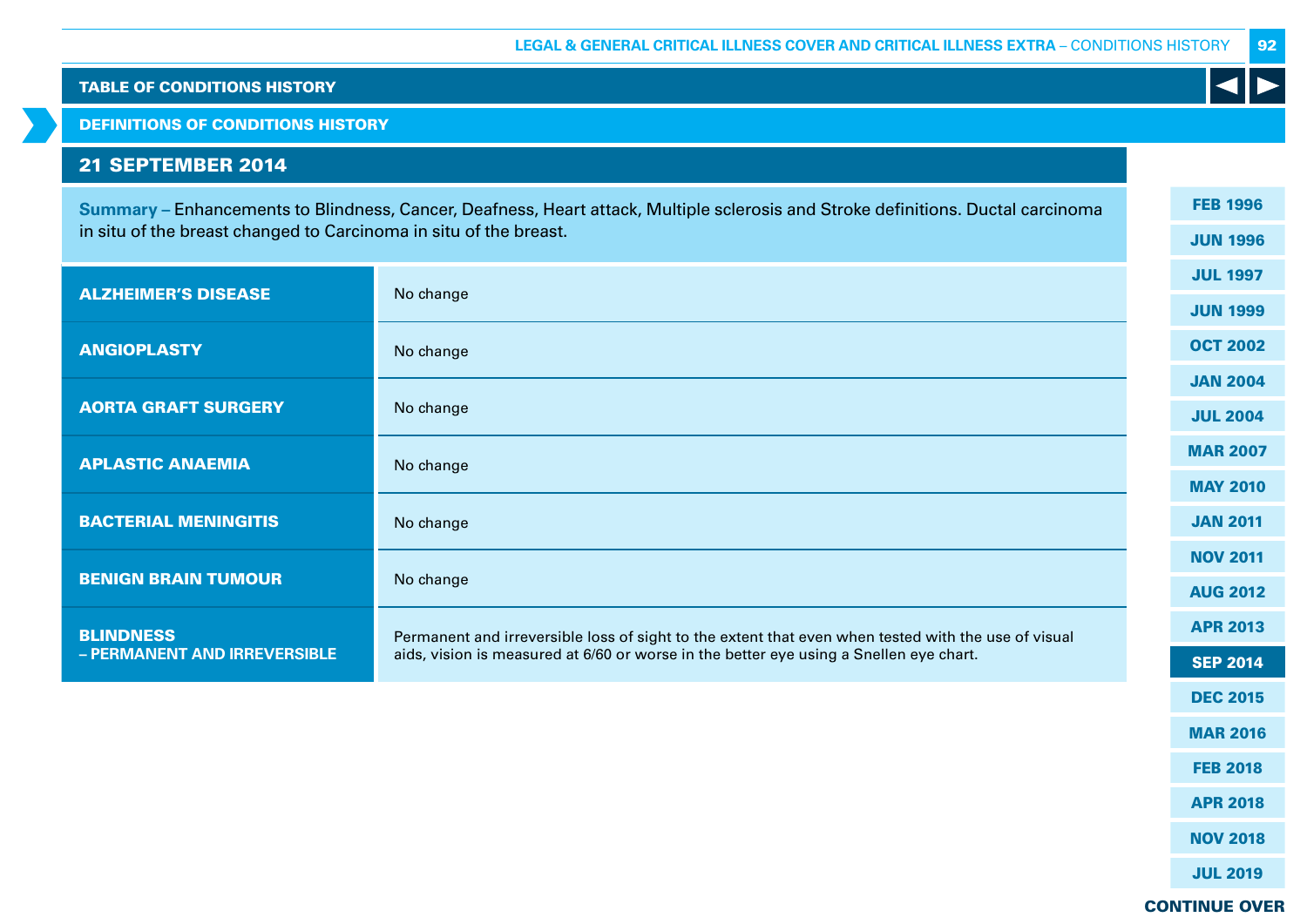#### DEFINITIONS OF CONDITIONS HISTORY

| <b>21 SEPTEMBER 2014</b>                                                 |                                                                                                                                                                                                                                                                                                                                                                                                                                                                                                                                                 |                                                                                             |
|--------------------------------------------------------------------------|-------------------------------------------------------------------------------------------------------------------------------------------------------------------------------------------------------------------------------------------------------------------------------------------------------------------------------------------------------------------------------------------------------------------------------------------------------------------------------------------------------------------------------------------------|---------------------------------------------------------------------------------------------|
| <b>CANCER</b><br>- EXCLUDING LESS ADVANCED<br><b>CASES</b>               | Any malignant tumour positively diagnosed with histological confirmation and characterised by the<br>uncontrolled growth of malignant cells and invasion of tissue.<br>The term malignant tumour includes leukaemia, sarcoma and lymphoma except cutaneous lymphoma<br>(lymphoma confined to the skin).<br>For the above definition, the following are not covered:<br>• All cancers which are histologically classified as any of the following:<br>- pre-malignant;<br>- non-invasive;                                                        | <b>FEB 1996</b><br><b>JUN 1996</b><br><b>JUL 1997</b><br><b>JUN 1999</b><br><b>OCT 2002</b> |
|                                                                          | - cancer in situ;<br>- having either borderline malignancy; or<br>- having low malignant potential.<br>• All tumours of the prostate unless histologically classified as having a Gleason score greater than 6<br>or having progressed to at least clinical TNM classification T2N0M0.<br>• Malignant melanoma unless it has been histologically classified as having caused invasion beyond<br>the epidermis (outer layer of the skin).<br>• Any other skin cancer (including cutaneous lymphoma) unless it has been histologically classified | <b>JAN 2004</b><br><b>JUL 2004</b><br><b>MAR 2007</b><br><b>MAY 2010</b><br><b>JAN 2011</b> |
| <b>CARCINOMA IN SITU OF THE</b><br><b>BREAST</b><br>- TREATED BY SURGERY | as having caused invasion in the lymph glands or spread to distant organs.<br>The undergoing of surgery on the advice of your hospital consultant following the diagnosis of<br>carcinoma in situ of the breast.<br>For the above definition the following is not covered:<br>• Any other type of treatment.                                                                                                                                                                                                                                    | <b>NOV 2011</b><br><b>AUG 2012</b><br><b>APR 2013</b><br><b>SEP 2014</b>                    |
| <b>CARDIAC ARREST</b><br><b>CARDIOMYOPATHY</b>                           | No change<br>No change                                                                                                                                                                                                                                                                                                                                                                                                                                                                                                                          | <b>DEC 2015</b><br><b>MAR 2016</b><br><b>FEB 2018</b>                                       |
|                                                                          |                                                                                                                                                                                                                                                                                                                                                                                                                                                                                                                                                 | <b>APR 2018</b><br><b>NOV 2018</b>                                                          |

JUL 2019

# CONTINUE OVER

93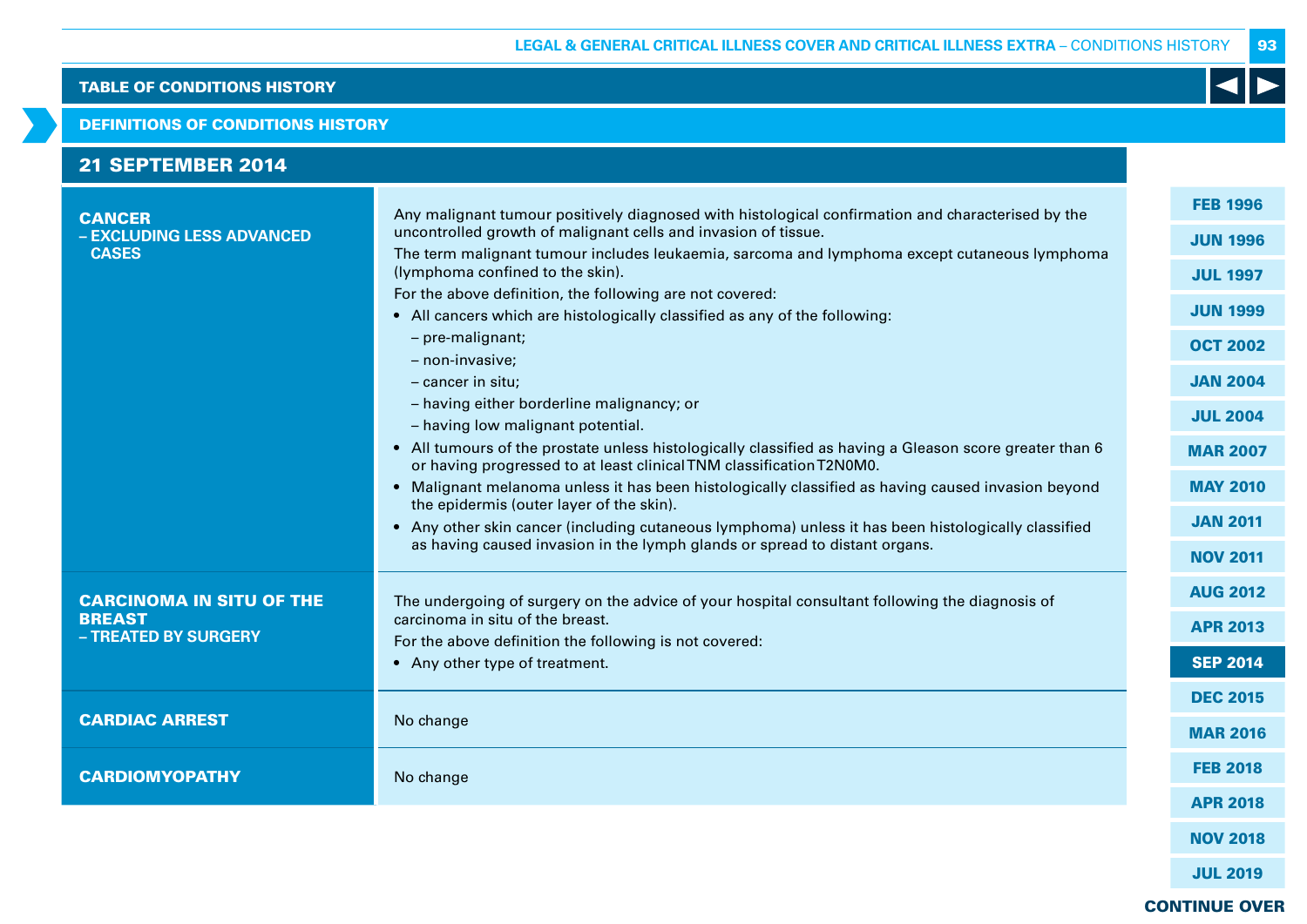### DEFINITIONS OF CONDITIONS HISTORY

# 21 SEPTEMBER 2014

| <b>COMA</b>                                     | No change                                                                                                                                                                   | <b>FEB 1996</b> |
|-------------------------------------------------|-----------------------------------------------------------------------------------------------------------------------------------------------------------------------------|-----------------|
|                                                 |                                                                                                                                                                             | <b>JUN 1996</b> |
| <b>CORONARY ARTERY</b>                          | No change                                                                                                                                                                   | <b>JUL 1997</b> |
| <b>BY-PASS GRAFTS</b>                           |                                                                                                                                                                             | <b>JUN 1999</b> |
| <b>CREUTZFELDT-JAKOB DISEASE</b>                | No change                                                                                                                                                                   | <b>OCT 2002</b> |
| (CJD)                                           |                                                                                                                                                                             | <b>JAN 2004</b> |
| <b>DEAFNESS</b><br>- PERMANENT AND IRREVERSIBLE | Permanent and irreversible loss of hearing to the extent that the loss is greater than 70 decibels across<br>all frequencies in the better ear using a pure tone audiogram. | <b>JUL 2004</b> |
|                                                 |                                                                                                                                                                             | <b>MAR 2007</b> |
|                                                 |                                                                                                                                                                             | <b>MAY 2010</b> |
| <b>DEMENTIA</b>                                 | No change                                                                                                                                                                   | <b>JAN 2011</b> |
|                                                 | No change                                                                                                                                                                   | <b>NOV 2011</b> |
| <b>ENCEPHALITIS</b>                             |                                                                                                                                                                             | <b>AUG 2012</b> |
|                                                 |                                                                                                                                                                             | <b>APR 2013</b> |
|                                                 |                                                                                                                                                                             | <b>SEP 2014</b> |

DEC 2015

94

K

MAR 2016

FEB 2018

APR 2018

NOV 2018

JUL 2019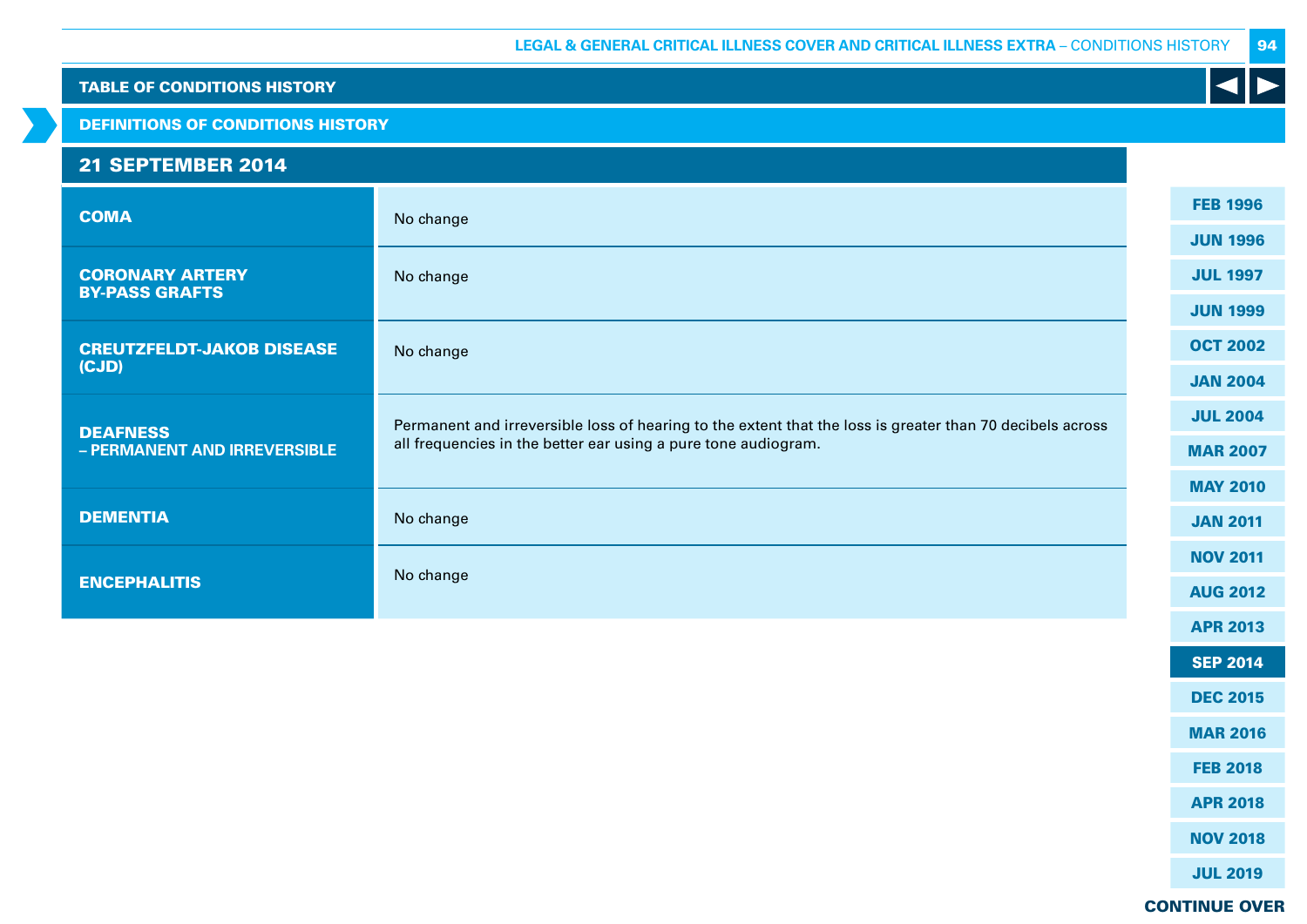#### DEFINITIONS OF CONDITIONS HISTORY

| <b>21 SEPTEMBER 2014</b>                           |                                                                                                                                                                                                                                                                                                                                                                                                                                                                                                              |                                                                                             |
|----------------------------------------------------|--------------------------------------------------------------------------------------------------------------------------------------------------------------------------------------------------------------------------------------------------------------------------------------------------------------------------------------------------------------------------------------------------------------------------------------------------------------------------------------------------------------|---------------------------------------------------------------------------------------------|
| <b>HEART ATTACK</b><br>- OF SPECIFIED SEVERITY     | Death of heart muscle, due to inadequate blood supply, that has resulted in all of the following evidence<br>of acute myocardial infarction:<br>• New characteristic electrocardiographic changes.<br>• The characteristic rise of biochemical cardiac specific markers such as troponins or enzymes.<br>The evidence must show a definite acute myocardial infarction.<br>For the above definition, the following are not covered:<br>• Other acute coronary syndromes including but not limited to angina. | <b>FEB 1996</b><br><b>JUN 1996</b><br><b>JUL 1997</b><br><b>JUN 1999</b><br><b>OCT 2002</b> |
| <b>HEART VALVE REPLACEMENT OR</b><br><b>REPAIR</b> | No change                                                                                                                                                                                                                                                                                                                                                                                                                                                                                                    | <b>JAN 2004</b><br><b>JUL 2004</b>                                                          |
| <b>HIV INFECTION</b>                               | No change                                                                                                                                                                                                                                                                                                                                                                                                                                                                                                    | <b>MAR 2007</b><br><b>MAY 2010</b>                                                          |
| <b>KIDNEY FAILURE</b>                              | No change                                                                                                                                                                                                                                                                                                                                                                                                                                                                                                    | <b>JAN 2011</b><br><b>NOV 2011</b>                                                          |
| <b>LIVER FAILURE</b>                               | No change                                                                                                                                                                                                                                                                                                                                                                                                                                                                                                    | <b>AUG 2012</b>                                                                             |
| <b>LOSS OF HANDS OR FEET</b>                       | No change                                                                                                                                                                                                                                                                                                                                                                                                                                                                                                    | <b>APR 2013</b><br><b>SEP 2014</b>                                                          |
| <b>LOSS OF SPEECH</b>                              | No change                                                                                                                                                                                                                                                                                                                                                                                                                                                                                                    | <b>DEC 2015</b><br><b>MAR 2016</b>                                                          |
|                                                    |                                                                                                                                                                                                                                                                                                                                                                                                                                                                                                              | <b>FEB 2018</b>                                                                             |

APR 2018

NOV 2018

JUL 2019

CONTINUE OVER

95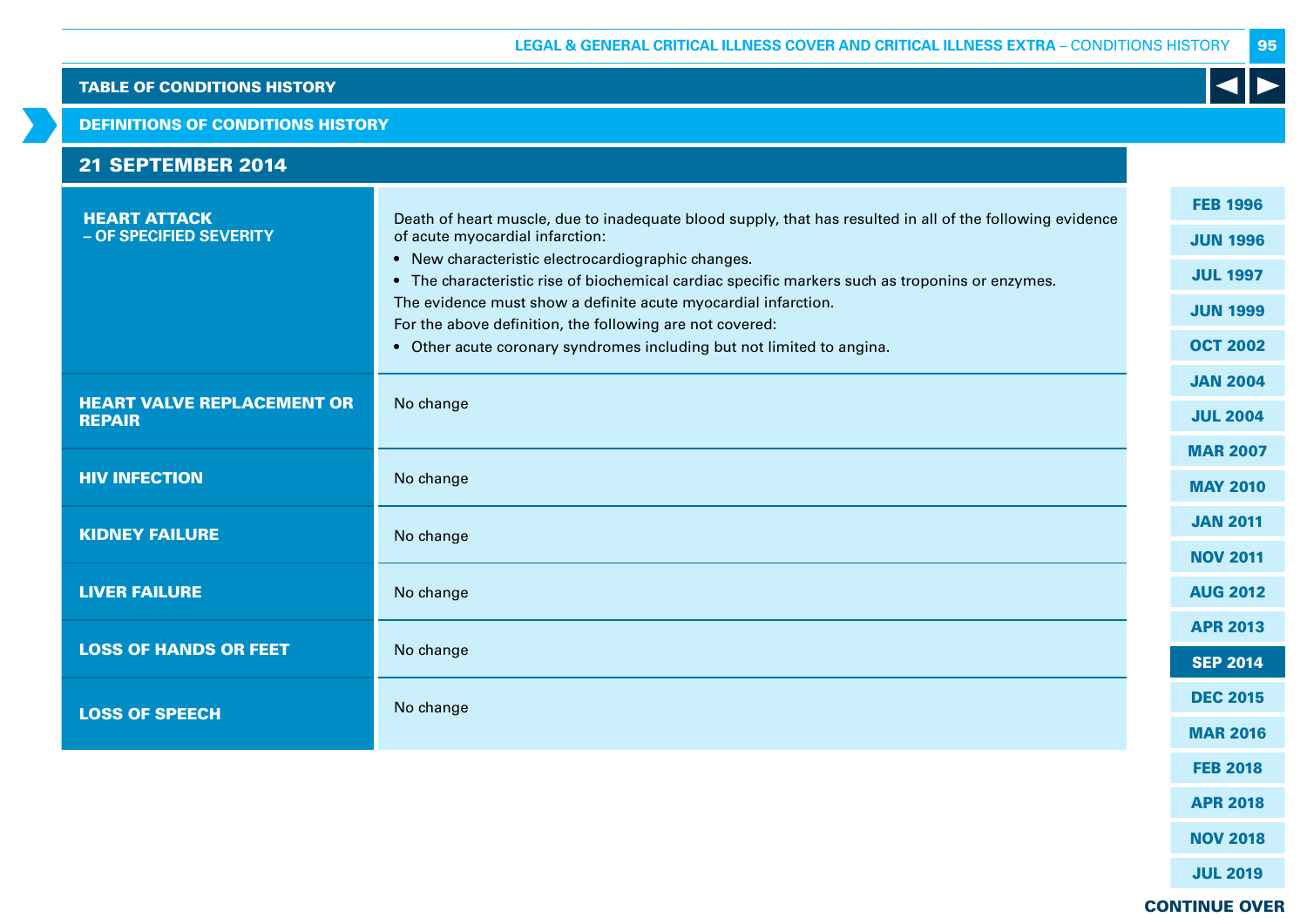DEFINITIONS OF CONDITIONS HISTORY

# 21 SEPTEMBER 2014

| <b>LOW GRADE PROSTATE CANCER</b>           | No change                                                                                             | <b>FEB 1996</b> |
|--------------------------------------------|-------------------------------------------------------------------------------------------------------|-----------------|
|                                            |                                                                                                       | <b>JUN 1996</b> |
| <b>MAJOR ORGAN TRANSPLANT</b>              | No change                                                                                             | <b>JUL 1997</b> |
| <b>MOTOR NEURONE DISEASE</b>               |                                                                                                       | <b>JUN 1999</b> |
|                                            | No change                                                                                             | <b>OCT 2002</b> |
| <b>MULTIPLE SCLEROSIS</b>                  | A definite diagnosis of multiple sclerosis by a consultant neurologist. There must have been clinical | <b>JAN 2004</b> |
| - WHERE THERE HAVE BEEN<br><b>SYMPTOMS</b> | impairment of motor or sensory function caused by multiple sclerosis.                                 | <b>JUL 2004</b> |
|                                            |                                                                                                       | <b>MAR 2007</b> |
| <b>MULTIPLE SYSTEM ATROPHY</b>             | No change                                                                                             | <b>MAY 2010</b> |
|                                            |                                                                                                       | <b>JAN 2011</b> |
| <b>OPEN HEART SURGERY</b>                  | No change                                                                                             | <b>NOV 2011</b> |
| <b>PARALYSIS OF LIMBS</b>                  | No change                                                                                             | <b>AUG 2012</b> |
|                                            |                                                                                                       | <b>APR 2013</b> |
| <b>PARKINSON'S DISEASE</b>                 | No change                                                                                             | <b>SEP 2014</b> |

96

K

JUL 2019

DEC 2015

MAR 2016

FEB 2018

APR 2018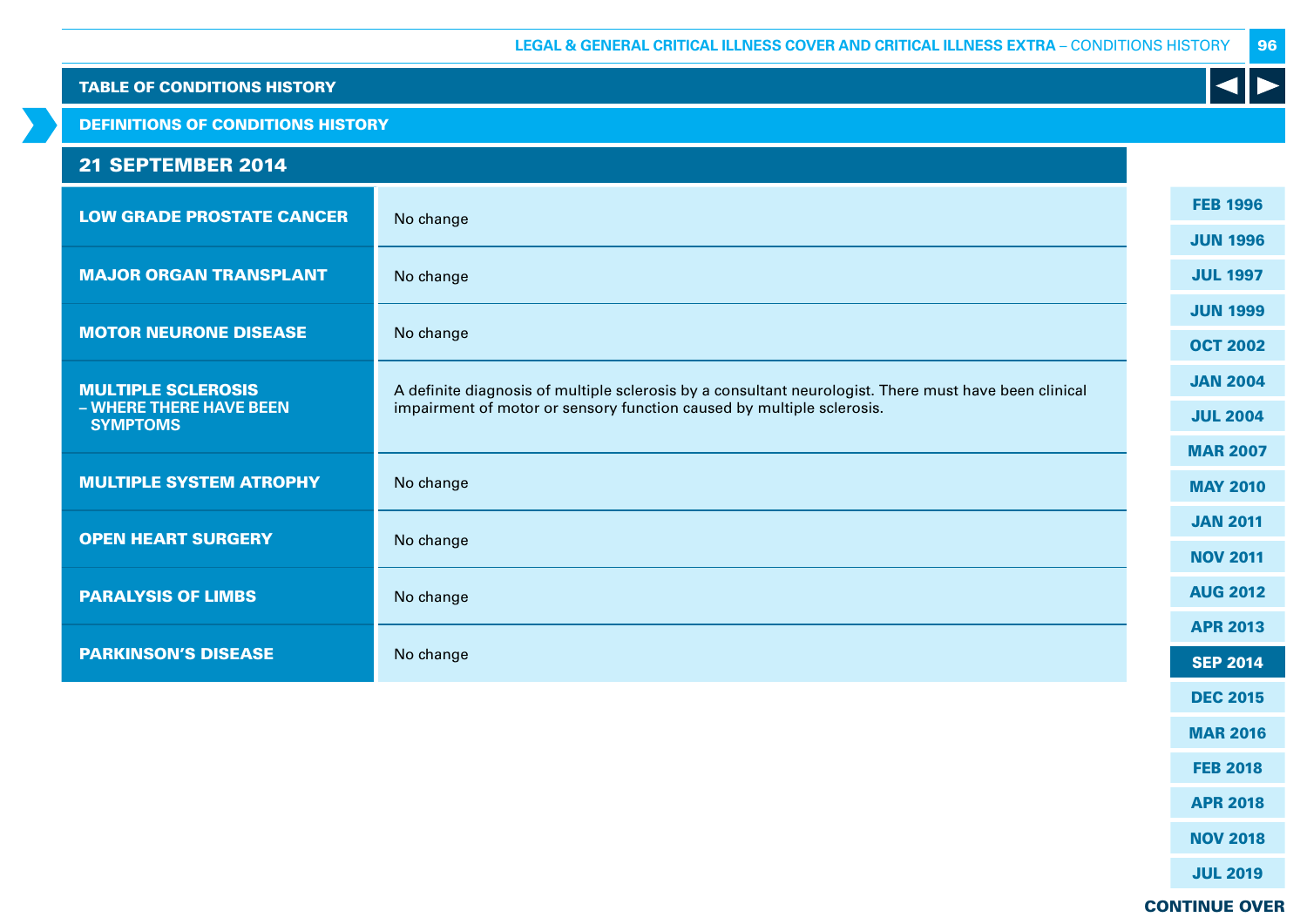DEFINITIONS OF CONDITIONS HISTORY

#### PRIMARY PULMONARY **HYPERTENSION** No change PROGRESSIVE SUPRANUCLEAR PALSY No change REMOVAL OF AN EYEBALL No change RESPIRATORY FAILURE No change **STROKE – RESULTING IN SYMPTOMS LASTING AT LEAST 24 HOURS** Death of brain tissue due to inadequate blood supply or haemorrhage within the skull resulting in neurological deficit with persisting clinical symptoms lasting at least 24 hours. For the above definition, the following is not covered: • Transient ischaemic attack. SYSTEMIC LUPUS ERYTHEMATOSUS<br>ERYTHEMATOSUS **TERMINAL ILLNESS** A definite diagnosis by your hospital consultant of an illness that satisfies both of the following: • The illness either has no known cure or has progressed to the point where it cannot be cured; and • In the opinion of your hospital consultant and our Medical Officer, the illness is expected to lead to death within 12 months. No terminal illness claim can be made after the death of the life assured or within the 12 months immediately before the policy expiry date. If decreasing cover is shown in the policy schedule, the amount payable will be the amount of cover calculated on the date that it is established that the life assured has met our definition of terminal illness. **THIRD DEGREE BURNS** No change TOTAL AND PERMANENT **DISABILITY** No change **TRAUMATIC HEAD INJURY** No change 21 SEPTEMBER 2014 FEB 1996 JUN 1996 JUL 1997 JUN 1999 OCT 2002 JAN 2004 JUL 2004 MAR 2007 MAY 2010 JAN 2011 NOV 2011 AUG 2012 APR 2013 SEP 2014 DEC 2015 MAR 2016 FEB 2018 APR 2018 NOV 2018 JUL 2019

97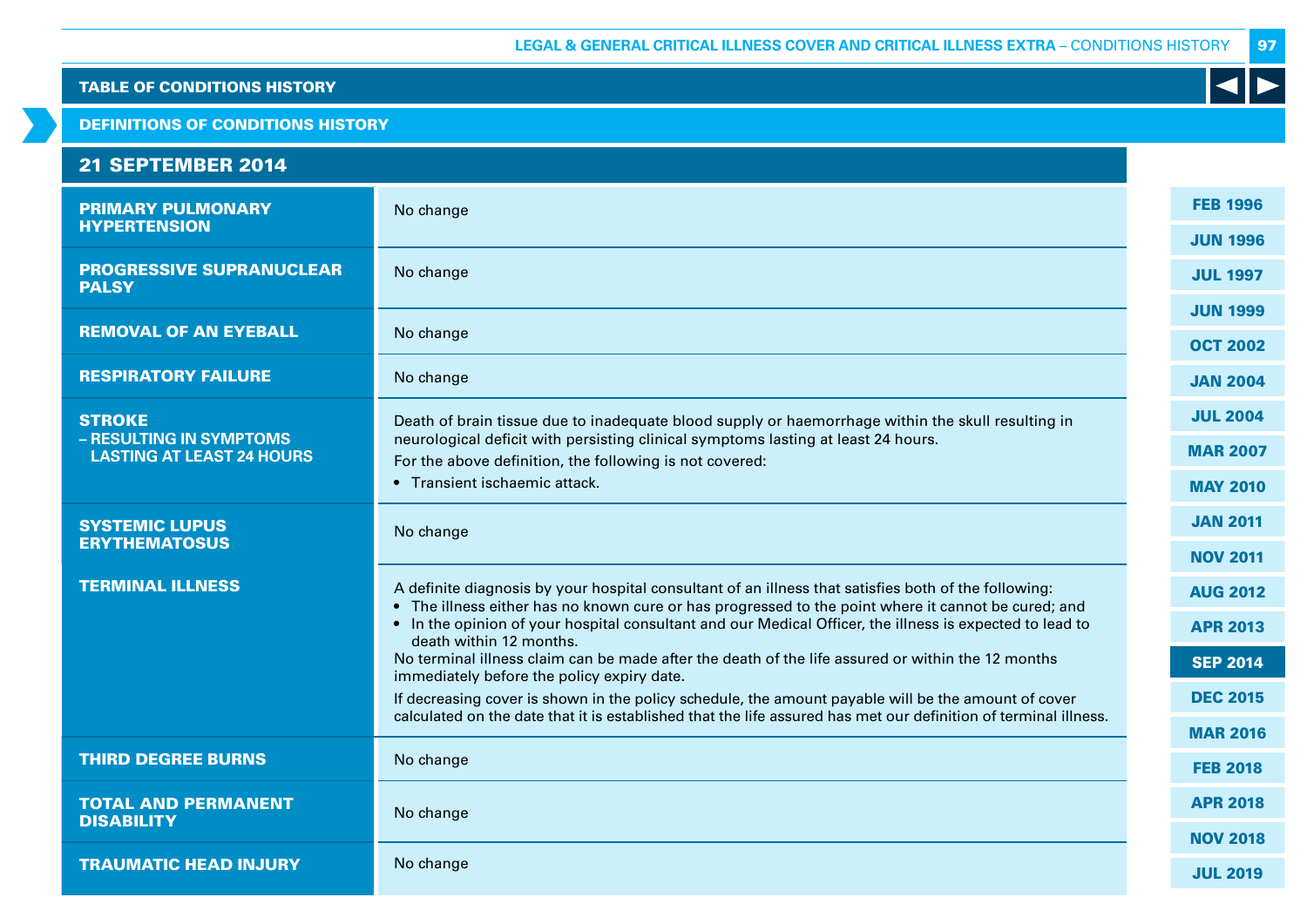DEFINITIONS OF CONDITIONS HISTORY

# 6 DECEMBER 2015

**Summary –** Changes to Benign brain tumour, Cancer, Coma, Heart attack, Kidney failure, Loss of speech, Low grade prostate cancer, Major organ transplant, Motor neurone disease, Parkinson's disease, Stroke, Traumatic brain injury. Added in Spinal stroke.

| <b>ALZHEIMER'S DISEASE</b>                          | No change                                                                                                 | <b>JUL 1997</b> |
|-----------------------------------------------------|-----------------------------------------------------------------------------------------------------------|-----------------|
|                                                     |                                                                                                           | <b>JUN 1999</b> |
| <b>ANGIOPLASTY</b>                                  | No change                                                                                                 | <b>OCT 2002</b> |
| <b>AORTA GRAFT SURGERY</b>                          | No change                                                                                                 | <b>JAN 2004</b> |
| <b>APLASTIC ANAEMIA</b>                             |                                                                                                           | <b>JUL 2004</b> |
|                                                     | No change                                                                                                 | <b>MAR 2007</b> |
| <b>BACTERIAL MENINGITIS</b>                         | No change                                                                                                 | <b>MAY 2010</b> |
| <b>BENIGN BRAIN TUMOUR</b>                          | A non-malignant tumour or cyst originating from the brain, cranial nerves or meninges within the skull,   | <b>JAN 2011</b> |
| - RESULTING IN EITHER<br><b>SURGICAL REMOVAL OR</b> | resulting in either surgical removal or permanent neurological deficit with persisting clinical symptoms. | <b>NOV 2011</b> |
| <b>PERMANENT SYMPTOMS</b>                           | For the above definition, the following are not covered:<br>• Tumours in the pituitary gland.             | <b>AUG 2012</b> |
|                                                     | Tumours originating from bone tissue.<br>$\bullet$                                                        |                 |
|                                                     | Angiomas and cholesteatoma.<br>$\bullet$                                                                  | <b>APR 2013</b> |
|                                                     |                                                                                                           | <b>SEP 2014</b> |
| <b>BLINDNESS</b>                                    | No change                                                                                                 | <b>DEC 2015</b> |

FEB 1996

JUN 1996

98

### CONTINUE OVER

MAR 2016

FEB 2018

APR 2018

NOV 2018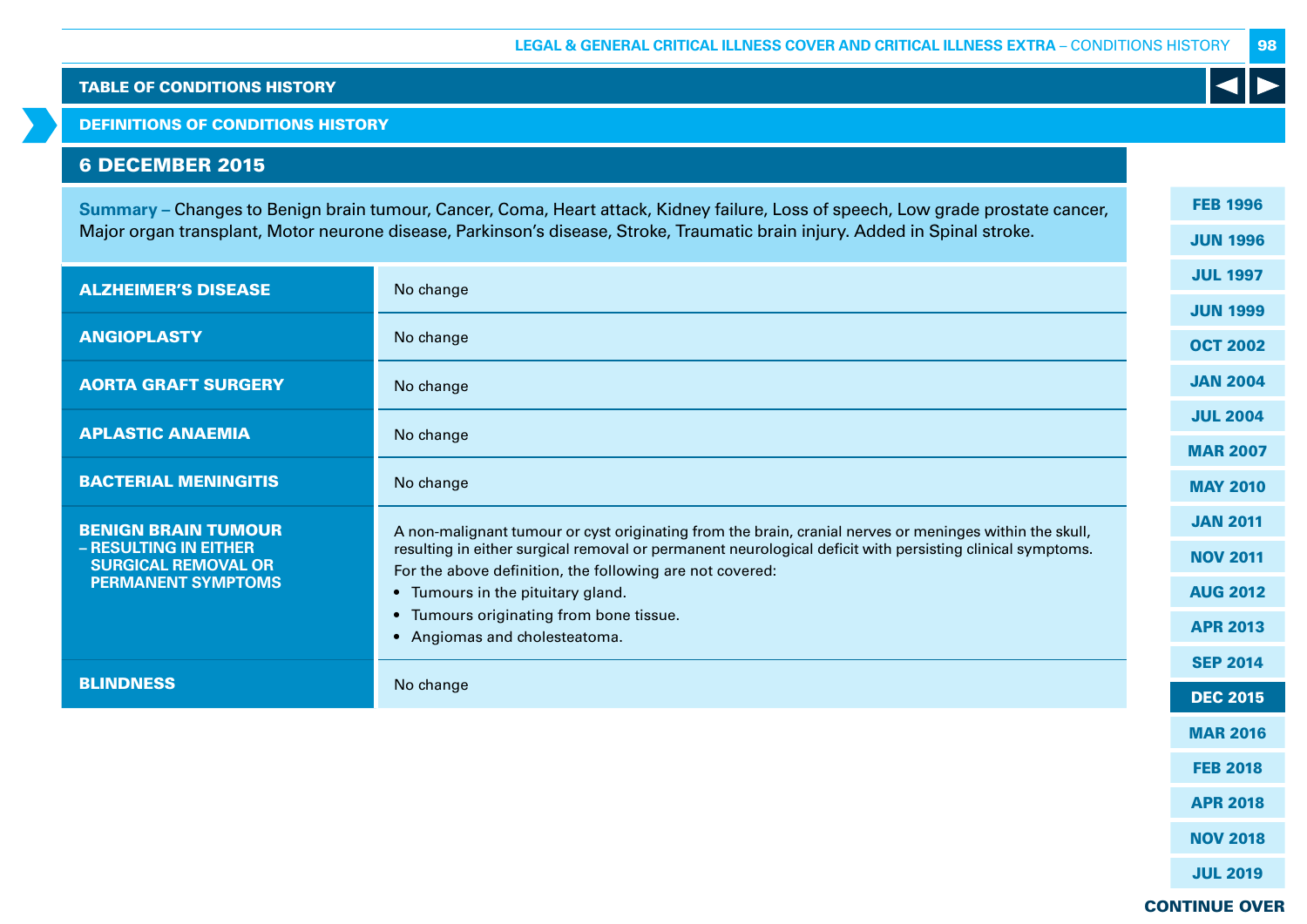#### DEFINITIONS OF CONDITIONS HISTORY

| <b>6 DECEMBER 2015</b>                                     |                                                                                                                                                                                                                                                                                                                                                                                                                                                                                                                                                                                                                                                                                                                                                                                                                                                                                                                                                                                                                                                                                                                           |                                                                                                                                                                                                               |
|------------------------------------------------------------|---------------------------------------------------------------------------------------------------------------------------------------------------------------------------------------------------------------------------------------------------------------------------------------------------------------------------------------------------------------------------------------------------------------------------------------------------------------------------------------------------------------------------------------------------------------------------------------------------------------------------------------------------------------------------------------------------------------------------------------------------------------------------------------------------------------------------------------------------------------------------------------------------------------------------------------------------------------------------------------------------------------------------------------------------------------------------------------------------------------------------|---------------------------------------------------------------------------------------------------------------------------------------------------------------------------------------------------------------|
| <b>CANCER</b><br>- EXCLUDING LESS ADVANCED<br><b>CASES</b> | Any malignant tumour positively diagnosed with histological confirmation and characterised by the<br>uncontrolled growth of malignant cells and invasion of tissue.<br>The term malignant tumour includes leukaemia, sarcoma and lymphoma except cutaneous lymphoma<br>(lymphoma confined to the skin).<br>For the above definition, the following are not covered:<br>• All cancers which are histologically classified as any of the following:<br>- pre-malignant;<br>- non-invasive;<br>- cancer in situ;<br>- having either borderline malignancy; or<br>- having low malignant potential.<br>• All tumours of the prostate unless histologically classified as having a Gleason score of 7 or above<br>or having progressed to at least clinical TNM classification T2bN0M0.<br>• Malignant melanoma unless it has been histologically classified as having caused invasion beyond<br>the epidermis (outer layer of the skin).<br>• Any other skin cancer (including cutaneous lymphoma) unless it has been histologically classified<br>as having caused invasion in the lymph glands or spread to distant organs. | <b>FEB 1996</b><br><b>JUN 1996</b><br><b>JUL 1997</b><br><b>JUN 1999</b><br><b>OCT 2002</b><br><b>JAN 2004</b><br><b>JUL 2004</b><br><b>MAR 2007</b><br><b>MAY 2010</b><br><b>JAN 2011</b><br><b>NOV 2011</b> |
| <b>CARCINOMA IN SITU OF THE</b><br><b>BREAST</b>           | No change                                                                                                                                                                                                                                                                                                                                                                                                                                                                                                                                                                                                                                                                                                                                                                                                                                                                                                                                                                                                                                                                                                                 | <b>AUG 2012</b><br><b>APR 2013</b>                                                                                                                                                                            |
| <b>CARDIAC ARREST</b>                                      | No change                                                                                                                                                                                                                                                                                                                                                                                                                                                                                                                                                                                                                                                                                                                                                                                                                                                                                                                                                                                                                                                                                                                 | <b>SEP 2014</b>                                                                                                                                                                                               |
| <b>CARDIOMYOPATHY</b>                                      | No change                                                                                                                                                                                                                                                                                                                                                                                                                                                                                                                                                                                                                                                                                                                                                                                                                                                                                                                                                                                                                                                                                                                 | <b>DEC 2015</b><br><b>MAR 2016</b>                                                                                                                                                                            |
|                                                            |                                                                                                                                                                                                                                                                                                                                                                                                                                                                                                                                                                                                                                                                                                                                                                                                                                                                                                                                                                                                                                                                                                                           | <b>FEB 2018</b>                                                                                                                                                                                               |
|                                                            |                                                                                                                                                                                                                                                                                                                                                                                                                                                                                                                                                                                                                                                                                                                                                                                                                                                                                                                                                                                                                                                                                                                           | <b>APR 2018</b>                                                                                                                                                                                               |
|                                                            |                                                                                                                                                                                                                                                                                                                                                                                                                                                                                                                                                                                                                                                                                                                                                                                                                                                                                                                                                                                                                                                                                                                           | <b>NOV 2018</b>                                                                                                                                                                                               |

JUL 2019

99

 $\blacktriangleleft$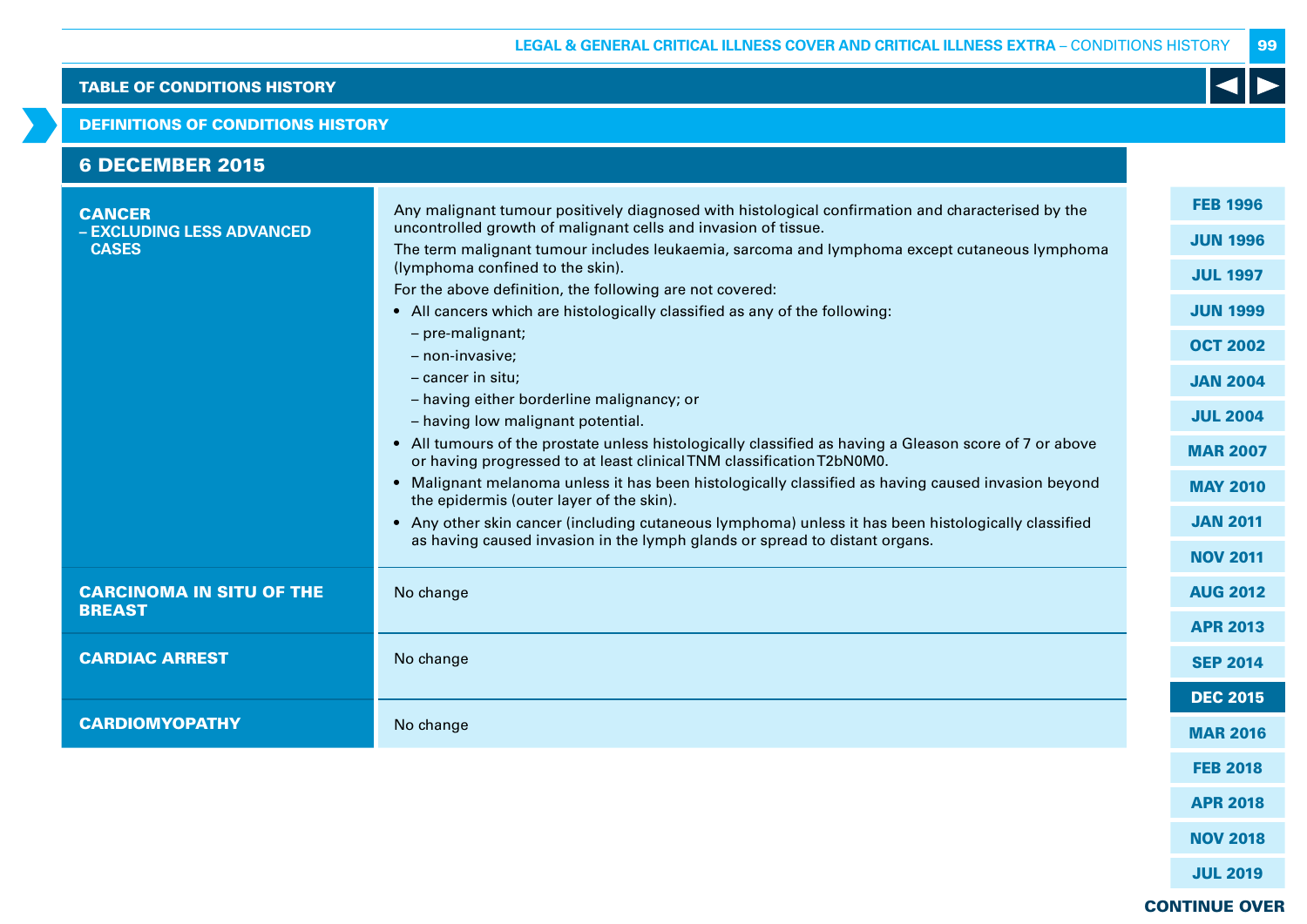#### DEFINITIONS OF CONDITIONS HISTORY

| <b>6 DECEMBER 2015</b>                                        |                                                                                                                                                                                                                                                                                                                                                                          |                                                                                             |
|---------------------------------------------------------------|--------------------------------------------------------------------------------------------------------------------------------------------------------------------------------------------------------------------------------------------------------------------------------------------------------------------------------------------------------------------------|---------------------------------------------------------------------------------------------|
| <b>COMA</b><br>- WITH ASSOCIATED PERMANENT<br><b>SYMPTOMS</b> | A state of unconsciousness with no reaction to external stimuli or internal needs which:<br>• requires the use of life support systems; and<br>• has associated permanent neurological deficit with persisting clinical symptoms.<br>For the above definition, the following are not covered:<br>• Coma secondary to alcohol or drug abuse.<br>• Medically induced coma. | <b>FEB 1996</b><br><b>JUN 1996</b><br><b>JUL 1997</b><br><b>JUN 1999</b><br><b>OCT 2002</b> |
| <b>CORONARY ARTERY</b><br><b>BY-PASS GRAFTS</b>               | No change                                                                                                                                                                                                                                                                                                                                                                | <b>JAN 2004</b>                                                                             |
| <b>CREUTZFELDT-JAKOB DISEASE</b><br>(CJD)                     | No change                                                                                                                                                                                                                                                                                                                                                                | <b>JUL 2004</b><br><b>MAR 2007</b>                                                          |
| <b>DEAFNESS</b>                                               | No change                                                                                                                                                                                                                                                                                                                                                                | <b>MAY 2010</b>                                                                             |
| <b>DEMENTIA</b>                                               | No change                                                                                                                                                                                                                                                                                                                                                                | <b>JAN 2011</b><br><b>NOV 2011</b>                                                          |
| <b>ENCEPHALITIS</b>                                           | No change                                                                                                                                                                                                                                                                                                                                                                | <b>AUG 2012</b>                                                                             |
|                                                               |                                                                                                                                                                                                                                                                                                                                                                          | <b>APR 2013</b>                                                                             |

K

CONTINUE OVER

SEP 2014

DEC 2015

MAR 2016

FEB 2018

APR 2018

NOV 2018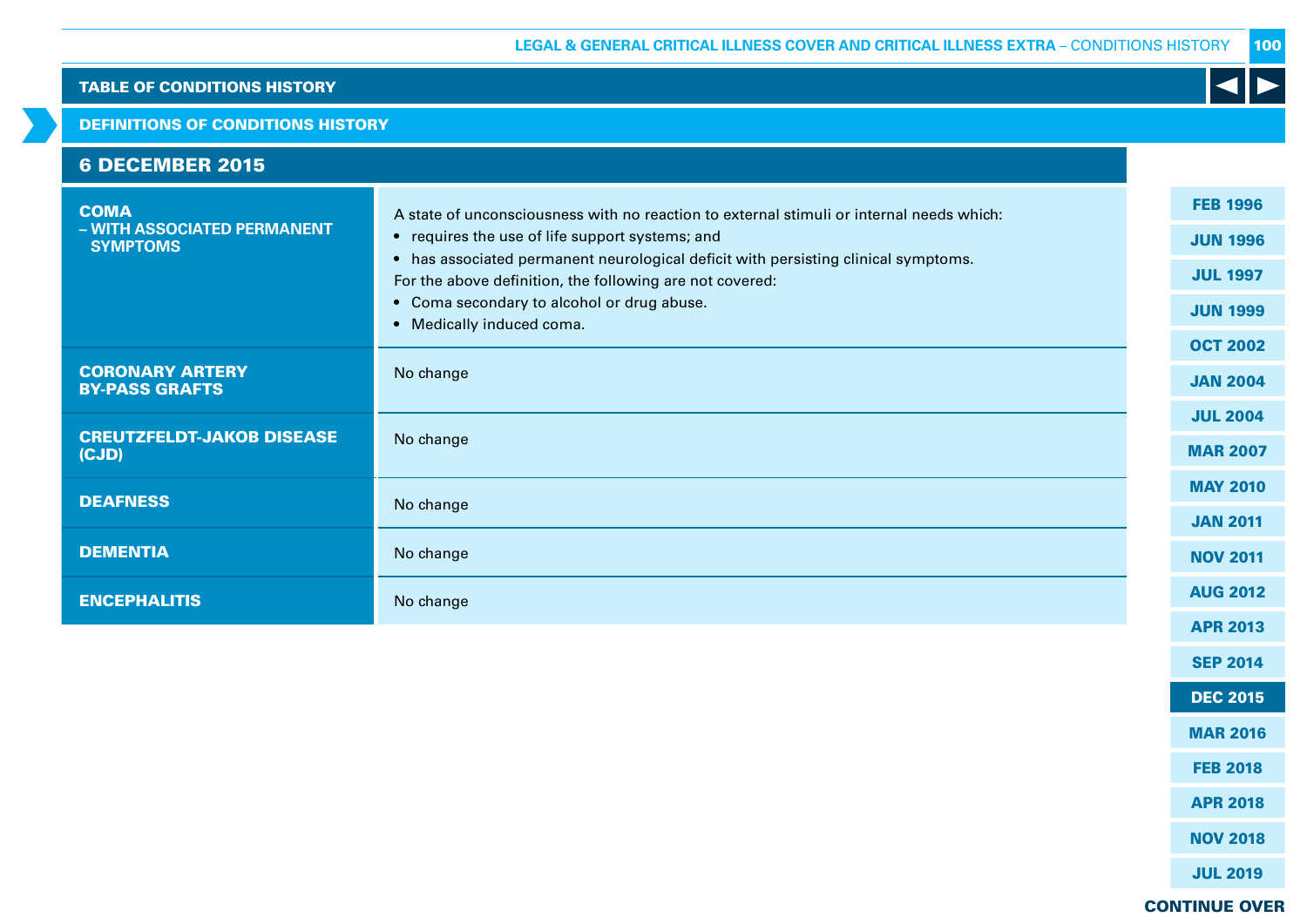#### DEFINITIONS OF CONDITIONS HISTORY

| <b>6 DECEMBER 2015</b>                                  |                                                                                                                                                                                                                                                                                                                                                                                                                                                                                                                     |                                                                                                                |
|---------------------------------------------------------|---------------------------------------------------------------------------------------------------------------------------------------------------------------------------------------------------------------------------------------------------------------------------------------------------------------------------------------------------------------------------------------------------------------------------------------------------------------------------------------------------------------------|----------------------------------------------------------------------------------------------------------------|
| <b>HEART ATTACK</b><br>- OF SPECIFIED SEVERITY          | Death of heart muscle, due to inadequate blood supply, that has resulted in all of the following evidence<br>of acute myocardial infarction:<br>• New characteristic electrocardiographic changes.<br>• The characteristic rise of biochemical cardiac specific markers such as troponins or enzymes.<br>The evidence must show a definite acute myocardial infarction.<br>For the above definition, the following are not covered:<br>• Other acute coronary syndromes.<br>• Angina without myocardial infarction. | <b>FEB 1996</b><br><b>JUN 1996</b><br><b>JUL 1997</b><br><b>JUN 1999</b><br><b>OCT 2002</b><br><b>JAN 2004</b> |
| <b>HEART VALVE REPLACEMENT OR</b><br><b>REPAIR</b>      | No change                                                                                                                                                                                                                                                                                                                                                                                                                                                                                                           | <b>JUL 2004</b><br><b>MAR 2007</b>                                                                             |
| <b>HIV INFECTION</b>                                    | No change                                                                                                                                                                                                                                                                                                                                                                                                                                                                                                           | <b>MAY 2010</b>                                                                                                |
| <b>KIDNEY FAILURE</b><br>- REQUIRING PERMANENT DIALYSIS | Chronic and end stage failure of both kidneys to function, as a result of which regular dialysis is<br>permanently required.                                                                                                                                                                                                                                                                                                                                                                                        | <b>JAN 2011</b><br><b>NOV 2011</b>                                                                             |
| <b>LIVER FAILURE</b>                                    | No change                                                                                                                                                                                                                                                                                                                                                                                                                                                                                                           | <b>AUG 2012</b>                                                                                                |
| <b>LOSS OF HANDS OR FEET</b>                            | No change                                                                                                                                                                                                                                                                                                                                                                                                                                                                                                           | <b>APR 2013</b><br><b>SEP 2014</b>                                                                             |
| <b>LOSS OF SPEECH</b><br>- TOTAL PERMANENT AND          | Total permanent and irreversible loss of the ability to speak as a result of physical injury or disease.                                                                                                                                                                                                                                                                                                                                                                                                            | <b>DEC 2015</b>                                                                                                |
| <b>IRREVERSIBLE</b>                                     |                                                                                                                                                                                                                                                                                                                                                                                                                                                                                                                     | <b>MAR 2016</b>                                                                                                |

CONTINUE OVER

FEB 2018

K

APR 2018

NOV 2018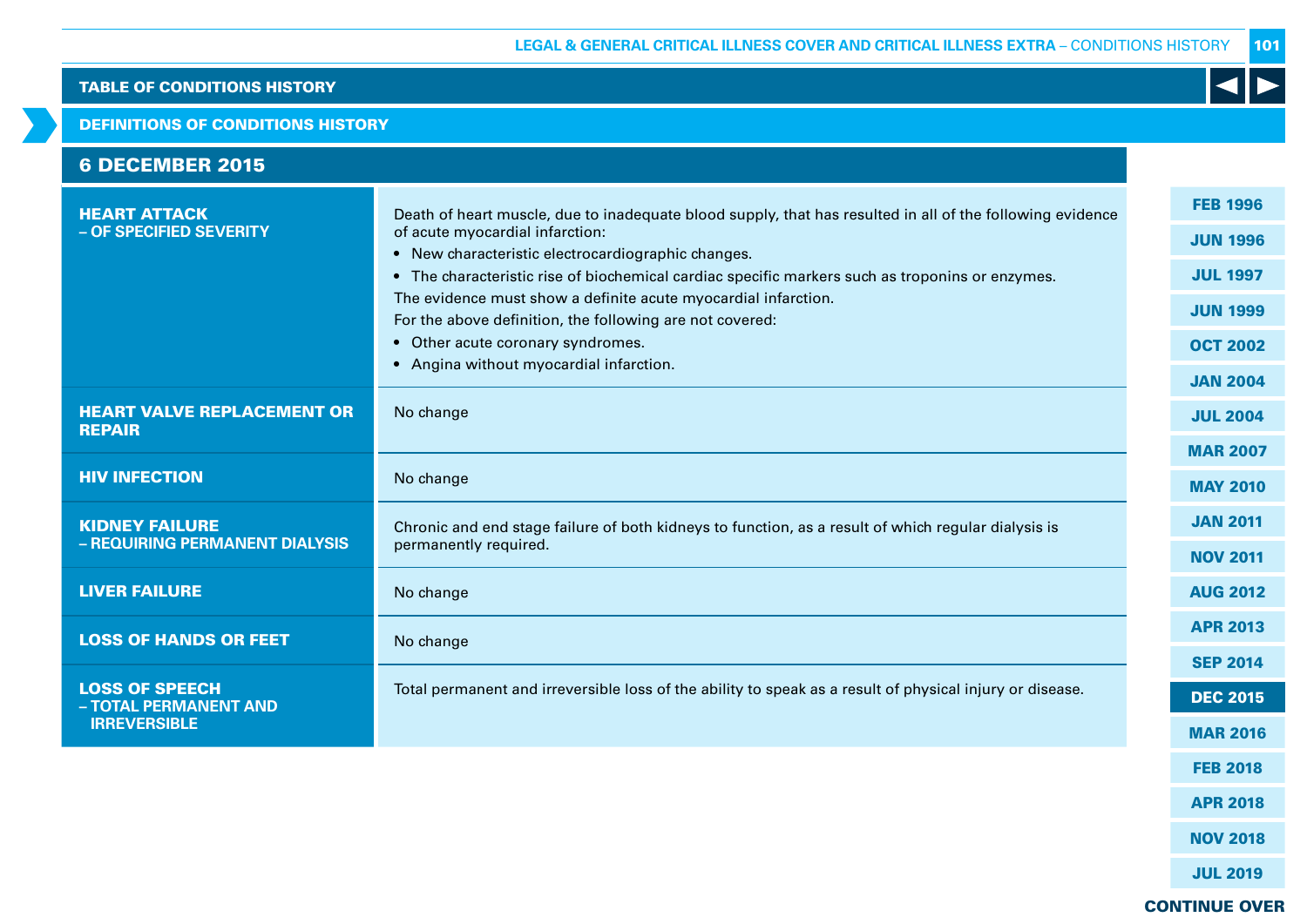#### DEFINITIONS OF CONDITIONS HISTORY

| <b>6 DECEMBER 2015</b> |
|------------------------|
|------------------------|

| <b>LOW GRADE PROSTATE CANCER</b>                      | The undergoing of treatment on the advice of your hospital consultant following the diagnosis of                                                                                                                  | <b>FEB 1996</b> |
|-------------------------------------------------------|-------------------------------------------------------------------------------------------------------------------------------------------------------------------------------------------------------------------|-----------------|
| - REQUIRING TREATMENT                                 | a malignant tumour of the prostate positively diagnosed and histologically classified as having a<br>Gleason score between 2 and 6 inclusive and having progressed to clinical TNM classification                 | <b>JUN 1996</b> |
|                                                       | between T1N0M0 and T2aN0M0.                                                                                                                                                                                       | <b>JUL 1997</b> |
|                                                       | For the above definition, the following are not covered:                                                                                                                                                          |                 |
|                                                       | • Prostatic intraepithelial neoplasia (PIN)                                                                                                                                                                       | <b>JUN 1999</b> |
|                                                       | • Observation or surveillance                                                                                                                                                                                     | <b>OCT 2002</b> |
|                                                       | • Surgical biopsy                                                                                                                                                                                                 |                 |
|                                                       |                                                                                                                                                                                                                   | <b>JAN 2004</b> |
| <b>MAJOR ORGAN TRANSPLANT</b><br>- FROM ANOTHER DONOR | The undergoing as a recipient of a transplant from another donor, of bone marrow or of a complete<br>heart, kidney, lung, pancreas, liver, or a lobe of the liver, or inclusion on an official UK, Channel Island | <b>JUL 2004</b> |
|                                                       | or Isle of Man waiting list for such a procedure.<br>For the above definition, the following is not covered:                                                                                                      | <b>MAR 2007</b> |
|                                                       | • Transplant of any other organs, parts of organs, tissues or cells.                                                                                                                                              |                 |
|                                                       |                                                                                                                                                                                                                   | <b>MAY 2010</b> |
| <b>MOTOR NEURONE DISEASE</b>                          | A definite diagnosis of one of the following motor neurone diseases by a Consultant Neurologist:                                                                                                                  | <b>JAN 2011</b> |
| - RESULTING IN PERMANENT<br><b>SYMPTOMS</b>           | Amyotrophic lateral sclerosis (ALS)                                                                                                                                                                               | <b>NOV 2011</b> |
|                                                       | Primary lateral sclerosis (PLS)<br>$\bullet$                                                                                                                                                                      |                 |
|                                                       | Progressive bulbar palsy (PBP)<br>$\bullet$                                                                                                                                                                       | <b>AUG 2012</b> |
|                                                       | Progressive muscular atrophy (PMA)                                                                                                                                                                                | <b>APR 2013</b> |
|                                                       | Spinal muscular atrophy (SMA)<br>$\bullet$                                                                                                                                                                        |                 |
|                                                       | There must also be permanent clinical impairment of motor function.                                                                                                                                               | <b>SEP 2014</b> |
| <b>MULTIPLE SCLEROSIS</b>                             | No change                                                                                                                                                                                                         | <b>DEC 2015</b> |
|                                                       |                                                                                                                                                                                                                   | <b>MAR 2016</b> |
| <b>MULTIPLE SYSTEM ATROPHY</b>                        | No change                                                                                                                                                                                                         |                 |
|                                                       |                                                                                                                                                                                                                   | <b>FEB 2018</b> |
|                                                       |                                                                                                                                                                                                                   | <b>APR 2018</b> |

102

 $\blacktriangleleft$ 

CONTINUE OVER

NOV 2018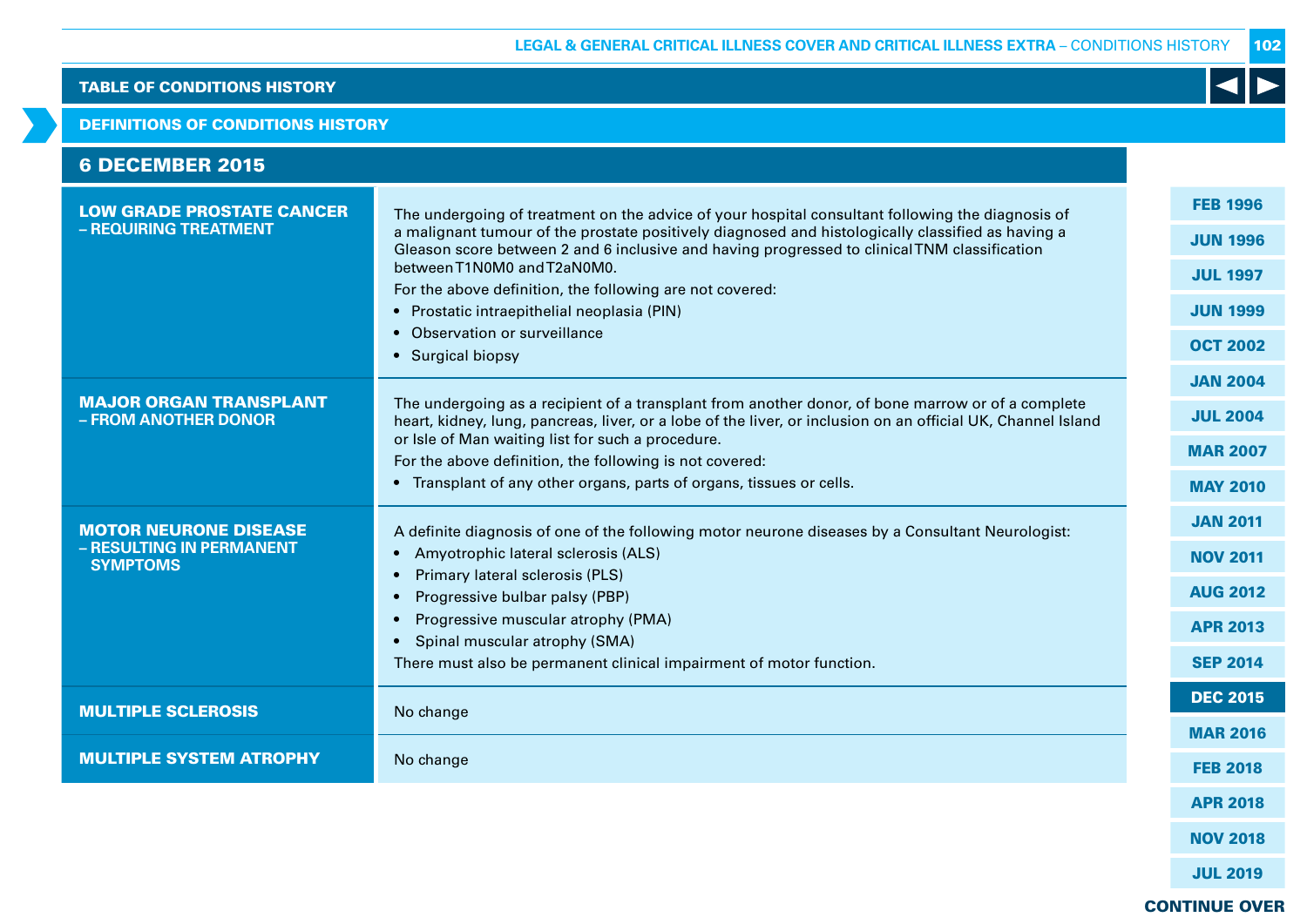DEFINITIONS OF CONDITIONS HISTORY

# 6 DECEMBER 2015

| <b>OPEN HEART SURGERY</b>                       | No change                                                                                                                                                                                           | <b>FEB 1996</b> |
|-------------------------------------------------|-----------------------------------------------------------------------------------------------------------------------------------------------------------------------------------------------------|-----------------|
|                                                 |                                                                                                                                                                                                     | <b>JUN 1996</b> |
| <b>PARALYSIS OF LIMBS</b>                       | No change                                                                                                                                                                                           | <b>JUL 1997</b> |
| <b>PARKINSON'S DISEASE</b>                      | A definite diagnosis of Parkinson's disease by a Consultant Neurologist. There must be permanent                                                                                                    | <b>JUN 1999</b> |
| - RESULTING IN PERMANENT<br><b>SYMPTOMS</b>     | clinical impairment of motor function with associated tremor and muscle rigidity.<br>For the above definition the following are not covered:                                                        | <b>OCT 2002</b> |
|                                                 | Other Parkinsonian syndromes/Parkinsonism.                                                                                                                                                          | <b>JAN 2004</b> |
| <b>PRIMARY PULMONARY</b>                        | No change                                                                                                                                                                                           | <b>JUL 2004</b> |
| <b>HYPERTENSION</b>                             |                                                                                                                                                                                                     | <b>MAR 2007</b> |
| <b>PROGRESSIVE SUPRANUCLEAR</b>                 | No change                                                                                                                                                                                           | <b>MAY 2010</b> |
| <b>PALSY</b>                                    |                                                                                                                                                                                                     | <b>JAN 2011</b> |
| <b>REMOVAL OF AN EYEBALL</b>                    | No change                                                                                                                                                                                           | <b>NOV 2011</b> |
| <b>RESPIRATORY FAILURE</b>                      | No change                                                                                                                                                                                           | <b>AUG 2012</b> |
|                                                 |                                                                                                                                                                                                     | <b>APR 2013</b> |
| <b>SPINAL STROKE</b><br>- RESULTING IN SYMPTOMS | Death of spinal cord tissue due to inadequate blood supply or haemorrhage within the spinal canal<br>resulting in neurological deficit with persisting clinical symptoms lasting at least 24 hours. | <b>SEP 2014</b> |
| <b>LASTING AT LEAST 24 HOURS</b>                |                                                                                                                                                                                                     | <b>DEC 2015</b> |
|                                                 |                                                                                                                                                                                                     |                 |

JUL 2019

MAR 2016

 $\blacktriangleleft$ 

FEB 2018

APR 2018

NOV 2018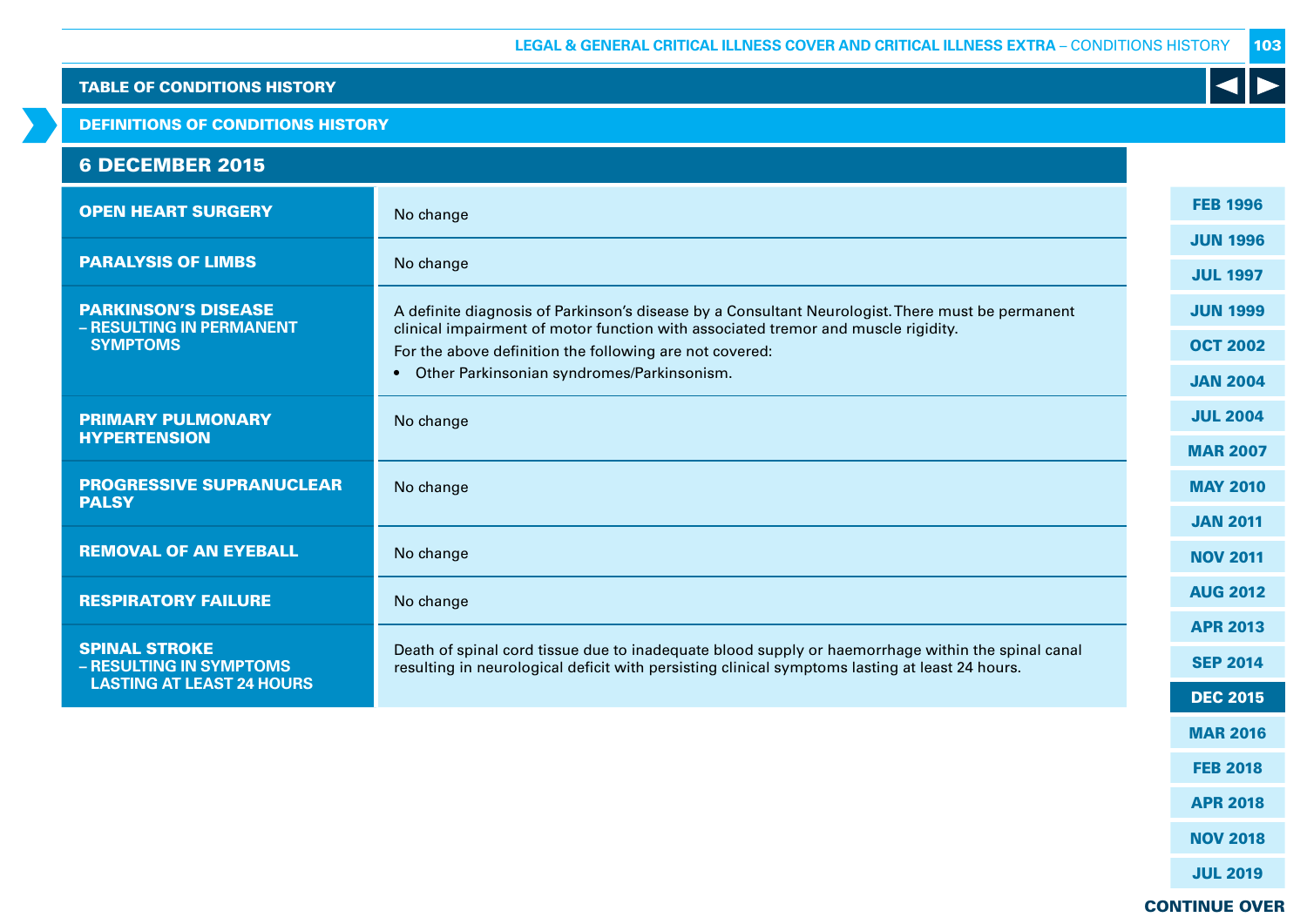#### DEFINITIONS OF CONDITIONS HISTORY

| <b>STROKE</b>                                                                | Death of brain tissue due to inadequate blood supply or haemorrhage within the skull resulting in                                             | <b>FEB 1996</b> |
|------------------------------------------------------------------------------|-----------------------------------------------------------------------------------------------------------------------------------------------|-----------------|
| - RESULTING IN SYMPTOMS<br><b>LASTING AT LEAST 24 HOURS</b>                  | neurological deficit with persisting clinical symptoms lasting at least 24 hours.<br>For the above definition, the following are not covered: | <b>JUN 1996</b> |
|                                                                              | • Transient ischaemic attack.                                                                                                                 | <b>JUL 1997</b> |
|                                                                              | • Death of tissue of the optic nerve or retina/eye stroke.                                                                                    | <b>JUN 1999</b> |
| <b>SYSTEMIC LUPUS</b><br><b>ERYTHEMATOSUS</b>                                | No change                                                                                                                                     | <b>OCT 2002</b> |
|                                                                              |                                                                                                                                               | <b>JAN 2004</b> |
| <b>TERMINAL ILLNESS</b>                                                      | No change                                                                                                                                     | <b>JUL 2004</b> |
| <b>THIRD DEGREE BURNS</b>                                                    | No change                                                                                                                                     | <b>MAR 2007</b> |
|                                                                              |                                                                                                                                               | <b>MAY 2010</b> |
| <b>TOTAL AND PERMANENT</b><br><b>DISABILITY</b>                              | No change                                                                                                                                     | <b>JAN 2011</b> |
|                                                                              |                                                                                                                                               | <b>NOV 2011</b> |
| <b>TRAUMATIC BRAIN INJURY</b><br>- RESULTING IN PERMANENT<br><b>SYMPTOMS</b> | Death of brain tissue due to traumatic injury resulting in permanent neurological deficit with persisting<br>clinical symptoms.               | <b>AUG 2012</b> |
|                                                                              |                                                                                                                                               | <b>APR 2013</b> |
|                                                                              |                                                                                                                                               |                 |

104

K

SEP 2014

DEC 2015

MAR 2016

FEB 2018

APR 2018

NOV 2018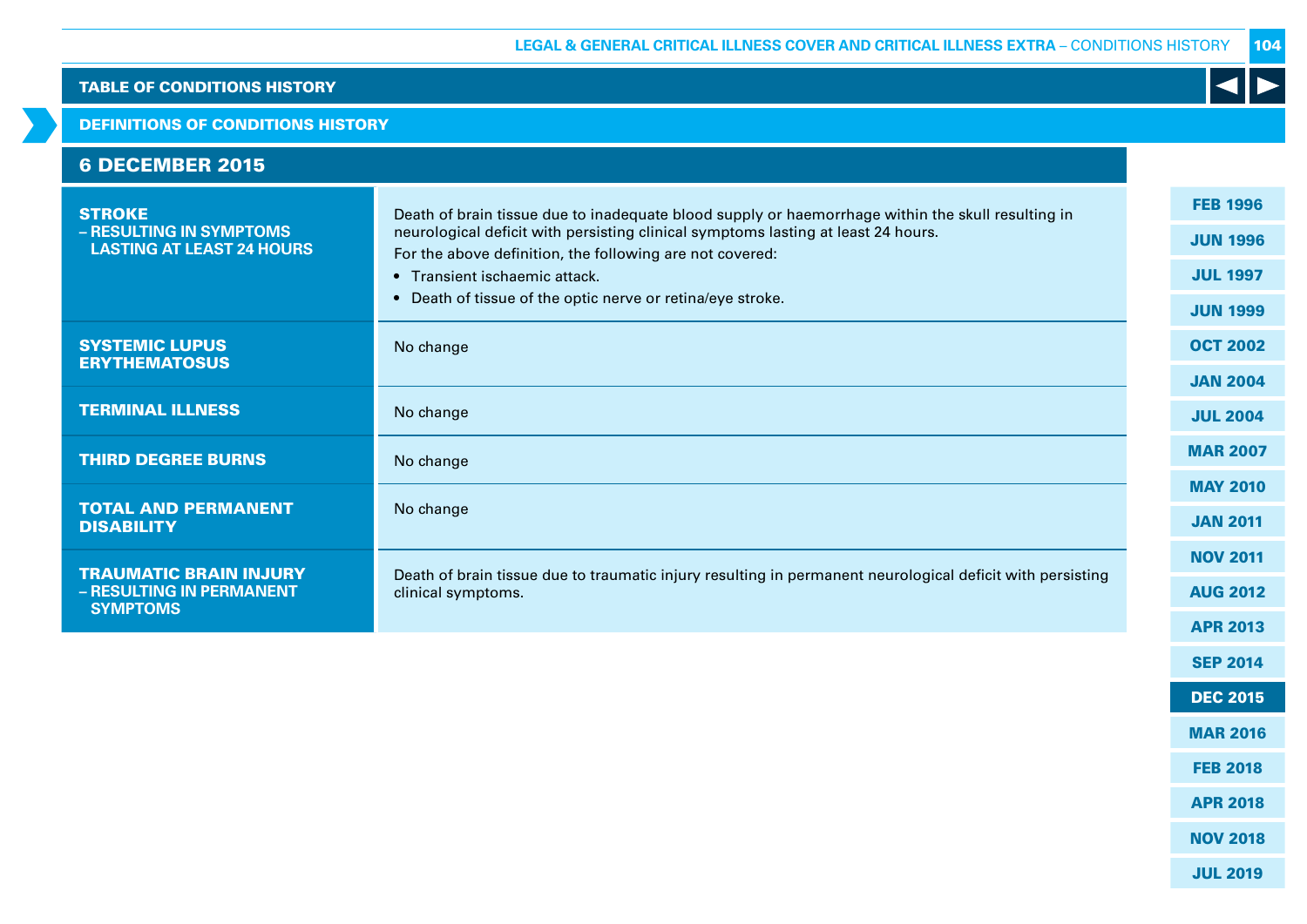| <b>TABLE OF CONDITIONS HISTORY</b>                  |           |                 |
|-----------------------------------------------------|-----------|-----------------|
| <b>DEFINITIONS OF CONDITIONS HISTORY</b>            |           |                 |
| <b>13 MARCH 2016</b>                                |           |                 |
| <b>Summary - Changes to Terminal Illness.</b>       |           | <b>FEB 1996</b> |
| <b>ALZHEIMER'S DISEASE</b>                          | No change | <b>JUN 1996</b> |
|                                                     |           | <b>JUL 1997</b> |
| <b>ANGIOPLASTY</b>                                  | No change | <b>JUN 1999</b> |
| <b>AORTA GRAFT SURGERY</b>                          | No change | <b>OCT 2002</b> |
|                                                     |           | <b>JAN 2004</b> |
| <b>APLASTIC ANAEMIA</b>                             | No change | <b>JUL 2004</b> |
| <b>BACTERIAL MENINGITIS</b>                         | No change | <b>MAR 2007</b> |
| <b>BENIGN BRAIN TUMOUR</b>                          | No change | <b>MAY 2010</b> |
| - RESULTING IN EITHER<br><b>SURGICAL REMOVAL OR</b> |           | <b>JAN 2011</b> |
| <b>PERMANENT SYMPTOMS</b>                           |           | <b>NOV 2011</b> |
| <b>BLINDNESS</b>                                    | No change | <b>AUG 2012</b> |
|                                                     |           | <b>APR 2013</b> |
|                                                     |           | <b>SEP 2014</b> |
|                                                     |           | <b>DEC 2015</b> |
|                                                     |           | <b>MAR 2016</b> |
|                                                     |           | <b>FEB 2018</b> |
|                                                     |           | <b>APR 2018</b> |
|                                                     |           | <b>NOV 2018</b> |

JUL 2019

# CONTINUE OVER

105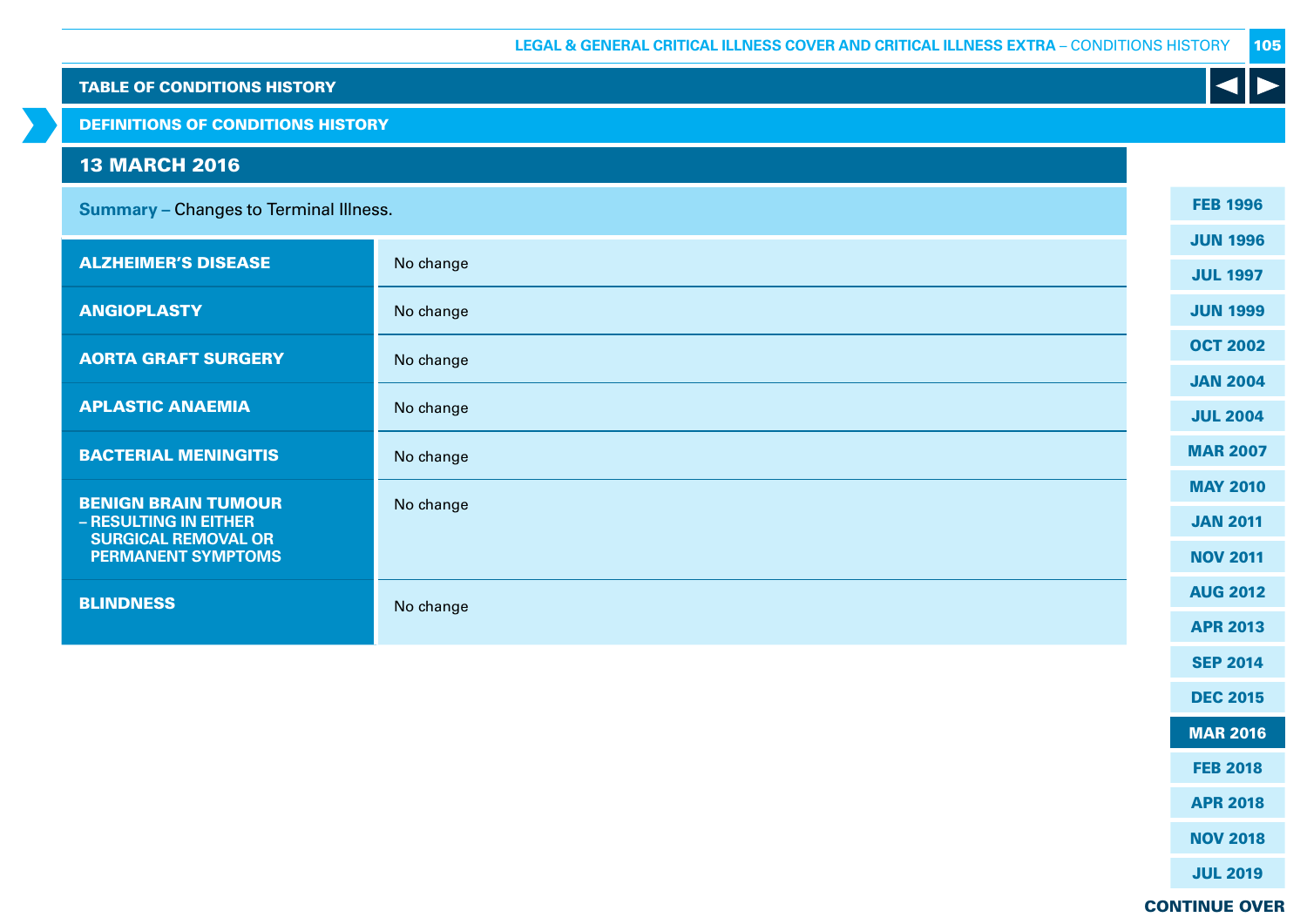#### DEFINITIONS OF CONDITIONS HISTORY

| <b>13 MARCH 2016</b>                       |           |                 |
|--------------------------------------------|-----------|-----------------|
| <b>CANCER</b>                              | No change | <b>FEB 1996</b> |
| - EXCLUDING LESS ADVANCED<br><b>CASES</b>  |           | <b>JUN 1996</b> |
| <b>CARCINOMA IN SITU OF THE</b>            |           | <b>JUL 1997</b> |
| <b>BREAST</b>                              | No change | <b>JUN 1999</b> |
| <b>CARDIAC ARREST</b>                      | No change | <b>OCT 2002</b> |
|                                            |           | <b>JAN 2004</b> |
| <b>CARDIOMYOPATHY</b>                      | No change | <b>JUL 2004</b> |
|                                            |           | <b>MAR 2007</b> |
| <b>COMA</b><br>- WITH ASSOCIATED PERMANENT | No change | <b>MAY 2010</b> |
| <b>SYMPTOMS</b>                            |           | <b>JAN 2011</b> |
| <b>CORONARY ARTERY</b>                     | No change | <b>NOV 2011</b> |
| <b>BY-PASS GRAFTS</b>                      |           | <b>AUG 2012</b> |
| <b>CREUTZFELDT-JAKOB DISEASE</b><br>(CJD)  | No change | <b>APR 2013</b> |
|                                            |           | <b>SEP 2014</b> |
| <b>DEAFNESS</b>                            | No change | <b>DEC 2015</b> |
| <b>DEMENTIA</b>                            | No change | <b>MAR 2016</b> |
|                                            |           | <b>FEB 2018</b> |
|                                            |           | <b>APR 2018</b> |

106

 $\blacktriangleleft$ 

CONTINUE OVER

NOV 2018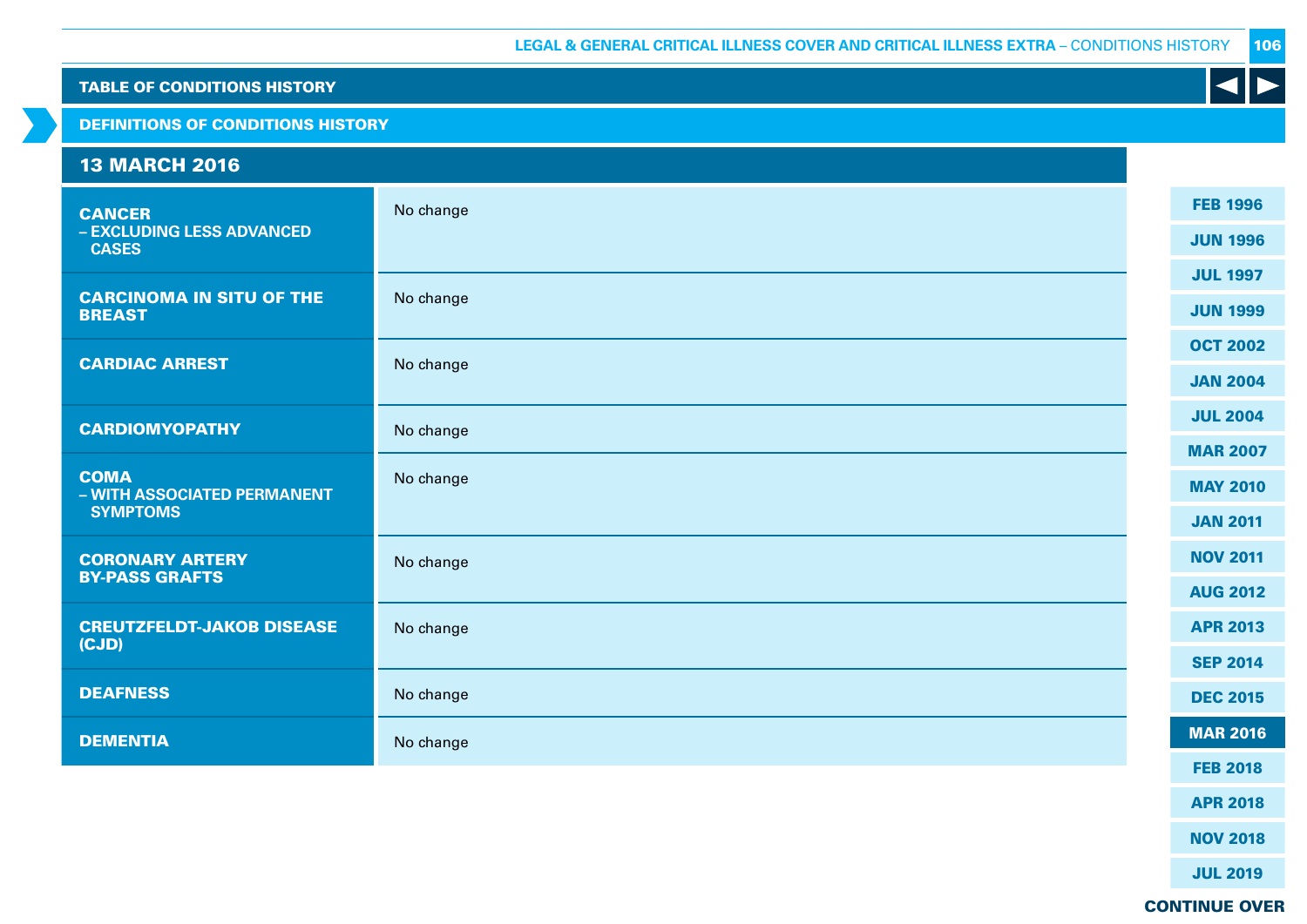DEFINITIONS OF CONDITIONS HISTORY

# 13 MARCH 2016

| <b>ENCEPHALITIS</b>                                       | No change |  | <b>FEB 1996</b> |
|-----------------------------------------------------------|-----------|--|-----------------|
|                                                           |           |  | <b>JUN 1996</b> |
| <b>HEART ATTACK</b><br>- OF SPECIFIED SEVERITY            | No change |  | <b>JUL 1997</b> |
|                                                           |           |  | <b>JUN 1999</b> |
| <b>HEART VALVE REPLACEMENT OR</b><br><b>REPAIR</b>        | No change |  | <b>OCT 2002</b> |
| <b>HIV INFECTION</b>                                      | No change |  | <b>JAN 2004</b> |
|                                                           |           |  | <b>JUL 2004</b> |
| <b>KIDNEY FAILURE</b><br>- REQUIRING PERMANENT DIALYSIS   | No change |  | <b>MAR 2007</b> |
|                                                           | No change |  | <b>MAY 2010</b> |
| <b>LIVER FAILURE</b>                                      |           |  | <b>JAN 2011</b> |
| <b>LOSS OF HANDS OR FEET</b>                              | No change |  | <b>NOV 2011</b> |
| <b>LOSS OF SPEECH</b>                                     | No change |  | <b>AUG 2012</b> |
| - TOTAL PERMANENT AND<br><b>IRREVERSIBLE</b>              |           |  | <b>APR 2013</b> |
|                                                           |           |  | <b>SEP 2014</b> |
| <b>LOW GRADE PROSTATE CANCER</b><br>- REQUIRING TREATMENT | No change |  | <b>DEC 2015</b> |
|                                                           | No change |  | <b>MAR 2016</b> |
| <b>MAJOR ORGAN TRANSPLANT</b><br>- FROM ANOTHER DONOR     |           |  | <b>FEB 2018</b> |
|                                                           |           |  | <b>APR 2018</b> |
|                                                           |           |  |                 |

NOV 2018

 $\blacktriangleleft$ 

JUL 2019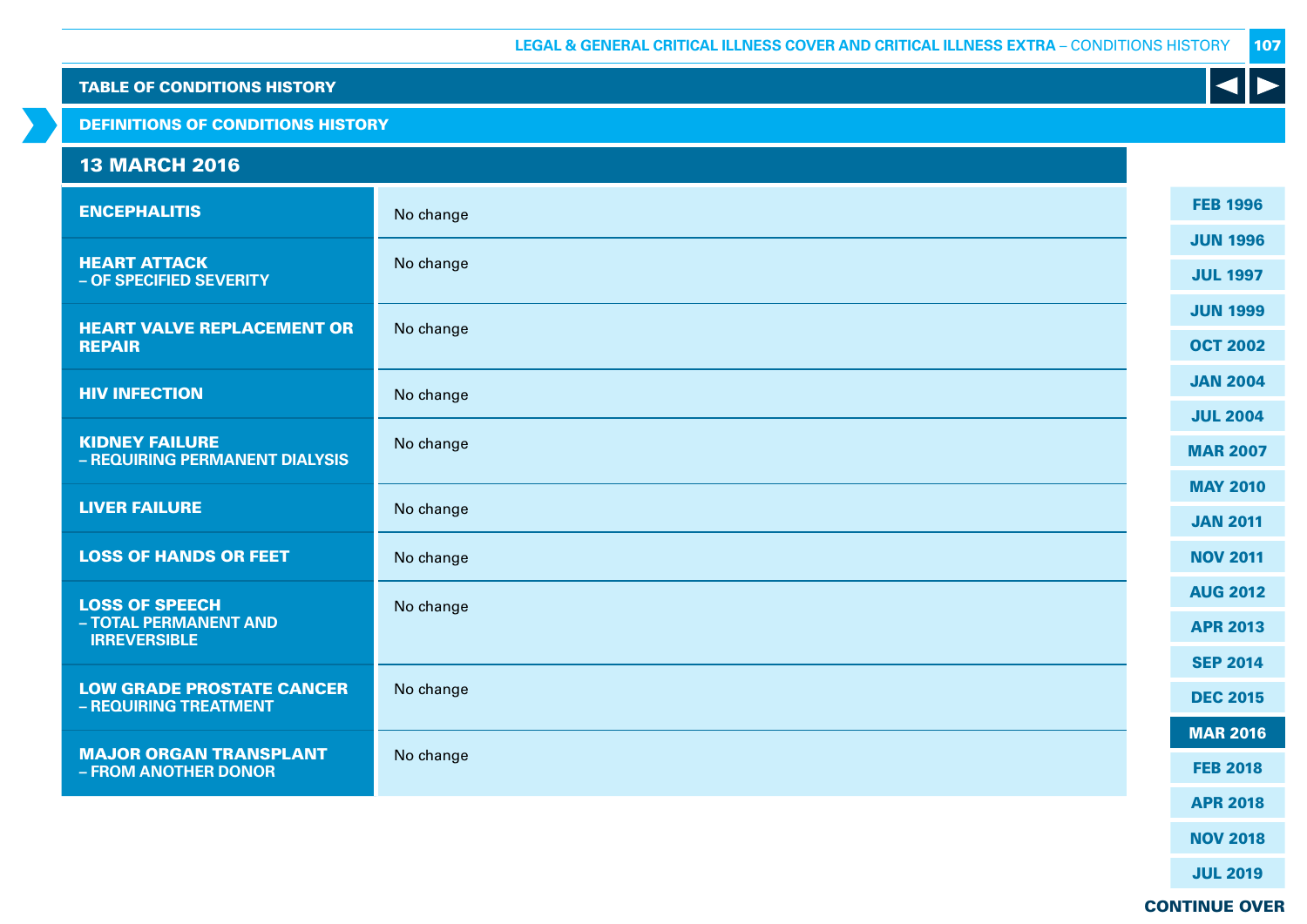|  |  | <b>TABLE OF CONDITIONS HISTORY</b> |  |
|--|--|------------------------------------|--|
|  |  |                                    |  |

DEFINITIONS OF CONDITIONS HISTORY

| <b>13 MARCH 2016</b>                            |           |                 |
|-------------------------------------------------|-----------|-----------------|
| <b>MOTOR NEURONE DISEASE</b>                    | No change | <b>FEB 1996</b> |
| - RESULTING IN PERMANENT<br><b>SYMPTOMS</b>     |           | <b>JUN 1996</b> |
|                                                 |           | <b>JUL 1997</b> |
| <b>MULTIPLE SCLEROSIS</b>                       | No change | <b>JUN 1999</b> |
| <b>MULTIPLE SYSTEM ATROPHY</b>                  | No change | <b>OCT 2002</b> |
| <b>OPEN HEART SURGERY</b>                       | No change | <b>JAN 2004</b> |
|                                                 |           | <b>JUL 2004</b> |
| <b>PARALYSIS OF LIMBS</b>                       | No change | <b>MAR 2007</b> |
| <b>PARKINSON'S DISEASE</b>                      | No change | <b>MAY 2010</b> |
| - RESULTING IN PERMANENT<br><b>SYMPTOMS</b>     |           | <b>JAN 2011</b> |
|                                                 |           | <b>NOV 2011</b> |
| <b>PRIMARY PULMONARY</b><br><b>HYPERTENSION</b> | No change | <b>AUG 2012</b> |
| <b>PROGRESSIVE SUPRANUCLEAR</b>                 |           | <b>APR 2013</b> |
| <b>PALSY</b>                                    | No change | <b>SEP 2014</b> |
| <b>REMOVAL OF AN EYEBALL</b>                    | No change | <b>DEC 2015</b> |
|                                                 |           | <b>MAR 2016</b> |
| <b>RESPIRATORY FAILURE</b>                      | No change | <b>FEB 2018</b> |
|                                                 |           | <b>APR 2018</b> |

NOV 2018

 $\blacktriangleleft$ 

JUL 2019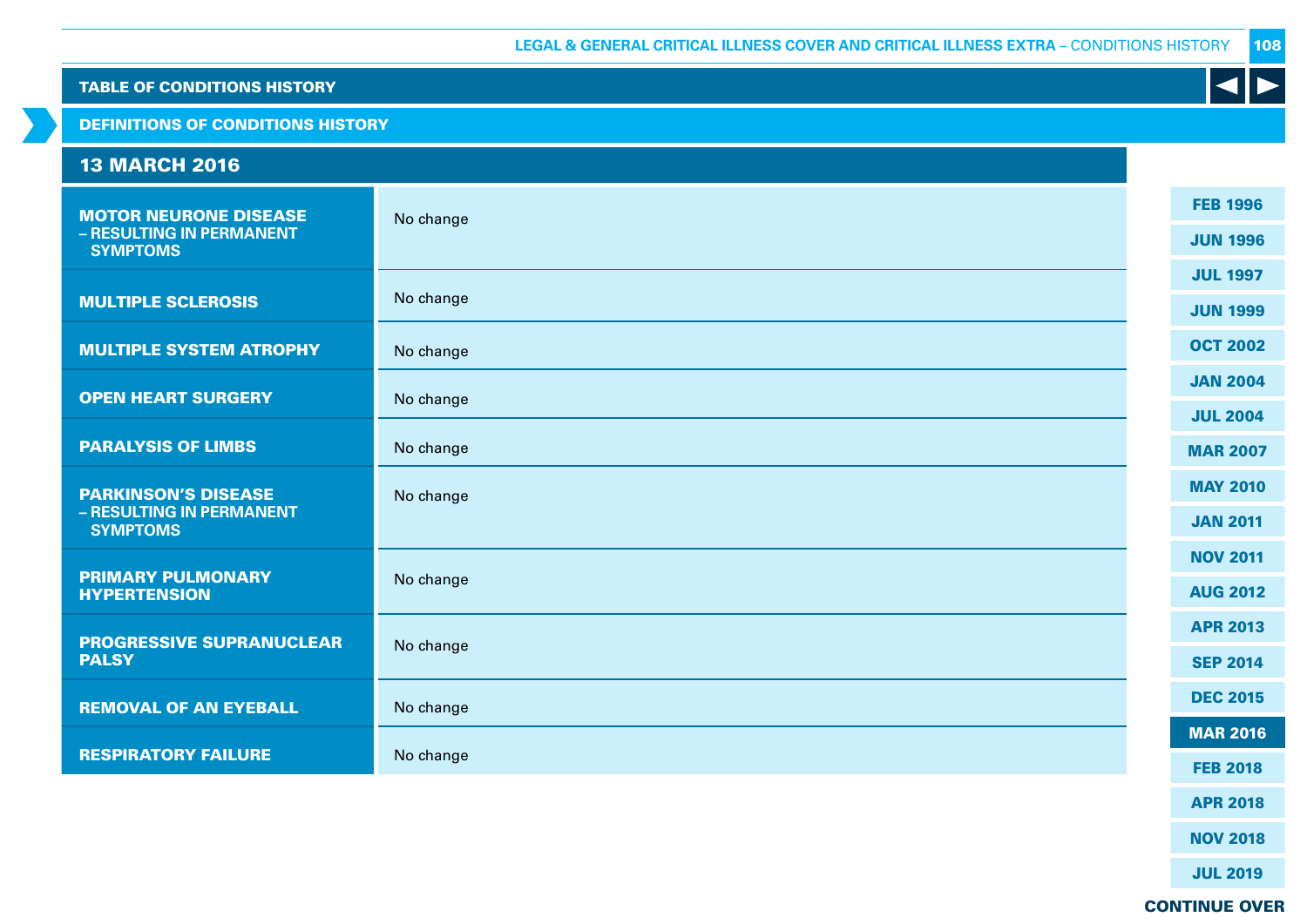### DEFINITIONS OF CONDITIONS HISTORY

| <b>13 MARCH 2016</b>                                        |                                                                                                                                                                                                             |                 |
|-------------------------------------------------------------|-------------------------------------------------------------------------------------------------------------------------------------------------------------------------------------------------------------|-----------------|
| <b>SPINAL STROKE</b>                                        | No change                                                                                                                                                                                                   | <b>FEB 1996</b> |
| - RESULTING IN SYMPTOMS<br><b>LASTING AT LEAST 24 HOURS</b> |                                                                                                                                                                                                             | <b>JUN 1996</b> |
|                                                             |                                                                                                                                                                                                             | <b>JUL 1997</b> |
| <b>STROKE</b><br>- RESULTING IN SYMPTOMS                    | No change                                                                                                                                                                                                   | <b>JUN 1999</b> |
| <b>LASTING AT LEAST 24 HOURS</b>                            |                                                                                                                                                                                                             | <b>OCT 2002</b> |
|                                                             |                                                                                                                                                                                                             | <b>JAN 2004</b> |
| <b>SYSTEMIC LUPUS</b><br><b>ERYTHEMATOSUS</b>               | No change                                                                                                                                                                                                   | <b>JUL 2004</b> |
|                                                             |                                                                                                                                                                                                             | <b>MAR 2007</b> |
| <b>TERMINAL ILLNESS</b>                                     | A definite diagnosis by your hospital consultant of an illness that satisfies both of the following:<br>• The illness either has no known cure or has progressed to the point where it cannot be cured; and | <b>MAY 2010</b> |
|                                                             | • In the opinion of your hospital consultant and our medical officer, the illness is expected to lead to                                                                                                    | <b>JAN 2011</b> |
|                                                             | death within 12 months.<br>No terminal illness claim can be made after the death of the life assured.                                                                                                       | <b>NOV 2011</b> |
|                                                             | If decreasing cover is shown in your Policy Schedule, the amount payable will be the amount of<br>cover calculated on the date that it is established that the life assured has met our definition of       | <b>AUG 2012</b> |
|                                                             | terminal illness.                                                                                                                                                                                           | <b>APR 2013</b> |
| <b>THIRD DEGREE BURNS</b>                                   | No change                                                                                                                                                                                                   | <b>SEP 2014</b> |
|                                                             |                                                                                                                                                                                                             | <b>DEC 2015</b> |
| <b>TOTAL AND PERMANENT</b><br><b>DISABILITY</b>             | No change                                                                                                                                                                                                   | <b>MAR 2016</b> |
|                                                             |                                                                                                                                                                                                             | <b>FEB 2018</b> |
| <b>TRAUMATIC BRAIN INJURY</b>                               | No change                                                                                                                                                                                                   | <b>APR 2018</b> |
| - RESULTING IN PERMANENT<br><b>SYMPTOMS</b>                 |                                                                                                                                                                                                             | <b>NOV 2018</b> |
|                                                             |                                                                                                                                                                                                             | <b>JUL 2019</b> |

109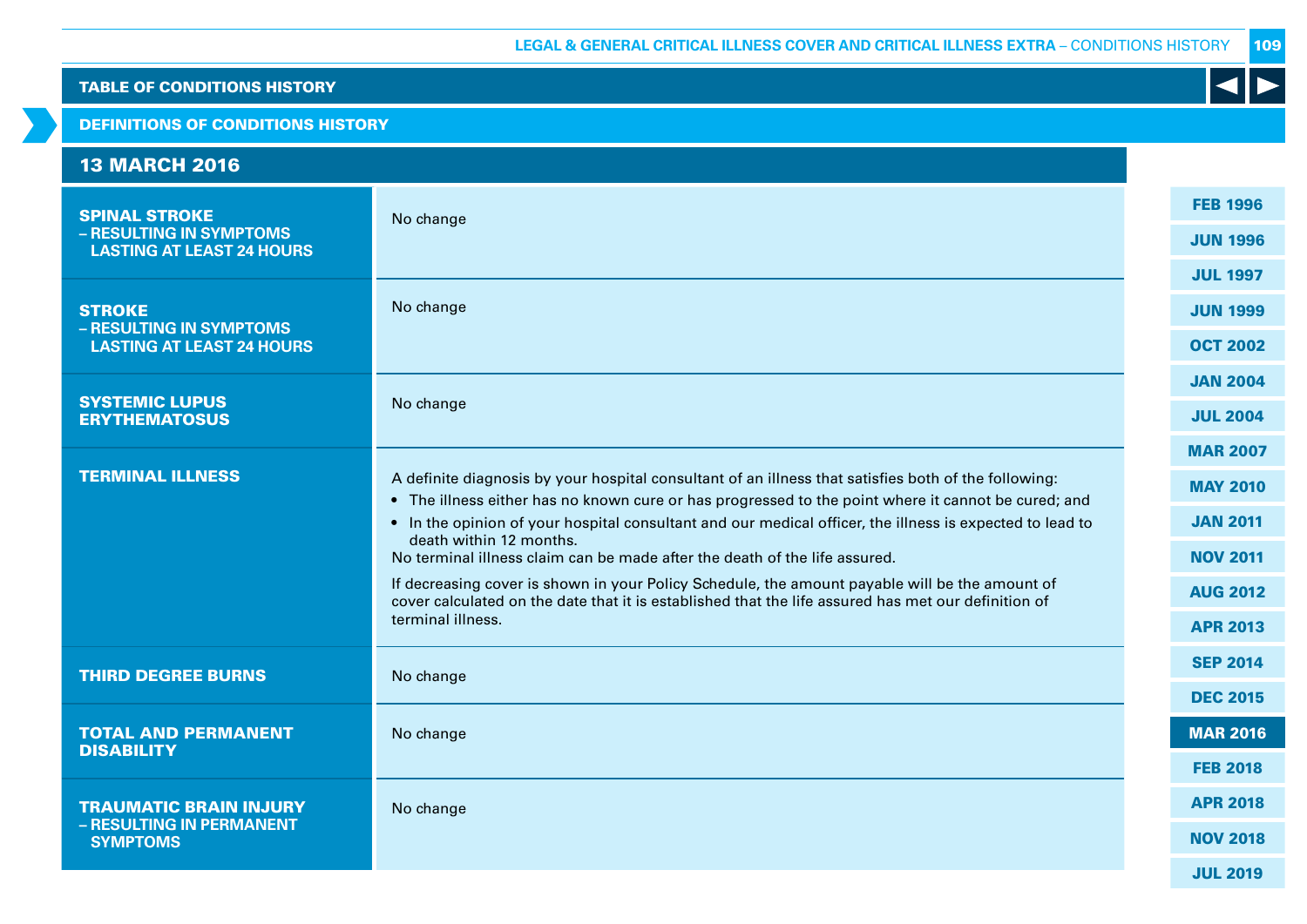DEFINITIONS OF CONDITIONS HISTORY

# 22 APRIL 2018

**Summary –** Enhancements and amendments made to a number of illnesses. Alzheimer's disease is now covered as part of 'Dementia including Alzheimer's disease' condition. Removal of an eyeball definition is now only available under Critical Illness Extra. Progressive supranuclear palsy is now only available under Critical Illness Extra and is now covered as part of the 'Parkinson's plus symdrome' condition.

|                                                               |                                                                                                                                                                              | <b>JUN 1999</b> |
|---------------------------------------------------------------|------------------------------------------------------------------------------------------------------------------------------------------------------------------------------|-----------------|
| <b>ALZHEIMER'S DISEASE</b>                                    | Incorporated in to 'Dementia including Alzheimer's disease' definition. See below for full definition.                                                                       | <b>OCT 2002</b> |
| <b>ANGIOPLASTY</b>                                            | No change                                                                                                                                                                    | <b>JAN 2004</b> |
|                                                               |                                                                                                                                                                              | <b>JUL 2004</b> |
| <b>AORTA GRAFT SURGERY</b>                                    | No change                                                                                                                                                                    | <b>MAR 2007</b> |
| <b>APLASTIC ANAEMIA</b>                                       | A definite diagnosis of very severe aplastic anaemia by a consultant haematologist and evidenced                                                                             | <b>MAY 2010</b> |
| - CATEGORISED AS VERY SEVERE                                  | by bone marrow histology. There must be permanent bone marrow failure with: anaemia,<br>thrombocytopenia and an absolute neutrophil count of less than $0.2 \times 10^9$ /L. | <b>JAN 2011</b> |
|                                                               |                                                                                                                                                                              | <b>NOV 2011</b> |
| <b>BACTERIAL MENINGITIS</b>                                   | No change                                                                                                                                                                    | <b>AUG 2012</b> |
|                                                               |                                                                                                                                                                              | <b>APR 2013</b> |
| <b>BENIGN BRAIN TUMOUR</b><br>- RESULTING IN EITHER SPECIFIED | A non-malignant tumour or cyst originating from the brain, cranial nerves or meninges within the<br>skull, resulting in either:                                              | <b>SEP 2014</b> |
| <b>TREATMENT OR PERMANENT</b><br><b>SYMPTOMS</b>              | · surgical removal;                                                                                                                                                          | <b>DEC 2015</b> |
|                                                               | • radiotherapy;<br>chemotherapy; or<br>$\bullet$                                                                                                                             | <b>MAR 2016</b> |
|                                                               | permanent neurological deficit with persisting clinical symptoms.<br>$\bullet$                                                                                               | <b>FEB 2018</b> |
|                                                               | For the above definition, the following are not covered:<br>• tumours in the pituitary gland;                                                                                | <b>APR 2018</b> |
|                                                               | • tumours originating from bone tissue; or                                                                                                                                   |                 |
|                                                               | • angioma and cholesteatoma.                                                                                                                                                 | <b>NOV 2018</b> |
|                                                               |                                                                                                                                                                              | <b>JUL 2019</b> |

CONTINUE OVER

FEB 1996

JUN 1996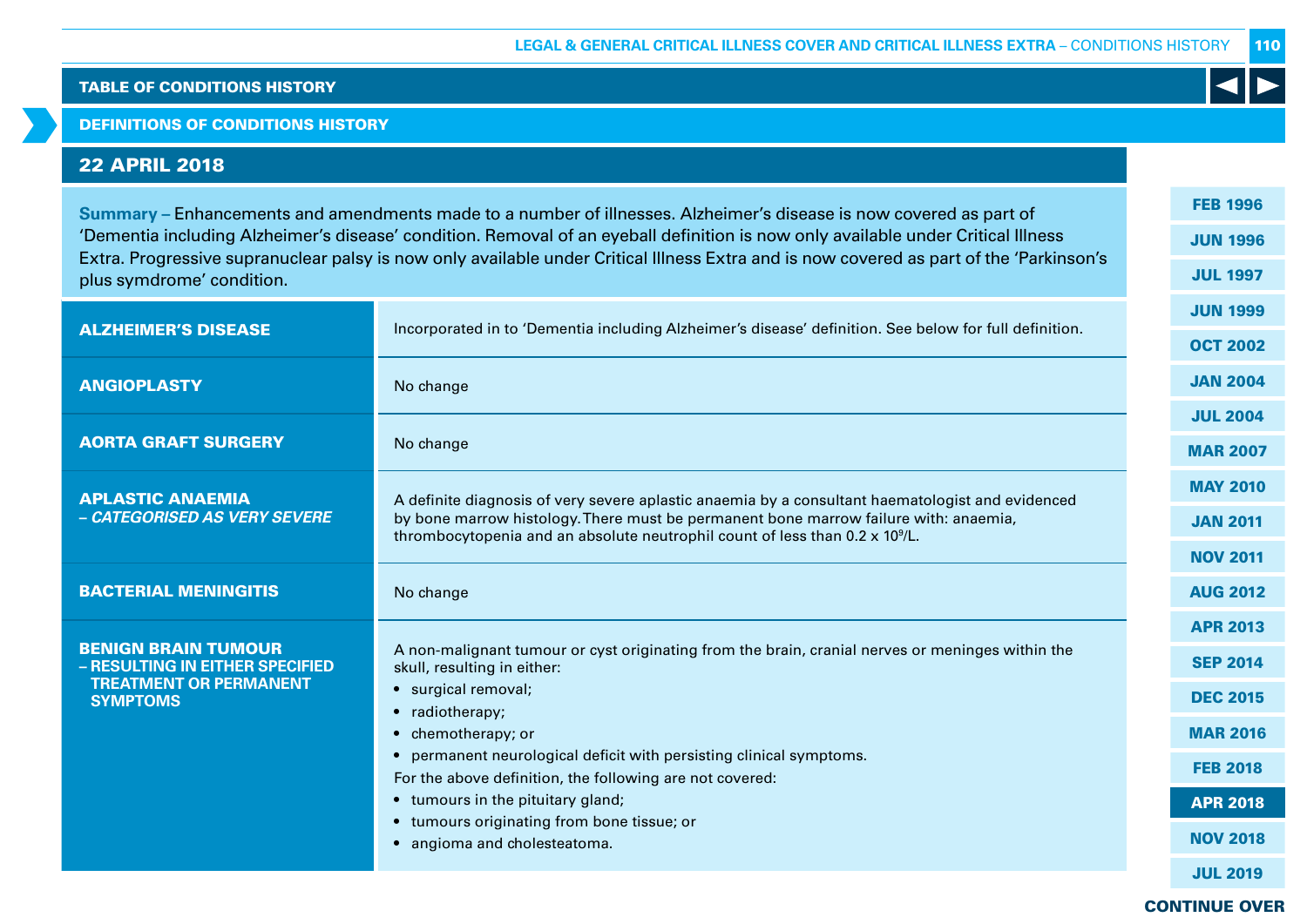#### DEFINITIONS OF CONDITIONS HISTORY

| <b>FEB 1996</b><br><b>BLINDNESS</b><br>Permanent and irreversible loss of sight to the extent that even when tested with the use of visual<br>- PERMANENT AND IRREVERSIBLE<br>aids, vision is measured at 6/60 or worse in the better eye using a Snellen eye chart or visual field is<br><b>JUN 1996</b><br>reduced to 20 degrees or less of an arc, as measured by an ophthalmologist.<br><b>JUL 1997</b><br>Any malignant tumour positively diagnosed with histological confirmation and characterised by the<br><b>CANCER</b><br>uncontrolled growth of malignant cells and invasion of tissue.<br>- EXCLUDING LESS ADVANCED<br><b>JUN 1999</b><br><b>CASES</b><br>The term malignant tumour includes leukaemia, sarcoma, pseudomyxoma peritonei, merkel cell cancer<br>and lymphoma except cutaneous lymphoma (lymphoma confined to the skin).<br><b>OCT 2002</b><br>For the above definition, the following are not covered:<br>• All cancers which are histologically classified as any of the following:<br><b>JAN 2004</b><br>- pre-malignant;<br><b>JUL 2004</b><br>- non-invasive;<br>- cancer in situ;<br><b>MAR 2007</b><br>- having either borderline malignancy; or<br>- having low malignant potential.<br><b>MAY 2010</b><br>• All tumours of the prostate unless histologically classified as having a Gleason score of 7 or above or<br><b>JAN 2011</b><br>having progressed to at least clinical TNM classification T2bN0M0.<br>• Malignant melanoma unless it has been histologically classified as having caused invasion beyond<br><b>NOV 2011</b><br>the epidermis (outer layer of skin).<br>• Any other skin cancer (including cutaneous lymphoma) unless it has been histologically classified as<br><b>AUG 2012</b><br>having caused invasion in the lymph glands or spread to distant organs.<br><b>APR 2013</b><br><b>CARCINOMA IN SITU OF THE</b><br>No change<br><b>BREAST</b><br><b>SEP 2014</b><br>Sudden loss of heart function with interruption of blood circulation around the body resulting in<br><b>DEC 2015</b><br><b>CARDIAC ARREST</b><br>unconsciousness, requiring resuscitation and resulting in either of the following devices being<br>- WITH INSERTION OF<br>surgically implanted:<br><b>A DEFRIBRILLATOR</b><br><b>MAR 2016</b><br>• implantable cardioverter-defibrillator (ICD); or<br><b>FEB 2018</b><br>• cardiac resynchronisation therapy with defibrillator (CRT-D).<br>For the above definition, the following are not covered:<br><b>APR 2018</b><br>• insertion of a pacemaker;<br>• insertion of a defibrillator without cardiac arrest; or<br><b>NOV 2018</b><br>• cardiac arrest secondary to drug intake.<br><b>JUL 2019</b> | <b>22 APRIL 2018</b> |  |  |
|-----------------------------------------------------------------------------------------------------------------------------------------------------------------------------------------------------------------------------------------------------------------------------------------------------------------------------------------------------------------------------------------------------------------------------------------------------------------------------------------------------------------------------------------------------------------------------------------------------------------------------------------------------------------------------------------------------------------------------------------------------------------------------------------------------------------------------------------------------------------------------------------------------------------------------------------------------------------------------------------------------------------------------------------------------------------------------------------------------------------------------------------------------------------------------------------------------------------------------------------------------------------------------------------------------------------------------------------------------------------------------------------------------------------------------------------------------------------------------------------------------------------------------------------------------------------------------------------------------------------------------------------------------------------------------------------------------------------------------------------------------------------------------------------------------------------------------------------------------------------------------------------------------------------------------------------------------------------------------------------------------------------------------------------------------------------------------------------------------------------------------------------------------------------------------------------------------------------------------------------------------------------------------------------------------------------------------------------------------------------------------------------------------------------------------------------------------------------------------------------------------------------------------------------------------------------------------------------------------------------------------------------------------------------------------------------------|----------------------|--|--|
|                                                                                                                                                                                                                                                                                                                                                                                                                                                                                                                                                                                                                                                                                                                                                                                                                                                                                                                                                                                                                                                                                                                                                                                                                                                                                                                                                                                                                                                                                                                                                                                                                                                                                                                                                                                                                                                                                                                                                                                                                                                                                                                                                                                                                                                                                                                                                                                                                                                                                                                                                                                                                                                                                               |                      |  |  |
|                                                                                                                                                                                                                                                                                                                                                                                                                                                                                                                                                                                                                                                                                                                                                                                                                                                                                                                                                                                                                                                                                                                                                                                                                                                                                                                                                                                                                                                                                                                                                                                                                                                                                                                                                                                                                                                                                                                                                                                                                                                                                                                                                                                                                                                                                                                                                                                                                                                                                                                                                                                                                                                                                               |                      |  |  |
|                                                                                                                                                                                                                                                                                                                                                                                                                                                                                                                                                                                                                                                                                                                                                                                                                                                                                                                                                                                                                                                                                                                                                                                                                                                                                                                                                                                                                                                                                                                                                                                                                                                                                                                                                                                                                                                                                                                                                                                                                                                                                                                                                                                                                                                                                                                                                                                                                                                                                                                                                                                                                                                                                               |                      |  |  |
|                                                                                                                                                                                                                                                                                                                                                                                                                                                                                                                                                                                                                                                                                                                                                                                                                                                                                                                                                                                                                                                                                                                                                                                                                                                                                                                                                                                                                                                                                                                                                                                                                                                                                                                                                                                                                                                                                                                                                                                                                                                                                                                                                                                                                                                                                                                                                                                                                                                                                                                                                                                                                                                                                               |                      |  |  |
|                                                                                                                                                                                                                                                                                                                                                                                                                                                                                                                                                                                                                                                                                                                                                                                                                                                                                                                                                                                                                                                                                                                                                                                                                                                                                                                                                                                                                                                                                                                                                                                                                                                                                                                                                                                                                                                                                                                                                                                                                                                                                                                                                                                                                                                                                                                                                                                                                                                                                                                                                                                                                                                                                               |                      |  |  |
|                                                                                                                                                                                                                                                                                                                                                                                                                                                                                                                                                                                                                                                                                                                                                                                                                                                                                                                                                                                                                                                                                                                                                                                                                                                                                                                                                                                                                                                                                                                                                                                                                                                                                                                                                                                                                                                                                                                                                                                                                                                                                                                                                                                                                                                                                                                                                                                                                                                                                                                                                                                                                                                                                               |                      |  |  |
|                                                                                                                                                                                                                                                                                                                                                                                                                                                                                                                                                                                                                                                                                                                                                                                                                                                                                                                                                                                                                                                                                                                                                                                                                                                                                                                                                                                                                                                                                                                                                                                                                                                                                                                                                                                                                                                                                                                                                                                                                                                                                                                                                                                                                                                                                                                                                                                                                                                                                                                                                                                                                                                                                               |                      |  |  |
|                                                                                                                                                                                                                                                                                                                                                                                                                                                                                                                                                                                                                                                                                                                                                                                                                                                                                                                                                                                                                                                                                                                                                                                                                                                                                                                                                                                                                                                                                                                                                                                                                                                                                                                                                                                                                                                                                                                                                                                                                                                                                                                                                                                                                                                                                                                                                                                                                                                                                                                                                                                                                                                                                               |                      |  |  |
|                                                                                                                                                                                                                                                                                                                                                                                                                                                                                                                                                                                                                                                                                                                                                                                                                                                                                                                                                                                                                                                                                                                                                                                                                                                                                                                                                                                                                                                                                                                                                                                                                                                                                                                                                                                                                                                                                                                                                                                                                                                                                                                                                                                                                                                                                                                                                                                                                                                                                                                                                                                                                                                                                               |                      |  |  |
|                                                                                                                                                                                                                                                                                                                                                                                                                                                                                                                                                                                                                                                                                                                                                                                                                                                                                                                                                                                                                                                                                                                                                                                                                                                                                                                                                                                                                                                                                                                                                                                                                                                                                                                                                                                                                                                                                                                                                                                                                                                                                                                                                                                                                                                                                                                                                                                                                                                                                                                                                                                                                                                                                               |                      |  |  |
|                                                                                                                                                                                                                                                                                                                                                                                                                                                                                                                                                                                                                                                                                                                                                                                                                                                                                                                                                                                                                                                                                                                                                                                                                                                                                                                                                                                                                                                                                                                                                                                                                                                                                                                                                                                                                                                                                                                                                                                                                                                                                                                                                                                                                                                                                                                                                                                                                                                                                                                                                                                                                                                                                               |                      |  |  |
|                                                                                                                                                                                                                                                                                                                                                                                                                                                                                                                                                                                                                                                                                                                                                                                                                                                                                                                                                                                                                                                                                                                                                                                                                                                                                                                                                                                                                                                                                                                                                                                                                                                                                                                                                                                                                                                                                                                                                                                                                                                                                                                                                                                                                                                                                                                                                                                                                                                                                                                                                                                                                                                                                               |                      |  |  |
|                                                                                                                                                                                                                                                                                                                                                                                                                                                                                                                                                                                                                                                                                                                                                                                                                                                                                                                                                                                                                                                                                                                                                                                                                                                                                                                                                                                                                                                                                                                                                                                                                                                                                                                                                                                                                                                                                                                                                                                                                                                                                                                                                                                                                                                                                                                                                                                                                                                                                                                                                                                                                                                                                               |                      |  |  |
|                                                                                                                                                                                                                                                                                                                                                                                                                                                                                                                                                                                                                                                                                                                                                                                                                                                                                                                                                                                                                                                                                                                                                                                                                                                                                                                                                                                                                                                                                                                                                                                                                                                                                                                                                                                                                                                                                                                                                                                                                                                                                                                                                                                                                                                                                                                                                                                                                                                                                                                                                                                                                                                                                               |                      |  |  |
|                                                                                                                                                                                                                                                                                                                                                                                                                                                                                                                                                                                                                                                                                                                                                                                                                                                                                                                                                                                                                                                                                                                                                                                                                                                                                                                                                                                                                                                                                                                                                                                                                                                                                                                                                                                                                                                                                                                                                                                                                                                                                                                                                                                                                                                                                                                                                                                                                                                                                                                                                                                                                                                                                               |                      |  |  |
|                                                                                                                                                                                                                                                                                                                                                                                                                                                                                                                                                                                                                                                                                                                                                                                                                                                                                                                                                                                                                                                                                                                                                                                                                                                                                                                                                                                                                                                                                                                                                                                                                                                                                                                                                                                                                                                                                                                                                                                                                                                                                                                                                                                                                                                                                                                                                                                                                                                                                                                                                                                                                                                                                               |                      |  |  |
|                                                                                                                                                                                                                                                                                                                                                                                                                                                                                                                                                                                                                                                                                                                                                                                                                                                                                                                                                                                                                                                                                                                                                                                                                                                                                                                                                                                                                                                                                                                                                                                                                                                                                                                                                                                                                                                                                                                                                                                                                                                                                                                                                                                                                                                                                                                                                                                                                                                                                                                                                                                                                                                                                               |                      |  |  |
|                                                                                                                                                                                                                                                                                                                                                                                                                                                                                                                                                                                                                                                                                                                                                                                                                                                                                                                                                                                                                                                                                                                                                                                                                                                                                                                                                                                                                                                                                                                                                                                                                                                                                                                                                                                                                                                                                                                                                                                                                                                                                                                                                                                                                                                                                                                                                                                                                                                                                                                                                                                                                                                                                               |                      |  |  |
|                                                                                                                                                                                                                                                                                                                                                                                                                                                                                                                                                                                                                                                                                                                                                                                                                                                                                                                                                                                                                                                                                                                                                                                                                                                                                                                                                                                                                                                                                                                                                                                                                                                                                                                                                                                                                                                                                                                                                                                                                                                                                                                                                                                                                                                                                                                                                                                                                                                                                                                                                                                                                                                                                               |                      |  |  |
|                                                                                                                                                                                                                                                                                                                                                                                                                                                                                                                                                                                                                                                                                                                                                                                                                                                                                                                                                                                                                                                                                                                                                                                                                                                                                                                                                                                                                                                                                                                                                                                                                                                                                                                                                                                                                                                                                                                                                                                                                                                                                                                                                                                                                                                                                                                                                                                                                                                                                                                                                                                                                                                                                               |                      |  |  |
|                                                                                                                                                                                                                                                                                                                                                                                                                                                                                                                                                                                                                                                                                                                                                                                                                                                                                                                                                                                                                                                                                                                                                                                                                                                                                                                                                                                                                                                                                                                                                                                                                                                                                                                                                                                                                                                                                                                                                                                                                                                                                                                                                                                                                                                                                                                                                                                                                                                                                                                                                                                                                                                                                               |                      |  |  |
|                                                                                                                                                                                                                                                                                                                                                                                                                                                                                                                                                                                                                                                                                                                                                                                                                                                                                                                                                                                                                                                                                                                                                                                                                                                                                                                                                                                                                                                                                                                                                                                                                                                                                                                                                                                                                                                                                                                                                                                                                                                                                                                                                                                                                                                                                                                                                                                                                                                                                                                                                                                                                                                                                               |                      |  |  |
|                                                                                                                                                                                                                                                                                                                                                                                                                                                                                                                                                                                                                                                                                                                                                                                                                                                                                                                                                                                                                                                                                                                                                                                                                                                                                                                                                                                                                                                                                                                                                                                                                                                                                                                                                                                                                                                                                                                                                                                                                                                                                                                                                                                                                                                                                                                                                                                                                                                                                                                                                                                                                                                                                               |                      |  |  |

### CONTINUE OVER

111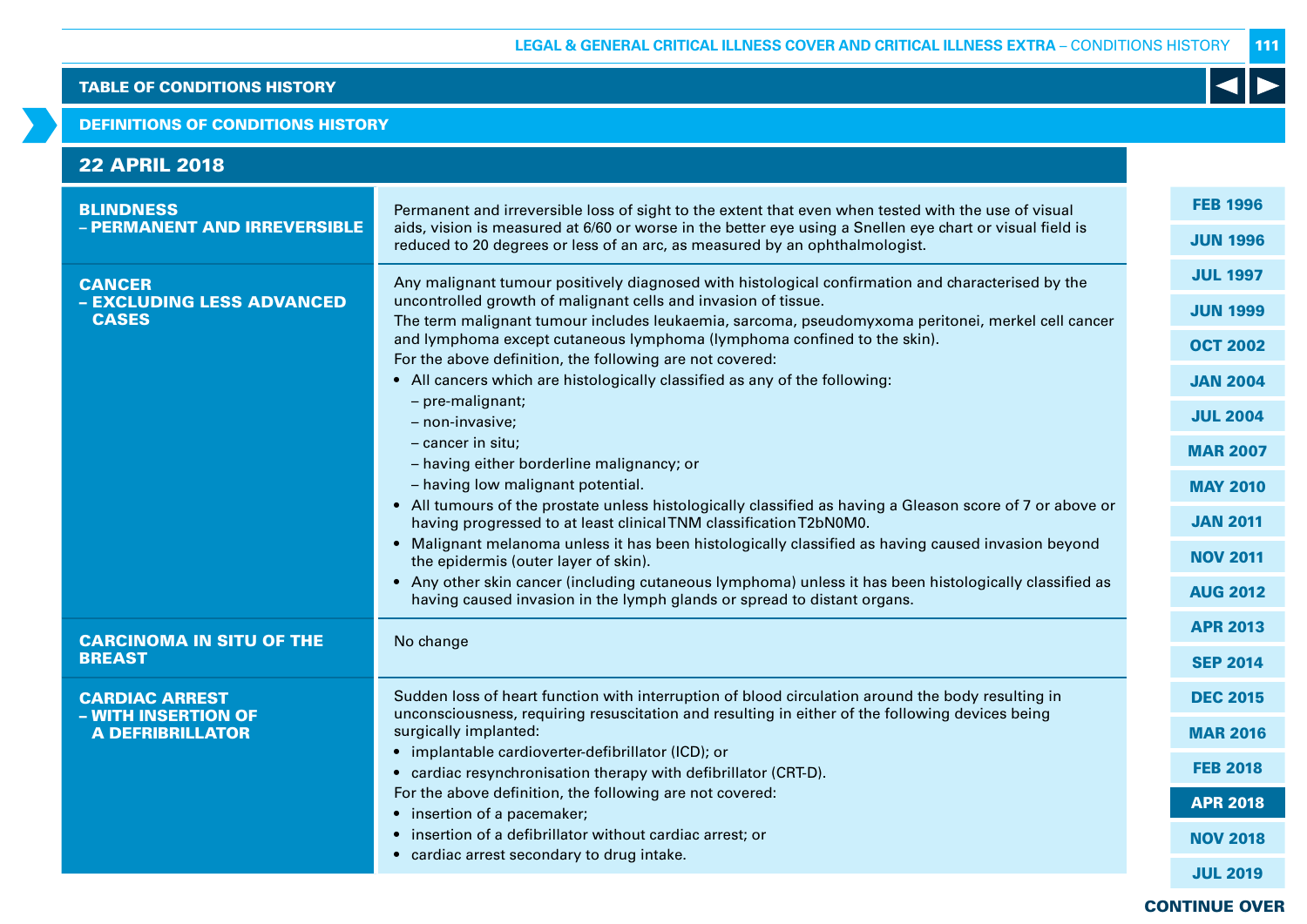#### DEFINITIONS OF CONDITIONS HISTORY

| <b>22 APRIL 2018</b>                                                                                              |                                                                                                                                                                                                                                                                                                                                                                                                                                                                                                                                                                                                                                                                                                                                                                                                                                                      |                                                                                                                                   |
|-------------------------------------------------------------------------------------------------------------------|------------------------------------------------------------------------------------------------------------------------------------------------------------------------------------------------------------------------------------------------------------------------------------------------------------------------------------------------------------------------------------------------------------------------------------------------------------------------------------------------------------------------------------------------------------------------------------------------------------------------------------------------------------------------------------------------------------------------------------------------------------------------------------------------------------------------------------------------------|-----------------------------------------------------------------------------------------------------------------------------------|
| <b>CARDIOMYOPATHY</b><br>- OF SPECIFIED SEVERITY OR<br><b>RESULTING IN SPECIFIED</b><br><b>TREATMENT</b>          | A definite diagnosis of cardiomyopathy by a consultant cardiologist. There must be clinical impairment<br>of heart function resulting in at least one of the following:<br>• permanent and irreversible ejection fraction of 39% or less;<br>• permanent loss of ability to perform physical activities to at least Class 3 of the New York Heart<br>Association classifications of functional capacity*; or<br>• implantable cardioverter-defibrillator (ICD).<br>For the above definition, the following are not covered:<br>• cardiomyopathy secondary to alcohol or drug intake;<br>• all other forms of heart disease, heart enlargement and myocarditis.<br>*NYHA Class 3. Heart disease resulting in marked limitation of physical activities where less than<br>ordinary activity causes fatigue, palpitation, breathlessness or chest pain. | <b>FEB 1996</b><br><b>JUN 1996</b><br><b>JUL 1997</b><br><b>JUN 1999</b><br><b>OCT 2002</b><br><b>JAN 2004</b><br><b>JUL 2004</b> |
| <b>COMA</b><br>- WITH ASSOCIATED PERMANENT<br><b>SYMPTOMS</b>                                                     | A state of unconsciousness with no reaction to external stimuli or internal needs which:<br>• requires the use of life support systems; and<br>• has associated permanent neurological deficit with persisting clinical symptoms.<br>For the above definition, the following are not covered:<br>• medically induced coma;<br>• coma secondary to alcohol or drug intake.                                                                                                                                                                                                                                                                                                                                                                                                                                                                            | <b>MAR 2007</b><br><b>MAY 2010</b><br><b>JAN 2011</b><br><b>NOV 2011</b>                                                          |
| <b>CORONARY ARTERY BYPASS</b><br><b>GRAFTS</b><br>- WITH SURGERY TO DIVIDE THE<br><b>BREASTBONE OR THORACTOMY</b> | The undergoing of surgery to divide the breastbone (median sternotomy) or thoracotomy on the<br>advice of a consultant cardiologist to correct narrowing or blockage of one or more coronary arteries<br>with bypass grafts.<br>For the above definition, the following is not covered:<br>• any other surgical procedure or treatment.                                                                                                                                                                                                                                                                                                                                                                                                                                                                                                              | <b>AUG 2012</b><br><b>APR 2013</b><br><b>SEP 2014</b><br><b>DEC 2015</b>                                                          |
| <b>CREUTZFELDT-JAKOB DISEASE</b>                                                                                  | No change                                                                                                                                                                                                                                                                                                                                                                                                                                                                                                                                                                                                                                                                                                                                                                                                                                            | <b>MAR 2016</b>                                                                                                                   |
| <b>DEAFNESS</b>                                                                                                   | No change                                                                                                                                                                                                                                                                                                                                                                                                                                                                                                                                                                                                                                                                                                                                                                                                                                            | <b>FEB 2018</b><br><b>APR 2018</b>                                                                                                |
|                                                                                                                   |                                                                                                                                                                                                                                                                                                                                                                                                                                                                                                                                                                                                                                                                                                                                                                                                                                                      | <b>NOV 2018</b>                                                                                                                   |

 $\blacktriangleleft$ 

JUL 2019

## CONTINUE OVER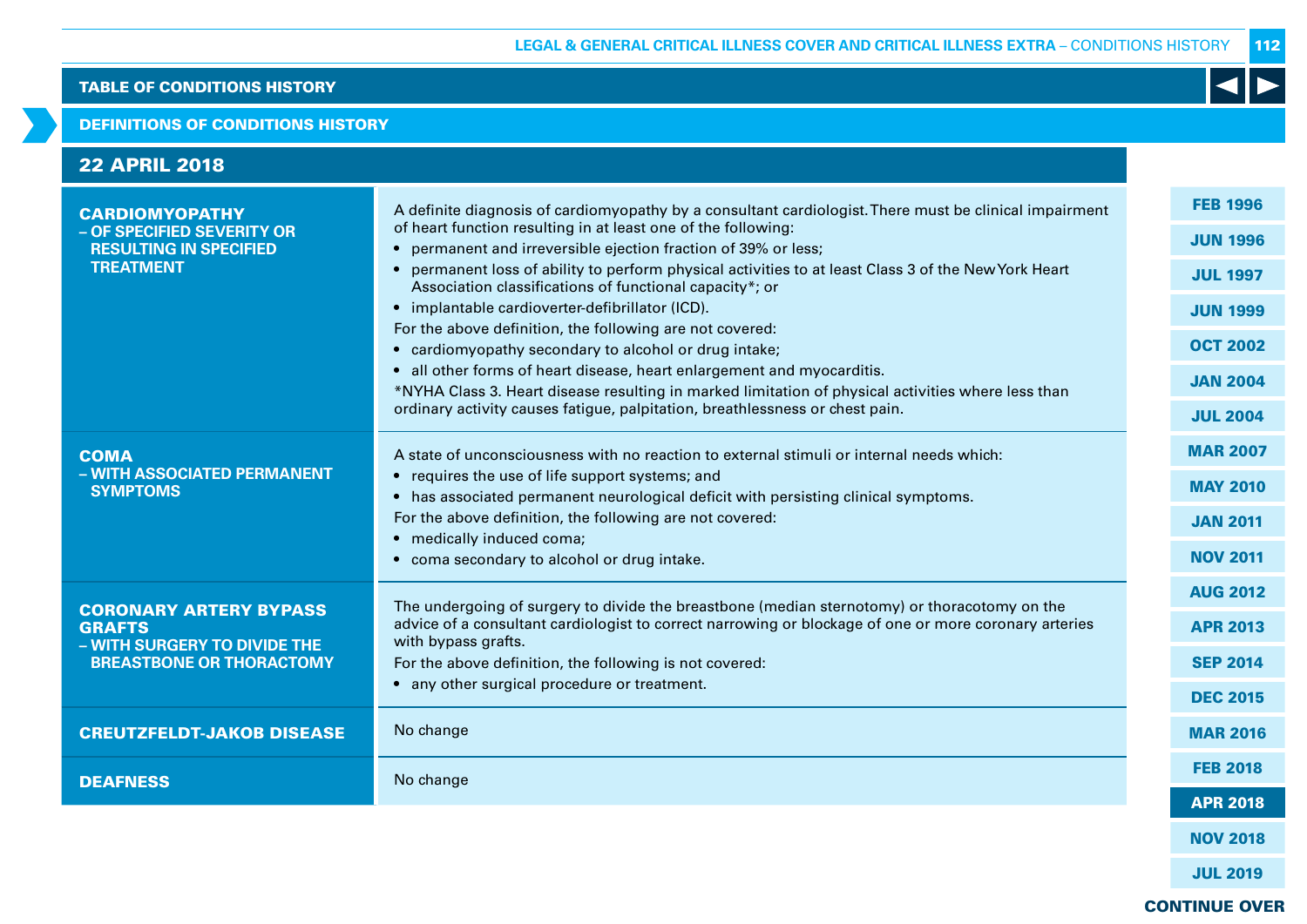#### DEFINITIONS OF CONDITIONS HISTORY

| <b>22 APRIL 2018</b>                                                                                    |                                                                                                                                                                                                                                                                                                                                                                                                                                                                                                                                                                                                                                                                                                                                                                                                                                                                                                                                                                                                                                                                                                                                                                                                                                                                                                                                                                                                                                                                                                                                                                                                               |                                                                                                                                                                                                                                       |
|---------------------------------------------------------------------------------------------------------|---------------------------------------------------------------------------------------------------------------------------------------------------------------------------------------------------------------------------------------------------------------------------------------------------------------------------------------------------------------------------------------------------------------------------------------------------------------------------------------------------------------------------------------------------------------------------------------------------------------------------------------------------------------------------------------------------------------------------------------------------------------------------------------------------------------------------------------------------------------------------------------------------------------------------------------------------------------------------------------------------------------------------------------------------------------------------------------------------------------------------------------------------------------------------------------------------------------------------------------------------------------------------------------------------------------------------------------------------------------------------------------------------------------------------------------------------------------------------------------------------------------------------------------------------------------------------------------------------------------|---------------------------------------------------------------------------------------------------------------------------------------------------------------------------------------------------------------------------------------|
| <b>DEMENTIA INCLUDING</b><br><b>ALZHERIMER'S DISEASE</b><br>- RESULTING IN PERMANENT<br><b>SYMPTOMS</b> | A definite diagnosis of dementia by a consultant neurologist, psychiatrist or geriatrician. The diagnosis<br>must be supported by evidence of progressive loss of ability to do all of the following:<br>• remember;<br>• reason; and<br>• to perceive, understand, express and give effect to ideas.<br>For the above definition, the following are not covered:<br>• dementia secondary to alcohol or drug intake.                                                                                                                                                                                                                                                                                                                                                                                                                                                                                                                                                                                                                                                                                                                                                                                                                                                                                                                                                                                                                                                                                                                                                                                          | <b>FEB 1996</b><br><b>JUN 1996</b><br><b>JUL 1997</b><br><b>JUN 1999</b><br><b>OCT 2002</b>                                                                                                                                           |
| <b>ENCEPHALITIS</b>                                                                                     | No change                                                                                                                                                                                                                                                                                                                                                                                                                                                                                                                                                                                                                                                                                                                                                                                                                                                                                                                                                                                                                                                                                                                                                                                                                                                                                                                                                                                                                                                                                                                                                                                                     | <b>JAN 2004</b>                                                                                                                                                                                                                       |
| <b>HEART ATTACK</b>                                                                                     | No change                                                                                                                                                                                                                                                                                                                                                                                                                                                                                                                                                                                                                                                                                                                                                                                                                                                                                                                                                                                                                                                                                                                                                                                                                                                                                                                                                                                                                                                                                                                                                                                                     | <b>JUL 2004</b><br><b>MAR 2007</b>                                                                                                                                                                                                    |
| <b>HEART VALVE REPLACEMENT</b><br><b>OR REPAIR</b>                                                      | No change                                                                                                                                                                                                                                                                                                                                                                                                                                                                                                                                                                                                                                                                                                                                                                                                                                                                                                                                                                                                                                                                                                                                                                                                                                                                                                                                                                                                                                                                                                                                                                                                     | <b>MAY 2010</b>                                                                                                                                                                                                                       |
| <b>HIV INFECTION</b>                                                                                    | Infection by Human Immunodeficiency Virus resulting from:<br>• a blood transfusion given as part of medical treatment;<br>• a physical assault; or<br>• an incident occurring during the course of performing normal duties of employment; after the start<br>of the policy and satisfying all of the following:<br>• The incident must have been reported to appropriate authorities and have been investigated in<br>accordance with the established procedures.<br>• Where HIV infection is caught through a physical assault or as a result of an incident occurring<br>during the course of performing normal duties of employment, the incident must be supported by a<br>negative HIV antibody test taken within 5 days of the incident.<br>• There must be a further HIV test within 12 months confirming the presence of HIV or antibodies to the virus.<br>• The incident causing infection must have occurred in one of the following countries: Australia,<br>Austria, Belgium, Bulgaria, Canada, the Channel Islands, Cyprus, the Czech Republic, Denmark,<br>Estonia, Finland, France, Germany, Gibraltar, Greece, Hong Kong, Hungary, Iceland, the Isle of Man,<br>Italy, Japan, Latvia, Liechtenstein, Lithuania, Luxembourg, Malta, the Netherlands, New Zealand,<br>Norway, Poland, Portugal, Republic of Ireland, Romania, Slovakia, Slovenia, Spain, Sweden,<br>Switzerland, the United Kingdom and the United States of America.<br>For the above definition, the following is not covered:<br>• HIV infection resulting from any other means, including sexual activity or drug intake. | <b>JAN 2011</b><br><b>NOV 2011</b><br><b>AUG 2012</b><br><b>APR 2013</b><br><b>SEP 2014</b><br><b>DEC 2015</b><br><b>MAR 2016</b><br><b>FEB 2018</b><br><b>APR 2018</b><br><b>NOV 2018</b><br><b>JUL 2019</b><br><b>CONTINUE OVER</b> |

113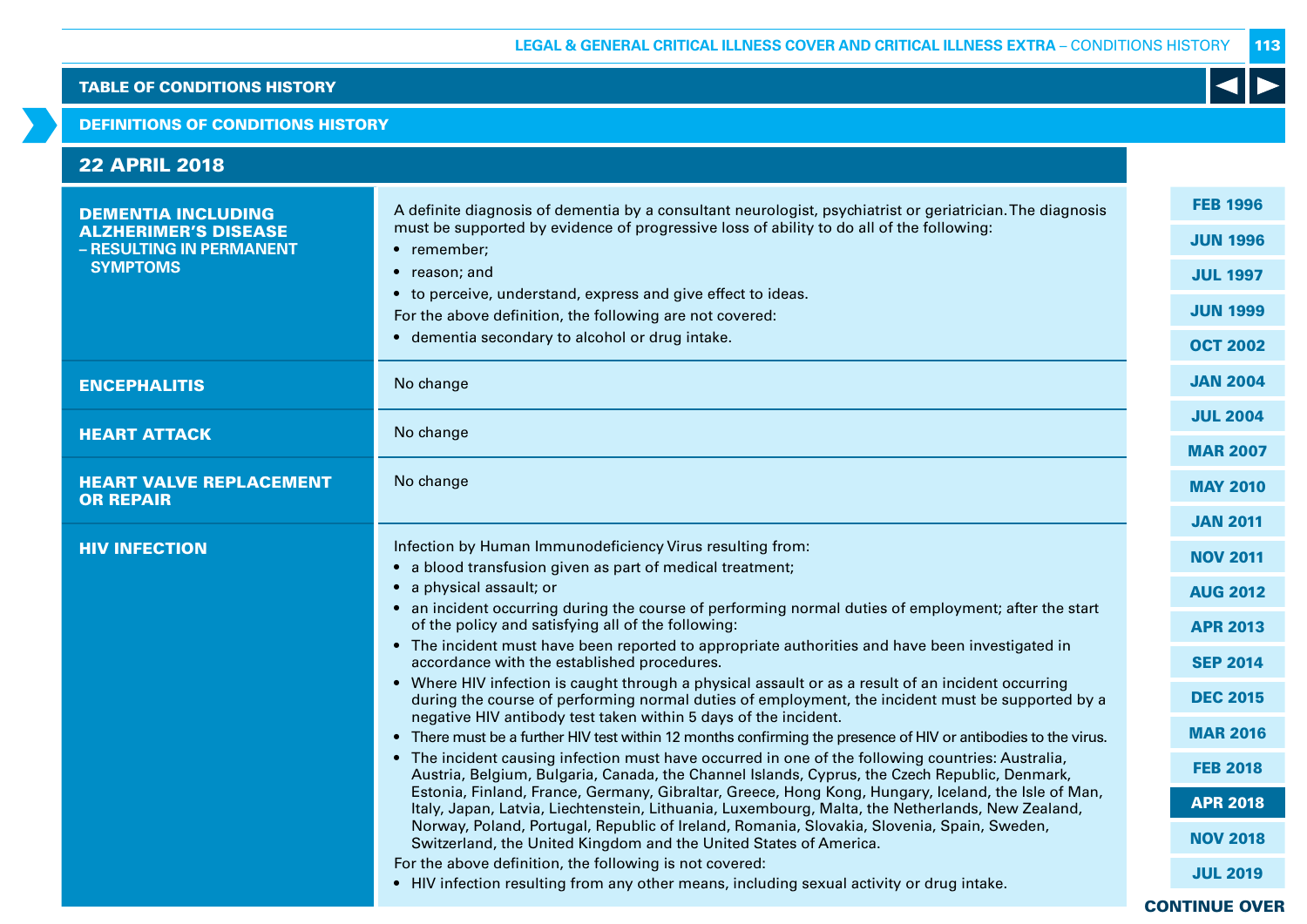DEFINITIONS OF CONDITIONS HISTORY

| <b>22 APRIL 2018</b>                                             |                                                                                                                                                                      |                 |
|------------------------------------------------------------------|----------------------------------------------------------------------------------------------------------------------------------------------------------------------|-----------------|
| <b>KENNEDY'S DISEASE</b><br>- RESULTING IN PERMANENT             | A definite diagnosis of Kennedy's disease by a consultant neurologist. There must be permanent<br>clinical impairment of motor function caused by Kennedy's disease. | <b>FEB 1996</b> |
| <b>SYMPTOMS</b>                                                  |                                                                                                                                                                      | <b>JUN 1996</b> |
| <b>KIDNEY FAILURE</b>                                            | No change                                                                                                                                                            | <b>JUL 1997</b> |
| <b>LIVER FAILURE</b>                                             | Liver failure due to cirrhosis and resulting in all of the following:                                                                                                | <b>JUN 1999</b> |
| - OF ADVANCED STAGE                                              | permanent jaundice;                                                                                                                                                  | <b>OCT 2002</b> |
|                                                                  | ascites; and<br>• encephalopathy.                                                                                                                                    | <b>JAN 2004</b> |
|                                                                  | For the above definition, the following is not covered:<br>• liver disease secondary to alcohol or drug intake.                                                      | <b>JUL 2004</b> |
| <b>LOSS OF HANDS OF FEET</b>                                     | No change                                                                                                                                                            | <b>MAR 2007</b> |
|                                                                  |                                                                                                                                                                      | <b>MAY 2010</b> |
| <b>LOSS OF SPEECH</b>                                            | No change                                                                                                                                                            | <b>JAN 2011</b> |
| <b>LOW GRADE PROSTATE CANCER</b>                                 | No change                                                                                                                                                            | <b>NOV 2011</b> |
| <b>MAJOR ORGAN TRANSPLANT</b>                                    | No change                                                                                                                                                            | <b>AUG 2012</b> |
| <b>MOTOR NEURONE DISEASE</b>                                     | No change                                                                                                                                                            | <b>APR 2013</b> |
| <b>MULTIPLE SCLEROSIS</b>                                        | No change                                                                                                                                                            | <b>SEP 2014</b> |
| <b>MULTIPLE SYSTEM ATROPHY</b>                                   | Definition removed                                                                                                                                                   | <b>DEC 2015</b> |
| <b>OPEN HEART SURGERY</b>                                        | The undergoing of surgery to divide the breastbone (median sternotomy) or thoracotomy on the                                                                         | <b>MAR 2016</b> |
| - WITH SURGERY TO DIVIDE THE<br><b>BREASTBONE OR THORACOTOMY</b> | advice of a consultant cardiologist to correct any structural abnormality of the heart.<br>For the above definition, the following are not covered:                  | <b>FEB 2018</b> |
|                                                                  | • any other surgical procedure or treatment.                                                                                                                         | <b>APR 2018</b> |
| <b>PARALYSIS OF A LIMB</b>                                       | No change                                                                                                                                                            | <b>NOV 2018</b> |
|                                                                  |                                                                                                                                                                      | <b>JUL 2019</b> |

CONTINUE OVER

114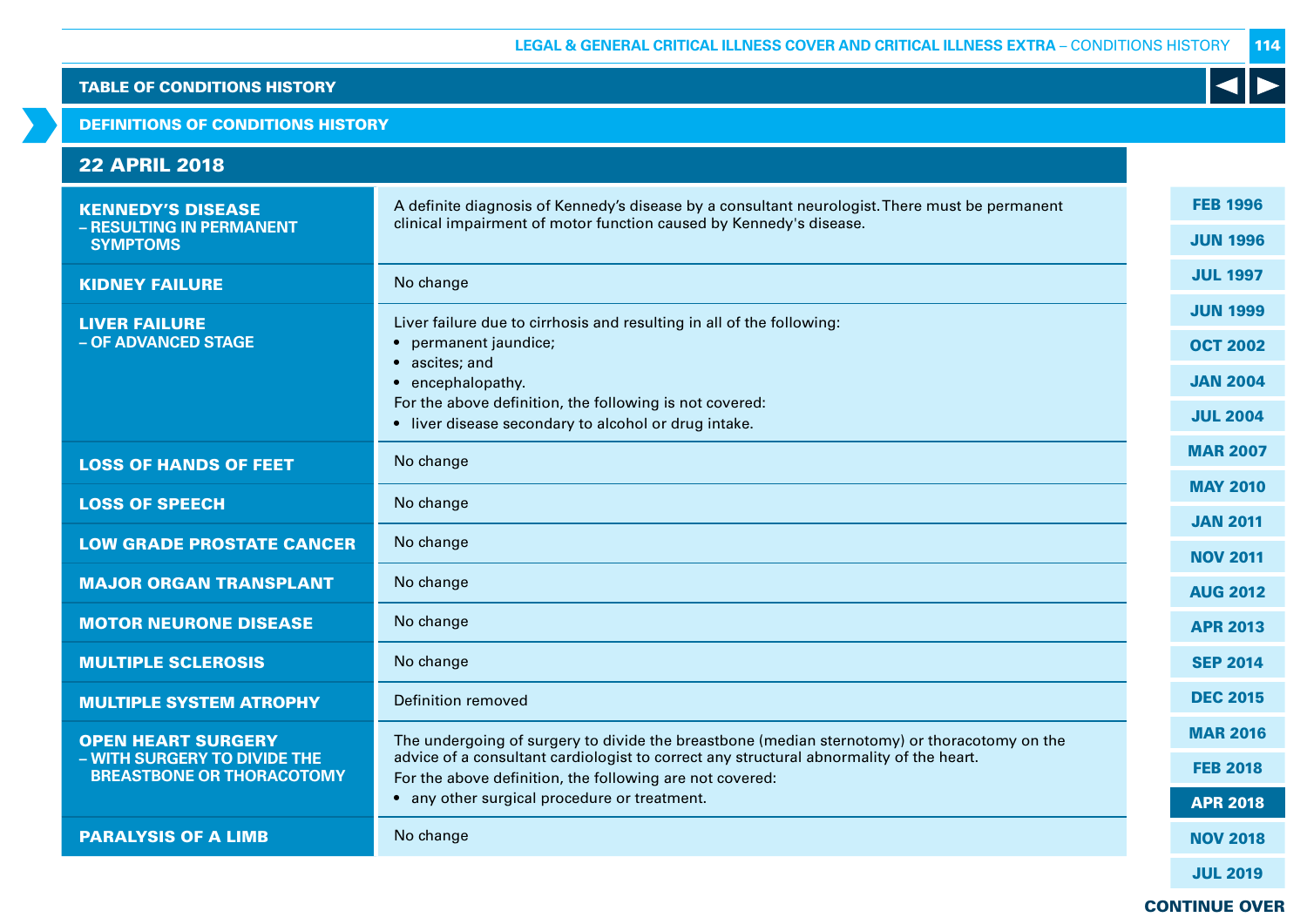#### DEFINITIONS OF CONDITIONS HISTORY

| <b>22 APRIL 2018</b>                                                      |                                                                                                                                                                                                                                                                                                        |                                                       |
|---------------------------------------------------------------------------|--------------------------------------------------------------------------------------------------------------------------------------------------------------------------------------------------------------------------------------------------------------------------------------------------------|-------------------------------------------------------|
| <b>PARKINSON'S DISEASE</b><br>- RESULTING IN PERMANENT<br><b>SYMPTOMS</b> | A definite diagnosis of Parkinson's disease by a consultant neurologist.<br>There must be permanent clinical impairment of motor function with associated tremor or muscle rigidity.<br>For the above definition, the following are not covered:<br>• other Parkinsonian syndromes;<br>• Parkinsonism. | <b>FEB 1996</b><br><b>JUN 1996</b><br><b>JUL 1997</b> |
| <b>PRIMARY PULMONARY</b><br><b>HYPERTENSION</b>                           | No change                                                                                                                                                                                                                                                                                              | <b>JUN 1999</b><br><b>OCT 2002</b>                    |
| <b>PROGRESSIVE SUPRANUCLEAR</b><br><b>PALSY</b>                           | Definition now part of Critical Illness Extra offering.                                                                                                                                                                                                                                                | <b>JAN 2004</b><br><b>JUL 2004</b>                    |
| <b>REMOVAL OF AN EYEBALL</b>                                              | Definition now part of Critical Illness Extra offering.                                                                                                                                                                                                                                                | <b>MAR 2007</b>                                       |
| <b>RESPIRATORY FAILURE</b>                                                | No change                                                                                                                                                                                                                                                                                              | <b>MAY 2010</b><br><b>JAN 2011</b>                    |
| <b>SPINAL STROKE</b>                                                      | No change                                                                                                                                                                                                                                                                                              | <b>NOV 2011</b>                                       |
| <b>STROKE</b>                                                             | No change                                                                                                                                                                                                                                                                                              | <b>AUG 2012</b>                                       |
| <b>SYSTEMIC LUPUS</b>                                                     | No change                                                                                                                                                                                                                                                                                              | <b>APR 2013</b>                                       |
| <b>ERYTHEMATOSUS</b>                                                      |                                                                                                                                                                                                                                                                                                        | <b>SEP 2014</b>                                       |
| <b>THIRD DEGREE BURNS</b>                                                 | No change                                                                                                                                                                                                                                                                                              | <b>DEC 2015</b>                                       |
| <b>TOTAL AND PERMANENT</b><br><b>DISABILITY</b>                           | No change                                                                                                                                                                                                                                                                                              | <b>MAR 2016</b><br><b>FEB 2018</b>                    |
| <b>TRAUMATIC BRAIN INJURY</b>                                             | No change                                                                                                                                                                                                                                                                                              | <b>APR 2018</b>                                       |
|                                                                           |                                                                                                                                                                                                                                                                                                        | <b>NOV 2018</b>                                       |

K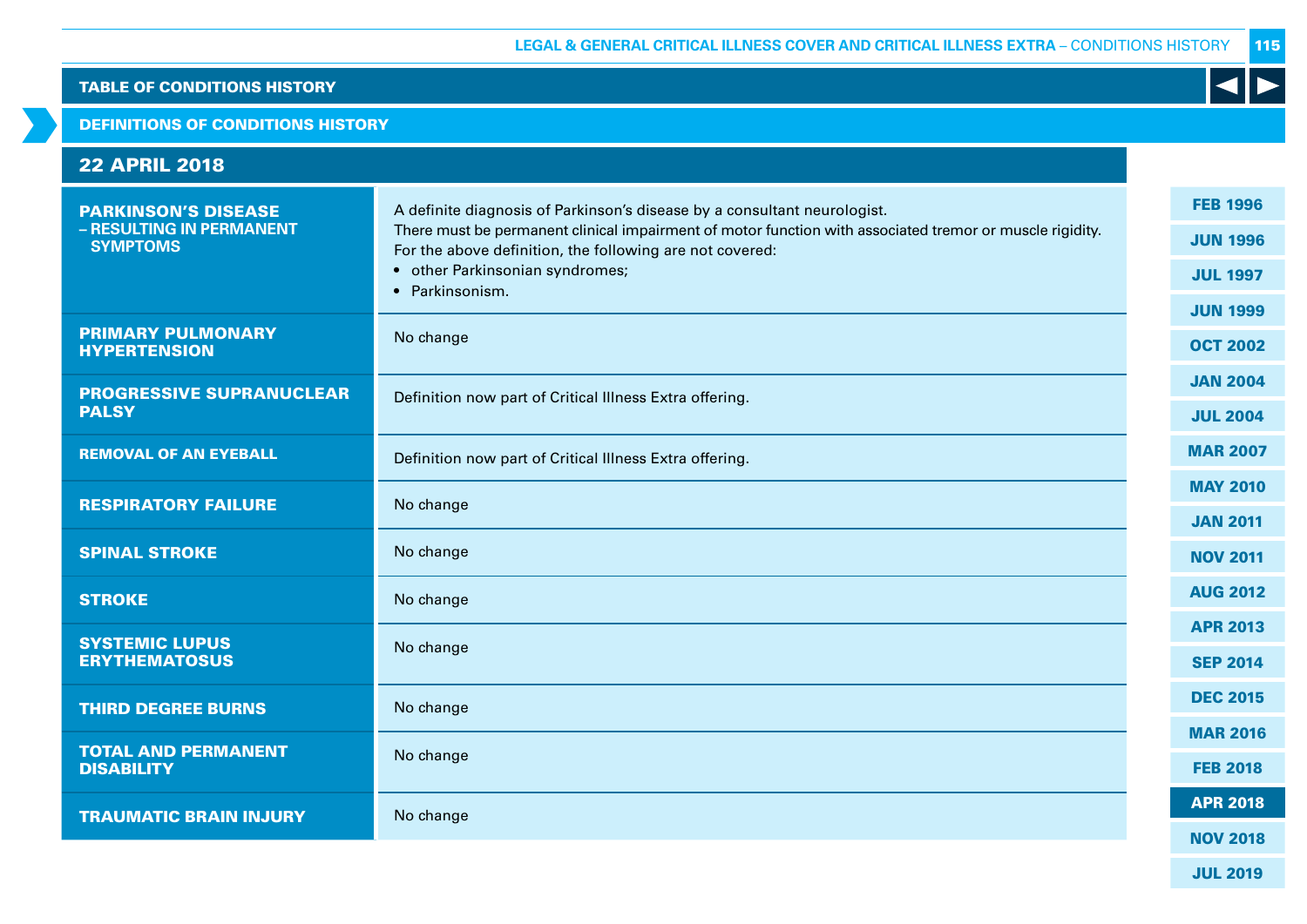DEFINITIONS OF CONDITIONS HISTORY

# NOVEMBER 2018

| <b>Summary</b> – Amendments made to a number of illnesses including Dementia and Heart Attack. |  |
|------------------------------------------------------------------------------------------------|--|
|------------------------------------------------------------------------------------------------|--|

| <b>ALZHEIMER'S DISEASE</b>                                        | No change | <b>JUL 1997</b> |
|-------------------------------------------------------------------|-----------|-----------------|
|                                                                   |           | <b>JUN 1999</b> |
| <b>ANGIOPLASTY</b>                                                | No change | <b>OCT 2002</b> |
|                                                                   |           | <b>JAN 2004</b> |
| <b>AORTA GRAFT SURGERY</b>                                        | No change | <b>JUL 2004</b> |
|                                                                   |           | <b>MAR 2007</b> |
| <b>APLASTIC ANAEMIA</b><br>- CATEGORISED AS VERY SEVERE           | No change | <b>MAY 2010</b> |
| <b>BACTERIAL MENINGITIS</b>                                       | No change | <b>JAN 2011</b> |
|                                                                   |           | <b>NOV 2011</b> |
| <b>BENIGN BRAIN TUMOUR</b>                                        | No change | <b>AUG 2012</b> |
| - RESULTING IN EITHER SPECIFIED<br><b>TREATEMENT OR PERMANENT</b> |           | <b>APR 2013</b> |
| <b>SYMPTOMS</b>                                                   |           | <b>SEP 2014</b> |
| <b>BLINDNESS</b><br>- PERMANENT AND IRREVERSIBLE                  | No change | <b>DEC 2015</b> |
|                                                                   |           | <b>MAR 2016</b> |

MAR 2016 FEB 2018

FEB 1996

 $\blacktriangleleft$ 

JUN 1996

APR 2018

NOV 2018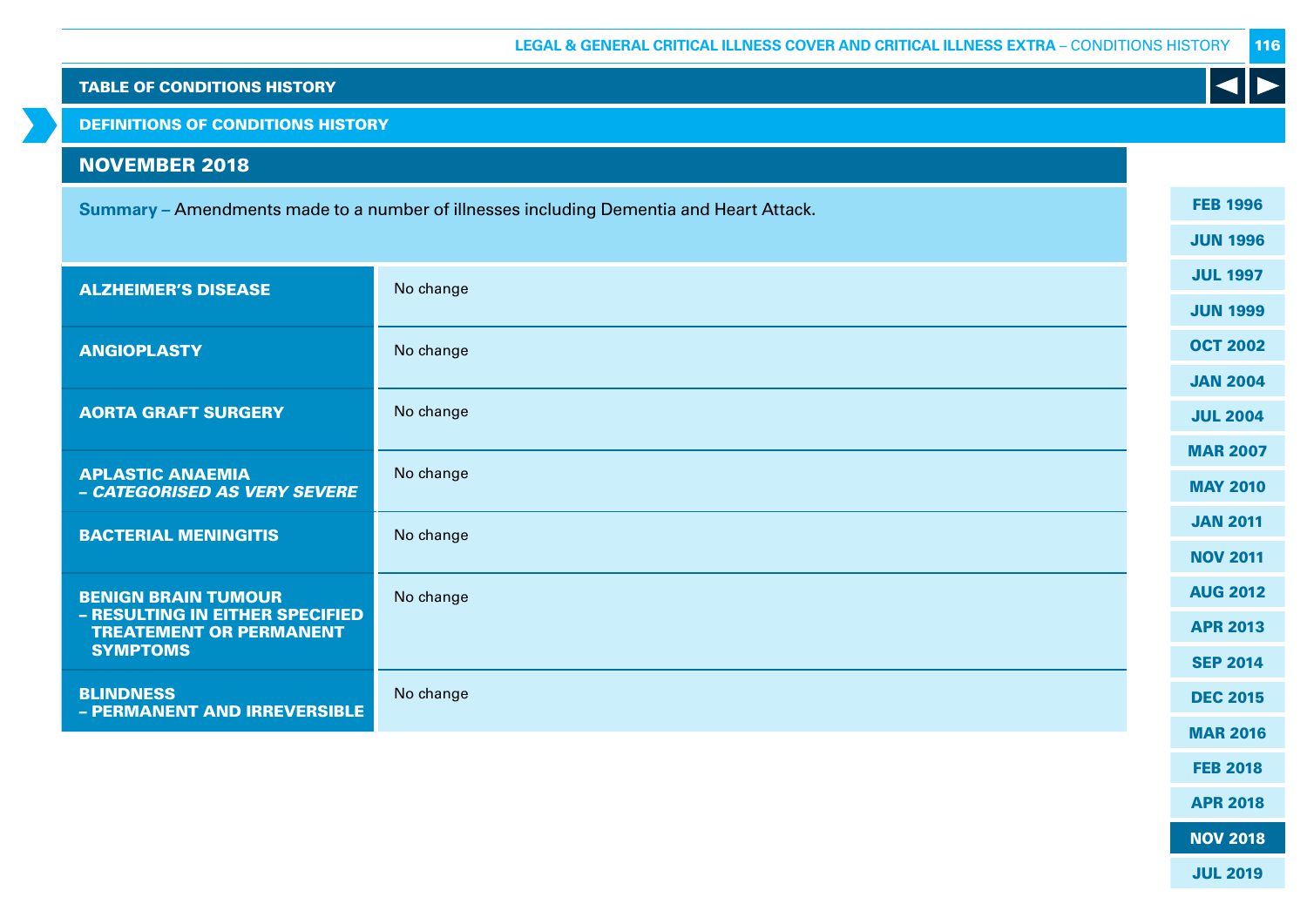DEFINITIONS OF CONDITIONS HISTORY

#### NOVEMBER 2018 **CANCER** – EXCLUDING LESS ADVANCED CASES No change CARCINOMA IN SITU OF THE **BREAST** No change CARDIAC ARREST – WITH INSERTION OF A DEFRIBRILLATOR No change CARDIOMYOPATHY – OF SPECIFIED SEVERITY OR RESULTING IN SPECIFIED TREATMENT No change **COMA** – WITH ASSOCIATED PERMANENT SYMPTOMS No change CORONARY ARTERY BYPASS GRAFTS – WITH SURGERY TO DIVIDE THE BREASTBONE OR THORACTOMY No change CREUTZFELDT-JAKOB DISEASE No change DEAFNESS No change FEB 1996 JUN 1996 JUL 1997 JUN 1999 OCT 2002 JAN 2004 JUL 2004 MAR 2007 MAY 2010 JAN 2011 NOV 2011 AUG 2012 APR 2013 SEP 2014 DEC 2015 MAR 2016 FEB 2018 APR 2018

117

NOV 2018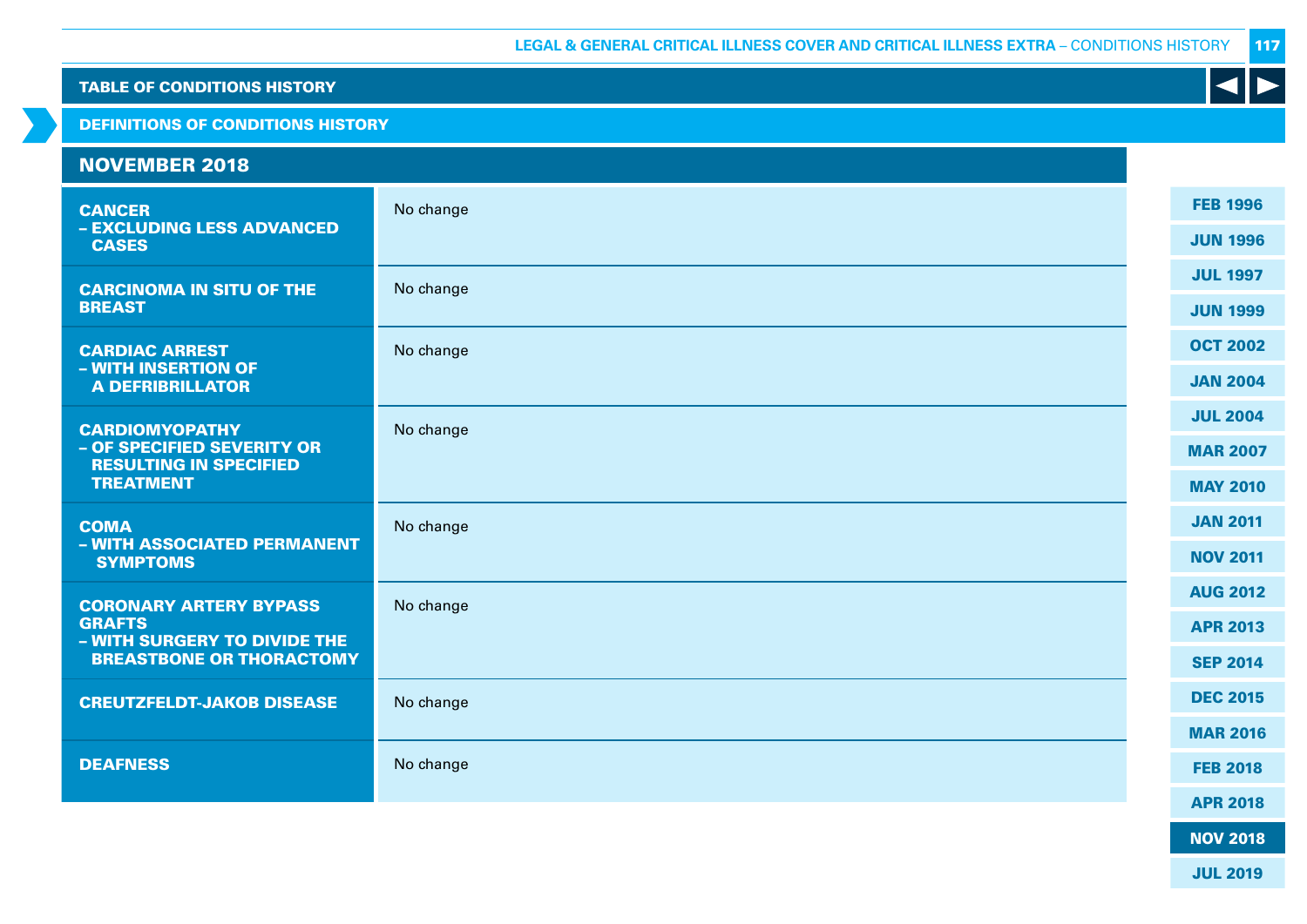### DEFINITIONS OF CONDITIONS HISTORY

| <b>NOVEMBER 2018</b>                                     |                                                                                                                                                                                                           |                 |
|----------------------------------------------------------|-----------------------------------------------------------------------------------------------------------------------------------------------------------------------------------------------------------|-----------------|
| <b>DEMENTIA INCLUDING</b><br><b>ALZHERIMER'S DISEASE</b> | A definite diagnosis of dementia by a consultant neurologist, psychiatrist or geriatrician.<br>The diagnosis must be supported by evidence of progressive loss of ability to do all of the following:     | <b>FEB 1996</b> |
| - RESULTING IN PERMANENT                                 | • remember;                                                                                                                                                                                               | <b>JUN 1996</b> |
| <b>SYMPTOMS</b>                                          | • reason; and<br>• to perceive, understand, express and give effect to ideas.                                                                                                                             | <b>JUL 1997</b> |
|                                                          |                                                                                                                                                                                                           | <b>JUN 1999</b> |
| <b>ENCEPHALITIS</b>                                      | No change                                                                                                                                                                                                 | <b>OCT 2002</b> |
| <b>HEART ATTACK</b>                                      | Death of heart muscle, due to inadequate blood supply, that has resulted in all                                                                                                                           | <b>JAN 2004</b> |
|                                                          | of the following evidence of acute myocardial infarction:                                                                                                                                                 | <b>JUL 2004</b> |
|                                                          | • new characteristic electrocardiographic changes or other positive findings on diagnostic<br>imaging tests;                                                                                              | <b>MAR 2007</b> |
|                                                          | • the characteristic rise of biochemical cardiac specific markers such as troponins or enzymes.<br>The evidence must show a definite acute myocardial infarction. For the above definition, the following | <b>MAY 2010</b> |
|                                                          | are not covered:                                                                                                                                                                                          | <b>JAN 2011</b> |
|                                                          | • other acute coronary syndromes;<br>• angina without myocardial infarction.                                                                                                                              | <b>NOV 2011</b> |
| <b>HEART VALVE REPLACEMENT</b>                           | No change                                                                                                                                                                                                 | <b>AUG 2012</b> |
| <b>OR REPAIR</b>                                         |                                                                                                                                                                                                           | <b>APR 2013</b> |
| <b>HIV INFECTION</b>                                     | No change                                                                                                                                                                                                 | <b>SEP 2014</b> |
|                                                          |                                                                                                                                                                                                           | <b>DEC 2015</b> |
| <b>KENNEDY'S DISEASE</b><br>- RESULTING IN PERMANENT     | No change                                                                                                                                                                                                 | <b>MAR 2016</b> |
| <b>SYMPTOMS</b>                                          |                                                                                                                                                                                                           | <b>FEB 2018</b> |
|                                                          |                                                                                                                                                                                                           | <b>APR 2018</b> |

118

 $\blacktriangleleft$ 

NOV 2018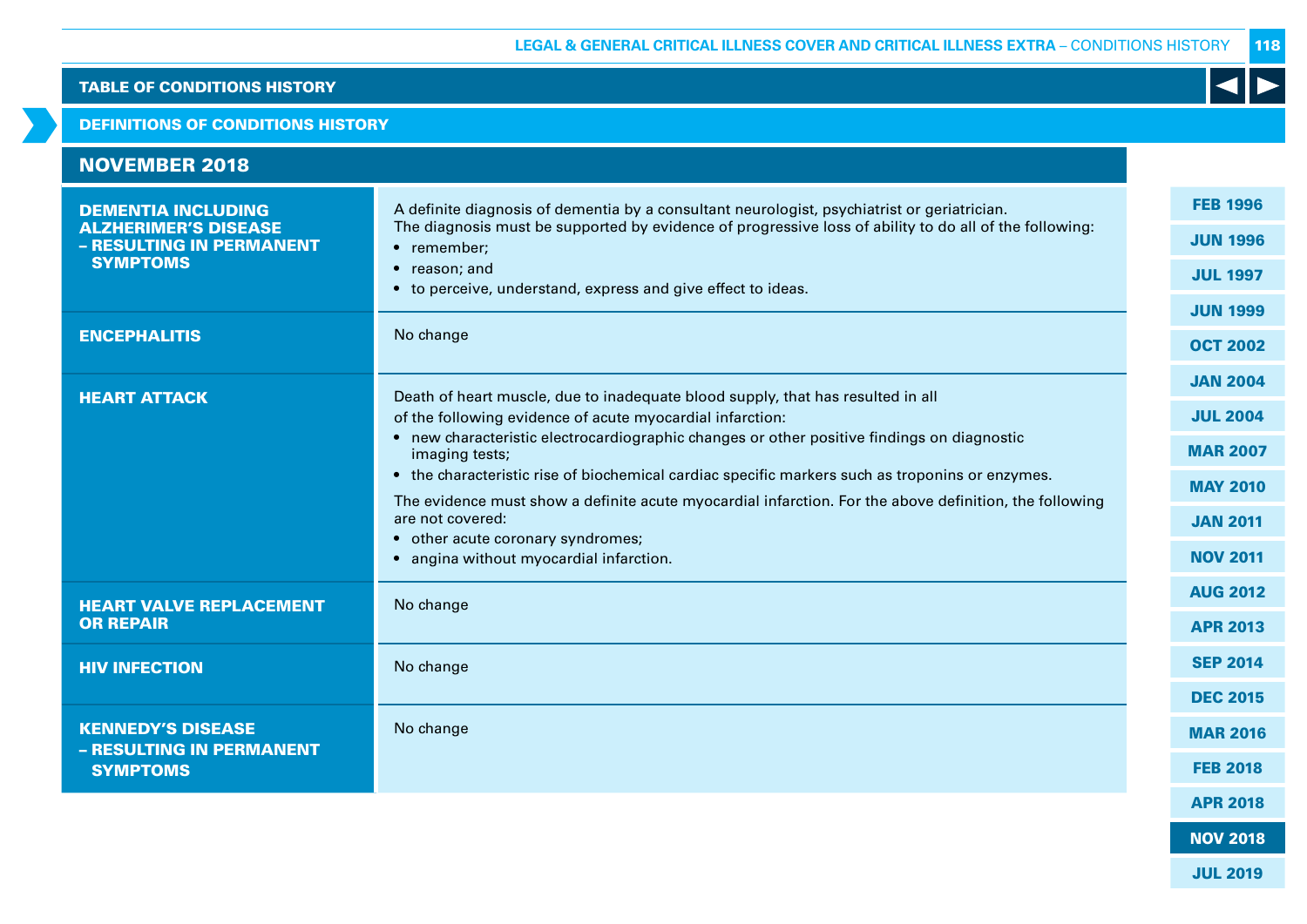DEFINITIONS OF CONDITIONS HISTORY

# NOVEMBER 2018

| <b>KIDNEY FAILURE</b>                                           | No change | <b>FEB 1996</b> |
|-----------------------------------------------------------------|-----------|-----------------|
|                                                                 |           | <b>JUN 1996</b> |
| <b>LIVER FAILURE</b><br>- OF ADVANCED STAGE                     | No change | <b>JUL 1997</b> |
|                                                                 |           | <b>JUN 1999</b> |
| <b>LOSS OF HANDS OF FEET</b>                                    | No change | <b>OCT 2002</b> |
| <b>LOSS OF SPEECH</b>                                           | No change | <b>JAN 2004</b> |
|                                                                 |           | <b>JUL 2004</b> |
| <b>LOW GRADE PROSTATE CANCER</b>                                | No change | <b>MAR 2007</b> |
|                                                                 | No change | <b>MAY 2010</b> |
| <b>MAJOR ORGAN TRANSPLANT</b>                                   |           | <b>JAN 2011</b> |
| <b>MOTOR NEURONE DISEASE</b>                                    | No change | <b>NOV 2011</b> |
|                                                                 |           | <b>AUG 2012</b> |
| <b>MULTIPLE SCLEROSIS</b>                                       | No change | <b>APR 2013</b> |
|                                                                 |           | <b>SEP 2014</b> |
| <b>MULTIPLE SYSTEM ATROPHY</b>                                  | No change | <b>DEC 2015</b> |
| <b>OPEN HEART SURGERY</b>                                       | No change | <b>MAR 2016</b> |
| - WITH SURGERY TO DIVIDE THE<br><b>BREASTONE OR THORACOTOMY</b> |           | <b>FEB 2018</b> |
|                                                                 |           | <b>APR 2018</b> |

119

K

NOV 2018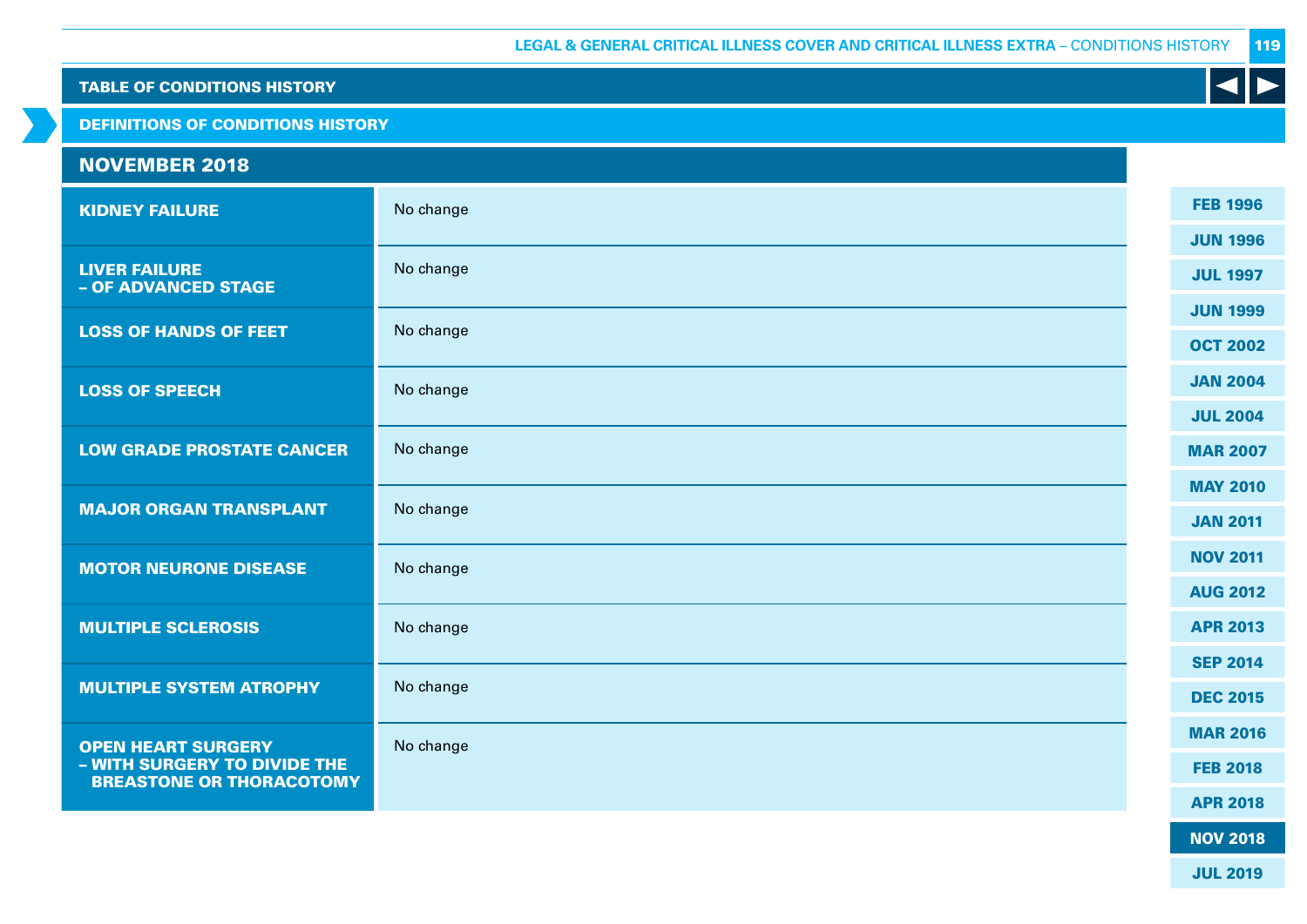DEFINITIONS OF CONDITIONS HISTORY

# NOVEMBER 2018

| <b>PARALYSIS OF A LIMB</b>                      | No change | <b>FEB 1996</b> |
|-------------------------------------------------|-----------|-----------------|
|                                                 |           | <b>JUN 1996</b> |
| <b>PRIMARY PULMONARY</b><br><b>HYPERTENSION</b> | No change | <b>JUL 1997</b> |
| <b>PROGRESSIVE SUPRANUCLEAR</b>                 | No change | <b>JUN 1999</b> |
| <b>PALSY</b>                                    |           | <b>OCT 2002</b> |
| <b>REMOVAL OF AN EYEBALL</b>                    | No change | <b>JAN 2004</b> |
|                                                 |           | <b>JUL 2004</b> |
| <b>RESPIRATORY FAILURE</b>                      | No change | <b>MAR 2007</b> |
| <b>SPINAL STROKE</b>                            | No change | <b>MAY 2010</b> |
|                                                 |           | <b>JAN 2011</b> |
| <b>STOKE</b>                                    | No change | <b>NOV 2011</b> |
|                                                 |           | <b>AUG 2012</b> |
| <b>SYSTEMIC LUPUS</b><br><b>ERYTHEMATOSUS</b>   | No change | <b>APR 2013</b> |
| <b>THIRD AND PERMANENT</b>                      | No change | <b>SEP 2014</b> |
| <b>DISABILITY</b>                               |           | <b>DEC 2015</b> |
| <b>TRAUMATIC BRAIN INJURY</b>                   | No change | <b>MAR 2016</b> |
|                                                 |           | <b>FEB 2018</b> |
|                                                 |           |                 |

APR 2018

K

NOV 2018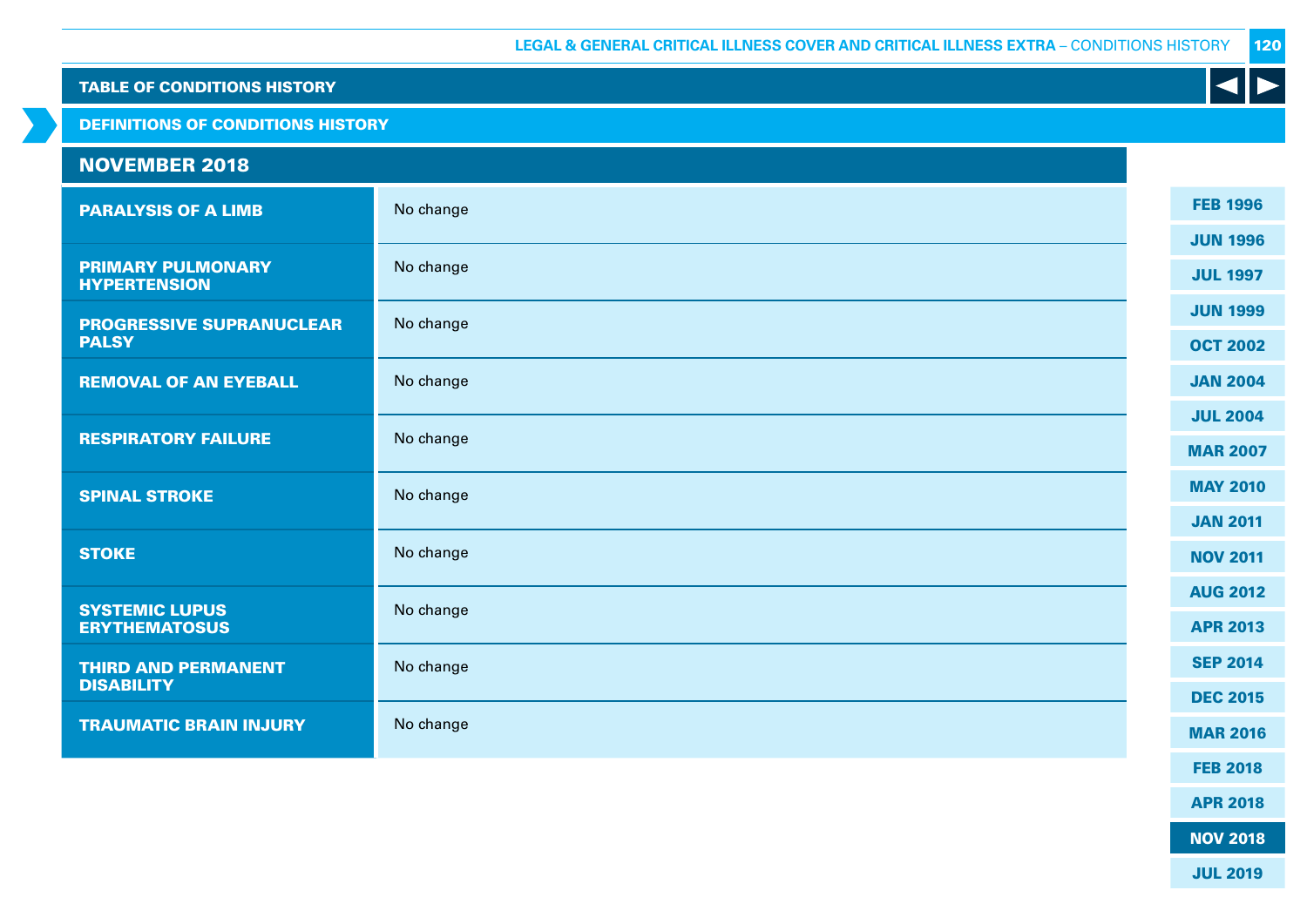DEFINITIONS OF CONDITIONS HISTORY

# JULY 2019

| Summary – Broadened the offering, by adding new conditions and improving existing conditions. |                                                                                                                                                                       |  |                 |  |  |
|-----------------------------------------------------------------------------------------------|-----------------------------------------------------------------------------------------------------------------------------------------------------------------------|--|-----------------|--|--|
|                                                                                               |                                                                                                                                                                       |  |                 |  |  |
| <b>AORTA GRAFT SURGERY</b>                                                                    | No change                                                                                                                                                             |  | <b>JUL 1997</b> |  |  |
| - REQUIRING SURGICAL<br><b>REPLACEMENT</b>                                                    |                                                                                                                                                                       |  | <b>JUN 1999</b> |  |  |
|                                                                                               |                                                                                                                                                                       |  | <b>OCT 2002</b> |  |  |
| <b>APLASTIC ANAEMIA</b><br>- CATEGORISED AS VERY SEVERE                                       | No change                                                                                                                                                             |  | <b>JAN 2004</b> |  |  |
|                                                                                               |                                                                                                                                                                       |  | <b>JUL 2004</b> |  |  |
| <b>BACTERIAL MENINGITIS</b><br>- RESULTING IN PERMANENT                                       | A definite diagnosis of bacterial meningitis by a hospital consultant resulting in permanent<br>neurological deficit with persisting clinical symptoms.               |  | <b>MAR 2007</b> |  |  |
| <b>SYMPTOMS</b>                                                                               |                                                                                                                                                                       |  | <b>MAY 2010</b> |  |  |
| <b>BENIGN BRAIN TUMOUR</b><br>- RESULTING IN EITHER SPECIFIED                                 | No change                                                                                                                                                             |  | <b>JAN 2011</b> |  |  |
| <b>TREATMENT OR PERMANENT</b><br><b>SYMPTOMS</b>                                              |                                                                                                                                                                       |  | <b>NOV 2011</b> |  |  |
|                                                                                               |                                                                                                                                                                       |  | <b>AUG 2012</b> |  |  |
| <b>BLINDNESS</b><br>- PERMANENT AND IRREVERSIBLE                                              | No change                                                                                                                                                             |  | <b>APR 2013</b> |  |  |
|                                                                                               |                                                                                                                                                                       |  | <b>SEP 2014</b> |  |  |
| <b>BRAIN INJURY DUE TO TRAUMA,</b><br><b>ANOXIA OR HYPOXIA</b>                                | Death of brain tissue due to trauma or inadequate oxygen supply (anoxia or hypoxia) resulting in<br>permanent neurological deficit with persisting clinical symptoms. |  | <b>DEC 2015</b> |  |  |
| - RESULTING IN PERMANENT<br><b>SYMPTOMS</b>                                                   |                                                                                                                                                                       |  | <b>MAR 2016</b> |  |  |
|                                                                                               |                                                                                                                                                                       |  | <b>FEB 2018</b> |  |  |
|                                                                                               |                                                                                                                                                                       |  | <b>APR 2018</b> |  |  |

K

NOV 2018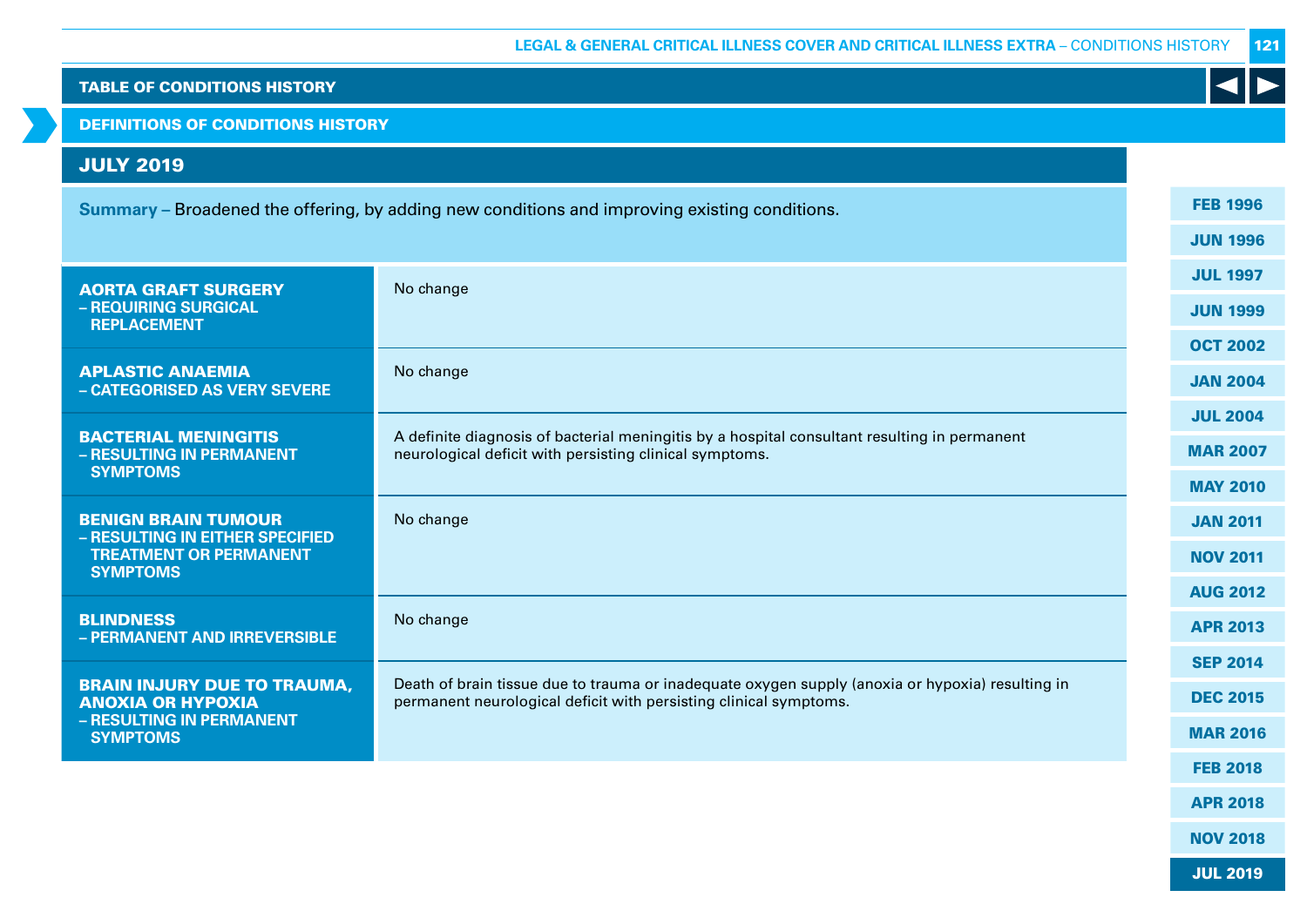#### DEFINITIONS OF CONDITIONS HISTORY

| <b>JULY 2019</b>                                            |                                                                                                                          |  |                 |
|-------------------------------------------------------------|--------------------------------------------------------------------------------------------------------------------------|--|-----------------|
| <b>CANCER</b>                                               | No change                                                                                                                |  | <b>FEB 1996</b> |
| - EXCLUDING LESS ADVANCED CASES                             |                                                                                                                          |  | <b>JUN 1996</b> |
| <b>CARCINOMA IN SITU OF THE</b>                             | No change                                                                                                                |  | <b>JUL 1997</b> |
| <b>BREAST</b>                                               |                                                                                                                          |  | <b>JUN 1999</b> |
| <b>CARDIAC ARREST</b>                                       | Sudden loss of heart function with interruption of blood circulation around the body resulting in                        |  | <b>OCT 2002</b> |
| - WITH INSERTION OF<br><b>A DEFRIBRILLATOR</b>              | unconsciousness, requiring resuscitation and resulting in either of the following devices being<br>surgically implanted: |  | <b>JAN 2004</b> |
|                                                             | • implantable cardioverter-defibrillator (ICD); or<br>• cardiac resynchronisation therapy with defibrillator (CRT-D).    |  | <b>JUL 2004</b> |
|                                                             | For the above definition, the following are not covered:<br>• insertion of a pacemaker;                                  |  | <b>MAR 2007</b> |
|                                                             | • insertion of a defibrillator without cardiac arrest.                                                                   |  | <b>MAY 2010</b> |
| <b>CARDIOMYOPATHY</b>                                       | No change                                                                                                                |  | <b>JAN 2011</b> |
| - OF SPECIFIED SEVERITY OR<br><b>RESULTING IN SPECIFIED</b> |                                                                                                                          |  | <b>NOV 2011</b> |
| <b>TREATMENT</b>                                            |                                                                                                                          |  | <b>AUG 2012</b> |
| <b>COMA</b>                                                 | A state of unconsciousness with no reaction to external stimuli or internal needs which requires the                     |  | <b>APR 2013</b> |
| - OF SPECIFIED SEVERITY                                     | use of life support systems for a period of 96 hours.<br>For the above definition, the following are not covered:        |  | <b>SEP 2014</b> |
|                                                             | • medically induced coma; or<br>• coma secondary to alcohol or drug intake.                                              |  | <b>DEC 2015</b> |
|                                                             |                                                                                                                          |  | <b>MAR 2016</b> |
| <b>CREUTZFELDT-JAKOB DISEASE</b>                            | A definite diagnosis of Creutzfeldt-Jakob disease by a consultant neurologist.                                           |  | <b>FEB 2018</b> |
| <b>DEAFNESS</b>                                             | No change                                                                                                                |  | <b>APR 2018</b> |
| - PERMANENT AND IRREVERSIBLE                                |                                                                                                                          |  | <b>NOV 2018</b> |

JUL 2019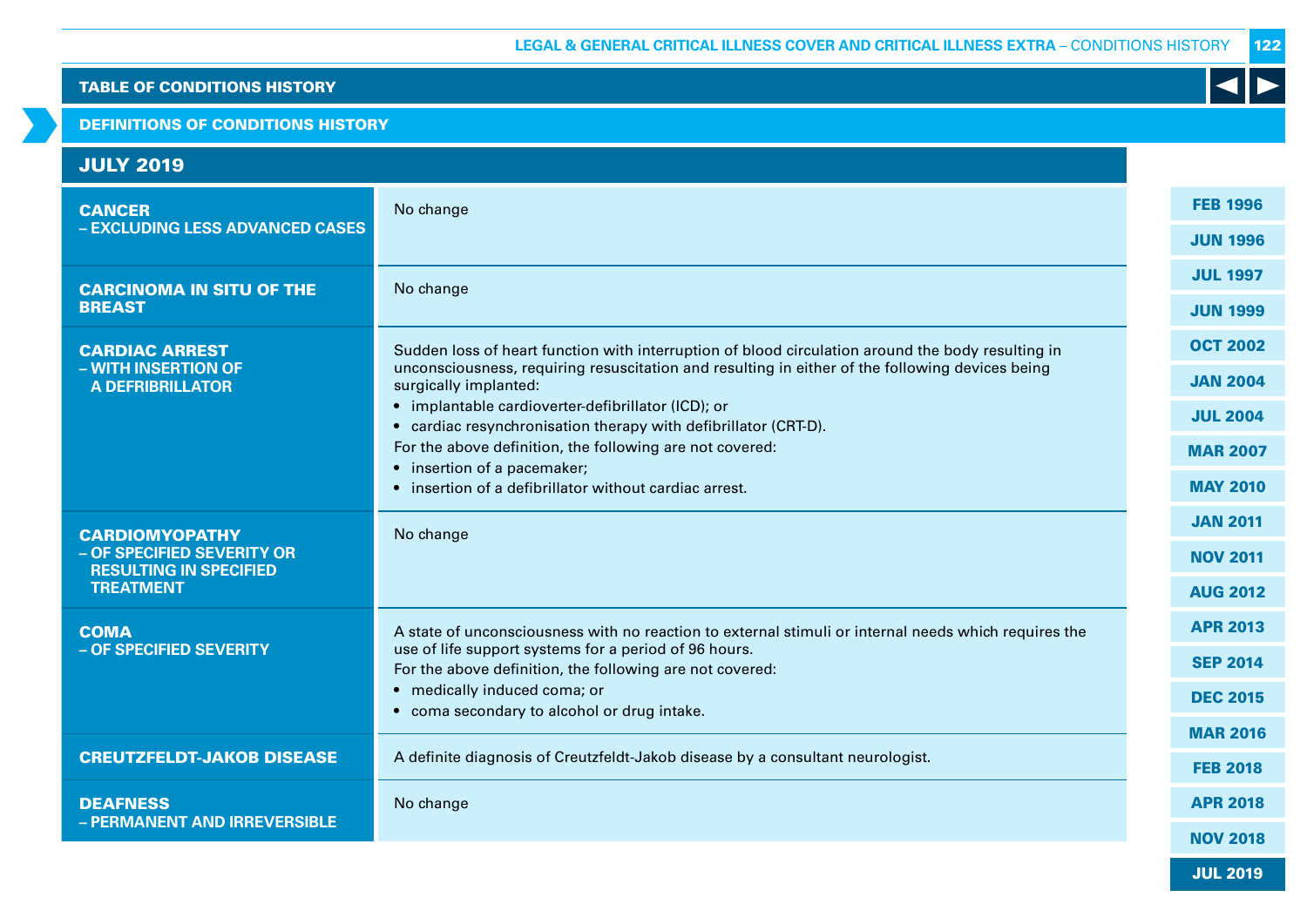K

### TABLE OF CONDITIONS HISTORY

DEFINITIONS OF CONDITIONS HISTORY

| <b>JULY 2019</b>                                         |                                                                                                                                                            |                                    |
|----------------------------------------------------------|------------------------------------------------------------------------------------------------------------------------------------------------------------|------------------------------------|
| <b>DEMENTIA INCLUDING</b><br><b>ALZHERIMER'S DISEASE</b> | No change                                                                                                                                                  | <b>FEB 1996</b><br><b>JUN 1996</b> |
| - RESULTING IN PERMANENT<br><b>SYMPTOMS</b>              |                                                                                                                                                            | <b>JUL 1997</b>                    |
| <b>ENCEPHALITIS</b>                                      | No change                                                                                                                                                  | <b>JUN 1999</b>                    |
| - RESULTING IN PERMANENT<br><b>SYMPTOMS</b>              |                                                                                                                                                            | <b>OCT 2002</b>                    |
| <b>HEART ATTACK</b>                                      | No change                                                                                                                                                  | <b>JAN 2004</b>                    |
| - OF SPECIFIED SEVERITY                                  |                                                                                                                                                            | <b>JUL 2004</b>                    |
| <b>HEART VALVE REPLACEMENT</b>                           | No change                                                                                                                                                  | <b>MAR 2007</b>                    |
| <b>OR REPAIR</b><br>- WITH SURGERY                       |                                                                                                                                                            | <b>MAY 2010</b>                    |
|                                                          |                                                                                                                                                            | <b>JAN 2011</b>                    |
| <b>KIDNEY FAILURE</b><br>- REQUIRING PERMANENT DIALYSIS  | No change                                                                                                                                                  | <b>NOV 2011</b>                    |
| <b>LIVER FAILURE</b>                                     | Liver failure due to cirrhosis and resulting in all of the following:                                                                                      | <b>AUG 2012</b>                    |
| - OF ADVANCED STAGE                                      | • permanent jaundice;                                                                                                                                      | <b>APR 2013</b>                    |
|                                                          | • ascites; and<br>• encephalopathy.                                                                                                                        | <b>SEP 2014</b>                    |
|                                                          |                                                                                                                                                            | <b>DEC 2015</b>                    |
| <b>LOSS OF USE OF HAND OF FOOT</b>                       | Permanent loss of the use of a hand or foot due to physical severance above the wrist or ankle joint<br>or total and irreversible loss of muscle function. | <b>MAR 2016</b>                    |
| <b>LOSS OF SPEECH</b>                                    | No change                                                                                                                                                  | <b>FEB 2018</b>                    |
| - TOTAL PERMANENT AND<br><b>IRREVERSIBLE</b>             |                                                                                                                                                            | <b>APR 2018</b>                    |
|                                                          |                                                                                                                                                            | <b>NOV 2018</b>                    |
|                                                          |                                                                                                                                                            | <b>JUL 2019</b>                    |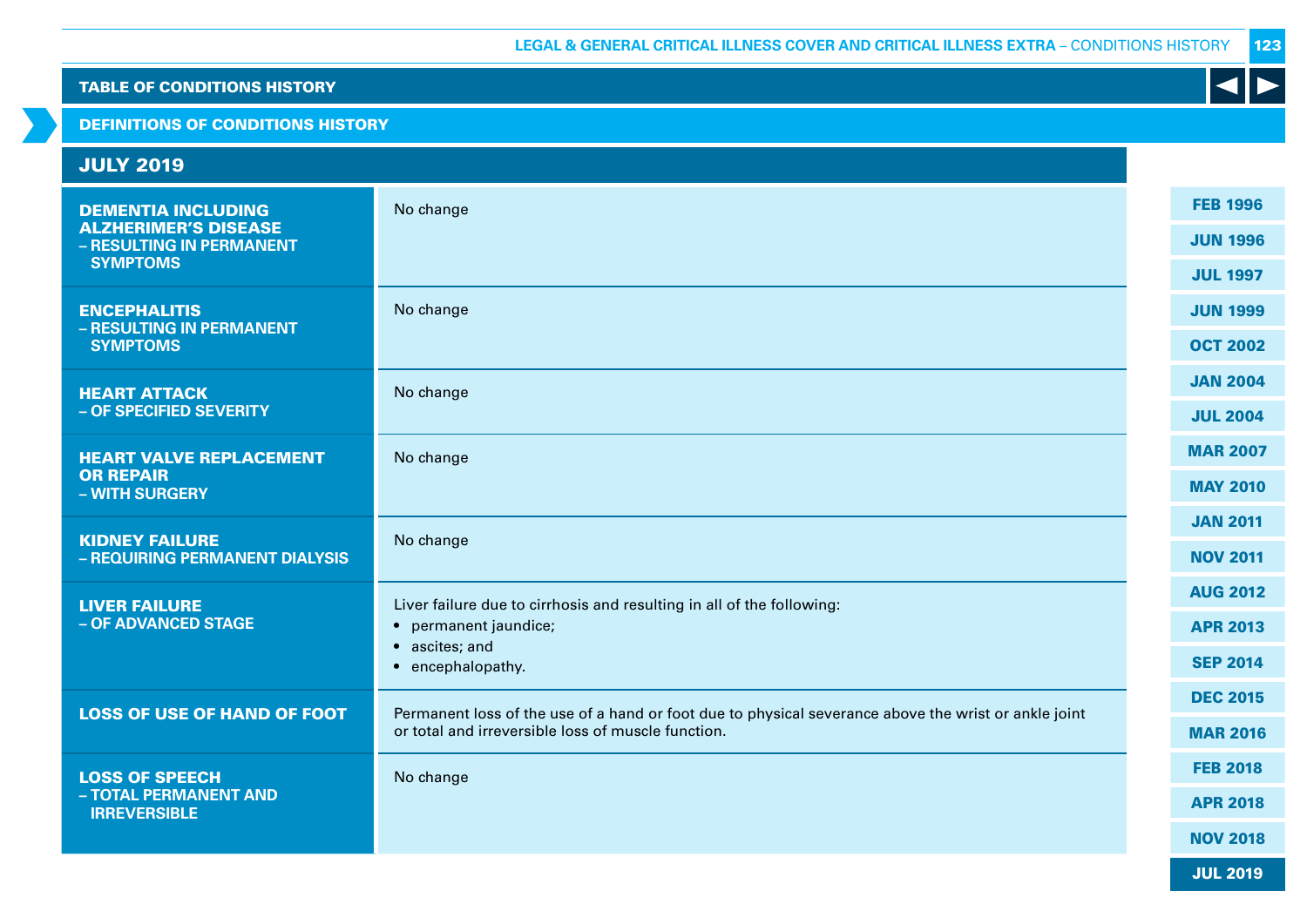#### DEFINITIONS OF CONDITIONS HISTORY

| <b>JULY 2019</b>                                     |                                                                                                                                                                                                                                 |  |                 |
|------------------------------------------------------|---------------------------------------------------------------------------------------------------------------------------------------------------------------------------------------------------------------------------------|--|-----------------|
| <b>LOW GRADE PROSTATE CANCER</b>                     | No change                                                                                                                                                                                                                       |  | <b>FEB 1996</b> |
|                                                      |                                                                                                                                                                                                                                 |  | <b>JUN 1996</b> |
| <b>MAJOR ORGAN TRANSPLANT</b>                        | The undergoing as a recipient of a transplant from either a human donor, animal, insertion of an<br>artificial device, or inclusion on an official UK, Channel Islands or Isle of Man waiting list for any of the<br>following: |  | <b>JUL 1997</b> |
|                                                      | • transplant of a bone marrow;                                                                                                                                                                                                  |  | <b>JUN 1999</b> |
|                                                      | • transplant of a complete heart, kidney, lung, pancreas, liver; or                                                                                                                                                             |  | <b>OCT 2002</b> |
|                                                      | • transplant of a lobe of liver or lung; or<br>• haematopoietic stem cells preceded by total bone marrow ablation.                                                                                                              |  |                 |
|                                                      | For the above definition, the following are not covered:                                                                                                                                                                        |  | <b>JAN 2004</b> |
|                                                      | • transplant of any other organs, parts of organs, tissues or cells.                                                                                                                                                            |  | <b>JUL 2004</b> |
| <b>MOTOR NEURONE DISEASE</b>                         | A definite diagnosis of one of the following motor neurone diseases by a consultant neurologist:<br>• amyotrophic lateral sclerosis (ALS);                                                                                      |  | <b>MAR 2007</b> |
| - RESULTING IN PERMANENT                             |                                                                                                                                                                                                                                 |  | <b>MAY 2010</b> |
| <b>SYMPTOMS</b>                                      | primary lateral sclerosis (PLS);<br>$\bullet$                                                                                                                                                                                   |  | <b>JAN 2011</b> |
|                                                      | progressive bulbar palsy (PBP);<br>progressive muscular atrophy (PMA); or<br>$\bullet$                                                                                                                                          |  |                 |
|                                                      | • Kennedy's disease, also known as spinal and bulbar muscular atrophy (SBMA); or                                                                                                                                                |  | <b>NOV 2011</b> |
|                                                      | • spinal muscular atrophy (SMA).                                                                                                                                                                                                |  | <b>AUG 2012</b> |
|                                                      | There must be permanent clinical impairment of motor function.                                                                                                                                                                  |  |                 |
| <b>MULTIPLE SCLEROSIS</b><br>- WHERE THERE HAVE BEEN | No change                                                                                                                                                                                                                       |  | <b>SEP 2014</b> |
| <b>SYMPTOMS</b>                                      |                                                                                                                                                                                                                                 |  | <b>DEC 2015</b> |
| <b>PARKINSON'S DISEASE</b>                           | No change                                                                                                                                                                                                                       |  | <b>MAR 2016</b> |
| - RESULTING IN PERMANENT<br><b>SYMPTOMS</b>          |                                                                                                                                                                                                                                 |  | <b>FEB 2018</b> |
|                                                      |                                                                                                                                                                                                                                 |  | <b>APR 2018</b> |
|                                                      |                                                                                                                                                                                                                                 |  | <b>NOV 2018</b> |

K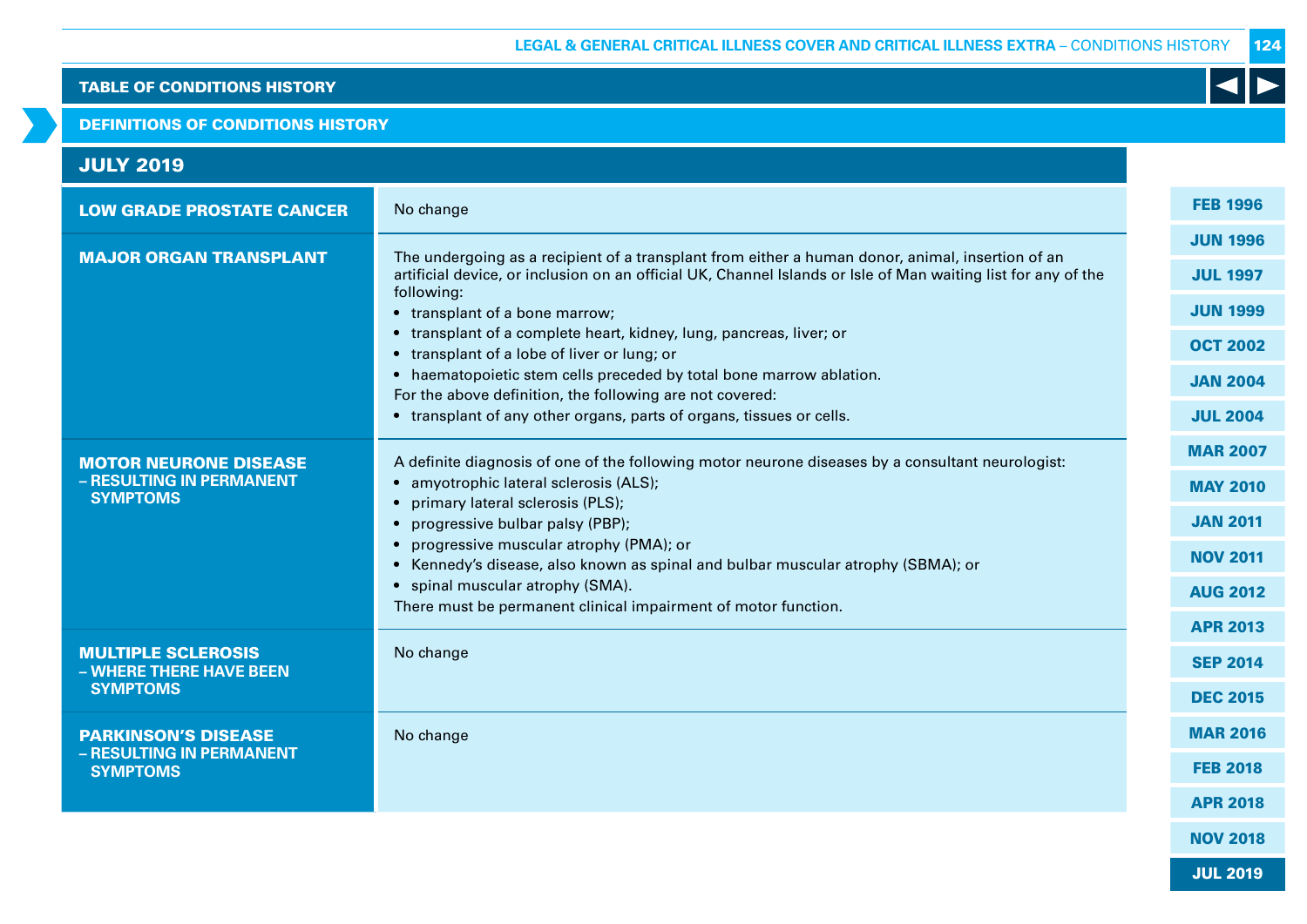### DEFINITIONS OF CONDITIONS HISTORY

| <b>JULY 2019</b>                                                                                                           |                                                                                                                                                                                                                                                                                                                                                                                                                                                                          |                                                       |
|----------------------------------------------------------------------------------------------------------------------------|--------------------------------------------------------------------------------------------------------------------------------------------------------------------------------------------------------------------------------------------------------------------------------------------------------------------------------------------------------------------------------------------------------------------------------------------------------------------------|-------------------------------------------------------|
| <b>PULMONARY HYPERTENSION</b><br>- OF SPECIFIED SEVERITY                                                                   | A definite diagnosis of pulmonary hypertension. There must be clinical impairment of heart function<br>resulting in the permanent loss of ability to perform physical activities to at least Class 3 of the New York<br>Heart Association classifications of functional capacity*.<br>*NYHA Class 3. Heart disease resulting in marked limitation of physical activities where less than<br>ordinary activity causes fatigue, palpitation, breathlessness or chest pain. | <b>FEB 1996</b><br><b>JUN 1996</b><br><b>JUL 1997</b> |
| <b>RESPIRATORY FAILURE</b><br>- OF ADVANCED STAGE                                                                          | No change                                                                                                                                                                                                                                                                                                                                                                                                                                                                | <b>JUN 1999</b><br><b>OCT 2002</b>                    |
| <b>SPECIFIED HEART SURGERY</b>                                                                                             | Heart surgery to divide the breastbone (median sternotomy) or thoracotomy on the advice of a<br>consultant cardiologist to either:<br>• correct narrowing or blockage of one or more coronary arteries with by-pass grafts; or<br>• correct any structural abnormality of the heart.                                                                                                                                                                                     | <b>JAN 2004</b><br><b>JUL 2004</b><br><b>MAR 2007</b> |
| <b>SPINAL STROKE</b><br>- RESULTING IN SYMPTOMS LASTING<br><b>AT LEAST 24 HOURS</b>                                        | No change                                                                                                                                                                                                                                                                                                                                                                                                                                                                | <b>MAY 2010</b><br><b>JAN 2011</b><br><b>NOV 2011</b> |
| <b>STROKE</b><br>- RESULTING IN SYMPTOMS LASTING<br><b>AT LEAST 24 HOURS</b>                                               | No change                                                                                                                                                                                                                                                                                                                                                                                                                                                                | <b>AUG 2012</b><br><b>APR 2013</b>                    |
| <b>SYSTEMIC LUPUS ERYTHEMATOSUS</b><br>- WITH SEVERE COMPLICATIONS                                                         | No change                                                                                                                                                                                                                                                                                                                                                                                                                                                                | <b>SEP 2014</b><br><b>DEC 2015</b>                    |
| <b>THIRD DEGREE BURNS</b><br>- COVERING 20% OF THE SURFACE<br><b>AREA OF THE BODY OR 20% OF THE</b><br><b>FACE OR HEAD</b> | No change                                                                                                                                                                                                                                                                                                                                                                                                                                                                | <b>MAR 2016</b><br><b>FEB 2018</b><br><b>APR 2018</b> |
| <b>TOTAL AND PERMANENT</b><br><b>DISABILITY</b>                                                                            | No change                                                                                                                                                                                                                                                                                                                                                                                                                                                                | <b>NOV 2018</b><br><b>JUL 2019</b>                    |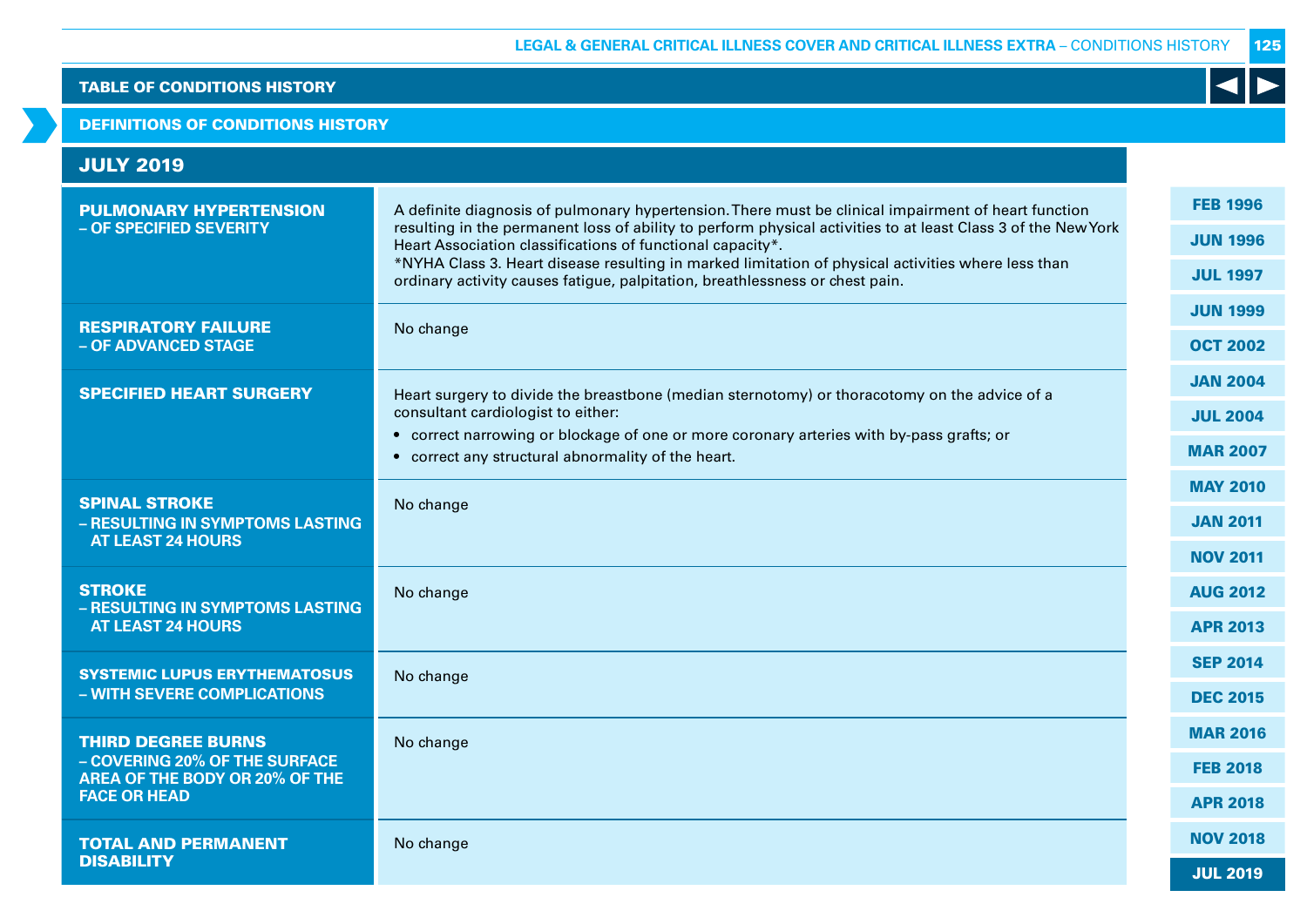K

### TABLE OF CONDITIONS HISTORY

### DEFINITIONS OF CONDITIONS HISTORY

### CHILDREN'S CRITICAL ILLNESS EXTRA KEY:

| Definition available<br>$\checkmark$                                                                         | <b>Definition change</b> |       | Not available |       |  |        |  |  | <b>Included with Critical Illness Extra</b> |  |  | <b>Included with Critical Illness Cover</b> | $***$ |  |
|--------------------------------------------------------------------------------------------------------------|--------------------------|-------|---------------|-------|--|--------|--|--|---------------------------------------------|--|--|---------------------------------------------|-------|--|
|                                                                                                              |                          | 02/18 | 04/18         | 11/18 |  | 07/19  |  |  |                                             |  |  |                                             |       |  |
| Benign spinal cord tumour - resulting in either specified<br>treatment or permanent symptoms                 |                          |       | ✓             | ✓     |  | $\ast$ |  |  |                                             |  |  |                                             |       |  |
| Brain injury due to anoxia or hypoxia - resulting in<br>permanent symptoms                                   |                          |       | ✓             | ✓     |  | $***$  |  |  |                                             |  |  |                                             |       |  |
| Cerebral palsy                                                                                               |                          |       |               | ✓     |  |        |  |  |                                             |  |  |                                             |       |  |
| Child's diabetes mellitus type 1– with specified treatment <sup>1</sup>                                      |                          |       |               | ✓     |  |        |  |  |                                             |  |  |                                             |       |  |
| Child's intensive care benefit - requiring mechanical<br>ventilation for seven days                          |                          |       | ✓             | ✓     |  |        |  |  |                                             |  |  |                                             |       |  |
| <b>Cystic fibrosis</b>                                                                                       |                          |       |               |       |  |        |  |  |                                             |  |  |                                             |       |  |
| Craniosynostosis - treated by surgery                                                                        |                          |       |               |       |  |        |  |  |                                             |  |  |                                             |       |  |
| Down's syndrome                                                                                              |                          |       |               |       |  |        |  |  |                                             |  |  |                                             |       |  |
| Hydrocephalus - treated with invasive surgery to the brain tissue                                            |                          |       |               |       |  |        |  |  |                                             |  |  |                                             |       |  |
| <b>Muscular dystrophy</b>                                                                                    |                          |       |               |       |  |        |  |  |                                             |  |  |                                             |       |  |
| Severe Crohn's disease - treated with two surgical intestinal<br>resections or removal of entire large bowel |                          |       |               | √     |  |        |  |  |                                             |  |  |                                             |       |  |
| Spina bifida meningocele and myelomeningocele                                                                |                          |       | ✓             | ✓     |  | ✓      |  |  |                                             |  |  |                                             |       |  |
| Ulcerative colitis - resulting in the removal of the entire<br>large bowel                                   |                          |       |               |       |  | $\ast$ |  |  |                                             |  |  |                                             |       |  |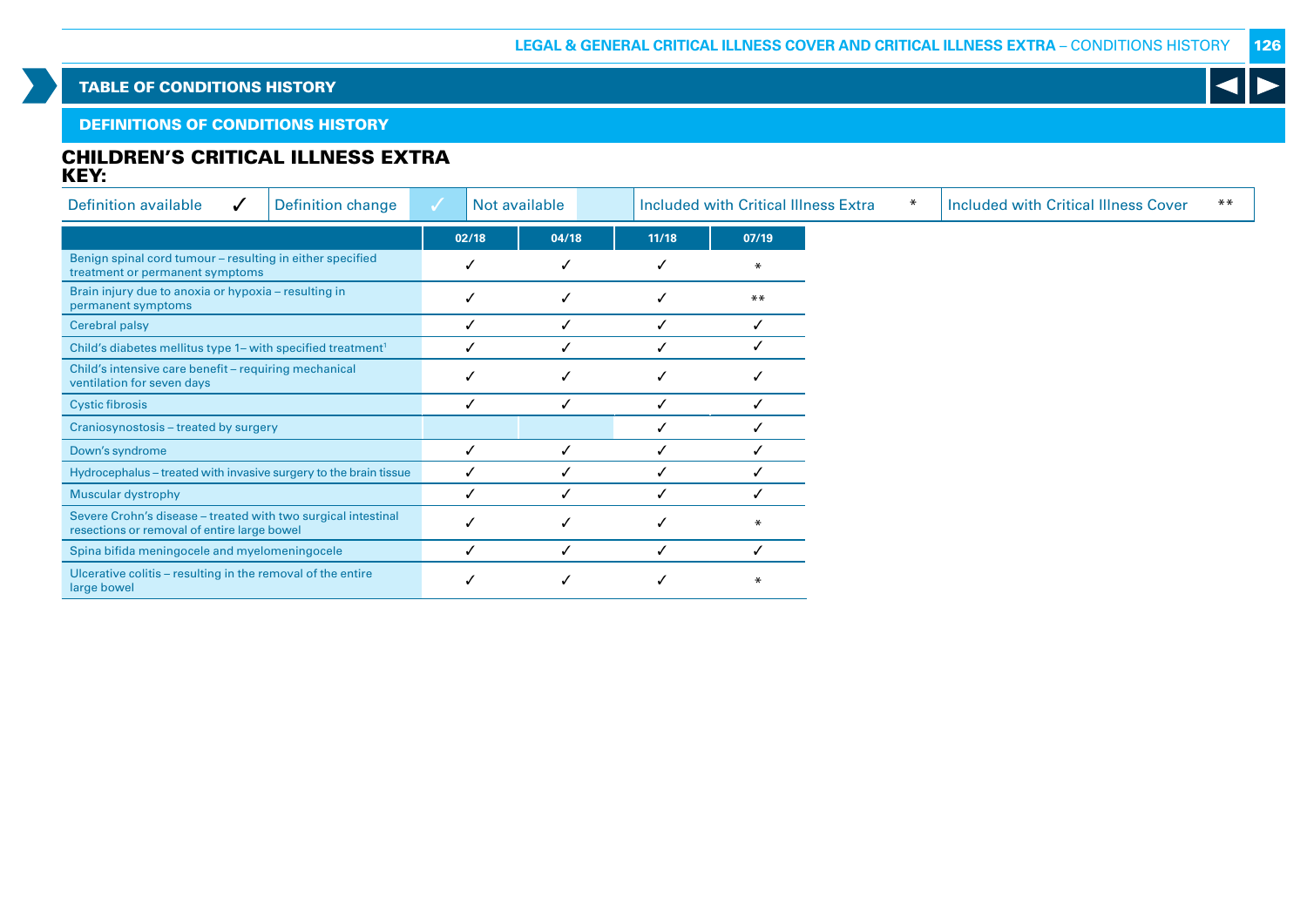DEFINITIONS OF CONDITIONS HISTORY

# EEDDIJADV 2010

| I LDIVAILI 4VIV                                                                                                         |                                                                                                                                                                                                                                                                                                                                                                                                                                  |  |  |  |  |
|-------------------------------------------------------------------------------------------------------------------------|----------------------------------------------------------------------------------------------------------------------------------------------------------------------------------------------------------------------------------------------------------------------------------------------------------------------------------------------------------------------------------------------------------------------------------|--|--|--|--|
| Summary – Children's Critical Illness Extra – available for an additional cost*.                                        |                                                                                                                                                                                                                                                                                                                                                                                                                                  |  |  |  |  |
| <b>BENIGN SPINAL CORD TUMOUR</b><br>- RESULTING IN EITHER SPECIFIED<br><b>TREATMENT OR PERMANENT</b><br><b>SYMPTOMS</b> | A non-malignant tumour originating from the spinal cord, spinal nerves or meninges within the<br>spinal canal, resulting in either:<br>· surgical removal;<br>• radiotherapy;<br>• chemotherapy; or<br>• permanent neurological deficit with persisting clinical symptoms.<br>For the above definition, the following are not covered:<br>• angiomas;<br>$\bullet$ cysts;<br>• granulomas;<br>• haematomas; or<br>• osteophytes. |  |  |  |  |
| <b>BRAIN INJURY DUE TO ANOXIA</b><br><b>OR HYPOXIA</b><br>- RESULTING IN PERMANENT<br><b>SYMPTOMS</b>                   | Death of brain tissue due to inadequate oxygen supply resulting in permanent neurological deficit<br>with persisting clinical symptoms.                                                                                                                                                                                                                                                                                          |  |  |  |  |
| <b>CEREBRAL PALSY</b>                                                                                                   | A definite diagnosis of cerebral palsy by a hospital consultant resulting in permanent neurological<br>deficit with persisting clinical symptoms.                                                                                                                                                                                                                                                                                |  |  |  |  |
|                                                                                                                         |                                                                                                                                                                                                                                                                                                                                                                                                                                  |  |  |  |  |

TYPE 1 **– WITH SPECIFIED TREATMENT**

CHILD'S DIABETES MELLITUS

- A definite diagnosis of type 1 insulin dependent diabetes mellitus by a hospital consultant, with the use of permanent insulin injections. For the above definition, the following are not covered:
- gestational diabetes;
- type 2 diabetes (including type 2 diabetes treated with insulin).

\*paid as an additional benefit.

FEB 2018

APR 2018

NOV 2018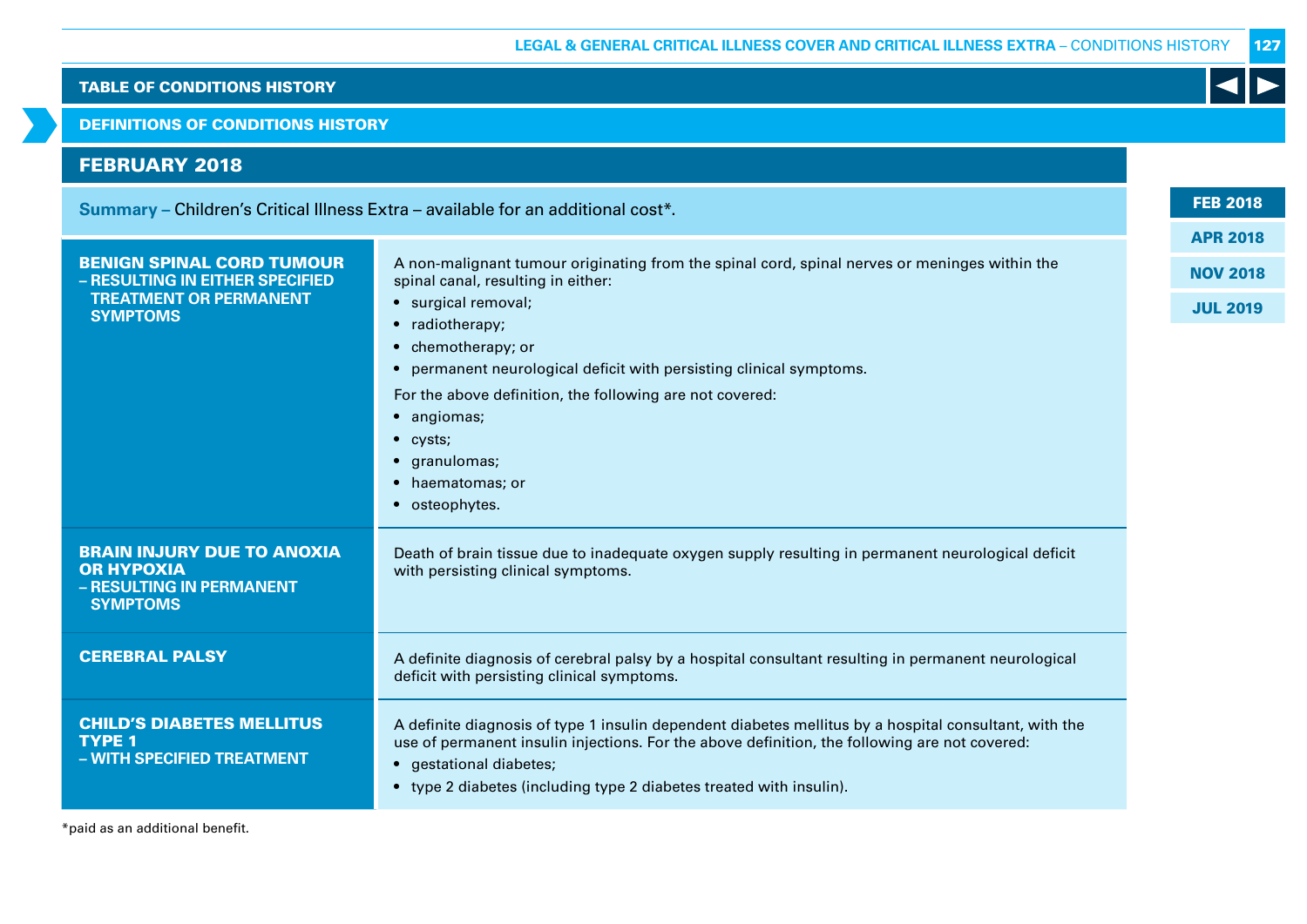K

### TABLE OF CONDITIONS HISTORY

#### DEFINITIONS OF CONDITIONS HISTORY

| <b>FEBRUARY 2018</b>                                                                                                                              |                                                                                                                                                                                                                                                                                                                                                                                                           |                                    |  |  |  |
|---------------------------------------------------------------------------------------------------------------------------------------------------|-----------------------------------------------------------------------------------------------------------------------------------------------------------------------------------------------------------------------------------------------------------------------------------------------------------------------------------------------------------------------------------------------------------|------------------------------------|--|--|--|
| <b>CHILD'S INTENSIVE CARE BENEFIT</b><br>- REQUIRING MECHANICAL<br><b>VENTILATION FOR SEVEN DAYS</b>                                              | Sickness or injury resulting in continuous mechanical ventilation by means of tracheal intubation for<br>seven consecutive days (24 hours per day) or more in an intensive care unit in a UK hospital.<br>• for the above definition, the following is not covered: Sickness or injury resulting in mechanical                                                                                            |                                    |  |  |  |
|                                                                                                                                                   | ventilation secondary to alcohol or drug intake;<br>• premature birth (before 37 weeks).                                                                                                                                                                                                                                                                                                                  | <b>NOV 2018</b><br><b>JUL 2019</b> |  |  |  |
| <b>CYSTIC FIBROSIS</b>                                                                                                                            | A definite diagnosis of cystic fibrosis by a hospital consultant.                                                                                                                                                                                                                                                                                                                                         |                                    |  |  |  |
| <b>DOWN'S SYNDROME</b>                                                                                                                            | A definite diagnosis of Down's syndrome by a hospital consultant.                                                                                                                                                                                                                                                                                                                                         |                                    |  |  |  |
| <b>HYDROCEPHALUS</b><br>- TREATED WITH INVASIVE SURGERY<br><b>TO THE BRAIN TISSUE</b>                                                             | The undergoing of invasive surgery to brain tissue to treat hydrocephalus.                                                                                                                                                                                                                                                                                                                                |                                    |  |  |  |
| <b>MUSCULAR DYSTROPHY</b>                                                                                                                         | A definite diagnosis of muscular dystrophy by a hospital consultant.                                                                                                                                                                                                                                                                                                                                      |                                    |  |  |  |
| <b>SEVERE CROHN'S DISEASE</b><br>- TREATED WITH TWO SURGICAL<br><b>INTESTINAL RESECTIONS OR</b><br><b>REMOVAL OF ENTIRE</b><br><b>LARGE BOWEL</b> | A definite diagnosis of Crohn's disease by a consultant gastroenterologist resulting in either:<br>surgical intestinal resection to remove part of the small intestine or bowel on at least two separate<br>occasions; or<br>• removal of entire large bowel (total colectomy).<br>For the above definition, the following is not covered:<br>• surgical treatment for abscesses, fistuals or strictures. |                                    |  |  |  |
| <b>SPINA BIFIDA MENINGOCELE</b><br><b>AND MYELOMENINGOCELE</b>                                                                                    | A definite diagnosis of spina bifida meningocele or myelomeningocele by a hospital consultant.<br>For the above definition, the following are not covered:<br>· spina bifida occulta.                                                                                                                                                                                                                     |                                    |  |  |  |
| <b>ULCERATIVE COLITIS</b><br>- RESULTING IN THE REMOVAL OF<br><b>THE ENTIRE LARGE BOWEL</b>                                                       | A definite diagnosis of ulcerative colitis confirmed by a consultant gastroenterologist, resulting in<br>removal of the entire large bowel (total colectomy).                                                                                                                                                                                                                                             |                                    |  |  |  |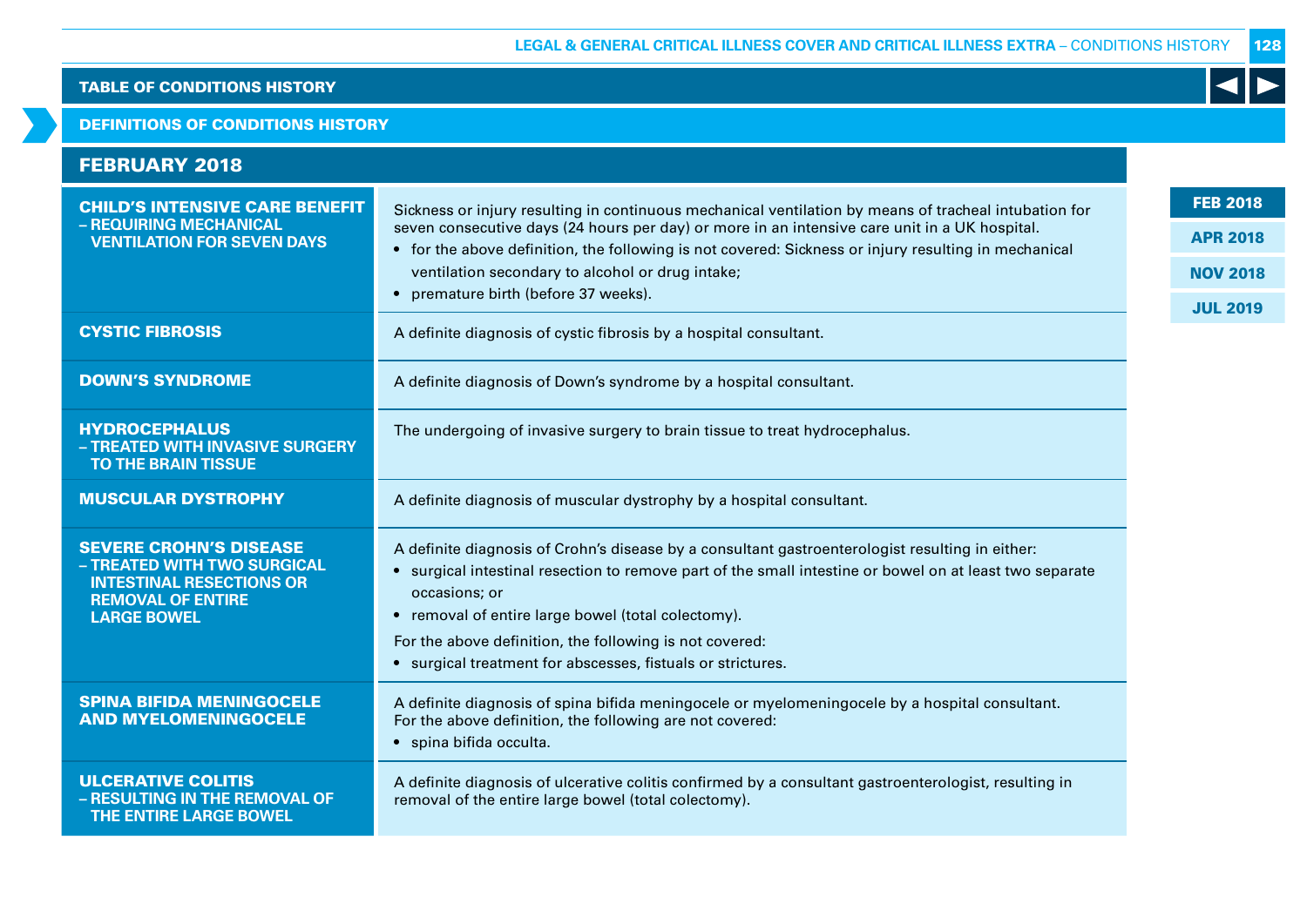| <b>TABLE OF CONDITIONS HISTORY</b>                                                                                      |           |                                                       |
|-------------------------------------------------------------------------------------------------------------------------|-----------|-------------------------------------------------------|
| <b>DEFINITIONS OF CONDITIONS HISTORY</b>                                                                                |           |                                                       |
| <b>APRIL 2018</b>                                                                                                       |           |                                                       |
| <b>BENIGN SPINAL CORD TUMOUR</b><br>- RESULTING IN EITHER SPECIFIED<br><b>TREATMENT OR PERMANENT</b><br><b>SYMPTOMS</b> | No change | <b>FEB 2018</b><br><b>APR 2018</b><br><b>NOV 2018</b> |
| <b>BRAIN INJURY DUE TO ANOXIA</b><br><b>OR HYPOXIA</b><br>- RESULTING IN PERMANENT<br><b>SYMPTOMS</b>                   | No change | <b>JUL 2019</b>                                       |
| <b>CEREBRAL PALSY</b>                                                                                                   | No change |                                                       |
| <b>CHILD'S DIABETES MELLITUS</b><br><b>TYPE 1</b><br>- WITH SPECIFIED TREATMENT                                         | No change |                                                       |
| <b>CHILD'S INTENSIVE CARE BENEFIT</b><br>- REQUIRING MECHANICAL<br><b>VENTILATION FOR SEVEN DAYS</b>                    | No change |                                                       |
| <b>CYSTIC FIBROSIS</b>                                                                                                  | No change |                                                       |
| <b>DOWN'S SYNDROME</b>                                                                                                  | No change |                                                       |
| <b>HYDROCEPHALUS</b><br>- TREATED WITH INVASIVE SURGERY<br>TO THE BRAIN TISSUE                                          | No change |                                                       |
| <b>MUSCULAR DYSTROPHY</b>                                                                                               | No change |                                                       |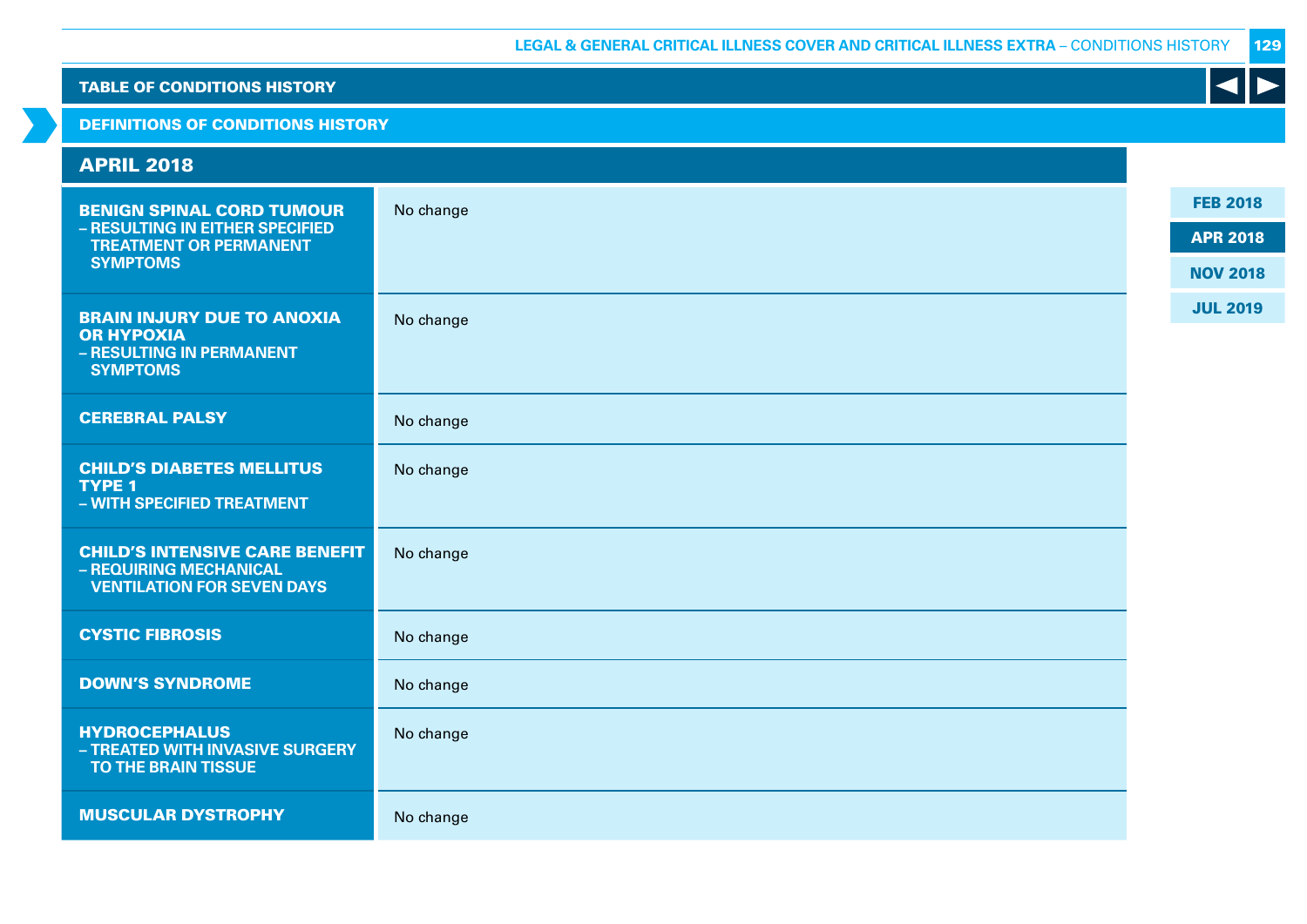| <b>TABLE OF CONDITIONS HISTORY</b>                             |                                          |                  |  |  |
|----------------------------------------------------------------|------------------------------------------|------------------|--|--|
|                                                                | <b>DEFINITIONS OF CONDITIONS HISTORY</b> |                  |  |  |
| <b>APRIL 2018</b>                                              |                                          |                  |  |  |
| <b>SEVERE CROHN'S DISEASE</b>                                  | No change                                | <b>FEB 2018</b>  |  |  |
| - TREATED WITH TWO SURGICAL<br><b>INTESTINAL RESECTIONS OR</b> |                                          | <b>APR 2018</b>  |  |  |
| <b>REMOVAL OF ENTIRE</b><br><b>LARGE BOWEL</b>                 |                                          | <b>NOV 2018</b>  |  |  |
|                                                                |                                          | <b>JULY 2019</b> |  |  |
| <b>SPINA BIFIDA MENINGOCELE</b><br><b>AND MYELOMENINGOCELE</b> | No change                                |                  |  |  |
| <b>ULCERATIVE COLITIS</b>                                      | No change                                |                  |  |  |
| - RESULTING IN THE REMOVAL OF<br>THE ENTIRE LARGE BOWEL        |                                          |                  |  |  |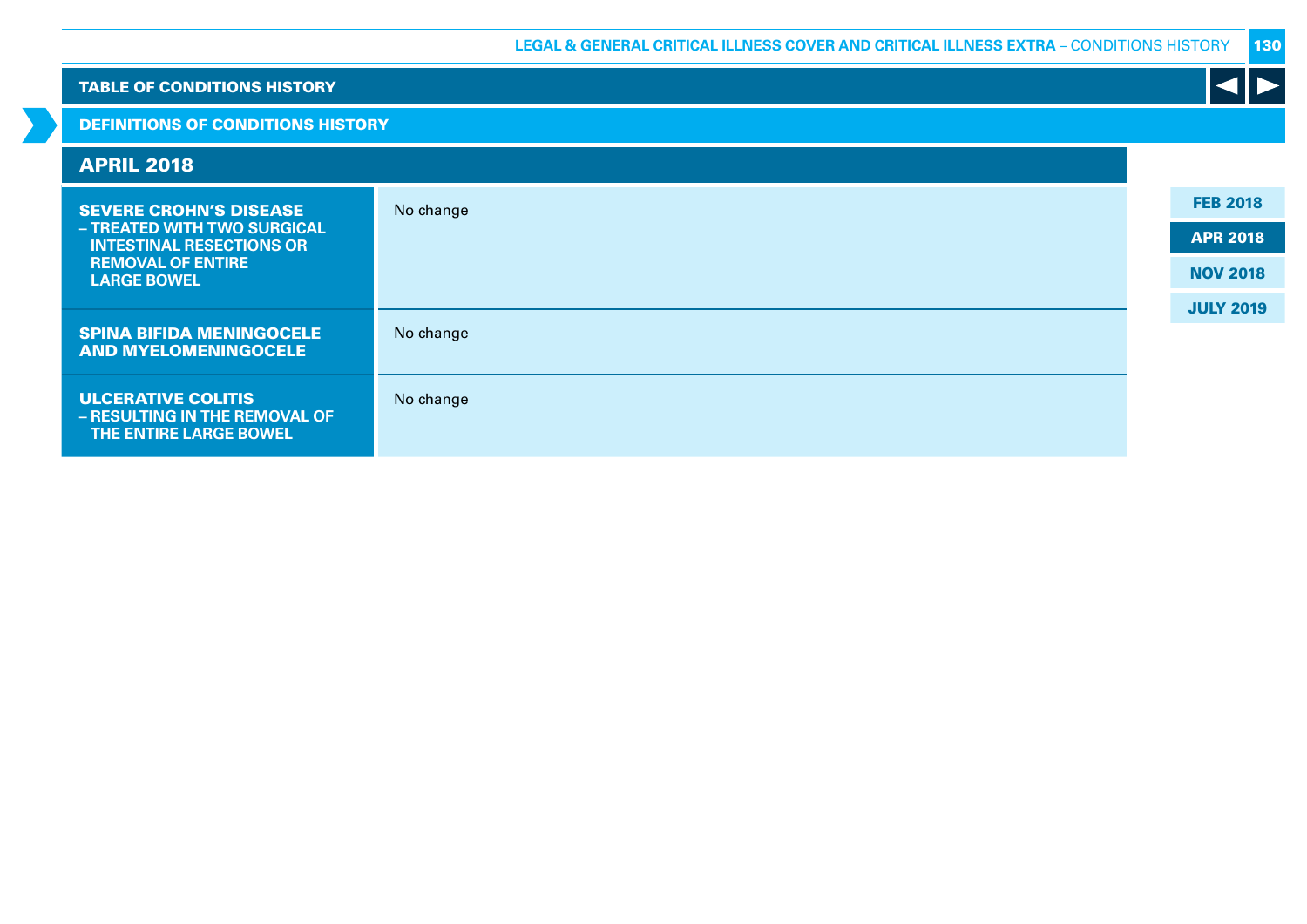| <b>TABLE OF CONDITIONS HISTORY</b>                                  |                                                                                             |                  |  |  |  |  |  |
|---------------------------------------------------------------------|---------------------------------------------------------------------------------------------|------------------|--|--|--|--|--|
| <b>DEFINITIONS OF CONDITIONS HISTORY</b>                            |                                                                                             |                  |  |  |  |  |  |
| <b>NOVEMBER 2018</b>                                                |                                                                                             |                  |  |  |  |  |  |
|                                                                     | Additional illness added for Children's Critical Illness Extra - Craniosynostosis.          | <b>FEB 2018</b>  |  |  |  |  |  |
|                                                                     |                                                                                             | <b>APR 2018</b>  |  |  |  |  |  |
| <b>BENIGN SPINAL CORD TUMOUR</b><br>- RESULTING IN EITHER SPECIFIED | No change                                                                                   | <b>NOV 2018</b>  |  |  |  |  |  |
| <b>TREATMENT OR PERMANENT</b><br><b>SYMPTOMS</b>                    |                                                                                             | <b>JULY 2019</b> |  |  |  |  |  |
| <b>BRAIN INJURY DUE TO ANOXIA</b>                                   |                                                                                             |                  |  |  |  |  |  |
| <b>OR HYPOXIA</b>                                                   | No change                                                                                   |                  |  |  |  |  |  |
| - RESULTING IN PERMANENT<br><b>SYMPTOMS</b>                         |                                                                                             |                  |  |  |  |  |  |
| <b>CEREBRAL PALSY</b>                                               | No change                                                                                   |                  |  |  |  |  |  |
|                                                                     |                                                                                             |                  |  |  |  |  |  |
| <b>CHILD'S DIABETES MELLITUS</b><br><b>TYPE 1</b>                   | No change                                                                                   |                  |  |  |  |  |  |
| - WITH SPECIFIED TREATMENT                                          |                                                                                             |                  |  |  |  |  |  |
| <b>CHILD'S INTENSIVE CARE BENEFIT</b>                               | No change                                                                                   |                  |  |  |  |  |  |
| - REQUIRING MECHANICAL<br><b>VENTILATION FOR SEVEN DAYS</b>         |                                                                                             |                  |  |  |  |  |  |
| <b>CRANIOSYNOSTOSIS</b>                                             | The undergoing of surgery on the advice of a hospital consultant to treat craniosynostosis. |                  |  |  |  |  |  |
| - TREATED BY SURGERY                                                |                                                                                             |                  |  |  |  |  |  |
| <b>CYSTIC FIBROSIS</b>                                              | No change                                                                                   |                  |  |  |  |  |  |
| <b>DOWN'S SYNDROME</b>                                              | No change                                                                                   |                  |  |  |  |  |  |

 $\rightarrow$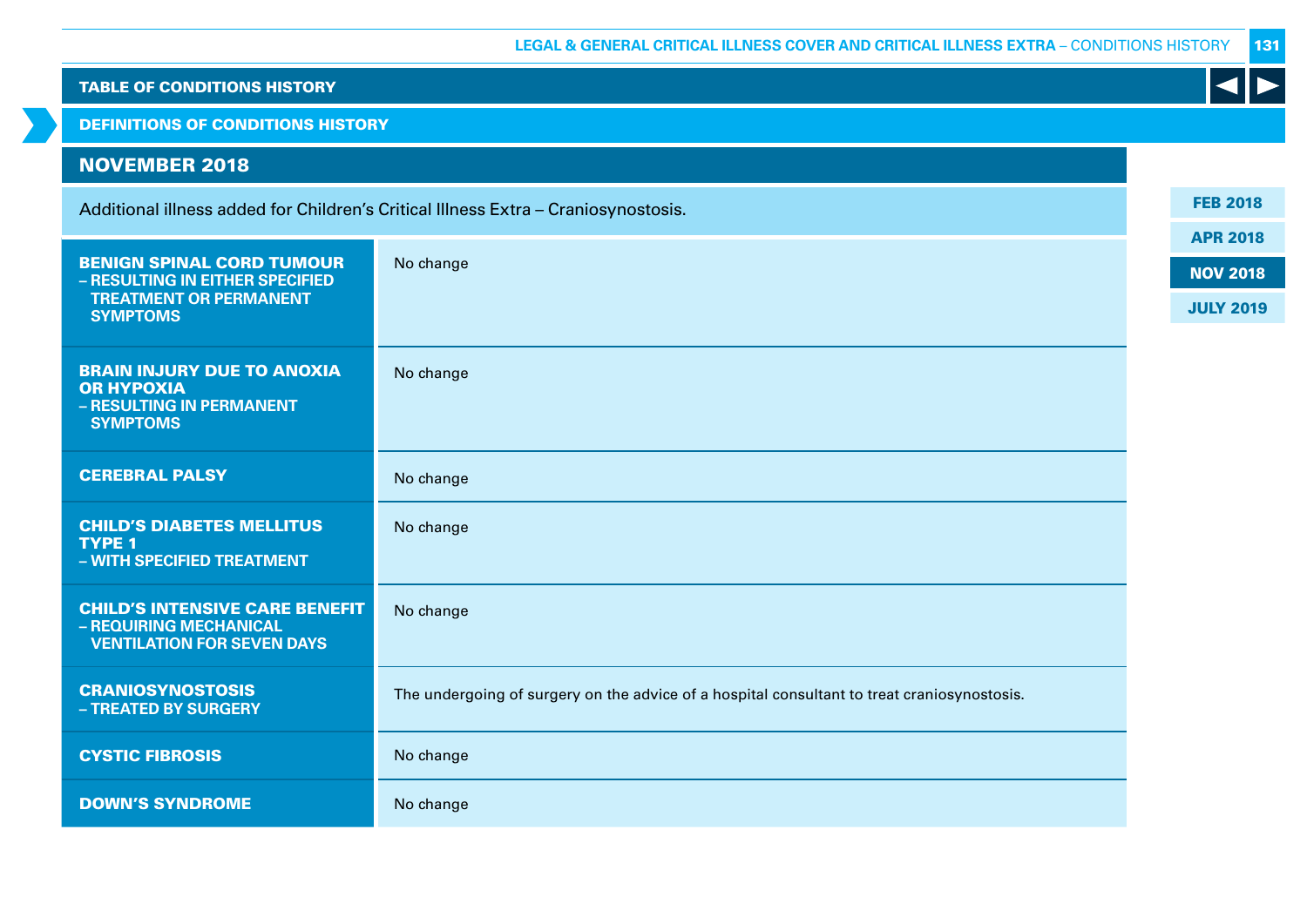| <b>TABLE OF CONDITIONS HISTORY</b>                                                                                                                |           |  |                  |
|---------------------------------------------------------------------------------------------------------------------------------------------------|-----------|--|------------------|
| <b>DEFINITIONS OF CONDITIONS HISTORY</b>                                                                                                          |           |  |                  |
| <b>NOVEMBER 2018</b>                                                                                                                              |           |  |                  |
| <b>HYDROCEPHALUS</b>                                                                                                                              | No change |  | <b>FEB 2018</b>  |
| - TREATED WITH INVASIVE SURGERY<br>TO THE BRAIN TISSUE                                                                                            |           |  | <b>APR 2018</b>  |
| <b>MUSCULAR DYSTROPHY</b>                                                                                                                         | No change |  | <b>NOV 2018</b>  |
|                                                                                                                                                   |           |  | <b>JULY 2019</b> |
| <b>SEVERE CROHN'S DISEASE</b><br>- TREATED WITH TWO SURGICAL<br><b>INTESTINAL RESECTIONS OR</b><br><b>REMOVAL OF ENTIRE</b><br><b>LARGE BOWEL</b> | No change |  |                  |
| <b>SPINA BIFIDA MENINGOCELE</b><br><b>AND MYELOMENINGOCELE</b>                                                                                    | No change |  |                  |
| <b>ULCERATIVE COLITIS</b><br>- RESULTING IN THE REMOVAL OF<br>THE ENTIRE LARGE BOWEL                                                              | No change |  |                  |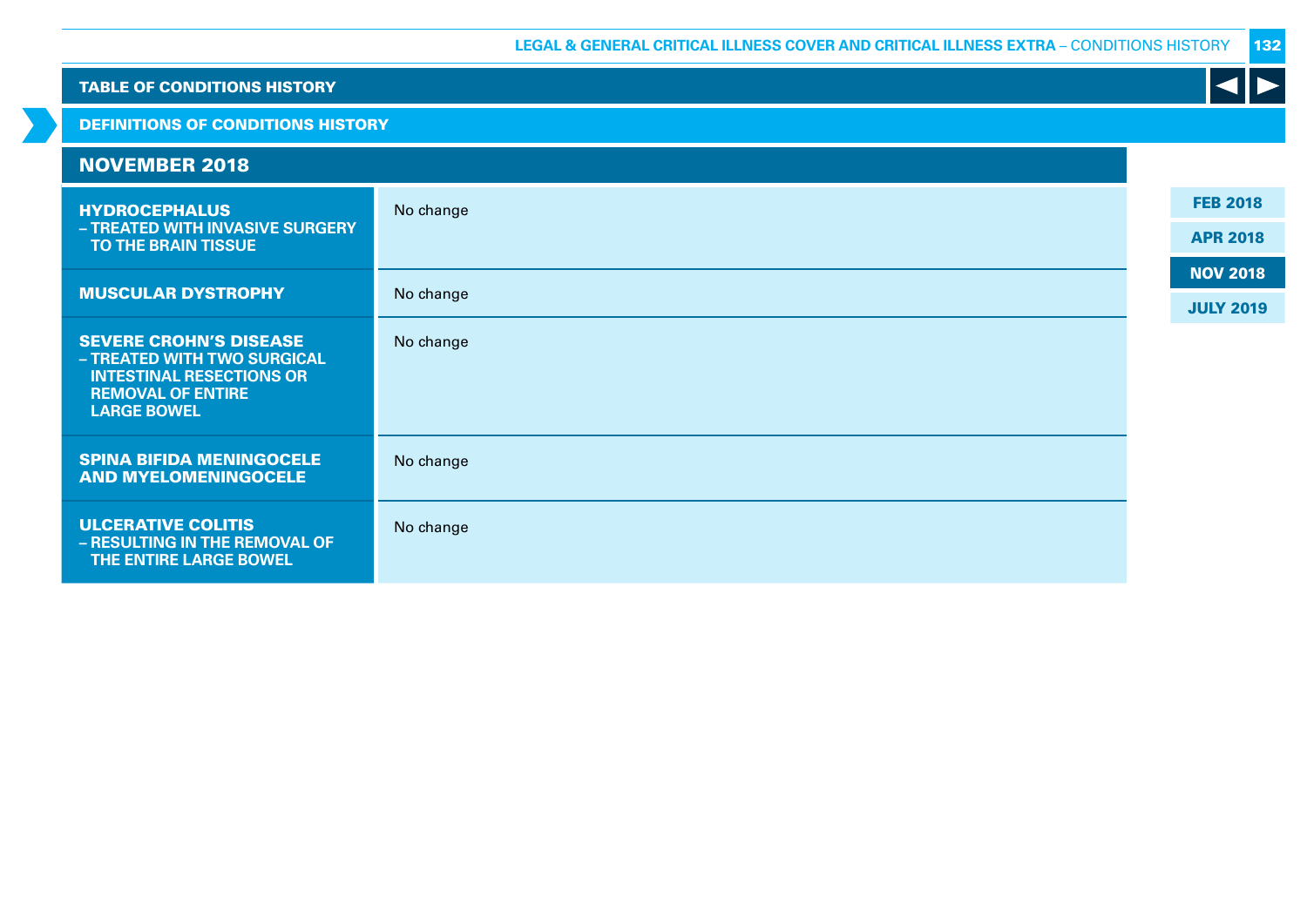DEFINITIONS OF CONDITIONS HISTORY

# JULY 2019

| Conditions listed under Critical Illness Extra are now included, with the exception of Terminal Illness Cover and Total and<br>Permanent Disability. |                                                           |  |
|------------------------------------------------------------------------------------------------------------------------------------------------------|-----------------------------------------------------------|--|
| <b>BENIGN SPINAL CORD TUMOUR</b><br>- RESULTING IN EITHER SPECIFIED<br><b>TREATMENT OR PERMANENT</b><br><b>SYMPTOMS</b>                              | Included with Critical Illness Extra                      |  |
| <b>BRAIN INJURY DUE TO ANOXIA</b><br><b>OR HYPOXIA</b><br>- RESULTING IN PERMANENT<br><b>SYMPTOMS</b>                                                | Included with Critical Illness Cover                      |  |
| <b>CEREBRAL PALSY</b>                                                                                                                                | No change                                                 |  |
| <b>CHILD'S DIABETES MELLITUS</b><br><b>TYPE 1</b><br>- WITH SPECIFIED TREATMENT                                                                      | Included with additional cover for Critical Illness Extra |  |
| <b>CHILD'S INTENSIVE CARE BENEFIT</b><br>- REQUIRING MECHANICAL<br><b>VENTILATION FOR SEVEN DAYS</b>                                                 | No change                                                 |  |
| <b>CRANIOSYNOSTOSIS</b><br>- TREATED BY SURGERY                                                                                                      | No change                                                 |  |
| <b>CYSTIC FIBROSIS</b>                                                                                                                               | No change                                                 |  |
| <b>DOWN'S SYNDROME</b>                                                                                                                               | No change                                                 |  |

FEB 2018

K

APR 2018

NOV 2018

JULY 2019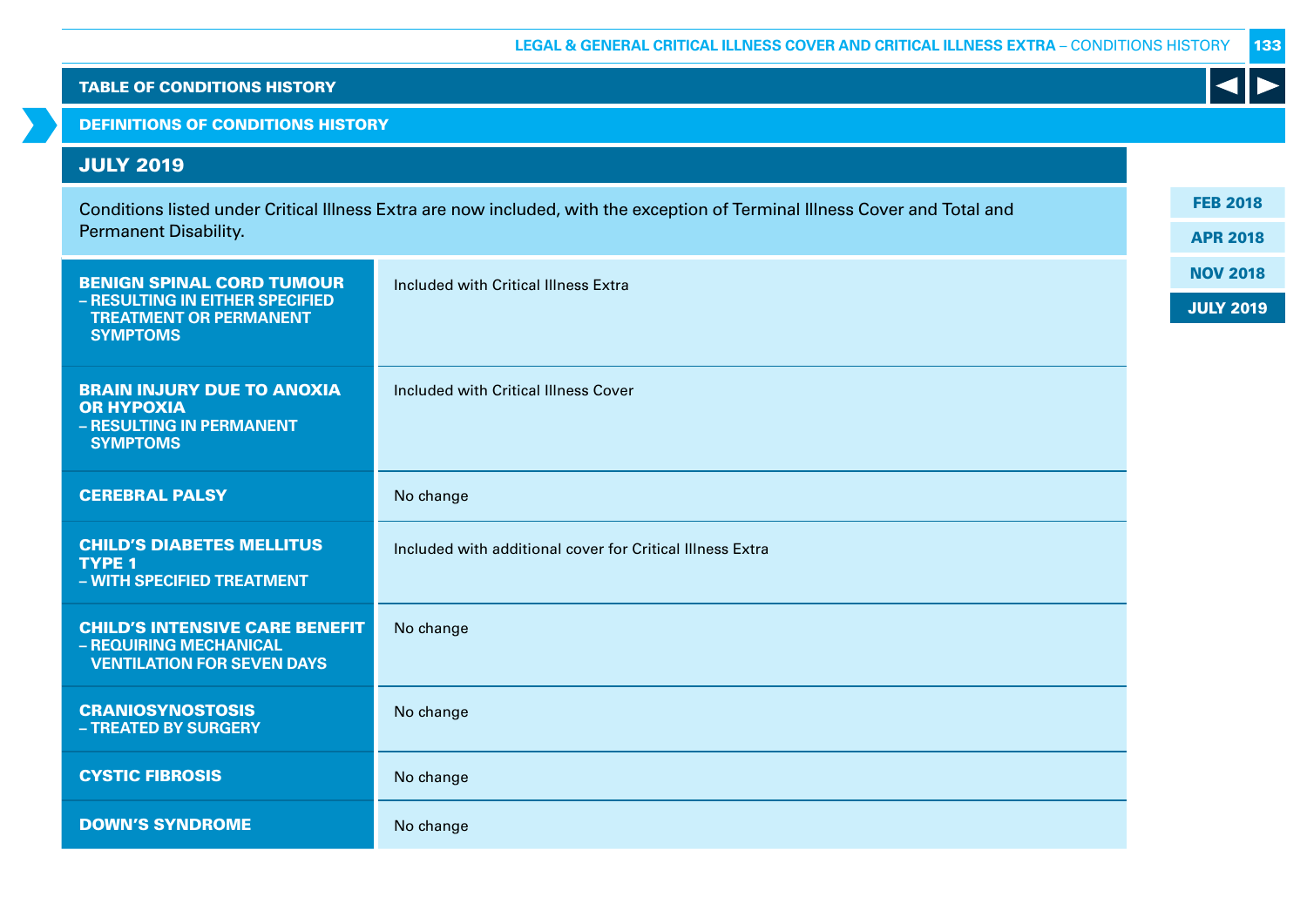| <b>TABLE OF CONDITIONS HISTORY</b>                                                                                                                |                                      |                  |
|---------------------------------------------------------------------------------------------------------------------------------------------------|--------------------------------------|------------------|
| <b>DEFINITIONS OF CONDITIONS HISTORY</b>                                                                                                          |                                      |                  |
| <b>JULY 2019</b>                                                                                                                                  |                                      |                  |
| <b>HYDROCEPHALUS</b>                                                                                                                              | No change                            | <b>FEB 2018</b>  |
| - TREATED WITH INVASIVE SURGERY<br>TO THE BRAIN TISSUE                                                                                            |                                      | <b>APR 2018</b>  |
| <b>MUSCULAR DYSTROPHY</b>                                                                                                                         | No change                            | <b>NOV 2018</b>  |
|                                                                                                                                                   |                                      | <b>JULY 2019</b> |
| <b>SEVERE CROHN'S DISEASE</b><br>- TREATED WITH TWO SURGICAL<br><b>INTESTINAL RESECTIONS OR</b><br><b>REMOVAL OF ENTIRE</b><br><b>LARGE BOWEL</b> | Included with Critical Illness Extra |                  |
| <b>SPINA BIFIDA MENINGOCELE</b><br><b>AND MYELOMENINGOCELE</b>                                                                                    | No change                            |                  |
| <b>ULCERATIVE COLITIS</b><br>- RESULTING IN THE REMOVAL OF<br>THE ENTIRE LARGE BOWEL                                                              | Included with Critical Illness Extra |                  |